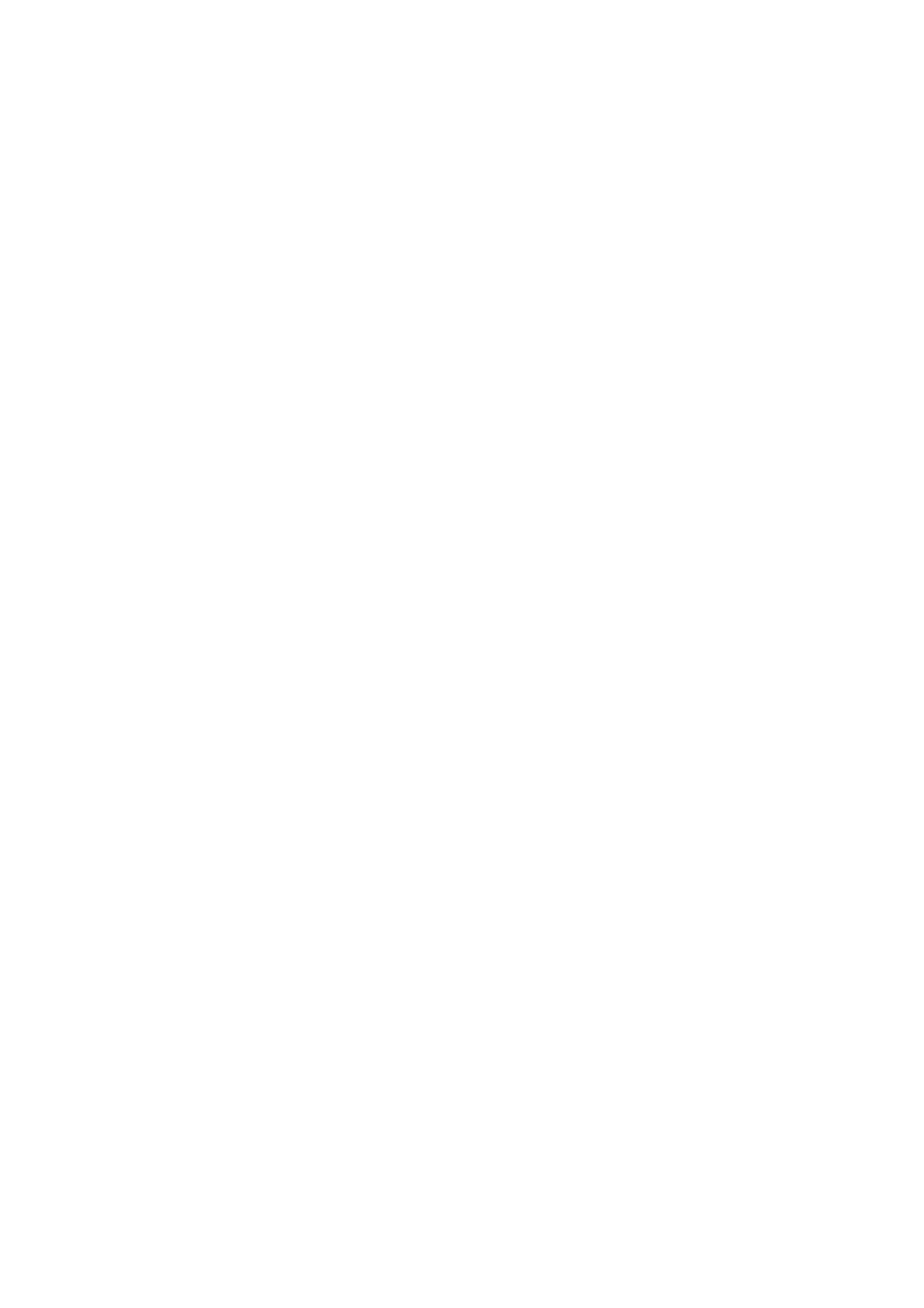# **Summary**

Since the beginning the leading principle of the Pompidou Group (PG) has been to combat abuse and illicit trafficking in drugs. PG supports and contributes to the international and national efforts in this field as well as focuses on quality of European drug policy. Through linking policy, practice and science PG promotes evidence-based approaches, effective law enforcement and judicial measures, innovative drug prevention and drug treatment models as well as ethical and human rights issues.

The bridging role of PG in the scope of European drug cooperation enables policymakers and experts of both the European Union and non-EU member states to participate in open, nonpolitical debate, exchange practical and scientific experience and promote standards of good practice. Free, open forum for debate serves to highlight new developments and identify new challenges and needs. In order to fulfil its mission PG has established six expert committees called 'Platforms'. One of the Platforms is dedicated to treatment problems.

There is a generally shared consensus among European countries that consumption of drugs poses a number of serious problems to society, particularly in relation to individual and public health.

There are thousands of drug users in Europe. Although data on the subject are widely available, they may vary significantly depending on various factors.

Opposite trends in local and regional regulations, political and cultural limitations and different patterns of consumption make it difficult to formulate general and the only true statement on the drug approach in Europe. However, there is a general consensus that drug consumption among teenagers not only poses a threat to the future generations but also requires immediate response to the current situation.

This publication prepared by a group of experts is addressed to a wide range of recipients both policymakers and persons directly involved in drug treatment.

The platform undertook to tackle the issue of care for minors due to the increasing scale of the phenomenon as well as the health and social consequences. It has been considered a common problem for all European countries.

In the early stages of works there was a problem of different understanding and use of vocabulary, definitions and terms used by participating platform experts in describing drug treatment phenomena and methodology. The problem was solved through including into this publication a chapter on key definitions.

Epidemiological data provide a basis for the estimation of the scale and range of the phenomenon. Following trends and patterns of consumption makes it possible to assess treatment needs and in consequence planning remedial actions at different management levels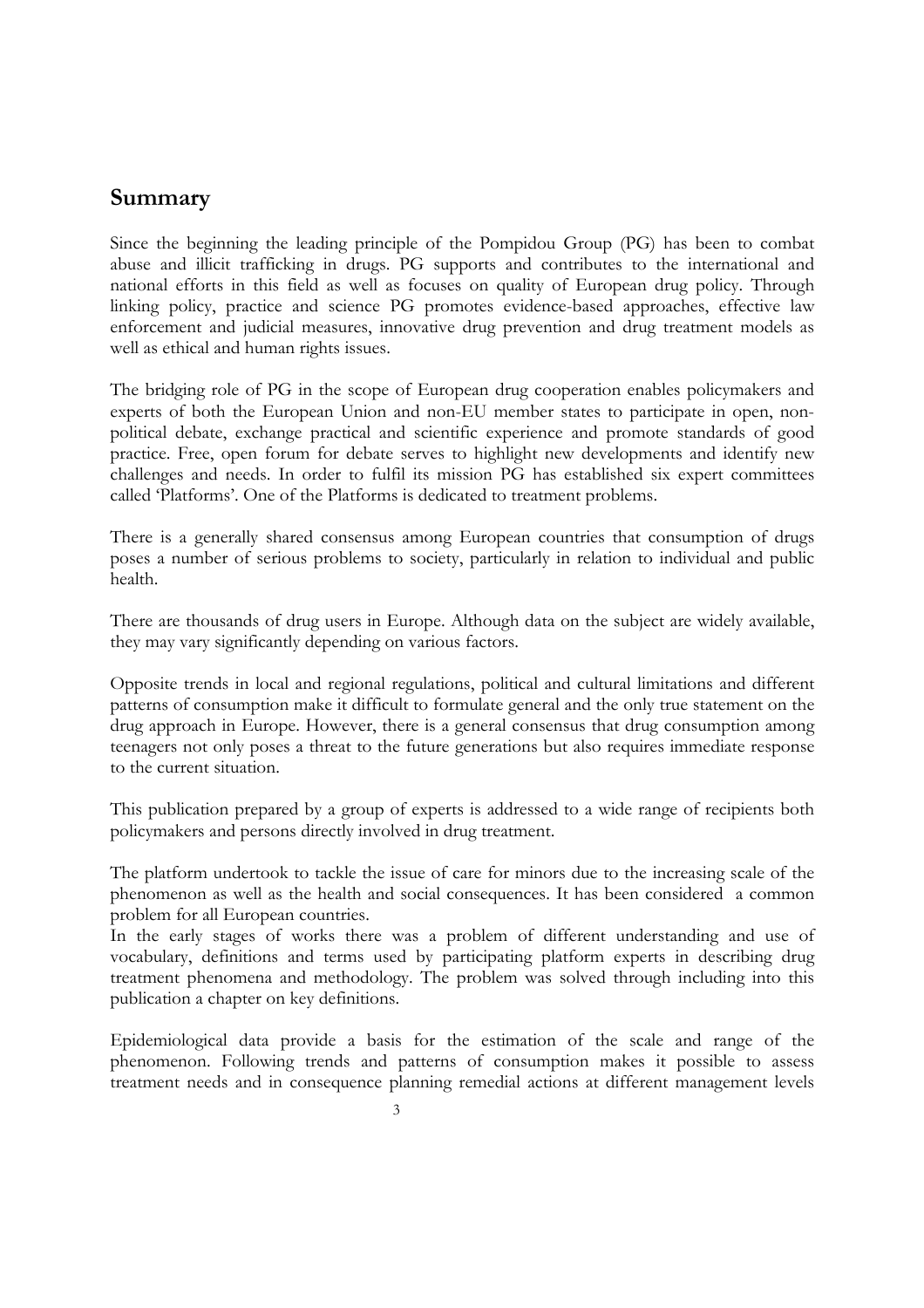ranging from local through regional and national to international. Planning and implementing successful care for drug-endangered individuals requires identifying the drug problem among other social problems and searching for remedial actions based on recognizing the broadly understood problem of use of psychoactive substances such as tobacco, alcohol and pharmaceutical drugs.

Another element of planning successful treatment actions is the evaluation of factors helping or preventing young people from using addictive substances. Referring, in treatment programmes, to both risk and protective factors related to biological, psychological and social and environmental aspects allows for a better diagnosis and planning therapy, which must always include individual conditions and capabilities of individuals benefiting from outreach services.

In order to reach a significant influence on the behaviour of drug users one must build contact with these persons. It is of vital importance to create access paths to individuals remaining outside the outreach system with a view to encouraging them to use available outreach services. Apart from conventional actions media of mass communication should be taken advantage of. **Information programmes, counseling** and outreach programmes should make use of the Internet and mobile communication. Using modern technologies of making contact, apart from outreach and motivational techniques, should also be the subject of training courses for outreach and therapy personnel.

Adopting advanced screening and assessment techniques allows for supporting the treatment process with a severity analysis of drug problem. It provides diagnoses adequate to the needs and facilitates planning therapeutic process based on collected information.

Screening techniques related to consumption of psychoactive substances should be used not only in the case of contact of young people with the drug outreach services but also in other life situations that may be linked to drug use such as entering psychiatric treatment system or contacts with juvenile justice system.

Treatment and planning require applying approaches including chronic and complex nature of addictions. Planning and implementing treatment should also include biophysical, cognitive, emotional, moral and social conditions and aspects of drug use.

Existent forms of therapy should be based on techniques and forms of scientifically proven effectiveness. Such instruments include brief intervention, motivational intervention, cognitive behavioural therapy, types of family therapy. In the case of severely addicted individuals long residential treatment proves successful. All forms of treatment should use pharmacotherapy as an action increasing chances of reaching permanent improvement of health.

It is recommended that drug therapy be continued and monitored both in progress and after completion. Therapeutic process goes from the contact moment through screening and assessment, counselling, treatment, result monitoring and providing support. Active participation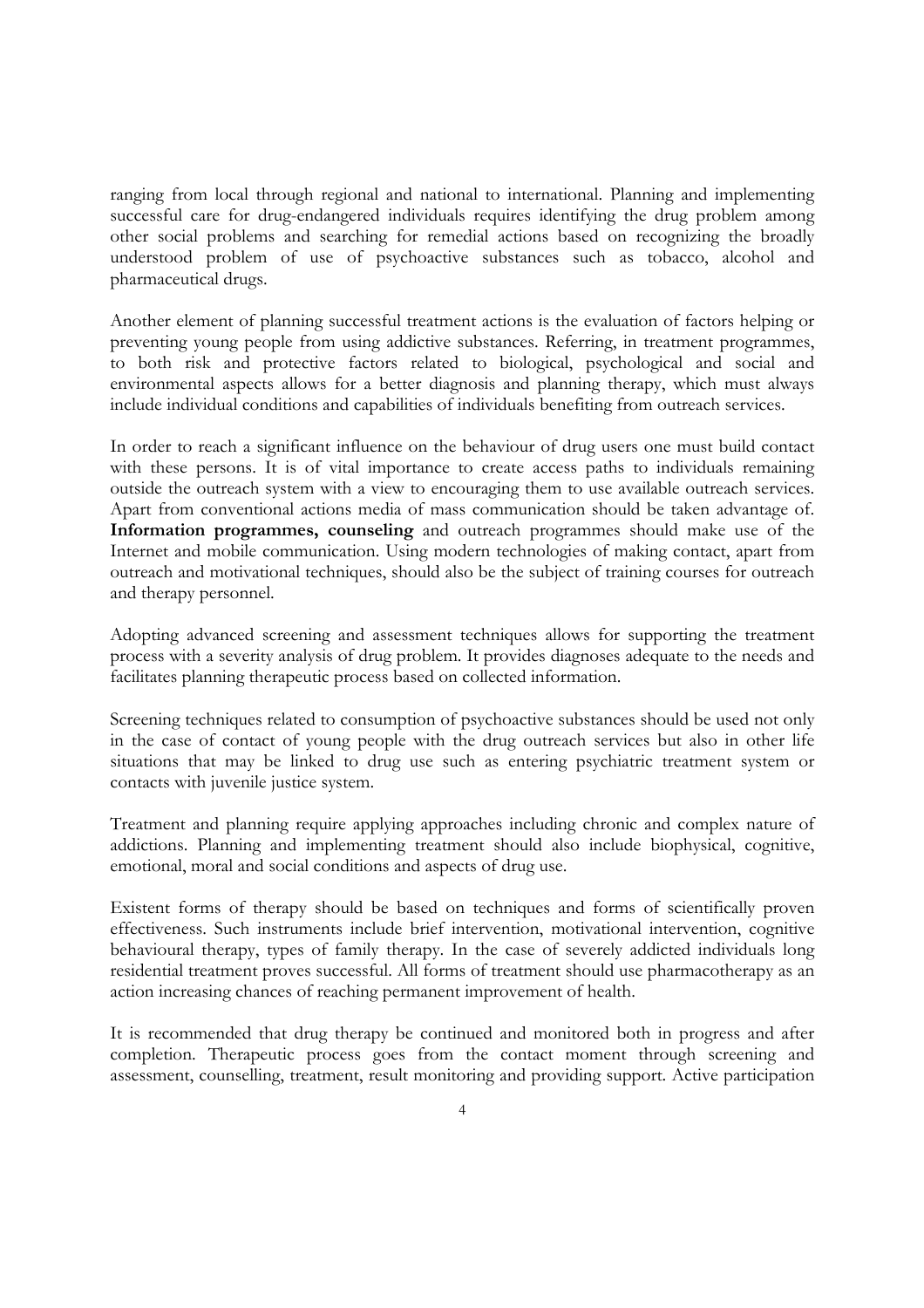of policymakers in planning and development of outreach services availability is necessary for all of these elements to be implemented. These actions should be accompanied by the process of training professional personnel dealing with drug therapy.

An integral part of treatment process should be detection of co-morbidity related to substance abuse. Early and correct diagnosis of psychiatric disorders coinciding with consumption of psychoactive substances as well as adequate implementation of remedial actions results in higher treatment success rate. Early and correct diagnosis of psychiatric disorders also plays a preventive role in persons that may make drug-related suicide attempts.

Outreach services are starting to include pregnant drug users. Drug treatment programmes should broadly include their life and therapeutic needs. Comprehensive drug treatment must comprise components related to medical, psychological and social interventions. Continuity of care for this group of patients should translate into continuity of care for young mothers and their newborn children.

Members of the "Treatment" platform and the authors of this publication recommend providing access to modern and well-documented by research and good practice forms of outreach services addressed to young drug users as an effective tool of reducing individual and public health threats.

Outreach process addressed to **young people** and their families is also a form of developing preventive actions that translate not only into the reduction of threats directly related to consumption of psychoactive substances but also limitation of drug-related social nuisance as well as the improvement of public safety.

Consumption of drugs by **young people** is a common problem of all European countries. The development of outreach and care services for drug users calls for well-coordinated actions to be taken by international institutions and national governments. Planning and implementing the above should include opinions of researchers, professionals and anti-drug policymakers.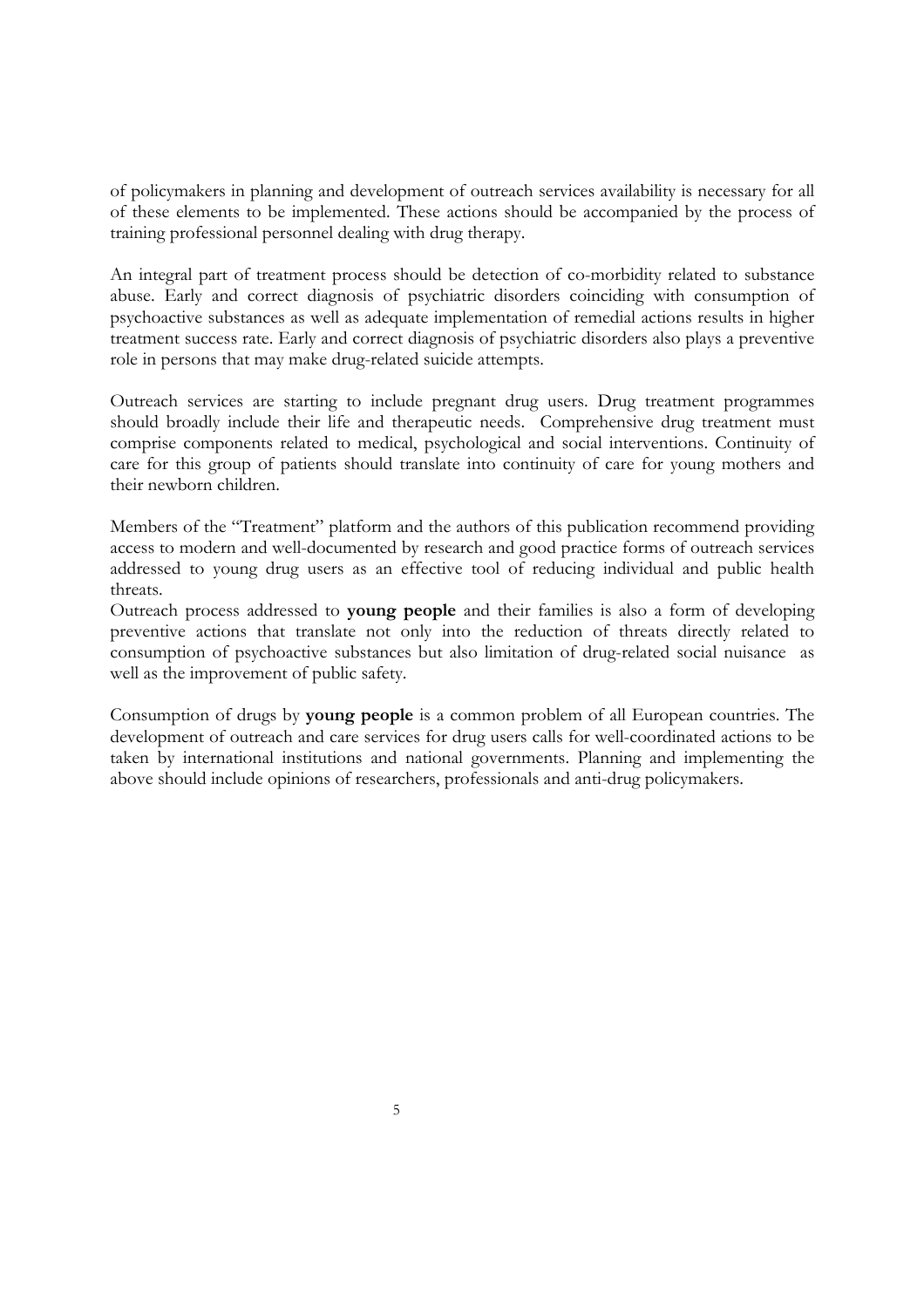# **Foreword**

The Council of Europe's Pompidou Group was set up as a multidisciplinary cooperation group whose aim is to prevent drug abuse and illicit drug trafficking in Europe. Its function is to contribute to the acceptance of a sound anti-drug policy in Europe by providing a forum which allows policy-makers, professionals and researchers to meet and focus on current problems at grass-roots level.

To this end a total of six groups, referred to as platforms, have been set up (criminal justice, airports, prevention, ethics, treatment, research/epidemiology) and staffed with experts who have many years of pivotal experience in their fields. Their task is to examine specific questions, to highlight current developments, and to provide recommendations for policy-makers.

This publication was written by the 'Treatment' expert group which focused on the subject 'Care of young people using drugs'. It was defined that 'young people' are those between 13 and 25 years of age. The authors further subdivided this age into two sub-categories, namely the 13 - 17 and 18 - 25 years of age, which more closely reflects reality and current developments. The Experts were unanimous in that due to increasing drug use in Europe, particularly among young people, it is crucial that all search jointly for new ways to solve problems related to psychoactive substance-use in young people. Literature on drug problems of youths available in Europe is rather scarce, and the possibility of learning about new approaches and solutions applied in solving these drug problems in different European countries is still limited. The publication is intended also for all people who directly have to do with young people with problematic drug use, such as physicians (GPs), psychologists, pedagogues, addiction-care specialists and teachers.

The publication contains the following chapters which comprise an independent whole but can be read separately, each with conclusions and recommendations.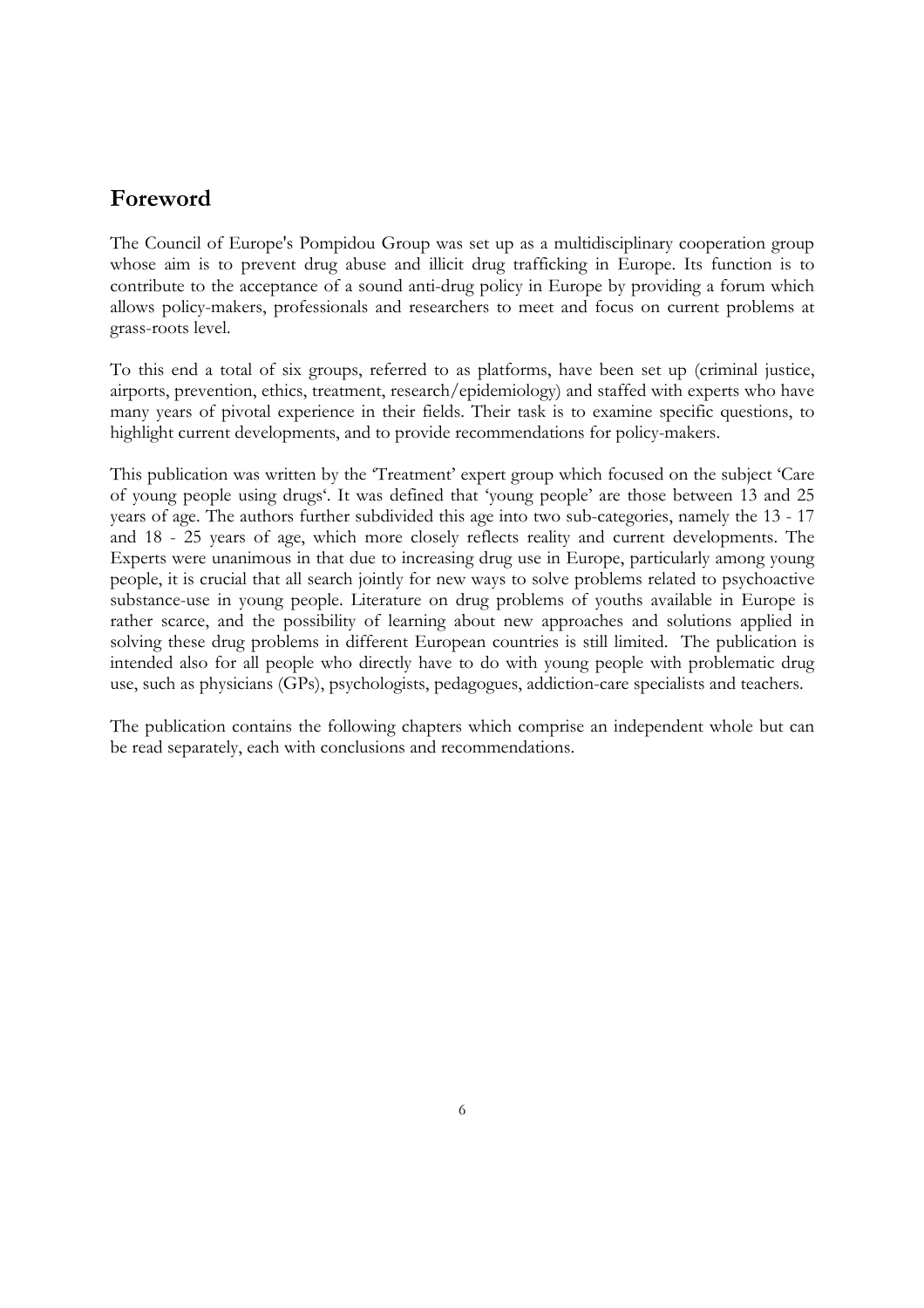# **Table of contents**

| Chapter 1 - Definitions of dependency and recreational, regular,           |  |
|----------------------------------------------------------------------------|--|
|                                                                            |  |
|                                                                            |  |
|                                                                            |  |
| Chapter 3 - Risk and protective factors in adolescent and youth drug use41 |  |
|                                                                            |  |
| Chapter 4 - How to establish contact with young people who use drugs?55    |  |
|                                                                            |  |
|                                                                            |  |
|                                                                            |  |
|                                                                            |  |
|                                                                            |  |
| Chapter 7 - Comorbidity of substance abuse: diagnosis and treatment        |  |
|                                                                            |  |
|                                                                            |  |
| Chapter 8 - Treatment considerations for pregnant drug users143            |  |
|                                                                            |  |
|                                                                            |  |
|                                                                            |  |
|                                                                            |  |
|                                                                            |  |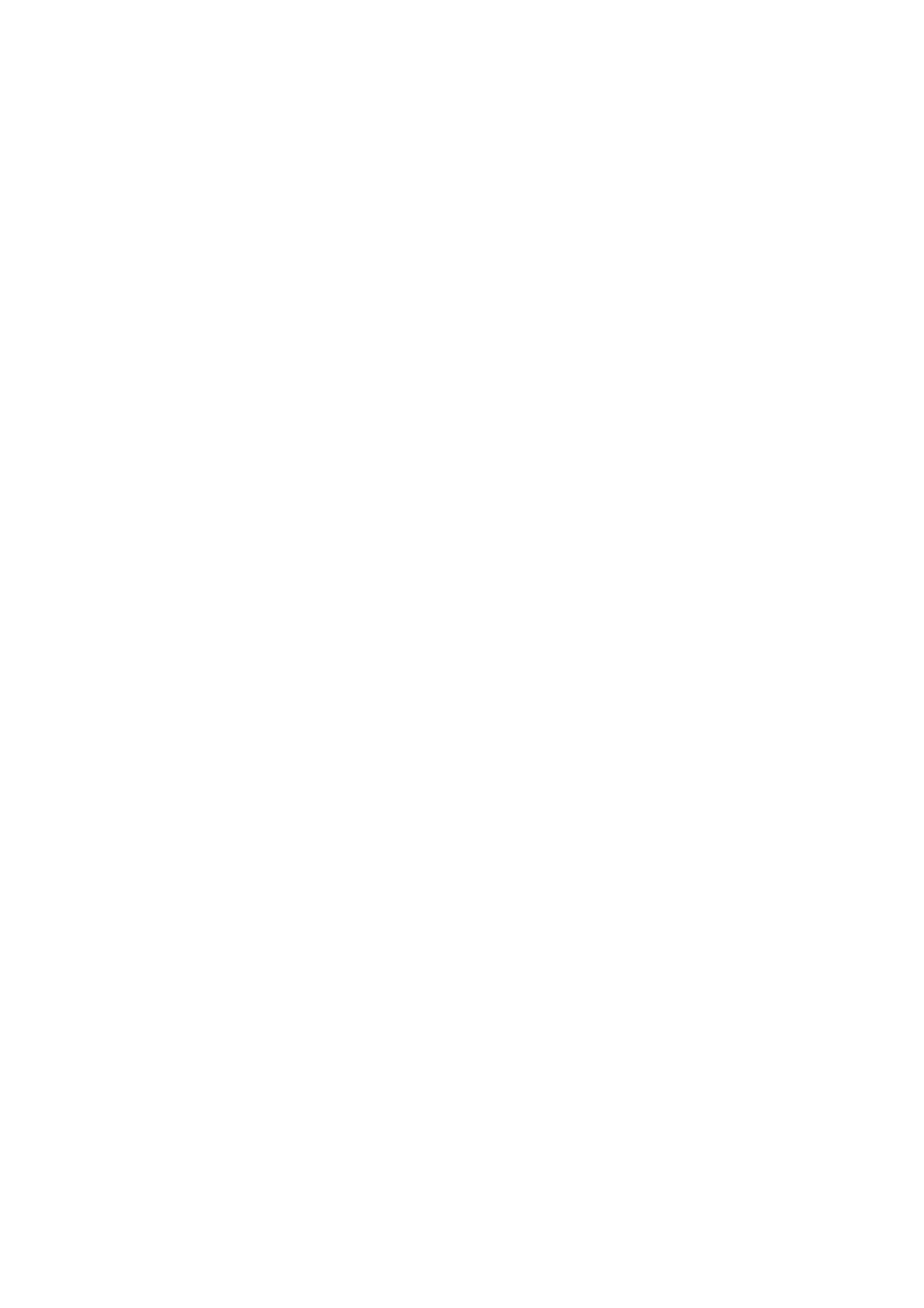# **Introduction**

#### *Neil MacLean, Thomas Egli, Jolanta Łazuga-Koczurowska*

In European countries there is a widespread, unopposed consensus that using illicit drugs is harmful, both for the individual and indirectly for society as well, and that for this reason their manufacture and distribution should be specially controlled, in some cases forbidden, and drug use which is harmful to health should be prevented or restricted.

Against this background, a number of countries have pursued a variety of strategies, ranging from ignoring the problem, education campaigns and tentative moves towards liberalization to an allout 'war on drugs'. One feature common to them all is that none of them has succeeded even remotely in solving the 'drug problem'. On the contrary, with a few exceptions there has been a general increase in drug use – and with it, of course, production and commerce – particularly among the young people on whom this study focuses.

Any attempt to get to grips with this massive problem – there are millions of drug users in Europe –usually starts by recounting the phenomena which have been observed (Reitox, EBDD) in connection with the use of drugs, their production and their distribution. Although there is an overwhelmingly large body of information available from the various countries, this information varies both in quantity and in the way the data are recorded. Moreover, some sources report opposite trends in substances, patterns of use and the age of users in different countries. This makes it difficult to formulate general statements on the drug problem in Europe, and equally difficult to make general recommendations for solving it.

The majority of young people are developing adequate social competence. However, a minority are unable to cope with the various influences, deficiencies and pressures to which they are exposed. Adolescents are most vulnerable to the harmful influence of drugs. Drugs are not perceived as something harmful thus increasing the probability of dependence. The possibility of contact with drugs is increased by specific needs related to the developmental characteristics of the period of adolescence. One is the orientation on peer groups including the related constraints and decisions, also curiosity, search for new sensations, search for one's own uniqueness. They are no longer children and therefore have no longer access to the help and support systems that exist for children. Furthermore, a variety of factors mean that they do not yet have independent access to adult help and support systems. This group is the subject of this study.

One of the main targets of our work will be to highlight the issue of access to prevention treatment and rehabilitation systems and improve it if possible. The problem is compounded by the fact that the factors – unemployment, homelessness and lack of access to education and training to name the most important – vary greatly in different parts of Europe.

The factors that encourage and perpetuate drug use can for the most part be identified. Some of them are of a societal nature ('addicted families', unemployment, deficits of promising perspectives in life); some are geopolitical and not necessarily open to intervention (the rapid increase in opium cultivation in Asia), although they are also due to some extent to the market economy (the enormous profit margins in trading drugs). The focus of attention is, however, the situation of the affected individual in his or her health within a social and economic context.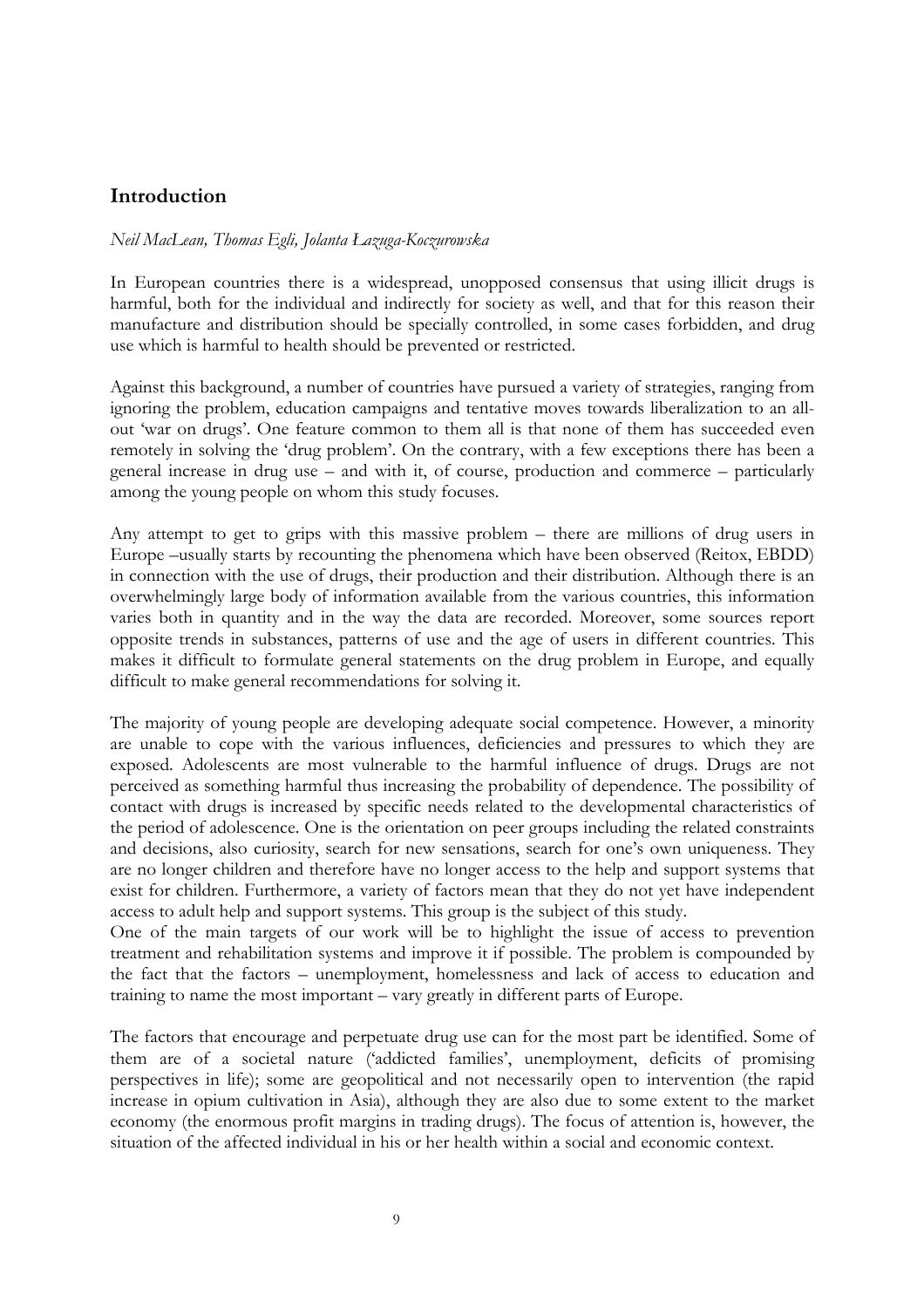Dealing with the 'drug problem' means dealing with individuals, addicts, patients, and, if the problem is to be understood and treatment is to succeed, it is indispensable to know and understand each person's motivation for using drugs.

Drug use goes a long way back in the history of mankind. The drugs have almost always been psychotropic agents, they have been around for at least 10,000 years, and they have been used regularly in practically all societies. Drugs may have been originally consumed in a spiritual and ritualized context. The practice was handed down by elders or shamans and was accepted in this form by society. Individuals sought occasionally to transcend human boundaries, which were perceived as being restrictive, and to bond with heavenly forces in the search for assistance, advice and inspiration. However, there is no reference to a 'drug problem' anywhere in the extensive ethno-pharmacological literature.

This approach to using drugs does not exist in the Western world. Apart from alcohol and, to a diminishing extent, tobacco, there are no drugs whose use is tolerated publicly or institutionalized. There are accordingly no recommendations for using drugs in a less harmful way than they are used today. In this way, the use of drugs is turned into an individual matter and can thus lead to the individual's withdrawal from social communication. Drug use in turn becomes individualized and usually problematic. This makes it more difficult to identify problematic drug use in the early stages and thus to offer help or therapy before health or social damage ensues. This applies particularly to the very young people on whom this study focuses.

Despite the differing prerequisites, two key points are worthy mentioning. Firstly, early neglect, parental addiction, homelessness, sexual abuse, criminality and poverty are generally considered to be the biggest risk factors. Secondly, organised, professional support services at all levels (social, the courts and education) backed up by trained laypeople in the church, self-help groups, etc. can recognise, intervene in and diffuse (alleviate) problematic trends.

Collaboration in treatment, harm reduction and law enforcement are very important during the phase when problems are starting to occur.

The support system is relatively quick to recognise conspicuous young people. The problem is more difficult with young people who are as yet still not integrated, but already consume large quantities of drugs, without this being noticed. The possibility that these young people have the option or resources to tackle their problems outside public dependency treatment structures is unlikely.

# **Criteria for comprehensive analysis of the individual case**

The following factors have to be taken into account:

1. General development

- Stage of physical development
- Stage of emotional development
- Current phase of life (detachment from core family, new responsibilities and independence)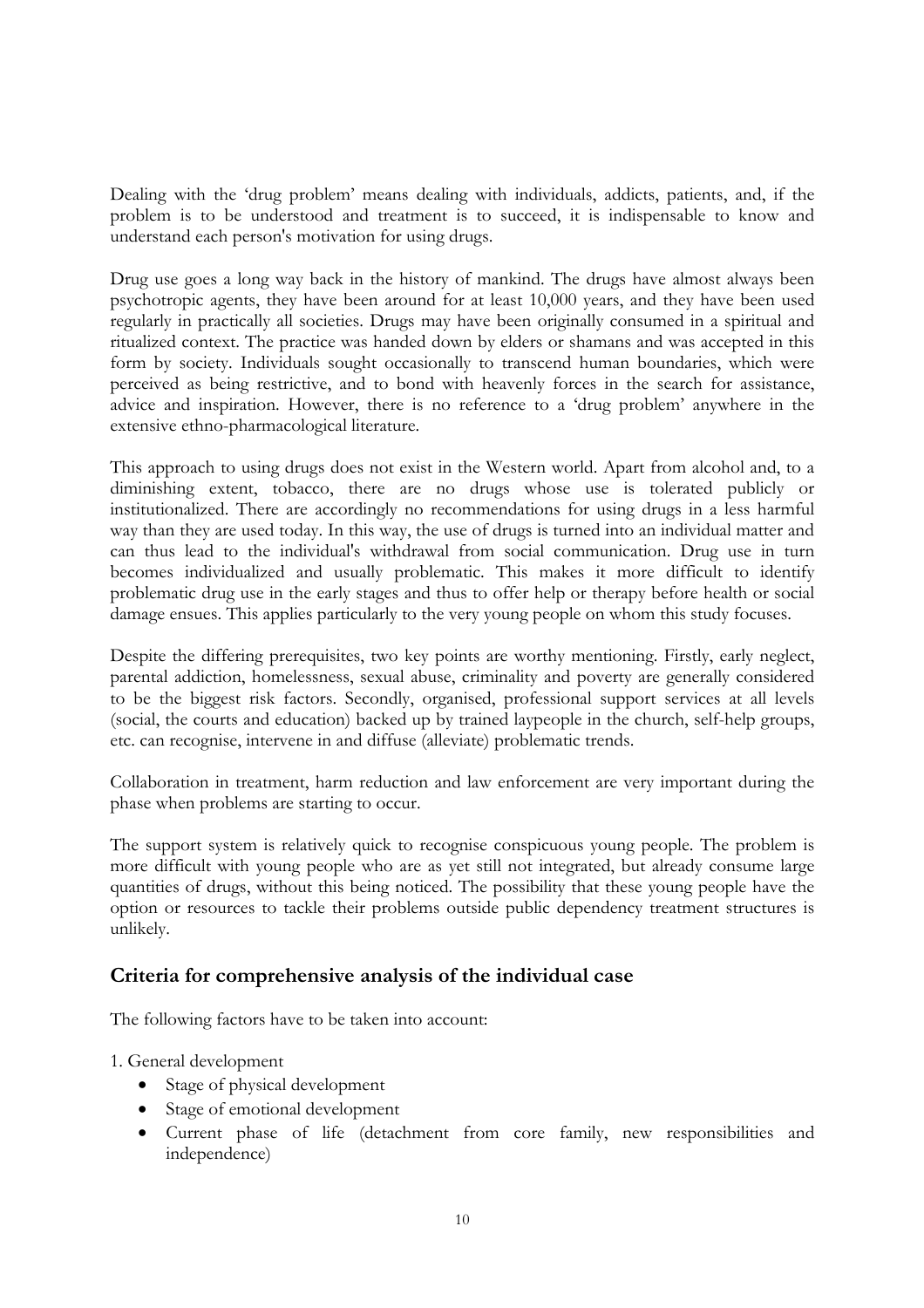# 2. Risk factors

- Unemployment
- Dropping out of school
- Homelessness (sociocultural status)
- Criminality (legal status)
- Lack of perspectives
- Access to drugs
- Lifestyle
- Experience of violence/abuse
- Parental addiction to drugs or alcohol
- 3. Protective factors (existing resources)
	- Family
	- Job/school (educational and sociocultural status)
	- Leisure-time activities
	- Relationships

Depending on whether they are positive or negative in character, protective factors may become risk factors and vice versa.

Possible goals of treatment/intervention:

- Professional and social integration
- Stabilisation
- Improvement of health status
- Change of environment
- Emotional development (maturing)

A number of methods and avenues are suitable for achieving these goals, depending on objectives and needs. Goals may also constantly change or undergo modification in the course of an intervention. Goals are formulated in conjunction with the client and are largely dependent on the availability of resources and the client's current situation and capabilities as well as on the available services. Consequently, both subjective and objective needs and situations have to be taken into account.

# **Goals, methods, networks**

Factors in providing effective aid:

- Clear role distribution among the authorities
- Networks / cooperation
- Improving the skills of volunteer social workers
- Easily understandable clear messages
- Identification of the most urgent (pressing) societal phenomena (alcohol, cannabis, illegal drugs, solvents)
- The networking of teachers, educators, social and medical services as persons with the earliest contact with problematic young people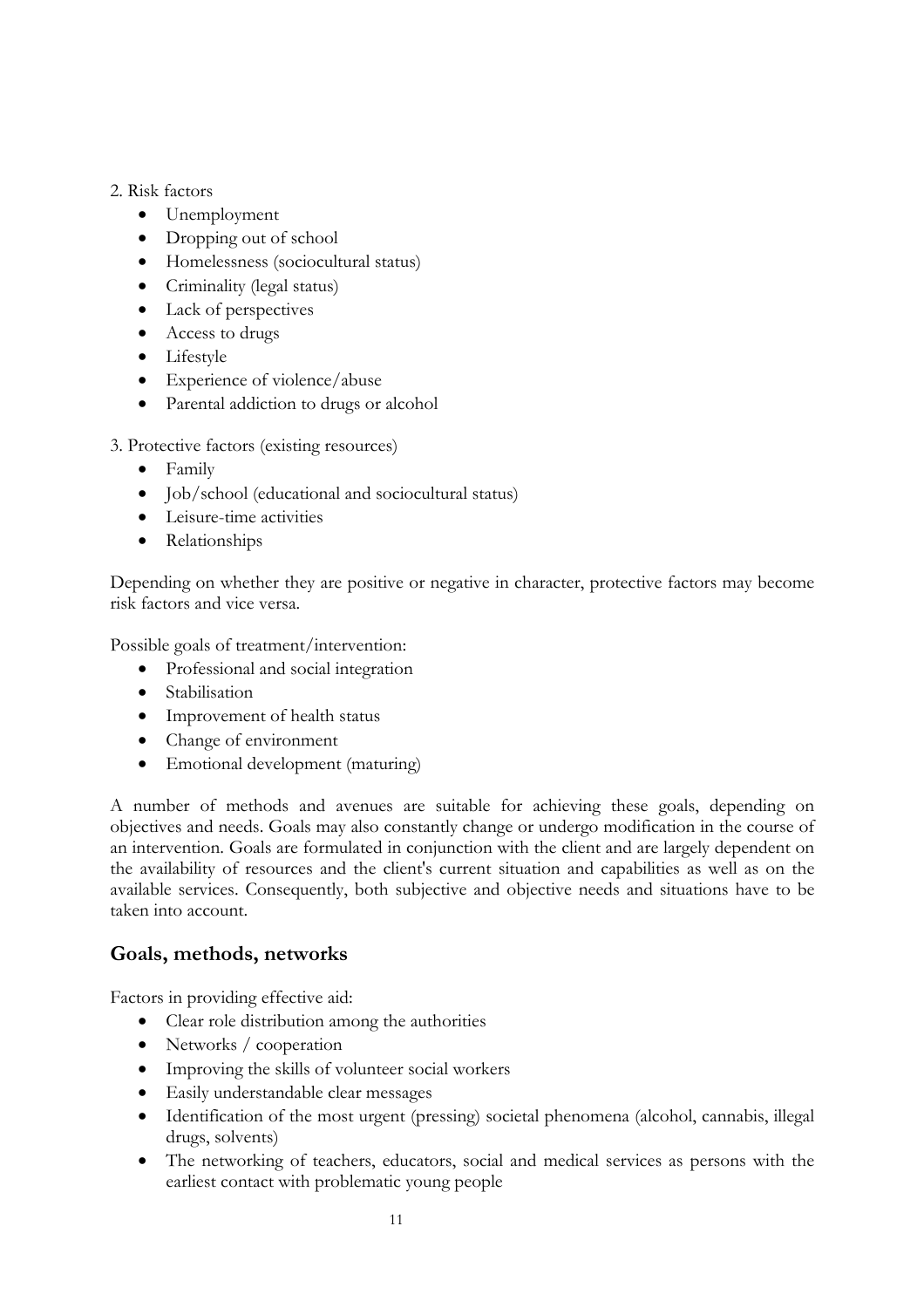It is important to incorporate and network all available support resources to facilitate support at various levels:

- Peer groups
- Family/next of kin
- Church
- Psychological counselling
- Penal system
- Children's advocates

The type of help provided may vary according to needs and objectives:

- Low-threshold harm reduction
- Early-stage intervention
- Quitting or substitution

#### Indication / triage:

Since it is impossible to define a standard form of treatment or intervention for this target group, identifying the problems and goals in each case and country and planning subsequent treatment or interventions is essential for the success of the intervention. Between each case and an national strategy there is a community level, where diagnosis and networking can be very successful, e.g. in round tables and concerted actions response action teams – school, parents, police, social services, prevention and therapy teams etc. who care about problematic young people and groups. They also promote opportunities for development and look for alternatives to criminal prosecution. And last but not least to fight against general resignation in neglected areas and communities.

# **Other issues to be considered:**

1. Defining the boundaries or interface between treatment and prevention (secondary and tertiary prevention)

2. Gender and migration (keyword 'open Europe' – cultural (disintegration)

3. How to reach the target group (establish contact)? Hidden populations that cannot be reached because they never have contact with dependency aid institutions. Inhibition thresholds block contact, and it is possible that this age group is more unaware than most of the existence of problematic behaviour.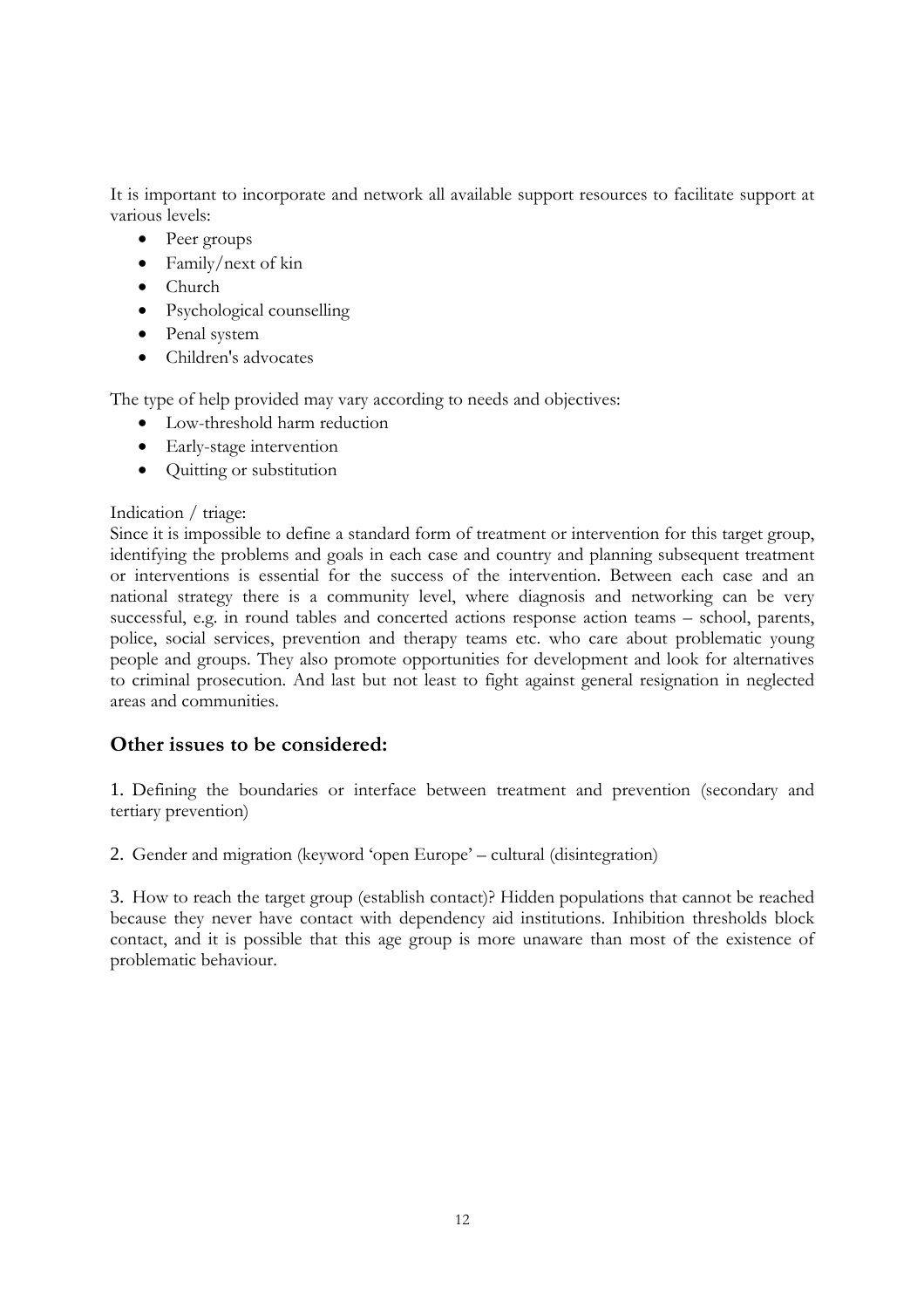#### **About the authors:**

**Neil MacLean** was born in Heidelberg in Germany and studied in Berlin. At present he is a general practitioner in a private practice where he specialises in addiction medicine.

**Thomas Egli** was born 1954 and has been working for over 17 years with addicted men in a socio-pedagogic field. At present he works for the Swiss Federal Office of Public Health, as a senior policy advisor, responsible for Therapy and Harm Reduction.

**Jolanta Łazuga-Koczurowska** - clinical psychologist, psychotherapist, certified addiction care specialist. Since 1972, she has been working with addicted people. The author and leader of numerous prevention and treatment programmes for children and adolescents with drug problem. Among them is the programme in Gdańsk (Poland), based on therapeutic community method, "Find Yourself' which has been evaluated as highly effective. For the last 30 years, she has been an academic lecturer at the University of Gdańsk. She is the author of many publications in the area of addictions and psychotherapy, Director of the Training Center for Professionals, responsible for the process of professional certification. Since 1995, she has been cooperating with the Pompidou Group of the Council of Europe. She is the President of the MONAR Association, and the Polish Federation of Therapeutic Communities, and is an expert of the National Bureau for Drug Prevention in Poland.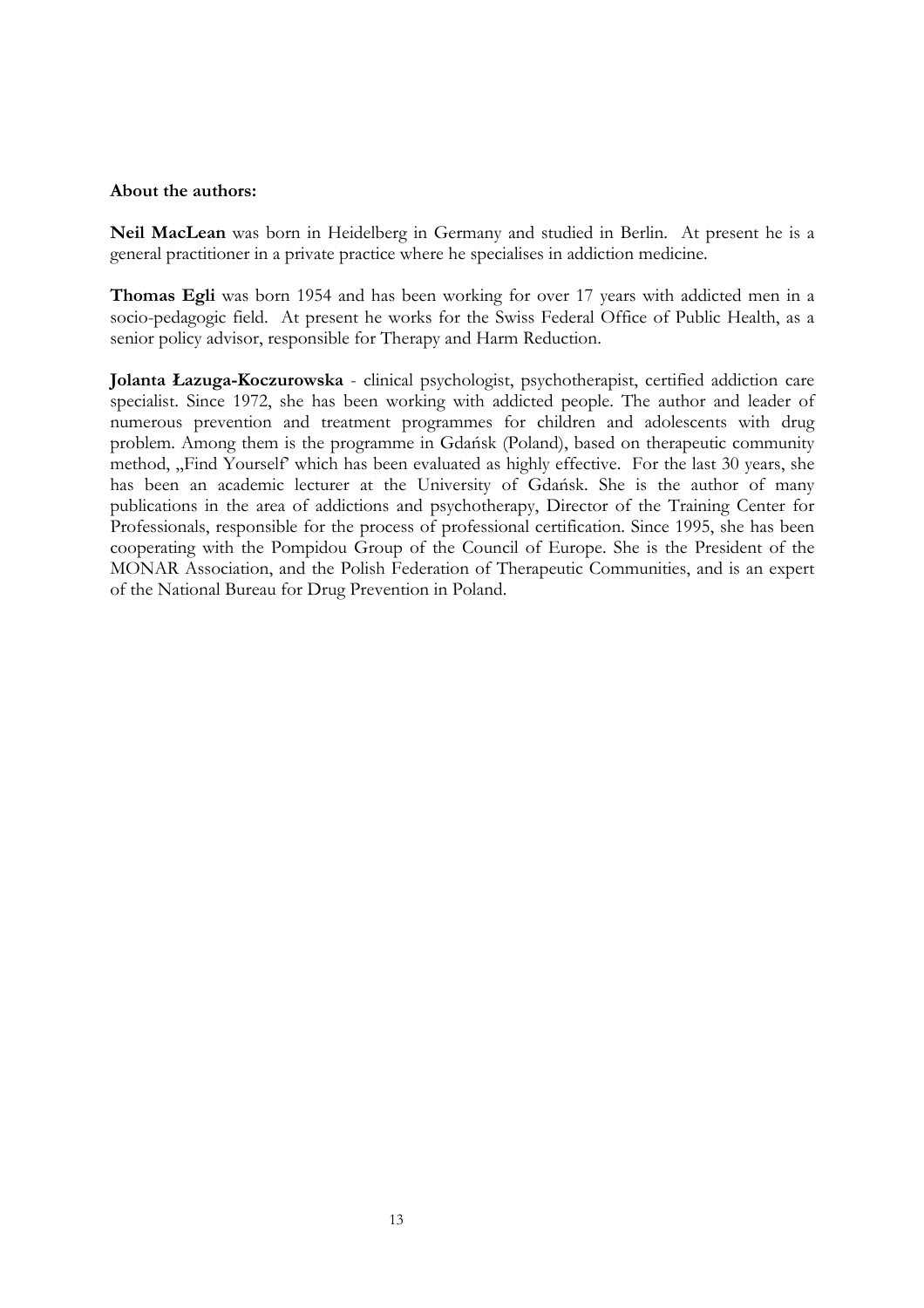# **Chapter 1 - Definitions of dependency and recreational, regular, problematic, harmful drug use**

*Lubomir Okruhlica, Janusz Sieroslawski* 

# **Summary**

*Due to limited space we have restricted our efforts to the key categories relevant to the context of this document. We are offering several definitions of the terms most frequently used in this publication, as well as in the other relevant publications and documents. It was not intended as guidance to the other authors of this book. However it is up to them to define the meaning of the terms which they are using in the text. In this chapter, we only provide with some of the widely accepted definitions currently in use. The most remarkable differences among some of the definitions are mentioned and sometime shortly discussed. Mostly they are based on those given in Lexicon of alcohol and drug terms (WHO, 1994).* 

List of terms to be defined:

- Abstinence
- Abuse
- Addiction
- Alcoholism
- Dependence
- Detoxification
- Drug
- Experimental drug use
- Harm reduction
- Harmful use
- Hazardous use
- Medically assisted treatment
- Prevention
- Problematic drug use
- Protective and Risk factors
- Psychoactive substances
- Recreational drug use
- Regular drug use
- Relapse
- Substitution therapy
- Symptomatic treatment
- Treatment
- Use

As this is a product of the Expert Forum on Treatment, the group took a scientific approach which defines dependence as a brain disease. However, the group is fully aware that the various health and social problems associated with use of and dependence on tobacco, alcohol and illicit substances require greater attention by public health community and appropriate policy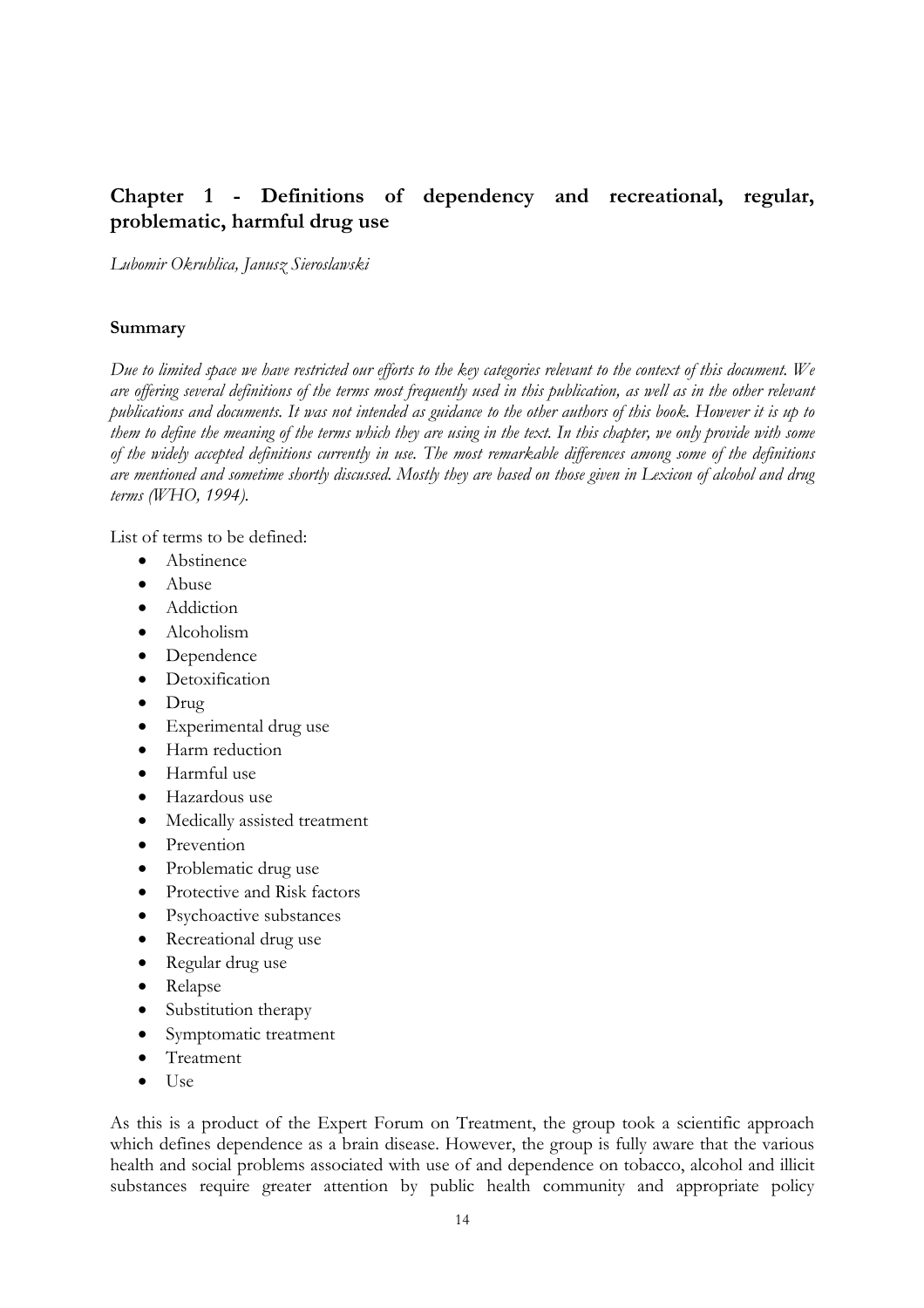responses. Some of the terms, such as 'dependence', are based on extensive scientific evidence, better defined and broadly accepted. The other terms, which can be called 'soft' definitions , such as 'regular' or 'experimental drug use' are based on more or less consensus in the expert community. In these instances, it was not possible due to the space limits to provide the comprehensive description of all different competing concepts. The group had to make a choice. Despite frequent usage of such terms in common language, it was sometimes difficult to find rigorous and generally accepted definition for some of them.

It is also important to mention, that the concepts which are behind many of the terms, are derived from the clinical practice and research, which is more or less age specific. For example, there is more scientific evidence, clinical experience and research data on 'prevention', 'experimental drug use' and 'recreational drug use' among adolescents. There are less references to 'substitution therapy' and 'dependence'. What is more, bio-psycho-social aging of the individuals is uneven and is not identical with chronological aging, this makes the limits between the age groups in the real life fuzzy. All this should be taken in an account, when reading this chapter.

# **Abstinence**

Non-use of specific substance. In recovery, non-use of any addictive psychoactive substance. May also denote cessation of addictive behaviour, such as gambling, over-eating, etc. (ASAM, 1998).

There is wider definition from WHO Lexicon of alcohol and drug terms (WHO, 1994). Refraining from drug use or (particularly) from drinking alcoholic beverages, whether as a matter of principle or for other reasons. Those who practice abstinence from alcohol are termed 'abstainers', 'total abstainers', or-in a more old-fashioned formulation = 'teetotallers'. The term 'current abstainer', often used in population surveys, is usually defined as a person who has not drunk an alcoholic beverage in the preceding 12 months; this definition does not necessarily coincide with a respondent's self-description as an abstainer.

UNODC definition is similar (UNODCCP, 2000). According to this definition, the term 'abstinence' refers to the act of refraining from alcohol or other drug use, whether for health, personal, social, religious, moral, legal or other reasons. The term 'current abstainer' is sometimes used for research purposes and is usually defined as a person who has not used drugs for specified prior period of time, e.g. 3, 6 or 12 months.

It is important to emphasis that abstinence should not be viewed as a condition of bad health, or sign of any disease.

# **Abuse**

According to UNODC (UNODCCP, 2000) it is a term in wide use but with varying meanings. In international drug control conventions 'abuse' refers to any consumption of a controlled substance no matter how frequent. In the DSM-IV (APA, 1994) 'psychoactive substance abuse' is defined as 'a maladaptive pattern of substance use leading to clinically significant impairment or distress, as manifested by one (or more) of the following within a 12 month period: (a) recurrent substance use resulting in failure to fulfil major role obligations at work, school or home; (b) recurrent substance use in situations in which it is physically hazardous; (c) recurrent substancerelated legal problems; (d) continued substance use despite having persistent or recurrent social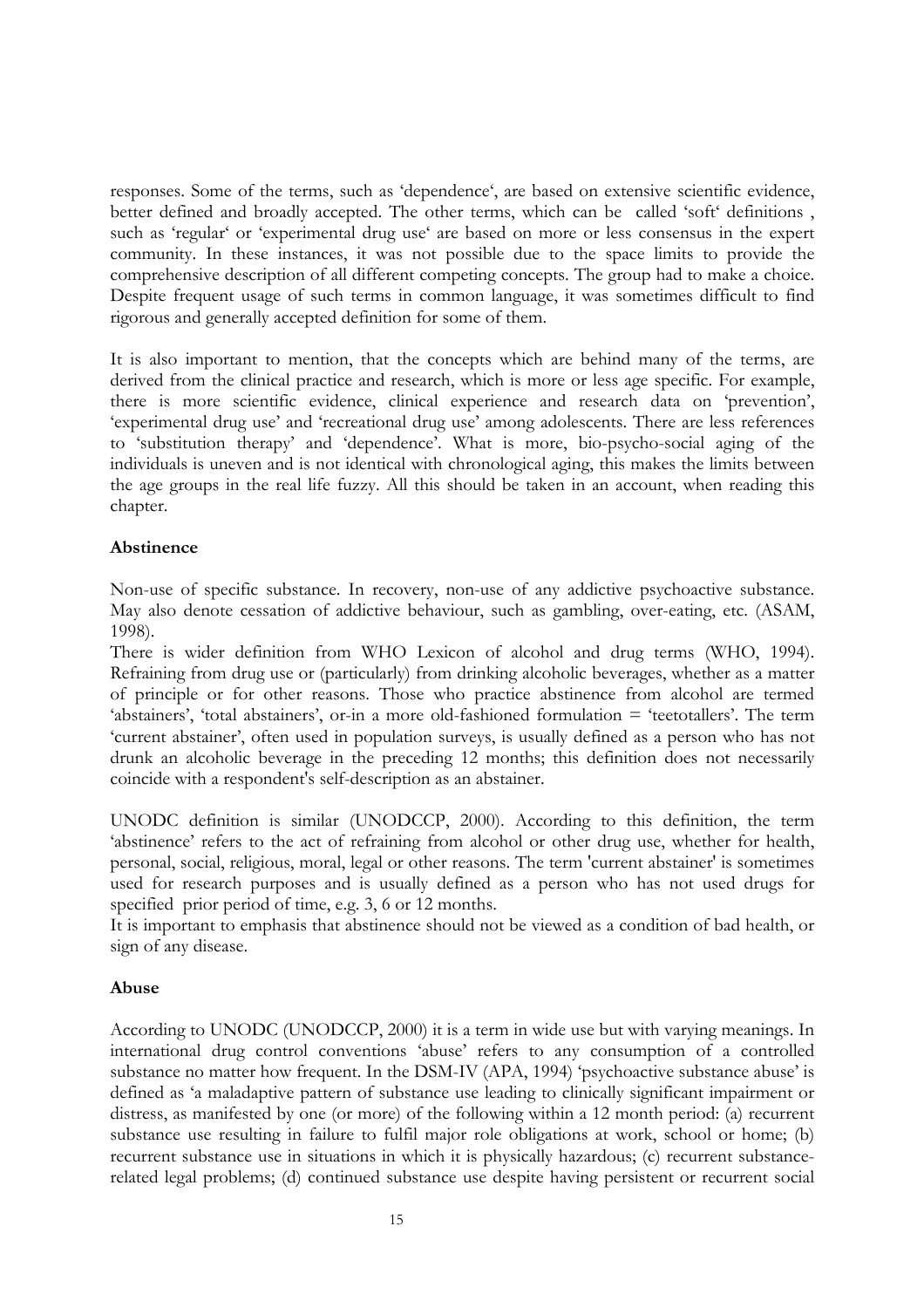or interpersonal problems caused or exacerbated by the effects of the substance'. The term dependence taking precedence whenever applicable.

The term 'abuse' is sometimes used disapprovingly to refer to any use at all, particularly of illicit drugs. Because of its ambiguity, the term is only used in the ICD-10 Classification of Mental and Behavioural Disorders: Clinical Descriptions and Diagnostic Guidelines (WHO, 1992) for nondependence producing substances. 'Harmful' use and 'hazardous use' are the equivalent terms in WHO usage, although they usually relate only to effects on health and not to social consequences. The term 'abuse' is also discouraged by the Centre for Substance Abuse Prevention in the United States, although the term 'substance abuse' remains in wide use and refers generally to problems of psychoactive substance use. The term 'drug abuse' has also been criticized as being circular when it is used without reference to specific problems arising from drug use.

Recent economic cost studies use a definition whereby 'abuse' is defined as any use which involves social costs to the community in addition to the costs of the provision of the drug. Current international drug control treaties do not define 'drug abuse' but make reference to a variety of terms, including abuse, misuse, and illicit use. In the context of international drug abuse constitutes the use of any substance under international control for purposes other than medical and scientific, including use without prescription, in excessive dose levels, or over an unjustified period of time.

While recognizing that abuse is part of present diagnostic terminology, ASAM (ASAM, 1998) recommends that an alternative term be found for this purpose because of the pejorative connotations of the word abuse.

# **Addiction**

Repeated use of a psychoactive substance or substances, to the extent that the user (referred to as an addict) is periodically or chronically intoxicated, shows a compulsion to take the preferred substance (or substances), has great difficulty in voluntarily ceasing or modifying substance use, and exhibits determination to obtain psychoactive substances by almost any means. Typically, tolerance is prominent and a withdrawal syndrome frequently occurs when substance use is interrupted. The life of the addict may be dominated by substance use to the virtual exclusion of all other activities and responsibilities. The term addiction also conveys the sense that such substance use has a detrimental effect on society, as well as on the individual; when applied to the use of alcohol, it is equivalent to alcoholism. Addiction is a term of long-standing and variable usage. It is regarded by many as a discrete disease entity, a debilitating disorder rooted in the pharmacological effects of the drug, which is remorselessly progressive. From the 1920s to the 1960s attempts were made to differentiate between addiction; and 'habituation', a less severe form of psychological adaptation. In the 1960s the World Health Organization recommended that both terms be abandoned in favour of dependence, which can exist in various degrees of severity. Addiction is not a diagnostic term in ICD-10, but continues to be very widely employed by professionals and the general public alike (WHO, 1994).

Substance dependence - or dependence syndrome - is the current technical terminology for the concept of 'addiction'. In some cultures in some societies it has a pejorative connotation, so many authors prefer not to use the term 'addiction'. At the heart of this concept is the idea that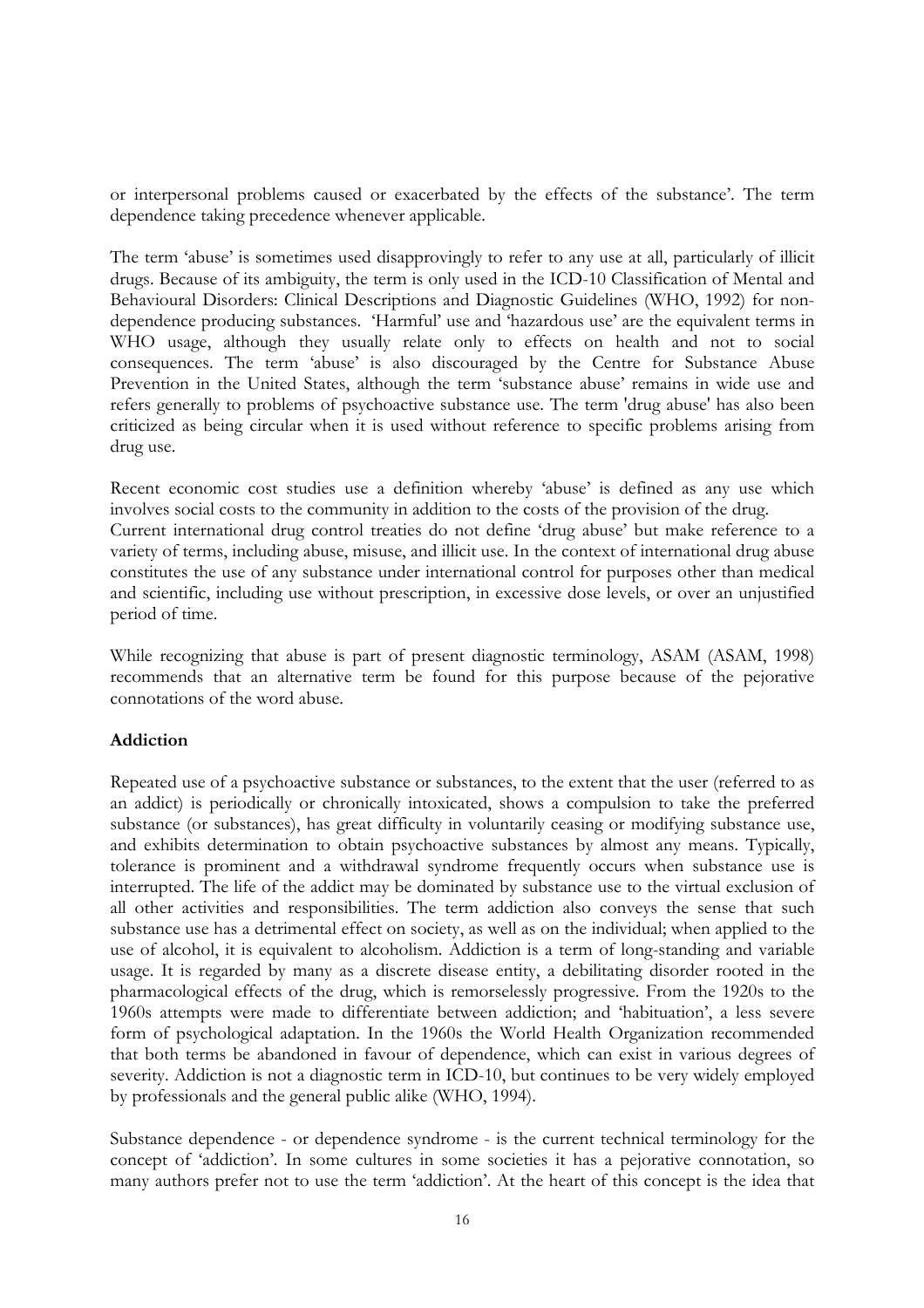the user's control over and volition about use of the drug has been lost or impaired (WHO, 2004).

# **Alcoholism**

Alcoholism is an imprecise term, which may encompass alcohol abuse or dependence (CSAM, 1999).

Alcoholism A term of long-standing use and variable meaning, generally taken to refer to chronic continual drinking or periodic consumption of alcohol which is characterized by impaired control over drinking, frequent episodes of intoxication, and preoccupation with alcohol and the use of alcohol despite adverse consequences. The term alcoholism was originally coined in 1849 by Magnus Huss. Until the 1940s it referred primarily to the physical consequences of long-term heavy drinking ('beta alcoholism' in Jellinek's typology). A narrower concept is of alcoholism as a disease marked by loss of control over drinking, caused by a pre-existing biological abnormality, and having a predictable progressive course. Later, the term was used by Jellinek and others to denote the consumption of alcohol leading to any type of harm (physical, psychological, or social; individual or societal). Jellinek subdivided alcoholism thus defined into a series of 'species' designated by Greek letters. The inexactness of the term led a 1979 WHO Expert Committee\* to disfavour it, preferring the narrower formulation of alcohol dependence syndrome as one among a wide range of alcohol-related problems. Alcoholism is not included as a diagnostic entity in WHO ICD-I0. Despite its ambiguous meaning, alcoholism is still widely employed as a diagnostic and descriptive term (WHO, 1994).

# **Dependence**

Cluster of physiological, behavioural and cognitive phenomena of variable intensity, in which the use of psychoactive drug (or drugs) takes on high priority. The necessary descriptive characteristics are preoccupation with a desire to obtain and take the drug and persistent drugseeking behaviour. Determinants and the problematic consequences may be biological, psychological or social, and usually interact.

Operationally as defined by World Health Organization (1992) in The ICD-10 Classification of mental and behavioural disorders, substance use dependence includes six criteria. Definite diagnosis of dependence should usually be made only if three or more of them have been experienced or exhibit at some time during the previous year:

1. A strong desire or sense of compulsion to take the substance;

2. Difficulties in controlling substance-taking behaviour in terms of its onset, , or levels of use;

3. A physiological withdrawal state when substance use has ceases or been, as evidenced by: the characteristic withdrawal syndrome for the or use of the same (or closely related) substance with intention of relieving or avoiding withdrawal symptoms;

4. Evidence of tolerance, such that increased doses of the psychoactive substance are required in order to achieve effects originally produced by lower doses;

5. Progressive neglect of alternative pleasures or interests because of psychoactive substance use, increased amount of time necessary to obtain or take the substance to recover from its effects;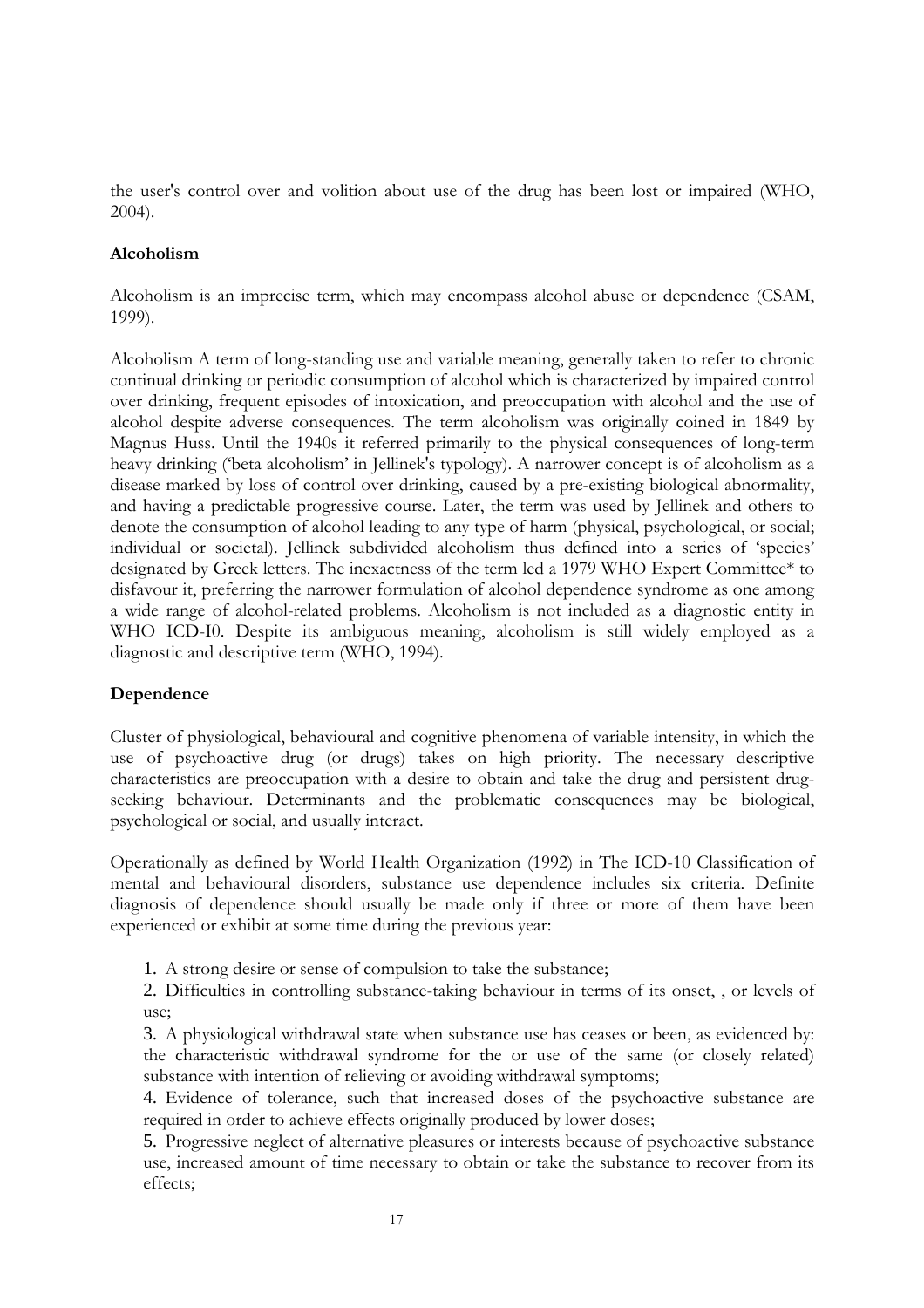6. Persisting with substance uses despite clear evidence of overtly harmful consequences, such as the harm to the liver through excessive drinking, depressive mood states consequent to heavy substance use, or drug related impairment of cognitive functioning. Efforts should be made to determine that the user was actually, or could be expected to be, aware of the nature and extent of the harm.

It is an essential characteristic of the dependence syndrome that either psychoactive substance taking or a desire to take a particular substance should be present; the subjective awareness of compulsion to use drugs is most commonly seen during attempts to stop or control substance use (WHO, 1994). This is the part of WHO ICD-10 definition, which is close to the concept of craving, but the term craving is not used in it.

Criteria for substance dependence in Diagnostic and Statistical Manual - IV, issued by American Psychiatric Association (1994) are showing high congruence in clinical practice with ICD-10.

# **Detoxification**

A process of withdrawing a person from a specific psychoactive substance in a safe and effective manner (ASAM, 1998).

Detoxification according to WHO definition is: (1) The process by which an individual is withdrawn from the effects of a psychoactive substance. (2) As a clinical procedure, the withdrawal process is carried out in a safe and effective manner, such that withdrawal symptoms are minimized. The facility in which this takes place may be variously termed a detoxification centre, detox centre, or sobering-up station.

Typically, the individual is clinically intoxicated or already in withdrawal at the outset of detoxification. Detoxification may or may not involve the administration of medication. When it does, the medication given is usually a drug that shows cross-tolerance and cross-dependence to the substance(s) taken by the patient. The dose is calculated to relieve the withdrawal syndrome without inducing intoxication, and is gradually tapered off as the patient recovers. Detoxification as a clinical procedure implies that the individual is supervised until recovery from intoxication or from the physical withdrawal syndrome is complete. The term 'self-detoxification' is sometimes used to denote unassisted recovery from a bout of intoxication or withdrawal symptoms (WHO, 1994).

# **Drug**

A term of varied usage. In medicine, it refers to any substance with the potential to prevent or cure disease or enhance physical or mental welfare, and in pharmacology to any chemical agent that alters the biochemical or physiological processes of tissues or organisms. Hence, a drug is a substance that is, or could be, listed in a pharmacopoeia. In common usage, the term often refers specifically to psychoactive drugs, and often, even more specifically, to illicit drugs, of which there is non-medical use in addition to any medical use. Professional formulations (e.g. 'alcohol and other drugs') often seek to make the point that caffeine, tobacco, alcohol, and other substances in common non- medical use are also drugs in the sense of being taken at least in part for their psychoactive effects (WHO, 1994)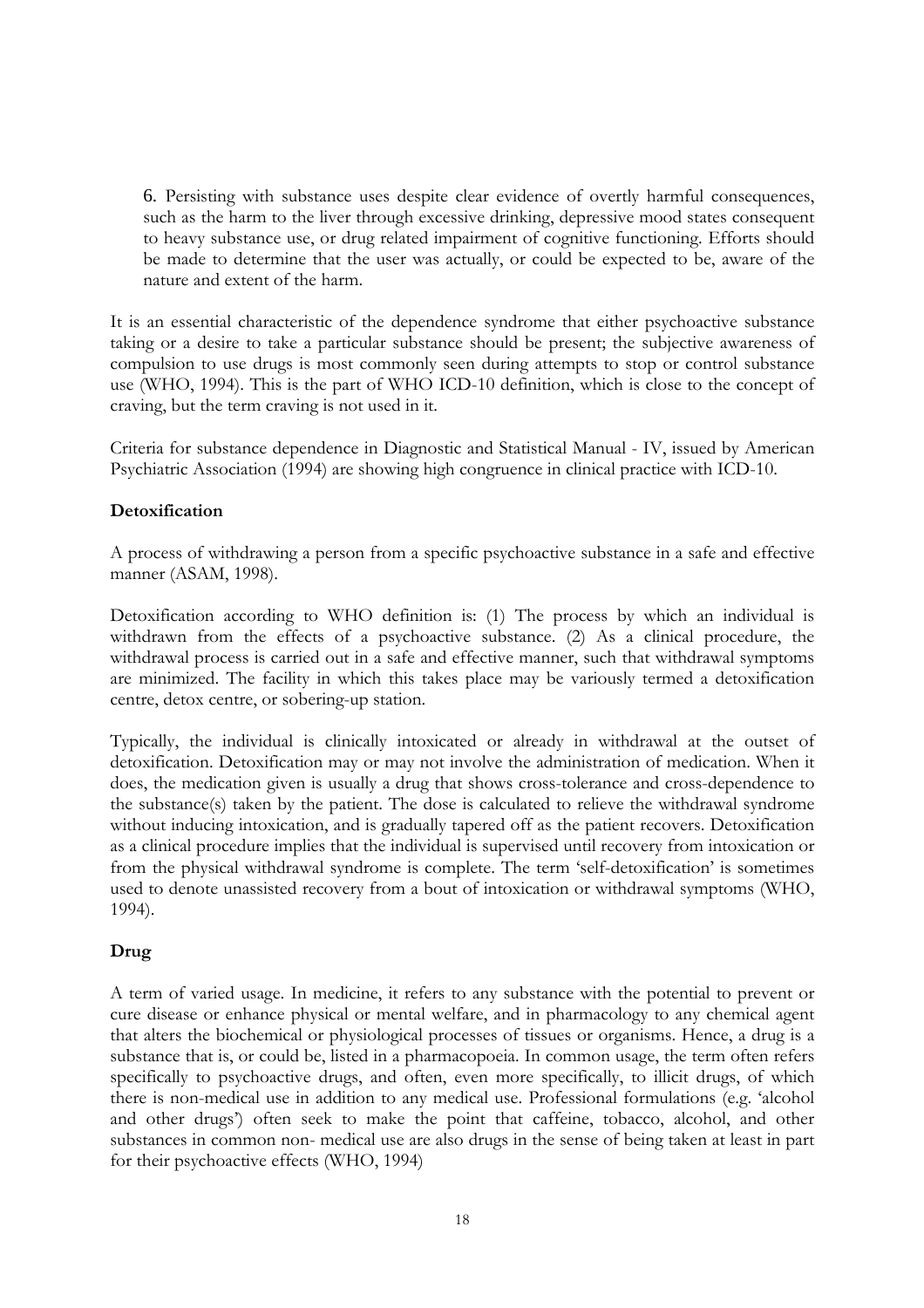In the various United Nations Conventions and in the Declaration on Drug Demand Reduction it refers to substances subject to international control. In medicine, it refers to any substance with the potential to prevent or cure disease or enhance physical or mental well-being. In pharmacology, the term drug refers to any chemical agent that alters the biochemical or physiological processes of tissues or organisms. In common usage, the term often refers specifically to psychoactive drugs, and often, even more specifically, to illicit drugs. However, caffeine, tobacco, alcohol, and other substances in common non-medical use are also drugs in the sense of being taken primarily for their psychoactive effects. For demand reduction purposes, it is clearly necessary to exclude food stuffs from the coverage of the term 'drug' even though these clearly alter mental state and increase a sense of well-being (UNODCCP, 2000).

# **Experimental drug use**

Children and young people experiment with substance use. They are curious and want to experience new feelings and sensations. Following some experimentation, most children and young people tend to stop using substances (UN ESCAP, 2005).

According to EMCDDA (2000) experimental drug users are defined as the persons using psychoactive substances during the first few instances of using a particular drug. The term sometimes refers to persons with extremely infrequent or non-persistent use

# **Harm reduction**

Harm reduction is any activity aimed at stopping harmful consumption practices or decreasing drug-related social and health problems or death. It does not envisage a drug-free status or reintegration of the users (EMCDDA, 2000).

Harm reduction in narrower, biological or medical concept is as it follows: In the context of alcohol or other drugs, describes policies or programmes that focus directly on reducing the harm resulting from the use of alcohol or drugs. The term is used particularly of policies or programmes that aim to reduce the harm without necessarily affecting the underlying drug use; examples include needle/syringe exchanges to counteract needle-sharing among heroin users, and self-inflating airbags in automobiles to reduce injury in accidents, especially as a result of drinking-driving. Harm reduction strategies thus cover a wider range than the dichotomy of supply reduction and demand reduction. Synonym: harm minimization (WHO, 1994).

Harm reduction- in wider concept it encompasses policies and programmes span prevention and treatment. They aim to decrease the adverse health, social and economic consequences of drug use without necessarily diminishing drug consumption (Wodak & Sounders, 1995). The term harm reduction sometimes also known as harm minimization has not been defined by an official body and consequently has been used with a bewildering variety of interpretations (Strang, 1993). Although harm reduction approaches are not intended primarily to reduce consumption of drugs, this often is unintended long-term result (Wodak, ASAM, 1998). Canadian Society for Addiction Medicine is offering wider definition of harm reduction (CSAM, 1999): Harm reduction - health promotion, prevention, assessment and intervention options that aim to decrease the health and socio-economic consequences of drug use and addictive behaviour, without necessarily requiring abstinence. Abstinence-based strategies are an integral component of comprehensive harm reduction.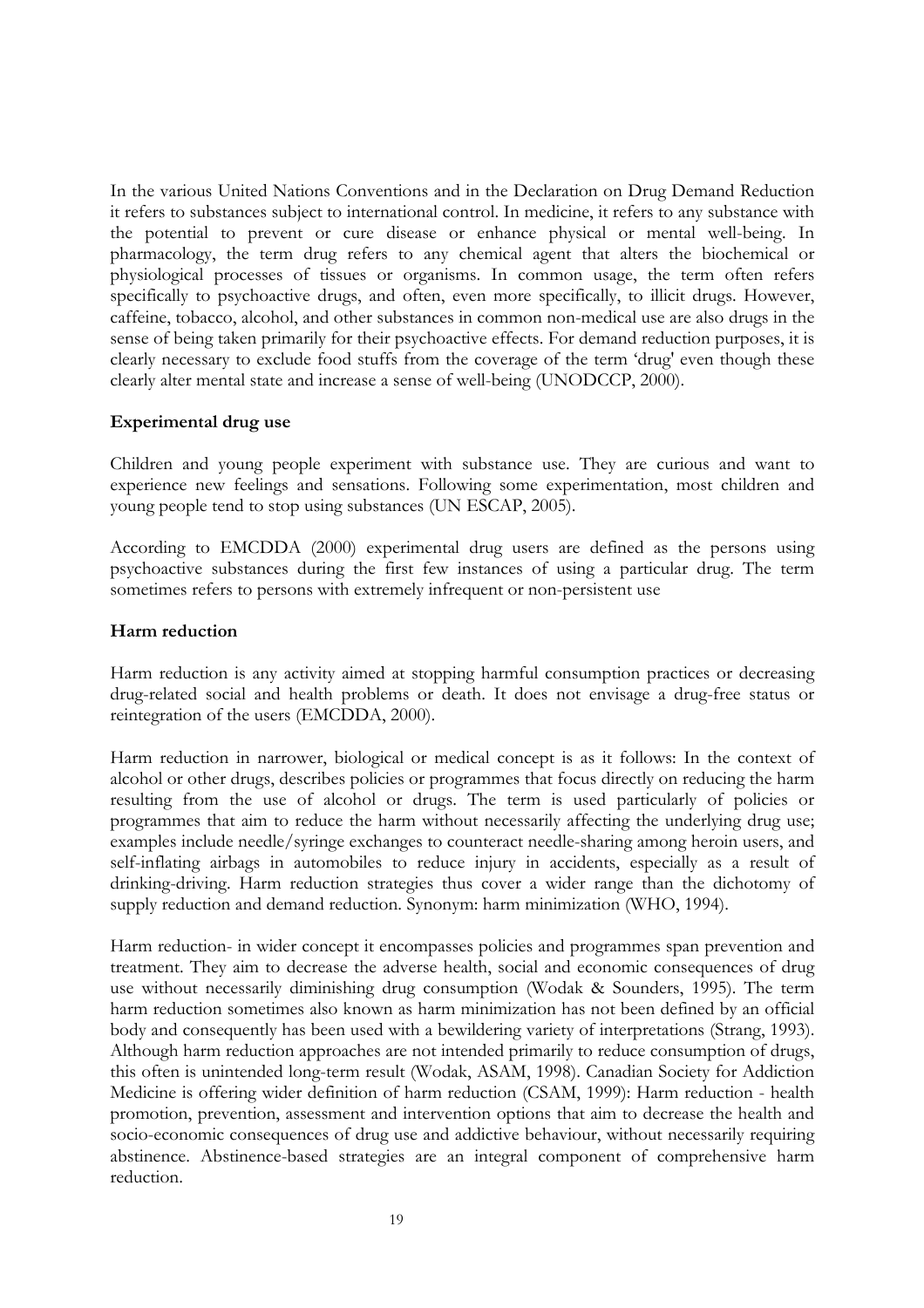# **Harmful use**

A pattern of psychoactive substance use that is causing damage to health. The damage may be physical or mental (WHO, 1992). It should be emphasized that both dependence and harmful use often interfere with the functioning of the individual in society, but the type and extent of this interference depend upon social, cultural and religious context (WHO Technical report series 836, 1993).The concept of harmful use is more restrictive than substance abuse. Also it will cover lower number of the individuals in any general population. According to the research the harmful use is close to dependence and abuse to the condition of the psychoactive substance use without any problem and less clear are the limits between them. If the concept of abuse is used, the other important problems are the difficulties with comparability of the epidemiological findings specifically on the incidence and prevalence among different countries with different legal systems, which are in the various socio-cultural settings. This problem is given by its definition. All these limitations should be kept on mind, when we are using the terminology. Recent findings are showing that while DSM-IV resulted in poor distinction between normality and abuse, ICD-10 resulted in poor distinction between harmful use and dependence (deBruijn et al., 2005). Though the current ICD-10 and DSM-IV definitions of dependence are very similar, they differ sharply on the concepts of abuse (DSM-IV) and harmful use (ICD-10). In DSM-IV, abuse is defined in social terms: i.e., problematic use in the absence of compulsive use, tolerance, and withdrawal. ICD-10 has been reluctant to accept criteria items that are defined in terms of social impairment. However ICD-10 recognises a nondependent type of substance use disorder. In ICD-10, this disorder is called harmful use and involves substance use that results in actual physical or mental damage. The ICD-10 category of harmful use is one that can be applied crossculturally

#### **Hazardous use**

A pattern of psychoactive substance use that increases the risk of harmful consequences for the user. Some would limit the consequences to physical and mental health (as in 'harmful use'); some would also include social consequences. In contrast to harmful use, hazardous use refers to patters of use that are of public health significance despite the absence of any current disorder in the individual user. The term is used currently by WHO but is not a diagnostic term in ICD-I0 (WHO, 1994).

#### **Medically assisted treatment**

Medically assisted treatment is newer and broader term as substitution therapy. It also encompasses not only medications of pharmacologically related to one producing dependence, with similar effects also known as agonists, but also includes substances with opposite pharmacological effects, known as antagonists, which are also sometimes prescribed for longterm treatment, especially for treatment of dependence on opioids.

# **Prevention**

Primary prevention is aimed at ensuring that a disorder, process or problem will not occur.

Secondary prevention is aimed at identifying and terminating or modifying for the better a disorder, process or problem at the earliest possible moment.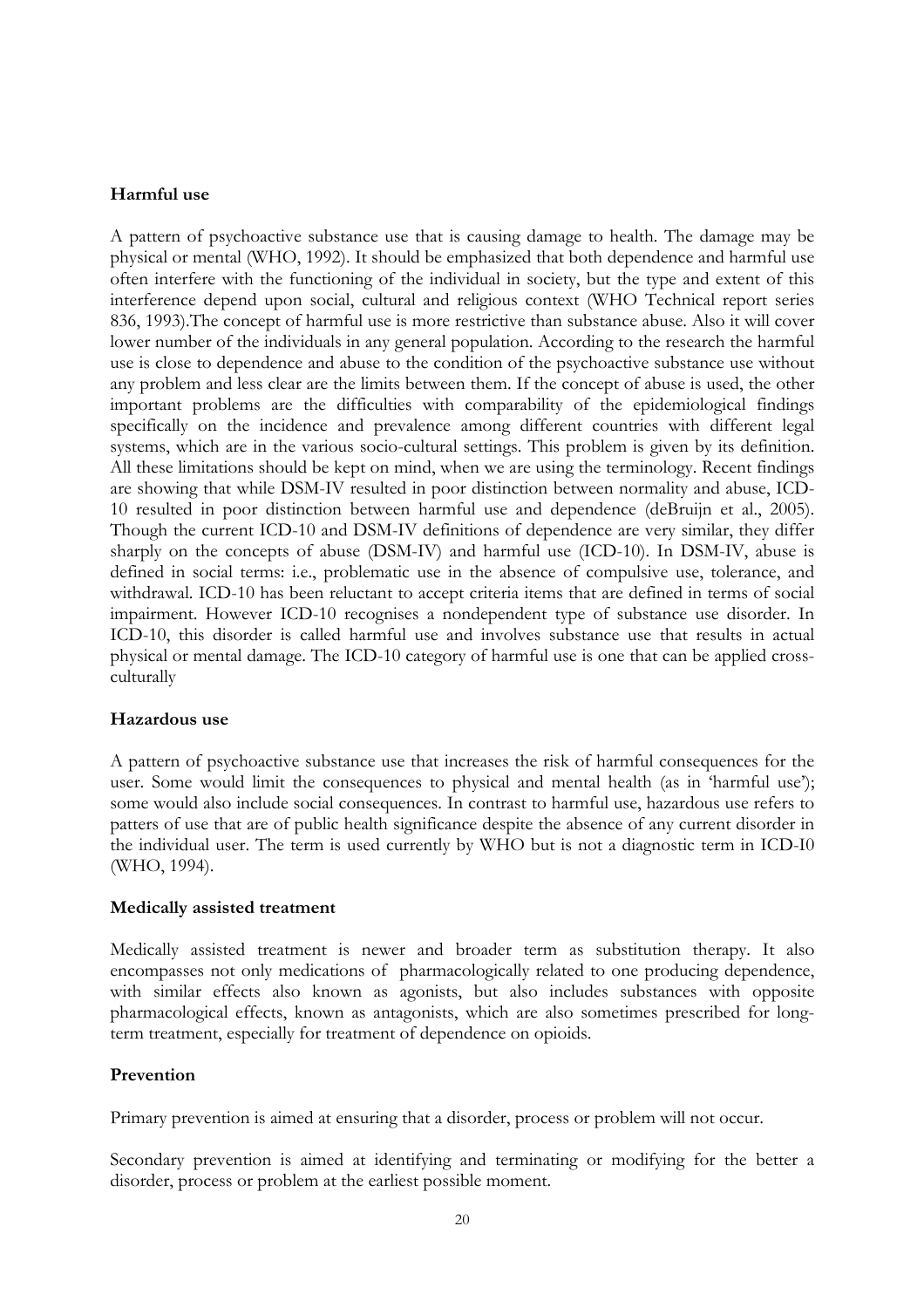Tertiary prevention is aimed at stopping or retarding the progress of a disorder, process or problem and its sequel even though the basic condition persists (WHO, 1993).

While the term secondary prevention usually refers to treatment and rehabilitation interventions at a stage when psychoactive substance use has not yet caused serious problems tertiary prevention refers to strategies for reducing harm to and improving the quality of life for users who may experience physical and mental disabilities as well as social disadvantages (WHO, 1998).

#### **Problematic drug use**

'Problematic drug use' is a concept, which recently the most frequently used in the connection with collection of the data for key drug indicators with a definition as it appears in the European Monitoring Centre for Drugs and Drug Addiction (EMCDDA) manual. It is very difficult to find a consensus on the definition. There is an ongoing discussion on the revision of the concept in the expert working groups at the EMCDDA.

Currently, the term problem drug use is used, which includes all different forms of problems due to the use of opiates, cocaine, and amphetamines, irrespective of the route of administration (EMCDDA, 1999). Suggested operational definition of a target group for epidemiological purposes would be: intravenous drug use or long duration/regular use of opiates, cocaine or amphetamines; during a one year period; in the age group 15-64.

The identification of substance user can only be derived from the known population, e.g., only when individual comes into the contact with the legal, medical or social system do we know that he or she is a user. Any definition of problematic drug use should therefore consider these three perspectives with their different interests, norms and values. In practice, however, the simultaneous consideration of all the perspectives is often not possible, e.g. due to the nonavailability of data. Clinical systems, the WHO/ICD-10 classification and American DSM-IV, particularly, give criteria for dependence, harmful use and substance abuse. Consequently, all other use can be assumed as unproblematic.

Often several problems are discussed with the definition of the problematic drug use. One of them is, that despite of the inclusion of legal perspective in the clinical system (especially, this is the case in DSM-IV definition of substance abuse), that the legal status of the substances varies between countries, which leads to difficulties in determining what a problematic use may be according to different legal systems. Another issue is that, not all groups of problem drug users are covered by this definition, e.g., problematic drug users of cannabis or inhalants, the psychoactive substances often used by some young people. Not to mention illicit alcohol use by children and adolescents. Furthermore, substances are used in quite mixed, often chaotic patterns. Only very few opiate users do not use other drugs as well.

#### **Protective and risk factors**

Traditionally the protective and risk factors have been very frequently discussed as the opposites. However, recently more emphasis is given to the perspective of viewing them as different concepts. Not each protective factor has an opposite risk factor and vice versa. On one side we have causal influences and this is balanced by protective influences. 'Protective' implies a causal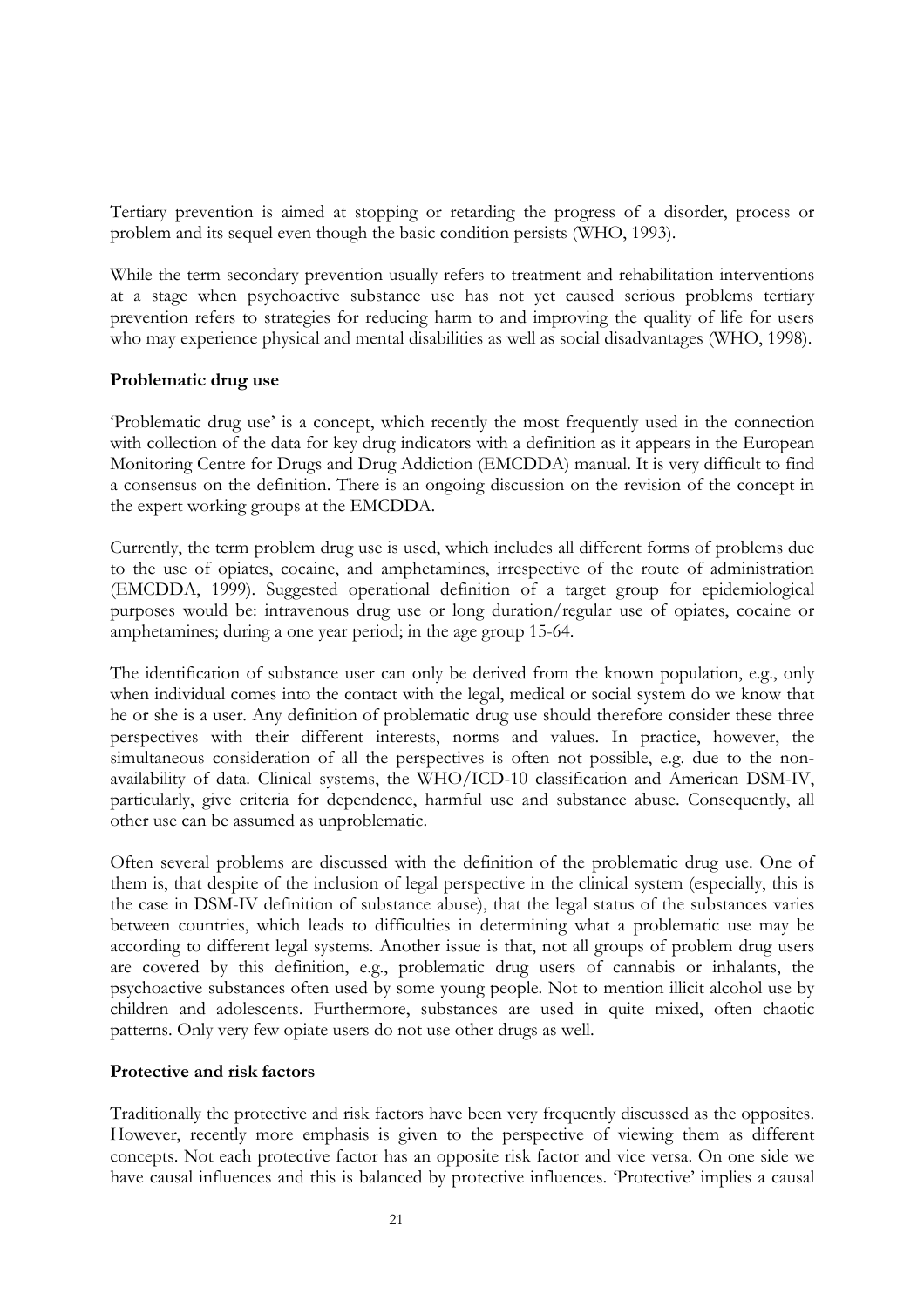influence, and the term 'risk factor' we created to convey uncertainty about causal influence. For example vaccination of intravenous drug users against hepatitis B is a protective factor.

 Protective factors appear to be more important for more long-term use patterns and cumulative outcomes, while risk factors are more important for short-term, more immediate use patterns and outcomes.

There are both environmental risk factors (e.g. social class, mobility, social change, peer culture, educational style and occupational risk) and individual risk factors (e.g. genetic disposition, child abuse, personality disorder) (Uchtenhagen, 2000).

While risk factors emphasize negative influences and the importance of prevention, protective factors stress positive alternatives and the necessity of health promotion (WHO, 2004).

The concept of protective factors comes from Public health science and is based on the idea of resources which encourages the state of health – which is more than the absence of diseases. One possible explanation for the effects of protective factors is so-called buffer-hypothesis, meaning that protective factors can buffer the relationship between health and disease. Another explanation is the main-effect-hypothesis, which assumes an effect of the protective factor independent from risk factors. There is evidence for both hypotheses (Schmid, 2000).

The 'risk-using' terminology should be handled very carefully. There is a slight but important difference in viewing a man 'vulnerable' due to the risk factors, or seeing him 'protected' due to the presence of protective factors. The term 'protective' is proactive and not reactive as is the term 'risky' factor. Being indicated as vulnerable is also much more stigmatizing for the individual, in the contrast with being protected. It is very important to be careful about the terminology especially in the connection with screening for possible biological and psychological risk factors predisposing to the higher probability to develop the problems associated with psychoactive substance use among children and young adults. Being vulnerable in this meaning is very close, if not identical, with having handicap or even disorder in the layman understanding of the terms. Which, of course, is not so straightforward because for example having one or even both parents with the history of alcohol dependence means that child has higher probability to inherit the predisposition to this disorder. In fact, there is no possibility to detect whether he/she has really inherited the predisposition or not. We are unable to say, if he/she as individual is more vulnerable to suffer from the problems in the future than his/her peers with negative family history. Similar misinterpretation of the risk factors may have potentially very negative personal consequences.

Universal intervention directed at all young people raise concerns about unintended adverse consequences, such as encouraging drug experimentation. While targeted or indicated interventions raise additional ethical issues because they require the identification of young people who are at increased risk of using drugs. Participation in trials of preventive interventions may also expose the children to social stigmatization and discrimination, if it becomes known to their teachers, peers and their peers' parents (WHO, 2004)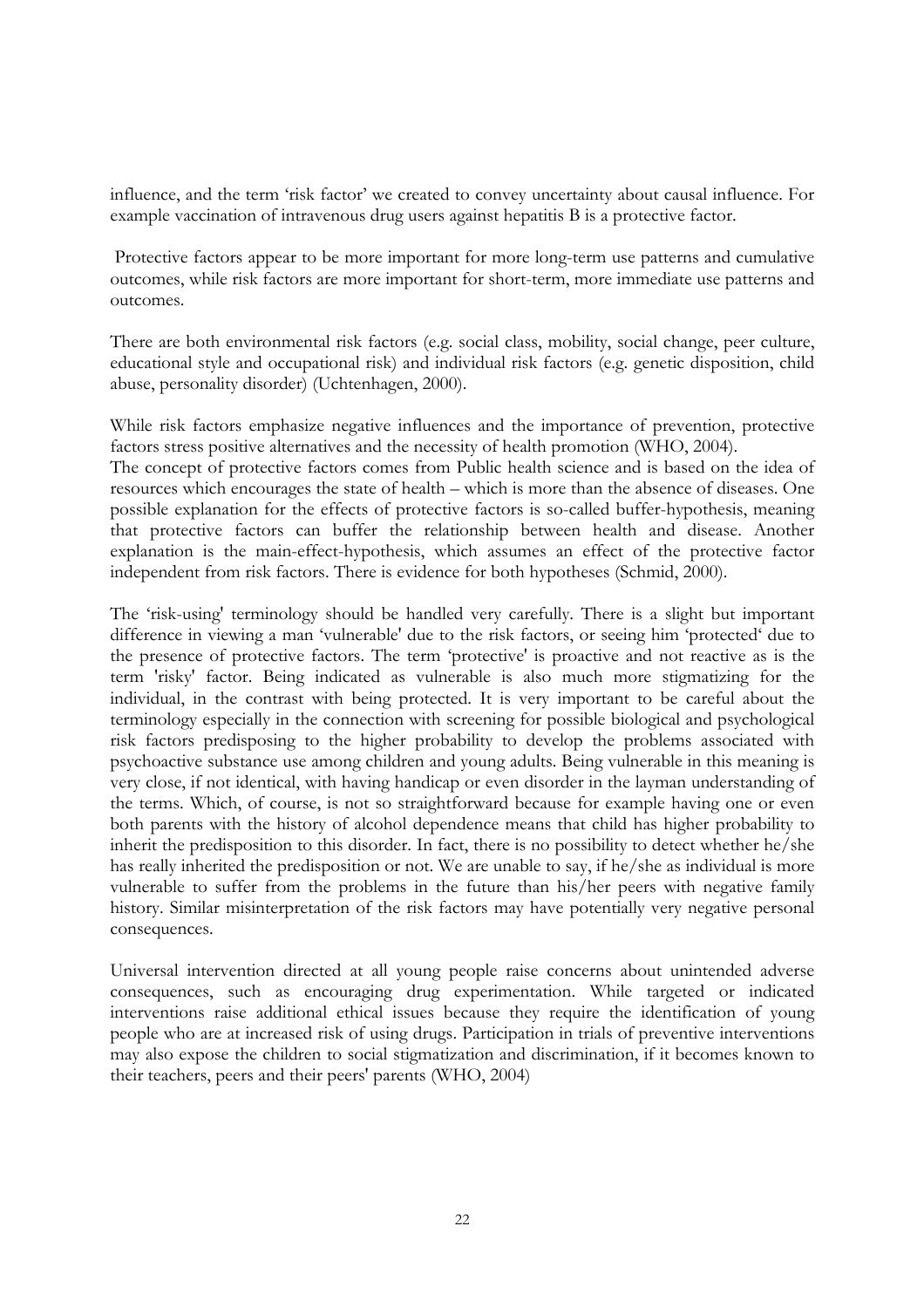### **Psychoactive substances**

According to WHO definition in its Lexicon (1994) a psychoactive drug or substance , when ingested, affects mental processes, e.g. cognition or affect. This term and its equivalent, psychotropic drug, are the most neutral and descriptive terms for the whole class of substances, licit and illicit, of interest to drug policy. 'Psychoactive' does not necessarily imply dependenceproducing, and in common parlance, the term is often left unstated, as in 'drug use' or 'substance abuse'.(See also drug).

Other definition can be found in the newer WHO publication (WHO, 2004): Psychoactive substances, more commonly known as psychoactive drugs, are substances that, when taken, has the ability to change an individual's consciousness, mood or thinking processes. Psychoactive substances act in the brain on mechanisms that exist normally to regulate the functions of mood, thoughts, and motivations.

Use of these substances is defined into three categories according to their sociolegal status. First, many of the substances are used as medications (e.g. some opioids, stimulants). A second category of use is illegal, or illicit, use. Under three international conventions, most nations have bound themselves to outlaw trade in and non-medical use of opiates, cannabis, hallucinogens, cocaine and many other stimulants, and many hypnotics and sedatives. In addition to this list, countries or local jurisdictions often add their own prohibited substances, e.g. alcoholic beverages and various inhalants. The third category of use is legal, or licit consumption, for whatever purpose the consumer chooses. The most widely used psychoactive substances are the following: caffeine and related stimulants, commonly used in the form of coffee, tea and many soft drinks; nicotine and alcoholic beverages.

# **Recreational drug use**

Recreational of a drug, usually an illicit drug, in sociable or relaxing circumstances, by implication without dependence or other problems. The term is disfavoured by those seeking to define all illicit drug use as a problem (WHO, 1994).

According to EMCDDA (2002) in nightlife settings, most people who consume psychoactive substances do so with the intention of 'having fun'. Consequently definition of recreational drug use in this context is taken to mean the use of psychoactive substances to 'have fun' in nightlife settings.

There are other similar definitions. Recreational drug use is the use of drugs for pleasure or leisure. The term is often used to denote the use of ecstasy and other 'dance drugs', and implies that drug use has become part of someone's lifestyle, even though they may only take drugs occasionally (DRUGSCOPE).

UNODC (1985) has provided a definition of the term social-recreational use. Social-recreational drug use generally occurs in social settings among friends or acquaintances who wish to share an experience perceived by them as acceptable and pleasurable. Such use is primarily motivated by social factors and does not tend to escalate to more individually oriented patterns of use. Unlike experimental use which is limited to few episodes, social use tends to be repeated in weekly or biweekly episodes.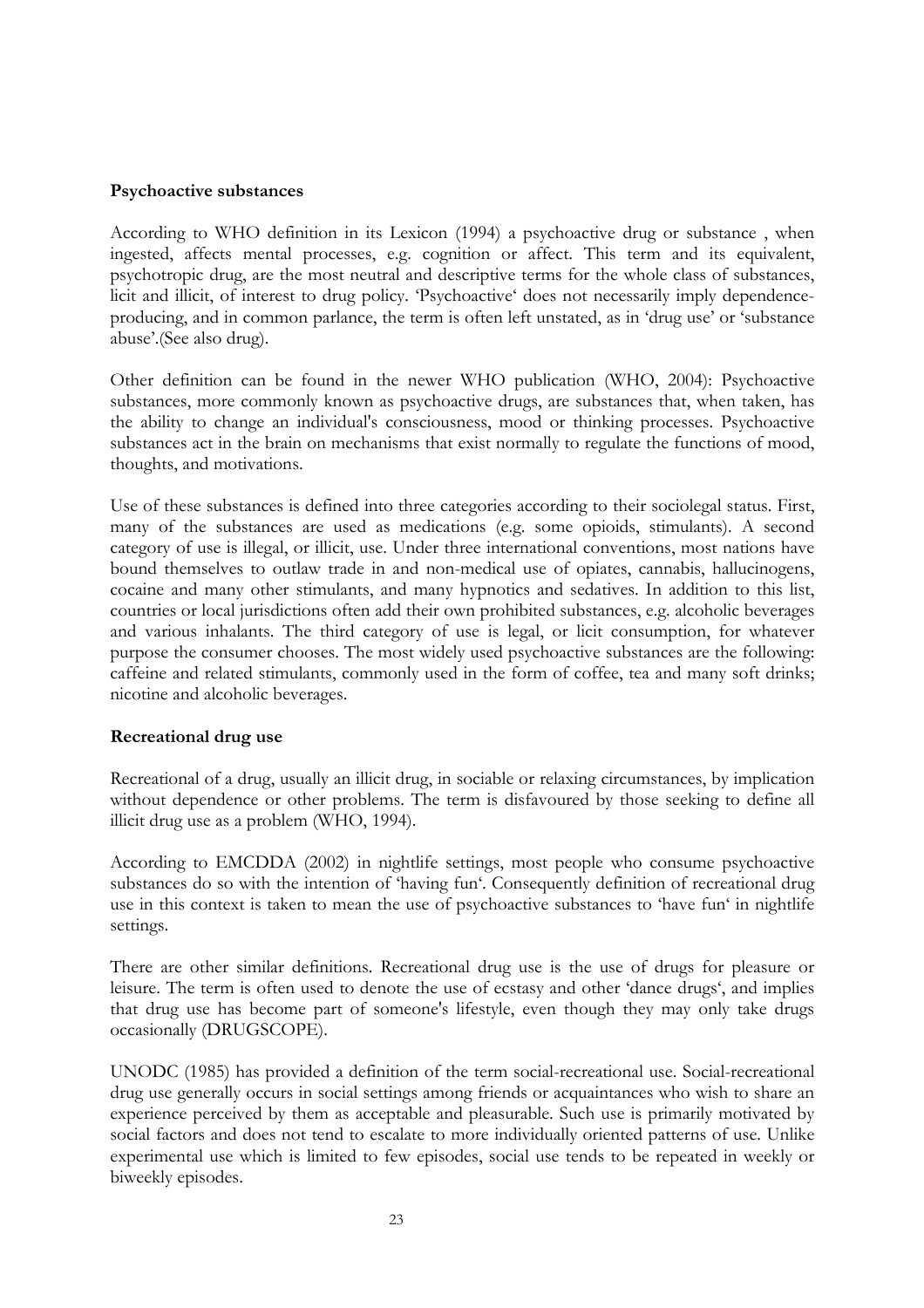# **Regular drug use**

The term is important especially for epidemiological and legal purposes. In most studies of drug use, 'regular users' are defined as those who take any drug once a week or more (Atha & Blanchard, 1997).

# **Relapse**

Relapse: A return to drinking or other drug use after a period, of abstinence, often accompanied by reinstatement of dependence symptoms. Some writers distinguish between relapse and lapse ('slip'), with the latter denoting an isolated occasion of alcohol or drug use (WHO, 1994).

# **Substitution therapy**

Substitution therapy was defined as:

For people dependent on psychoactive substance, the administration of prescribed psychoactive substance, pharmacologically related to the one producing dependence, to achieve defined treatment aims, usually improved health and well-being (WHO, 1998).

# **Treatment**

Application of planned procedures to identify and change patterns of behaviour that are maladaptive, destructive and/or injurious to health; or to restore appropriate levels of physical, psychological and/or social functioning (ASAM, 1998).

# **Use**

Self-administration of a psychoactive substance (WHO, 1994).

# **Recommendations**

1. To avoid misunderstandings and confusion it is important to use a common set of terminology, e.g. key definitions provided in this book.

2. Language used to describe drug problem sometimes is based on ideological rather than scientific approach, influenced by the social norms and values rather than scientific and professional approach. This could create misunderstandings and confusion. It is recommended to make efforts to agree and then use the common professional language as much as possible free of emotions, myths and ideology.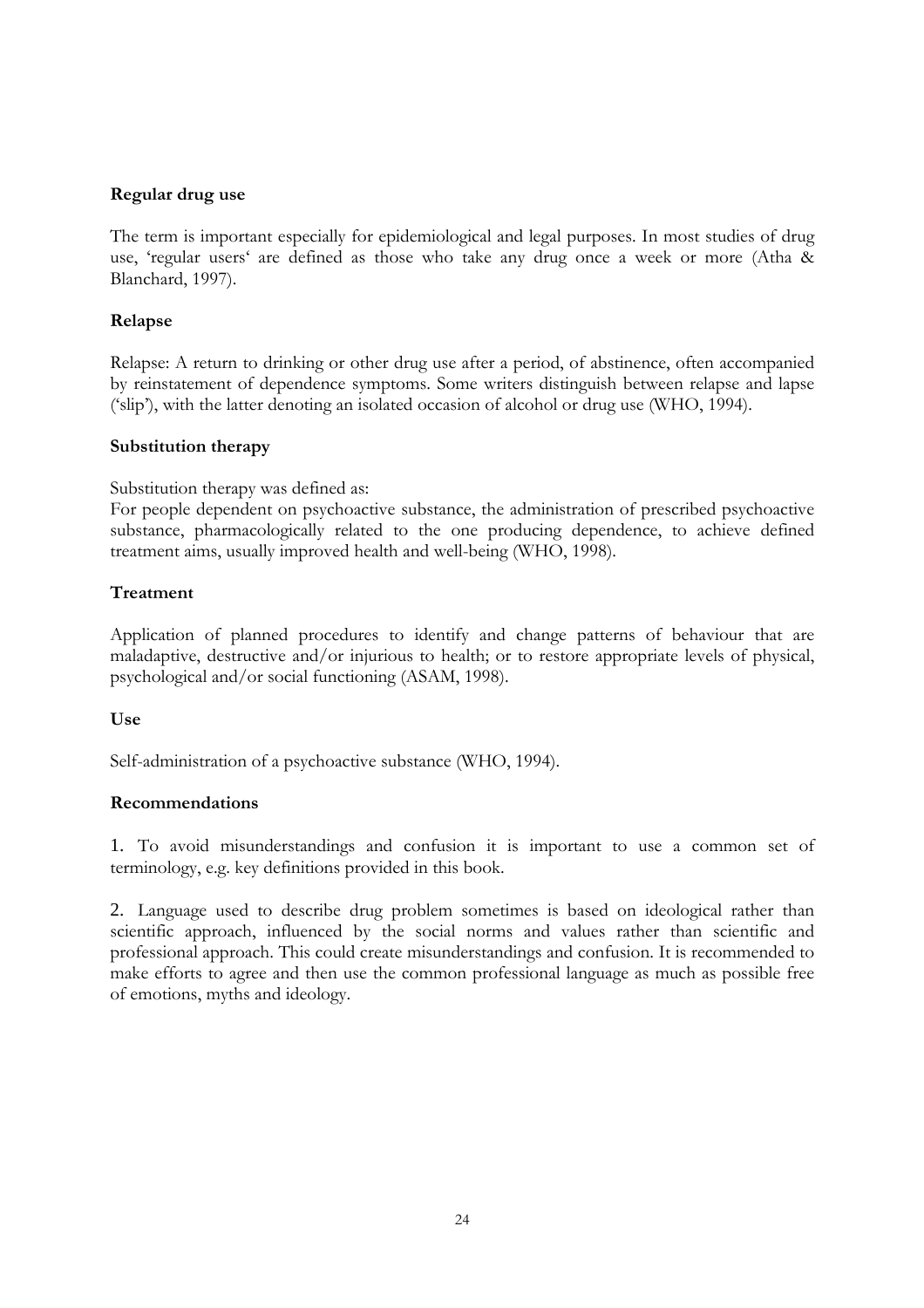#### **About the authors:**

**Lubomir Okruhlica** (1952) obtained title of MD and Ph.D. at the Comenius University, Bratislava, Czechoslovakia. He worked as a lecturer with Department of Psychiatry at Comenius University in Bratislava and also as an acting head at the University of Zambia, Lusaka. He coordinated WHO training project as United Nations Volunteer in Africa. He was Hubert H. Humphrey Fellow at the Johns Hopkins University in Baltimore (USA), Pompidou Group and NIDA/INVEST grantee. He is a medical director of the Institute and Centre for Treatment of Drug Dependencies in Bratislava and Chief Expert for Drug Dependencies at the Ministry of Health of the Slovak Republic, at present. He is a member of the Executive Board of the Federation of the Therapeutic Communities of Central and Eastern Europe and member of the board (previous president) of the Slovak Association for Dependencies on Psychoactive Substances. Dr. Okruhlica had received WHO/CPDD competitive grant as young scientist for CPDD Conference, was presenting as a selected expert on drug demand reduction at CND in Vienna in the year 2001, was a key speaker at EUROPAD conference in Oslo, 2002. He is EUROPAD Chimera awardee and the American Association's for the Treatment of Opioid Dependence, Inc. (AAOTD) 2006 Nyswander/Dole Award recipient. He is coordinator of several local, national and international research projects in the field of drug demand reduction, especially on infectious disease indicators among IDUs, on pharmacokinetics of opiate agonists, evaluation studies, on the access to treatment etc. Dr. Okruhlica is responsible for the Treatment Demand Indicator (TDI) and Drug Related Diseases Indicator (DRID) for Slovakia at European Monitoring Centre for Drugs and Drug Addiction (EMCDDA) in Lisbon, and is a member of its Scientific Board. Dr. Okruhlica is Slovak expert representative for alcohol at WHO Regional Office for Europe and Slovak representative for Working Group on Alcohol at DG SANCO EC in Luxembourg.

**Janusz Sieroslawski** – sociologist, since 1983 works as a researcher in Institute of Psychiatry and Neurology in Warsaw. Since 2002 Head of National Focal Point for EMCDDA which is located within National Bureau for Drug Prevention, Warsaw. Involved in much international research and training projects commissioned or coordinated by Pompidou Group, UNDCP, European Commission. Main areas of his interest cover epidemiology of alcohol and drug abuse, social response to alcohol and drug problems on local and national level including drug and alcohol policy. Author of about 80 scientific publications in Polish, English, French, German, and Russian.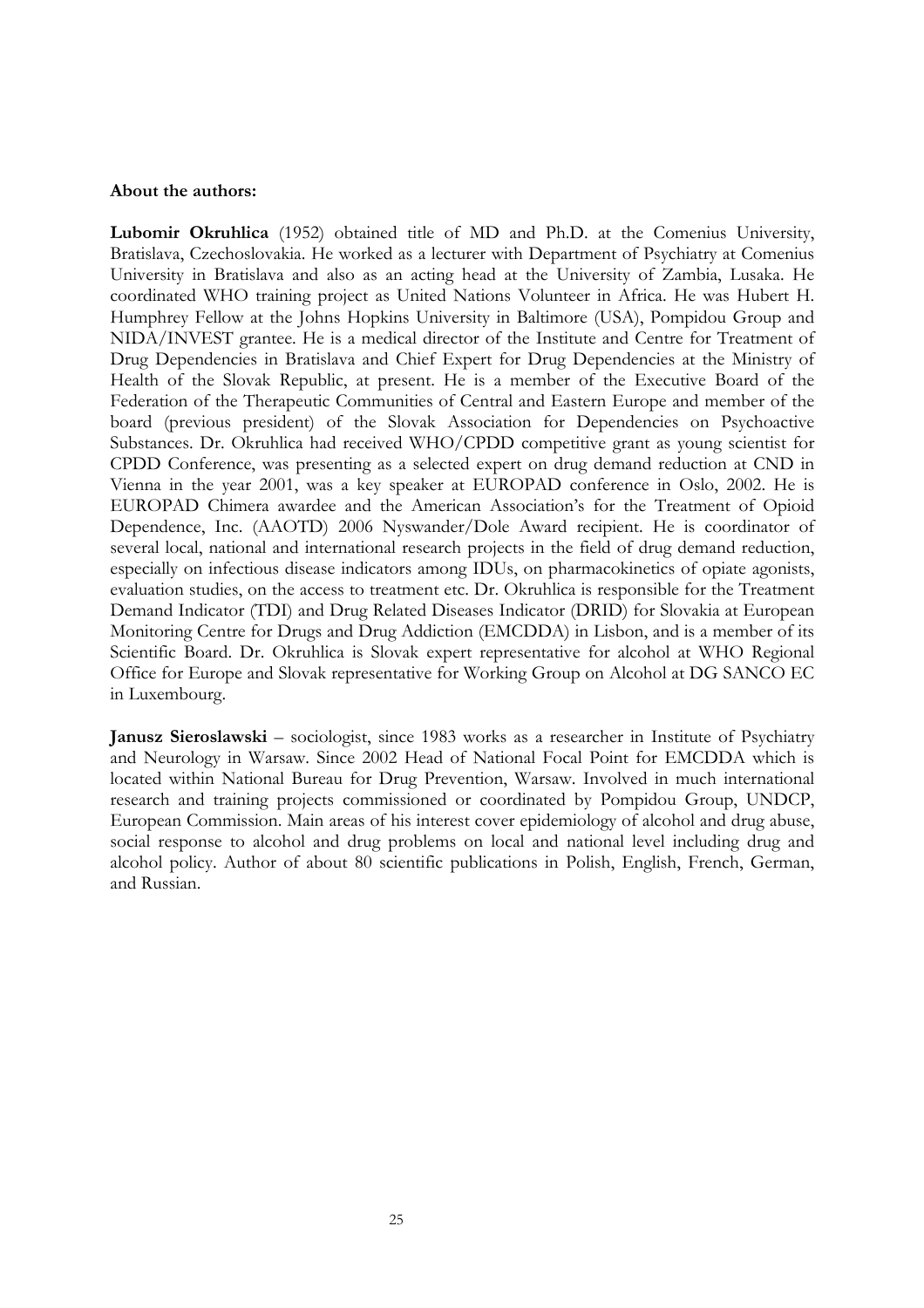#### **References**

Atha MJ, Blanchard S.: Regular users. Self-reported drug consumption patterns and attitudes among 1333 regular cannabis users. Wigan: Independent drug monitoring unit, 1997.

deBruijn C, van den Brink W, de Graaf R, Volleberg WA: The craving withdrawal model for alcoholism: towards the DSM-V. Improving the discriminant validity of alcohol use disorder diagnosis. Alcohol. 2005, 40(4):314-22.

European Monitoring Centre for Drugs and Drug Addiction: Guidelines. Methodological guidelines to estimate the prevalence of problem drug use on the national level. Draft Version. Lisabon: European Monitoring Centre for Drugs and Drug Addiction, 1999.

European Monitoring Centre for Drugs and Drug Addiction: EMCDDA Glossary, 2000.

European Monitoring Centre for Drugs and Drug Addiction: Recreational drug use - a key EU challenge. Drugs in focus. Lisabon: European Monitoring Centre for Drugs and Drug Addiction, 2002.

Frances A, Pincus HA, Furst MB, eds. Diagnostic and statistical manual of mental disorders. 4th edition. (DSM-IV). Washington, DC: American Psychiatric Press, 1994.

Schmid H.: Protektive Faktoren. In: In: Uchtenhagen A, Zieglgansberger W, eds. Suchtmedizin: konzepte, strategien und terapeutisches management. Munich: Urban & Fischer Verlag, 2000.

Uchtenhagen A.: Risikofaktoren und schutzfaktoren: eine ubersicht. In: Uchtenhagen A, Zieglgansberger W, eds. Suchtmedizin: konzepte, strategien und terapeutisches management. Munich: Urban & Fischer Verlag, 2000.

United Nations Office on Drug Control: Social-recreational use. Vienna: United Nations Office on Drug Control, Bulletine on Narcotics No 2, 1985.

United Nations Office on Drug Control and Crime Prevention: Demand Reduction - A glossary of terms. New York: United Nations Office on Drug Control and Crime Prevention, 2000.

United Nations Economic and Social Commission for Asia and the Pacific: Young people and substance use: Prevention, treatment and rehabilitation. New York, United Nations ESCAP, 2005.

World Health Organization: Tenth revision of the international classification of disease (ICD-10). Geneva: World Health Organization, 1992.

World Health Organization: WHO Expert Committee on Drug Dependence. Twenty-eight Report. WHO Technical Report Series 836. Geneva: World Health Organization, 1993.

World Health Organization: Lexicon on Alcohol and Drug Terms. Geneva: World Health Organization, 1994.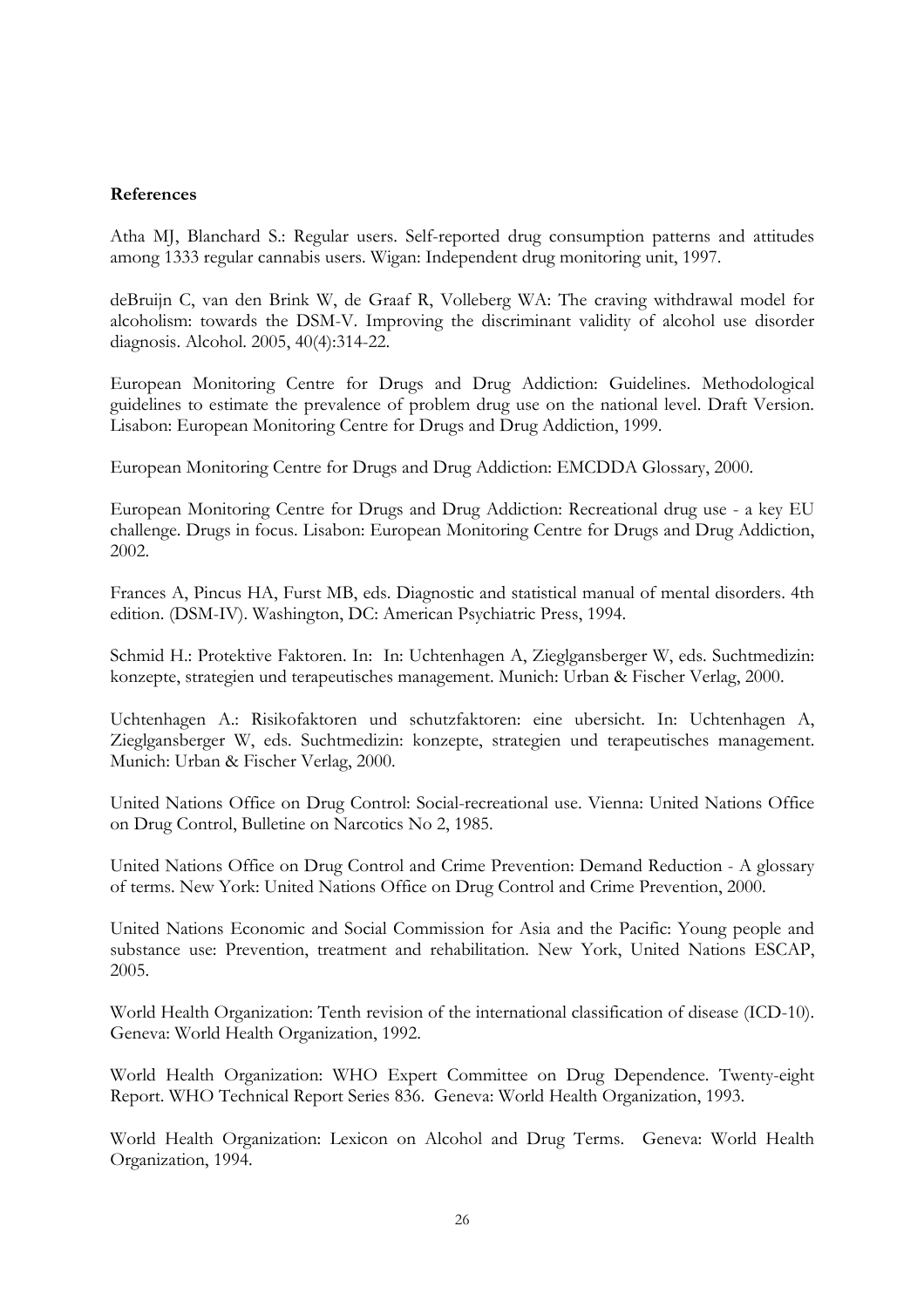World Health Organization: WHO Expert Committee on Drug Dependence. Thirtieth Report. WHO Technical Report Series 873. Geneva: World Health Organization, 1998.

World Health Organization: Neuroscience of psychoactive substance use and dependence. Geneva: World Health Organization, 2004.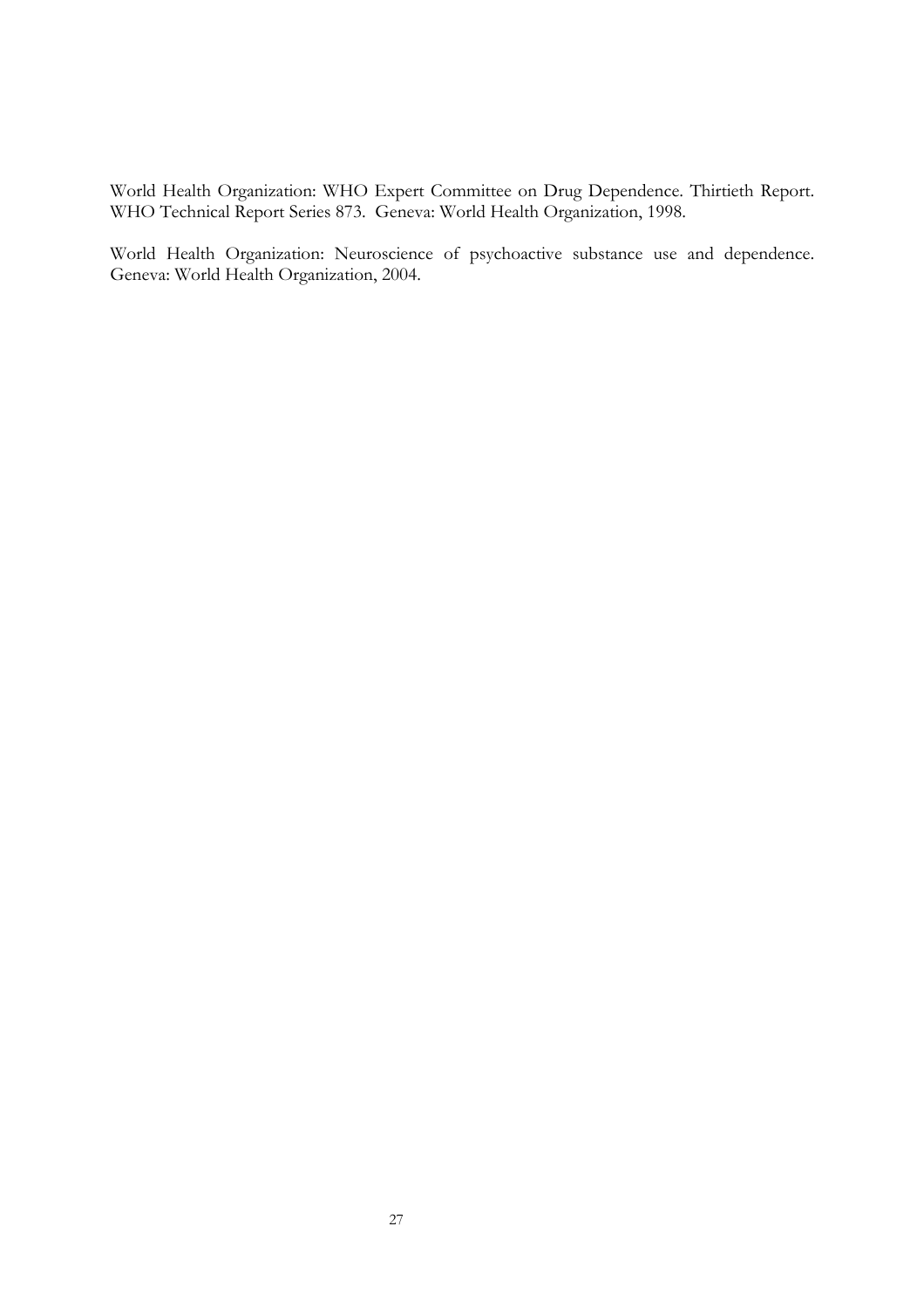# **Chapter 2 - Epidemiological basis**

*Janusz Sieroslawski, Boguslawa Bukowska, Piotr Jablonski* 

# **Summary**

*The monitoring system developed by EMCDDA provides us with reliable and systematic review of drug problem in most European countries. Also, the local monitoring system developed by the Pompidou Group gives important input to the valuable insights drug problem on the European continent. According to all available information sources, youth is a group predominantly affected by the problem. Cannabis is the most prevalent drug used among youth as far as the experimental and occasional use is concerned. On the problematic use level, heroin and/or cocaine are dominant. Currently, the increasing trend of drug problem is observed in most countries. Current tendencies on European drug scene could be characterised as follows:* 

- *Increasing trend in drug demand and drug consumption among both youth and adult populations*
- *Increasing trend in prevalence of problematic drug use*
- *Changes in drug use patterns*
- *Development of illicit drugs market and increase of drugs availability*
- *Changing in nature of drug related problems*
- *Tendency to stabilisation in indicators of most serious drug related health problems like drug overdoses or infection diseases*

*Apart from these common tendencies, the drug problem is much differentiated among European Countries. The same is the case when only drug use among youth is taken into consideration.* 

This differentiation could be illustrated by the results of European School Survey Project on Alcohol and Drugs (ESPAD) conducted among 15-16 years student in 35 European Countries in 2003 (figure 1).

As an average for all countries participated in the study around 21% of students aged 15–16 used cannabis at least once in their life-span. The highest prevalence of lifetime use is observed in Czech Republic  $-44\%$ , while the lowest one in Romania  $-3\%$ . The same huge range of results could be seen if the current use is taken into consideration. The highest percentages of students using cannabis during last 30 days preceding the study is noted in France – 22% and the lowest one in Romania – less than 1%. The average prevalence of current cannabis use for all countries is 9%.

The first indicator, that is prevalence of lifetime use, provides only the background information on the scale of drug problem. In most countries, the significant part of those who experiment with drugs don't continue this behaviour, but we can observe huge differentiation in this respect. For example, in France more than half of lifetime users belong to current users group, while in Faroe Islands or Finland only 10-18%.

Teenagers who continued drug use on the occasional level need an intervention but sometimes give up using without treatment, especially if the most prevalent drug, that is cannabis, is concerned. In case of occasional cannabis use usually simple intervention is sufficient, if it is not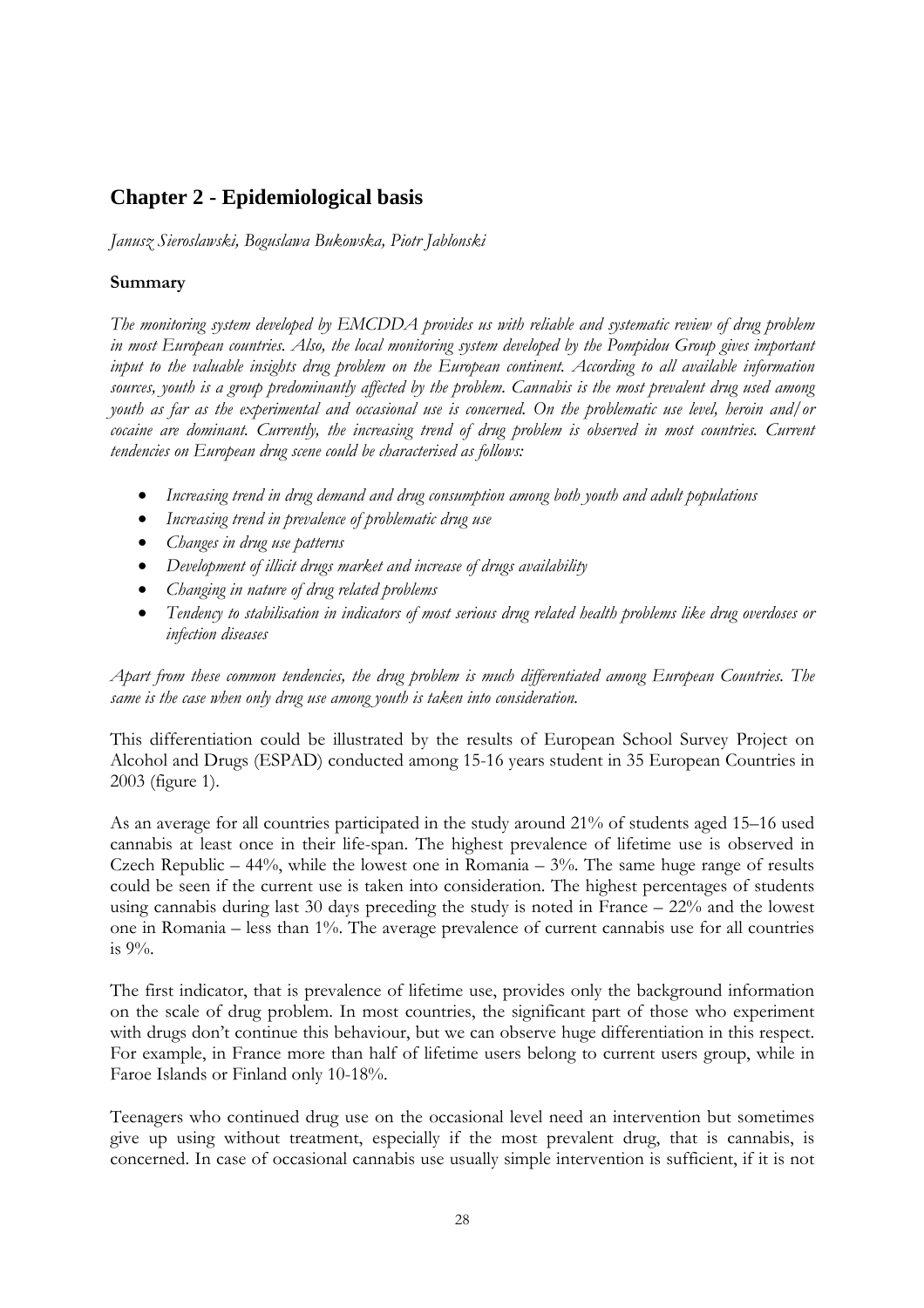frequent use and not associated with risk factors. Anyway, the current users are potential clients of offers of intervention.



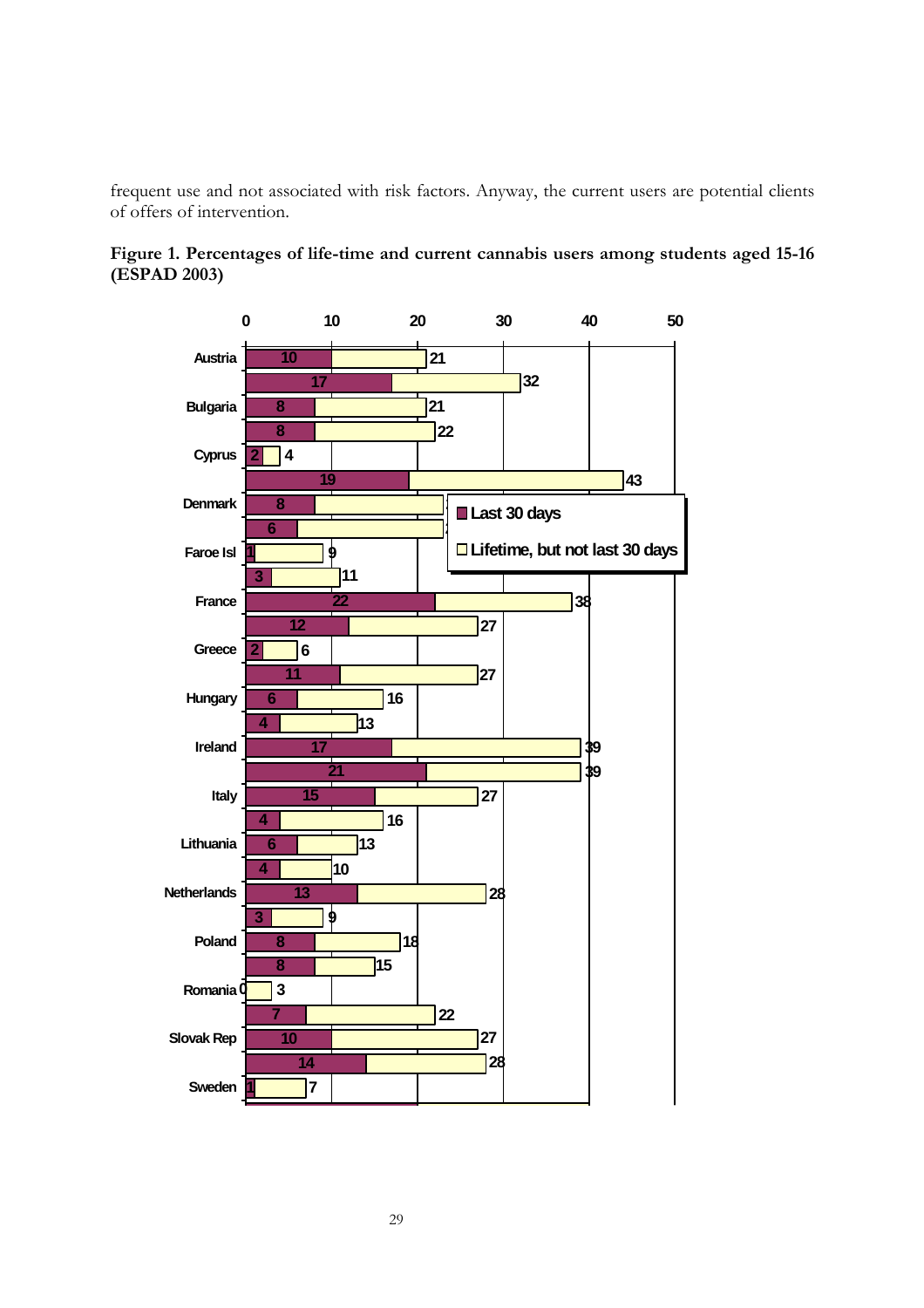

**Figure 2: Prevalence of 'heavy' cannabis use among 15-year-old school students by gender in 2001/2002 (HBSC 2001/2002)** 

*Notes:* 

- 'Heavy' cannabis use is defined as use on 40 or more occasions during the past year.
- Germany, regional sample only.
- Portugal, limited comparability due to sample size and age.

*Source:* Currie et al. (2004) HBSC International Report from the 2001/2002 WHO survey.

According to the results of other European school survey (Health Behaviour in School-aged Children – HBSC) around 5% of 15–16-year-olds are "heavy' cannabis users, defined as 40 or more times per year. The prevalence of such defined heavy cannabis use is very differentiated by countries and gender. In most countries, young male students are more than twice as likely to be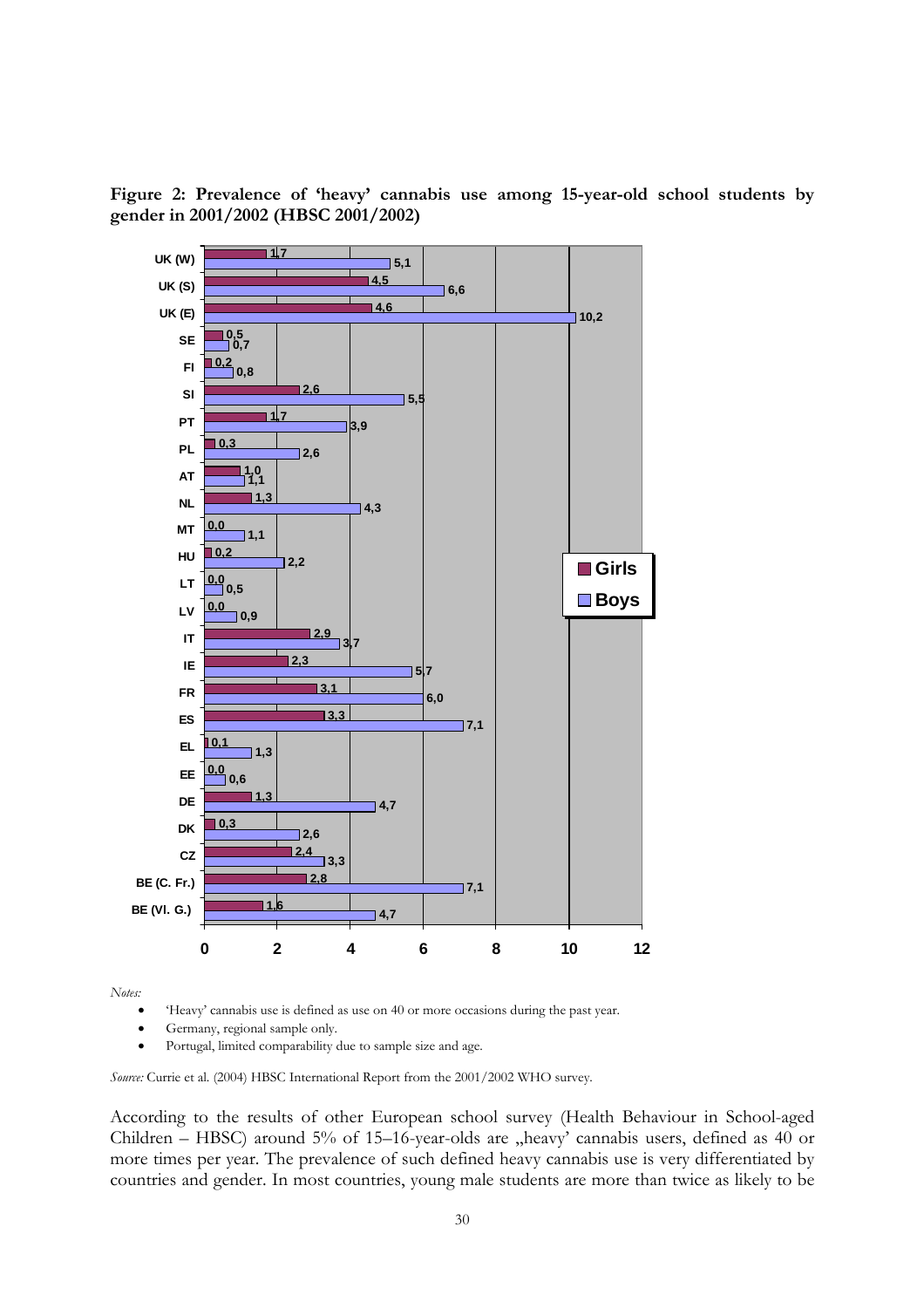"heavy users' as girls. In some countries, with low prevalence like Malta, Latvia or Lithuania the percentages of heavy users among girls is less than 0.1%, while among boys around 1%. The biggest rate of percentage among boys to percentage among girls is observed in Poland and Denmark  $(8.7 - 2.6\%$  among boys and  $0.3\%$  among girls) and then in the Netherlands  $(3.3 -$ 4.3% among boys and 1.3% among girls). In Czech Republic and in Italy the percentages of heavy cannabis users among boys and girls are much more close to each other. In Sweden there is almost no (0.7% among boys and 0.5% among girls) differentiation related to gender. The highest prevalence of heavy cannabis use among boys is noted in England (10.2%).

The picture of the problematic drug use could be formulated based on the drug treatment data and estimations of prevalence of problematic drug use.

As it is shown on the figure 3 the European countries are differentiated in terms of extent of share of young people (age under 25).



**Figure 3. Clients aged under 25 in treatment - percentage among all treated** 

The percentage of youth among treated population of drug addicts varied from 67.9% in Czech Republic to 16.5% in Italy. The proportion of young people is dependent not only on the proportion of youth among drug addicts but also on age related differentiation of treatment admissions, treatment availability and other factors.

The patterns of drug use can change radically even in relatively short-term period. The trends in changes of drug use patterns in Europe is visible based on treatment data shown on the figure 4.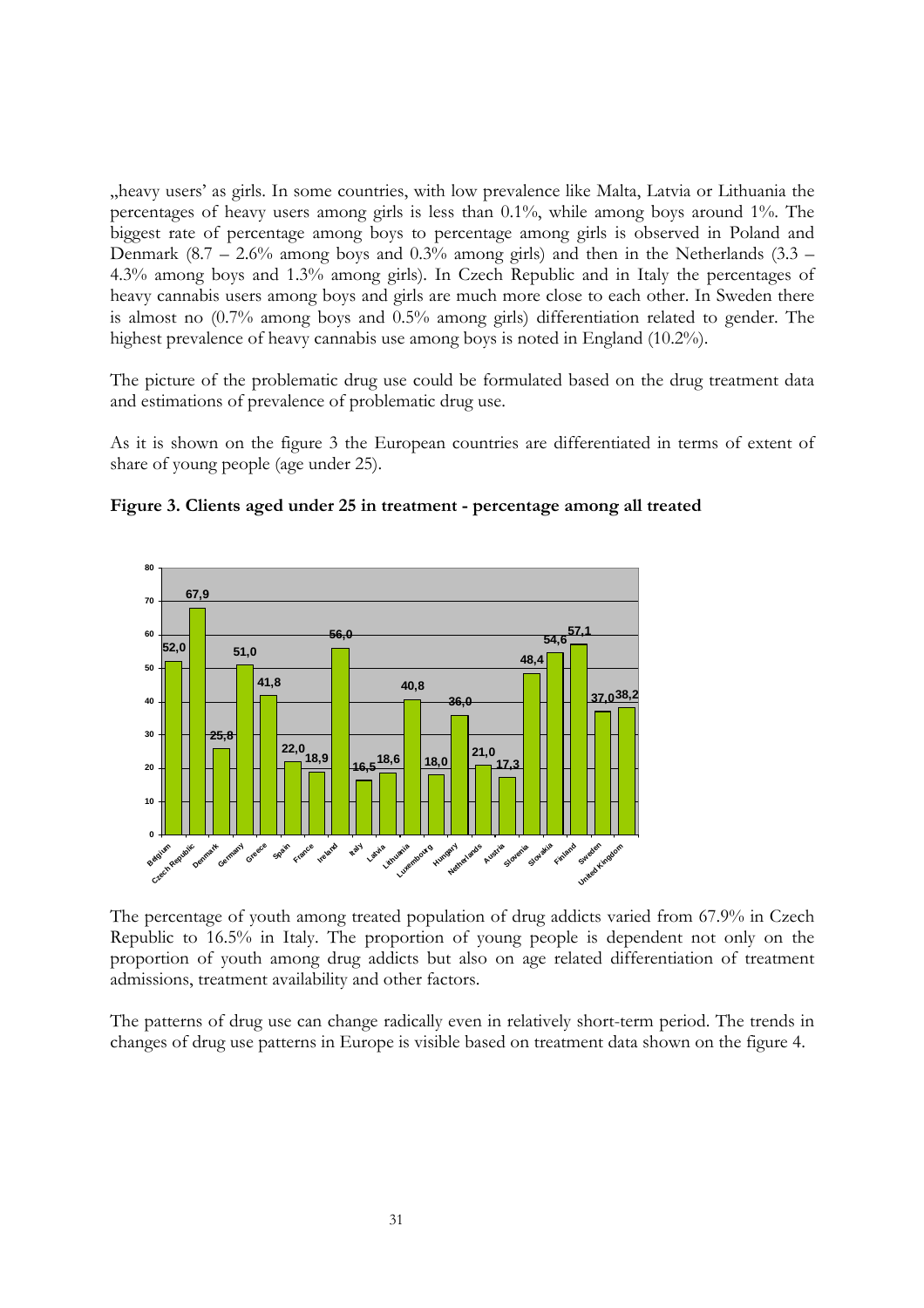**Figure 4. Proportion of new clients attending drug treatment services who report primary drug to be heroin, cocaine and cannabis, 1996–2002** 



- Countries providing data each year are: CZ, DK, DE, EL, ES, NL, SI, SK, FI and SE (except FI data missing 1996/97, SE data missing 2000).
- Figures are summed over contributing countries for each year.

*Source:* Reitox national reports 2003.

During the period of 1996-2002 the strong trend was observed in proportion of clients demanding treatment due to heroin, cocaine and cannabis. The share of heroin users in treatment significantly decreased (from 70% to 30%). The proportion of both groups of users other drugs i.e. cannabis and cocaine increased from less then 10% to 25-30% each.

Unfortunately we have no estimations of the numbers of the young problematic drug users. The available estimations in most countries covers age range 15-65. The variations of results of estimations coming from particular European countries are shown in the figure 5.

The estimations are usually presented as a range, on the graph the means values recalculated per 100 000 population are shown in order to simplify the picture.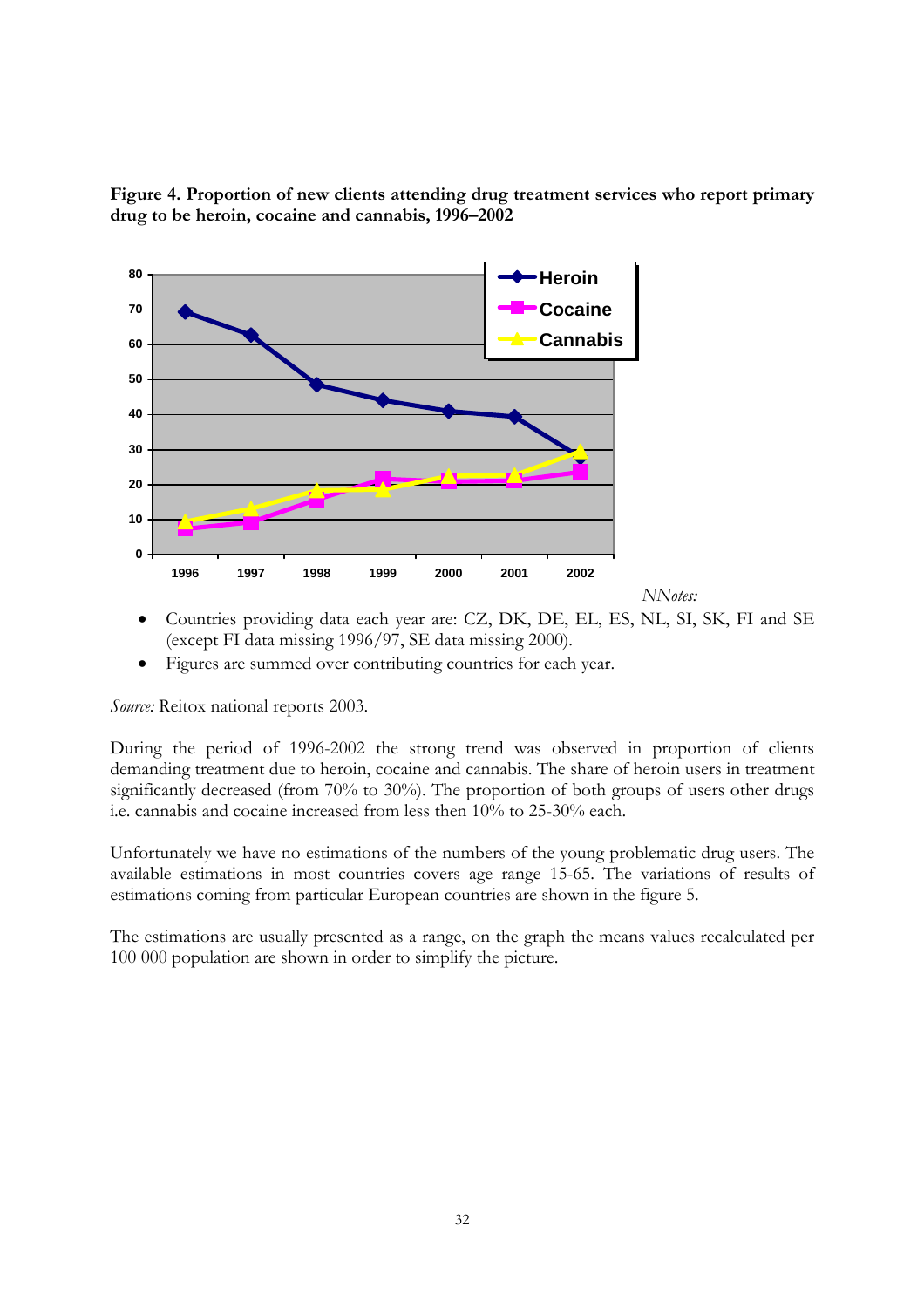

**Figure 5. Estimated numbers of problematic drug users (rate per 100 000 inhabitants)** 

The highest estimate was recorded in Italy, the lowest one in Poland. The comparability of results is very limited due to various estimate methods employed in countries, differences in years of estimation and in details of definitions of target population. Nevertheless the differentiation of the prevalence of problematic drug use visible on graph could not be explained only by these methodological factors.

#### **Assessment of treatment needs**

Developing effective treatment response to the drug problem requires estimation of extent of the problem as well as a sound understanding of the nature of the problem. The number of potential clients are especially important for service provision planning on various levels – national, regional and local. The local level seems to be especially important in countries with decentralised system in which the local level is responsible for service provision for drug users.

The extent of treatment needs could be considered to be the number of drug users who are in need of treatment, but also the number of drug users willing to use treatment service. In other words for treatment planners it is not enough to know how many drug users in need of treatment are in area of planning but also how many of them will be ready to use various kind of treatment offers. Identification of conditions under which drug users would be ready to come to treatment seems to be key point for planning the scope of various kinds of treatment offers and preparing treatment programmes.

The estimation of treatment needs is needed on various levels for different purposes: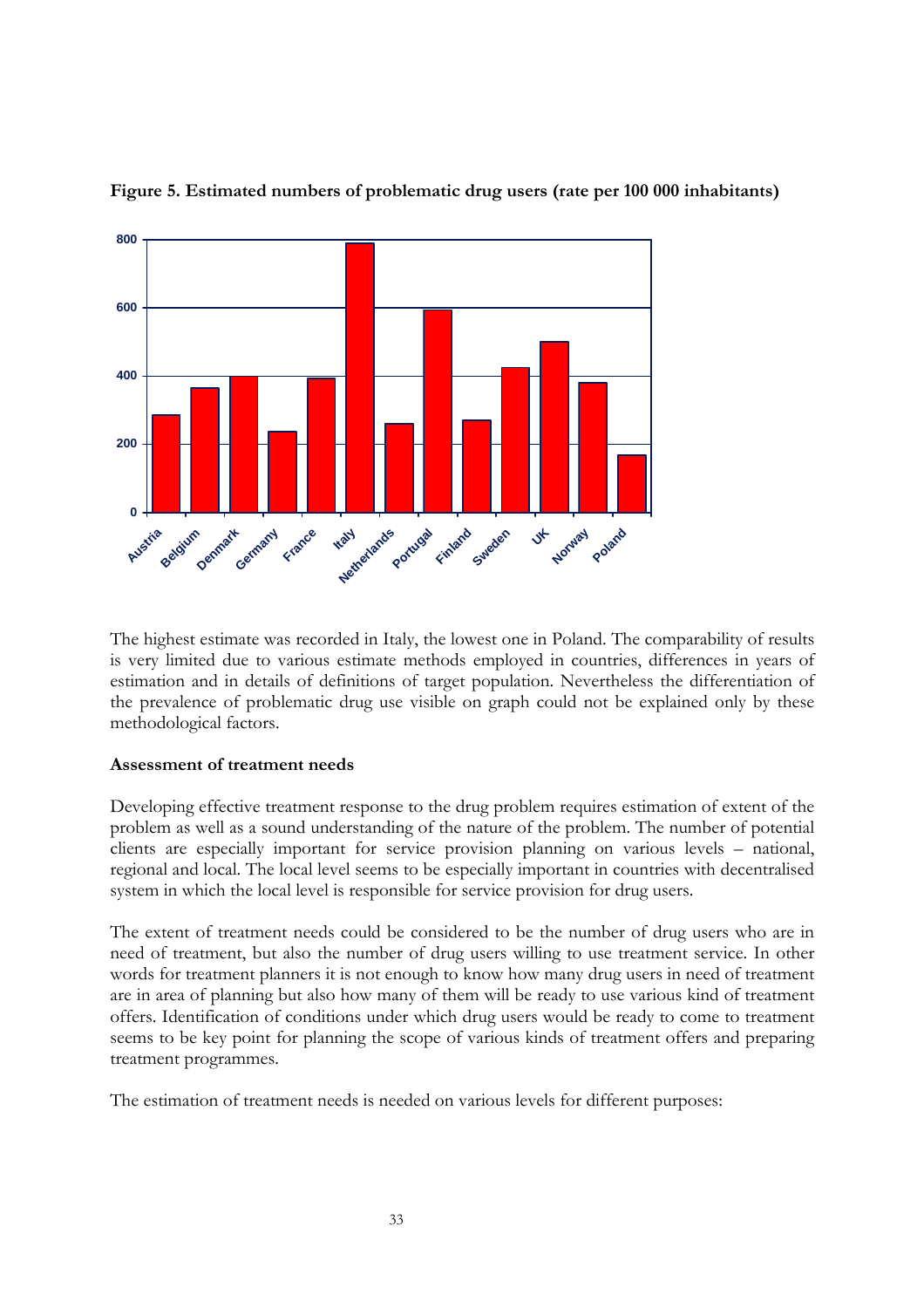On national level assessment of treatment needs is useful for:

- designing drug treatment policy
- general planning of service provision

On regional and local levels assessment of treatment needs is useful for:

- planning of service provision
- developing local treatment programmes

The drug problem is very differentiated not only between countries but also within each country. The size of drug users population and dominating patterns of drug use vary territorially (urbanrural, regions) and according to age, gender and other socio-demographic factors. Also the level of readiness of drug users to participate in various kinds of treatment programmes is differentiated. Therefore national figures usually don't reflect local situation. It constitutes need for local assessments and monitoring. Such exercise should involved researchers experienced in exploring drug problem. The key questions to be answered are:

- How many young drug users exist in an area of interest?
- How many of them and under which conditions are ready to participate in various treatment programmes?
- What are the profiles of young drug users in terms of socio-demographic characteristics, drug use patterns, drug related problems, life conditions?
- What are the needs and expectations of young drug users?
- What are the attitudes toward drug use and drug users in the area of interest?

# **Local assessments and monitoring**

Drug abuse is usually hidden behaviour and it is stigmatised in most societies. As a result, there have been varying degrees of under-reporting of drug abuse when traditional epidemiological survey techniques (such as household surveys of drug abuse) have been used. Problem drug users as a group are also characterised as hidden, often 'hard to reach' and marginalized populations that are not easily detected in the course of traditional epidemiological studies that employ statistically representative sampling techniques.

Furthermore, trends and patterns of drug use and abuse change rapidly over time. Drug use and abuse also vary from area to area or within social groups and are influenced by a variety of social, economic and cultural factors. The problems related to drug abuse also vary depending on drug and social context. It is necessary therefore to see the problem of drug abuse holistically in the social, cultural and historical context. This necessitates exploring the problem using a variety of techniques and methodologies for data collection that can enable the researchers to build as comprehensive picture. Short review of key points of methods useful for assessment of treatment needs is included below.

# **Information Needs and Resource Analysis (INRA)**

As a first step of assessment of treatment needs an initial Information Needs and Resources Analysis exercises should be conducted to identify and assess: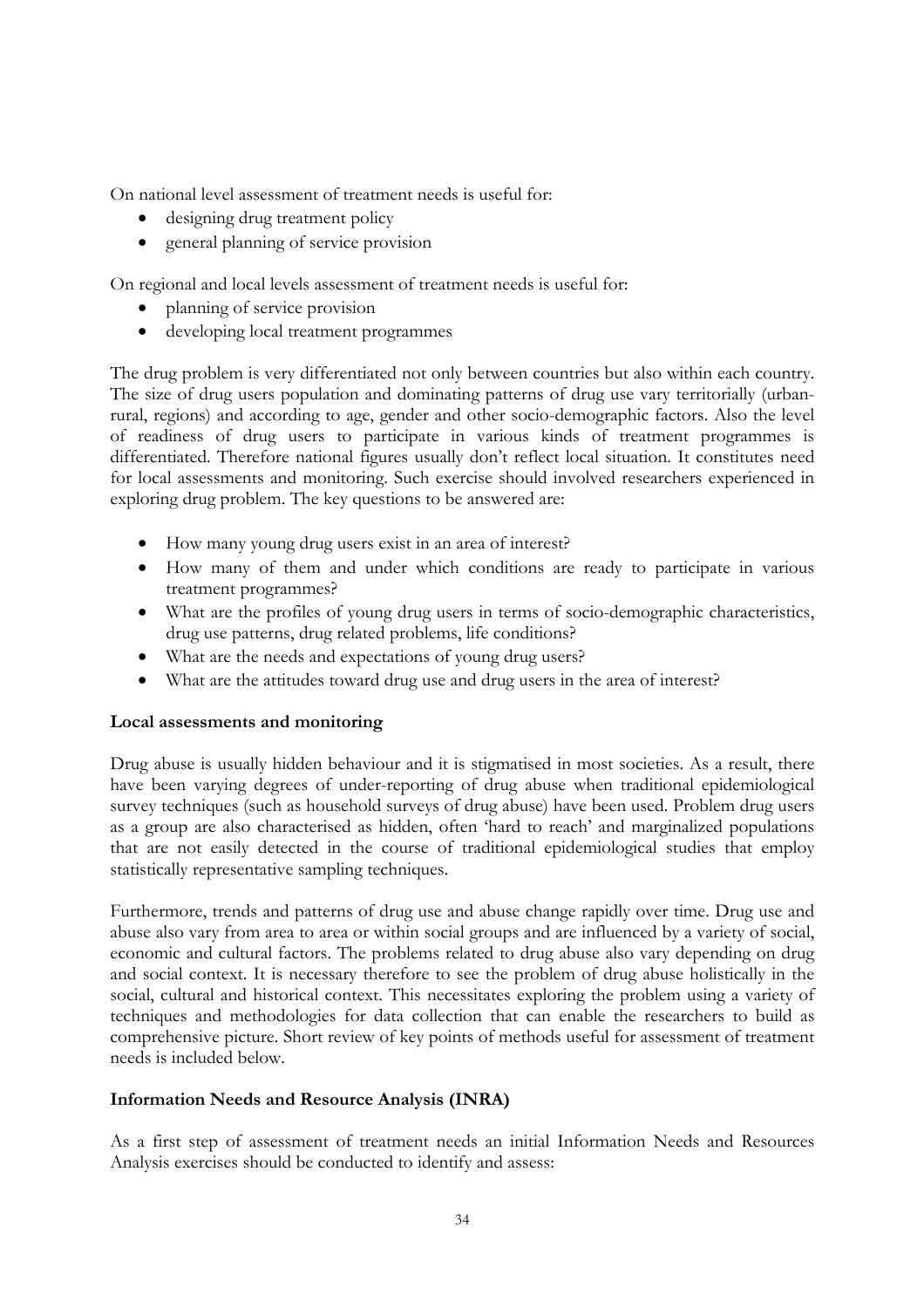- existing sources of information on drug abuse patterns and trends: data from registries, general and psychiatric hospitals, forensic institutions, treatment centres, police, courts and prisons;
- comparability of definition of terms, core indicators and procedures for data collection and analysis; and human resources, their level of expertise and training needs on data collection, analysis and establishment of drug information systems.

In many countries data on drug use and trafficking are collected for administrative purposes and it may not always provide a sufficiently clear epidemiological picture. Moreover, the statistical data cover only the part of the phenomena that is registered by the institutions. Nevertheless, these data can be useful as proxy indicators, especially in the form of time series for tracking existing trends. As part of INRA data from the following sources could be collected and analysed:

- Treatment institutions number of drug users registered cumulative and registered for the first time and number of patients treated yearly with breakdown by age, gender, and type of drug used.
- Law Enforcement Data including number of people arrested for drug related crimes, and seizures of drugs
- Criminal Justice system number of people sentenced for drug related charges and crimes
- HIV/AIDS surveillance system cumulative and yearly number of HIV/AIDS cases reported especially among Injecting Drug Users.

Treatment-monitoring systems are one of the major information sources for drug epidemiology and demand reduction. These systems provide valuable information on the extent and characteristics of drug use as well as on measures taken to deal with the phenomenon. This information can be collected with limited financial effort within the framework of treatment services, as data on treated persons are readily available and are already collected for treatment purposes. In addition, this information is generally of high quality, as experts such as social workers and therapists complete the relevant questionnaires. Data on treated drug users are already available in many European Countries.

# **Key Informants Study**

Key informants interview is an approach useful to conduct initial assessments of a problem whose dimensions are not fully known to the researchers. Key informants are generally considered as persons who are in contact with the target population, i.e. the drug users as well as experts on the field because of their professional or personal experiences and direct knowledge of the problem or behaviour investigated. Occupational groups such as health workers, policemen, NGO activists, social workers, local authorities or other specific groups like ex-drug users can not only provide insight by giving their perceptions of the drug use problem but also provide valuable information on drug users characteristics, drug use patterns and risk behaviours.

For purpose of drug treatment needs assessment, following professional groups of respondents are recommended to be interviewed: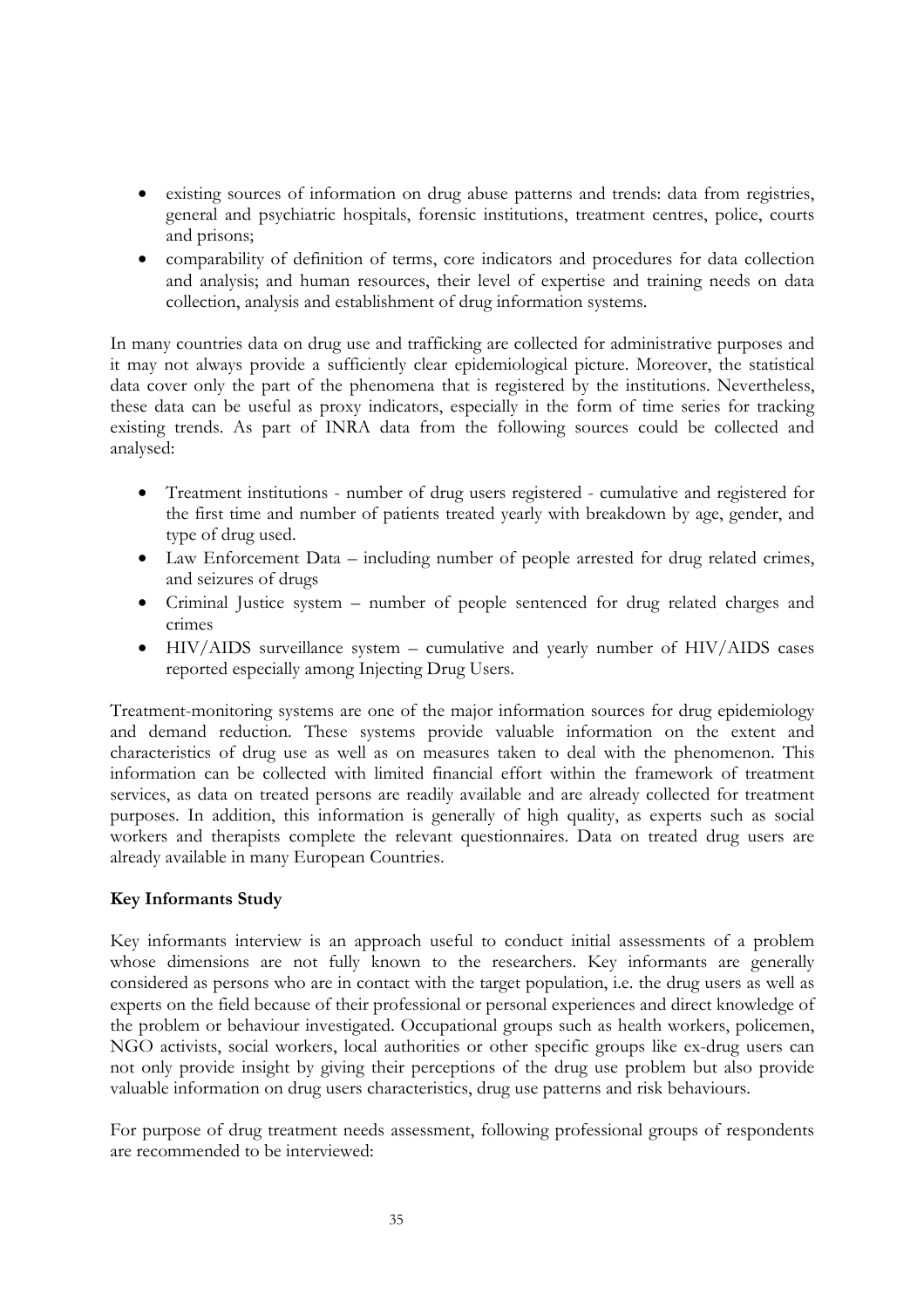- Staff in the field of healthcare, law enforcement officers directly involved in drug abuse issues,
- District doctors, ambulance doctors, Public Health personnel at the AIDS prevention centres,
- Law enforcement officers at the local level,
- Personnel of educational sector, NGOs providing social aid,
- Former drug addicts,
- Staff of leisure time sites like disco, pubs and so on party-goers,
- Leisure time sites goers.

A standardised questionnaire could be employed as a research tool which also included open ended questions to ensure room for a free description or explanation of the problem. Alternatively the qualitative approach could be applied. Instead of quantitative survey, in-depth interviews or focus groups could be used as data collection methods.

# **Snowball Study of Street Drug Users Population**

The snowball technique is most frequently used when the researchers do not have access to an adequate sampling frame and when there is little information available about the specific group under study. This makes the technique particularly useful when investigating marginal populations. It involves identifying a few respondents who thereafter refer others from their particular social network, for example their drug-using acquaintances, for possible involvement and interview.

The snowball study is especially relevant to reach population of street drug users who are defined as heavy drug users – persons who took drugs regularly and suffered from health and social consequences of drug use with drugs being the most significant element of their lifestyle.

Snowball sampling involves researchers first orientating themselves in the target population, then making contacts and interviewing respondents. At the end of each interview respondents are asked to assist in finding new respondents. Chains of respondents are thus generated through referrals from earlier respondents. The sample is extended on and on by interviewing new referrals. The starting points ('0' stage) of snowball should be drug addicts identified by the interviewers in the locations where drug users gathered. These locations could be identified thanks to police information, former drug users and those assisting drug users.

The study could be carried out with the use of qualitative and quantitative methods of data collection. The in-depth interviews is usually focused on the drug career of the respondents, their present drug use pattern, life circumstances (health, family situation, source of income, housing, etc.), lifestyle, and experiences. Particularly the information on socio-demographic data and information on drug use patterns is better to collect using standardised questionnaire. Additionally, it is useful to collect information on drug users known by the respondent using a special form (nomination form) to estimate the number of drug addicts in the population.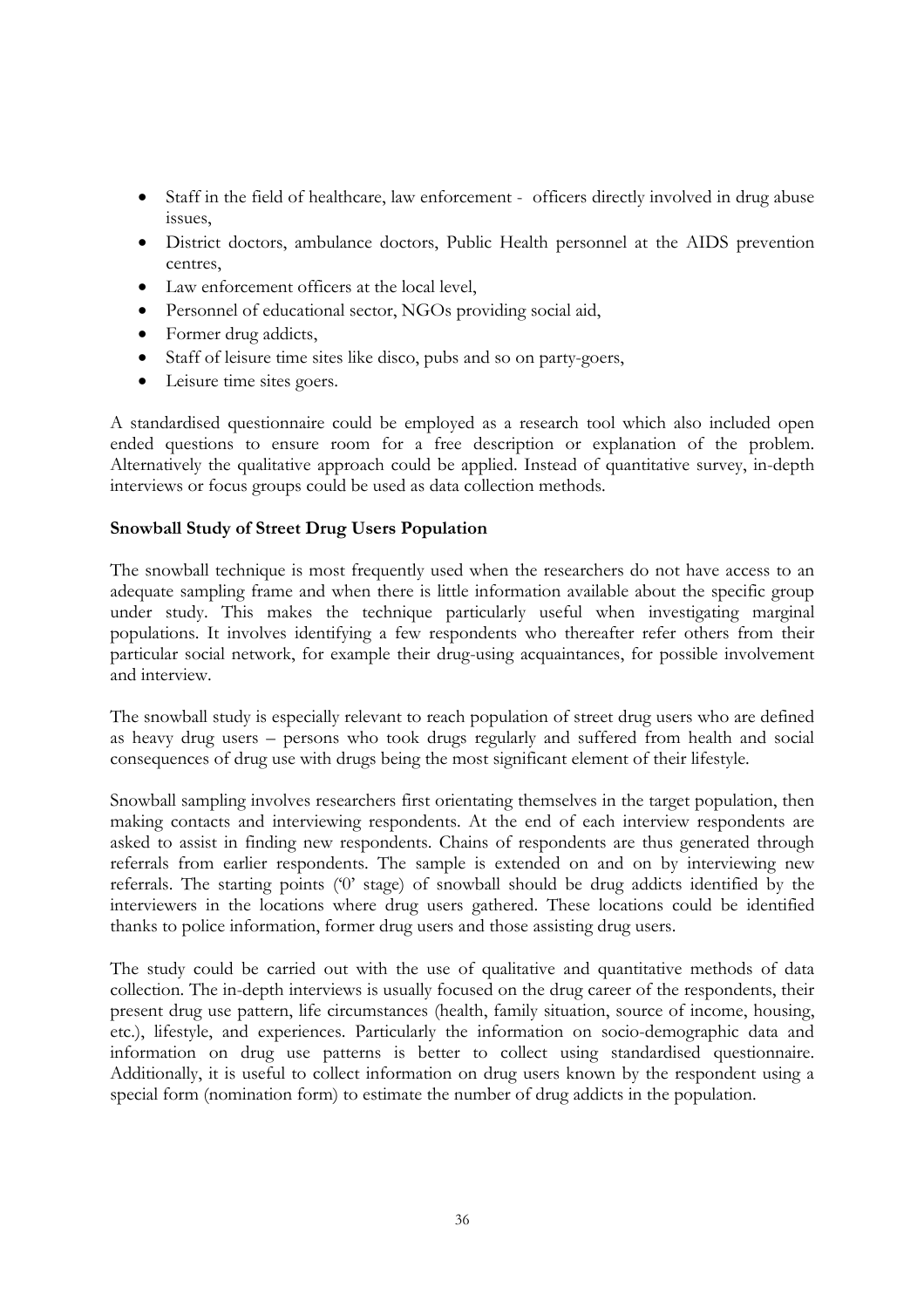# **Estimation of the prevalence of problem drug use**

For indirect estimation of prevalence of problem drug use a number of techniques are used. Multiplier techniques (Taylor, 1997) work by making assumptions about the proportion of cases in the study population who experience a particular event in a particular time period, such as an estimate of the proportion of drug users in treatment at some point during a given year - the socalled multiplier and a benchmark number representing the total number of the drug-using population known to have been in treatment during the given year. Benchmark data are normally gleaned from various existing data sources, such as records of drug treatment centres, whereas multiplier data are generally extracted from findings emerging from the NRA studies. By applying the formula of a benchmark x multiplier, the overall size of the drug-using population can be calculated. Capture-Recapture techniques are also used where different population subsets are compared. For example, number of drug users apprehended by police, number seen in general hospitals and numbers attending for treatment of drug abuse (Comiskey, et al, 2001).

# **Methodological limits**

The main limitations of drug epidemiology research derive from the nature of the problem studied. Drug use is illegal, stigmatised and therefore hidden. It is possible to collect only indirect indicators which are sensitive to various biases. The results are not valid in a statistical sense. However they are designed to provide the best possible picture of the 'real life' situation. Similarly the prevalence rates calculated are merely estimations and can not be considered as exact numbers of problem drug users in a country.

Each method and information source used to explore the extent and the nature of drug problem have own specific limitations.

Statistical reporting systems are not always reliable and valid. Data collected for administrative purposes not always include information useful for epidemiological analyses. The changes in reporting systems make it difficult to analyse time series.

Information collected using key informants approach are sensitive to bias caused by respondents' attitudes and selective knowledge.

Reliability and validity of results of snow-ball studies among drug users depends on many factors, not always possible to be fully controlled, such as sample selection, skills of interviewers, trust of respondents.

Therefore it is so important to use various methods and collect information from different sources.

# **Recommendations**

1. Situation is evolving constantly and should be monitored accordingly. The monitoring systems should be created in harmonized way on various levels (local, regional, national, international). The common methodology of monitoring provides us with opportunity to achieve comparable pictures of drug problem and response and in consequence increase analytical usefulness of data collected. Conclusions and recommendations based on such approach are usually much more in-depth and much better justified.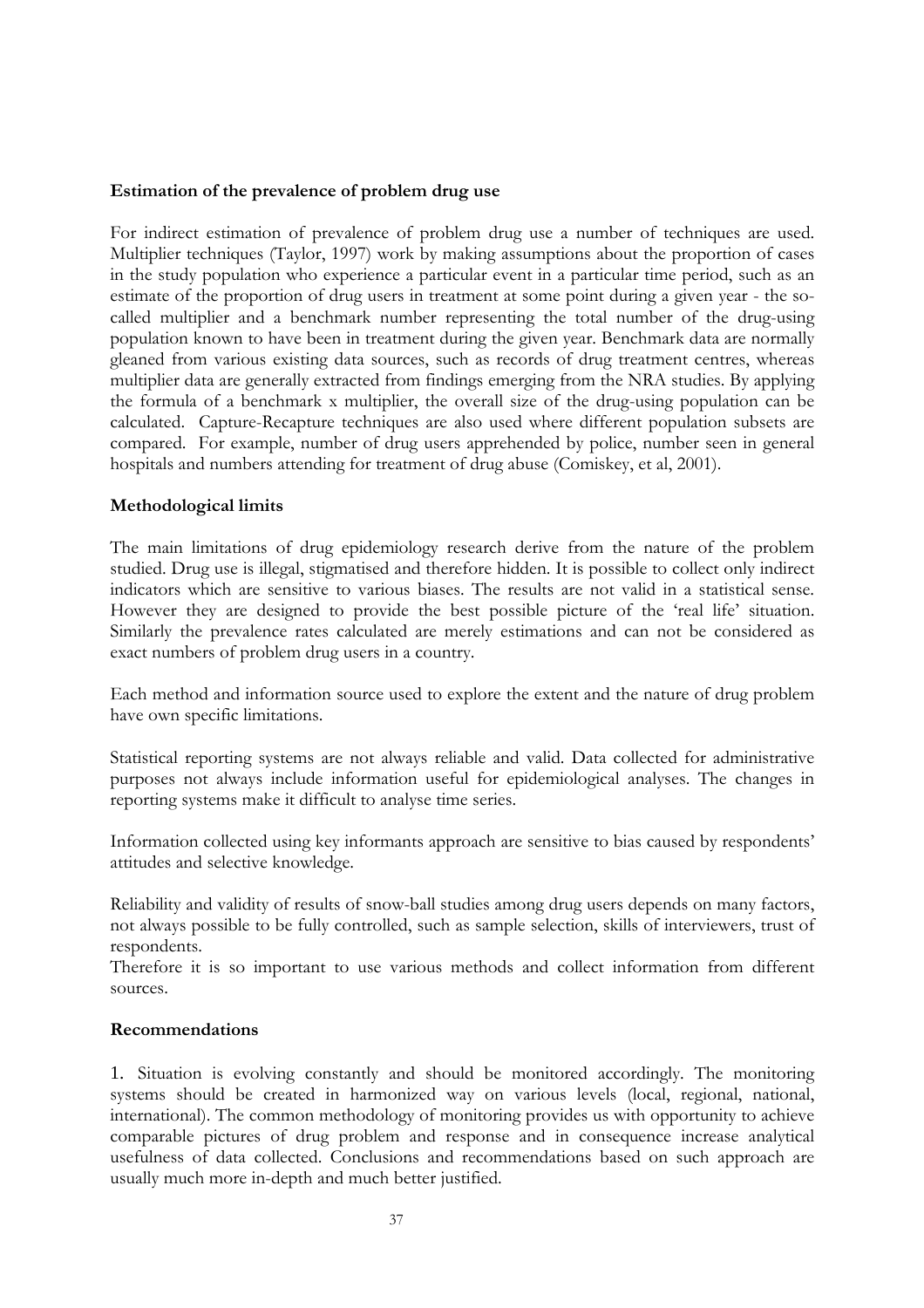2. Careful assessment at the local level is needed. The local level assessment is particularly important when the local level is responsible for service providing in terms of coordinating, planning and funding. The particularly important aspect is to include in the local assessment the issue of potential clients' needs and expectations.

3. Drug problem should be seen in the context of other youth problems and requires a complex response. Especially when drug treatment is concerned, the context of other problems play crucial role. When the drug problem is involved in other problems like alcohol misuse, unemployment or antisocial behaviours it is not enough to provide the drug treatment only. Without assistance of sorting out connected problems the drug treatment would be ineffective. Therefore so important is to have knowledge on the other youth problems and their interrelationships with drug problem.

4. Decision makers should take into account the epidemiological background and plan the treatment response accordingly. Important is to take into consideration the potential clients point of view, when their needs are the matter of defining.

5. International co-operation in the field of monitoring of trends in drug phenomena and response is recommended in order to truck the changes in drug and youth policy at the international scale. An international experience sharing seems to be more affective if it is based on common picture of drug issue generated by international monitoring system.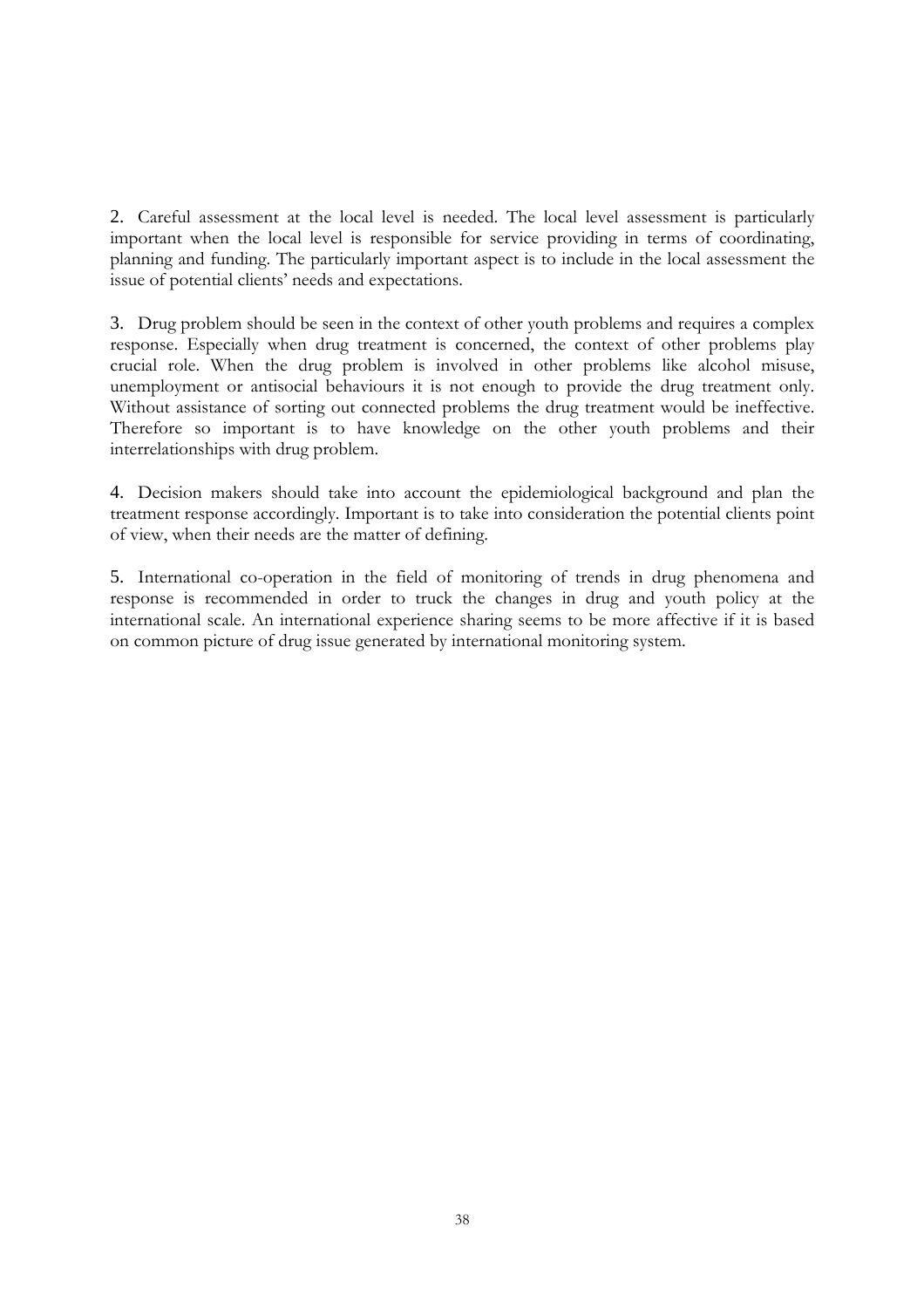## **About the authors:**

**Janusz Sieroslawski** – sociologist, since 1983 working as researcher in Institute of Psychiatry and Neurology in Warsaw. Since 2002 Head of National Focal Point for EMCDDA which is located within National Bureau for Drug Prevention, Warsaw. Involved in much international research or training projects commissioned or coordinated by Pompidou Group, UNDCP, European Commission. Main areas of his interest cover epidemiology of alcohol and drug abuse, social response to alcohol and drug problems on local and national level including drug and alcohol policy. Author of about 80 scientific publications in Polish, English, French, German, and Russian.

**Boguslawa Bukowska** – psychologist with several years' experience of specialized substance abuse service particularly with vulnerable groups like prisoners and the homeless addicted to psychoactive substances. She participated as a researcher in several research projects including ones like: ESPAD, 'Estimating the social cost of illicit drugs in Poland' and others. The author of numerous texts in the field of substance abuse and drug policy. She works in National Bureau for Drug Prevention in Warsaw.

**Piotr Jablonski -** graduated from Warsaw University on Pedagogy (M.A.) and Health Service Management (post-graduate studies). Certificated specialist on treatment and rehabilitation of drug dependant persons with almost 20-years experience in the field. Since 1999 Permanent Correspondent to the Pompidou Group – Council of Europe. Coordinator of the Pompidou Group Treatment Platform. Director of the Polish National Bureau for Drug Prevention.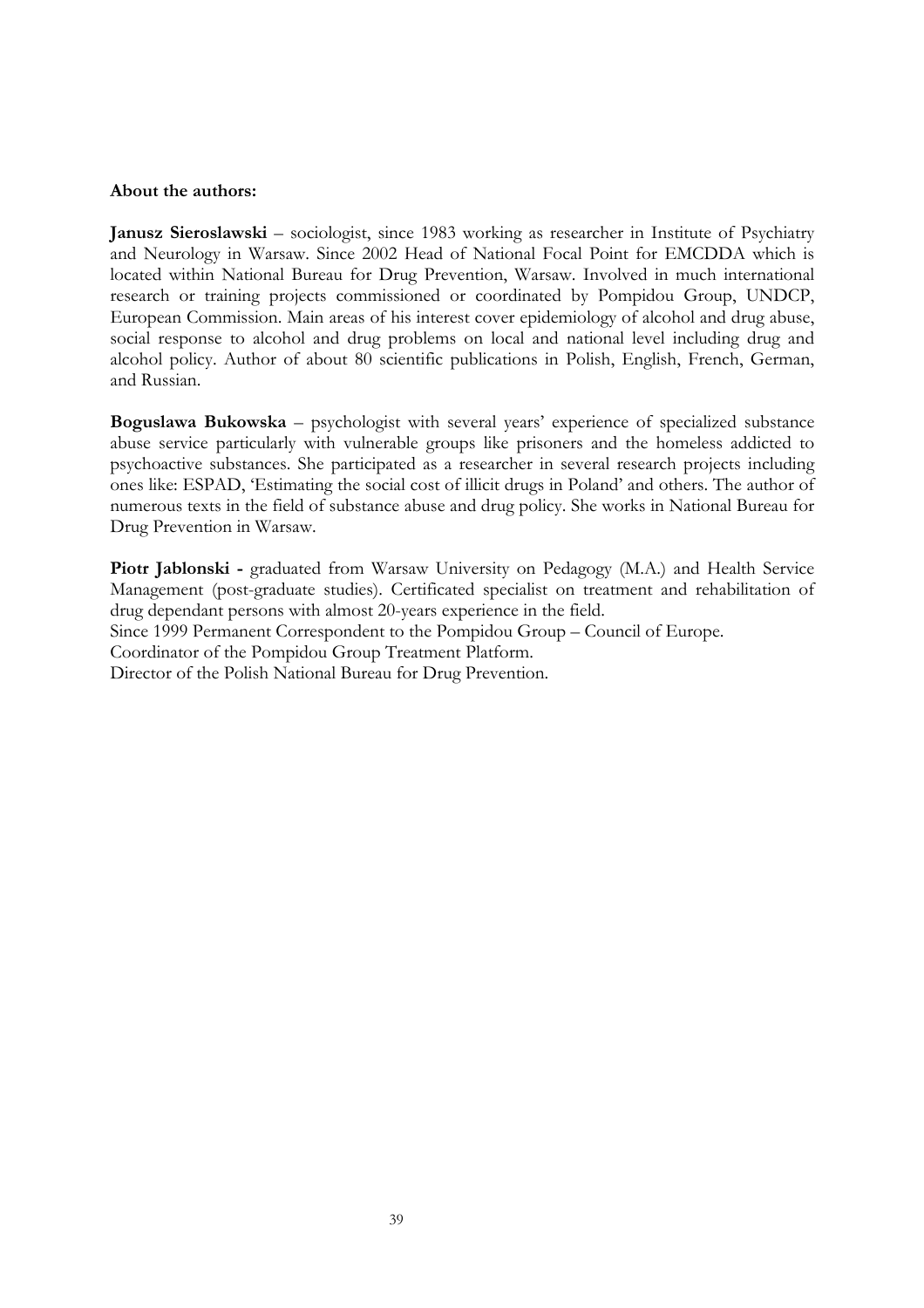# **References**

Comiskey CM, Barry JM., 2001 A capture-recapture study of the prevalence and implications of opiate use in Dublin. Eur J Public health. 2001 Jun;11(2): 198-200

Currie et al. (2004) HBSC International Report from the 2001/2002 WHO survey.

EMCDDA (2003), Annual report 2003: the state of the drugs problem in the European Union and Norway, EMCDDA, Lisbon.

EMCDDA (2003): Annual report 2003: the state of the drugs problem in the acceding and candidate countries to the European Union

EMCDDA (2004), Annual report 2004: the state of the drugs problem in the European Union and Norway, EMCDDA, Lisbon.

Hibell B. et al. (2004) The ESPAD REPORT 2003. Alcohol and Other Drug Use Among Students in 35 European Countries. Stockholm, The Swedish Council for Information on Alcohol and Other Drugs (CAN), The Pompidou Group at the Council of Europe.

Korf D. J. (1997): The Tip of The Iceberg: Snowball Sampling and Nomination Techniques, The Experience of Dutch Studies. In: G. V. Stimson, M. Hickman, A. Quirk, M. Fischer, C. Taylor (ed.) Estimating the Prevalence of Problem Drug Use in Europe. Lisbon, EMCDDA.

Rhodes T. (1996): Outreach work with drug users: principles and practice. Council of Europe Publishing

Sierosławski J. Needs assessment relating to drug problem on the city level. Qualitative approach (1999) In: Fountain J (ed.): Understanding and responding to drug use: the role of qualitative research. European Monitoring Centre for Drugs and Drug Addiction (EMCDDA) Monograph. EMCDDA, Lisbon.

Taylor C. (1997) Estimating the prevalence of drug use using nomination techniques: an overview. In: G. V. Stimson, M. Hickman, A. Quirk, M. Fischer, C. Taylor (ed.) Estimating the Prevalence of Problem Drug Use in Europe. Lisbon, EMCDDA.

UNODC (2003) Estimating Prevalence: Indirect Methods for Estimating the Size of the Drug Problem. Global Assessment Programme on Drug Abuse. Toolkit module 2. New York.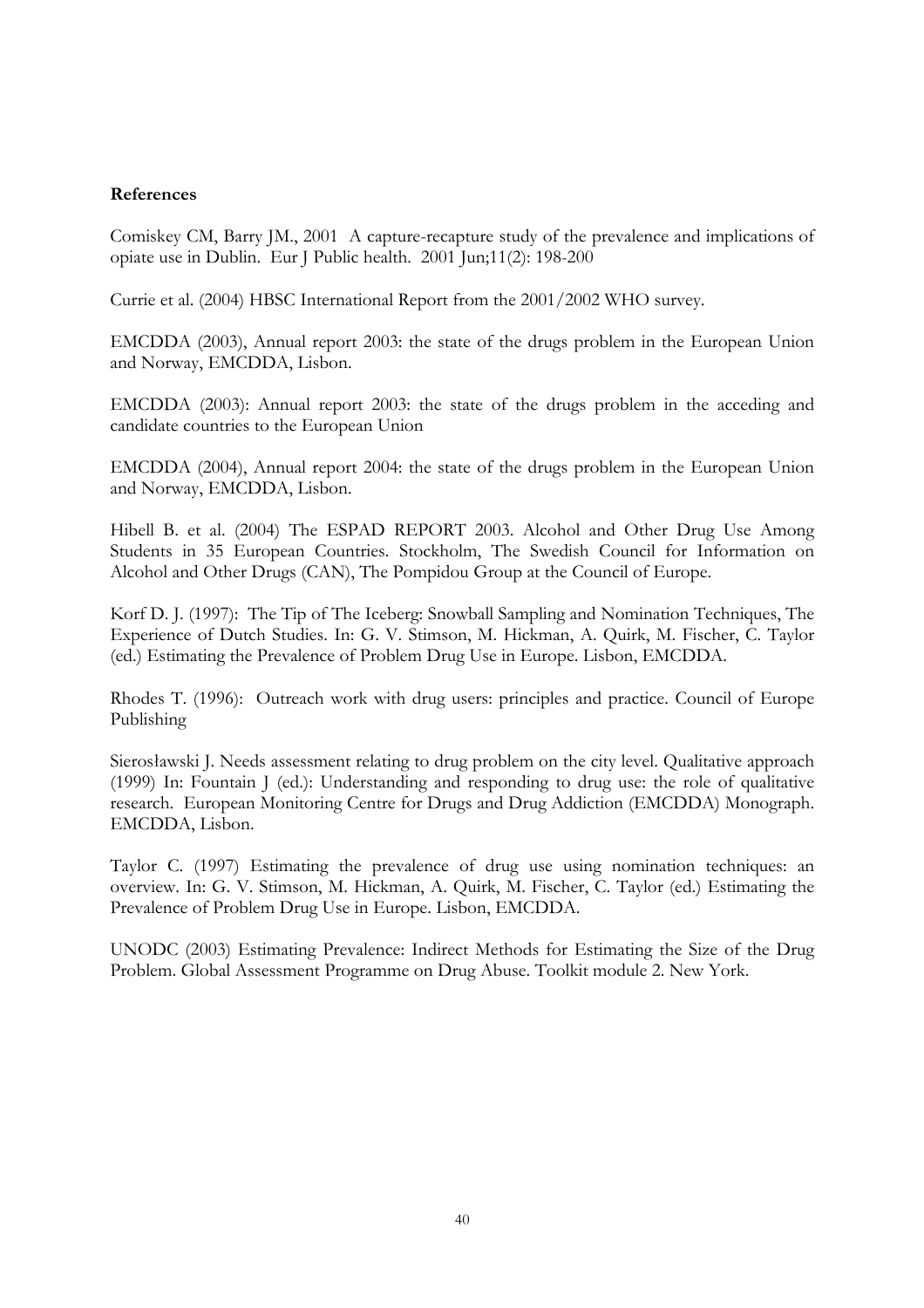# **Chapter 3 - Risk and protective factors in adolescent and youth drug use**

*Evangelos Kafetzopoulos* 

# **Summary**

*In recent years all European countries are facing an increasing problem of alcohol and illicit drug use among adolescents and young people. Curiosity or alleviation of the stress of the biological and social change are the main reasons for trying drugs, but the majority of young people do not continue to use drugs after some period of minor or major use. Whatever the reason of onset, however, there are some 'risk factors' or 'protective factors' that lead young people to substance abuse or protect them from it. Risk factors are arranged in three major domains: biological (e.g. genetic), psychological and behavioural (e.g. emotional disturbances, learning difficulties, impulsivity, behavioural problems) and social-environmental (e.g. parental use, low parental support, academic failure, peer interactions, lack of economic and social opportunities, etc.). Protective factors are usually the positive opposites of the above 'negative' factors. However, the risk is not only related to the presence or absence of certain factors. Every factor has different effects on each individual, according to his susceptibility, his knowledge and his attitude. Models of differential factor profiles for use onset and progression are of great importance for prevention and intervention programmes.* 

Adolescence and youth is a time of change on biological, cognitive, and social levels. Young people are faced with new situations, one of which is the use of alcohol and other drugs. They may turn to alcohol and illicit drugs to alleviate the stress associated with change, to fit in with peers, or they may be modeling the behaviour of a family member. Whatever the cause of onset, it can lead to increased drug use and other delinquent activities. Knowledge of the 'risk factors' that lead young people to substance abuse as well as of the 'protective factors' that protect young people from substance use and abuse can foster greater understanding of the total problem.

In general, the likelihood of young people aged12–18 years getting drunk or being offered cannabis, or any other illegal drug, as well as their willingness to try drugs, increases sharply with age. According to the French Escapad survey (Beck, 2001), among boys aged 13 and 14, the proportion who had lifetime experience of being drunk was 15.9 % and the proportion who had experimented with cannabis was 13.8 %. Among 17- to 18-year-olds it had increased to 64.5 % and 55.7 % respectively.

In a recent EU young population survey, 'curiosity' was given as the main reason for trying drugs (EORG, 2002). Of those who experiment with drugs, the majority do not continue to use them on a regular basis. In a small but significant minority, use escalates to intensive levels. General population surveys show that lifetime experience of illicit drug use is significantly higher than recent or current use (EMCDDA, 2003). Comparable information on patterns of use among regular drug users is less developed than in the field of alcohol research. This limits understanding about the patterns of drug use and, consequently, the development of effective responses.

Definitions of 'problem cannabis use' are being explored in some EU States, and it has been suggested that people who have used cannabis on 20 or more occasions during the past month are most at risk of developing a problematic pattern of use (Beck, 2001; EMCDDA, 2003 -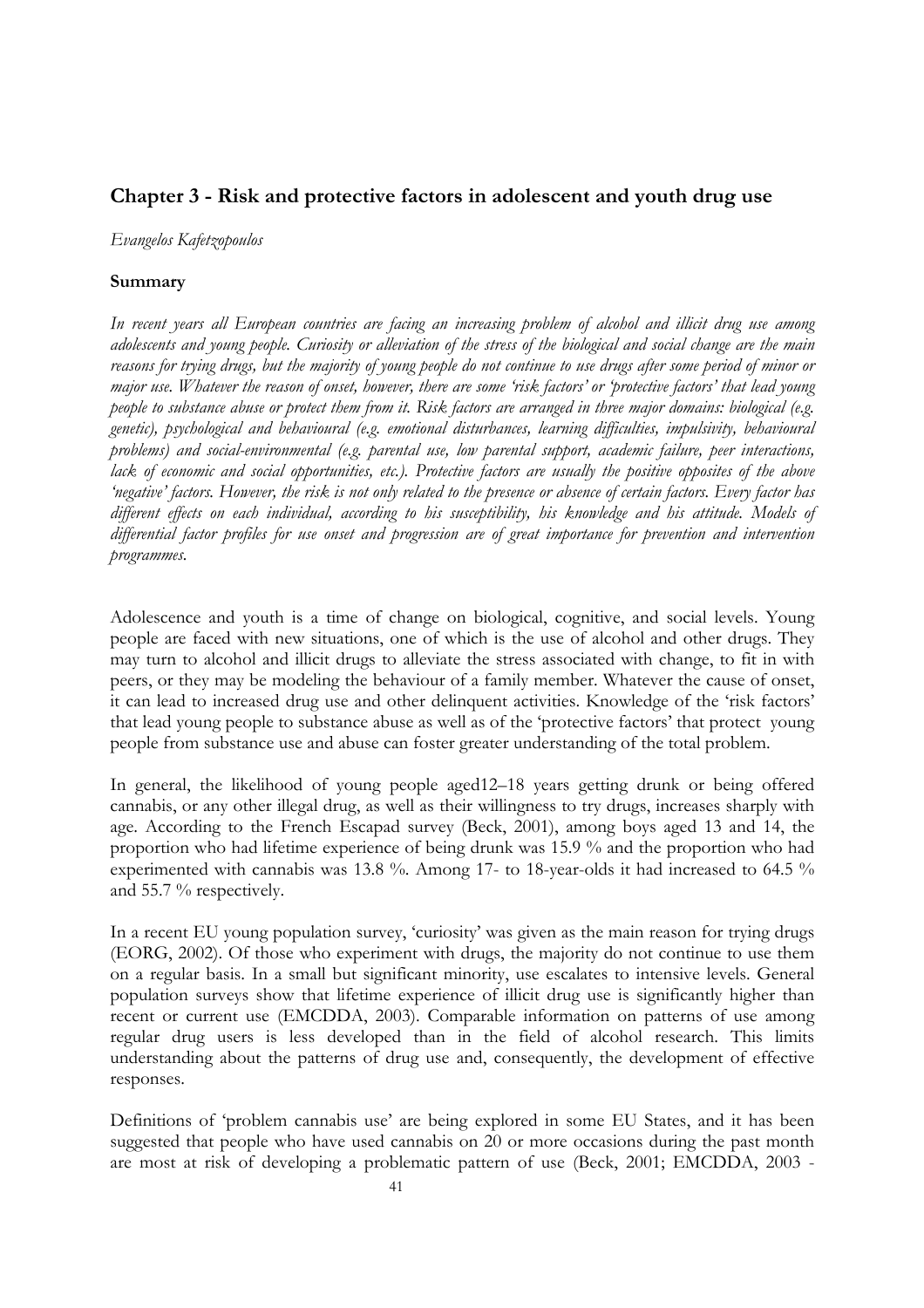Dutch national report). By this definition, one out of every five people in the Netherlands who have used cannabis during the past month can be classified as 'at risk'. According to French ESCAPAD survey (Beck, 2001), in France 13.3 % of 18-year-old men, compared with only 3.6 % of 18-year-old women, fall into the 'at-risk' category.

Targeted surveys have shown that particular groups of young people have much higher levels of drug use than those found in the general national population. These are often young people who have been excluded from school or truanted, committed a crime, been homeless or run away from home, and those whose siblings are drug users (Lloyd, 1998; Swadi, 1999; Goulden and Sondhi, 2001; Hammersley et al., 2003). The United Kingdom youth lifestyles survey 1998/1999 found that prevalence of drug use was significantly higher among these vulnerable groups (EMCDDA, 2003). The size of these vulnerable groups at national level suggests that current school-based surveys are underestimating drug prevalence by failing to identify the populations of high-risk adolescents not found in the school environment. Comparable EU data on 'vulnerable groups' of young people at present are scarce. Young people who go out at night to particular dance music settings constitute another vulnerable group. The links between specific youth cultures and drugs are well documented, most recently in relation to the diffusion of ecstasy (MDMA) use (Griffiths et al., 1997; Springer et al., 1999). In techno dance settings, lifetime prevalence of ecstasy use ranges from 12.5 % (Athens) to 85 % (London), compared with a lifetime prevalence of 1 % (Greece) and 8 % (United Kingdom) among the general young adult populations (EMCDDA, 2002).

Researchers over the past two decades have tried to determine how drug abuse begins and how it progresses, especially in these vulnerable groups, defining risk or protective factors. Risk factors are defined as '. . . those characteristics, variables, or hazards that, if present for a given individual, make it more likely that this individual, rather than someone selected at random from the general population, will develop a disorder' (Mrazek and Haggerty 1994, p. 127). Protective factors are those that, if present, make it less likely that such a disorder will develop. In the case of drug abuse, risk factors can be considered the life events or experiences that are associated with an increase in problematic alcohol and other drug use (Hawkins et al., 1992). Resilience is based in the idea that some individuals who are exposed to risk factors (and hence should be more likely to develop a disorder) do not experience the disorder. Therefore, these otherwise susceptible individuals appear to be resistant to the effects of risk exposure; that is, they are resilient. Some investigators suggest that such resilience results from factors that buffer the at-risk individual from the adverse effects of exposure (Anthony and Cohler, 1987).

Risk and protective factors encompass several meanings or levels of explanations ranging from simple statistical associations with a disorder (for example, heart disease, mental dysfunctions, drug dependence), to a predisposition for development of (or resistance to) the disorder, to the actual mechanisms responsible for causing or preventing a disorder. Hence, risk and protective factors can be markers (surface indicators), modifiers (augmenting or amplifying influences), or mediators (primary 'causal' mechanisms) of drug use susceptibility and related outcomes and phenomena.

These categories of factors represent varying levels of scientific certainty or specificity about the nature of the influence that a given factor can have in directly producing a risk or protective effect on a particular drug use outcome or status. For example, knowing that an individual is a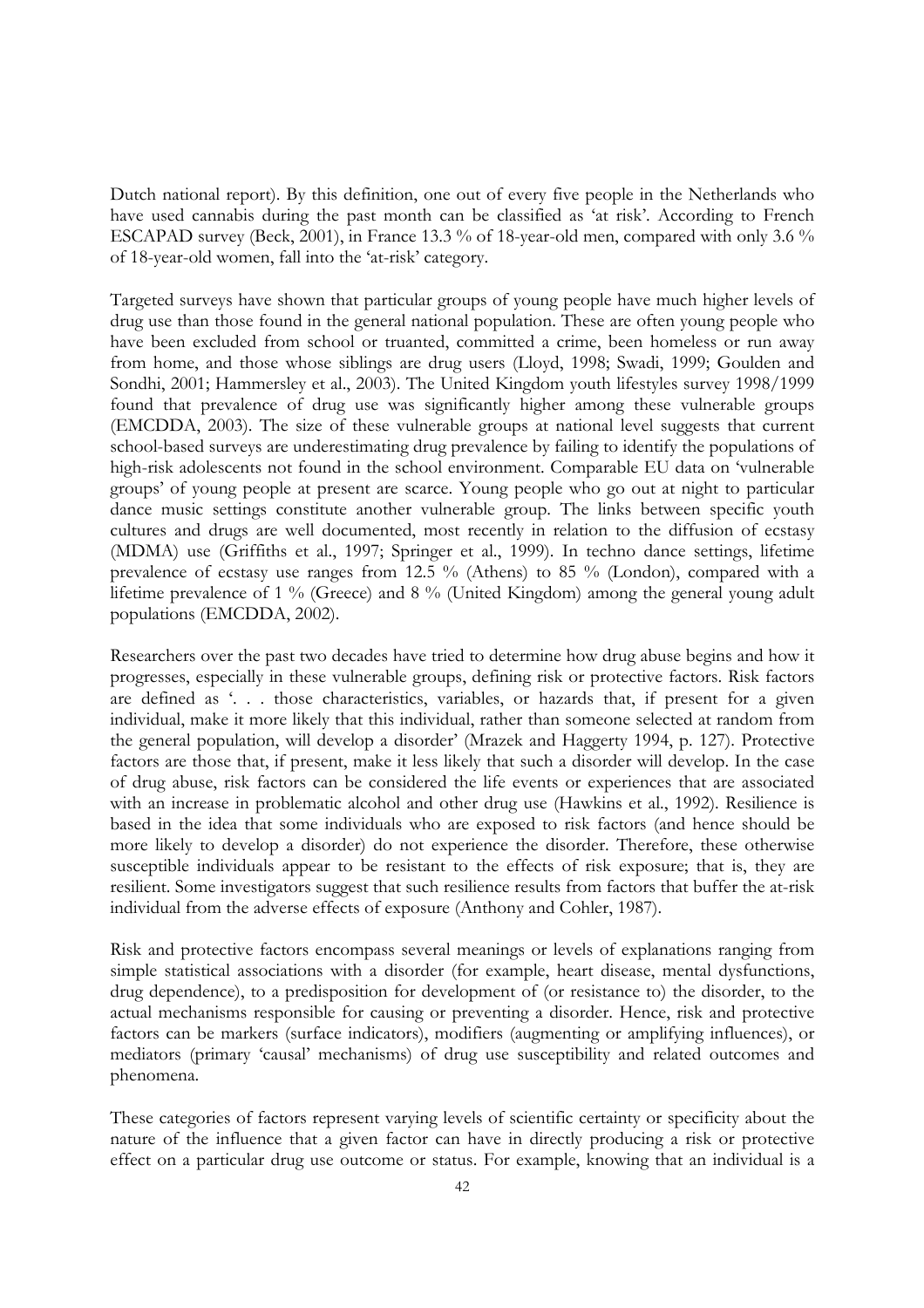child of an alcoholic provides a surface indication (a marker) that a person is at heightened risk for negative alcohol use outcomes (for example, abuse and dependence). However, that marker designation does not specify how the risk is generated. For example, the risk could be generated through genetic loading resulting in increased receptor sensitivity to alcohol. Or the risk could be through a child's exposure to parental drinking models in the home environment. In this example, 'familial history' can act as a marker, modifier, or mechanism. In fact, one of the important scientific challenges in the drug abuse field is sorting out the nature and strength of associations between factors known to be related to use status and outcomes and the manner in which factors exert their influence (Rothman, 1986; Baron and Kenny, 1986; Rogosch et al., 1990).

In early work, risk factors were drawn from a limited range of biological, psychological and behavioural, and social and environmental variables thought to be related to drug use. More recent efforts (for example, Newcomb, 1995; Pandina et al. 1992; Hancock, 1996) have dramatically increased the range of risk factors to be included and have begun an assessment of the interplay between risk and protective factors and their relative contribution to important variations in drug use patterns and outcomes. A number of other key concepts emerge consistently across a wide range of studies and relate to the general manner in which risk and protective factors behave in regulating drug abuse susceptibility.

The following summarizes the general characteristics of risk and protective factors (Pandina, 1998):

- They are cumulative or synergistic.
- They differ qualitatively and quantitatively.
- They vary in importance across individuals or groups.
- They vary in influence at different times during the life cycle.
- They vary in significance for the emergence of drug use stages and outcomes.
- They are subject to change and can be significantly reduced or induced.

The central concept is that risk and protective factors are cumulative in impact. Thus, the greater the number of risk factors, the higher the susceptibility. Conversely, the accumulation of protective factors appears to reduce risk.

In the past, the emphasis of adolescent addictions research has been on risk factors associated with adolescent substance use. Recent research indicates the need for a broader perspective encompassing both risk factors and protective factors. Protective factors function as a buffer highlighting the interplay between risk and protective factors. The severity, frequency, and duration of both risk and protective factors affect the adolescent's ability to remain resilient against substance abuse and gambling.

How risk and protective factors act to balance each other is yet to be determined. There is some preliminary information (Hancock, 1996) that risk and protective factors may behave somewhat differently in influencing susceptibility. For example, protective factors appear to be more important for more long-term use patterns and cumulative outcomes, while risk factors are more important for short-term, more immediate use patterns and outcomes.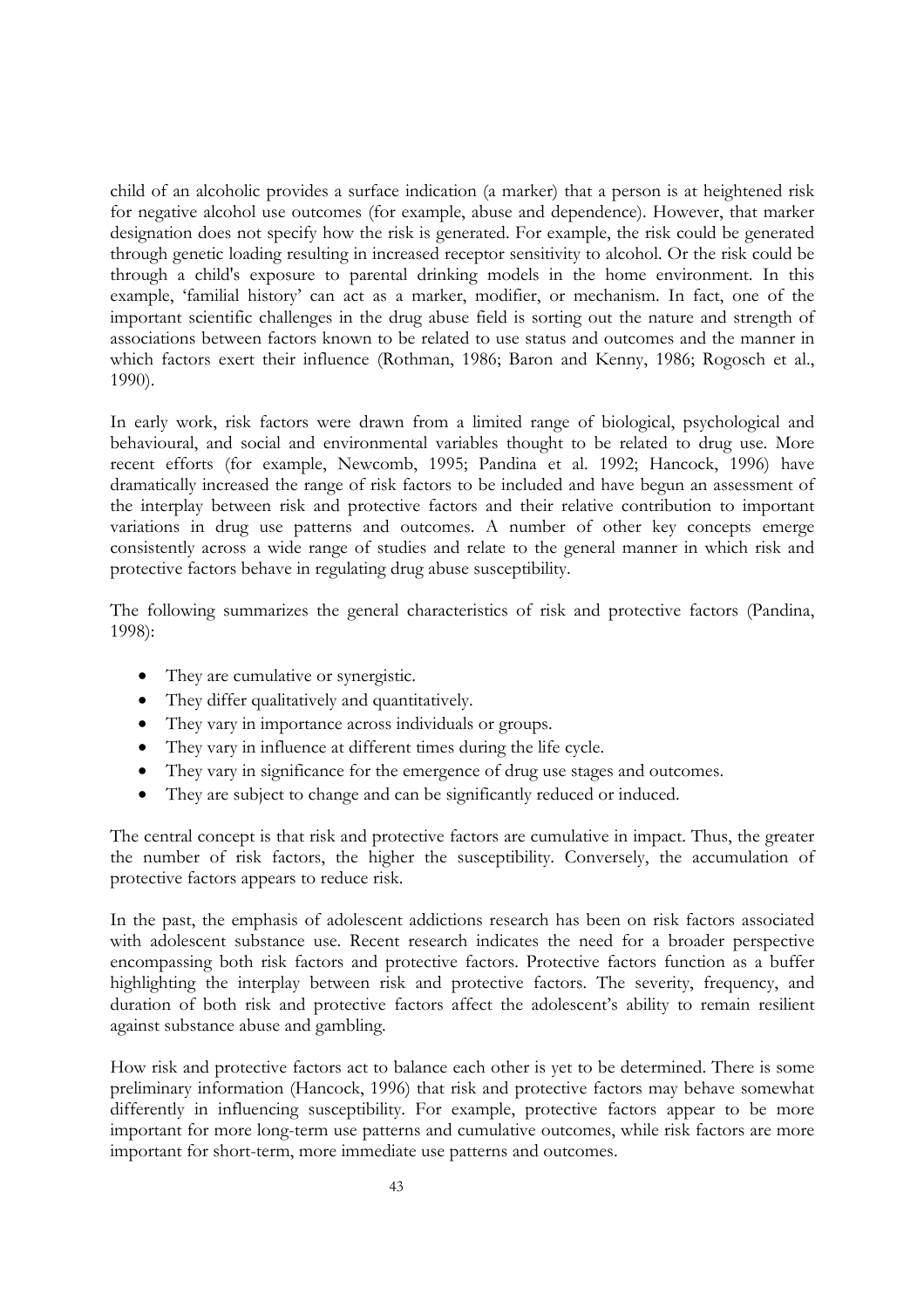Risk and protective factors can be arranged in three domains or classes, which, in turn, can be divided into relevant subclasses as follows:

- 1. Biological
	- Genetic
	- Constitutional
- 2. Psychological and Behavioural
	- Internal processes
	- Behavioural action profiles and repertoire
	- Interpersonal interactional styles
- 3. Social and Environmental
	- Familial interactions
	- Peer interactions
	- Community interactions

Biological factors can be characterized as genetic (related to a profile of inherited or genetranscripted features) or constitutional (biological tissue changes induced by a variety of factors ranging from stress to drug exposure) (Wise, 1996; Piazza and LeMoal, 1996). Psychological and behavioural class variables include those indicative of internal processes (such as thoughts, feelings), behaviour-action profiles and repertoires (drug-seeking, general deviance), and interpersonal interactional styles. Social and environmental subclasses include family, peer, and community relationships. Class and domain factors include both structural and dynamic (that is, process-oriented) properties. Factors within a given domain may be classified as simple surface markers or as factors playing a specific role in moderating or mediating use outcomes. One of the important challenges to the scientific community is unravelling the manner in which factors singly or in combination operates to influence use behaviour and outcomes.

In Table 1 there is a schematic delineation of the main risk and protective factors within the above major domains.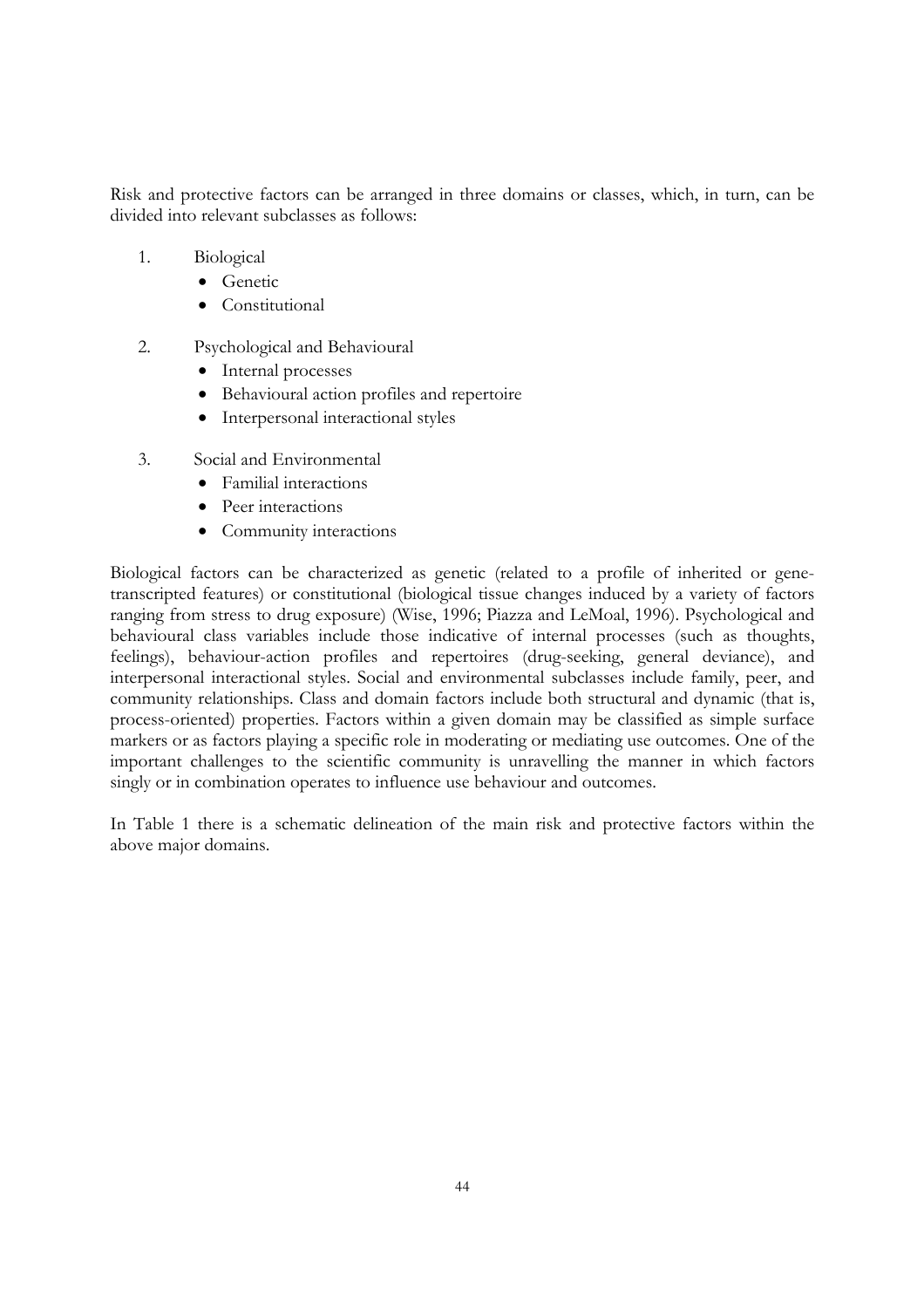| Major domains                   | <b>RISK FACTORS</b>                                                                                                                                                                                                                                                                                                                                                                                                                                                                                                             | PROTECTIVE FACTORS                                                                                                                                                                      |  |  |  |  |
|---------------------------------|---------------------------------------------------------------------------------------------------------------------------------------------------------------------------------------------------------------------------------------------------------------------------------------------------------------------------------------------------------------------------------------------------------------------------------------------------------------------------------------------------------------------------------|-----------------------------------------------------------------------------------------------------------------------------------------------------------------------------------------|--|--|--|--|
| Biological<br>Psychological and | genetic profile<br>٠<br>family history of alcoholism or drug<br>abuse<br>family history of impulse disorders,<br>$\bullet$<br>such as conduct disorder or antisocial<br>personality<br>family history of affective disorders<br>sensory processing disturbances<br>$\bullet$                                                                                                                                                                                                                                                    | social skills and responsiveness                                                                                                                                                        |  |  |  |  |
| behavioural<br>Social and       | neurocognitive alterations<br>$\bullet$<br>affective<br>personal<br>history<br>of<br>disorders or impulse disorders<br>emotional disturbance<br>such<br>as<br>depression or anxiety.<br>social skill deficits<br>positive attitude about use<br>impulsivity<br>hostility and aggression<br>٠<br>alienation<br>low self-efficacy/esteem<br>negative life events/experiences<br>$\bullet$<br>rebelliousness<br>$\bullet$<br>learning difficulties<br>behavioural problems<br>temperament<br>physical trauma<br>early age of onset | emotional stability<br>positive sense of self and high self-<br>efficacy/esteem<br>positive life events/experiences<br>problem solving skills<br>flexibility<br>resilience              |  |  |  |  |
| environmental                   |                                                                                                                                                                                                                                                                                                                                                                                                                                                                                                                                 |                                                                                                                                                                                         |  |  |  |  |
| Familial<br>interactions        | parental abuse of alcohol, drugs,<br>and/or gambling<br>lack of familial connectedness<br>remaining in an abusive or conflict<br>ridden family<br>low parental support<br>low parental monitoring<br>poor family management, discipline,<br>and problem solving<br>favourable attitudes toward teen<br>alcohol, other drug use and gambling<br>• ineffective parenting skills, especially<br>for children with learning disabilities or<br>behavioural problems                                                                 | positive bonding<br>emotional support and absence of<br>severe criticism<br>a sense of basic trust<br>high parental expectations<br>clear rules and expectations<br>parental monitoring |  |  |  |  |
| <b>School</b> interactions      | academic failure<br>$\bullet$                                                                                                                                                                                                                                                                                                                                                                                                                                                                                                   | caring<br>supportive<br>school<br>and<br>environment                                                                                                                                    |  |  |  |  |

**Table 1. Risk and Protective Factors within Major Life Domains**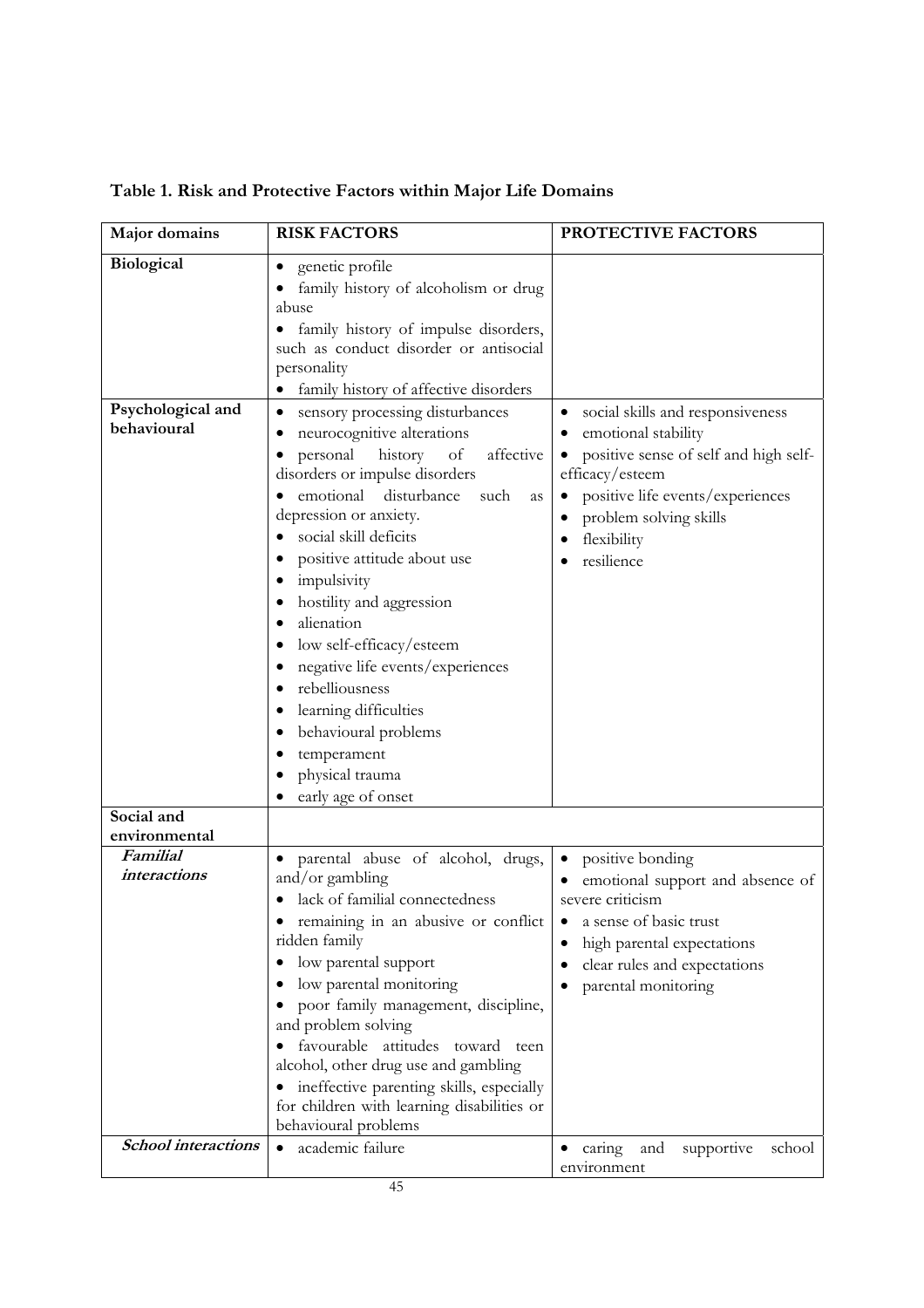| Major domains                    | <b>RISK FACTORS</b>                                                                                                                                                                                                                                                                                                                                                                                                   | PROTECTIVE FACTORS                                                                                                                                                                                                                                                                                                                                                                                                                           |  |  |  |
|----------------------------------|-----------------------------------------------------------------------------------------------------------------------------------------------------------------------------------------------------------------------------------------------------------------------------------------------------------------------------------------------------------------------------------------------------------------------|----------------------------------------------------------------------------------------------------------------------------------------------------------------------------------------------------------------------------------------------------------------------------------------------------------------------------------------------------------------------------------------------------------------------------------------------|--|--|--|
|                                  | negative, disorderly, and unsafe<br>school climate<br>low teacher expectations<br>lack of<br>clear<br>school<br>policies<br>regarding drug use<br>lack of commitment to school<br>withdrawn/aggressive<br>classroom<br>behaviour                                                                                                                                                                                      | high expectations<br>$\bullet$<br>clear standards and rules for<br>appropriate<br>behaviour<br>· youth participation, involvement,<br>and<br>• responsibility in school tasks and<br>decisions                                                                                                                                                                                                                                               |  |  |  |
| <b>Peer</b> interactions         | • involvement with peers who use and<br>have<br>favourable attitudes towards alcohol,<br>other drugs, and gamble<br>• involvement with peers who engage<br>in other problem behaviours<br>peer rejections<br>$\bullet$<br>poor social skills                                                                                                                                                                          | • involvement with positive peer<br>group activities and norms<br>social competencies<br>such<br><i>as</i><br>decision making skills, assertiveness,<br>and interpersonal communication                                                                                                                                                                                                                                                      |  |  |  |
| Community<br><i>interactions</i> | lack of economic<br>social<br>and<br>$\bullet$<br>(including educational) opportunities<br>availability<br>and<br>projected<br>attractiveness of drugs and drug use<br>community norms that promote or<br>permit substance use and gambling<br>living<br>impoverished<br>in<br>neighbourhoods characterized by high<br>crime rates and alienation<br>high rates of transition/mobility<br>cultural disenfranchisement | $\bullet$ community<br>perceptions<br>of<br>negative<br>social<br>and<br>health<br>consequences of drug use<br>caring and supportive community<br>economic and social (including<br>educational) opportunities<br>high expectations of youth<br>being media literate<br>$\bullet$<br>counter-advertising<br>٠<br>messages<br>(youth educated about advertising)<br>religious based activities<br>community sponsored activities<br>$\bullet$ |  |  |  |

*Source:* Brounstein and Zweig (1999); Centre for Addiction & Mental Health (1999); National Institute on Drug Abuse (2003); Hogan (2000).

Although drug abuse is a disease and some researchers model drug abuse as an infectious disease (cf. Rossi 2002), unlike infectious or other diseases, drug abuse is influenced more by social/environmental rather than individual factors. However, once individuals begin to abuse drugs, their behaviour and their brains and bodies change, and biological and/or psychological factors become more dominant.

Many researchers agree that the key social factors that influence the initiation of drug use include the public's tolerance of the use of drugs, measured by perceptions of negative social and health consequences of the use of these drugs, as well as the availability of drugs. For instance, researchers for the USA Monitoring the Future Study found that prior to an upturn or downturn of drug use among adolescents, there are changes in adolescents' perceptions regarding the harmfulness of drugs and the social acceptance of drug use (Bachman et al., 1990; 1998). Indeed, the upturn in drug use among the American adolescents since 1992 may be related to their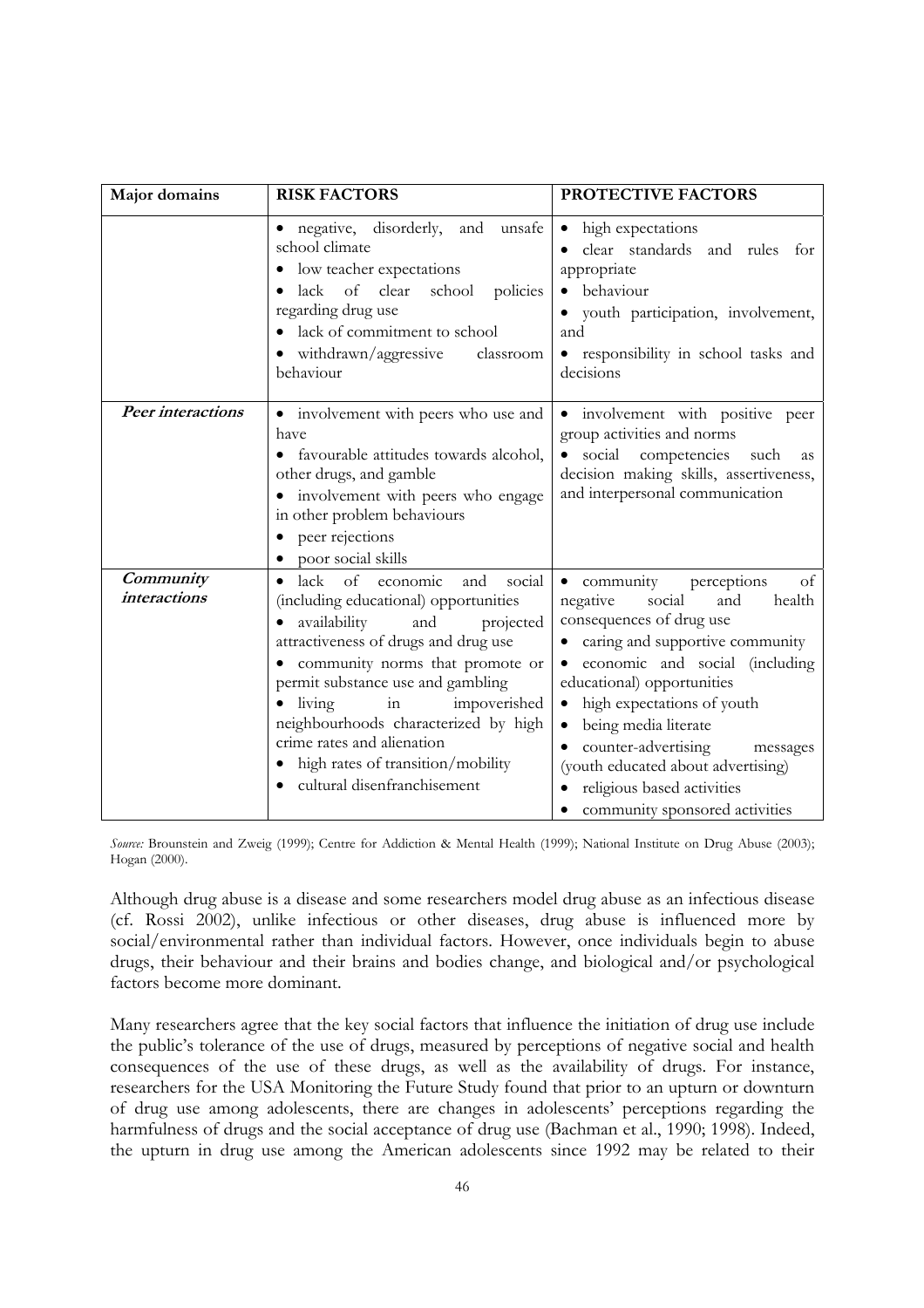changing perceptions of the harmfulness of the use of drugs (Sloboda, 2002). Until the early 1990s, during a period of declining drug use, teens' perceptions of harm associated with drug use were comparable to those of their parents' age group. Since 1992, when drug use began to increase, teens' perceptions became more like those of 18- to 25-year-olds, the age group showing the highest rates of drug use over time.

The availability of drugs and the ways in which drugs are marketed also has been considered as an important key factor for the initiation of drug use, as well as which types of drugs are used and who uses them (Van Etten and Anthony, 1999).

However, recent research has led to a consensus that no single factor from any domain biological, behavioural, or environmental - appears to be clearly and consistently identified as the single key factor, either risk or protective, that regulates risk susceptibility. Varying factor patterns may be more influential for some individuals or groups displaying similar characteristics. In a similar vein, some clusters of factors may be more influential in producing or limiting susceptibility for different developmental phases of the life cycle. Further, various stages and phases in the continuum of drug use behaviours and outcomes may be influenced differentially by distinctive factor constellations. Thus, factors significant for earlier stages of use initiation (such as 'trying' marijuana) may differ qualitatively and quantitatively from those related to the transition to dependence (for example, heroin addiction or alcoholism). However, research to date indicates that many of these risk factors, singly and in combination, are related also to other dysfunctional outcomes, such as delinquency, violence, or serious mental disorders. In fact, it is not uncommon for drug-abusing individuals to have overlapping problems (cf. Compas et al., 1995).

Most significantly, research has demonstrated that many factors, though not necessarily all, can and do change across time in many individuals. Thus, the fact that many risk and protective factors appear to be malleable suggests that these are sensitive to natural events and may be influenced by extraordinary events such as prevention or treatment interventions. It is this last important consideration that forms the basis of many of the prototypic intervention programmes described by intervention scientists (Botvin et al., 1995; Brook et al., 1989; Eggert et al., 1990; Kumpfer et al., 1996; Donaldson et al., 1994; Hawkins et al., 1992; Pentz et al., 1989).

The results of the work on the earliest models raised the possibility of developing a practical approach to identifying at-risk individuals or vulnerable groups. The research also suggested that through inspection of the risk profiles, it might be possible to develop intervention programmes aimed at decreasing levels of risk associated with drug use in much the same manner as those earlier programmes aimed at cardiovascular disease. The most recent research continues to support those earliest findings and emphasizes the relationship, albeit complex, between risk and protective profiles, drug use phenomena, and intervention approaches (Tobler, 1992).

Furthermore, the most recent work linking risk and protective factors to drug use phenomena suggests a higher level of complexity than the initial risk factor models anticipated (Pandina, 1998). Yet, the basic principles of the models have been retained. The earliest models strongly suggested the appropriateness of linking prevention efforts to our understanding of the way risk and protective factors operated to influence susceptibility to drug use. The more refined models emphasize the need to base prevention and other intervention programmes on an understanding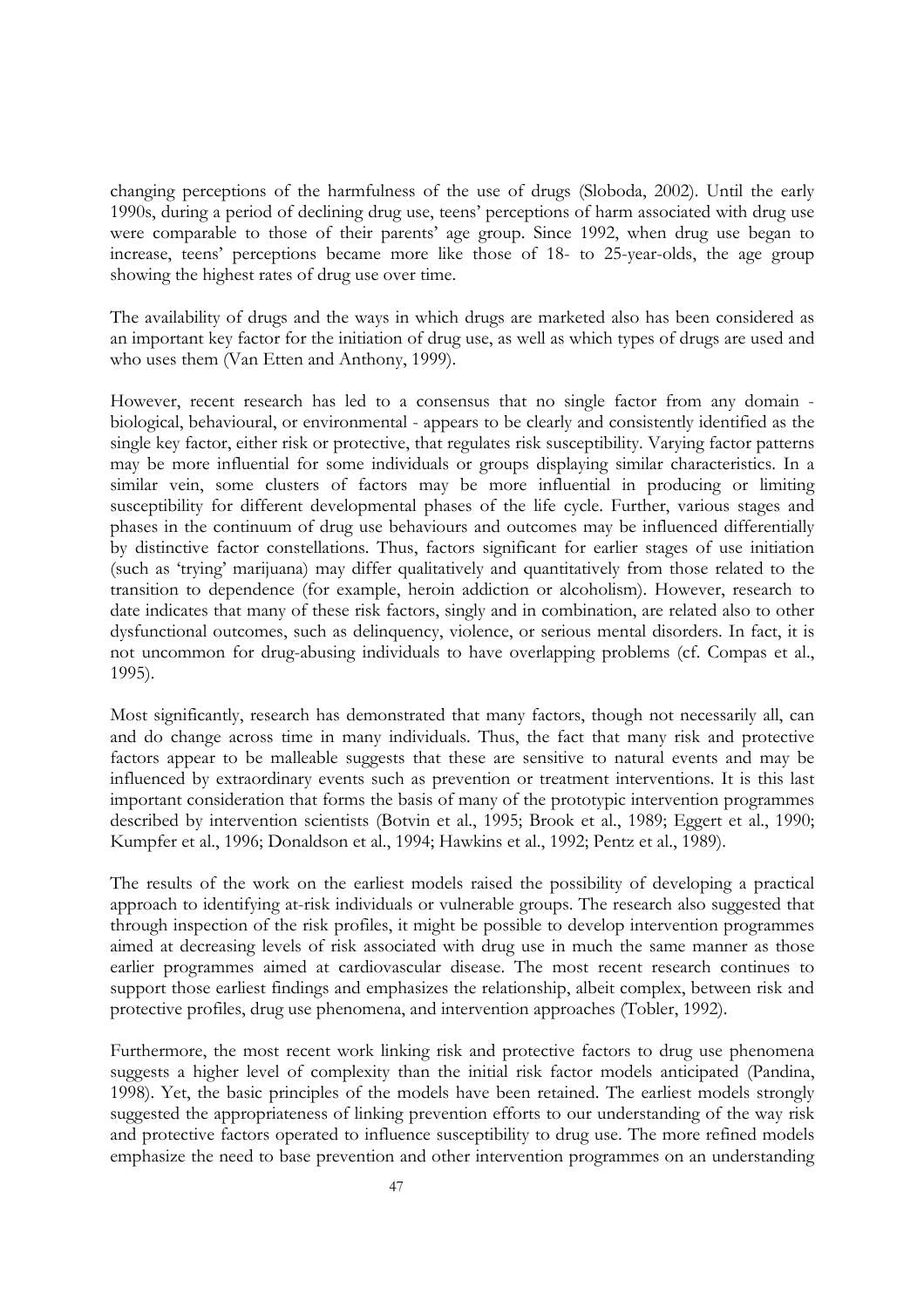of risk and protective factors, including how they operate in different individuals at various stages in the life cycle, differential effects on drug use staging, and the extent to which they may be modified by specific intervention approaches. The research community is actively investigating a series of fundamental issues that, when resolved, could have major significance for prevention efforts and other intervention strategies. These include the relative importance of differential factor profiles for use onset and progression to more serious stages and problematic outcomes; the differential impact of factors operating at varying life cycle phases (for example, childhood, adolescence, young adulthood, mature adulthood) (Kandel et al., 1992; Jessor, 1993); and the degree to which factors (including genetic mechanisms) are sensitive to modification.

# **Recommendations**

1. A number of significant implications flow from the observations of etiological researchers working to understand the interplay of risk and protective factors. Intervention programmes must demonstrate understanding of the nature of what they are attempting to prevent or treat. The design of intervention programmes can profit substantially from consideration of the pattern of risk and protective factors within a given individual, target group, community, or social institution; and intervention strategies should be engineered on information derived from an understanding of the complex interaction and operation of these risk and protective factors.

2. Furthermore, intervention programmes should seek to reduce immediate risks and promote more long-term protective factors in target groups or settings. The importance of particular risk and protective factors may change across groups, settings, and developmental periods of the lifespan. Hence, the general strategy for any kind of intervention must encompass these facts. Research to date indicates the import of long-term commitment to intervention programmes across childhood, adolescence, and adulthood. Consequently, 'interventionists' need to integrate multicomponent, multistage programmes at many different developmentally sensitive periods.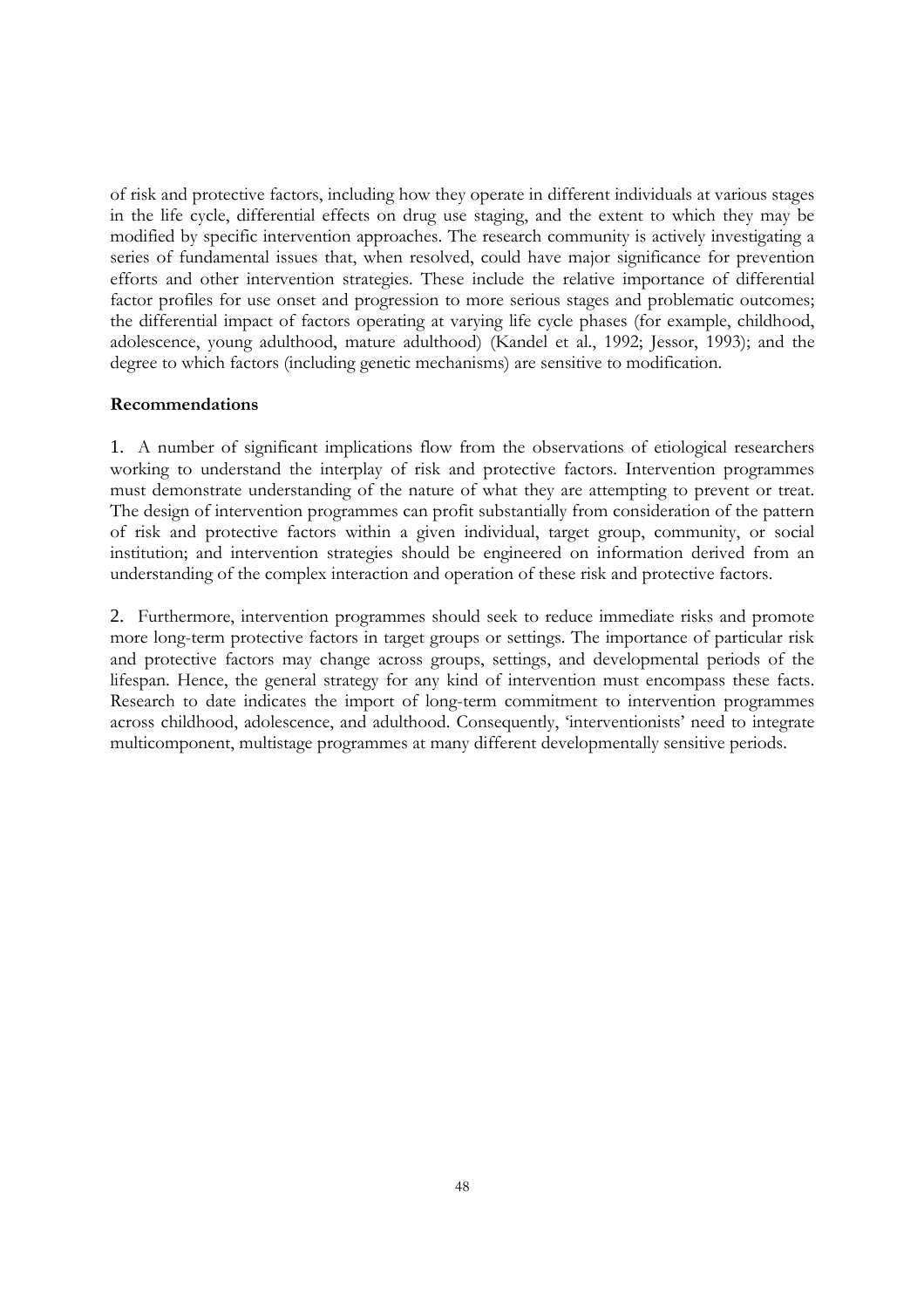# **Acknowledgements**

This work was supported by the Greek Organization Against Drugs (O.KA.NA.)

# **About the author:**

**Evangelos Kafetzopoulos**, MD, PhD, was for many years Assistant Professor of Pharmacology in the University of Ioannina. Now is Visiting Professor of Neurosciences in the University of Athens and Director of the Low-Threshold Methadone Programme of the Greek Organization Against Drugs (O.KA.NA.).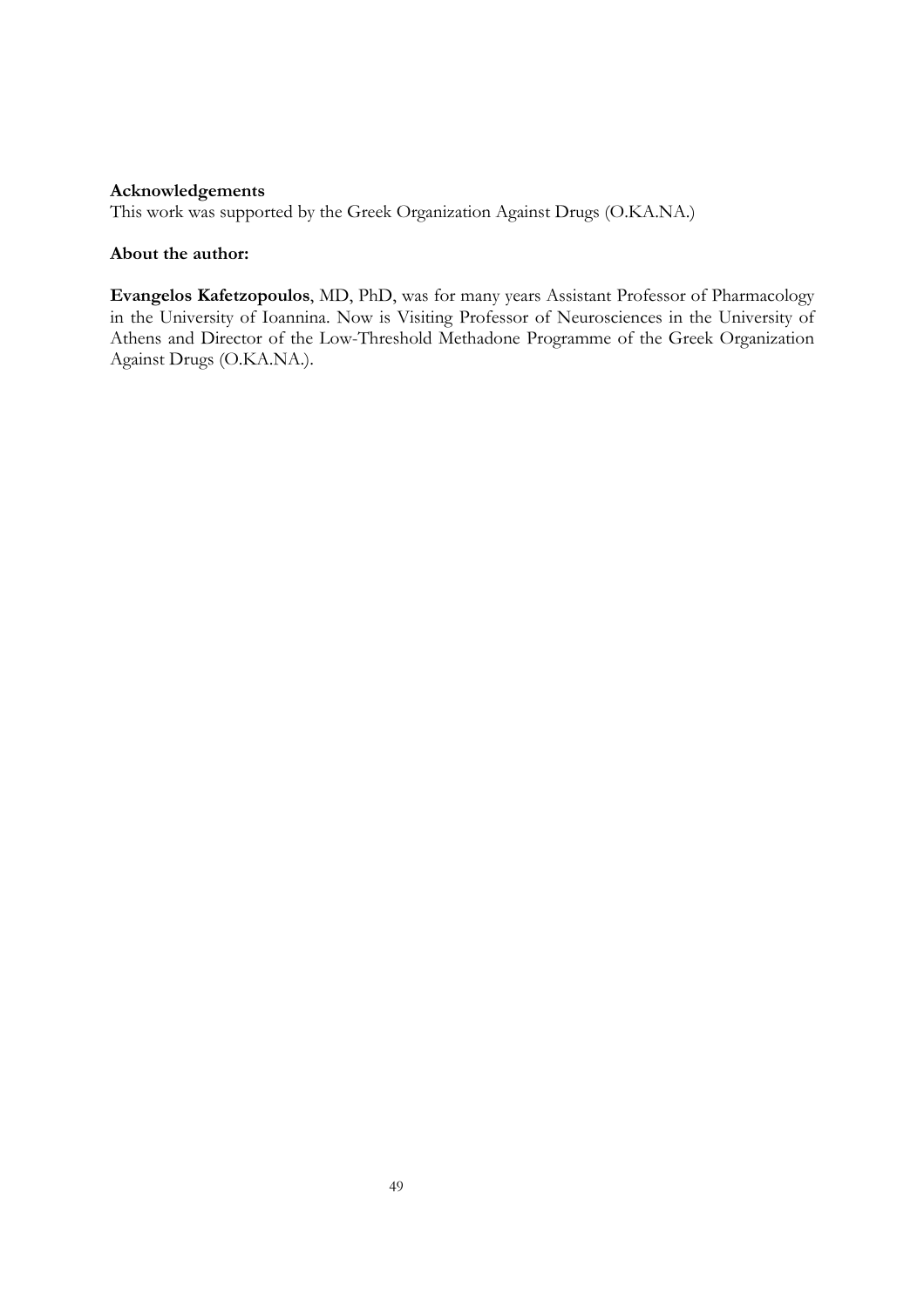### **References**

Anthony, E.J., and Cohler, B.J., eds. (1987), The Invulnerable Child. New York: Guilford Press.

Bachman, JG., Johnston L.D., and P. M. O'Malley, P.M. (1990), Explaining the recent decline in cocaine use among young adults: further evidence that perceived risks and disapproval lead to reduced drug use, J Health Soc Behav 31(2): 173-184.

Bachman, JG., Johnston L.D., and P. M. O'Malley, P.M. (1998), Explaining recent increases in student's marijuana use: impacts of perceived risks and disapproval, 1976 through 1996, Am Journal Pub Health 88(6): 887-892.

Baron, R.M., and Kenny, D.A. (1986), the moderator-mediator variable distinction in social psychological research: Conceptual, strategic, and statistical considerations. J Pers Soc Psychol 51(6):1173-1182.

Beck, F. (2001), Santé, mode de vie et usages de drogues à 18 ans, Escapad, OFDT, Paris.

Botvin, G.J., Baker, E., Dusenbury, L.D., Botvin, E.M., and Díaz, T. (1995), Long-term followup results of a randomized drug abuse prevention trial in a white middle-class population. JAMA 273(14):1106-1112.

Brook, J.S., Nomura, C., and Cohen, P. (1989), A network of influences on adolescent drug involvement: Neighbourhood, school, peer, and family. Genet Soc Gen Psychol Monogr 115: 125-145.

Brounstein, P. J. & Zweig, J. M. (1999). Understanding substance abuse prevention toward the 21st century: A primer on effective programmes. Monograph. Substance Abuse and Mental Health Services Administration. DHHS: USA.

Centre for Addiction & Mental Health (1999), Common questions about mental health and addiction problems among youth. Journal of Addiction and Mental Health, 2(5).

Compas, B.E.; Hinden, B.R.; and Gerhardt, C.A. (1995), Adolescent development: Pathways and processes of risk and resilience. In: Spence, J.T.; Darley, J.M.; and Foss, D.J., eds. Annual Review of Psychology, Volume 46. Palo Alto, CA: Annual Reviews Inc.

Donaldson, S.I., Graham, J.W., and Hansen, W.B. (1994), Testing the generalisability of intervening mechanism theories: Understanding the effects of adolescent drug use prevention interventions. J Behav Med 17(2):195-216.

Eggert, L.L., Seyl, C.D., and Nicholas, L.J. (1990), Effects of a school-based prevention programme for potential high school dropouts and drug abusers. Int J Addict 25(7):773-801.

EMCDDA (2002), Annual report on the state of the drugs problem in the European Union and Norway, EMCDDA, Lisbon.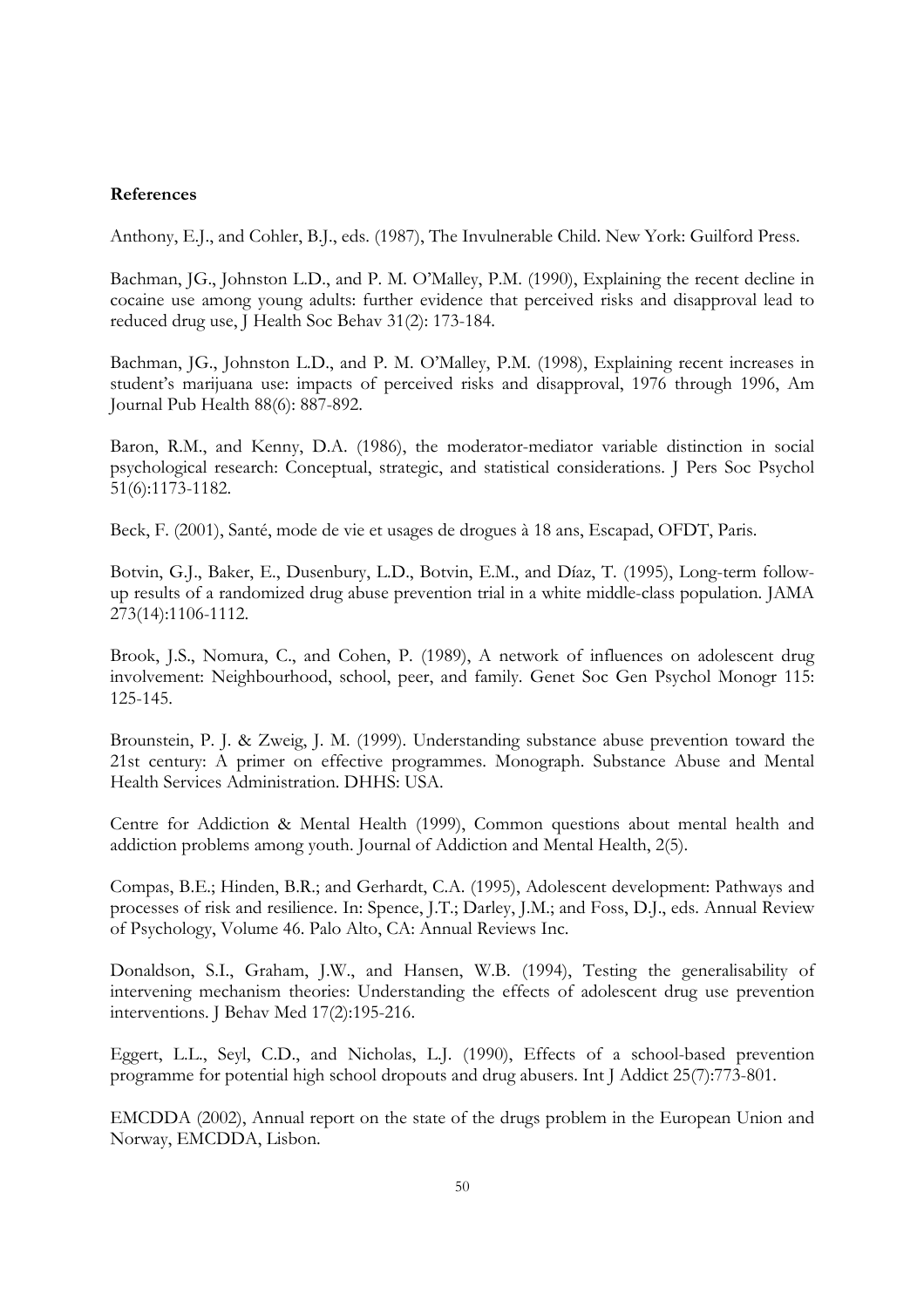EMCDDA (2003), Annual report on the state of the drugs problem in the European Union and Norway, EMCDDA, Lisbon.

EORG (European Opinion Research Group) (2002), Attitudes and opinions of young people in the EU on drugs, Eurobarometer 57.2/Special Eurobarometer 172, report to the Directorate-General for Justice and Home Affairs, EORG, Brussels.

Goulden C. and Sondhi, A. (2001), At the margins: drug use by vulnerable young people in the 1998/99 youth lifestyles survey, Home Office Research Study 228, London.

Griffiths, P., Vingoe, L., Jansen, K., et al. (1997), Insights: new trends in synthetic drugs, EMCDDA, Lisbon.

Hammersley, R., Marsland, L. and Reid, M. (2003), Substance use by young offenders: the impact of the normalisation of drug use in the early years of the 21st century, Home Office Research Study 261, Home Office, London.

Hancock, M. (1996), Prediction of Problem Behaviour in Adolescence: The Impact of Stability and Change in the Number of Risk and Protective Factors. Doctoral dissertation, Department of Psychology. New Brunswick, NJ: Rutgers University.

Hawkins, J.D., Catalano, R.F., and Miller, J.Y. (1992), Risk and protective factors for alcohol and other drug problems in adolescence and early adulthood: Implications for substance abuse prevention. Psychol Bull 112(1):64-105.

Hogan M.J. (2000), Diagnosis and treatment of teen drug use, Med Clin North Am 84(4): 927- 966.

Jessor, R. (1993), Successful adolescent development among youth in high-risk settings. Am Psychol 48(2):117-126.

Kandel, D.B., Yamaguchi, K., and Chen, K. (1992), Stages of progression in drug involvement from adolescence to adulthood: Further evidence for the gateway theory. J Stud Alcohol 53:447- 457.

Kumpfer, K.L., Molgaard, V., and Spoth, R. (1996), The 'Strengthening Families Programme' for the prevention of delinquency and drug use. In: Peters, R.D., and McMahon, R.J., eds. Preventing Childhood Disorders, Substance Abuse, and Delinquency. Newbury Park, CA: Sage Publications.

Lloyd, C. (1998), Risk factors for problem drug use: Identifying vulnerable groups, Drugs, Education, Prevention and Policy 5(3).

Mrazek, P.J., and Haggerty, R.J., eds. (1994), Reducing the Risk for Mental Disorders: Frontiers for Preventive Intervention Research. Washington, DC: National Academy Press for the Institute of Medicine, Committee on Prevention of Mental Disorders.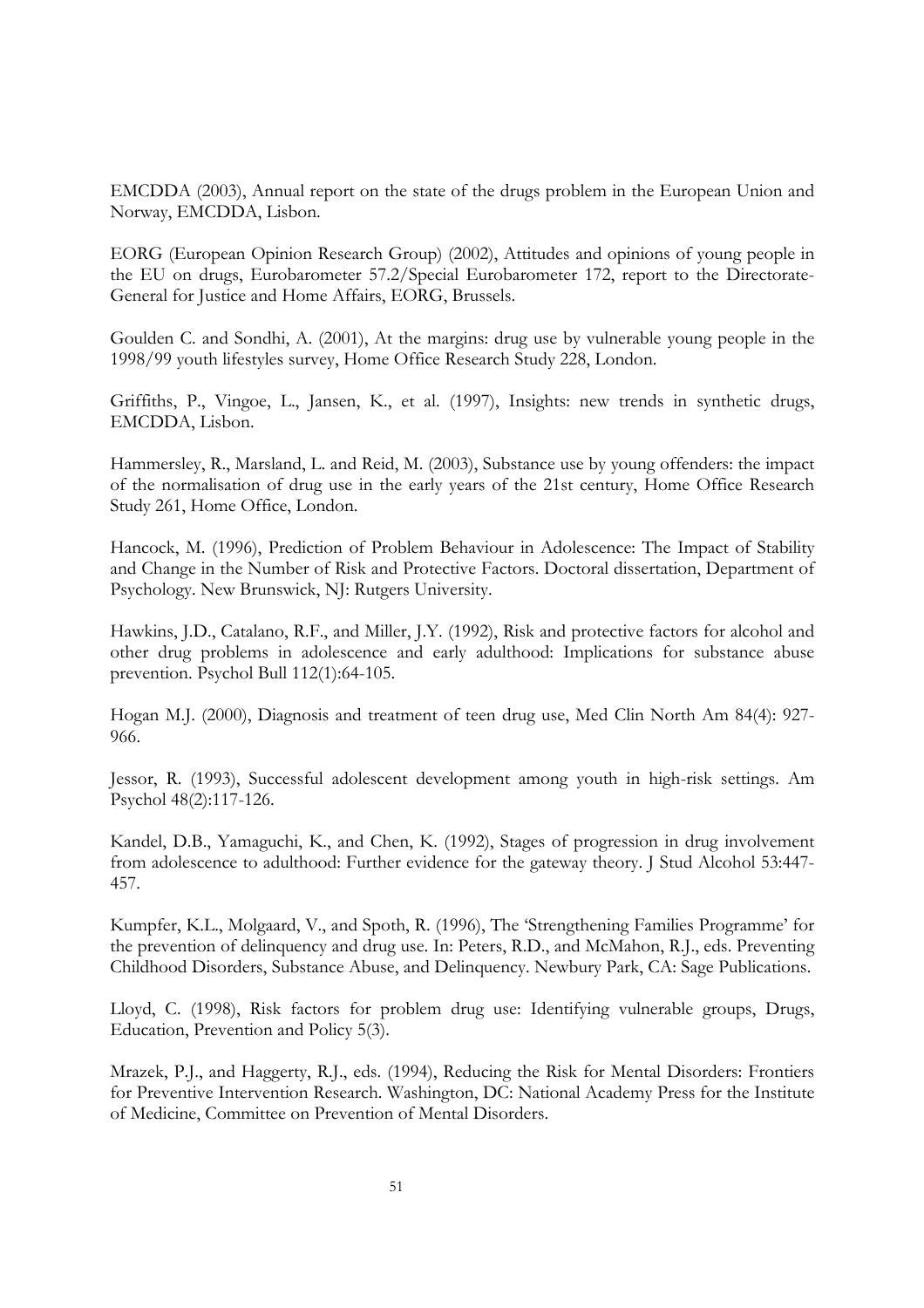National Institute on Drug Abuse. (2003), Preventing drug abuse among children and adolescents: A research-based guide, 2nd ed., National Institute of Health, NIH Publication No.  $04 - 4212(A)$ .

Newcomb, M.D. (1995), Identifying high-risk youth: Prevalence and patterns of adolescent drug abuse. In: Rahdert, E., and Chzechowicz, D. (eds.) Adolescent Drug Abuse: Clinical Assessment and Therapeutic Interventions, National Institute on Drug Abuse Research Monograph 156. DHHS Pub. No. 95-3908. U.S. Department of Health and Human Services, National Institutes of Health, National Institute on Drug Abuse.

Pandina, R.J., Johnson, V., and Labouvie, E.W. (1992), Affectivity: A central mechanism in the development of drug dependence. In: Glantz, M., and Pickens, R., eds. Vulnerability to Drug Abuse. Washington, DC: American Psychological Association.

Pandina R.J. (1998), Risk and protective factor models in adolescent drug use: putting them to work for prevention, National Conference on Drug Abuse Prevention Research: Presentations, Papers, and Recommendations, National Institutes of Health publication No. 98-4293, pp. 17-26.

Piazza, P.V., and LeMoal, M. (1996), Pathophysiological basis of vulnerability to drug abuse: Role of an interaction between stress, glucocorticoids, and dopaminergic neurons. Ann Rev Pharmacol Toxicol 36:359-378.

Pentz, M.A., Dwyer, J.H., MacKinnon, D.P., Flay, B.R., Hansen, W.B., Wang, E.Y., and Johnson, C.A. (1989), A multicommunity trial for primary prevention of adolescent drug abuse: Effects on drug use prevalence. JAMA 261(22):3259-3266.

Rogosch, F., Chassin, L., and Sher, K.J. (1990)Personality variables as mediators and moderators of family history risk for alcoholism: Conceptual and methodological issues. J Stud Alcohol 51(4): 310-318.

Rossi, C. (2002), The role of dynamic modelling in drug abuse epidemiology, Bulletin on Narcotics (United Nations publication), vol. LIV, Nos 1 and 2, pp. 33-44.

Rothman, K.J. (1986), Modern Epidemiology. Boston: Little, Brown and Company.

Sloboda, Z. (2002), Changing patterns of drug abuse in the United States: connecting findings from macro- and micro-epidemiologic studies, Subst Use Misuse 37: 1229-1251.

Springer, A., Uhl, A., et al. (1999), Bedeutung und Konsum von psychoaktiven Substanzen bei österreichischen Jugendlichen, Ludwig Boltzmann-Institut für Suchtforschung und Österreichisches Jugendforschungsinstitut, Unveröffentlichte Studie im Auftrag des Bundesministeriums für soziale Sicherheit und Generationen, Vienna (reported in EMCDDA Austrian national report).

Swadi, H. (1999), Individual risk factors for adolescent substance use, Drug Alc Depend 55: 209– 224.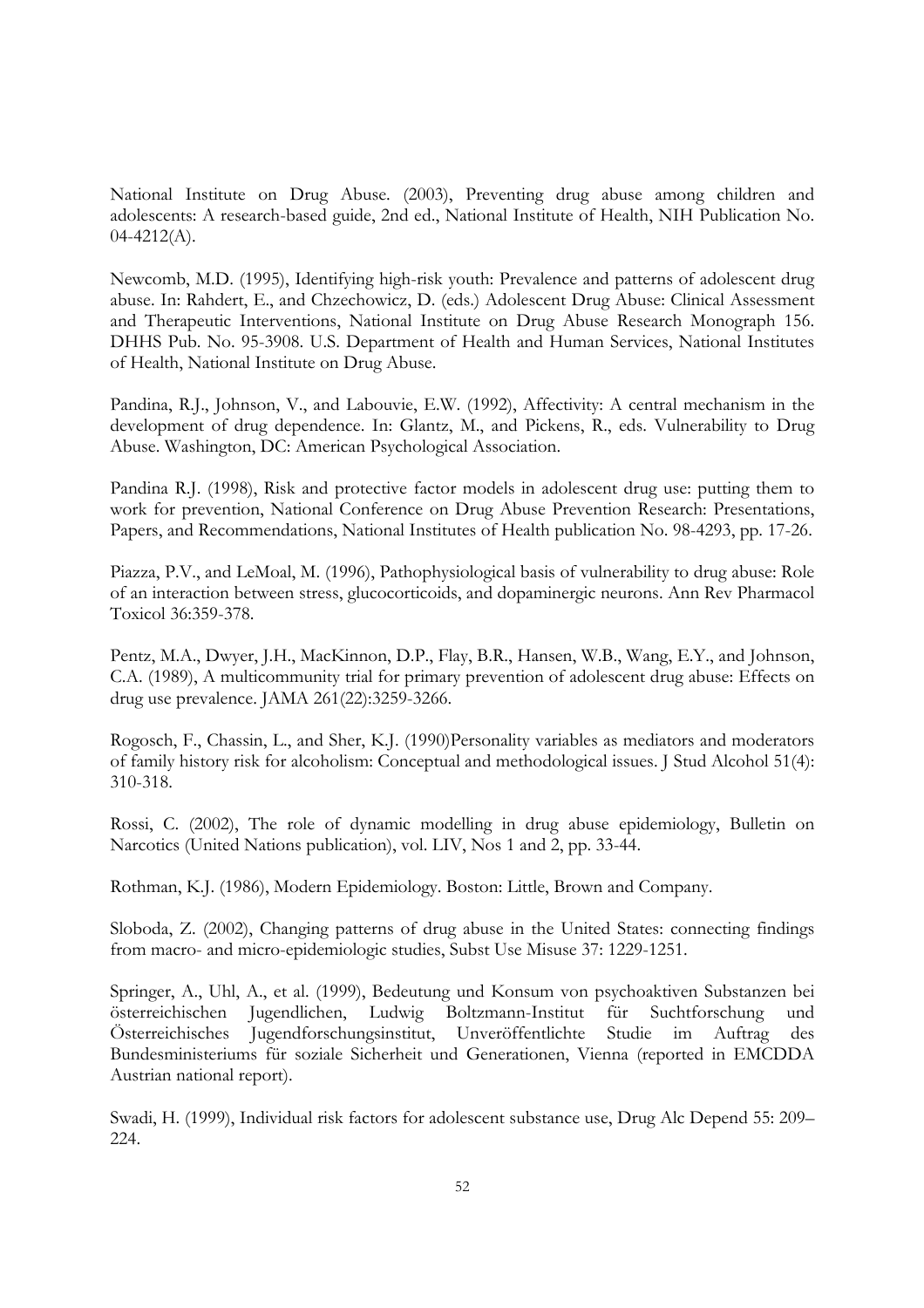Tobler, N.S. (1992), Drug prevention programmes can work: Research findings. J Addict Dis 11(3):1-28.

Van Etten M.L. and Anthony, J.C (1999), Comparative epidemiology of initial drug opportunities and transitions to first use: marijuana, cocaine, hallucinogens and heroin, Drug Alcoh Depend. 54(2): 117-125.

Wise, R.A. (1996), Addictive drugs and brain stimulation reward. Ann Rev Neurosci 19:319-340.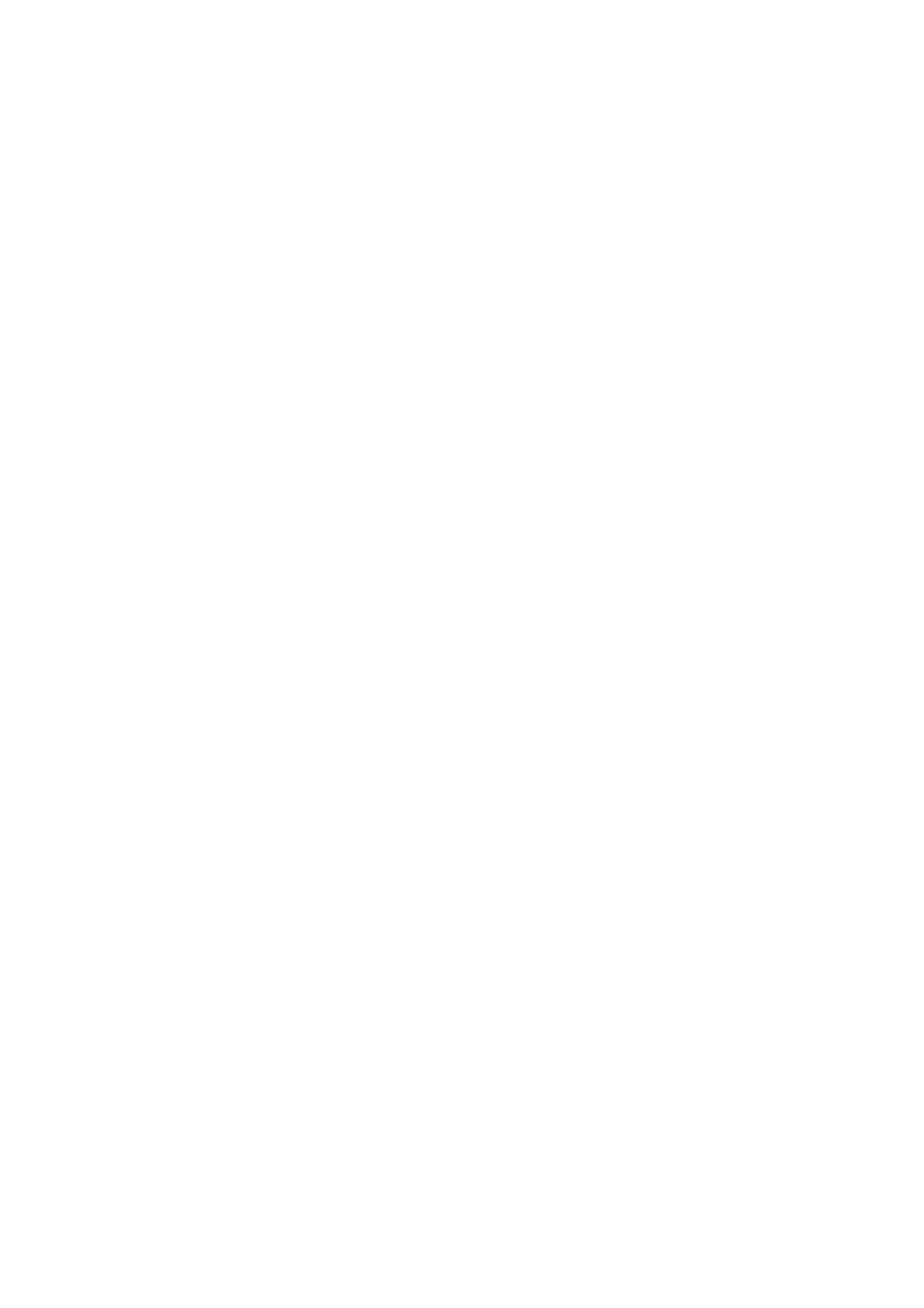# **Chapter 4 - How to establish contact with young people who use drugs?**

*Isidore Pelc, Pol Gerits, Marie Absil* 

# **Summary**

*In the first part of this chapter, we present a review of the literature concerning techniques for establish a contact with young people. Two techniques are promising more especially motivational interviewing and outreaching. Implementation of these techniques is illustrated by examples of good practices. Furthermore, we underline the importance of media and telematics (internet, virtual reality) as communication resources available to general public, to keeping in touch with the young people. Finally, the role of primary care actors, educators, parents as well as peers are highlighted in their role as facilitators.* 

# **Introduction**

Currently, we are observing increasing trends of a drug problem in most European countries. According to all available information sources youth is a group predominantly affected by the problem.

Most of these young people do not have any idea about the degree when their consumption pattern becomes problematic and, as a consequence, the majority does not ask questions about the implications of their drug consumption on their health and so they are not motivated to change their behaviour or to seek counselling.

In addition, there is some preliminary evidence that most of the currently used prevention actions such as hotlines do not attract the attention of young people.

Preventive projects are the most common projects but this approach is not appropriate for our research since prevention mainly targets non-consumers. Hotlines have been set up in order to inform young people about the different products, to listen to them and to give advice on the different treatment methods.

The telephone helplines in Belgium such as Infor-Drogues for the French speaking people and Druglijn for the Dutch speaking people have been available for several years. They are available 24 x 7 and offer helpful information, neutral and benevolent support, psychological therapy or guidance on where to seek help.

The results of studies (Belgian national report on drugs 2004) show that the majority (78%) of the people who call these help-lines are not drug users. Furthermore, the majority of callers are not young people .For the age group under 18,. only 3,2% use 'Infor-Drogues' and 7,5% use the 'Druglijn';. For the age group between 18 and 25 years, 10,7% use the Infor-Drogues and 20,4% use the Druglijn. Finally,, the age group of 36-50 years represents the majority of the callers (more than 30%).

Thus, hotlines do not seem to be very popular among young people. Perhaps the use of new technologies, such as the Internet, would be more effective.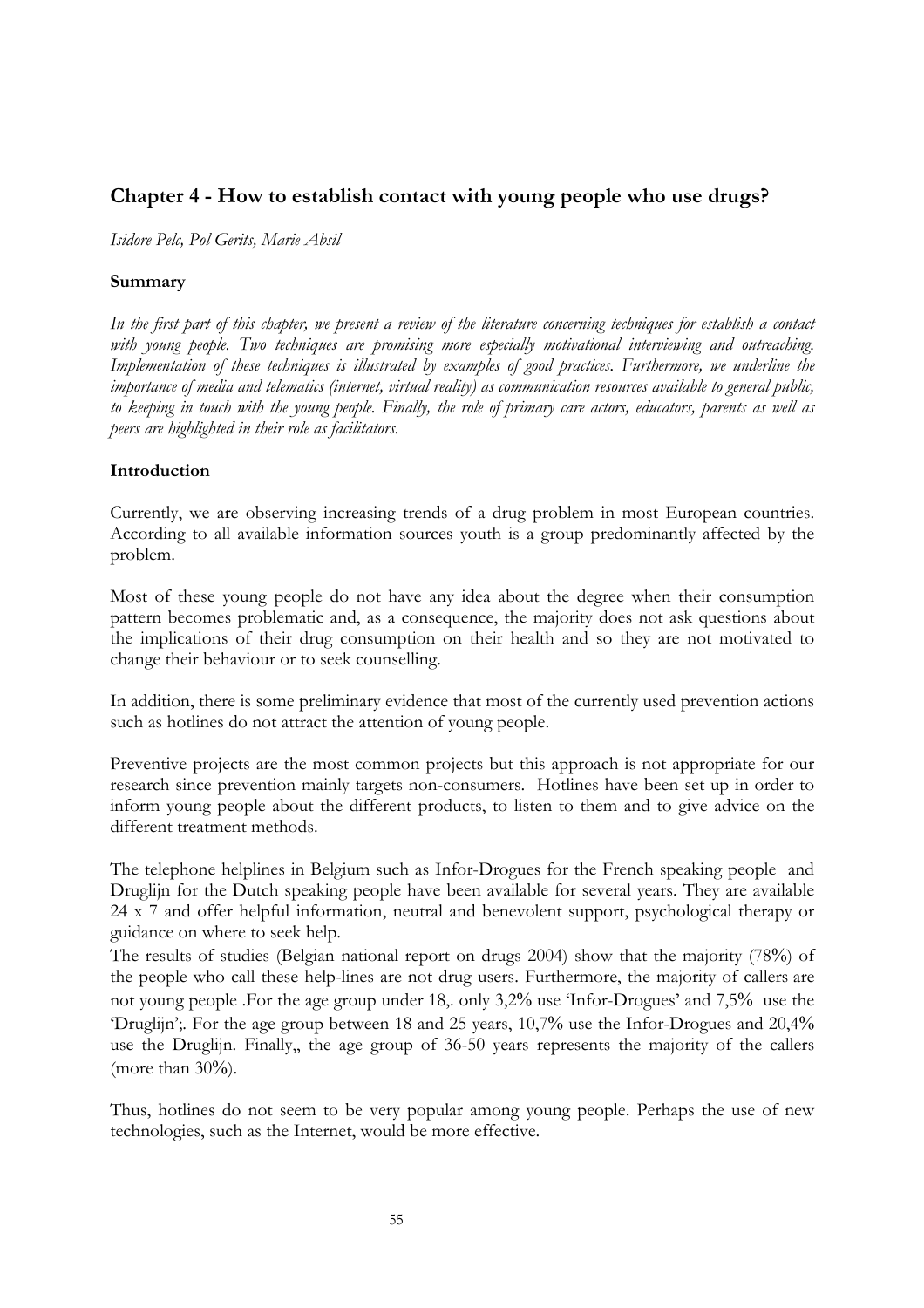It is therefore important that the education, the well-being and the health system attract the attention of these young people and motivate them to change their behaviour. And if these young people are motivated to change their consumption patterns, how can we then increase the compliance behaviour among these young people?

The purpose of this chapter is (1) to present a brief overview of the literature concerning strategies how we can motivate young people to seek treatment, (2) to give some new ideas how we can integrate new technologies and finally (3) to put emphasis on the important role of general practitioners, peers, parents and educators

# **Part I - The state of the art: Key concepts and current practices**

# **1 Literature search**

 $\overline{a}$ 

To select articles for inclusion in this literature review, we carried out a computer-assisted literature search using Medline and Psychlit from January 2000 to the year 2005. Key words used in the computer search included: patient, adolescent, treatment, substance, compliance, education, psycho-education, computer games, drop-out, motivational interviewing, premotivational and outreach. Different combinations of these key words were used in our computer-assisted literature search. Outreach was used with each combination of the above mentioned key words. We include in Table 1 only these combinations of key words which were given hits. We limited our search to articles in French or English.

# **1.1 Criteria for inclusion in the literature review**

In order to be included in the literature review, studies had to meet each of the following criteria:

The study could only include young people between 13 and 18 years old who use substances (including alcohol or tobacco)

An article was relevant if it concerned (1) health promotion interventions or pre-treatment interventions or brief interventions and (2) treatment compliance strategies or strategies to reduced early treatment drop-out.

# **1.2 Results of the computer-assisted literature search**

For a summary of the results of this computer-assisted literature search, see Table 1. From the two databases (Pubmed and Psychlit), only  $22<sup>1</sup>$  articles were relevant.

<sup>&</sup>lt;sup>1</sup> The number of relevant items does not correspond to the final total because two different combinations of key words can have the same items as a results.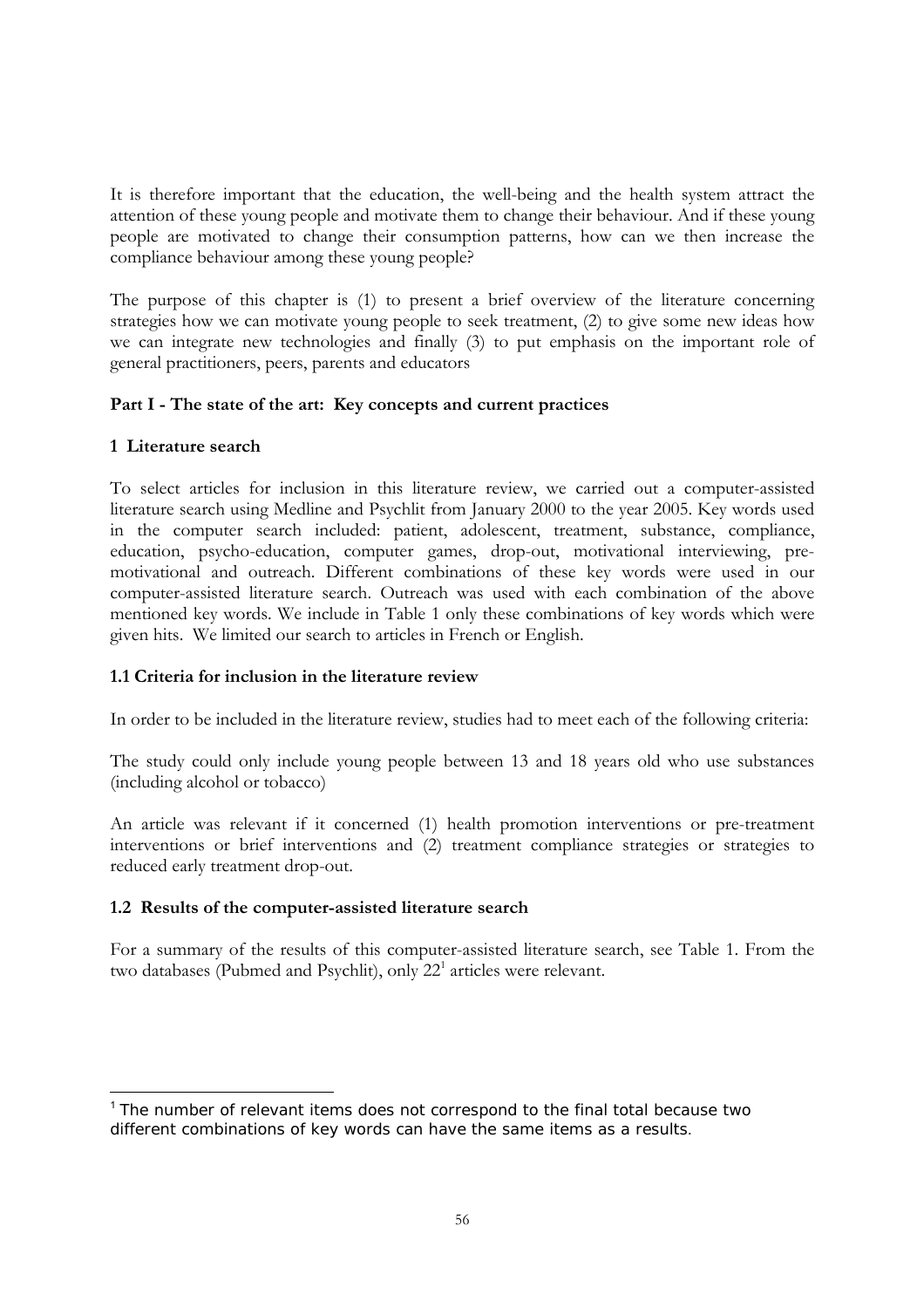| Keywords                                      | Number of hits |                  | Number of relevant<br>hits |          | Number<br>of<br>relevant<br>hits<br>in<br>Pubmed<br>and<br>Psychlit |
|-----------------------------------------------|----------------|------------------|----------------------------|----------|---------------------------------------------------------------------|
|                                               | Pubmed         | Psychlit         | Pubmed                     | Psychlit | Total                                                               |
| Motivation+adolescent+treatment+substance     | $\Omega$       | $\theta$         | $\Omega$                   | $\Omega$ | $\Omega$                                                            |
| Treatment+compliance+adolescence+substance    | 0              |                  | $\left( \right)$           |          | $\theta$                                                            |
| Patient+education+substance+adolescent        |                |                  | 0                          |          | $\theta$                                                            |
| Psy-education+motivation+adolescent+substance | 395            | $\left( \right)$ | $\left( \right)$           |          | $\theta$                                                            |
| Computer-games+motivation+treatment+substance | 3913           | $\theta$         |                            |          | $\left( \right)$                                                    |
| Drop-out+adolescent+substance+treatment       | 614            | $\theta$         | $\cup$                     |          | $\Omega$                                                            |
| Motivational+interviewing                     | 30             | 246              |                            | 12       | 15                                                                  |
| Pre-motivational+technique                    | 0              | $\theta$         | $\theta$                   | $\theta$ | 0                                                                   |
| Pre-motivational+interview                    |                | $\left( \right)$ | $\theta$                   |          | $\theta$                                                            |
| Treatment pre-motivational                    | 548            |                  | $\theta$                   |          | $\theta$                                                            |
| Pre-motivational+treatment                    | 0              | $\theta$         | $\theta$                   |          | $\theta$                                                            |
| Motivational+treatment                        | 0              |                  |                            |          | $\theta$                                                            |
| Outreach+drugs+abuse                          | 10             |                  |                            |          | 3                                                                   |
| Outreach+drugs+use                            | 19             | 6                | 2                          |          | 2                                                                   |
| Outreach+adolescent+treatment+substance       | 29             | 2                | 3                          |          | 3                                                                   |
| Outreach+substance+abuse                      | 49             | 12               | 2                          | 2        | 2                                                                   |
| Total                                         |                |                  |                            |          | 25                                                                  |

# **Table 1. Results of the computer-assisted literature search:**

57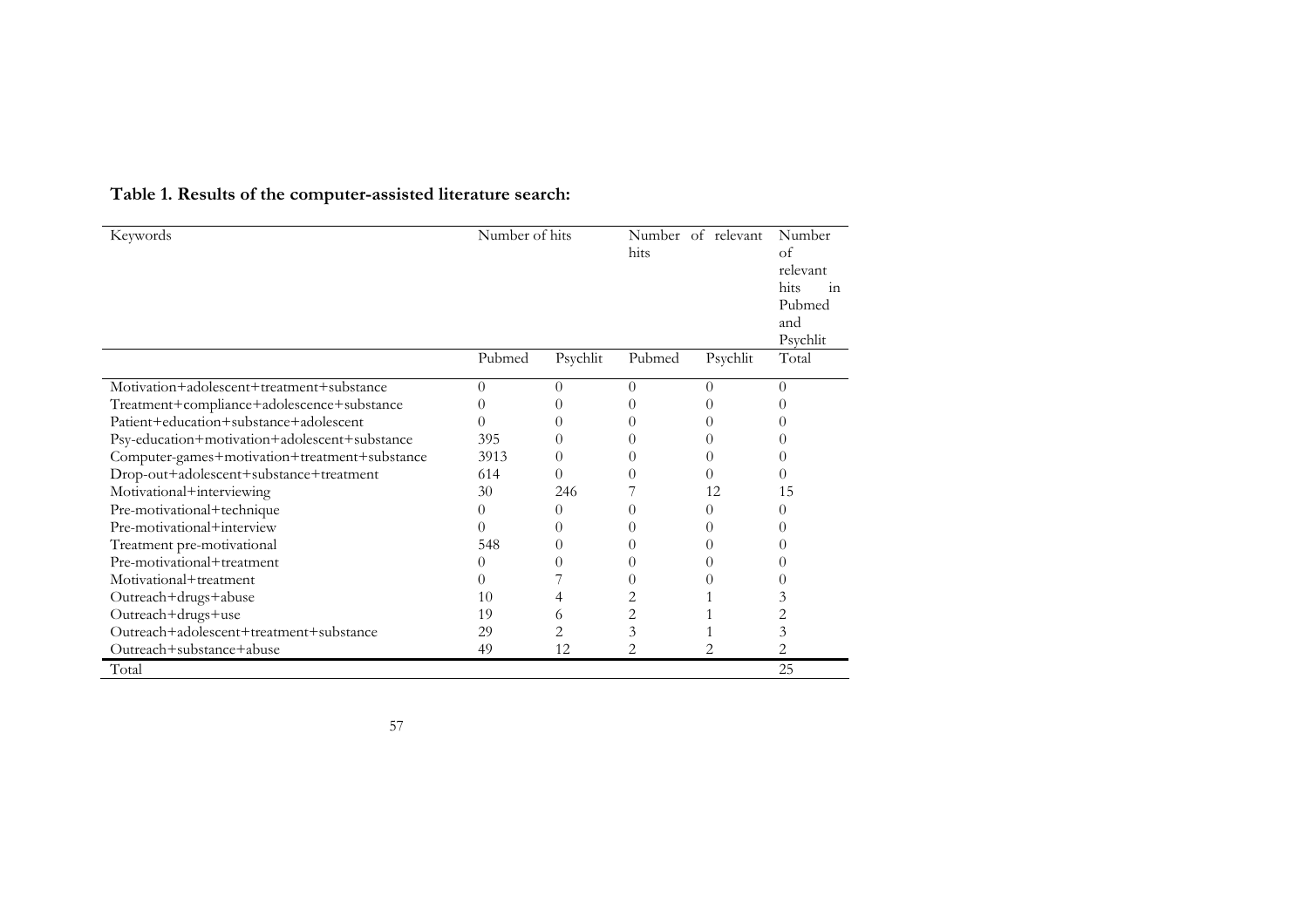Of these, fifteen relevant articles for the key concept 'Motivational Interviewing' (MI). One concerned a review of the major theoretical foundations and influences of brief interventions (including motivational interviewing) (O'Leary Tevyaw & Monti, 2004). Three articles were about theoretical description of interventions (Levy, Vaughan & Knight, 2002; McCambridge & Strang, 2003; Monti, Colby & O'Leary, 2001). Ten articles were about evaluation studies of either motivational interventions or either brief interventions (Baker, Lewin, Reichler, Clancy, Carr, Garett, Sly, Devir, & Terry, 2002; Battjes, Gordon, O'Grady, Kinlock, Katz & Sears, 2004; Dunn, Deroo & Rivara, 2001; McCambridge & Strang, 2004; McCambridge et al., 2005; Mullins, Suarez, Ondersma & Page, 2004; O'Leary, Brown, Colby, D'Amico, Fader, Geisner, Larimer, Maggs, McCrady, Palmer, Schulenberg & Monti, 2002; Tait & Hulse, 2003; Vendetti, McRee, Miller, Christiansen, Herrell & The Marijuana Treatment Project Research Group, 2002; Woodruff, Edwards, Conway & Elliott, 2001. One article is a comment on McCambridge and Strang (McCambridge & Strang, 2005).

The evaluations seem to show that MI is effective for the adults. Further research is needed on how the motivational interviewing intervention can be adapted for young people who use drugs for recreative purposes in young people.

The motivational approach aims at helping people and patients to develop their motivation and to make the decision to change. Based on the feeling of ambivalence felt by substance users and prioritising short-term gratification, it provides a theoretical framework allowing to use the feeling of ambivalence in order to make the person, the patient, want change.

It is very common among substance users to find the coexistence of conflicting feelings regarding their abuse of substances. Each of these users will first resist and then give in, and so on. One way to approach this feeling of ambivalence is to use the metaphor of the decisional balance (advantages and disadvantages of consumption and non-consumption, Janis & Mann, 1977).

One of the bases of the motivational approach is to consider motivation not as a trait but as a state. In this sense, motivation can fluctuate, be modified, influenced, etc. The state of motivation will enable the person to think about change.

Prochaska & Di Clemente (1982) proposed to differentiate the stages of change. These different stages are part of the motivational approach and help to address the motivational needs of a person according to his/her situation within the identified processes of change.

The first initial stage that the authors describe is the **precontemplation stage**. According to them, at this stage, the person is not yet considering the possibility of change and has not yet admitted that the drug consumption is a problem. Many young people are in this situation. They might take substances for the first time and when the consumption becomes problematic, it still seems to be under control. In this situation, the authors agree that the best approach consists of making the person aware of the problem.

For example, this can be done by emphasizing the adverse health consequences of taking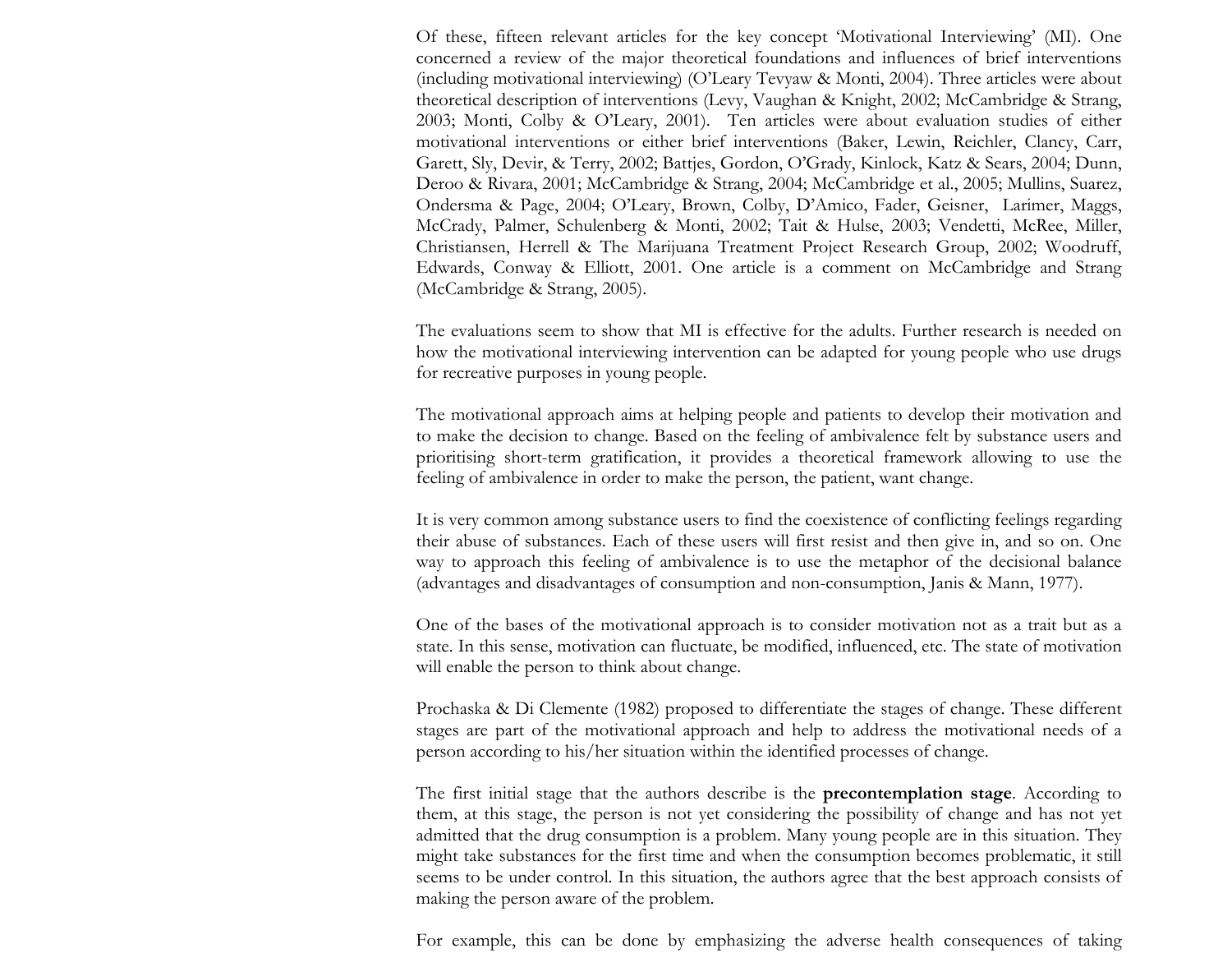The second stage described by the authors is the **contemplation stage**. This is a crucial phase when the person might realise that it is important to make changes and yet still has difficulties to reach a clear decision. This is a stage characterised by a feeling of ambivalence, which also concerns many young people. Realising that their drug consumption might not be under control anymore or that it is starting to become somewhat harmful, the desire of making changes arises but is quickly counterbalanced by other arguments. In such a situation, it is important to try to help the person decide in the direction of change and to avoid any confrontation.

The following stages (determination, action, maintenance and relapse stage) make reference to the implementation of change, to the change itself and to its maintenance. Therefore they do not deal with the aspect of building the contact with the young person with problematic substance misuse. However, as far as the maintenance of change and the maintenance of contact with the young person are concerned, it is important to notice that, according to the authors, relapse is the rule rather than the exception. Today some new considerations put the existence of the different stages as highly controversial. It is estimated that each drug user follows its own and specific pattern of change and as a consequence do not follow all the stages where described initial in the model of Prochaska and DiClemente (West, R., 2005).

As mentioned before, one of the ways to establish contact with young users and their help seeking would consist in providing information, which would allow them to become aware of the problem and then become motivated enough to consider seeking change. In order to reach this stage, theoreticians of motivational interviewing focus on five fundamental principles: (1) Express empathy: to accept the affective state of the person, not his or her experience. To consider the feeling of ambivalence as a normal process; (2) Develop discrepancy: to bring the person to express the differences that coexist between what they would like to be and their consumption pattern; (3) Avoid argumentation: confrontation leads to resistance and will not encourage change; (4) Rolling with resistance: it is the patient's choice. If there is resistance, the practitioner should avoid strengthening resistance as the more a patient resists the less likely any change will occur; (5) Supporting self-efficacy: by supporting and promoting the patient's perception of their own capacities regarding the envisaged change.

#### **1.2.1 Example of current practice: The cannabis clinic in Belgium***.*

The « cannabis clinic » was founded in 2002. Its label « cannabis clinic » emerged from a particular reflection on its way of functioning. By openly recognising being specialised in cannabis, it fights taboos and suspicions. There is no doubt that those who seek help at the clinic have problems with cannabis use and sometimes other drugs as well. With this approach, the cannabis clinic puts itself in a very specific position. In fact, instead of looking out for drugrelated problems among patients, the clinic invites the people with this type of problem to come and seek help. In an effort to clarify its position regarding the services that the clinic provides, it carries the name « cannabis », which will directly 'speak' to the substance users. By using scientific terminology, it avoids to convey stereotypes and other clichés that are easily associated with words such as « dependence », « drug addiction», etc. It clarifies who it addresses and why.

Thbi li i i f l idi i li i diff f d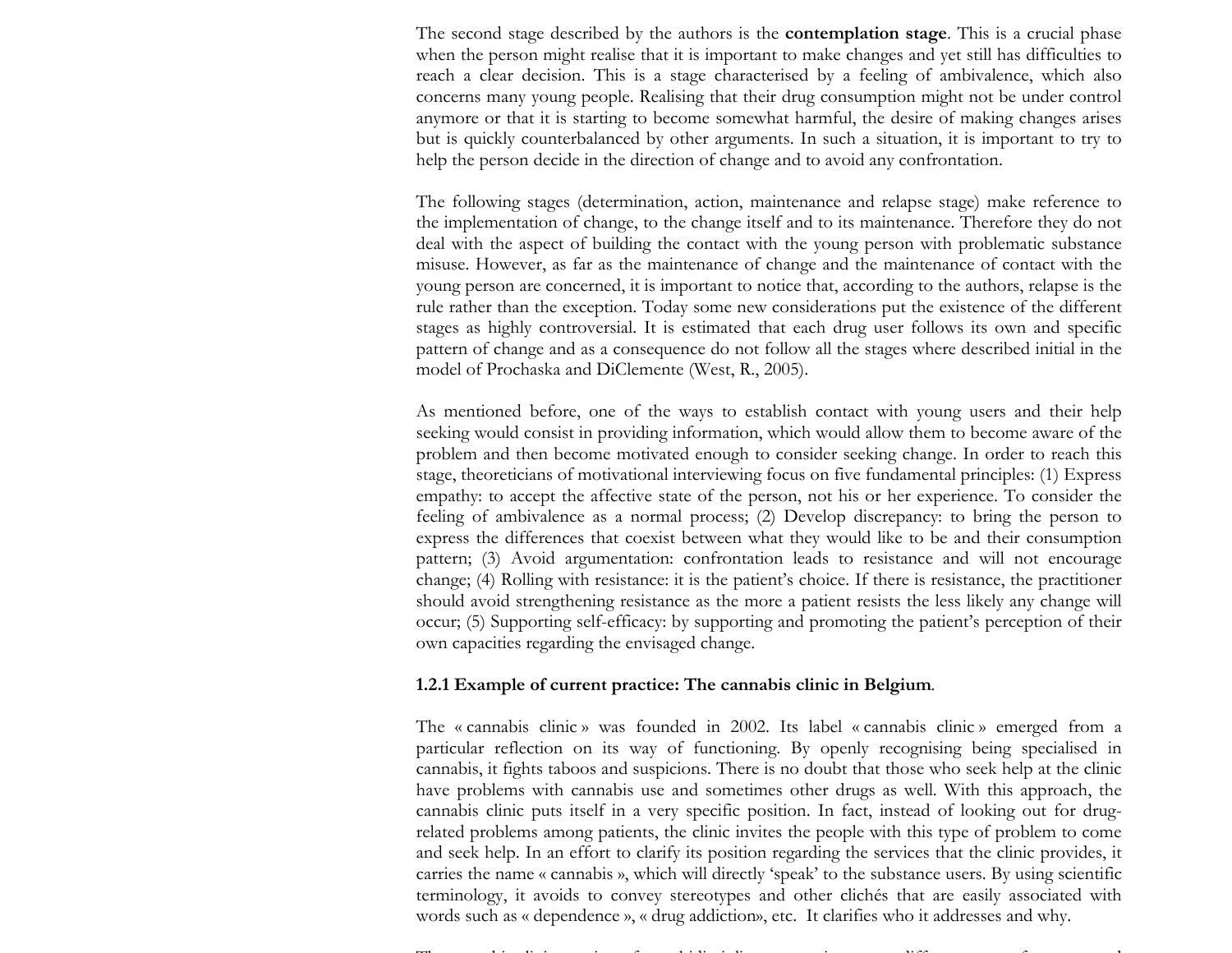of the motivational approach, it takes into consideration a wide range of therapeutic methods in order to offer the best possible guidance.

# **1.2.1.1 The demand**

The majority of the patients attending the cannabis clinic do it by their own initiative and have heard of the service by word of mouth. For the remaining patients, the demands come from families, schools, juvenile courts or others. The reasons for seeking help are mainly linked to the substance addiction, the occurrence of sleeping disorders, mood swings, cognitive disorders, school-dropout and/or delinquent behaviour.

It is interesting to note, through the diversity of different requests, that the patients of the cannabis clinic are not all at the same stage of change. According to Prochaska & DiClemente's classification (1982), there will be patients in a precontemplation stage but also in other stages. The services provided by the cannabis clinic help to deal with these different situations.

# **1.2.1.2 Available services**

# **1.2.1.2.1 Information:**

The aim of the information service of the cannabis clinic is to answer the questions of the patients and their families and friends regarding the substances and the consequences of their use. As mentioned before, other services are also available to provide information, such as telephone hotlines. However, it is important to mention that patients who attend the cannabis clinic are mostly not at all well informed.

At a theoretical level, the delivered information gives a feedback to the non-informed patients, promoting the awareness-raising of the problems linked to the use of cannabis. This stage is therefore particularly favourable to patients in a precontemplative or contemplative stage.

# **1.2.1.2.2 Evaluation**

The cannabis clinic offers the patients a medical check-up with a psychosocial, physio-biological and neuropsychological focus. That way, it enables to cover the whole range of requests mentioned above. The results of these evaluations are provided to the patients and also represent indicators of motivational interviewing. For the patients in a precontemplative stage, it is important to have access to better information and to be made aware of the state of their health. For those in a contemplative stage, the slightest deterioration of their health might make them decide to be in favour of change. For those in preparation, the evaluation is the first step of change, just before taking action.

# **1.2.1.2.3 Guidance and therapy**

For patients in the so-called action stage, an outpatient or residential treatment consisting of reducing and eventually stopping consumption are available, as well as a psychological support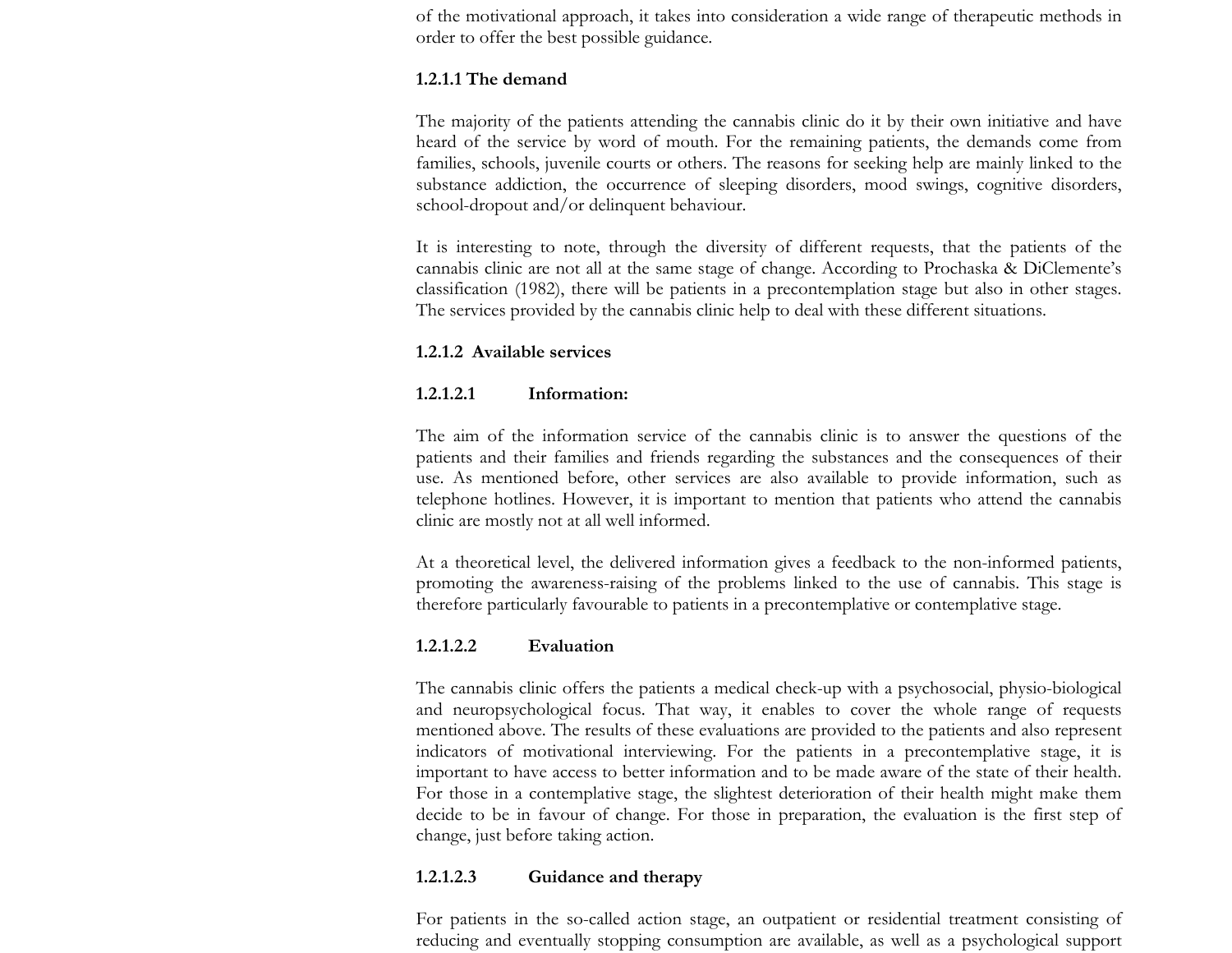to what the GP prescribes, the patient is given clinical guidance on treatment options, including counselling sessions with a specialised therapist.

#### **1.2.1.3 General facts**

The cannabis clinic treats between 30 and 50 patients per month. 75% of the requests are requests for referral and 50% lead to therapy. .

25% of the requests therefore concern patients who did not come forward for help themselves. In general, these patients are either teenage dropouts (with or without delinquent behaviour) or adults with a psychological or psychiatric disorder. More than ever, the motivational interviewing techniques prove to be especially efficient with these types of patients. Avoiding confrontation, rolling with resistance, etc. are very useful techniques to facilitate and maintain the contact with the patients and to promote change.

## **1.2.2 Outreach working**

The studies obtained with the keyword « outreach » are different and more diversified. One article proposes the adoption of a strengths approach as a strategy for developing resilience in families (Usher, Jackson & O'Brien 2005). The conclusion is that health workers (including nurses) are well positioned to support families who are dealing with adolescent drug problems. One article concern street-based outreach for linking female sex workers with substance abuse treatment (Nuttbrock, Rosenblum, Magura, Villano & Wallace 2004). The searchers conclude that a variety of factors affect motivation for substance abuse treatment among female sex workers, and that street-based outreach is a highly effective modality for linking this population with much needed treatment. One compares the efficacy of the incentives vs the outreach workers (Malotte, Hollingshead & Larro 2001). Monetary incentives were clearly superior to active outreach. Active outreach in combination with monetary incentives did not increase adherence over incentives alone. One is a qualitative study on the adolescent and parent perceptions of outpatient substance abuse treatment (White, Godley & Passetti 2004). This study illustrates that adolescents and their parents are important sources of information about the treatment experience and may provide useful ideas for enhancing treatment engagement and retention. One concerns the (IRS) Internet recovery for substance abuse and alcoholism (Hall & Tidwell 2003). An obtained sample of more than 1000 surveys yielded a usable data analysis sample of 928, indicating the widespread use of IRS and diversity of service users, using more than 70 different recovery programmes and services. One study describes the mobile outreach services for young people in Camden and Islington (Edgecombe & O'Rourke 2002). A notable success has been that the Health bus attracts as many young men as young women. The last study describes the adolescent opinions about help seeking and help seeking barriers (Wilson & Deane 2001). Transcript analysis revealed several themes. Relationship and trust were key approach factors for current help seeking. Memories of successful prior helping episodes were also important. Education about appropriate help seeking might reduce help-seeking barriers. Education should include key adult who act as gatekeepers within adolescent networks (e.g., parents and teachers). Assertive outreach and follow-up might be important factors for continued help-source engagement. Themes provide a basis for suggestions about ways to facilitate . . . . l ki d i i i h l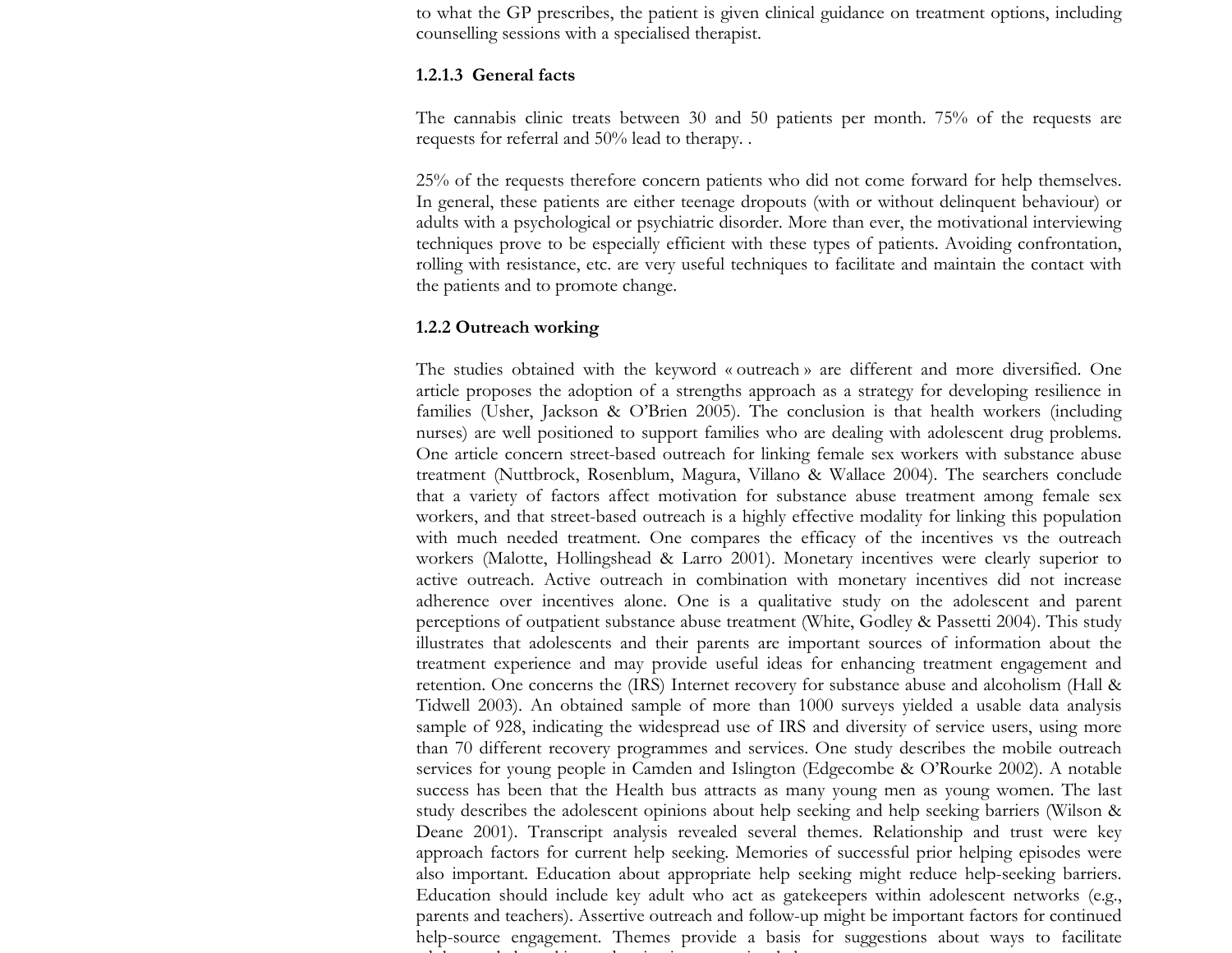We have decided to make a distinction between « passive » and « active » outreach. We call « passive outreach » the projects where the outreach workers take direct contact with young people on their places of life (festival, nightclub, school…), without the explicit request of these young people. The outreach workers answer the request of young people (information, councils…), consequently, their work is regarded as « passive ». Within the framework of passive outreach, they are thus the young people who must take the initiative of contact. We call « active outreach » the projects in which the outreach workers make an active follow-up of the young patient (e.g. Phone call after a missed appointment…).

### **1.2.2.1 Example of current practice of passive outreach**

Here is an example of project, which illustrates the concept of 'passive outreach'

'Canal J' is a support service for young people in an open environment launched an innovative prevention project in the region of Hainaut (Belgium) and recognised by the French speaking community of Belgium (Vanthournhout A. 2001). This region had recently been known for a wide range of rave parties where thousands of young people met each week to dance to the sounds of techno-music. At the same time, the use of synthetic drugs increased drastically.

Specific working methods were developed over time. Flyers<sup>2</sup> were made and used along with encounters between young people and adults. This experience showed that, taken individually, these two elements were less efficient. The flyers and the encounters between young people and adults have become the main pillars used to disseminate information aiming to change the behaviour and consumption patterns among young people.

In practice, this means that flyers are available on a table in the venues where the parties take place. Close to this table, specialised social workers involved in the project are willing to talk to anyone who is interested. Their presence is an opportunity to establish a dialogue but it is by no means intrusive; no one will be forced to talk.

The table with the flyers attracts the young people who are curious to see what these flyers are about. Many of them take one or several copies with them so that they can read them later. Some stay close to the table and establish a dialogue with the social workers. Others come back after having read the flyers and there are also those who encourage some of their drug-consuming friends to have a look at the flyers... This preventive initiative is therefore supported by peer-help, which is known to be a very important factor among young people. These encounters represent a first contact with the health system and can trigger a reflection among young people on their own psychotropic drug consumption. It is not rare to see a young person who has been to one of these rave-parties enter a treatment centre shortly after.

This initiative has shown the importance of actions specifically targeted at young people. Young drug users often do not identify themselves with the image of the heroin drug user and the

<sup>2</sup> Flyers are small colorful and attractive brochures that contain information on the pro ducts and advice on the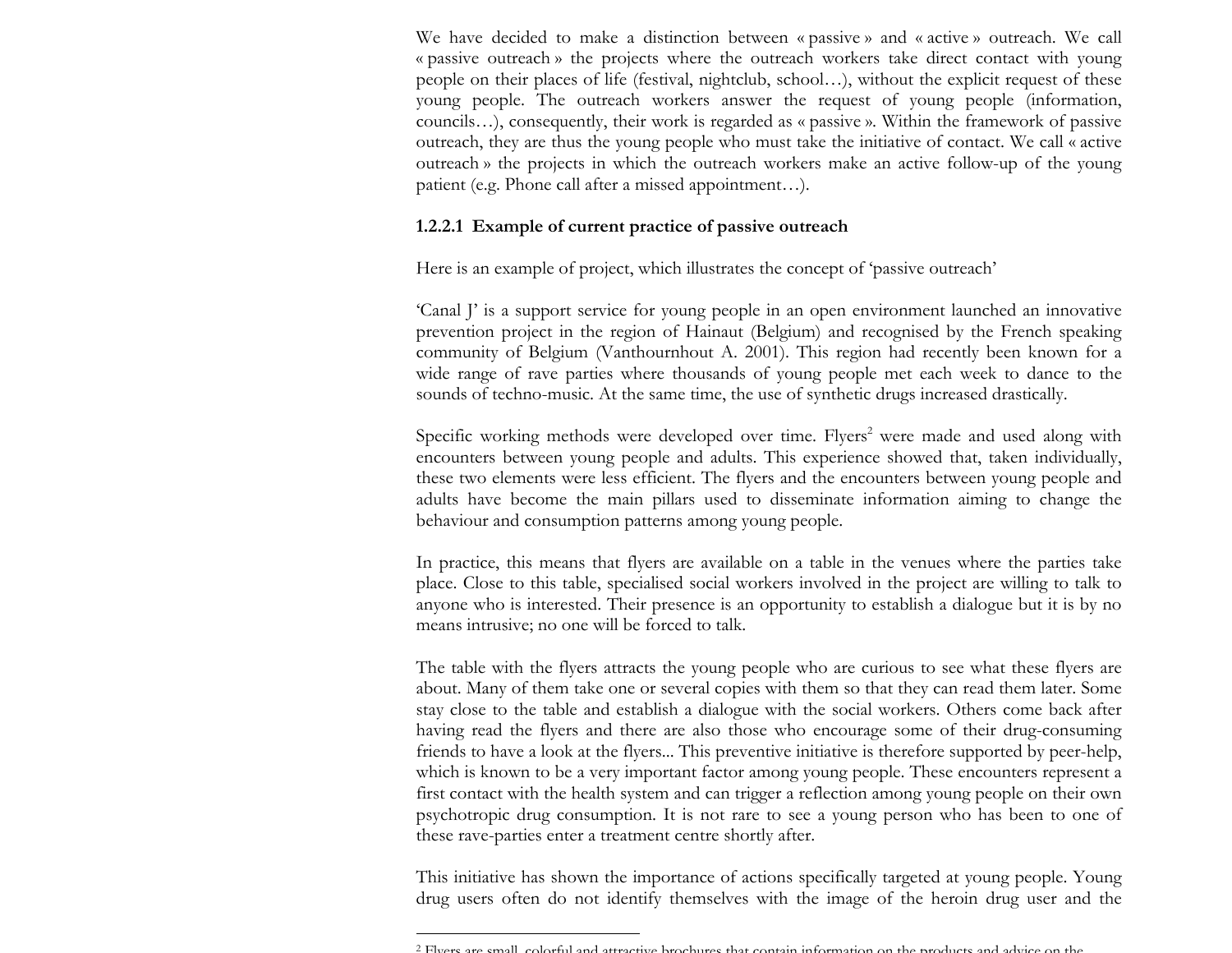approach therefore has to be different. These young people often have the feeling that they control their consumption, and for many of them, it is actually the case. Actions such as « Say no to drugs! » or « You are ill and we have come to help you » often do not reach their aim. This is the reason why a non-moralising and non-normative approach has more of a chance to be successful among this target group. It is indeed important not to constantly remind them of how drug-use is prohibited; outlining all the aspects of drug consumption (positive effects, risks and means to avoid it) makes the young people feel that they are being more respected by the social workers. The young people become less suspicious after a while and are more willing to establish a constructive dialogue with the social workers, which in turn might help them to reflect on their own psychotropic drug consumption. This reflection might eventually lead them to a health care centre, which can be a first step to abstinence. This project is indeed very interesting but there is a lack of evaluation, which makes it difficult to determine its real efficiency. Moreover, the programme does not reach enough young people. We therefore decided to concentrate our research on the international literature available in order to identify best practices around the world aiming to attract young users to get in touch with the health care system.

A possible example of a good practice is to develop a flyer based on the above-mentioned theoretical model to attract the attention of the young people. In this flyer the following topics must be included (McCambridge & Strang 2003) (1) lifestyle, stresses and substance use; (2) health and substance use; (3) strategies of self-monitoring and self evaluation substance use to increase the awareness of a possible problematic use; (4) making a cost/benefit analysis of quitting of substance use (what is really important: values and goals now and at the future). This flyer can also been integrated into websites visited by young people

Most of current practices are not evaluated. More evaluation research is needed, especially for young people.

### **1.2.2.2 Active outreach**

In the Norwegian Public Report of 1980 the importance of the concept active outreach was underlined. Lie (1981) defined the concept as following:

- Seek out individuals and groups of children and young people who need support or help, but who cannot be reached, or are unable to be reached adequately, by existing organisations and institutions.
- Establish contact with these at the earliest possible stage.
- Motivate them to engage in alternative pursuits (school, work, leisure) and where necessary to seek other forms of help or treatment.
- $\bullet$ Arrange alternative pursuits and, where necessary, other remedial or treatment offers.
- $\bullet$  Teach young people to make use of the established remedial system and to be conducive in ensuring that the remedial system provides young people with the most adequate service possible.
- $\bullet$  Prevent the development of problems for children and young people, either indirectly via environment-promoting measures, or directly by working in child and youth circles.  $\cap$ h1. l d $\blacksquare$ th line is the line of the line of the line of the line of the line of the line of the line of the line of the dl interesting to the contract of the contract of the contract of the contract of the contract of the contract of the contract of the contract of the contract of the contract of the contract of the contract of the contract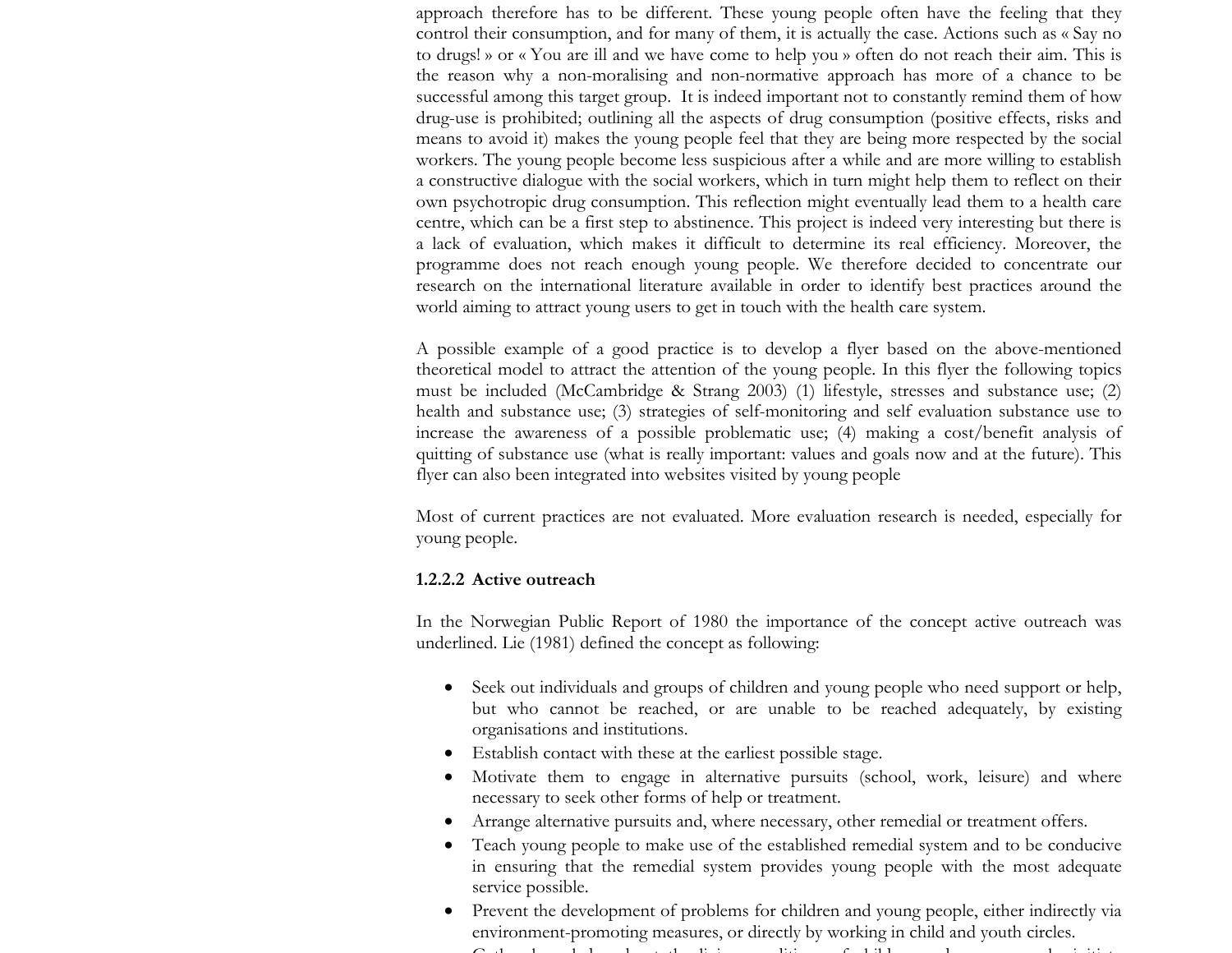This Norwegian project is based on traditions relating to outreach social work. Around 90 municipalities and urban districts in Norway employ such occupational methods at outreach units of varying sizes and with various target groups (Pedersen, 2004), but which all have one common objective; reaching young people who are at risk (between the ages of 12 and 25) through early intervention, and thus preventing problems from occurring or ensuring that young people come into contact with the remedial services as early as possible.

Something is supposed to happen to the young people during the course of their contact. Engaging in a considerable amount of continuous contact with one young person over a long period of time may conflict directly with the outreach role. Having contact with a young person should not make that person dependent on the outreach worker, but should qualify him/her to stand on his/her own feet and benefit from the remedial measures that are available. Outreach workers cannot sit back and say nothing to decision-makers about the poor living conditions of a young person or defective remedial measures. Nor can they evade trying out new ways of facing challenges by trying and making mistakes. Both are necessary and important if they are to help in the improvement of existing services and the development of new ones.

Direct contact with young people via follow-up, crises and talks will provide a challenge to outreach workers who would also like to be very available. Outreach workers become important people for a while due to the confidence that they build up in some young people. There are formal expectations linked to this role:

- a high percentage of working hours should be spent on outreach work
- $\bullet$ priority should be placed on the establishment of contact with new young people
- $\bullet$ focus should be placed on social change work
- •helping young people to make use of existing remedial measures
- •passing on young people to partners
- •documentation of the living conditions of young people requiring help
- •revealing defects in existing services
- •trying out new working methods when engaging in social work directed at young people
- $\bullet$  notifying and making the administrative and political authorities responsible about the situation and requirements of young people

The above expectations can be said to be main expectations. It is necessary for the mandate – the formal expectations – of individual outreach services to be defined in more detail. This can in itself help to clarify things for the social workers who will be filling the role, the young people in the target group and partners elsewhere in the remedial system.

## **Part II - Media, Internet and virtual reality**

### **2.1 The use of virtual reality**

A possibility of good practice is to use new technologies, especially virtual reality to inform and motivate youn g peo ple to chan ge their behaviour pattern of substance use (Woodruff, Edwards,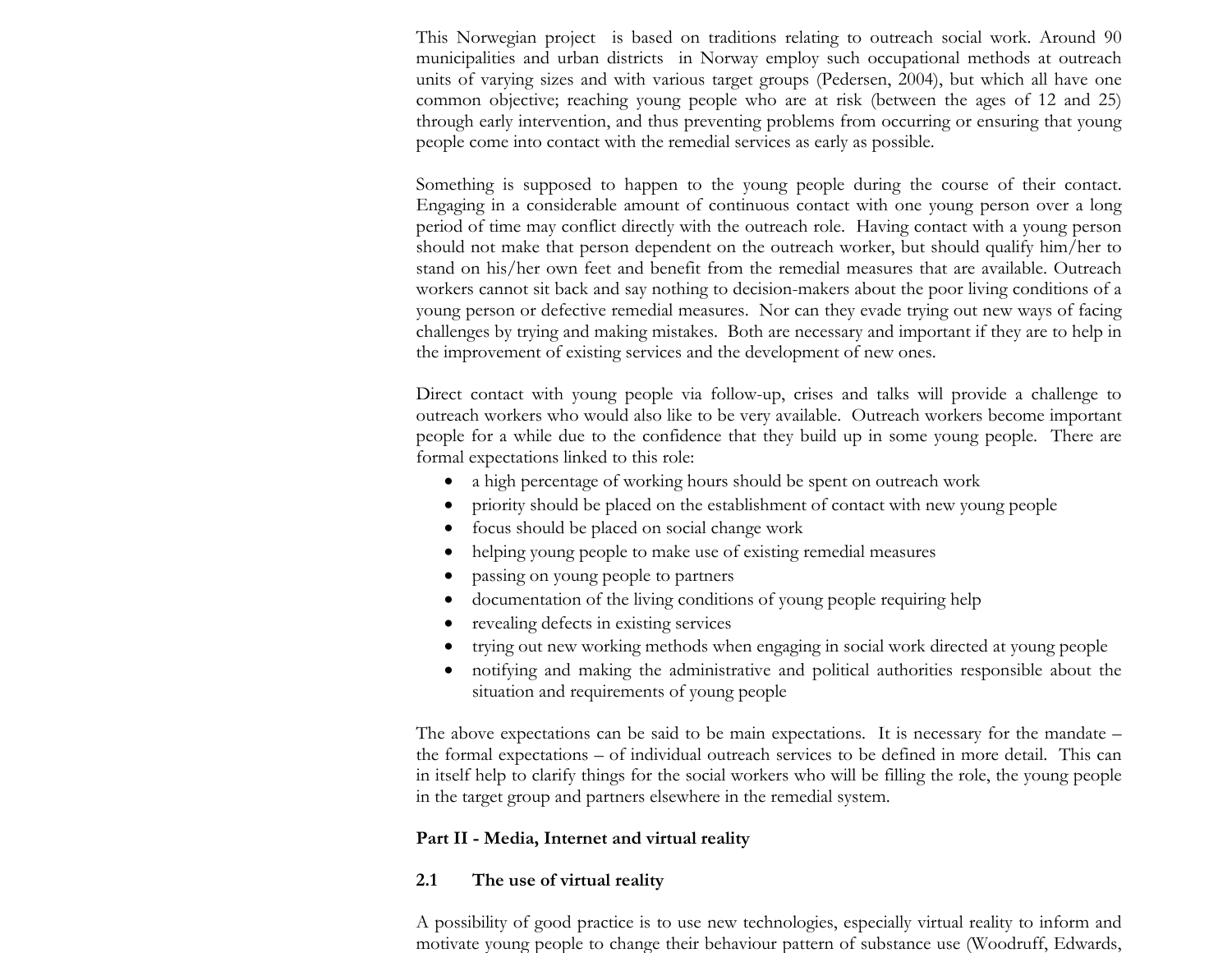With this approach, it is also possible to reach a whole group of young people (rural and not rural).

# **2.2 Examples of current practices**

The new modes of communications can also be used to contact the young people. Here some projects in Belgium and Switzerland.

In Belgium, the radio programme 'Vide ton sac' makes it possible for the teenagers to raise questions with a professional invited in the radio programme. This programme is not centred on the problems of use of drugs in particular but well on the problems, which the teenager can encounter in general (emotional and sexual life, school, relations between generations, drugs...).

Internet is on the way to become an important media in the diffusion of information and the making of contact by the development of Internet sites for the teenagers. These Internet sites tackle the problems of the teenagers in general thus; they tackle also the problems of use of drugs. The young people can send their questions by e-mail, take part in forums of discussion, find information compiled by specialists and deliver their opinion about the subjects, which touch them.

As example, we can cite the two following internet initiatives: 'CIAO' in Switzerland and 'Paroles d'ados' in the French speaking community of Belgium.

# **Part III - The role of general practitioners, peers, parents and educators**

# **3.1 The role of General Practitioners**

A better coordination between general practitioners and the second-line practitioners as well as a better source of information for general practitioners on the possibilities of follow-up treatments should help to encourage the general practitioner to become the first contact person when seeking help. For the time being, general practitioners are still sometimes overwhelmed by the different mental health problems and are often not able to help the patients seeking help about problems with substance abuse. The example of the EOLE project in the Brussels region is a first step to help general practitioners to be the first contact person, also regarding psychiatric and/or drug-related problems. The EOLE project is a support telephone help-line for health professionals confronted with mental health patients. The help-line is available 24 hours/day and enables the first-line practitioners to get in touch with mental health professionals.

These mental health professionals can – online – help the G.P. in the management of individual and specific cases, for difficulties such as: how to motivate the patient for specific treatment; when and how to propose a psychiatric consultation or hospitalisation; help the G.P. to find the best appropriate specific institution for his patient; how to manage suicide risk in a depressive patient; which choice of psychotropic treatment to adopt; how to speak about dependency to medication or alcohol drug for the patient ; helping the G.P. to understand what is going on and helping the G.P. to analyse the demand of the patient, etc...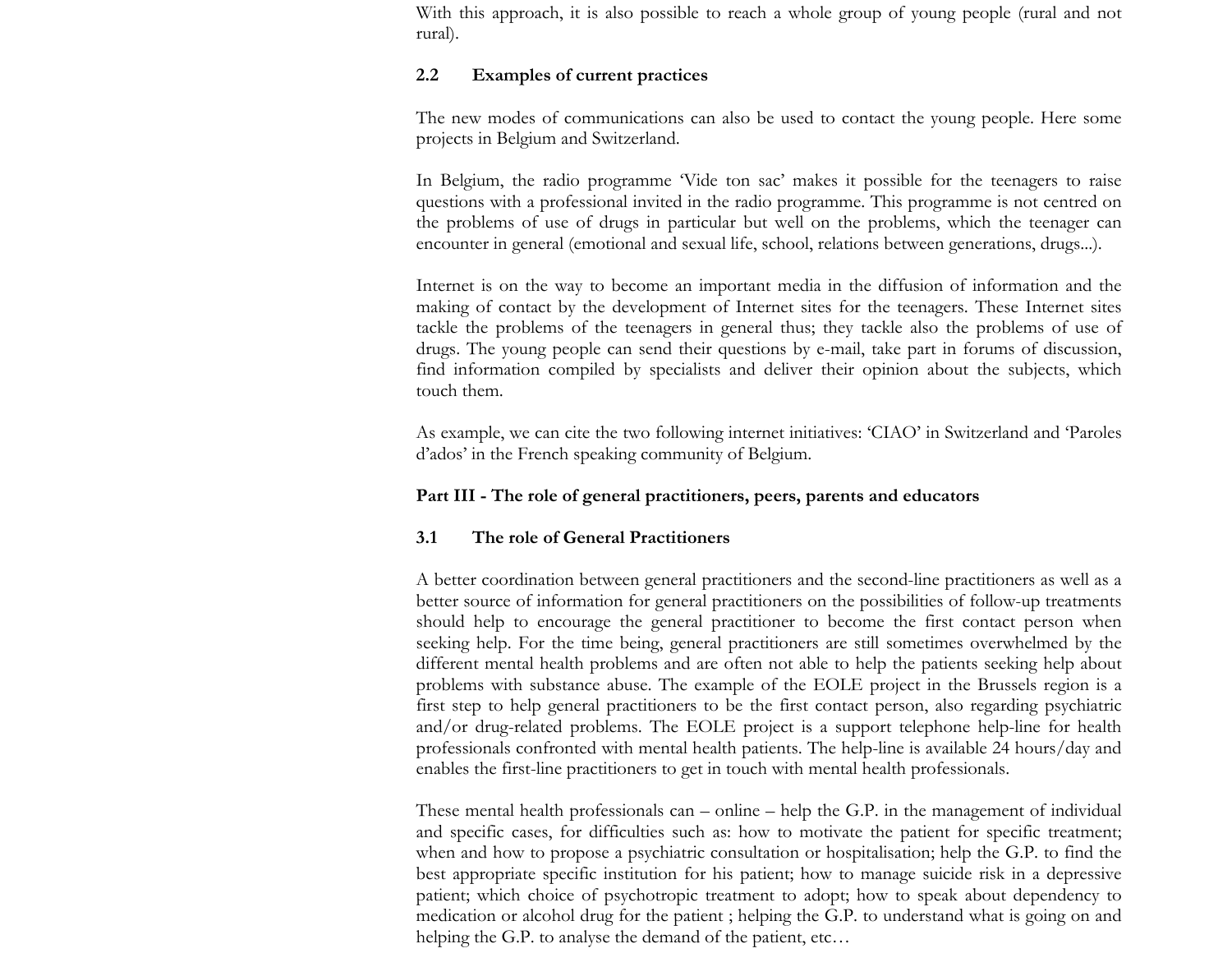competent to give an appropriate treatment to the patient or, in the opposite case, to transfer him to specialized mental health services.

There are still 'a priori' considerations and stigmatisation in the first line practitioners for considering the effectiveness of psychosocial consideration for medical patients so that asking help to psychologists, psychiatric nurses and psychiatrists still remains a difficult way for a lot of G.P.

Nevertheless, G.P. who tries this service quickly becomes frequent users of this helpdesk.

The EOLE team is also developing good practice guidelines specifically for the management of mental health provided by the G.P.

### **3.2 The role of Peers, Parents and Educators**

Besides the role of health professionals, the role of peers, parents and educators are also important to motivate young people to stop the use of substances. We only find one study, which evaluated peer-enhanced motivational interviewing in reducing subsequent alcohol use rate among college students. In this study, peer-enhanced motivational interviewing was compared with individual motivational interviewing. The results of this study indicate that both approaches were equally effective (O'Leary, Monti & Colby, 2002).

The problem with parents and educators is that they often not very well informed about substance use in general. Therefore a specific flyer with following topics (1) lifestyle, stresses and substance use; (2) health and substance use; (3) principles of motivational interviewing can be useful to increase their commitment to help young people to change their unhealthy life style.

Usher and al. (2005) showed that health workers (including nurses) are well positioned to support families who are dealing with adolescent drug problems. In their study, they propose the adoption of a strengths approach as a strategy for developing resilience in families.

### **3.2.1 Examples of current practice in witch the role of these actors are important**

#### **3.2.1.1 School located prevention in Poland**

Since 2002, the Ministry of Education and Sport has obliged schools to develop and carry out their own children and youth problem prevention programmes adjusted to the needs and abilities of the school environment

The programmes should be based on:

- Identifying and diagnosing drug-related risks at school,
- •Providing information on drug addiction and its consequences,
- •Cooperation with parents of drug addiction-endangered children,
- $\bullet$ Parental counselling.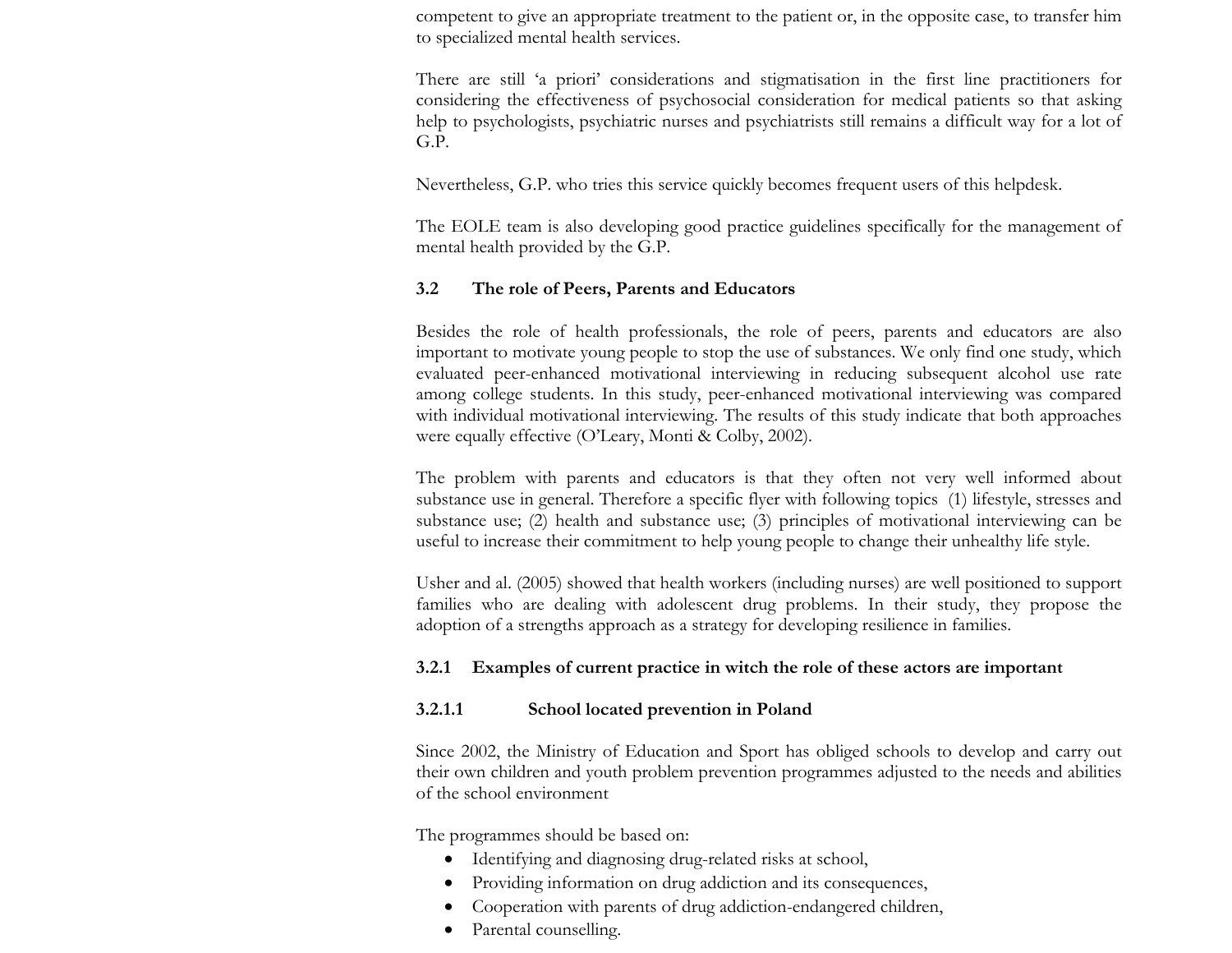In addition of the basic prevention, various programmes are envisaged during all the schooling of the young people:

- One programme engages all school community in the creation of the health environment (health promotion);
- One programme named 'School for parent and teachers' (described below, in the box);
- • One annual campaign named 'Drug free universities'. The main objectives of the campaign are reduction of the prevalence of drug use among students and increasing the awareness of the community towards drug problem;
- One programme named 'School early intervention' (described below, in the box).

We focused on the programmes witch concern a first contact with young people.

'School for parents and teachers'– is the educational programme that is aimed at strengthening the protective role of parents and teachers as well as strengthens parent up-bringing ability. The programme contains series of educational training and workshops for parents or teachers, which are focused on the strengthening the protective factors such as, communication skills, problemsolving skills and good relations in family.

This programme has been conducted on national level for 10 years; it has the system of the staff training and the system of the periodic counselling and support. The number of prepared staff is about 3000 person, from whom1000 person is conducting the programme currently. On local level programme is implemented in the co-operation between local co-ordinator and the local authorities.

The Ministry of Education has implemented 'School early intervention' in schools since a year. The policy includes full implementation of programme in the education system.

The general objective of the programme is to change the drug-related behaviour of vulnerable children or children who are in the early stage of drug use. These objectives are achieving with the help of a short intervention addressed to family. The intervention covers such elements as diagnosis of drug-use, counselling and motivation for change of drug-related behaviour. The staff from educational system such as teachers and pedagogues is trained to implement and conduct this programme.

Specific objective of the programme is aimed at supporting the family in solving the drug problems.

## **3.2.1.2 An example of self-regulation programme**

The SPHE programme is an example of a self-regulation programme for students in Ireland. It provides students with a unique opportunity to develop the skills and competence to learn about themselves and to care for themselves and others and to make informed decisions about their health, personal lives, and social development. All these decisions must be made in the context of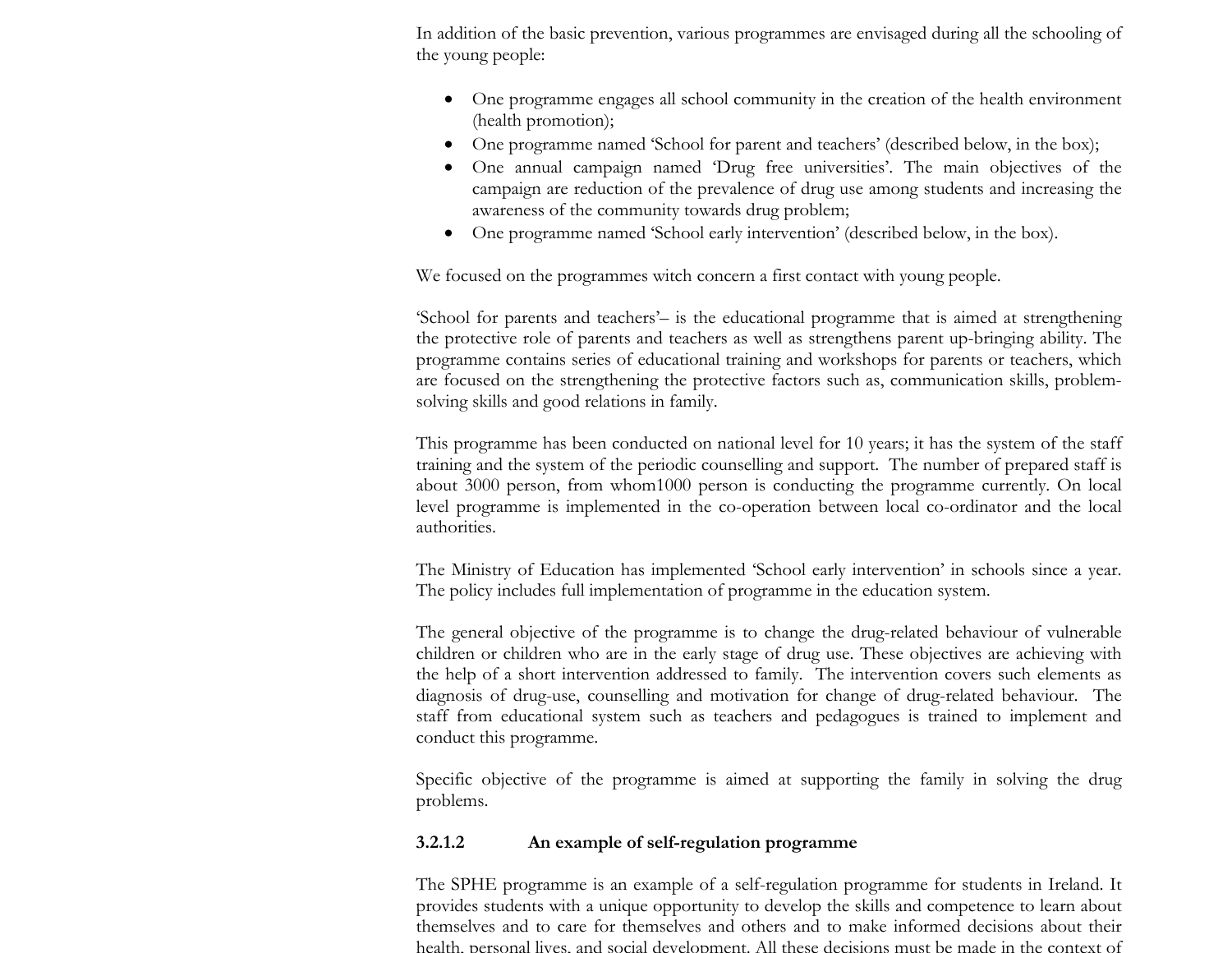in particular from parents will be necessary for the successful implementation of a school's programme of SPHE.

Now we will give a more detailed description of this programme. The successful implementation of this programme demanded a clear school policy on substance use. While the best interests of all students and staff, as well as their health and safety, must be of primary concern to a school, a caring approach needs to be shown to those who may be using drugs or alcohol. Students should be involved in the preparation of such a policy. In challenging students to avoid the use of illegal substances, schools should strive to provide a drug free environment.

To further support these school policy and to create a sense of community, different cocurricular activities are organised. In these activities students and teachers are often working together towards a common goal. But they have particular relevance for the prevention of substance misuse in that they develop personal resourcefulness in students and, in simple terms, give them something constructive to do.

Further the creation of school-community links is an important for the successful implementation of the SPHE programme. Such links are significant for a module of SPHE at a number of levels. Firstly, they are important if the school is to be aware of the factors, which impinge on the life of the students outside and after school. If a substance use programme is to be credible for the students then it must take account of the reality of the students' lives. Secondly, such links can help schools to build on work on substance use being done in the informal sector through youth and community groups in the local area. In this way the students can receive a coherent and structured message about substance use that makes sense to them in their own context. Thirdly such links can support the work of parents by involving them in the schools programme and in policy development.

Also the role of peer-education is a success factor in the implementation of the programme. 'Drug talk' from teacher may be viewed with suspicion by students; from specially trained peers or older students it can have greater impact and credibility.

Dependent of the local needs, the school can be planned the substance use module. This module is a form of psycho-education. The focus initially is on the place of drugs in everyday life and their use in the treatment and prevention of illness. In addition alcohol, solvent and nicotine use are addressed specifically. The learning outcome of the first year are (1) have examined the place of medicines and drugs in human life; (2) be aware of how medicines and drugs can be misused; (3) have an understanding of the implications of alcohol use for personal health and social interaction; (4) have explored some of the reasons why people begin to smoke and finally (5) have examined ways of avoiding smoking SPHE programme.

Schools will need to give consideration to local needs when planning the second year of this module. Here, the effects of drugs are explored and the decision-making skills are applied to the specific issues of alcohol and cannabis in the life of young people. The learning outcomes of the second year are (1) have reviewed their understanding of the physical and psychological effects of drugs; (2) have an awareness of the personal and social implications of alcohol and cannabis use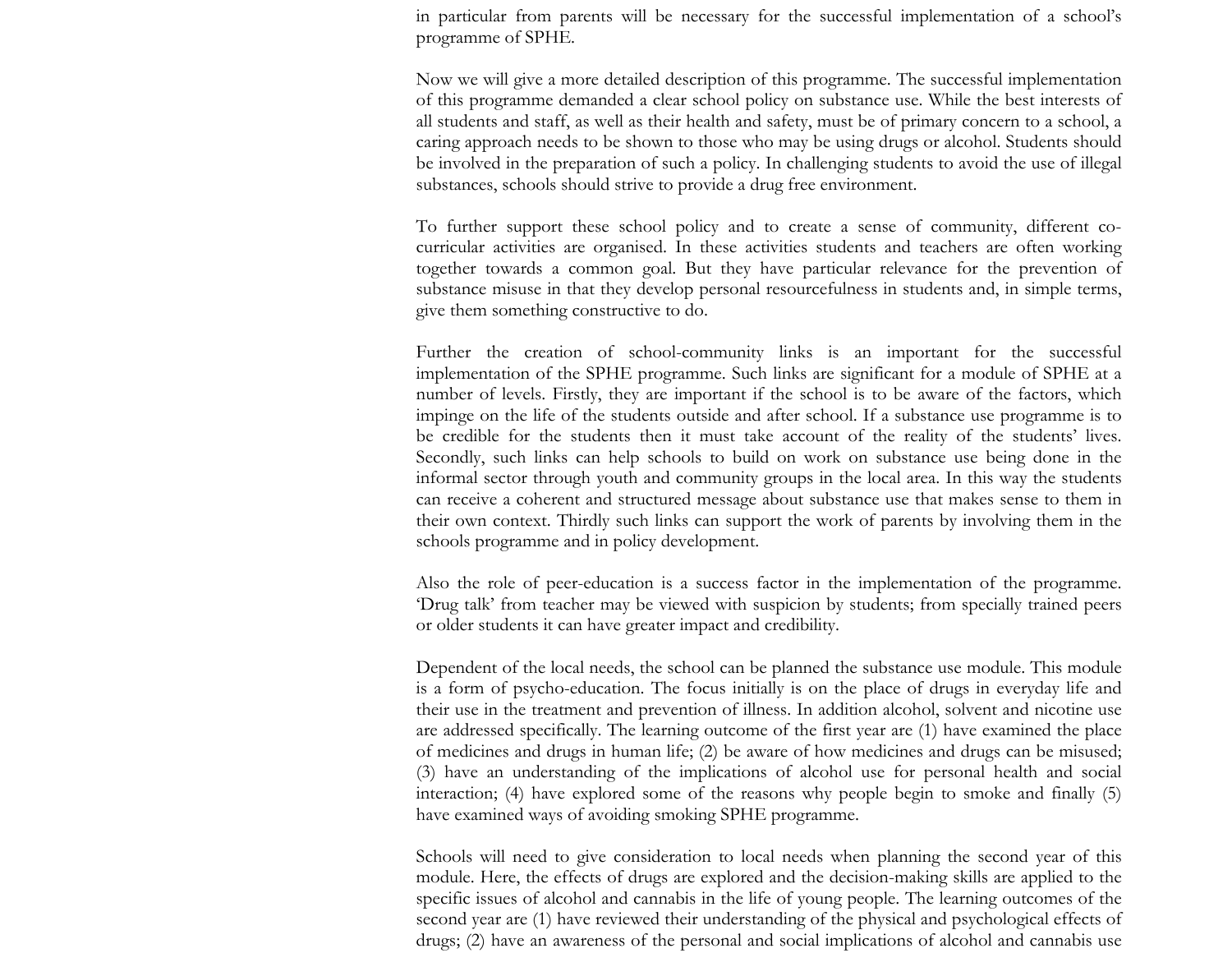The main focus of the third year of the module is the use of ecstasy and its consequences. Beside the topic of heroin will be also discussed. The main learning outcomes of the third year are (1) have an understanding of the personal and social dangers associated with the use of ecstasy; (2) have an understanding of the personal and social dangers of heroin, including addiction; and finally (3) be able to apply their increased awareness and understanding to decision-making in relation to substance use.

A core resource for teaching Substance Use Education is 'On My Own Two Feet'. It is described as 'Educational Resource Materials for Substance Abuse Prevention'. The pack contains a number of handbooks containing a variety of lessons, aimed at students of all abilities, addressing such issues as (1) Identity and Self Esteem; (2) Decision Making; (3)

Understanding Influences; (4) Feelings; (5) Assertive Communication; (6) Consequences (dealing specifically with a variety of substances and their effects on the body) and finally (7)

 School Handbook (informing good practice for schools in addressing SPHE, including Substance Use Education).

## **Recommendations**

1. Scientific literature as well as specific information concerning how the young drug users could be reached by early intervention is very limited. Moreover, when facilitating access, as for example via hotlines, evaluation shows that young drug users are not the majority of the callers.

2. Providing information within a general framework of 'youngster's matters' (music, sex, school…) and the possibility of an interactive dialogue through media (radio, T.V., special newspaper for young people, telematics, and so on) is also very attractive for the young drug users.

3. What is more attractive for this target group than the dissemination of information during recreational festivities (leaflets) on a pro-active manner or with others words using the technique of active outreach. It is important that the information is very neutral, not moralizing, without appreciation or judgment about consumption. The information should also not be orientated to stop consumption and to speak about treatment besides the usual network for treatment of drug users.

4. When the young person or his or her family wish to receive advice and suggestion from health professionals, they first go to the G.P., so that this one has to be supported by mental health specialists of the second line without referring the young person too early to a mental health specialist. For this reason, an online helpdesk for G.Ps is very helpful.

5. More over, it is fundamental that health professionals and educators trying to build a contact with young people by using motivational interviewing techniques.

6. Unfortunately, there are very few evaluations concerning the results following these original procedures.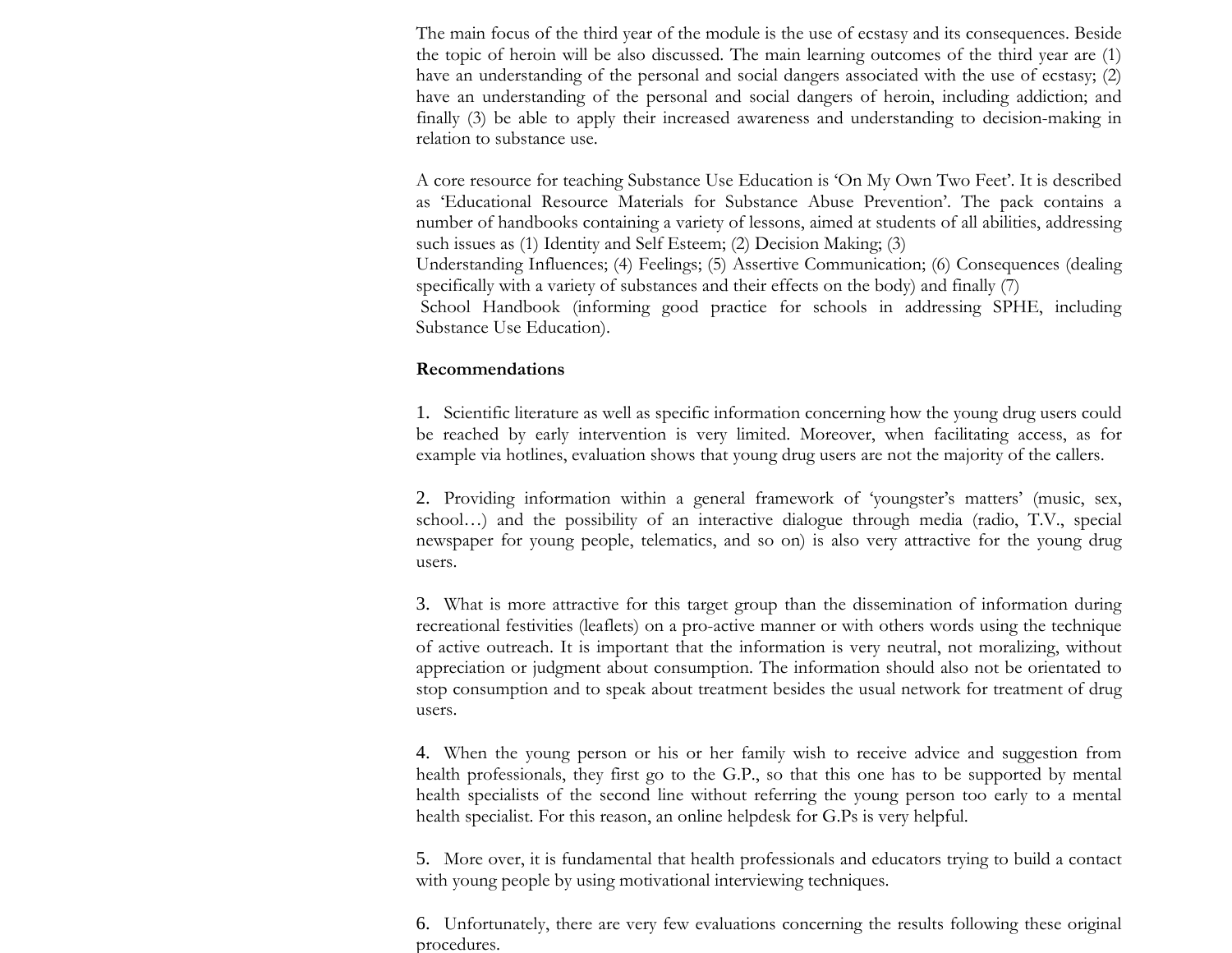7. Finally, realistic health policies need to consider the diversity of programmes more especially the community based programmes.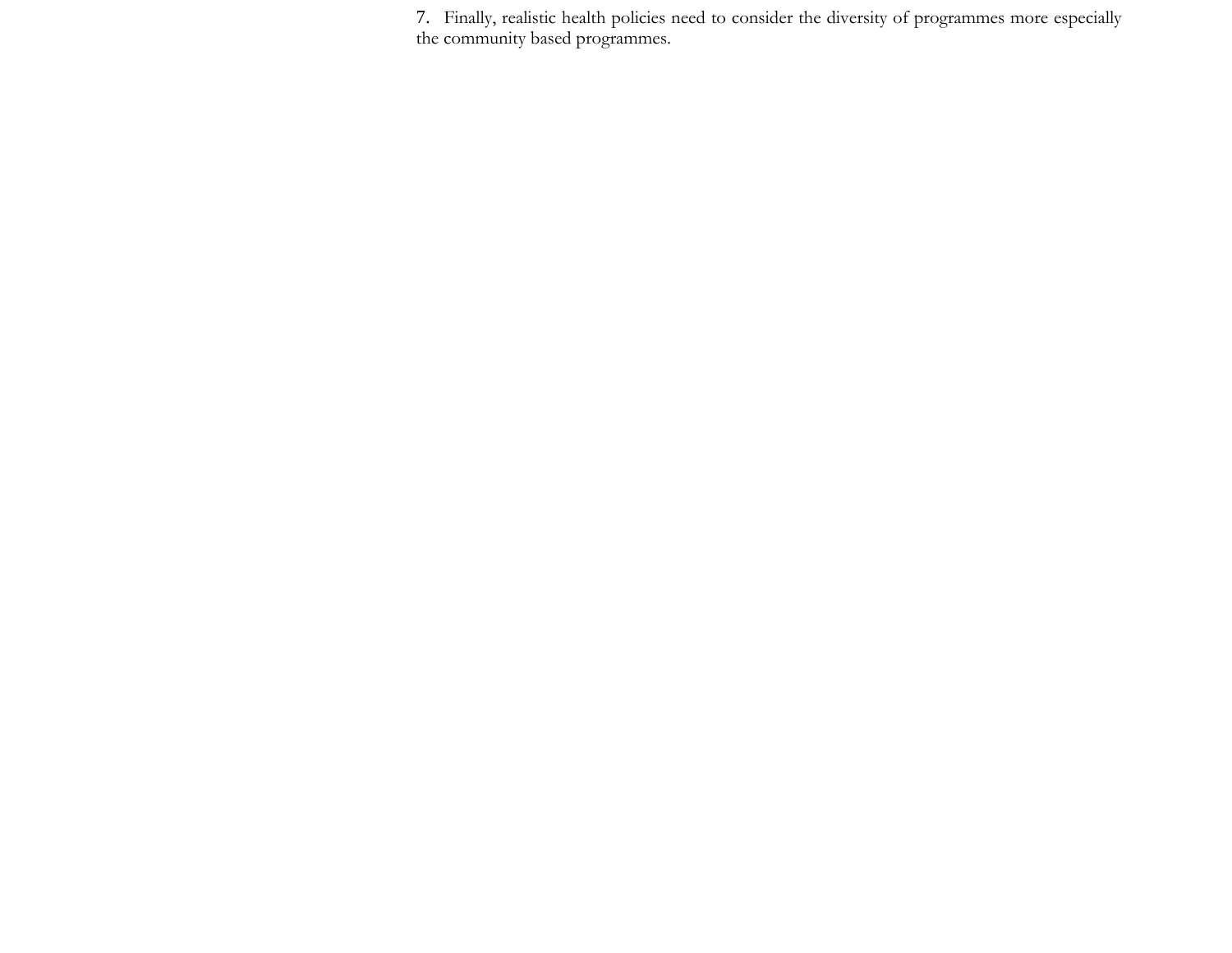### **About the authors:**

**Isidore Pelc**, M.D., Ph.D. is a Professor of psychiatry and medical psychology at the Faculty of Medicine of the Université Libre de Bruxelles in Belgium. He specialises in alcohol and drug related problems. Furthermore, he is chairman of the national working group concerning drugs policy.

**Pol Gerits**, M.A., Ph.D. is experimental, clinical and health psychologist as well as behaviour therapist. He is a manager of the Department of Psychosocial Care Service of the Federal Public Service of Health, Food Safety and Environment in Belgium.

**Marie Absil**, M.A. is a philosopher. She works as research assistant at the Psychosocial Care Service of the Federal Public Service of Health, Food Safety and Environment in Belgium.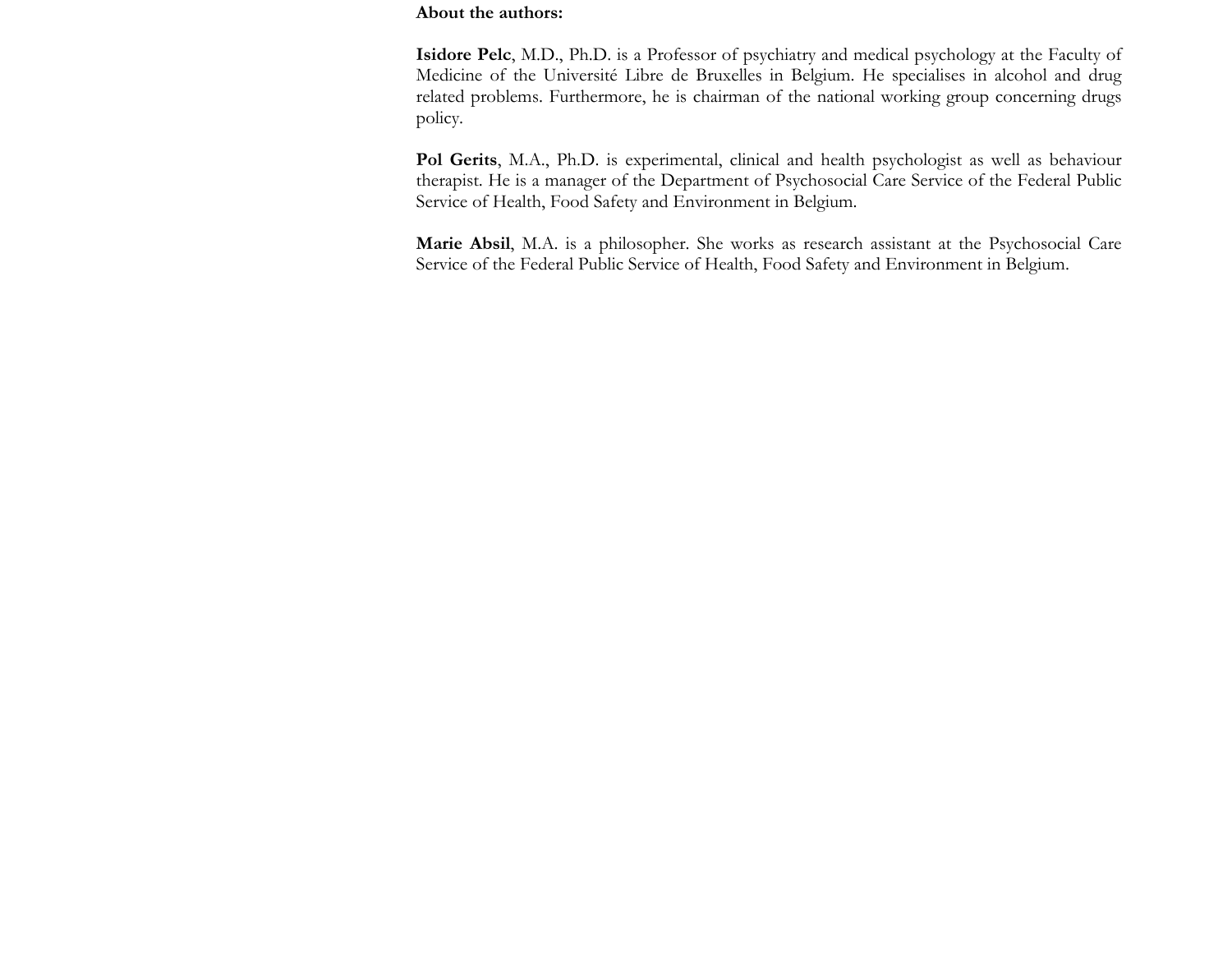#### **References**

The references marked with an asterisk are the studies that were identified during the literature search and there were in the table

\*Baker, A., Lewin, T., Reichler, H., Clancy, R., Carr, V., Garett, R., Sly, K., Devir, H. & Terry, M. (2002). Motivational interviewing among psychiatric in-patients with substance use disorders. Acta Psychiatr Scand, 106, 233-240.

\*Battjes, R. J., Gordon, M. S., O'Grady, K. E., Kinlock, T. W., Katz, E. C. & Sears, E. A. (2004). Evaluation of a group-based substance abuse treatment programme for adolescents. Journal of substance abuse treatment, 27, 123-134.

Belgian national report on drugs 2004, pp.52 à 54.

Circumstances, motivation and readiness scales for substance abuse treatment, Copyright 1993 by George De Leon.

\*Dunn, C., Deroo, L. & Rivara, F. P. (2001) The use of the brief interventions adapted from motivational interviewing across behavioural domains: a systematic review. Addiction, 96(12), 1725-42.

\*Edgecombe, J., O'Rourke, B. (2002). Mobile outreach services for young people. International journal of adolescent medicine and health, 14(2), 111-5.

\*Hall, M.J., Tidwell, W.C. (2003). Internet recovery for substance abuse and alcoholism: an exploratory study of service users. Journal of substance abuse treatment, 24(2), 161-7.

Janis, I. L. & Mann, L.: Decision Making: A Psychological Analysis of Conflict, Choice and Commitment, Free Press (MacMillan) 1977.

\*Levy, S., Vaughan, B. L. & Knight, J. R. (2002) Office-based intervention for adolescent substance abuse. Pediatr Clin North Am., 49(2), 329-43.

Lie, Gro 1981. Gatelangs (Walking the Streets). Oslo: Universitetsforlaget (Norwegian University Press).

\*Malotte, C.K., Hollingshead, J.R., Larro, M. (2001). Incentives vs outreach workers for latent tuberculosis treatment in drug users. American journal on preventive medicine, 20(2),103-7.

\*McCambridge, J. & Strang, J. (2003). Development of a structured generic drug intervention model for public health purposes: a brief application of motivational interviewing with young people. Drug and alcohol review, 22,391-399.

\*McCambridge, J. & Strang, J. (2005). Deterioration over time in effect of motivational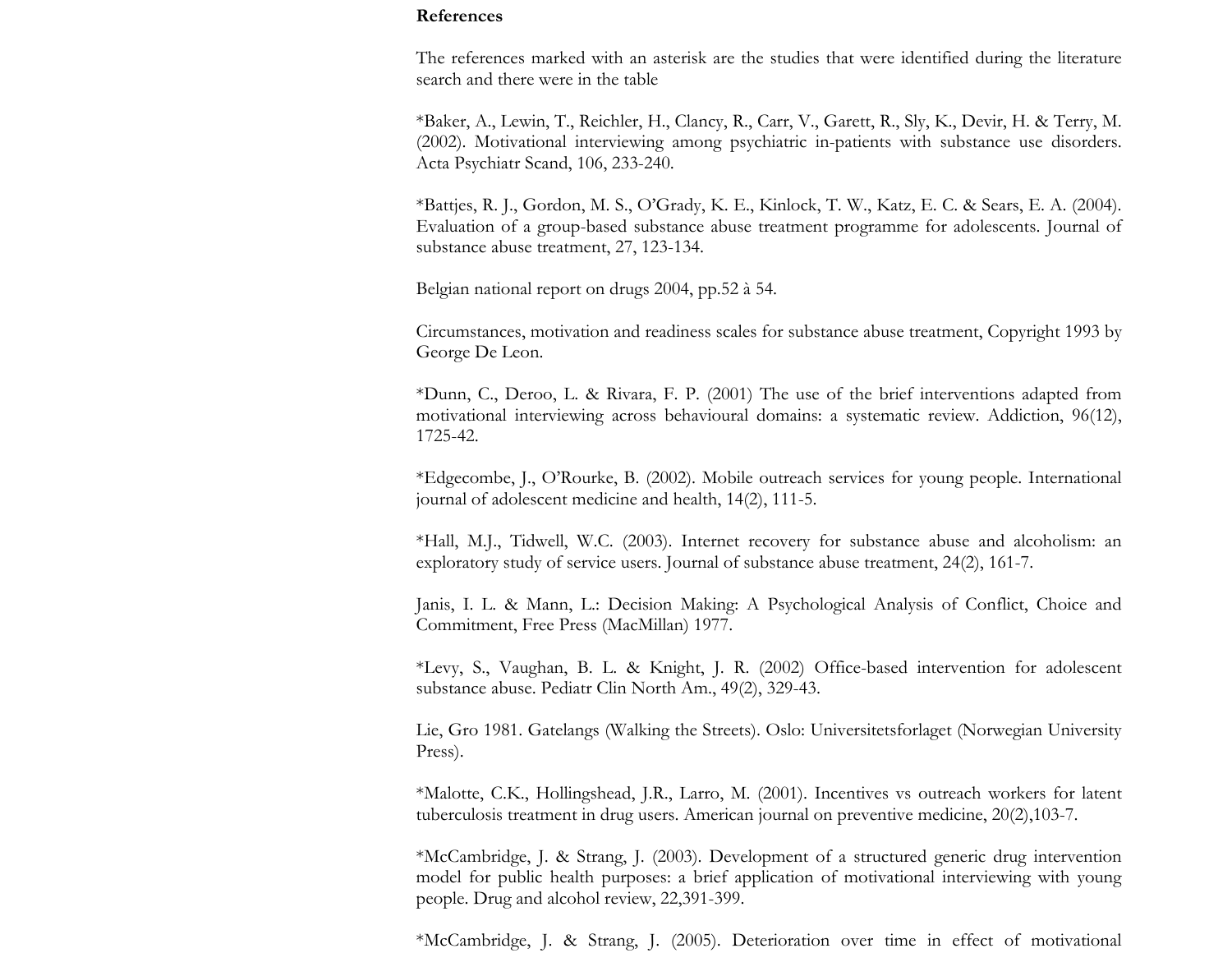\*McCambridge, J. & Strang, J. (2004). The efficacy of single-session motivational interviewing in reducing drug consumption and perceptions of drug-related risk and harm among young people: results from a multi-site cluster randomised trial. Addiction, 99, 39-52.

\*Miller, W. R. (2005). Motivational interviewing and the incredible shrinking treatment effect: comment on McCambridge and Strang. in Hettema, J., Steele, J., Miller, W. R. (in press); Motivational interviewing. Annual review of clinical psychology, 1

Miller, W. R., & Rollnick, S. (1991). Motivational Interviewing: Preparing people to change addictive behaviour. New York: The Guilford Press.

\*Monti, P. M., Colby, S. M. & O'Leary T. A. (2001) Adolescents, alcohol and substance abuse: reaching teens through brief interventions. Guilford publication, New York.

\*Mullins, S. M., Suarez, M., Ondersma, S. J. & Page, M. C. (2004) The impact of motivational interviewing on substance abuse treatment retention: a randomised control trial of women involved with child welfare. J Subst Abuse Treat., 27(1), 51-8.

Norges offentlige utredninger (Norwegian Public Reports) (NOU), 1980: 37. Oppsøkende barne- og ungdomsarbeid (Outreach Child and Youth Work).

\*Nuttbrock, L.A., Rosenblum, A., Magura, S., Villano, C., Wallace, J. (2004). Linking female sex worker with substance abuse treatment. Journal of substance abuse treatment, 27(3), 233-9.

\*O'Leary, T. T. & Monti, P. M. (2004). Motivational enhancement and other brief interventions for adolescent substance abuse: foundations, applications and evaluations. Addiction, 99 (suppl. 2), 63-75.

\*O'Leary, T..A., Brown, S. M., Colby, J. M., D'Amico, E. J., Fader, J. S., Geisner, I. M., Larimer, M. E., Maggs, J. L., McCrady, B., Palmer, R. S., Schulenberg, J. & Monti P. M. (2002).Treating adolescent together or individually? Issues in adolescent substance abuse interventions. Alcoholism:clinical trial & experimental research, 26(6), 890-899.

Pedersen, Henning 2004. The Alcohol and Drug Addiction Service Resources Centre. Mapping: Municipal Outreach Work. Oslo: the Alcohol and Drug Addiction Service Resources Centre. Prochaska, J.O. & DiClemente, C.C. (1982). Transtheoretical therapy: Toward a more integrative model of change. Psychotherapy: Theory, Research, and Practice, 19, 275-288.

\*Tait, R. J. & Hulse, G. K. (2003). A systematic review of the effectiveness of brief interventions with substance using adolescents by type of drugs. Drug and alcohol review, 22, 337-346.

\*Usher, K., Jackson, D., O'Brien, L. (2005). Adolescent drug abuse: helping families survive. International journal of mental health nursing,14(3), 209-14.

. . **A A A** (2001) The set of the set of the set of the  $\mathcal{A}$  set of the  $\mathcal{A}$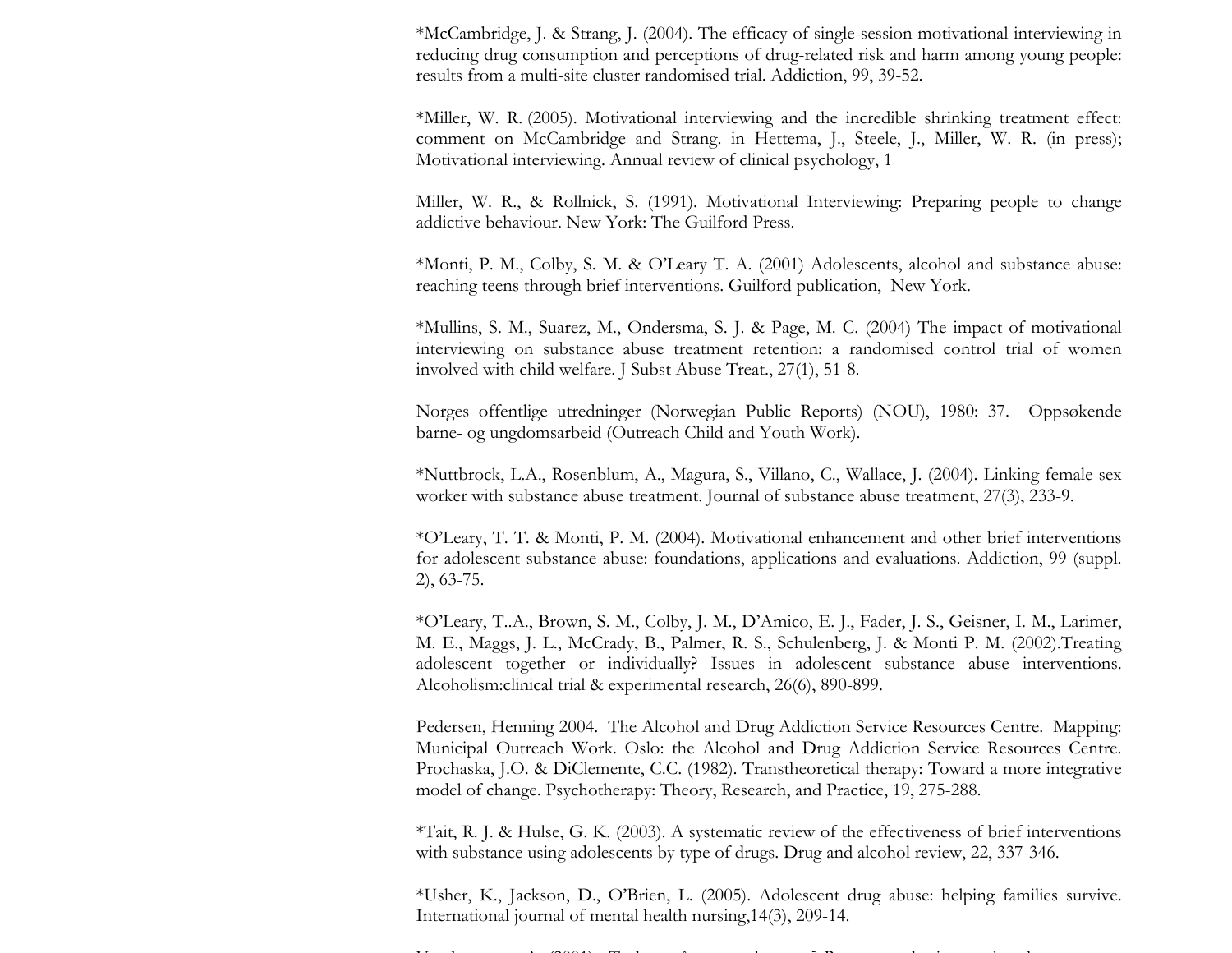\*Vendetti, J., McRee, B., Miller, M., Christiansen, K., Herrell, J. & The Marijuana Treatment Project Research Group (2002). Correlates of pre-treatment drop-out among persons with marijuana dependence. Addiction, 97, 125-134.

West, R. (2005).Time for a change: putting the transtheoretical (stages of change) model to rest. Addiction, 100, 1036-1039.

\*White, M.K., Godley, S.H., Passetti, L.L. (2004). Adolescent and parent perceptions of outpatient substance abuse treatment: a qualitative study. Journal of psychoactive drugs. 36(1), 65-74.

\*Wilson, C.J., Deane, F.P. (2001). Adolescent opinions about reducing help seeking barriers and increasing appropriate help engagement. Journal of educational and psychological education. 12(4), 345-364.

\*Woodruff, S. I., Edwards, C.C., Conway, T. L. & Elliott, S. P. (2001). Pilot test of an Internet Virtual World Chat Room for rural teen smokers. San Diego State University: Graduate school of Public Health.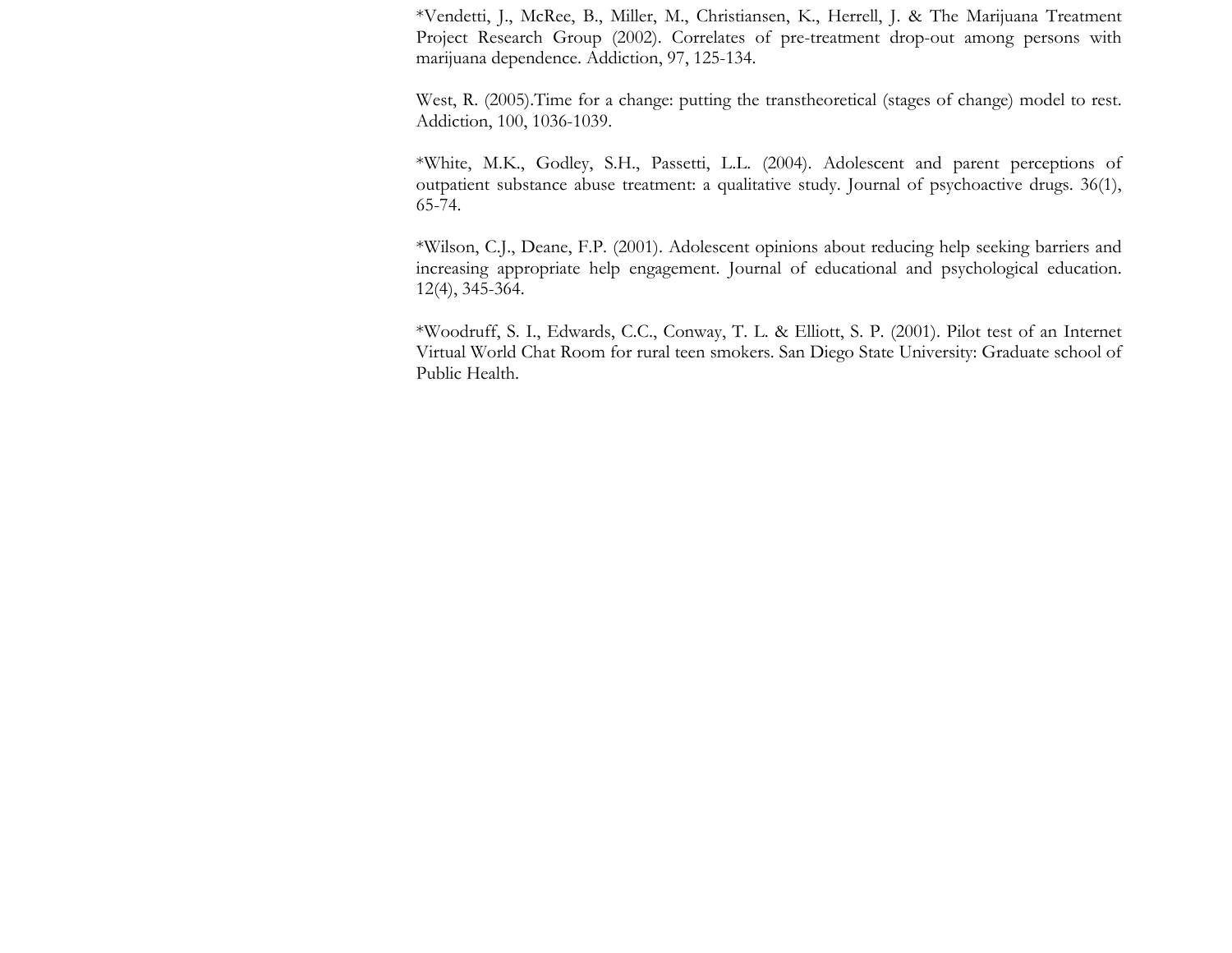# **Chapter 5 - Screening and assessment**

*Nesrin Dilbaz, Vincent Hendriks* 

# **Summary**

*Data from large-scale population surveys in various countries consistently indicate that life-time prevalence of substance use is much higher than last-year prevalence. Hence, many people who have used psychoactive substances at some point in their lives have stopped to do so at a later moment. In line with this finding, experimentation with psychoactive substances is common among adolescents in many countries and cultures, but the vast majority of youngsters do not develop a pattern of problematic substance use or dependence.* 

*Nevertheless, prolonged use of psychoactive substances in large amounts or in high frequency – and for some substances (e.g. crack-cocaine) even in small quantities and at a low frequency – is likely to interfere with the social, educational, vocational and psychological demands of the adolescent's everyday life and increase the risk of developing a substance use disorder. This chapter focuses on the identification of (preliminary) signs of problematic substance use in adolescents – i.e. screening – and on a more comprehensive evaluation of the nature and severity of the substance use and related problems and identification of adolescents in need of treatment – i.e. assessment. As described earlier in this report, the focus is on adolescents and young adults between 14-25 years old. In writing this contribution, the Treatment Improvement Protocol – Series 31 (CSAT/SAMSHA, 1999a) served as an important guideline. Other important Treatment Protocols in writing this chapter included those of Series 9, 21, 24, 30, 32, 37, 41, and 42 (CSAT/SAMSHA 1994, 1995, 1997, 1998, 1999b, 2000, 2005a, 2005b).* 

# **1 Screening**

# **1.1 The purpose of screening**

# **1.1.1 The criterion for screening**

The objective of screening is not to establish a comprehensive profile of the person's psychoactive substance use, psychosocial functioning and treatment needs, but rather to identify whether the person may have a significant substance use problem and whether there is a need for further evaluation. The question, then, is: what constitutes a 'significant substance use problem'?

Although it is widely recognised that problematic substance use is not an 'all-or-nothing' phenomenon (Edwards et al., 1981), most professionals and scientists in the addiction field agree that the criteria which are used to describe 'abuse' and 'dependence' in the diagnostic systems of the Diagnostic and Statistical Manual of Mental Disorders, fourth edition (DSM-IV; American Psychiatric Association, 1994) and the International Classification of Diseases, tenth edition (ICD-10; World Health Organization, 1994) have sufficient validity to be used as the 'gold standard' for establishing the existence of problematic substance use at this point in time. The criteria for 'abuse' refer to the recurrent use of a psychoactive substance despite the risk of harmful or hazardous (social, physical) consequences. Those for 'dependence' refer to a compulsive pattern of seeking and using a substance, despite severe negative (social, occupational, physical, psychological) consequences. Hence, the substance use disorder description of the DSM-IV and ICD-10 will be considered as the criterion for screening purposes in this chapter.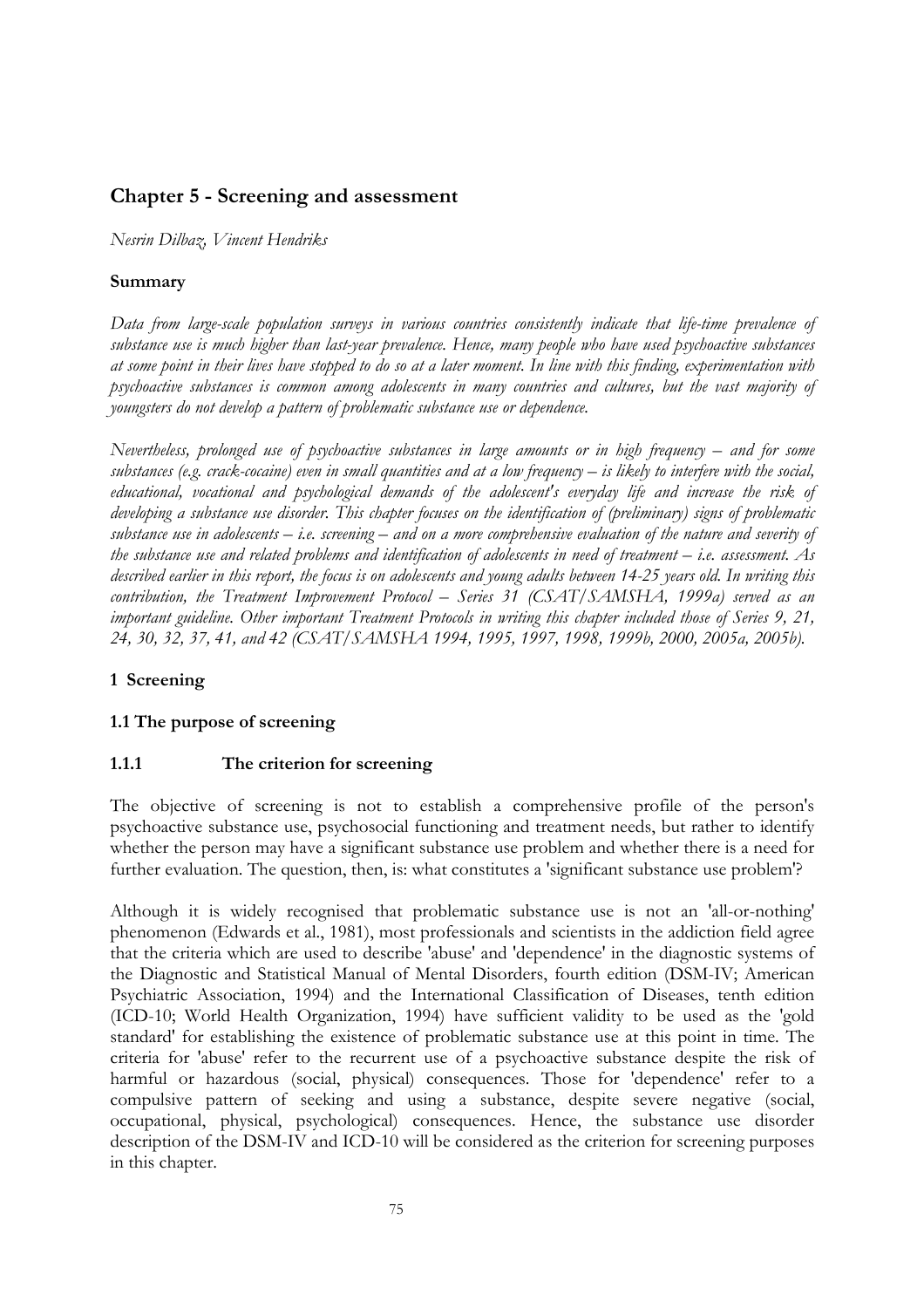In the past decade, there has been growing discussion about the applicability of the abuse and dependence criteria to adolescents, since adolescents are at a specific stage of their development. For example, some researchers have lowered the number of criteria necessary to meet an abuse or dependence diagnosis in adolescents (e.g. Dennis et al., 2002), while others have adopted alternative scoring rules (e.g. the Diagnostic and Statistical Manual for Primary Care; American Academy of Pediatrics, 1996). Nevertheless, most researchers still agree that the criteria for the substance use disorder diagnoses apply to both adults and adolescents, given that they generally show good inter-rater reliability and validity in both sub-groups (Winters et al., 1999; Young et al., 1995; Crowley et al., 2001).

# **1.1.2 Different levels of screening**

In everyday practice  $-$  be it in the community or in a treatment centre  $-$  the duration of time available to identify an individual with a substance use disorder is often variable. In some contexts, this time may be limited to only a few minutes. In addition, the level of professional training and experience may differ substantially between treatment settings and between professionals. Furthermore, it should be stressed that screening and assessment in a treatment setting is only useful if there is a subsequent treatment offer which is directed towards the problem behaviours identified (either within the treatment setting or through referral). As a consequence, no single screening approach or instrument will meet the needs and opportunities of professionals in these greatly varying contexts.

Therefore – analogous to the approach followed by Health Canada (2002) in their guideline on best practice – screening methods and instruments in this chapter will be distinguished at two levels of effort, the first level requiring only little time and expertise, and the second level requiring somewhat more time and effort, but often yielding a broader picture (e.g. including mental health problems related to substance use), higher reliability, and the possibility to obtain information from both the adolescent and a parent, guardian or friends.

# **1.2 Target groups for screening**

In general, screening efforts should be primarily targeted at segments of the adolescent population with an increased risk of developing a pattern of problematic alcohol or drug use. Results from epidemiological studies indicate that these segments typically include:

• drop-outs from school and vocational programmes; youngsters who are frequently absent from school or whose school performance substantially deteriorates. In some countries (e.g. The Netherlands), special reception-projects have been developed for youngsters with a high frequency of truancy;

• adolescents with – internalizing (e.g. depression) or externalizing (e.g. behavioural problems) – mental health problems, particularly those who show up at a mental health care or youth care institution;

- runaway youngsters, either in shelters or in special runaway projects;
- adolescents in the juvenile justice system; youngsters with delinquent behaviour and multiple arrests;

• youngsters who show up at an emergency care setting, with acute (physical or psychological) problems related to the use of alcohol or drugs (e.g. severe intoxication; results from fights under the influence of alcohol or drugs; suicide attempts);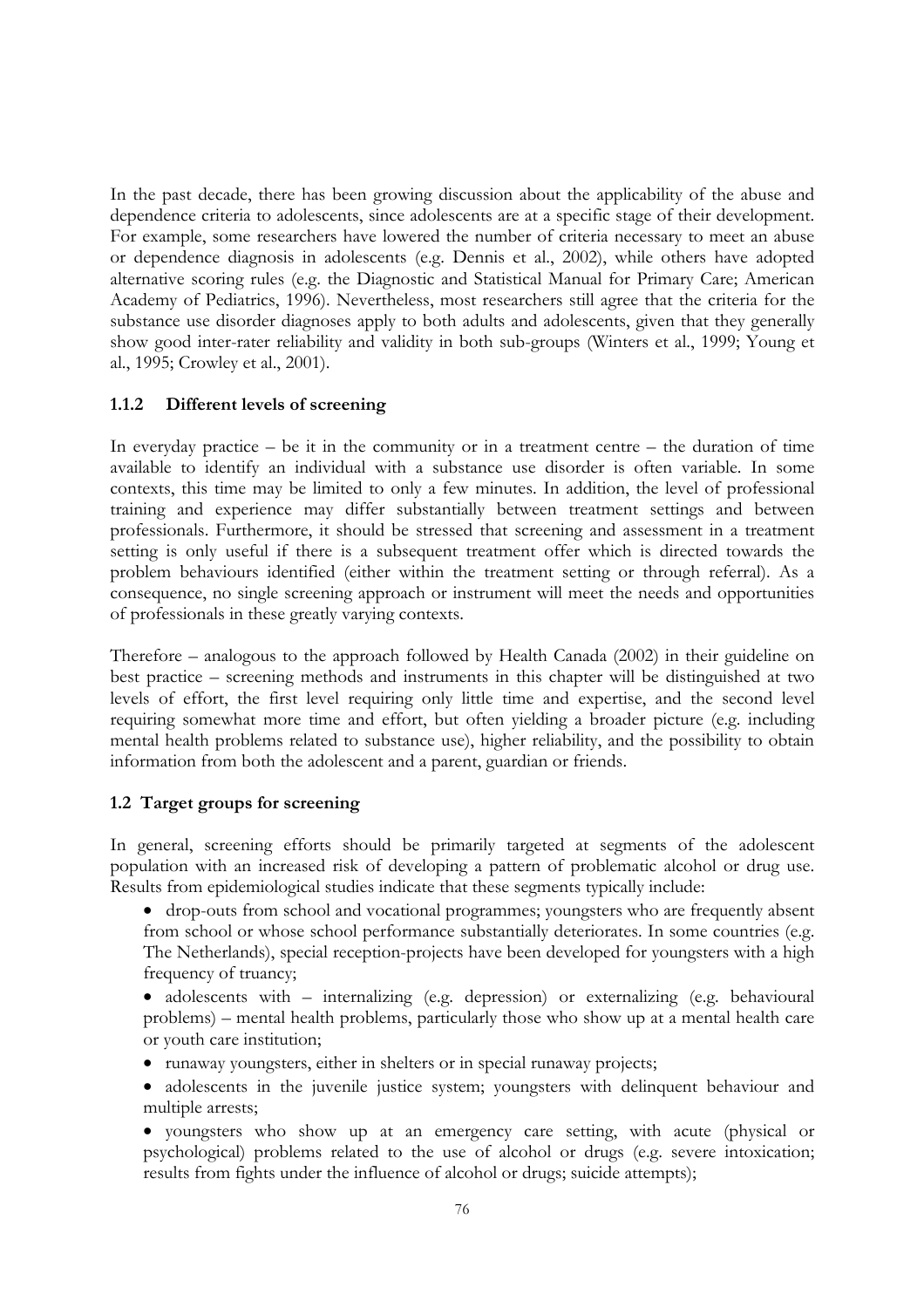• subgroups of youngsters who frequently visit bars, dances, discotheques, dance- or raveparties, etc. Varying between countries, prevention and outreach workers regularly visit these places and make attempts to approach youngsters who show signs of severe intoxication or otherwise exhibit confused behaviour.

• youngsters with a family history of substance abuse or dependence. It has long been observed that "addiction tends to run in families". Indeed, recent research has demonstrated a strong genetic aetiology of substance abuse and dependence (Tsuang et al., 2001). Hence, professionals in the first and second line of the health care system should be alert to signs and symptoms of problematic substance use among adolescents with addiction in their families.

# **1.3 Professions involved in screening**

In general, all organizations who are involved in working with adolescents at risk should have professionals with expertise in screening for substance use problems. These organizations include the health care system, youth care institutions, the juvenile justice system, schools, vocational programmes, and religious organizations. Professionals who should be able to screen and detect substance use problems include general practitioners, psychologists, paediatricians, psychiatrists, social workers, school/university counsellors and prevention and outreach workers.

### **1.4 Screening methods**

# **1.4.1 General requirements**

In general, screening instruments should be as brief as possible (5-20 minutes), should not produce a high proportion of false positive or false negative diagnoses and should have good reliability and validity. The instrument should be able to detect a broad range of psychoactive substances (i.e. alcohol, amphetamines, cannabis, cocaine, hallucinogens, inhalants, opioids, phencyclidine, sedative-hypnotics and anxiolytics). Preferably, various norm groups should be available for the screener, and the instrument should be applicable to a broad range of professionals without requiring an intensive training trajectory. In addition, the instrument should preferably be available to the organization without costs (public domain). As recommended by the Centre for Substance Abuse Treatment in the United States in its Treatment Improvement Protocol (CSAT/SAMSHA, 1999a), screening instruments (questionnaires, interviews) should have a structured or semi-structured format to minimize measurement error. In addition, the instruments pertaining to the adolescent should be assessed without the parent(s) being present. Lastly, it should be emphasized that the confidentiality of the individual's information is assured.

# **1.4.2 Self-report measures**

Screening is most commonly conducted by means of a self-report instrument. This can be either a short questionnaire or a short interview. Questionnaires have the advantage of requiring only little time from a professional, but this sometimes goes at the expense of obtaining important additional information from observing the individual. In addition, the format of the questionnaire puts a high demand on the clarity of the questions (and on the understanding of the respondent), since there is no interviewer to provide additional explanations. Interviews have the advantage of the interaction with the individual, the possibility to clarify questions, and the provision of more detailed information, but they may not be feasible or appropriate if time and resources are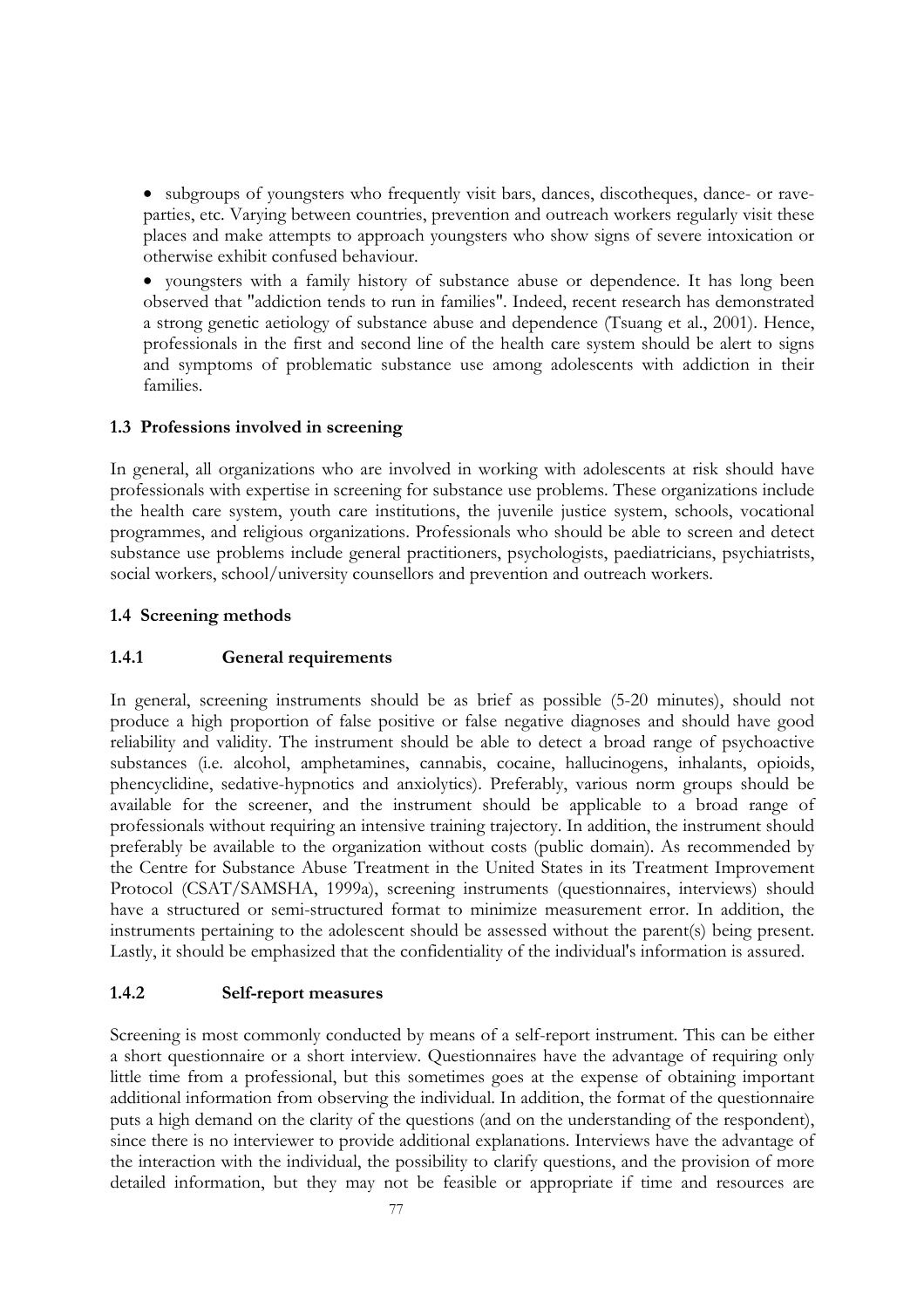limited. As described before (see 1.1), the instruments in this chapter will be organized into two levels of effort.

The items in the questionnaire or interview should obviously be understandable and meaningful for adolescents in various age-groups. Since this report focuses on adolescents and young adults between 14-25 years old, the instruments should be applicable to this broad age-range and appropriate to the individual's level of development.

In general, self-report information can be reliable and valid, provided that the confidentiality of the information is assured, there are no negative consequences resulting from the information given, and that the questionnaire or interview is conducted in a sufficiently open atmosphere. However, underreporting of culturally sensitive behaviours (e.g. use of substances) may occur if an individual feels the need to 'downplay' his involvement in such behaviours, particularly in a context where reporting of substance use may bring about serious consequences (e.g. prior to going to court). Against this background, it is generally recommended to – if possible – obtain information about the use of substances from different sources to corroborate the self-reported information (Health Canada, 2002). Two approaches to obtain additional information are shortly discussed below.

# **1.4.3 Laboratory testing and psychophysiological test**

With regard to the use of laboratory tests (urine, blood, saliva, hair) to screen for substance use disorders, studies have shown that such tests have only limited usefulness and sensitivity for this purpose. For example, the ability to detect a substance is strongly related to the time since the latest use of that substance by the person. In addition, laboratory tests provide only limited information about the quantity and frequency of substance use, and no information about the consequences of such use for the individual (Drake, Rosenberg & Mueser, 1996). Furthermore, the timing of the drug test in relation to that of the self-report instrument seems to be quite critical for the level of agreement between both sources of information. Hamid et al. (1999) found a much higher level of agreement if the urine sample was collected prior to the self-report measure.

Psychophysiological tests have been applied in the drug abuse field to study – for example – physiological cue reactivity (e.g. galvanic skin response, body temperature) to drug-related stimuli, or the extent to which cognitive processing of drug cues occurs selectively in drug dependent individuals (e.g. Franken et al., 2000a). As such, tests like the Emotional Stroop Task (Williams et al., 1996) are used in addiction research to measure the ability of drug-dependent subjects to shift their attention away from drug-related words (Franken e.a., 2000b). In these paradigms, attentional bias is regarded as a cognitive measure of psychophysiological cue reactivity or subjective cue reactivity (i.e. drug craving). For screening purposes in clinical settings, however, these tests have limited applicability, since they focus on one specific aspect of addictive behaviour (e.g. cue reactivity, craving), and require quite some time-investment from trained professionals to administer.

# **1.4.4 Collateral information**

Collateral reports from parents or guardians, other family members, friends or past records are considered a useful adjunct to corroborate and expand the information obtained through the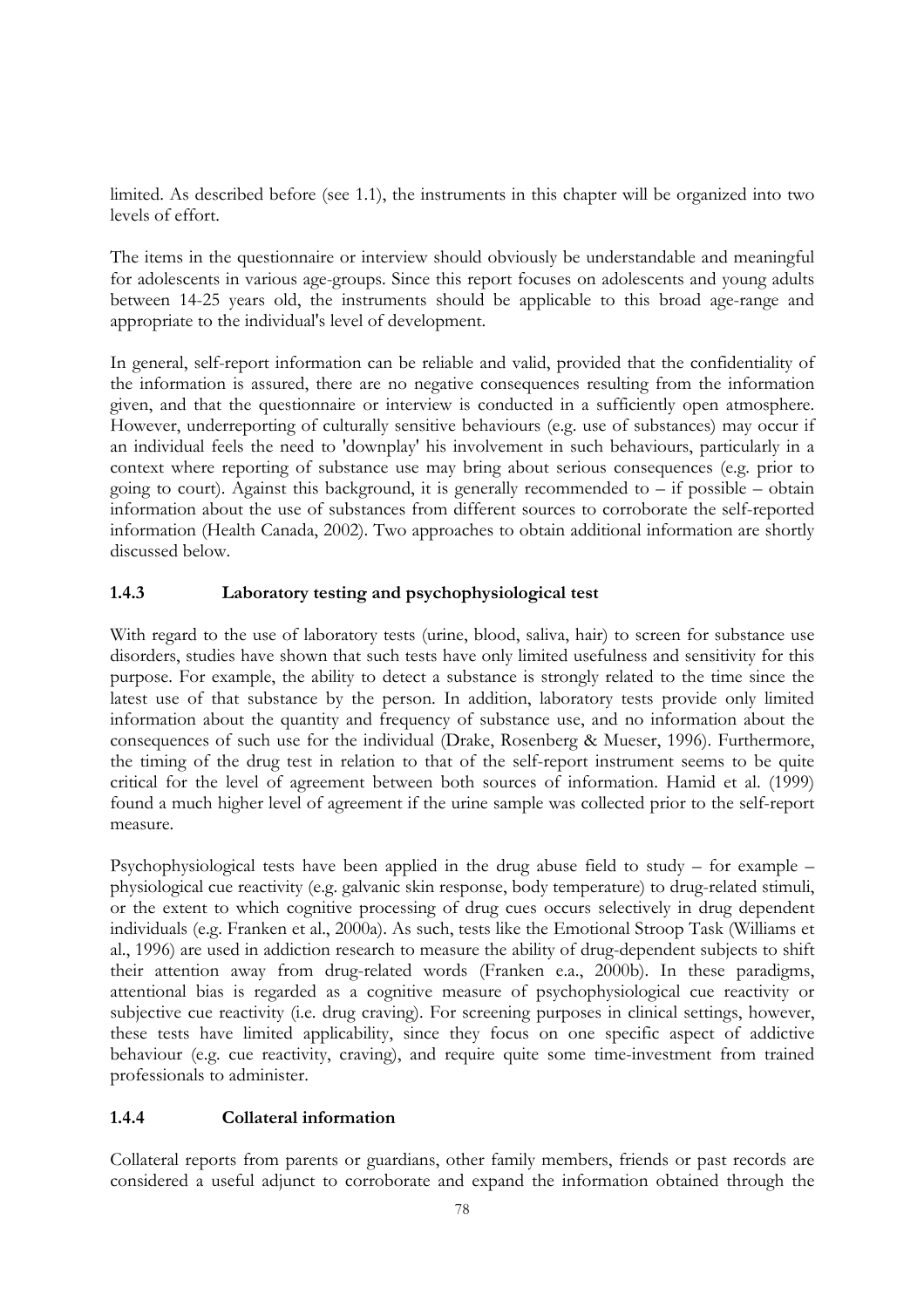adolescent himself. There are, however, indications that individuals close to the adolescent generally provide more valid information about the adolescents 'externalizing' problems (e.g. behavioural problems) than about his 'internalizing' problems (e.g. depressive mood) (see CSAT/SAMSHA, 1999a). In general, collecting collateral information from family or friends is only feasible in situations where there are no serious time constraints or limitations in resources.

# **1.5 Screening instruments**

In order to come to a selection of screening instruments for the present chapter, several criteria were used. Most importantly, the instrument should (1) be short, (2) preferably cover both alcohol and drug use, (3) be widely known, (4) have good psychometric properties, particularly with regard to its sensitivity and specificity, (5) require relatively little training, and (6) preferably be available without costs (public domain). Analogous to the approach followed by Health Canada (2002), screening methods are recommended at two levels of effort.

# **1.5.1 Level 1 screening instruments**

Level 1 screening methods involve very little time and effort (max. 5 minutes) and do not require special training or complex scoring procedures. At this level, the following instruments – all in the public domain – are recommended for use in adolescent and young adult populations.

# *AUDIT*

The Alcohol Use Disorder Test (Babor et al., 1992) is a 10-item self-administered alcohol screening questionnaire, employing a 5-point Likert scale for each item. The items refer to the amount and frequency of drinking (3 items), alcohol dependence (3 items), and problems caused by alcohol (4 items). Although developed as a screener for adults, the AUDIT has been studied in several adolescent populations, and has been found to have good sensitivity<sup>3</sup> (82-88%) and specificity (78-81%) for detecting a DSM-IV alcohol use disorder in adolescents (Chung et al., 2000; Kelly et al., 2002, 2004; Knight et al., 2003). The AUDIT requires very limited training in administration procedures and scoring, and can be administered in approx. 2 minutes.

# *CRAFFT*

The CRAFFT test (Knight et al., 2002, 2003) is a recently developed 6-item (yes/no) selfadministered alcohol and drug screening test specifically designed for adolescents. In a population of adolescent clinic patients, the CRAFFT demonstrated good predictive accuracy for detecting any DSM-IV substance use disorder (abuse or dependence; alcohol or drugs) (sensitivity 80%; specificity 86%) and for detecting DSM-IV substance dependence (alcohol or drugs) (sensitivity 92%; specificity 80%) (Knight et al., 2002). The CRAFFT takes 1-2 minutes to administer, and can be used without training.

# *POSIT – Substance use/abuse scale*

The Problem Oriented Screening Instrument for Teenagers substance use/abuse scale (Rahdert, 1991) is a 17-item subscale of the 139-item, self-administered, POSIT (see below). The POSIT is specially developed for use in adolescents, and its substance use/abuse scale demonstrated good

 $\frac{1}{3}$ Sensitivity: the ability to correctly detect a positive diagnosis. Low sensitivity implies a high number of falsenegative diagnoses. Specificity: the ability to correctly detect a negative diagnosis. Low specificity implies a high number of false-positive diagnoses.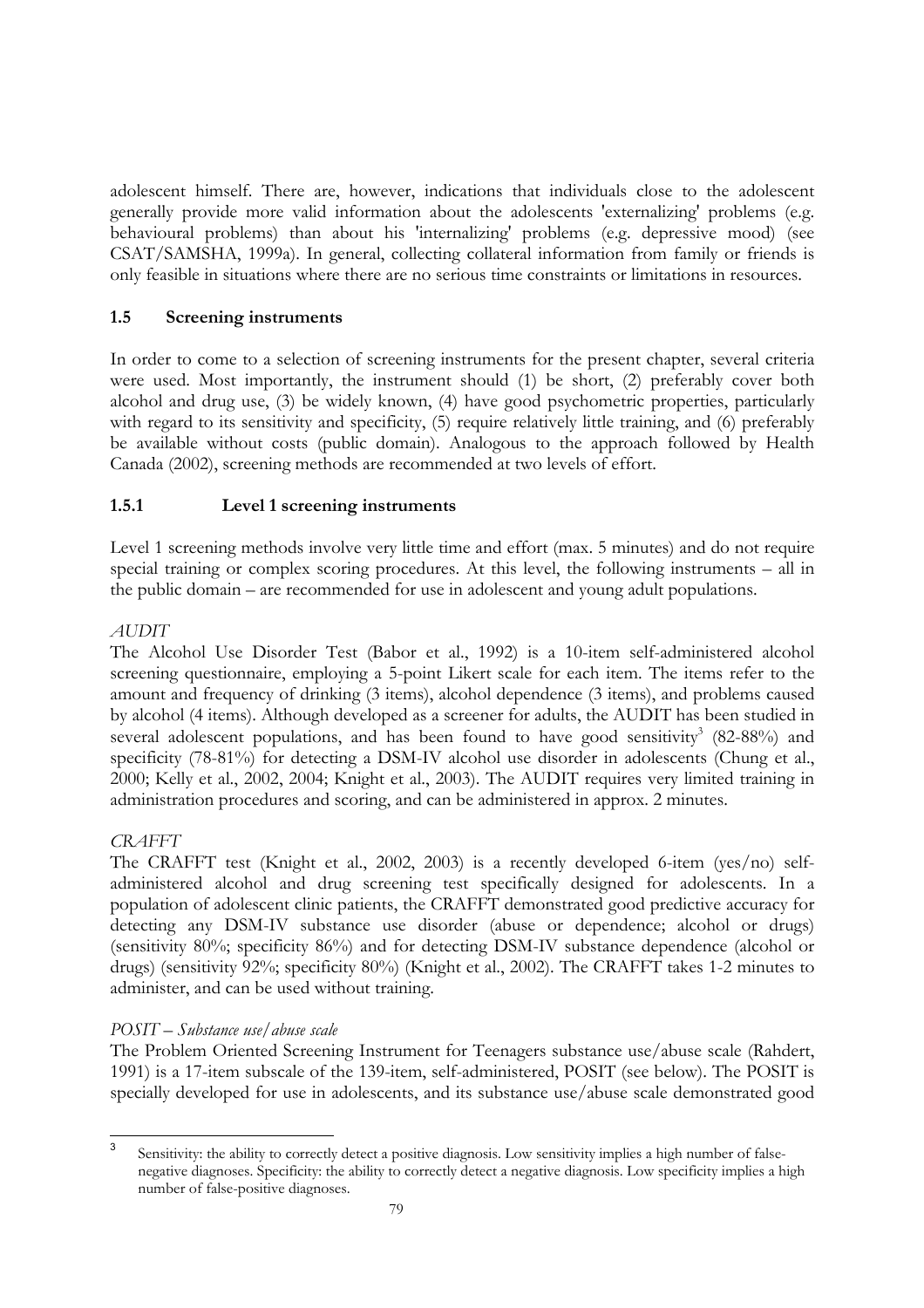accuracy in detecting DSM-IV alcohol abuse or dependence (sensitivity 84%; specificity 89%) in this group (Knight et al., 2003), and in detecting DSM-III-R alcohol or drug use disorders in adolescents in clinical and correctional settings (sensitivity 95%; specificity 79%; Latimer et al., 1997). The POSIT substance use/abuse scale can be administered in approx. 3 minutes, and does not require special training or qualifications.

A number of other level 1 screening instruments were reviewed but these were not included in the above mentioned recommendations, because of various reasons. For example, the CAGE (Ewing, 1984) and CAGE-AID (Brown & Rounds, 1991) were excluded because these questionnaires showed insufficient detection accuracy in adolescent populations, whereas the SSI-SA (Winters & Zenilman, 1994), the TWEAK (Russel, 1994) and the CUDIT (Adamson et al., 2003) have not yet been sufficiently tested among adolescents.

# **1.5.2 Level 2 screening instruments**

Level 2 screening methods require max. 25 minutes. At this level, four instruments are recommended for more comprehensive screening (for both substance abuse and mental health problems, or for mental health problems only) in adolescents and young adults, three of which are not in the public domain.

# *DUSI-A*

The Drug Use Screening Inventory-Adolescents (Tarter, 1990) is a self-administered screening questionnaire specifically developed for use in adolescents. It consists of 159 yes/no items to assess the severity of alcohol and drug problems in 10 domains: (1) substance use, (2) psychiatric disorder, (3) behaviour problems, (4) school adjustment, (5) health status, (6) work adjustment, (7) peer relations, (8) social competency, (9) family adjustment, and (10) leisure/recreation. Among adolescents, the DUSI-A detected 81% of those with a DSM-III- psychoactive substance use disorder, and 95% of those without this disorder (Kirisci et al., 1995). The DUSI-A can be administered in approx. 20-25 minutes (either as a questionnaire or as an interview) and does not require special training. The instrument is copyright protected.

# *POSIT*

The Problem Oriented Screening Instrument for Teenagers (Rahdert, 1991) is a 139-item selfadministered questionnaire which screens for problems in areas that are very similar to those in the DUSI-A: (1) substance use, (2) physical health, (3) mental health, (4) family relations, (5) peer relations, (6) educational status, (7) vocational status, (8) social skills, (9) leisure/recreation, and (10) aggressive behaviour/delinquency. The predictive accuracy of the substance use/abuse subscale is reported above. The POSIT can be used both as a screener and as a monitoring instrument to measure change over time. For this latter purpose, seven of the 10 subscales of the POSIT are included in the follow-up version (117 items) of the instrument.

In addition, to obtain collateral report from the adolescent's parent(s), a special parent version has been developed (the Problem Oriented Screening Instrument for Parents; POSIP; Rahdert, 1991). This parent version includes five of the domains described above: (1) substance use, (2) mental health, (3) family relations, (4) peer relations, and (5) aggressive behaviour/delinquency. The POSIP takes 10-15 minutes to administer. Both the POSIT and POSIP are free of charge.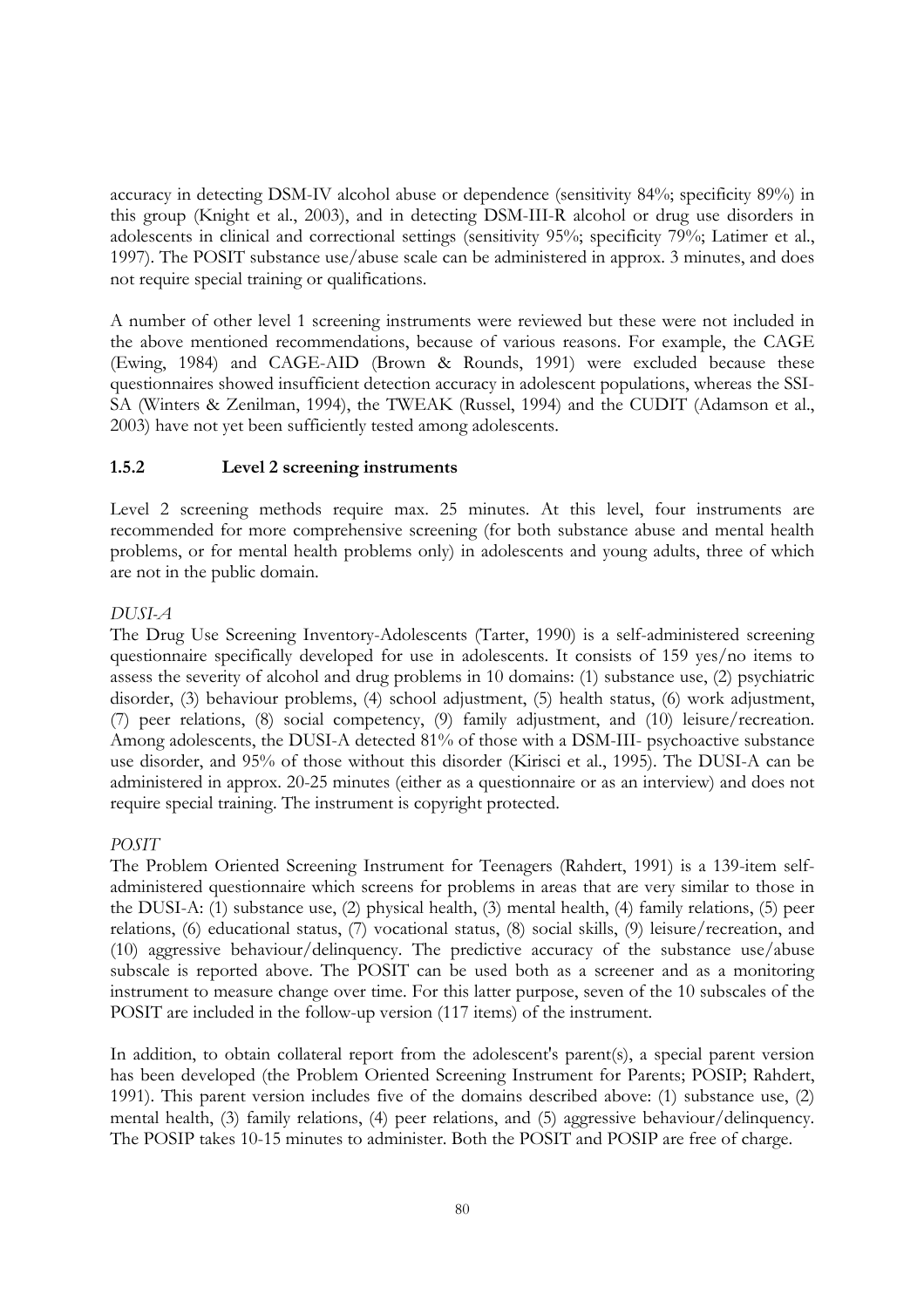As with the level 1 instruments, various other level 2 instruments were reviewed but excluded from recommendation. For example, the adolescent version of the SASSI (Miller, 1985, 1999), was excluded because of inconsistent findings with regard to its predictive accuracy in adolescent populations (e.g. Myerholtz & Rosenberg, 1998; Sweet & Saules, 2003).

# **Best Practice Recommendation**

• It is recommended that all adolescents entering mental health services or the juvenile justice system are screened for substance use disorders. Dependent on the type of setting and the available time and resources, Level 1 (max. 5 minutes) or Level 2 screeners (max. 25 minutes) should be used.

• Recommended Level 1 screeners include the AUDIT, CRAFFT, and POSIT-Substance abuse scale.

• Recommended Level 2 screeners include the DUSI-A and POSIT.

# **2 Definition**

Screening is a process for evaluating the possible presence of a particular problem.

Assessment is a process for defining the nature of that problem and developing specific treatment recommendations for addressing the problem. Assessment is a comprehensive process that goes beyond medical issues to include a broad range of biopsychosocial components (figure 1).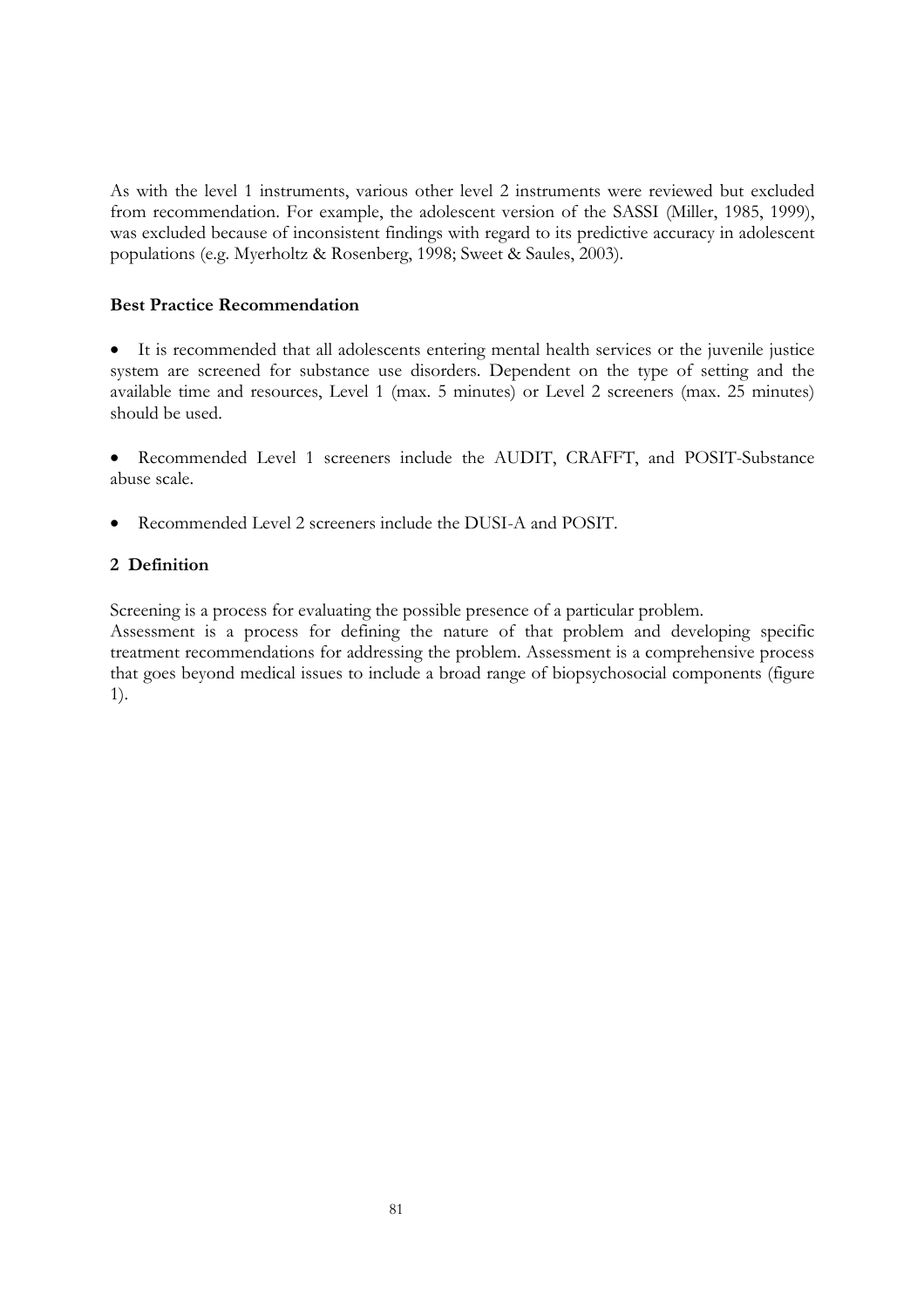#### **Figure 1. Screening and Assessment**

*Source:* Centre for Substance Abuse Treatment. Screening and Assessing Adolescents for Substance Use Disorders. Treatment Improvement Protocol (TIP) Series, Number 31. DHHS Pub. No. (SMA) 99-3282. Washington, DC: U.S. Government Printing Office, 1999.



Treatment planning responds to the specific problem identified during screening and comprehensive assessment. Screening can result in three scenarios: (1) there is no problem, (2) there might be problem, and (3) there is a substance abuse problem. If there is no problem, it is acceptable to note the suspicions and follow-up the adolescent periodically.

In cases in which there might be a problem it is important to obtain a second opinion even if the history and physical examination are negative. If the suspicion of drug abuse still remains it is important to follow-up over time and use confirmatory tests such as a weekly random supervised comprehensive urine drug screen. Regular contacts with a specialist are very important.

If the evaluation is positive or inconclusive, the experienced clinician should refer the patient to a mental health specialist in adolescent substance abuse for a comprehensive assessment and evaluation.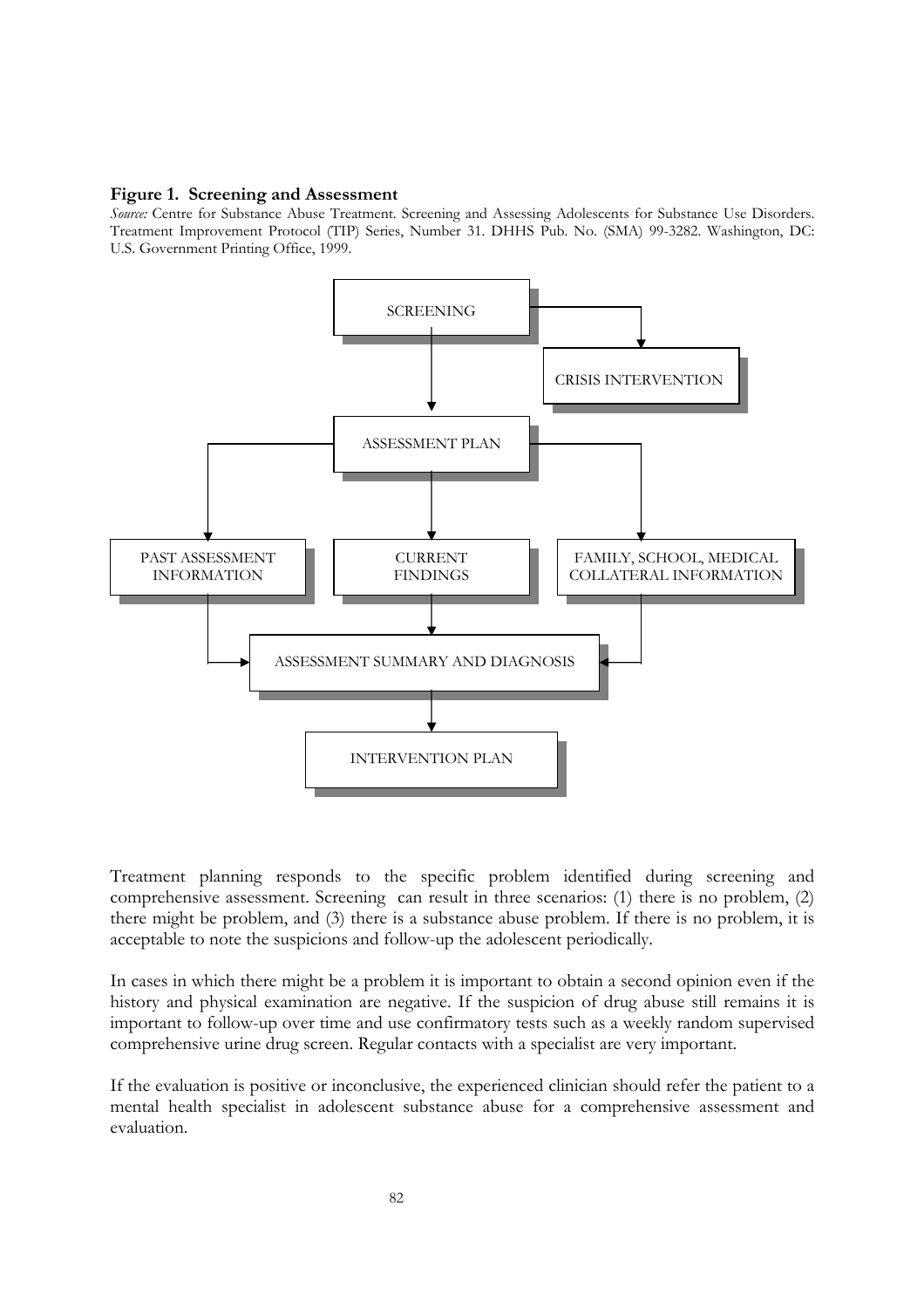The comprehensive assessment not only confirms the presence of a problem but also illuminates the other problems connected with the adolescent's substance use disorder. A basic assessment consists of gathering key information and engaging in a process with the client that enables the counsellor to understand the client's readiness for change, problem areas, co-morbid psychiatric diagnosis(es), disabilities, and strengths. An assessment typically involves a clinical examination of the functioning and well-being of the client and includes a number of tests and written and oral exercises.

Intake information should consist of:

- background: family, trauma history, history of domestic violence (either as a batterer or as a battered person), marital status, legal involvement and financial situation, health, education, housing status, strengths and resources, and employment;
- substance use: age of first use, primary drugs used (including alcohol, patterns of drug use, and treatment episodes), and family history of substance use problems;
- mental health problems: family history of mental health problems, client history of mental health problems including diagnosis, hospitalization and other treatment, current symptoms and mental status, medications, and medication adherence.

### **2.1 Comprehensive assessment model**

In the Treatment Improvement Protocol (CSAT/SAMSHA, 1999b), a multiple assessment model had been introduced. The evaluation should be conducted according to local and federal laws and guidelines about the confidentiality and child abuse. This model has three components with specific evaluation aims.

The content component is about the important clinical variables of adolescent substance use and related problems. School performance, peer and family relations, medical problems and crime are the problems that accompany to the substance use. The evaluation should cover four factors:

- substance use disorder severity
- predisposing and perpetuating risk factors
- coexisting psychiatric disorders
- response distortions such as faking food and faking bad tendencies

The method component is about the methods used to measure the content. Self-report questionnaires and interviews are the most useful methods while direct observation and laboratory testing can also be used.

In the sources component there are several information sources such as parents, teachers, peers, employers, adult friends, school officials, surrogate parent Advocates, social service workers, previous treatment providers and previous assessors and others for evaluating substance use disorder of the adolescent. Written reports and records from school, previous treatments and juvenile court records may also be used as information sources. Assessors should use multiple sources instead of using one source to eliminate or to minimize the risk of underestimation or overestimation of the problem (Weissman et al 1987). It is also important to incorporate the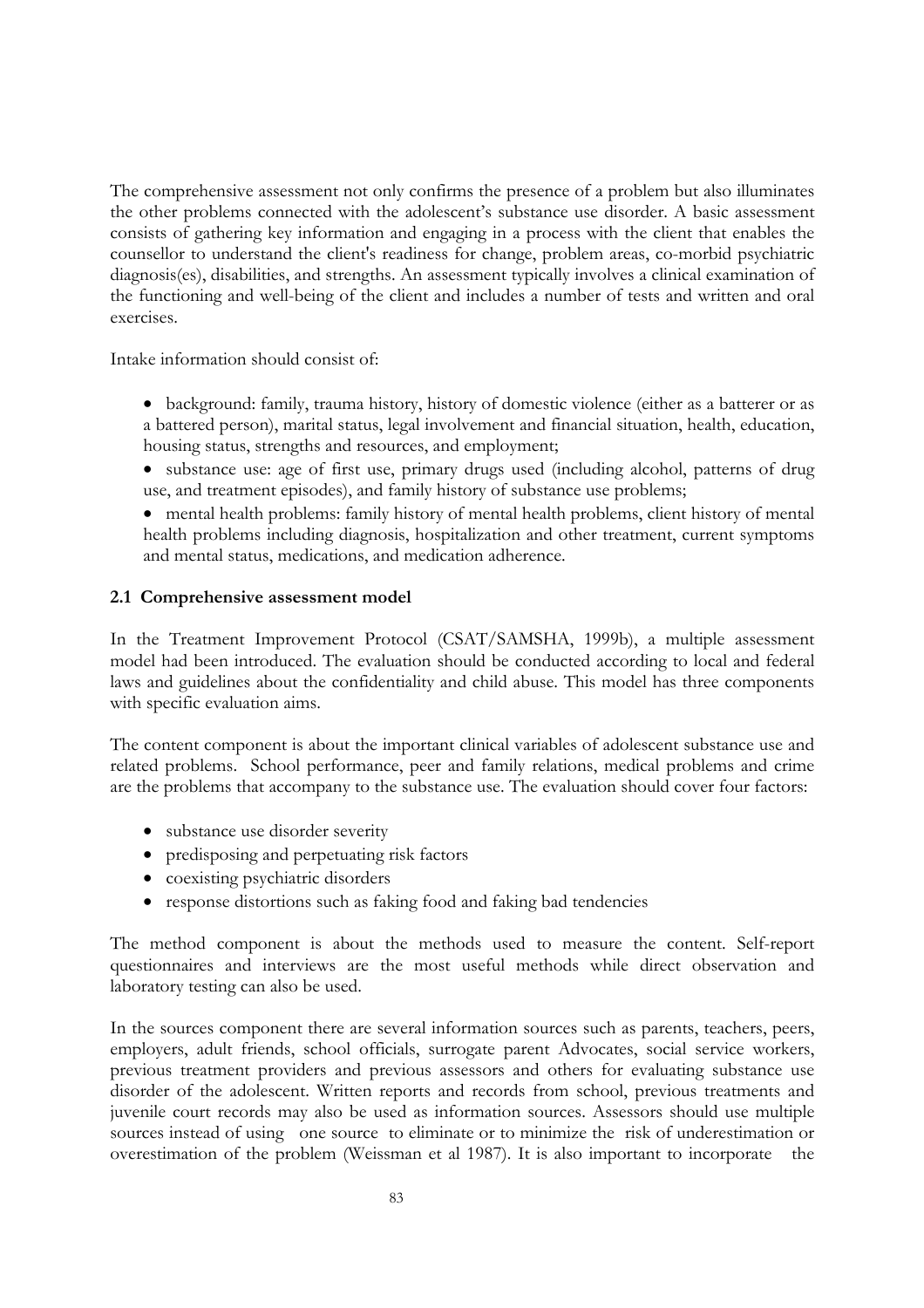information of different sources into a diagnostic picture to reach a relevant treatment planning and protocol for the adolescent.

The assessment of the adolescent who has been referred for a substance use disorder assessment must focus to rule out the possibility of a substance use disorder. The assessment must begin dealing with adolescent's denial, minimization and resistance.

Adolescent's family: The assessment should be performed with the traditionally defined family as well as with the family defined by adolescents and legal custodians defined by the court. The assessment of the entire family must be performed with a professional that is highly skilled and trained about family dynamics, strengths, weakness and social support systems. They must also be able to identify key family structures and interrelationship patterns. The family should also be questioned about the possible abuse.

### **2.3 The purposes of comprehensive assessment**

The objective of a comprehensive assessment is:

- to identify the youth who need treatment accurately while documenting the details of the presence, nature and complexity of substance use reported in a screening;
- to evaluate if a substance use disorder exists including whether adolescent meets diagnostic criteria for abuse or dependence and the severity based on a formal criteria and to determine the specific treatment needs of the adolescent if substance abuse or dependence is confirmed;
- to learn more about the nature, correlates and consequences of substance using behaviour
- to identify the related problems such as problems in medical status, psychological status, social functioning, family relations, academical achievement, nutrition and delinquent behaviour;
- to examine the extent of the involvement of the youth's family to comprehensive assessment and possible interventions;
- to identify the specific strengths of the adolescent, family and other social supports such as coping skills of the youth that can be used in developing the treatment plan;
- to develop a written report that:
	- $\checkmark$  identifies and accurately diagnosis the severity of the use;
	- $\checkmark$  identifies factors that contribute to substance use disorder;
	- $\checkmark$  identifies a corrective treatment plan to address these problem areas;

 $\checkmark$  details a plan to ensure that the treatment plan is implemented and monitored to its conclusion;

 $\checkmark$  makes recommendations for referral to services.

### **2.4 Professions involved in assessment**

The assessor should be a well trained professional such as psychiatrist, psychologist or mental health professional, school counsellor, social worker or substance abuse counsellor experienced with adolescent substance use issues. The assessor should have sufficient training in psychological assessment, use of standardized measures, developmental psychology and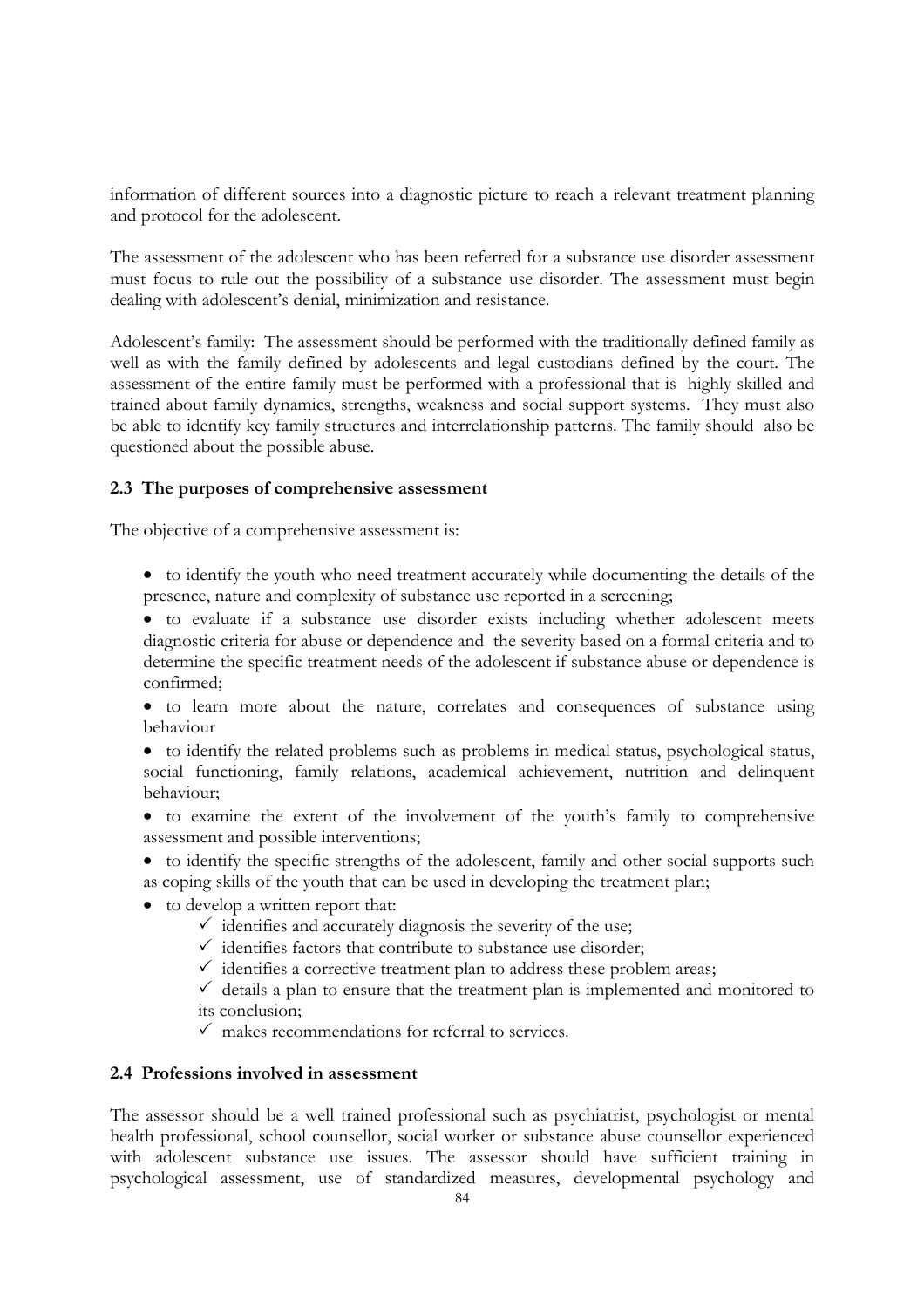substance use disorder. Many diagnostic interviews need to be administered by a licensed professional because of the complexity of behavioural and mental disorders and descriptive psychopathology.

The assessment should be conducted in an office or an other place where the adolescent can feel comfortable, private and secure. One individual must take the responsibility in the assessment procedure for gathering, summarizing and interpreting the assessment data. The assessor should be involved in the process from assessment to treatment and also assists the treatment planning process. The assessor should ensure that the adolescent gets all needed services.

### **2.5 The assessment procedure**

The following domains should be assessed for a comprehensive assessment:

- self esteem, family, religiosity, other common supports, coping skills and motivation for treatment;
- history of use of substances including over-the –counter and prescription drugs (including Ritanil and Adderal), tobacco, inhalants, caffeine and alcohol;
- age of first use, frequency, length, pattern of use and mode of ingestion, signs and symptoms of substance abuse disorders, loss of control, social and legal issues and treatment history should also be added;

• medical health history and physical examination such as previous illnesses, infectious diseases, ulcers or other gastrointestinal symptoms, chronic fatigue, recurring fever or weight loss, recurrent nosebleeds, nutritional problems, medical trauma, pregnancies and sexually transmitted disease should be assessed. A full sexual history including sexual abuse and sexual orientation and HIV risk behaviour status such as injecting drugs and practicing unsafe sex should be evaluated;

• developmental issues including attention deficit disorders, learning problems, and influences of traumatic events such as physical or sexual abuse and other threats to safety such as a pressure from a gang members to participate the drug traffic;

• mental health history with a special focus on depression, suicidal ideation and attempts, attention deficit disorders, oppositional and conduct disorders and anxiety disorders; details about prior evaluation and treatment for mental health disorders, assessment of the disability status of the individual;

• family history of substance use, mental and physical health problems, previous or recent treatment, chronic illnesses, legal problems, child management and family's ethnic and socioeconomic background and degree of acculturation should also be assessed. Also the information about the housing conditions, the time that spent in shelters or streets, pattern of running away from home, history of child abuse or neglect, involvement with child welfare agency and/or foster care and the strengths of the family should also be noted;

• school history records and reports from school about the academic and behavioural performance and attendance problems;

- vocational history, any work paid or unpaid;
- peer relations, interpersonal skills, gang involvement;
- juvenile justice involvement and delinquency;
- social service agency programme involvement and residential treatment;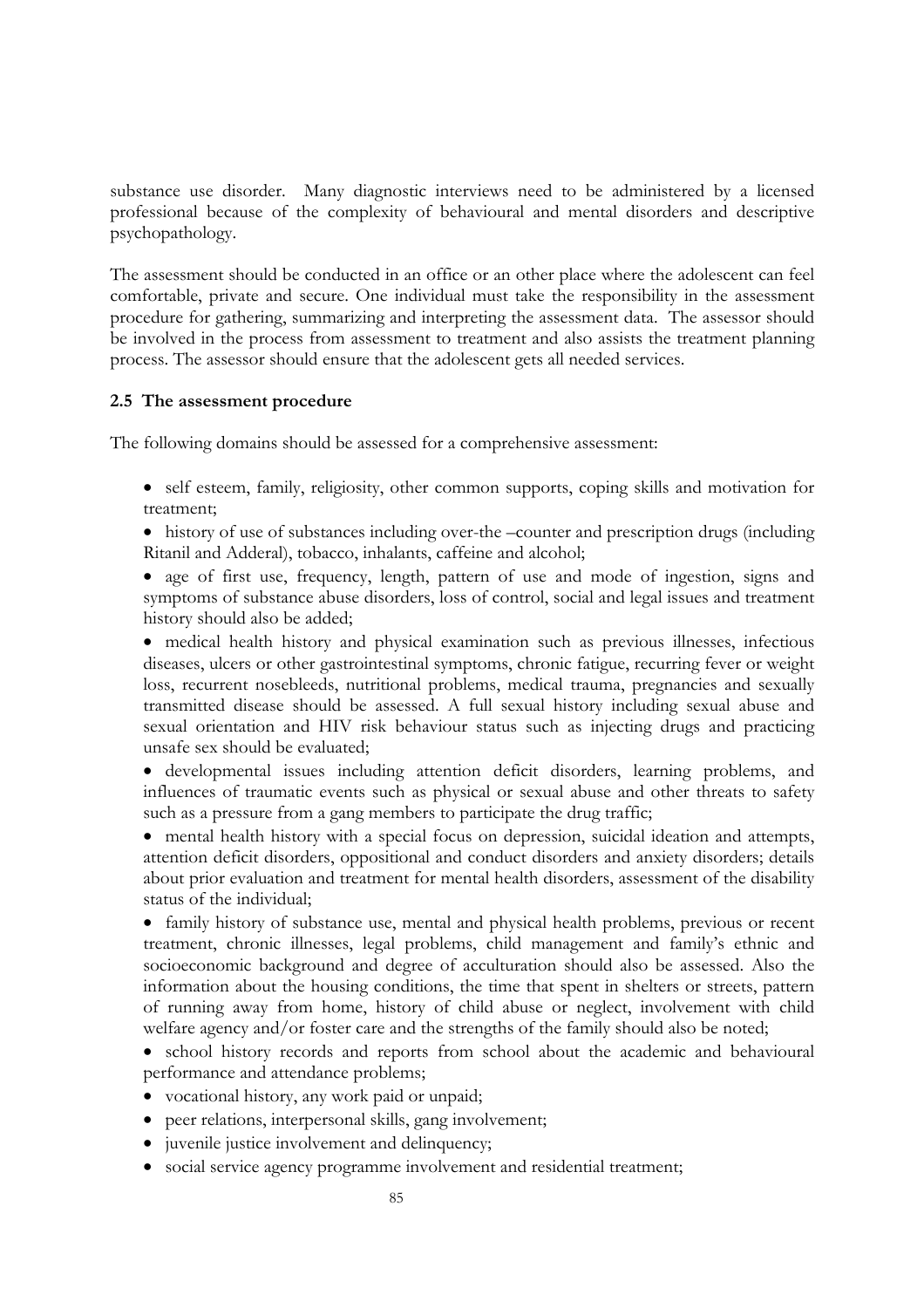• leisure time activities such as sports, hobbies and interests.

### **2.6 Assessment methods**

Self-administered questionnaires and (semi-) structured interviews are the two methods for assessing adolescent substance use disorder. Important factors for the selection of assessment instruments are (CSAT/SAMSHA, 1999a):

- high inter-rater and test-retest reliability;
- evidence of concurrent, construct and predictive validity;
- demonstrated ability to predict relevant criteria such as school performance, performance in treatment and substance use relapse;
- availability of normative data.

Reliability and validity are the most important criteria in the evaluation of any measurement instrument that will be used in assessment. Reliability is the relative freedom of a measure from a error. High consistency of item responses is an important reliability in a test. There are two types of consistency: internal and temporal (test-retest) consistency. Validity refers to the degree to which the instrument actually measures what it is intended to measure.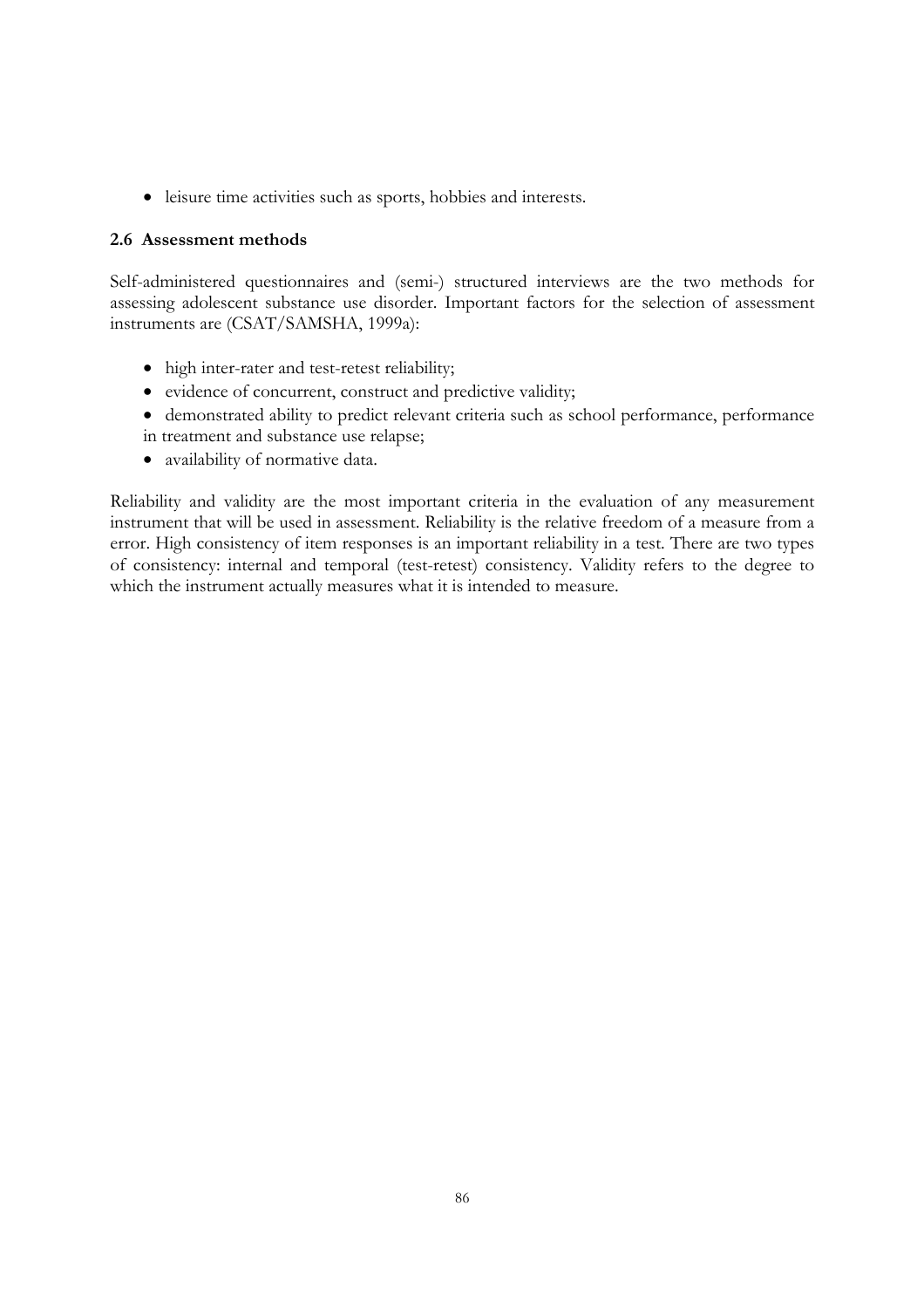### **2.7 Comprehensive assessment instruments**

# **2.7.1 Interviews and questionnaires for intake assessment and monitoring patient changes**

Several semi-structured instruments have been developed specifically for adolescent populations with problematic substance use. Many of these instruments (e.g., T-ASI; ADAD) have been modeled after the Addiction Severity Index (ASI; McLellan et al., 1980; 1992). With the exception of the Personal Experience Inventory (PEI), each of these instruments is in the public domain.

### *TEEN-ASI*

The Teen Addiction Severity Index (T-ASI; Kaminer et al., 1989; 1991; 1993) is a semi-structured interview developed for use when an adolescent is being admitted to care for substance userelated problems. T-ASI provides baseline information on the situation of adolescents prior to entering care for substance use disorders. Information is collected in the following eight areas: (1) demographic background, (2) chemical use, including consequences of use and treatment experiences, (3) school status, (4) employment/ support status, (5) family relationships, including physical abuse and sexual abuse, (6) peer/social relationships, (7) legal status, and (8) psychiatric status, including treatment experiences. At the end of each domain, the interviewer has to rate the client's problem severity. The T-ASI takes about 50 minutes to administer.

### *ADAD*

The Adolescent Drug Abuse Diagnosis (ADAD; Friedman & Utada, 1989) is a 150-item, semistructured interview that produces a comprehensive evaluation of the client and provides a 10 point severity rating for each of nine life problem areas: (1) medical, (2) school, (3) employment, (4) social relations, (5) family and background relationships, (6) psychological, (7) legal, (8) alcohol use and (9) drug use. Composite scores to measure client behavioural change in each problem area during and after treatment can be calculated.

From the 150 ADAD-items, 83 items are used for measuring pre- to post treatment client change. A special feature of the ADAD is three problem checklists in the medical, school, and family sections. These lists, which require only a 'yes' or 'no' response from the adolescent, enable the interviewer to gather a considerable amount of information from the youth in an easy and efficient manner.

Although the ADAD was originally developed for use with adolescents in substance use disorder treatment settings, it has proved useful as a general assessment tool for adolescents in school settings, youth social service agencies, mental health facilities, and facilities and programmes within the criminal justice system. It has been translated into various languages, including French, Swedish, and Greek. The administration time of the ADAD is approximately 50 minutes

### *PEI*

The Personal Experience Inventory (PEI; Winters & Henly, 1989) is a self-report questionnaire designed to assess the extent of psychological and behavioural issues with alcohol and drug problems, to assess psychosocial risk factors believed to be associated with teenage substance involvement, to evaluate response bias or invalid responding, to screen for the presence of problems other than substance abuse, such as school problems, family problems, and psychiatric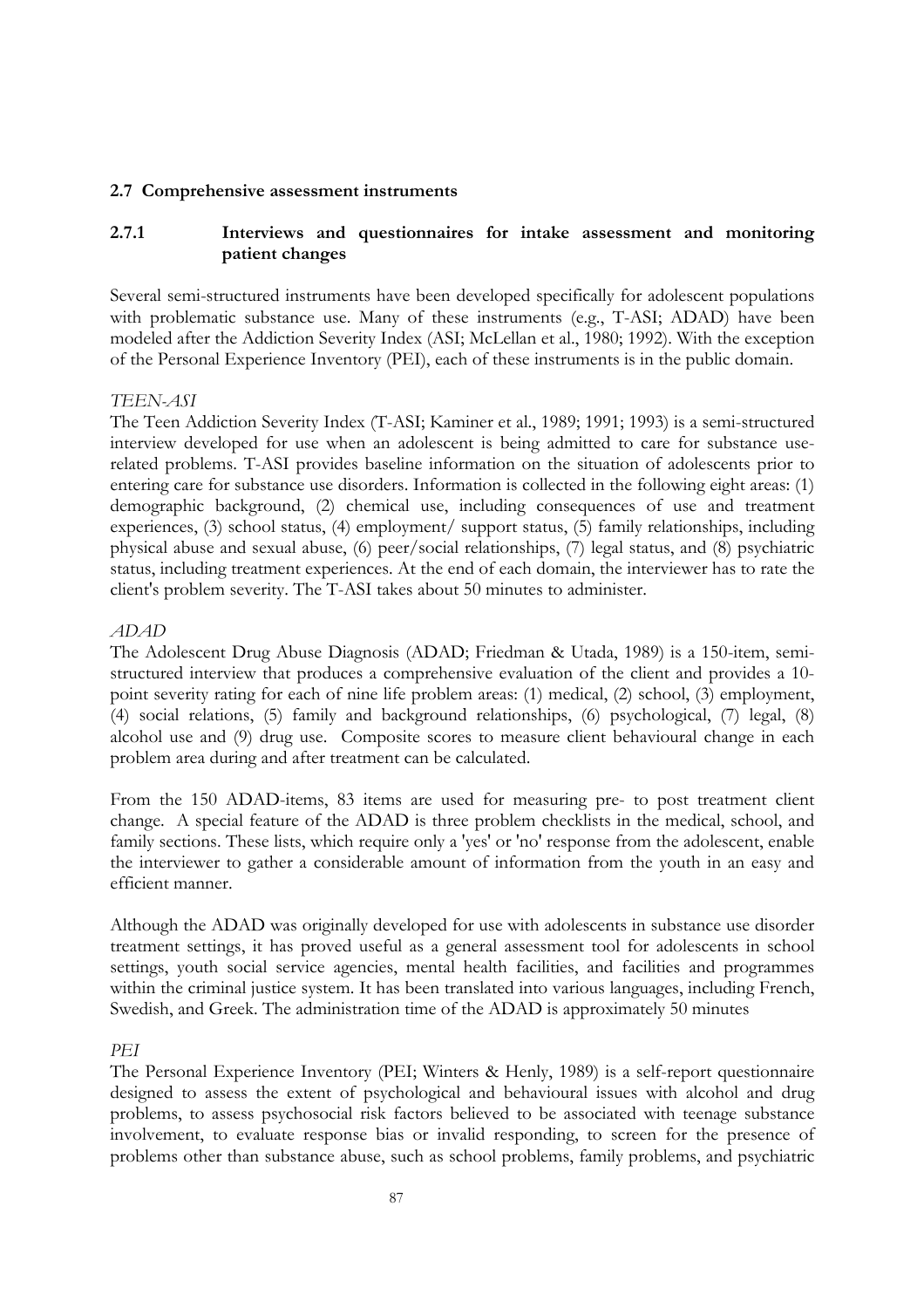disorders, and to aid in determining the appropriateness of inpatient or outpatient treatment (Guthmann & Brenna, 1990).

The PEI contains 276 items, in the following domains: (1) substance use problem severity (10 scales; 94 items), (2) substance use onset and frequency (19 items), (3) personal risk factors (8 scales; 79 items), (4) environmental risk factors (4 scales; 35 items), (5) problem screens for school, family and psychiatric disorders (6 screens; 31 items), and validity indices (5 scales; 70 items).

The PEI can be used in youngsters between 12-18 years old, and is useful in (treatment) settings in which a comprehensive substance abuse evaluation is required. The instrument has good reliability and evidence of construct and criterion-related validity across multi-ethnic samples (Winters et al., 1993, 1996). The PEI takes about 45-60 minutes to fill out.

#### *GAIN*

The Global Appraisal of Individual needs (GAIN; Dennis 1998; 2000; 2003) was developed to implement an integrated biopsychosocial model of treatment assessment, planning and outcome monitoring that can be used for evaluation, clinical practice and administrative purposes. The GAIN embeds questions for documenting substance use disorder, attention deficit/hyperactivity disorder, oppositional defiant disorder, conduct disorder, and pathological gambling; dimensional patient placement criteria for intoxication/ withdrawal, health distress, mental distress, and environment distress to guide movement among and between levels of care, treatment planning; reporting requirements related to the U.S. State Client Data System, and measures of a core set of clinical status and service utilization outcomes used in the Drug Outcome Monitoring Study. The content of the GAIN is divided into eight areas: (1) background and treatment arrangements, (2) substance use, (3) physical health, (4) risk behaviours, (5) mental health, (6) environment, (7) legal, and (8) vocational. In each area, the questions check for major problem areas and the recency of any problems. The items in these areas are combined into over 100 scales and subscales. The key indices of these (sub-) scales have shown good internal consistency (alpha's of most scales of 0.80 and above), good reliability (test-retest reliability for symptoms: r=0.7-0.8; for diagnoses: Kappa=0.5-0.7), and good validity (e.g. consistency with multi-method estimates).

#### **2.7.2 Diagnostic interviews**

Several diagnostic interviews have been developed to establish a DSM-IV diagnosis specifically in adolescent populations (including a substance use disorder diagnosis). Although quite a view instruments have been developed in this area ((see McClellan & Werry (2004): Diagnostic Interview for Children and Adolescents (DICA; Reich, 2000), Child and Adolescent Psychiatric Assessment (CAPA; Angold & Costello, 2000), Interview Schedule for Children and Adolescents (ISCA; Sherrill & Kovacs, 2000)), only the two instruments that are most commonly used in clinical practice and research are described in this section.

#### *DISC-IV– Substance Use Disorder section*

The National Institute of Mental Health Diagnostic Interview Schedule for Children (NIMH-DISC; Costello et al., 1982; Shaffer et al., 2000). The DISC is a structured interview designed to assess DSM axis-I disorders specifically in adolescents. The DISC-IV has been developed to cover both DSM-III-R, DSM-IV and ICD-10, for over thirty diagnoses. The interview is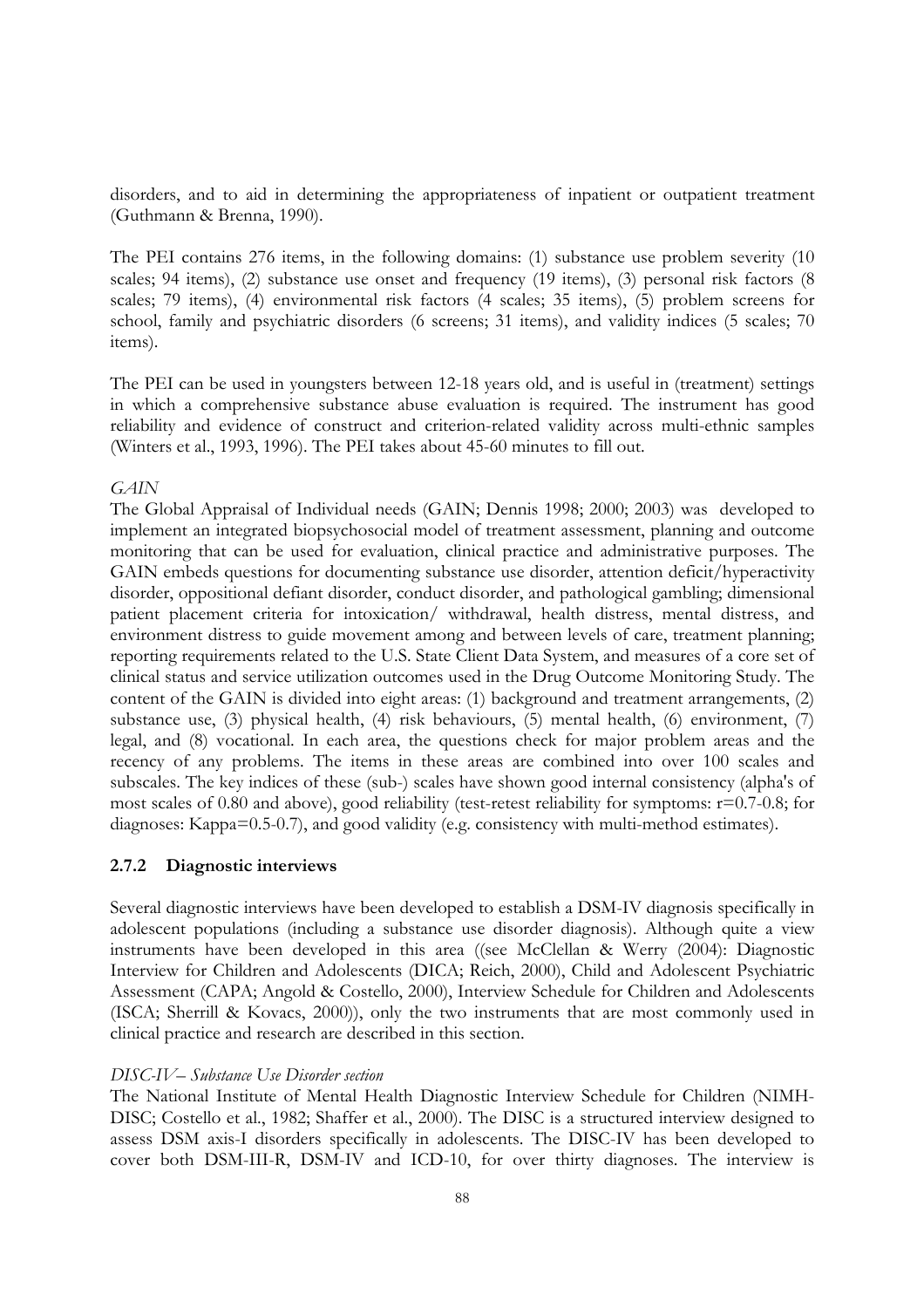organized into six diagnostic sections: Anxiety Disorders, Mood Disorders, Disruptive Disorders, Substance Use Disorders, Schizophrenia, and Miscellaneous Disorders (e.g. Eating disorders). Within each section, the diagnosis is assessed for presence within the previous year, and presence with the previous month. In adolescent outpatient psychiatric populations, the rest-retest reliability and the validity of the DISC-IV across diagnoses ranged from moderate to very good (Fisher et al., 1997; Shaffer et al., 2000). In a community population, the administration time for the total DISC-IV amounts to an average of 90-120 minutes

### *ADI*

The Adolescent Diagnostic Interview (ADI; Winters & Henly, 1993; Winters et al., 1993; 1999) is a criterion-referenced structured interview designed to assess DSM-III-R and DSM-IV criteria for substance use disorders. In addition to a diagnostic classification, it provides information on the level of functioning in several domains, including peers, partner relationships, school behaviour and performances, home behaviour, and life stress events. The ADI also screens for several coexisting mental/behavioural disorders, and it screens for memory and orientation problems. The ADI has been investigated on its psychometric properties, including inter-rater and test-retest reliability (Kappa's ranging from 0.80-0.83 for dependence; observed agreement of 94%-99% for abuse), and concurrent and criterion validity (e.g., Bukstein & Winters, 2004; Winters e.a., 1999). In the United States, the ADI has been used in a broad field of research and has been recommended for the assessment of substance use disorders in adolescents by – among others – the National Institute on Alcohol Abuse and Alcoholism and the Centre for Substance Abuse Treatment (CSAT) of the U.S Department of Health and Human Services. The ADI takes approximately 50 minutes to administer.

### **Best Practic Recommendation**

- It is recommended that all adolescents with a positive screen, who enter mental health services or the juvenile justice system, receive a comprehensive assessment to (1) assess the level of social and psychological functioning, (2) establish a diagnosis, and (3) develop a treatment plan.
- Recommended assessment instruments for intake and the monitoring of patient changes include the Teen-ASI, ADAD, PEI and GAIN.
- Recommended diagnostic interveiws include the DISC-IV and the ADI.

### **3 Screening and Assessment of Juveniles Juvenile Justice System**

Most of the adolescents entering the juvenile justice system (JJS) have substance use disorders and/or physical or sexual abuse, psychological and emotional problems, family and school difficulties. Screening and assessment that are performed to juveniles to prevent their further involvement in the JJS should be repeated at different stages in the system (intake, preadjudication, and postadjudication) to detect changes over time in the pattern of substance use, related problem behaviours, and the need for services.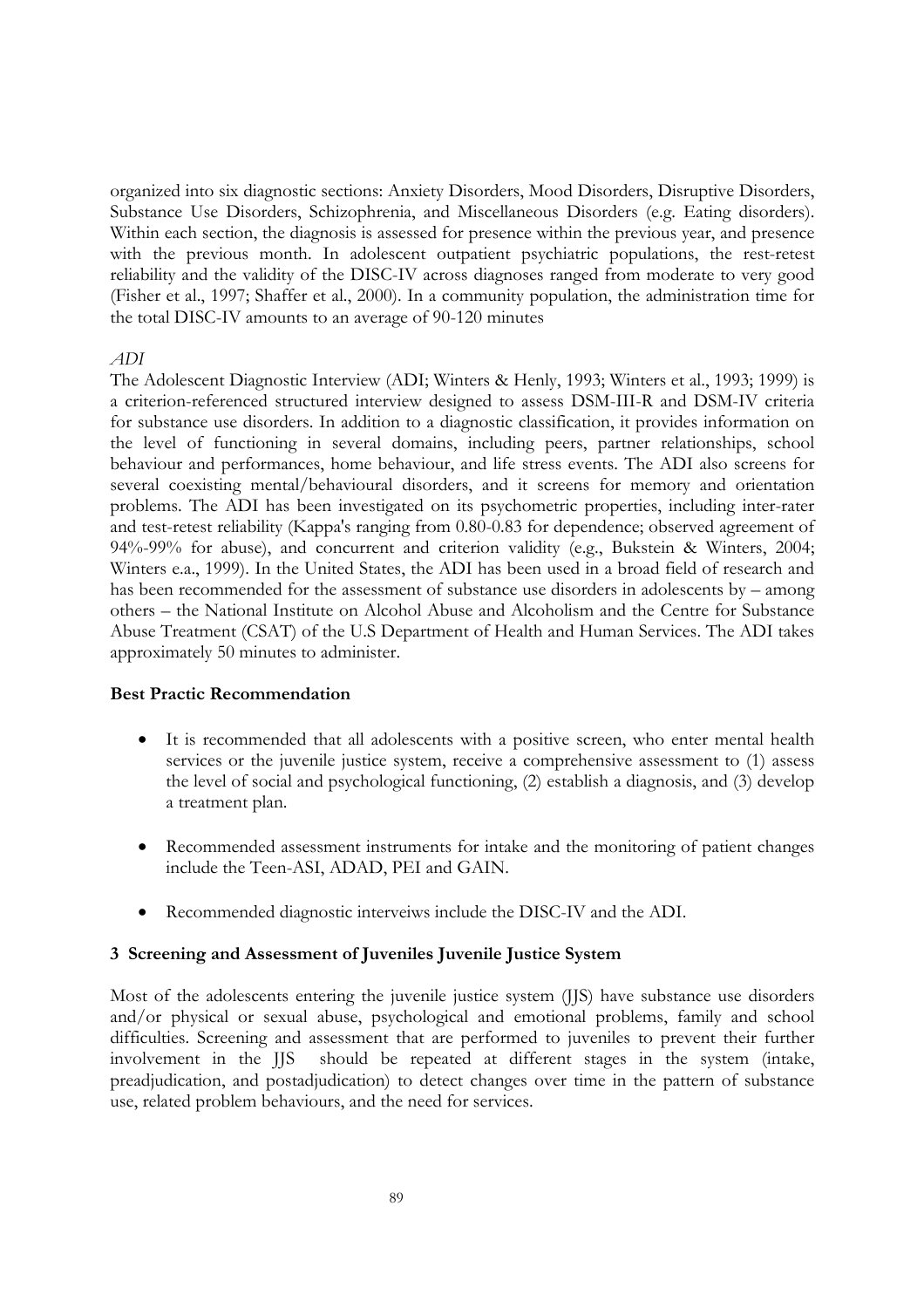# **Juvenile Justice Protocols To Implement Screening and Assessment**

- Initial screening should be done within 24 hours of entry.
- Full assessment should be done within several days of entry.
- Use of holding cells for screening and assessment is not recommended.
- Screening and assessment should follow many of the same guidelines used for youth in the community, such as
- The collection of data from different sources
- The careful selection of the instrument used
- The setting in which the interview is conducted is especially important in JJS settings and should be clearly noted in the written record.
- Juvenile justice staff should not be exclusively assigned to screening and assessment, as it encourages burnout.
- Protocols must be implemented to flag potential suicides.
- Protocols are needed to guide JJS staff in responding to critical problems that may arise during screening and assessment, such as
- Reported physical or sexual abuse
- Suicide threats
- Violent or aggressive behaviour
- HIV-related concerns
- Symptoms of withdrawal or acute intoxication
- Quality assurance monitoring of screening and assessment records should be completed at regular intervals.
- Staff must receive adequate training in key areas to handle adolescent-related situations

• Source: Centre for Substance Abuse Treatment. . Screening and Assessing Adolescents for Substance Use Disorders. Treatment Improvement Protocol (TIP) Series, Number 31. DHHS Pub. No. (SMA) 99-3282. Washington, DC: U.S. Government Printing Office, 1999.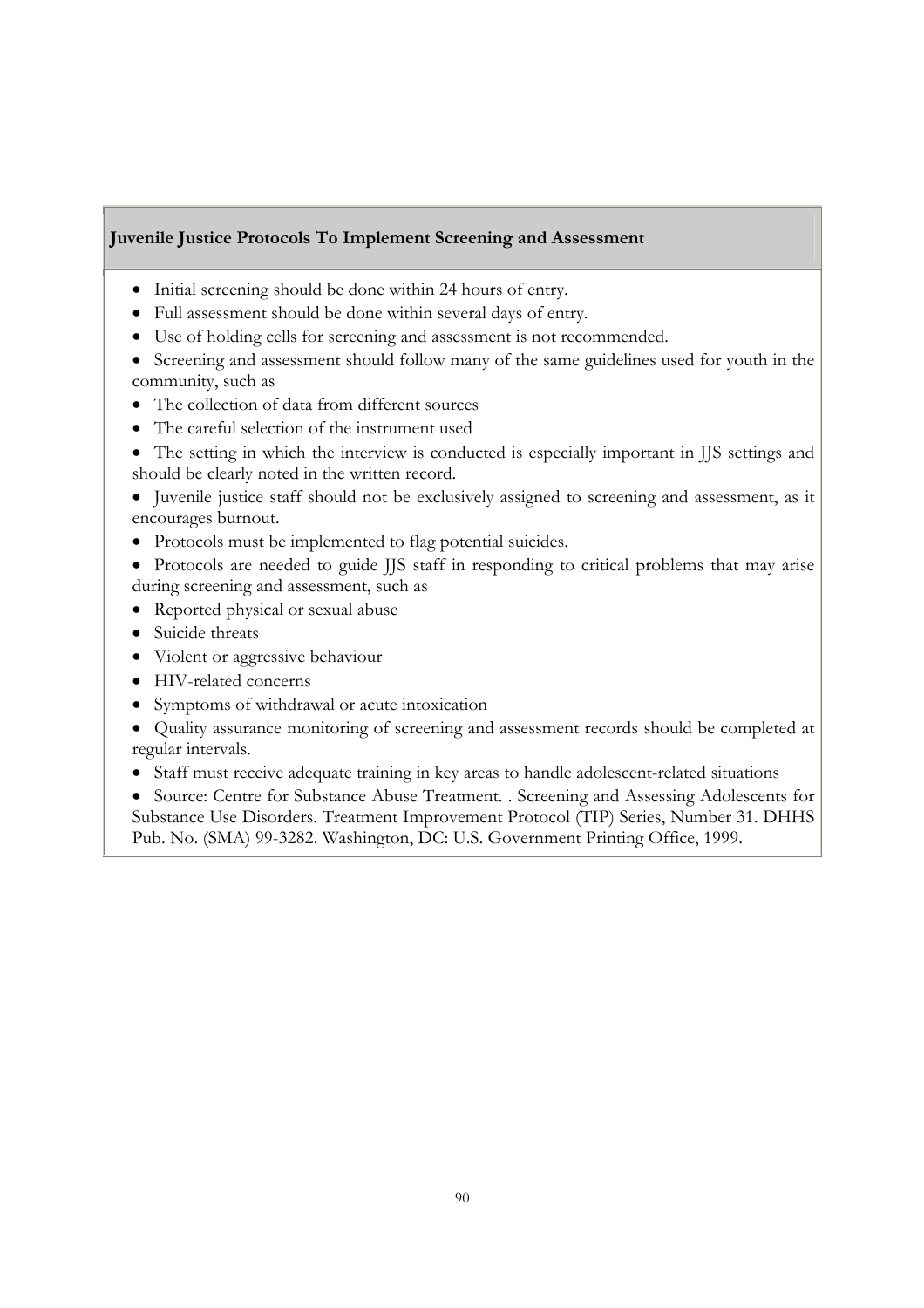All juveniles entering a juvenile justice facility should receive an initial screening, risk assessment, and follow-up assessment. Initial screening should be conducted within 24 hours of entry to the agency or facility. Screening and assessment activities may need to be completed over the course of several days for juveniles who are intoxicated, show symptoms of mental illness, are experiencing significant stress related to arrest or incarceration, or are not honestly disclosing information during an initial interview.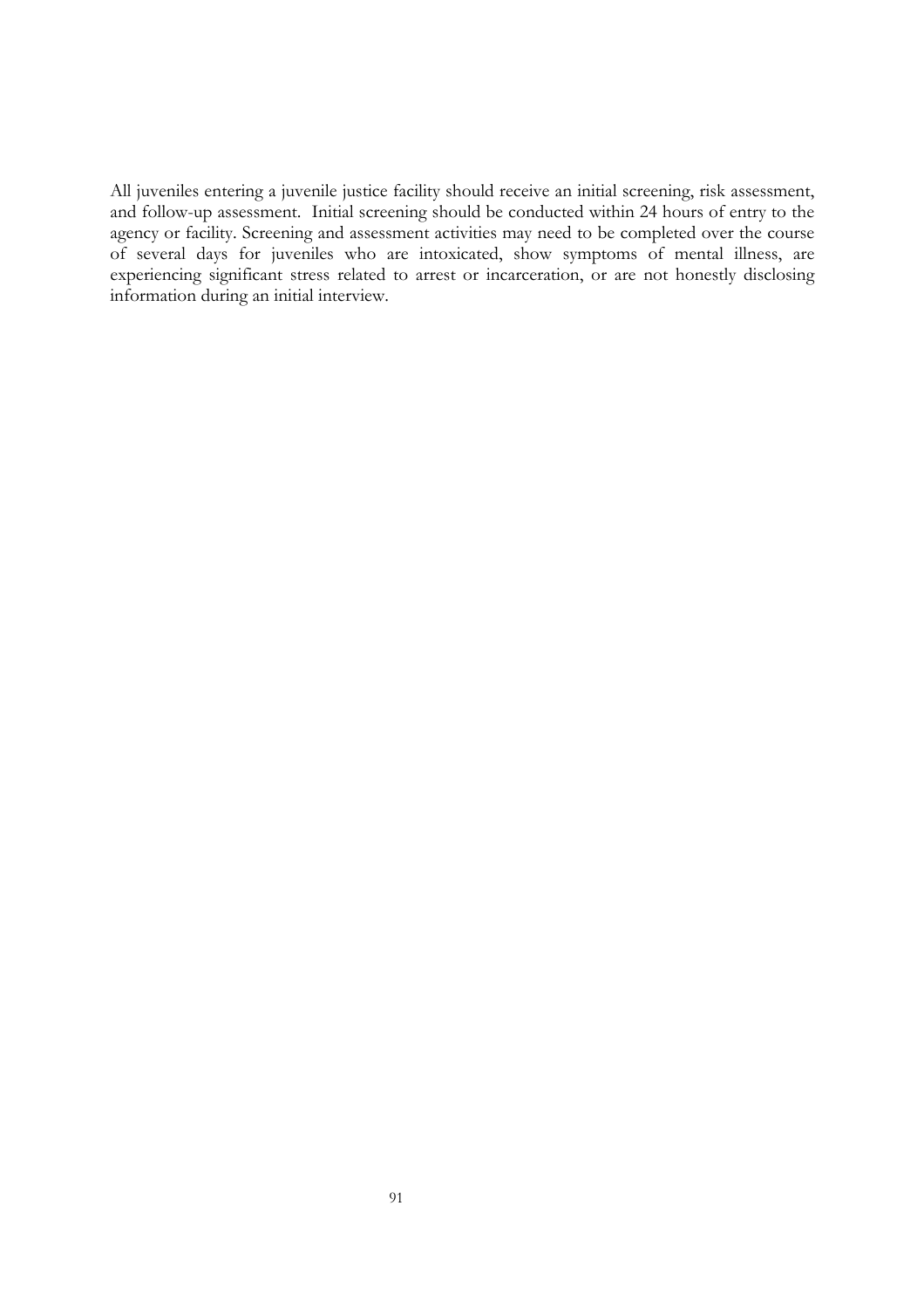## **About the authors:**

**Nesrin Dilbaz** MD is an associate professor of psychiatry and the Director of Psychiatry Clinic at the Numune Research and State Hospital in Ankara. She also serves as the dirrector of the Treatment Research and Training Centre for Alcohol and Substance Addiction in Ankara. She received her Medical degree at the Medical University of Hacettepe University and Anatolia University. She performed her Psychiatry residency at Medical University of Anatolia University in Eskişehir.

Dr. Dilbaz has been widely published in a number of peer-reviewed journals. She is also on the editorial board for the journals. She serves as the principle investigator for several ongoing trials. She is a member of numerous professional societies including American Psychiatric Association, International Biological Psychiatry Association, Psychiatric Association of Turkey, Addiction Association of Turkey, Turkish Medical Association, Turkish Neuropsychiatry Association, Addiction Society of Ankara, She is also the president of the Anxiety Disorders Congress that has been held every 3 years started from 1996.

She is also the member of the Scientific Comittee of Addiction of Minister of Health for 3 years. She is the member of the committee that build up the regulation of the Treatment Centers for Addiction in Turkey. She is also the coordinator of the National project "Healthy Adolescents healthy future" that had started at 2006 under the Parliement of Turkey. She is also the working on the prevention of alcohol and substance use among adolescents and among street living and working children.

Dr.Dilbaz's major research interests include Anxiety Disorders, Schizophrenia and substancerelated disorders. In 2005 she and her research assistant were awarded by the European Collegium of Neuropsychiatry.

**Vincent Hendriks**, psychologist, has worked in the field of addiction research since 1985. From 1990 to 1997, he was senior scientist of the Substance Abuse Research Department of the Addiction Research Institute Rotterdam. Since 1997, he is senior scientist at the Central Committee on the Treatment of Heroin Addicts (CCBH), the committee responsible for developing and conducting the randomized trial into the effectiveness of medically prescribed heroin in the Netherlands. Also since 1997, he is the research director of the Parnassia Addiction Research Centre (PARC) of Parnassia Mental Health Institute in The Hague.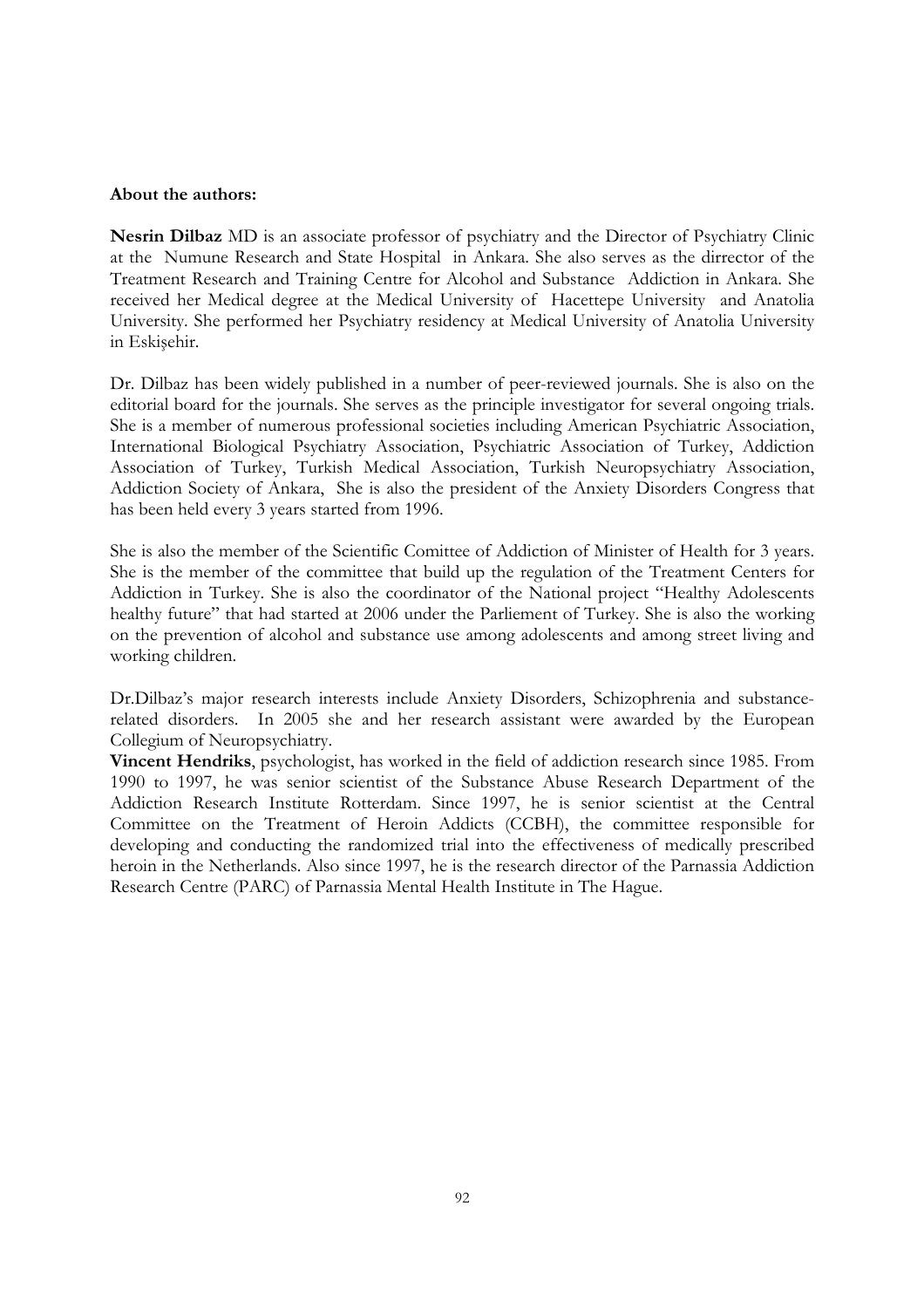### **References**

Adamson SJ; Sellman JD (2003). A prototype screening instrument for cannabis use disorder: the Cannabis Use Disorders Identification Test (CUDIT) in an alcohol-dependent clinical sample. Drug Alcohol Rev., 22(3):309-315.

American Academy of Pediatrics (1996). The Classification of Child and Adolescent Mental Diagnoses in Primary Care: Diagnostic and Statistical Manual for Primary Care (DSM-PC) Child and Adolescent Version. Elk Grove Village, IL; American Academy of Pediatrics.

American Psychiatric Association (1994). Diagnostic and Statistical Manual of Mental Disorders, fourth edition. Washington DC: American Psychiatric Association.

Angold AM; Costello EJ (2000). The Child and Adolescent Psychiatric Assessment (CAPA). Journal of the American Academy of Child and Adolescent Psychiatry, 39:39-48.

Brown RL; Rounds LA (1991). Conjoint screening questionnaires for alcohol and other drug abuse: Criterion validity in a primary care practice. Wis Med J, 94:135-140.

Bukstein OG; Winters K (2004). Salient variables for treatment research of adolescent alcohol and other substance use disorders. Addiction, 99 (Suppl.2):23-37.

Centre for Substance Abuse Treatment (1994). Assessment and Treatment of Patients with Coexisting Mental Illness and Alcohol and Other Drug Abuse. Treatment Improvement Protocol (TIP) Series, Number 9. DHHS Pub. No. (SMA) 95-3061. Rockville, MD: Substance Abuse and Mental Health Services Administration.

Centre for Substance Abuse Treatment (1995) Combining Alcohol and Other Drug Abuse Treatment With Diversion for Juveniles in the Justice System. Treatment Improvement Protocol (TIP) Series 21. DHHS Publication No. (SMA) 95-3051. Rockville, MD: Substance Abuse and Mental Health Services Administration.

Centre for Substance Abuse Treatment (1997) A Guide to Substance Abuse Services for Primary Care Clinicians. Treatment Improvement Protocol (TIP) Series, Number 24. DHHS Pub. No. (SMA) 97-3139. Rockville, MD: Substance Abuse and Mental Health Services Administration.

Centre for Substance Abuse Treatment (1998) Continuity of Offender Treatment for Substance Use Disorders From Institution to Community. Treatment Improvement Protocol (TIP) Series 30. DHHS Publication No. (SMA) 98-3245. Rockville, MD: Substance Abuse and Mental Health Services Administration.

Centre for Substance Abuse Treatment. (1999a). Screening and Assessing Adolescents for Substance Use Disorders. Treatment Improvement Protocol (TIP) Series, Number 31. DHHS Pub. No. (SMA) 99-3282. Washington, DC: U.S. Government Printing Office, 1999.

Centre for Substance Abuse Treatment. (1999b). Treatment of adolescents with substance use disorder. Treatment Improvement Protocol (TIP) Series, Number 32. DHHS Pub. No. (SMA) 99-3283. Washington, DC: U.S. Government Printing Office.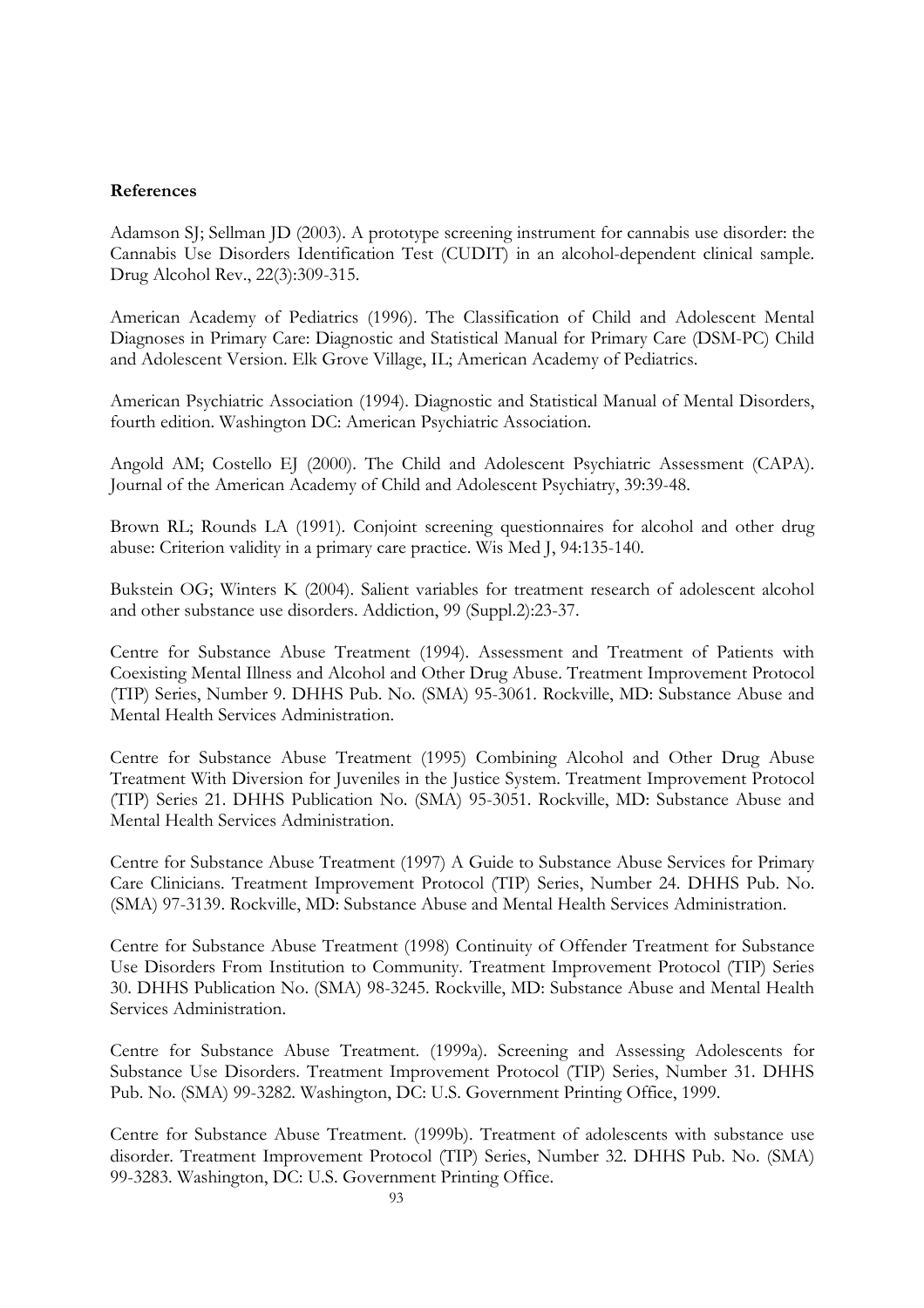Centre for Substance Abuse Treatment (2000). Substance Abuse Treatment for Persons With HIV/AIDS. Treatment Improvement Protocol (TIP) Series 37. DHHS Publication No. (SMA) 00-3459. Rockville, MD: Substance Abuse and Mental Health Services Administration.

Centre for Substance Abuse Treatment (2005a). Substance Abuse Treatment: Group Therapy. Treatment Improvement Protocol (TIP) Series 41. DHHS Publication No. (SMA) 05-3991. Rockville, MD: Substance Abuse and Mental Health Services Administration.

Centre for Substance Abuse Treatment (2005b). Substance Abuse Treatment for persons with co-occurring disorders. Treatment Improvement Protocol (TIP) Series 42 DHHS Publication No. (SMA) 05-3922. Rockville, MD: Substance Abuse and Mental Health Services Administration.

Chung T; Colby SM; Barnett NP; Rohsenow DJ; Spirito A; Monti PM (2000). Screening adolescents for problem drinking: performance of brief screens against DSM-IV alcohol diagnoses. J Stud Alcohol, 61(4):579-587.

Crowley TJ; Mikulich SK; Ehlers KM; Whitmore EA; Macdonald MJ (2001). Validity of structured clinical evaluations in adolescents with conduct and substance problems. J Amer Acad Child Adolesc Psychiatry, 40(3):265-273.

Dennis ML (1998). Global Appraisal of Individual Needs (GAIN). Manual: Administration, Scoring, and Interpretation. Bloomington, IL: Lighthouse Publications.

Dennis ML (2000). Overview of the Global Appraisal of Individual Needs (GAIN). Bloomington, IL: Chestnut Health Systems.

Dennis M; Titus JC; Diamond G; Dopnaldson J Godley SH et al. (2002). The Cannabis Youth Treatment (CYT) experiment: rationale, study design and analysis plans. Addiction, 97 (Suppl. 1):16-34.

Dennis ML; Titus JC; Whit MK; Unsicker JI (2003). Global Appraisal of Individual Needs: Administration Guide for the GAIN and Related Measures. Bloomington, IL: Chestnut Health Systems.

Drake RE; Rosenberg SD; Mueser KT (1996). Assessing substance use disorders in persons with severe mental illness. New Directions for Mental Health Services, 70:3-16.

Edwards G; Arif A; Hodgson R (1981). Nomenclature and classification of drug- and alcoholrelated problems. A WHO memorandum. Bulletin of the World Health Organization, 59(2):225- 242.

Ewing JA (1984). Detecting alcoholism: The CAGE questionnaire. JAMA, 252:1905-1907.

Fisher PW; Lucas S; Shaffer D et al. (1997). Diagnostic Interview Schedule for Children, Version IV (DISC-IV): test-retest reliability in a clinical sample. Presented at the 44th Annual Meeting of the American Academy of Child and Adolescent Psychiatry. Canada: Toronto.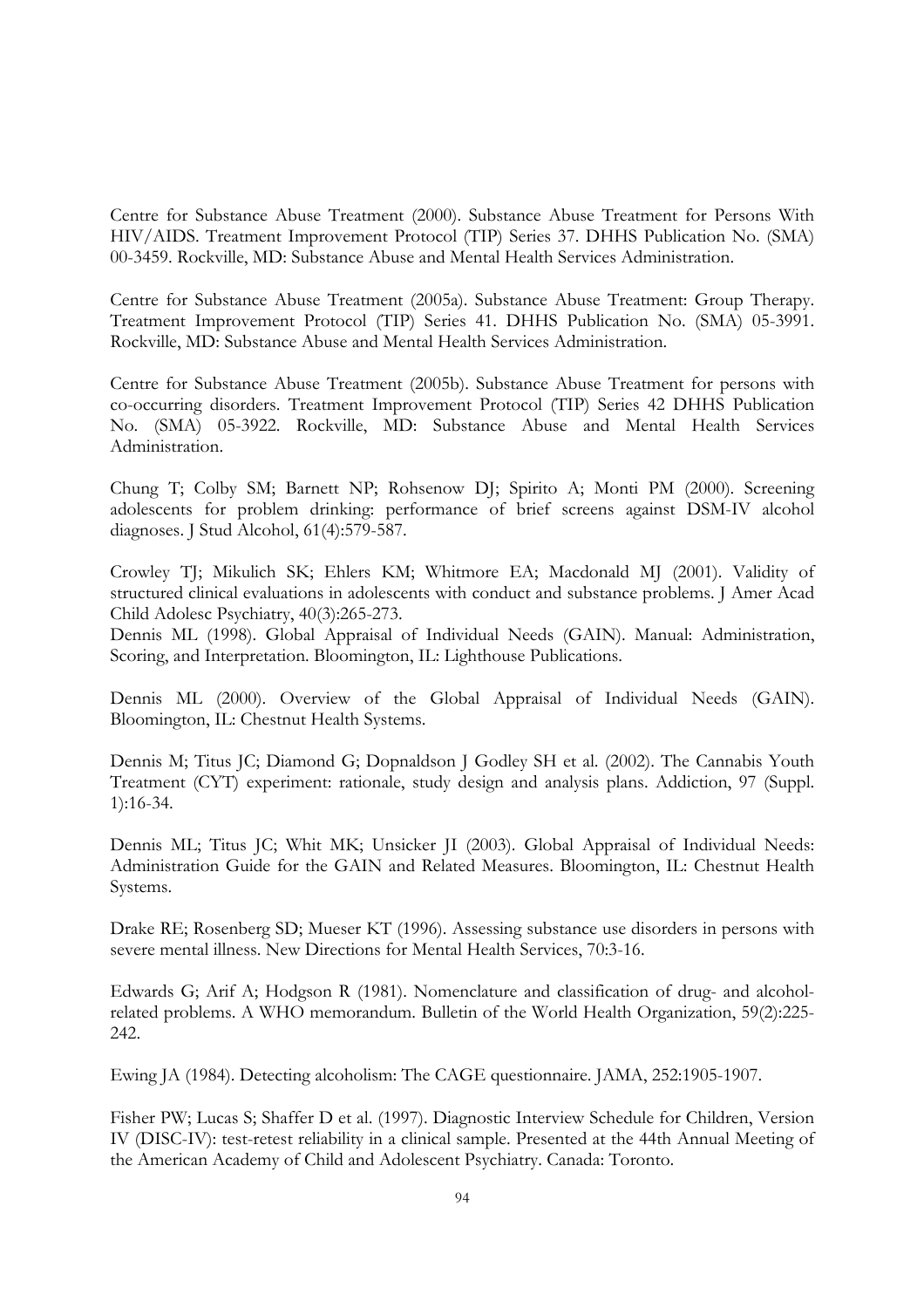Franken IHA; Kroon LY; Wiers RW; Jansen A (2000a). Selective cognitive processing of drug cues in heroin dependence. Journal of Psychopharmacology, 14(4):395-400.

Franken IHA; Kroon LY; Hendriks VM (2000b). Influence of individual differences in craving and obsessive cocaine thoughts on attentional processes in cocaine abuse patients. Addictive Behaviours, 25(1):99-102.

Friedman AS; Utada A (1989). A method for diagnosing and planning the treatment of adolescent drug abusers (the Adolescent Drug Abuse Diagnosis [ADAD] instrument). Journal of Drug Education, 19(4):285-312.

Guthmann DR; Brenna DC (1990). The Personal Experience Inventory: An assessment of the instrument's validity among a delinquent population in Washington State. Journal of Adolescent Chemical Dependency 1(2):15-24.

Hamid R; Deren S; Beardsley M; Tortu S (1999). Agreement between urinalysis and self-reported drug use. Substance Use & Misuse, 34(11):1585-1592.

Health Canada (2002). Best Practices. Concurrent Mental Health and Substance Use Disorders. Ottawa: Health Canada. Minister of Public Works and Government Services.

Kaminer Y; Bukstein O; Tarter R (1989). Teen Addiction Severity Index (T-ASI): Clinical and research implications: a preliminary report. NIDA Res Monogr. 95:363

Kaminer Y; Bukstein OG; Tarter RE (1991). Teen Addiction Severity Index (T-ASI): Rationale and reliability. International Journal of the Addictions, 26:219-226.

Kaminer Y; Wagner E; Plummer B; Seifer F (1993). Validation of the Teen Addiction Severity Index (T-ASI). American Journal on Addiction, 2:221-224.

Kelly TM; Donovan JE; Kinnane JM; Taylor DM (2002). A comparison of alcohol screening instruments among under-aged drinkers treated in emergency departments. Alcohol Alcohol., 37(5):444-450.

Kelly TM; Donovan JE; Chung T; Cook RL; Delbridge TR (2004). Alcohol use disorders among emergency department-treated older adolescents: a new brie screen (RUFT-Cut) using the AUDIT. CAGE, CRAFFT, AND RAPS-QF. Alcohol Clin Exp Res., 28(5):746-753.

Kirisci L; Mezzich A; Tarter R (1995). Norms and sensitivity of the adolescent version of the drug use screening inventory. Addict Behav, 20(2):149-157.

Knight JR; Sherritt L; Shrier LA; Harris SK; Chang G (2002). Validity of the CRAFFT substance abuse screening test among adolescents clinic patients. Arch Pediatr Adolesc Med., 156(6):607- 614.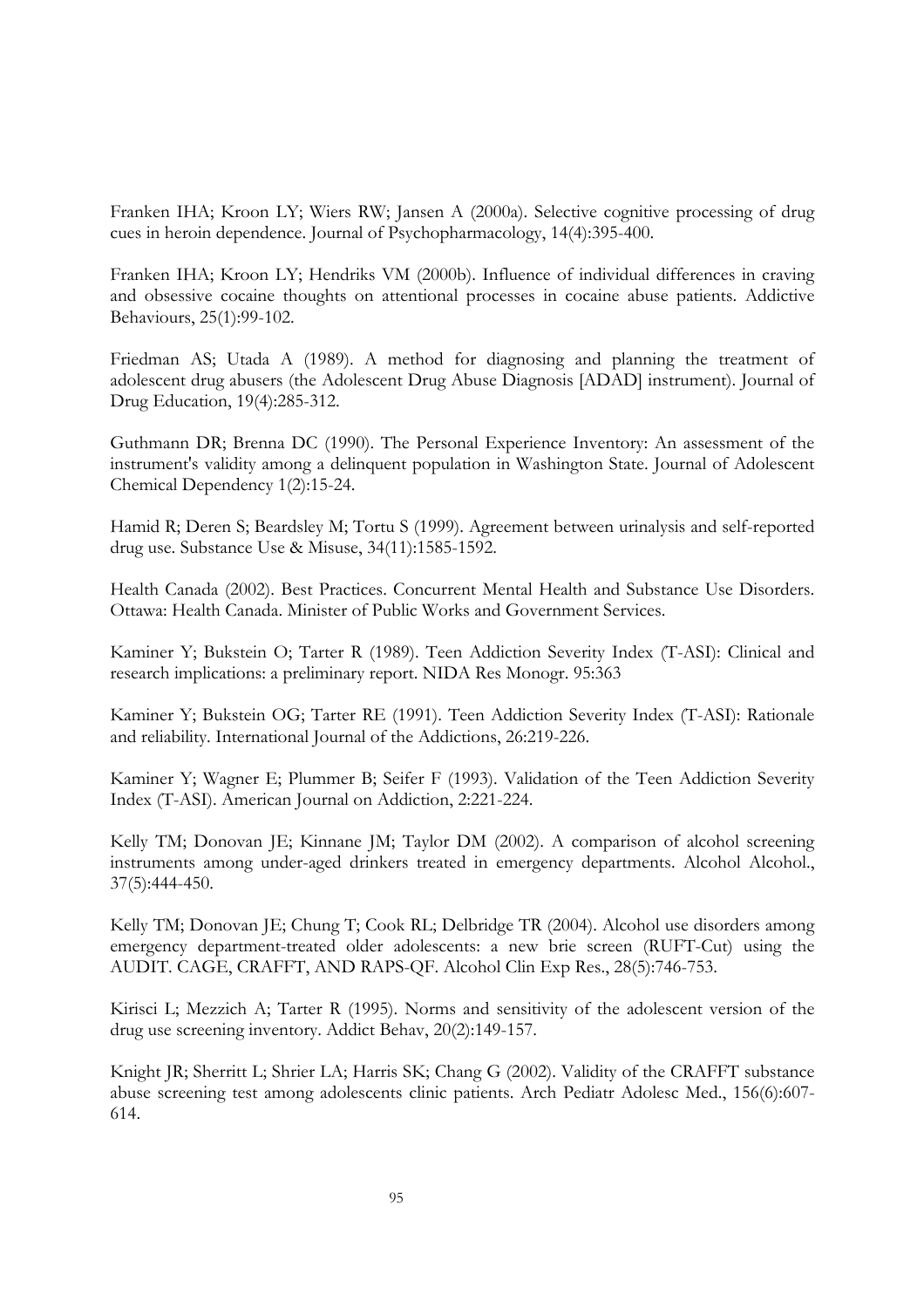Knight JR; Sherritt L; Harris SK; Gates EC; Chang G (2003). Validity of brief alcohol screening tests among adolescents: a comparison of the AUDIT, POSIT, CAGE, and CRAFFT. Alcohol Clin Exp Res., 27(1):67-73.

Latimer WW; Winters KC; Stinchfield RD (1997). Screening for drug abuse among adolescents in clinical and correctional settings using the Problem-Oriented Screening Instrument for Teenagers. Am J Drug Alcohol Abuse, 23(1):79-98.

McClellan J; Werry JS (2000). Introduction. Special section. Research psychiatric diagnostic interviews for children an adolescents. Journal of the American Academy of Child and Adolescent Psychiatry, 39:19-27.

McLellan AT; Luborsky L; O'Brien CP; Woody GE (1980). An improved diagnostic instrument for substance abuse patients: the Addiction Severity Index. Journal of Nervous and Mental Disease, 168:26-33.

McLellan AT; Kushner H; Peters F; Smith I; Corse SJ; Alterman AI (1992). The Addiction Severity Index ten years later. Journal of Substance Abuse Treatment, 9:199-213.

Miller GA (1985, 1999). The Substance Abuse Subtle Screening Inventory (SASSI): Manual, second edition. Springfield, IN: The SASSI Institute.

Myerholtz L; Rosenberg H (1998). Screening college students for alcohol problems: psychometric assessment of the SASSI-2. Substance Abuse Subtle Screening Inventory. J Stud Alcohol., 59(4):439-446.

Rahdert EH (1991). Adolescent Assessment Referral System Manual. Rockville, Maryland: National Institute on Drug Abuse.

Reich W (2000). Diagnostic Interview for Children and Adolescents (DICA). Journal of the American Academy of Child and Adolescent Psychiatry, 39:59-66.

Russel M (1994). New assessment tools for drinking in pregnancy: T-ACE, TWEAK and others. Alc Health Res World, 18(1):55-61.

Shaffer D; Fisher P; Lucas CP; Dulcan MK; Schwab-Stone ME (2000). NIMH Diagnostic Interview Schedule for Children Version IV (NIMH DISC-IV): Description, differences from previous versions, and reliability of some common diagnoses. Journal of the American Academy of Child and Adolescent Psychiatry, 39(1):28-38.

Sherrill JT; Kovacs M (2000). Interview Schedule for Children and Adolescents (ISCA). Journal of the American Academy of Child and Adolescent Psychiatry, 39:67-75.

Sweet RI; Saules KK (2003). Validity of the substance abuse subtle screening inventoryadolescent version (SASSI-A). J Subst Abuse Treat., 24(4):331-340.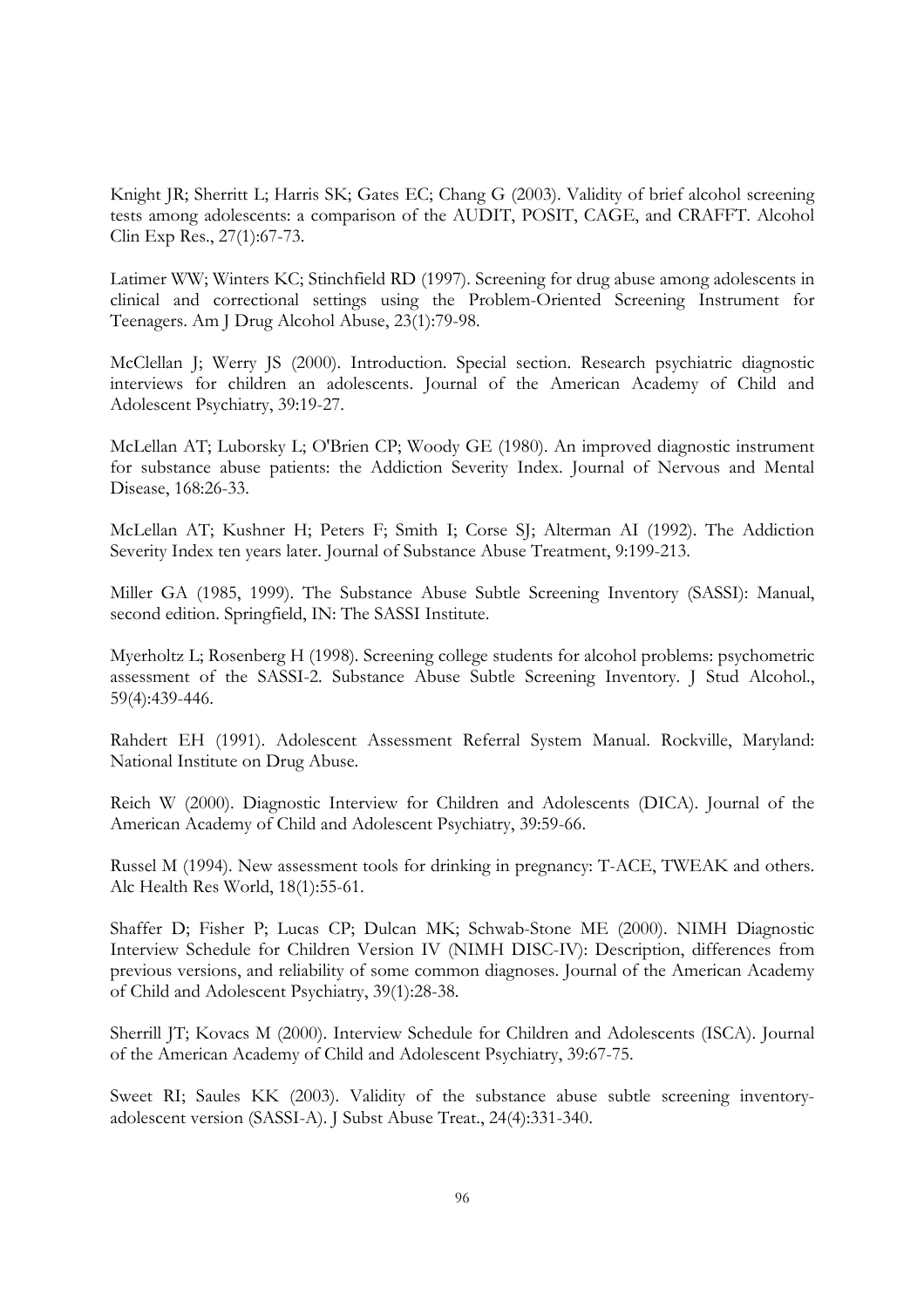Tarter RE (1990). Evaluation and treatment of adolescent substance abuse: a decision tree method. Am J Drug Alc Abuse, 16:1-46.

Tsuang MT; Bar JL; Harley RM; Lyons MJ (2001). The Harvard twin study of substance abuse: What we have learned. Harvard Review of Psychiatry, 9(6):267-279.

Young SE; Mikulich SK; Goodwin MB; Hrdy J; Martin CL et al. (1995). Treated delinquent boys' substance use: onset, pattern, relationship to conduct and mood disorders. Drug Alcohol Depend, 37:149-162.

Williams JMG; Mathews A; MacLeod C (1996). The emotional Stroop task and psychopathology. Psychol. Bull., 120(1):3-24.

Winters KC; Henly GA (1989). Personal Experience Inventory and Manual. Los Angeles: Western Psychological Services.

Winters K; Henly G (1993). Adolescent Diagnostic Interview (ADI) Manual. Los Angeles: Western Psychological Services.

Winters KC; Stinchfield RD; Henly GA (1993). Further validation of new scales measuring adolescent alcohol and other drug abuse. Journal of Studies on Alcohol, 54:534-541.

Winters KC; Zenilman JM (1994). Simple Screening Instrument for Substance Abuse. Centre for Substance Abuse Treatment. Substance Abuse Treatment for Persons with Co-occurring Disorders (Treatment Improvement Protocol 42). Rockville, Maryland.

Winters KC; Stinchfield RD; Henly GA (1996). Convergent and predictive validity of scales measuring adolescent substance abuse. Journal of Child and Adolescent Substance Abuse, 5(3):37-55.

Winters KC; Latimer W; Stinchfield RD (1999). The DSM-IV criteria for adolescent alcohol and cannabis use disorders. J Stud Alcohol, 60:337-344.

World Health Organization (1994). International Classification of Diseases, tenth edition. Geneva: World Health Organization.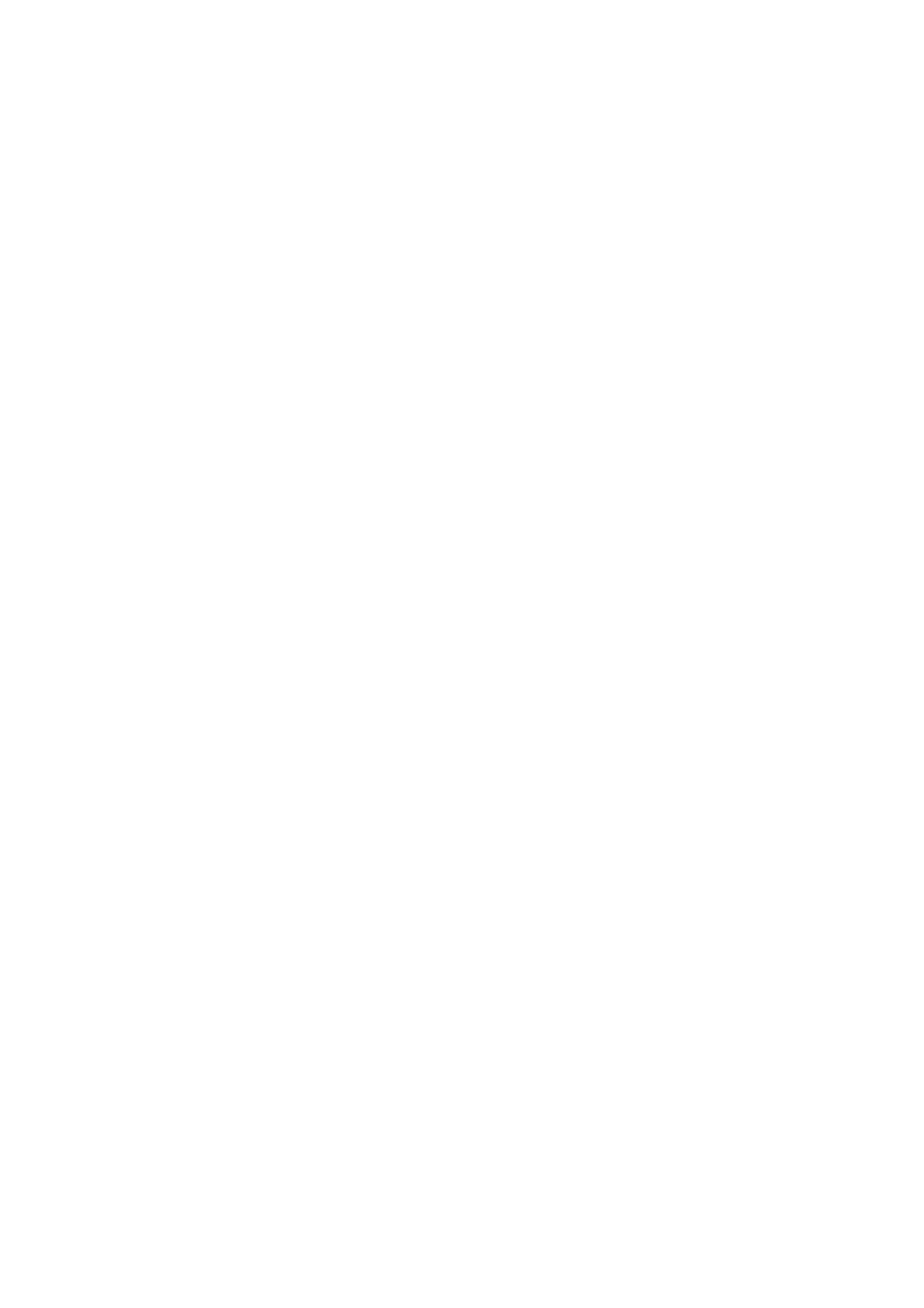# **Chapter 6 - Treatment and Treatment Planning**

*Toni Berthel, Piotr Jablonski, Jolanta Łazuga–Koczurowska* 

#### **Summary**

*This chapter describes treatment and the way it is planned. The first part concerns general issues on ways of assessing young people for particular treatment programmes, matching these treatments to the severity of addiction and to developmental needs of young people using drugs. The second part describes treatment settings and the treatment methods, shows the efficiency level of these treatment methods based on research data and touches upon the conditions necessary for potentially successful work with adolescents and young adults. The third part refers to general treatment components of treating adolescents and young people who use substances. The material presented in the chapter is based on the analysis of scientific research data as well as on the clinical experience of the chapter's authors.* 

Although the majority of drug users are youth there is no extensive literature on the applied prevention and treatment methods which would be adjusted to this particular age group. The approach to treatment of adolescents is dependent on the social attitudes towards drugs, perceived threats as well as philosophy which are characteristic of the given culture. In some countries (the Netherlands, France) drug use (especially experimental and occasional) is accepted as an element of youth lifestyle, while in the Scandinavian countries drug use in any form is socially unacceptable. Such attitude towards drugs is common also for central and eastern European countries. However, regardless of cultural differences and national drug policies, the research shows increasing trends in drug use among youngsters, the lowering age of drug initiation and increased number of adolescents referred to drug treatment services. Therefore, it is perfectly understandable that adolescent drug use even that "innocent" and controlled should be considered as risky behaviour which may have negative influence later on in adult life. More and more young people who enter treatment as a result of the use of psychoactive substances show a serious lack in development, distorted behaviour patterns and neurological damage. Many of them require treatment to prevent/reduce the consequences of drug use such as accidents, risky sexual behaviour, drug use, psychic disorders or crime. Research shows (Jessor, 1991) that experimental drug use, although it does not always directly lead to clinical problems and may even be considered as a favourable behaviour (helps to establish interpersonal contacts, strengthens one's position in the group) should be however understood as a risky and problematic behaviour. It has been shown that people who use drugs tend to undertake other risky behaviours. Although the number of youth who use drugs is increasing, it seems that relatively few seek professional help. ESPAD research (2001) shows that in the EU young people under 19 constituted less than 10 % of all people who referred to services. Such a result suggests that either young people do not yet need specialist treatment or young people in the EU do not have access to services designed for them and adjusted to their needs. Existing differences in approaches towards drug use in the EU (from liberal to total prohibition) in a way indicate also the differences in the need for specialist treatment. For instance, in Poland, where drug use is perceived as a symptom of both lack of social adjustment and other problems of adolescence, there is a great need of specialized services for adolescents. The data presented in EMCDDA report of 2003 confirm that only in some EU countries: Ireland, the Netherlands, Finland, Luxemburg, Denmark, Greece and Sweden, there are specialized services for adolescent drug users. This report, however, does not contain information about other countries other than the Polish experience in specialized help for drug-using children and adolescents. Poland has over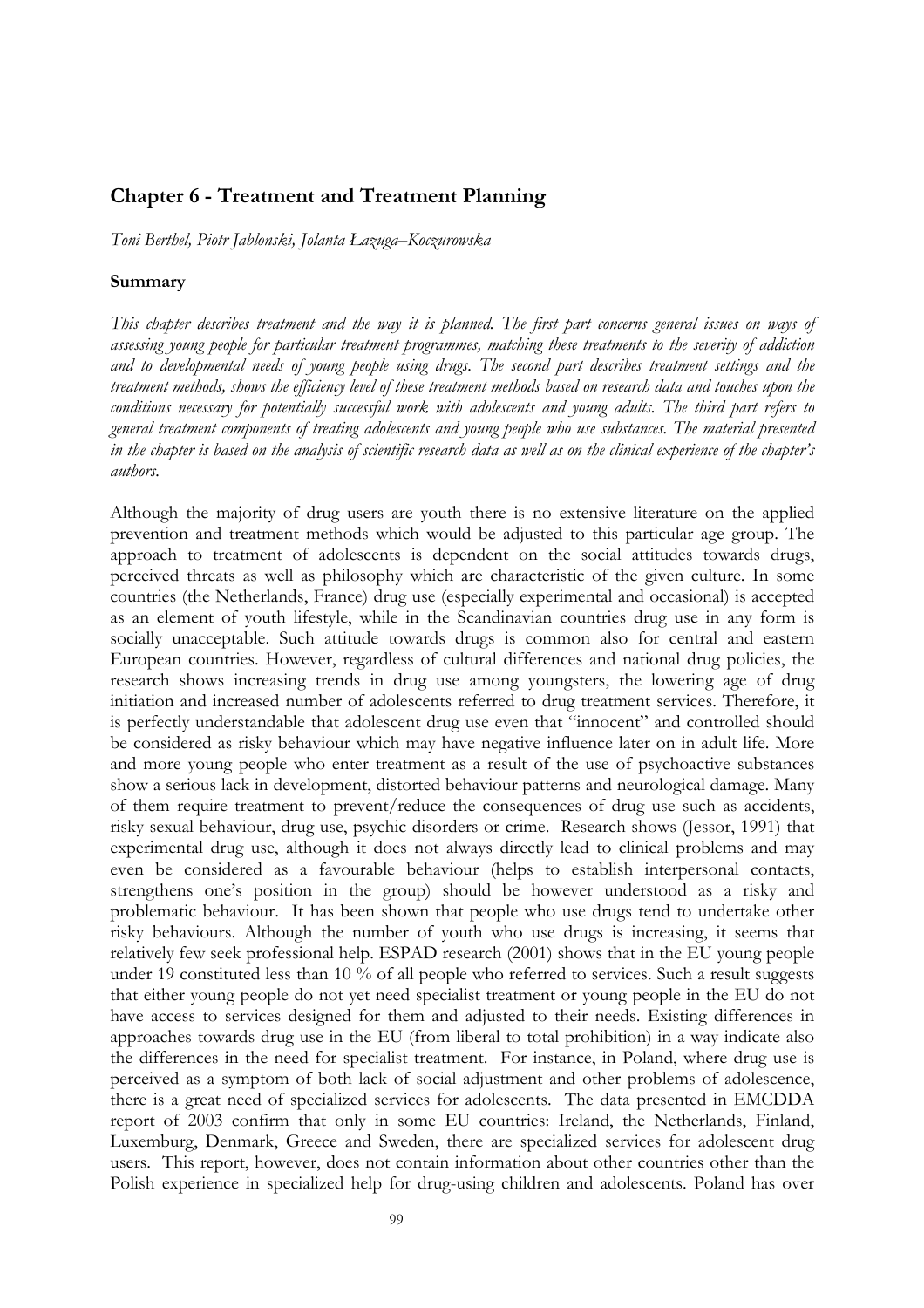20-year-old comprehensive system of services addressing young people which incorporates different forms of help (from out-patient to residential therapeutic communities). Much of the experience and observation presented during the expert meetings (Expert Forum on Treatment" Pompidou Group) proves that secondary prevention is essential to drug use reduction. "Treating effectively young users and identifying young people at high risk, directing them to appropriate counselling or treating facilities, is a key factor for reducing both drug use and demand.' (E. Kafetzopoulos, OKANA, Greece).

# **Part I – General Issues**

# **1 Tailoring treatment to adolescent**

Use of certain treatment methods towards drug using children and youth must be adjusted to the specificity of the period of adolescence, degree of addiction and accompanying problems related to drug use. Effectiveness of any activity depends on the accuracy in identifying needs of the growing child related to development stage as well as needs related to problems resulting from drug use.

Some guidelines for the reform of children's mental health services, including drug-abuse facilities for adolescents, have advocated the development of service systems that are familycentered, community-based, child-focused, individualized, comprehensive, less restrictive, and accountable for client outcome and satisfaction.

Before the correct treatment can be offered, the relevant problems have to be identified. The extent of drug use and the associated problems need to be ascertained and recorded. In addition to these aspects of drug use, it is vital to understand the specific stages that an adolescent needs to progress through as he or she develops so that any delays or disturbances in this development can be tackled.

As far as adjustment of treatment methods to growing up youth who have drug problem is concerned, the most important issues are:

• knowing and understanding the things that an adolescent needs to do on their way of becoming an adult. The specific areas of interest here are: the formation of a personal and work-based identity; detachment from the parental home; the establishment of new social relationships; the development of an independent and flexible system of values; consolidation of sexual identity; coping with a changing body; and acceptance of an adult body image;

• understanding of relationship between drug use and individual development as well as identifying a role which is played by drug in the life of a young person;

• understanding of the meaning of change dynamics related to intensive intellectual, physical and social development and its influence on vulnerability of a young person to risky behaviours (curiosity, need of strong impressions, intensive experiences and emotions, etc.);

• identifying the degree of "involvement" with drugs and problems related to it (adolescent substance use occurs with varying degrees of severity);

• assessing the degree of readiness for change of unwanted behaviours and solving the existing problems (depending on the preferred philosophy of the therapist, for example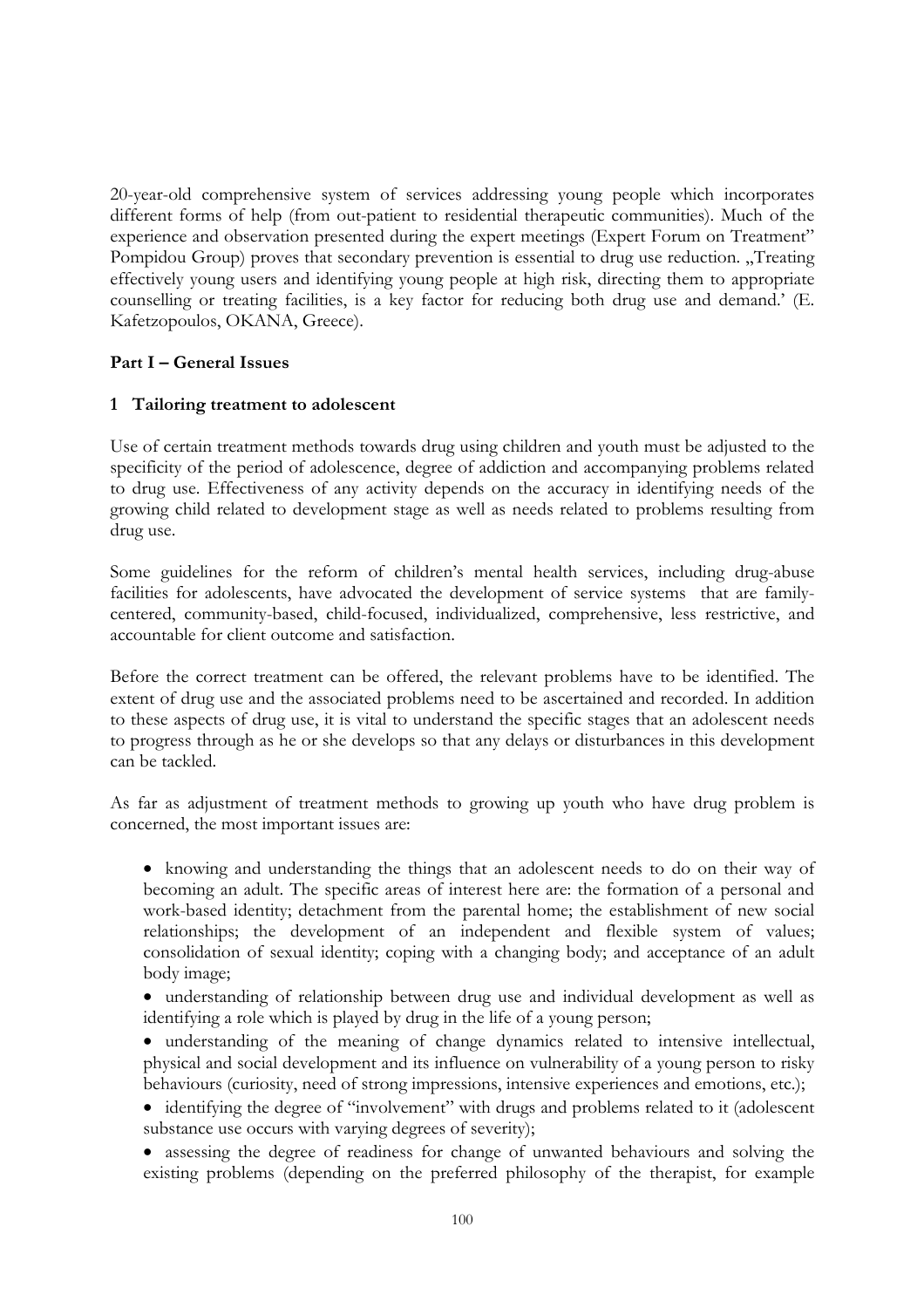readiness to stop drug use when the goal is abstinence from drug use, or reduction of drug use when the goal is to minimize health damage). The majority of adolescents do not perceive drugs as something harmful. On the contrary, for many young people drugs are attractive and worth trying. That is why young people do not see the threat related to use of psychoactive substances. For a long time they have a feeling of absolute control over their drug use and weak motivation to change. Often it is the external pressure such as family, school, peers, accident or legal conflict that forces a youngster to seek professional help.

Professional services for adolescents, regardless of applied methods, should also consider:

- gender, ethnicity, cultural background, degree of disability and incapability to work or study;
- degree of retardation in mental, emotional and social development as well as related to it lack in school learning, ambitions, self-confidence and relations with other people;
- inclusion of adolescent's family in the process of problem solving and help in establishing favourable social environment (in some services participation of families is obligatory. Residential therapeutic communities in Poland consider it an obligatory element of the therapy);
- making the most appropriate services available;
- selection of appropriate motivational methods and techniques in case of a youth who, directly or indirectly, is forced to undergo treatment. As the pressure does not favour change and primarily leads to adolescent protest, it is necessary to apply strategies which allows increasing the chances of those less motivated.

Researches and treatment professionals have found it useful to characterize adolescent substance use behaviour on a continuum of severity that extends from the developmental variation of experimentation with substances through problem use, to disorders of abuse and dependence. To recognise to what a degree the adolescent is "involved" with drugs is essential to adjustment of treatment intervention. It is useful to consider a substance use continuum with six anchor points ( TIP 32, SAMHSA):

- 1. Abstinence young person does not have contact with drugs.
- 2. Use: minimal or experimental use with minimal consequences.
- 3. Abuse: regular use or abuse with several and more severe consequences.

4. Abuse/dependence: regular use over an extended period with continued severe consequences.

5. Recovery: return to abstinence, with a relapse phase in which some adolescents cycle through the stages again.

6. Secondary abstinence.

# **2 Qualification of adolescents for treatment programmes (Treatment Placement)**

Decision on the appropriate treatment programme for a particular young person is one of the essential elements in work with drug using adolescents. The choosing of proper therapeutic method is one of the most important conditions for effective help.

The process of qualification of an adolescent for certain treatment programme requires information which can be collected through observation or interview from the interested party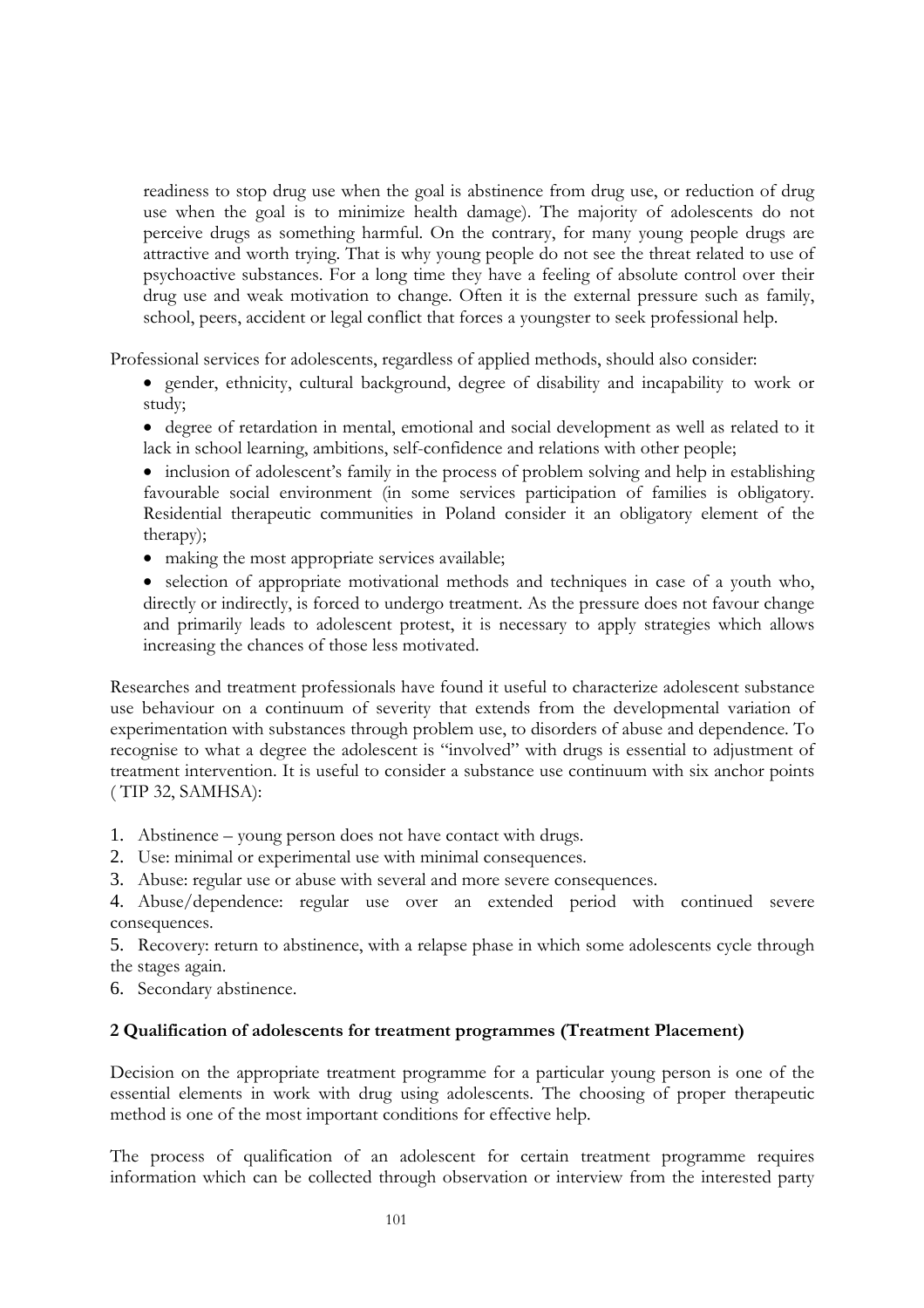(adolescent's self report), his or her parents and tutors as well as on the basis of available documents (health records, notes from specialists and results of specialist examination). The next step is to give the problem diagnosis. The assessment of the state and functioning of adolescent is made on the basis of the diagnostic criteria which serve for drawing a complete picture of psychological, social and environmental situation of an adolescent. It is very helpful to concentrate on the following spheres of adolescent activity: drug use (how much, how often, in what circumstances), drug use-related health damage, damage of learning capacity (weak ability to concentrate, memory, neurological deficits), distortion in the emotional sphere (inability to show and accept feelings, negative emotional states), damage in the social sphere (role playing, life tasks implementation, work, family, socializing, conflict with law) as well as impact of the environment (influence groups, living conditions, belonging to social groups). After careful assessment of the degree of the addiction, severity of symptoms, state of health and impact of problems on the psychic, mental and social spheres, involvement of family and opportunities in the environment in which he or she lives, an adolescent should be recommended for a certain treatment programme.

Regardless of the modality or the setting in which it takes place, treatment can be seen as a continuum starting with outreach, screening, and assessment to identify young people who are at risk or who are already engaging in substance use. It continues through the stages of counselling and treatment to continuing care and support to reinforce abstinence. Every form of therapeutic intervention: outpatient, residential or supported independent living (and aims solely at decreasing drug use-related health damage). All of these services require adjustment to the needs of adolescents. Proposed programmes in counselling facilities, as well as in detoxification units and rehabilitation residential centres should cater for young people who experiment with drugs and for those who use drugs more intensively. Use of the same methods for adolescents who have different problems and degree of involvement with drugs can be counter productive. In the majority of cases it is a consequence of lack of diversified approach and poor diagnosis. It is not enough that an adolescent takes drugs which make them eligible for all programmes, regardless of their needs, opportunities or motivation. Often, without personal responsibility young people refuse participation in programmes offered to them, very often without feeling personally responsible as they are given little choice (parents' pressure, legal writ etc.). Even if the external pressure may stimulate the participation in therapy, it does not mean that it causes permanent expected changes in behaviour. All programmes, regardless of their specialization, should therefore consider the needs of adolescents and the settings in which adolescents live as well as risk factors which are present in adolescents within their environments.

In the process of making decision and choosing treatment programme, it is very important for a young person to be fully informed about the programme, requirements and to be able to ask questions which allow them to understand benefits and difficulties related to the participation in the programme.

The role of such an advisor and consultant may be given to a GP or a family doctor as it is very likely that adolescents who have contact with drugs or their parents may first turn to their doctor for help. Therefore, a family doctor should be able to give the initial diagnosis (on the basis of information collected during an interview with the drug using person or their parents), performing a motivational discussion as well as recommending the person for particular specialist treatment programme.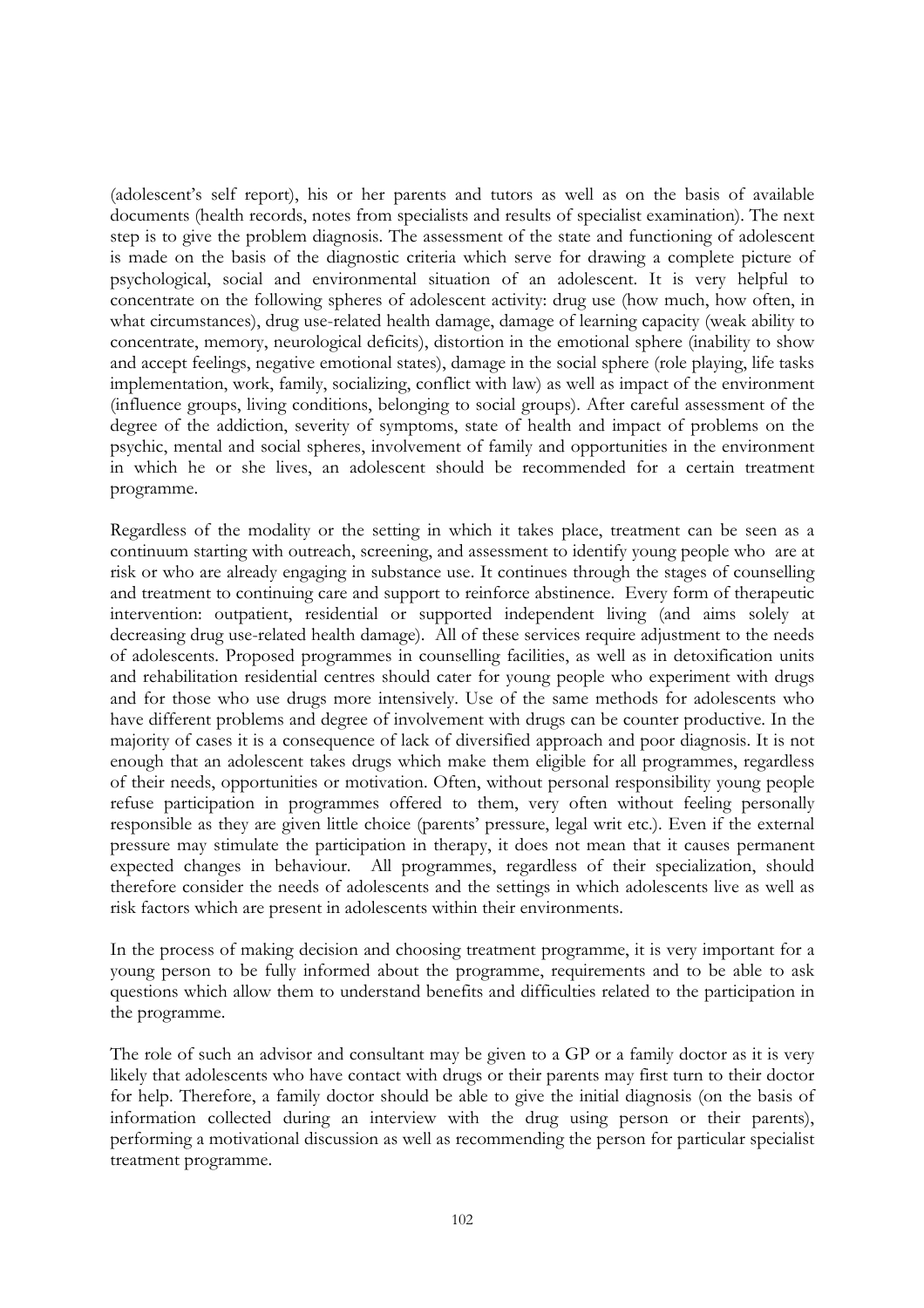The first treatment programme offered to an adolescent should be adjusted taking into consideration the most severe disorder and problems. If, during the programme participation, it turned out that the client's problems do not require such an intensive care, the client should be recommended for less intensive treatment. Of course, the decision about the change of the programme should be based on the assessment of the progress, diagnosis of the current state of the client and thorough assessment of their achievements as well as need for further treatment.

Assessment process is a continuous process which enables taking decisions at every moment of therapy underway. Every proposed change in therapy made by the therapist is not solely based on the outcomes and recommendations concerning client but should also be based on information about other programmes, their availability and level of intervention. Clients should have the opportunity to move back and forth across the level-of-care-continuum on the basis of their progress and changes in their environment. When assessment indicates need for a particular level of care that is not available, it is desirable to refer the adolescent to the next higher level of care, unless the assessment indicates that such a placement would be counterproductive. For example, if intensive outpatient treatment is indicated but unavailable, day treatment should be next recommendation, unless it is contraindicated. Naturally, a higher level of care may not be practical or available. In the process of service selection it is important to consider whether the service will provide for the client progress in different aspects (learning, intellectual, emotional), dynamics and consequence adjusted to individual capacity.

# **3 Treatment stages and the Problem Severity Continuum**



# **Figure 1. Problem Severity Continuum**

As the drug use in adolescence may delay development and make adult adjustment impossible (for example emotional relationships, establishing of family, professional career) and seriously influence young person's personality development (his or her feeling of identity, self-esteem, selfconfidence, feeling of strength and competence) it is important to start therapeutic intervention as early as possible. There is a chance that in such a situation the regular development of an adolescent will not be damaged and the therapy will not require long-term intervention.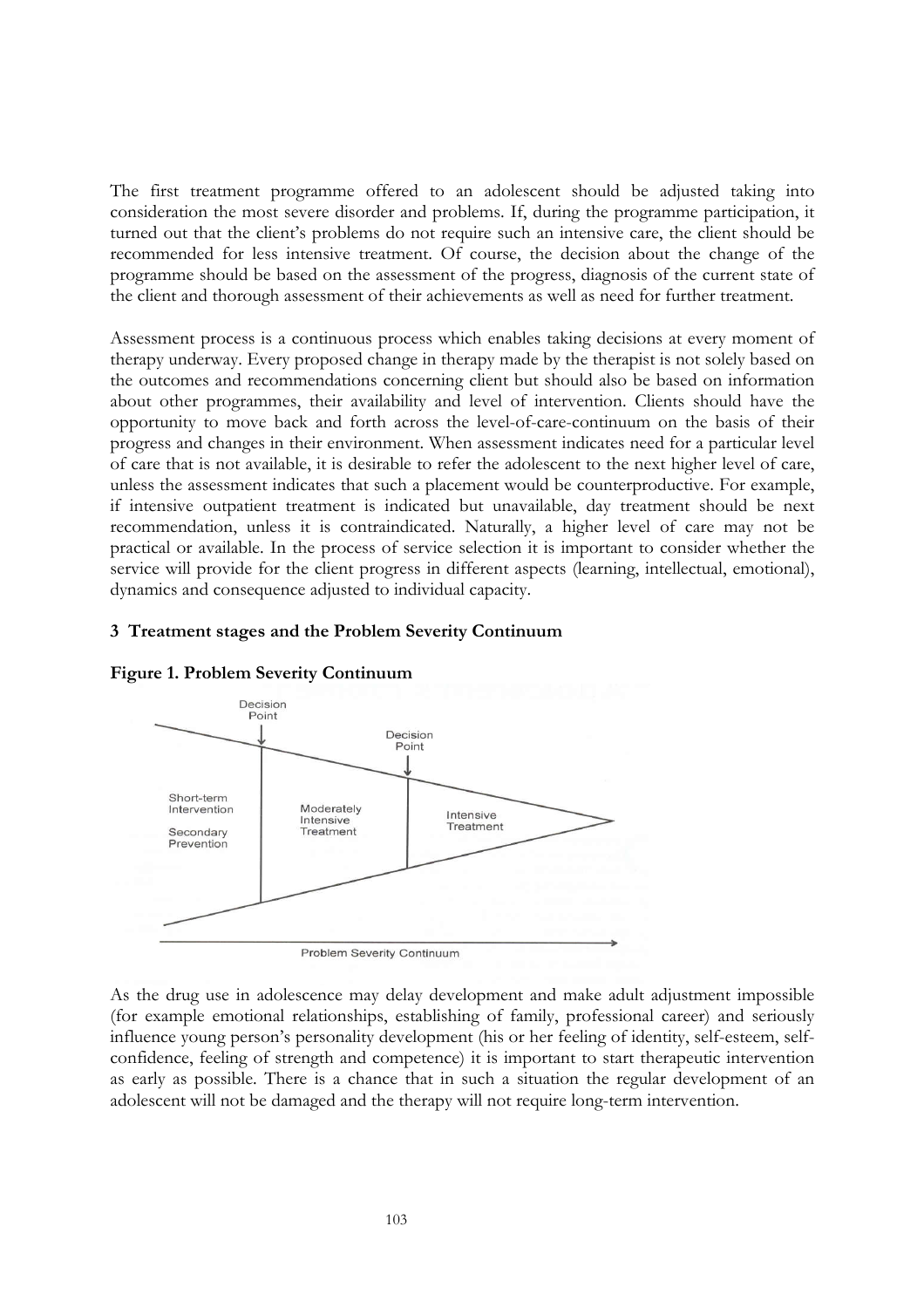# **Part 2 – Treatment Settings and treatment methods**

### **1 Entering treatment**

In young people, the fact of entering treatment and actually starting treatment plays a particularly important role.

Youths and young adults generally assess the extent of psychoactive substance use differently than adults. This is why they do not usually consult drug specialists voluntarily; it is normally result of external pressure. It is particularly important to adopt the correct measures in good time at a stage at which experimental and recreational drug use is developing into critical abuse. If as many adolescents as possible are to receive specialist treatment promptly, it is necessary for contacts in the adolescents' environment to identify problematic behaviour at an early stage and to intervene effectively. Training teachers, family doctors, school psychologists and social workers in the techniques of motivational discussion has proven to be successful in this respect. **A graduated support system** of this type is integrated into the community, and interdisciplinary interventional models are used. At this phase of intervention, the emphasis is on motivating and counselling adolescents and young adults.

The threshold of accessing various support systems takes on additional importance in this context. The threshold of accessing counselling and treatment facilities needs to be low for adolescents. Services that can be used in an uncomplicated manner and without major administrative hurdles are suitable for young people and enable a larger number of adolescents to be helped.

# **2 Outpatient treatment services**

Proposed treatment forms differ in level of intensity and duration. All working forms include day approach and do not consider night care. It is possible to distinguish the following therapy forms in outpatient settings (services):

• Assessment process – may be seen as a form of therapy employed at every stage of therapeutic process. Initial problem diagnosis (i.e. diagnosis recognizing the areas of adolescent's functioning in which there have arisen particular problems caused by the use of psychoactive substances) is given on the basis of the collected data. Basic ways for data collection include observation, interviews, documents analysis, results of specialist tests and examinations (including psychological ones). Diagnostic process includes individualized plan of therapy which is worked out together with the client.

• Brief motivational interviewing – takes less time than conventional therapeutic session and is aimed at collecting important information (brief screening), setting a preliminary plan for further intervention and psycho-educational elements

• Intervention in primary care settings – general practitioners and family doctors become more and more interested in applying brief intervention in situations when their patients are adolescents with health and drug related problems. In conducting such intervention, the health care staff should observe all regulations concerning work with adolescents as well as have clearly set agreements with services which specialize in help drug using adolescents.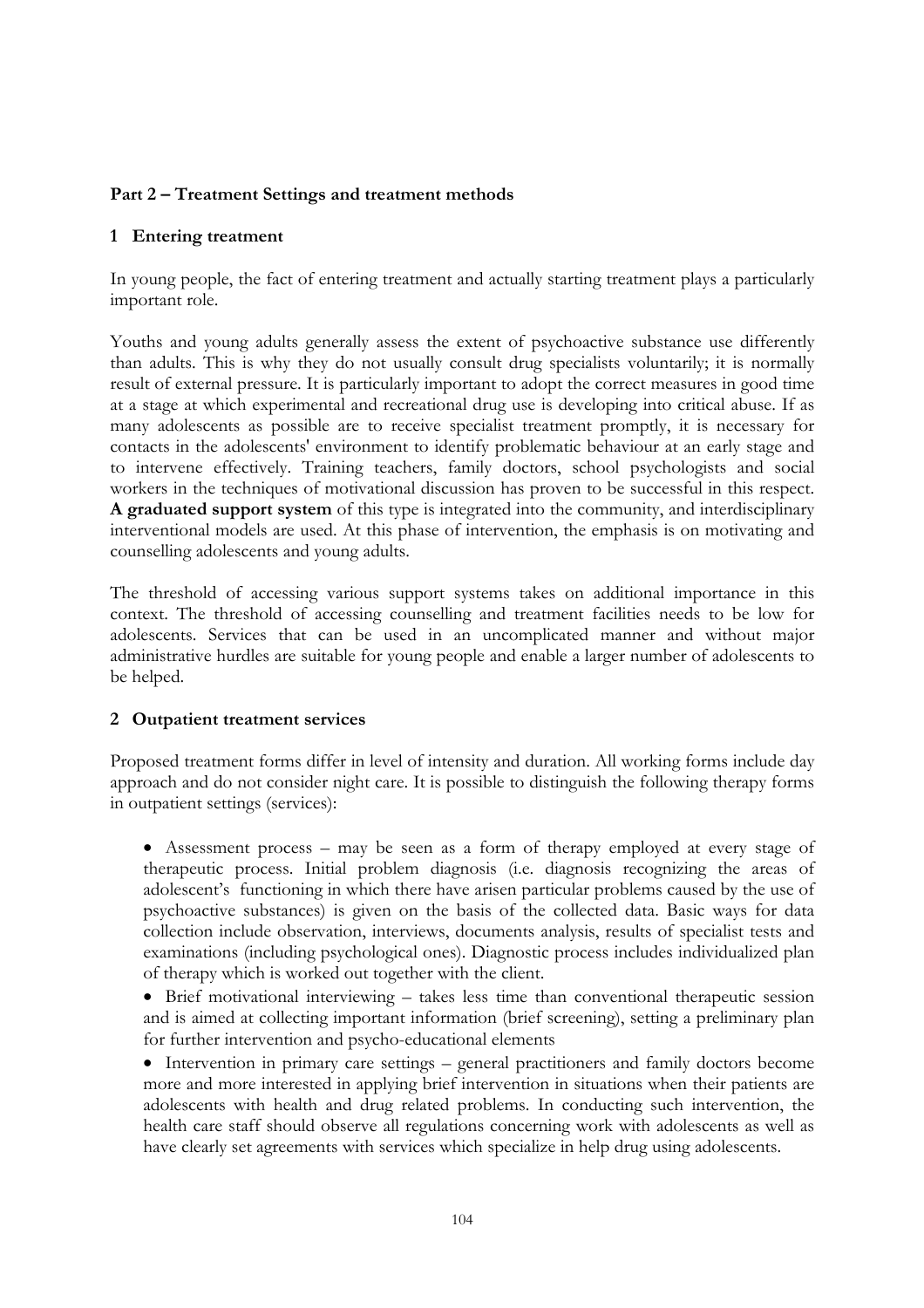• Counselling – this form of intervention can be conducted both in less and more intensive way, individually and in group - depending on the declared needs of clients and quality of services.

• Day treatment programmes are structured therapy programmes. It is the most intensive form of, so called, open therapy which can be proposed to adolescents who demonstrate high level of learning, emotional and social dysfunction but do not require treatment in residential facilities. Day care programmes may involve several hours per week as well as stay during 5 days a week. Different forms of individual, group and family therapy are applied. Normally these programmes also offer activities aimed at personal development and other forms of leisure and recreation.

• Chemical treatment – applied in cases of adolescents in a special situation e.g. young pregnant girl. The introduction of chemical treatment is, in such situations, a form of transitory therapy (time bridge) – time during which other forms of therapy, assistance or social help may be introduced.

### **3 Inpatient treatment services**

Inpatient treatment is 24-hour intensive medical, psychiatric and psychological care implemented in residential settings.

• Detoxification is one of the residential forms of treatment. Normally it lasts from 6 to 14 days and includes 24-hour medical and psychological care. Detoxification can be implemented only by qualified staff and physicians. It is intended for adolescents who do not necessarily experience actual withdrawal symptoms but have personality disorder and accompanying mental problems. Upon the completion of detoxification further therapy is recommended.

• Residential treatment is a long-term treatment model which involves psycho-social rehabilitation and social re-integration. This form is intended for young people with multiple problems, especially those with coexisting developmental and substance use disorders. The duration of residential treatment can range from 30 days to as much as year and a half. Most residential programmes are based on therapeutic community approach.

### **4 Medically assisted treatment**

Medically assisted treatment of adolescents and young adults with substance problems must take several aspects into account. In addition to treating the addiction, the therapist must also deal with individual development processes (individuation, socialization) which may have been disrupted by substance abuse, any co-existing medical conditions, and any psychiatric symptoms which are generally observed and which may or may not be specific to the addiction. Although the priority during adolescence and early adulthood is to achieve freedom from addiction, strategies for "harm reduction" (preventing infection, violence and traumatic experiences, dissocial behaviour, damage due to impure substances or overdoses) must not be forgotten. Pharmacotherapy with substitution, antidepressants, mood stabilizers and psychomotor stimulants may be helpful. Attention must be paid to possible interactions between consumed drugs and prescribed medications.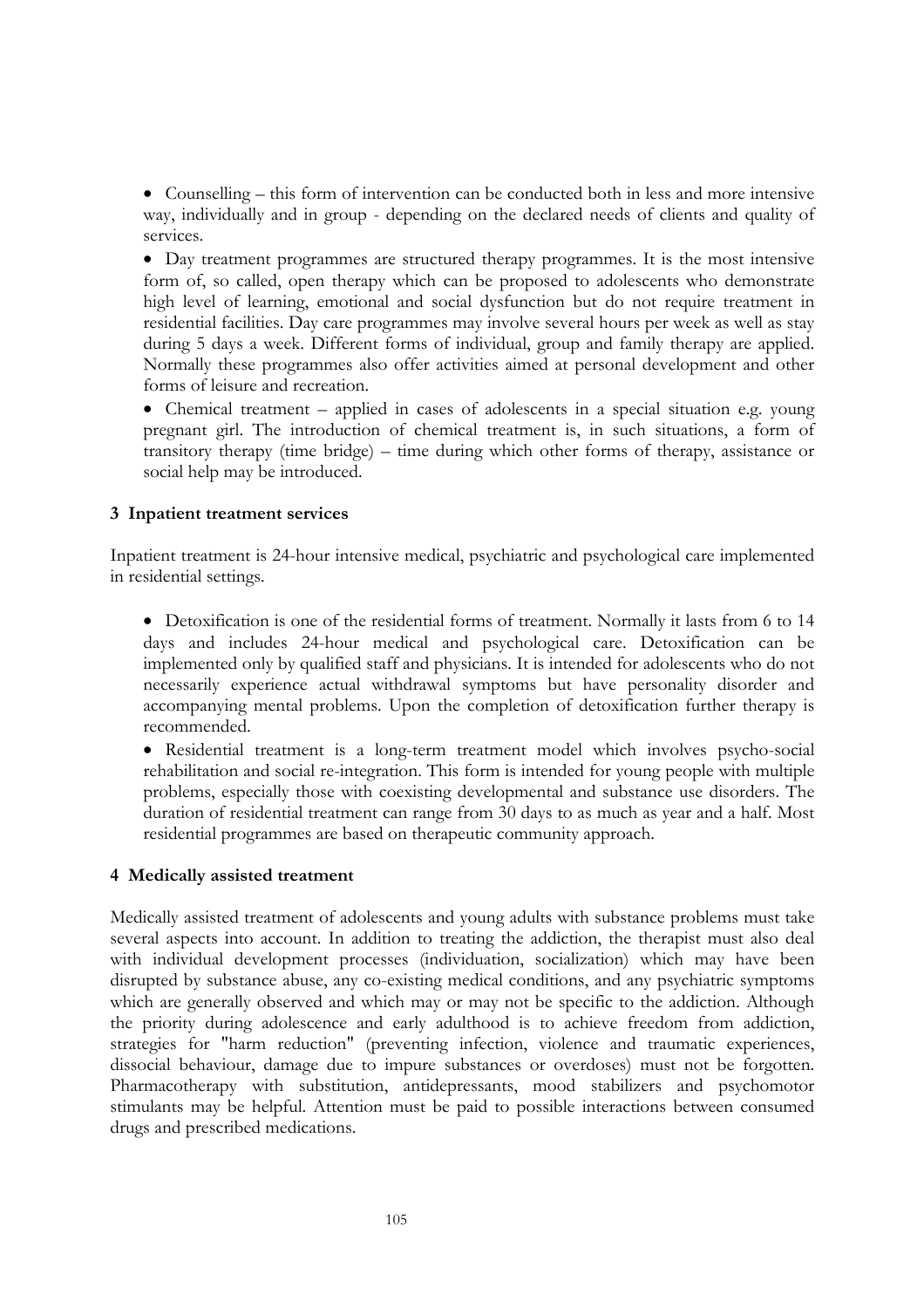Very few systematic scientific studies have focused on the drug treatment of adolescents and young adults with substance-use problems. There is a clear need for medications which are effective in adult addicts to be studied also in young people.

Opioid substitution has repeatedly been shown to be effective in adults (methadone, buprenorphine, morphine, heroin-prescription). Opioid substitution is also indicated in the treatment of young opiate addicts. In this instance it is important to weigh the advantages and disadvantages of substitution therapy in each individual case. The same treatment rules apply as for adults, including urine testing, monitored and structured dispensing etc. It is particularly important to coordinate the various helpers involved in treatment (multidisciplinary). Here too, the goal is to support or restore the disrupted development processes, taking the young person's education, vocational training, leisure activities and social interactions into account. Collaboration with a doctor or psychiatrist who specializes in addiction problems or with specialized services is beneficial and to be recommended. While there is a minimal research on substitution in young people, there is a need for standardisation, with prescribing protocols, clarity in the goals of treatment and integral care planning which includes questions of settings for treatment

There are no specific and controlled studies of the **treatment of intoxication and withdrawal** symptoms in adolescents and young adults. The symptoms that are observed are very similar to those seen in adults. Adolescents and young adults respond to the same medications as adults. Future studies must seek to optimize the drug therapy of intoxication and withdrawal symptoms.

In adolescents and young adults, too, addiction disorders are often associated with **comorbidities** such as depressive disorders, bipolar disorder, anxiety disorder, organic mental disorder, schizophrenia, attention deficit/hyperactivity disorder (ADHD), conduct disorder and antisocial personality disorder, borderline and narcissistic personality disorders, and eating disorders. This combination of co-morbid disorders makes diagnosis and treatment difficult. Treating the addiction and the co-morbidities in parallel has proven to be effective in adults. Pronounced psychiatric disorders cannot generally be treated with psychological and educational methods alone, either in adults or in young people. Medically assisted treatment (pharmacotherapy) is therefore required in many cases. Specific therapy for mental disorders in young people should be determined by the guidelines for diagnosis and therapy issued by the adolescent psychiatry associations. However, medically assisted treatment of psychiatric disorders in young people is the focus of controversial discussion, and this discussion is not always free of ideology. Here too, the advantages of using drugs must be weighed against the disadvantages. It is important to combine drug therapy with behavioural therapy, family therapy and educational components. It goes without saying that the medical, therapeutic and teaching professions must collaborate closely in such cases.

We frequently see **a variety of non-specific mental problems** (restlessness, labile mood, anxiety, sleep disorders, depressive mood etc.) in people with substance-related problems. This is another area in which there are no scientific studies which would permit evidence-based treatment of adolescents and young adults. Doctors and therapists must therefore combine appropriate treatments while respecting medical and ethical criteria. In many cases, drug therapy is the only way to provide relief for adolescents and young adults from their oppressive and debilitating mental symptoms. In this instance, symptomatic drug therapy is a necessary part of the treatment of addiction.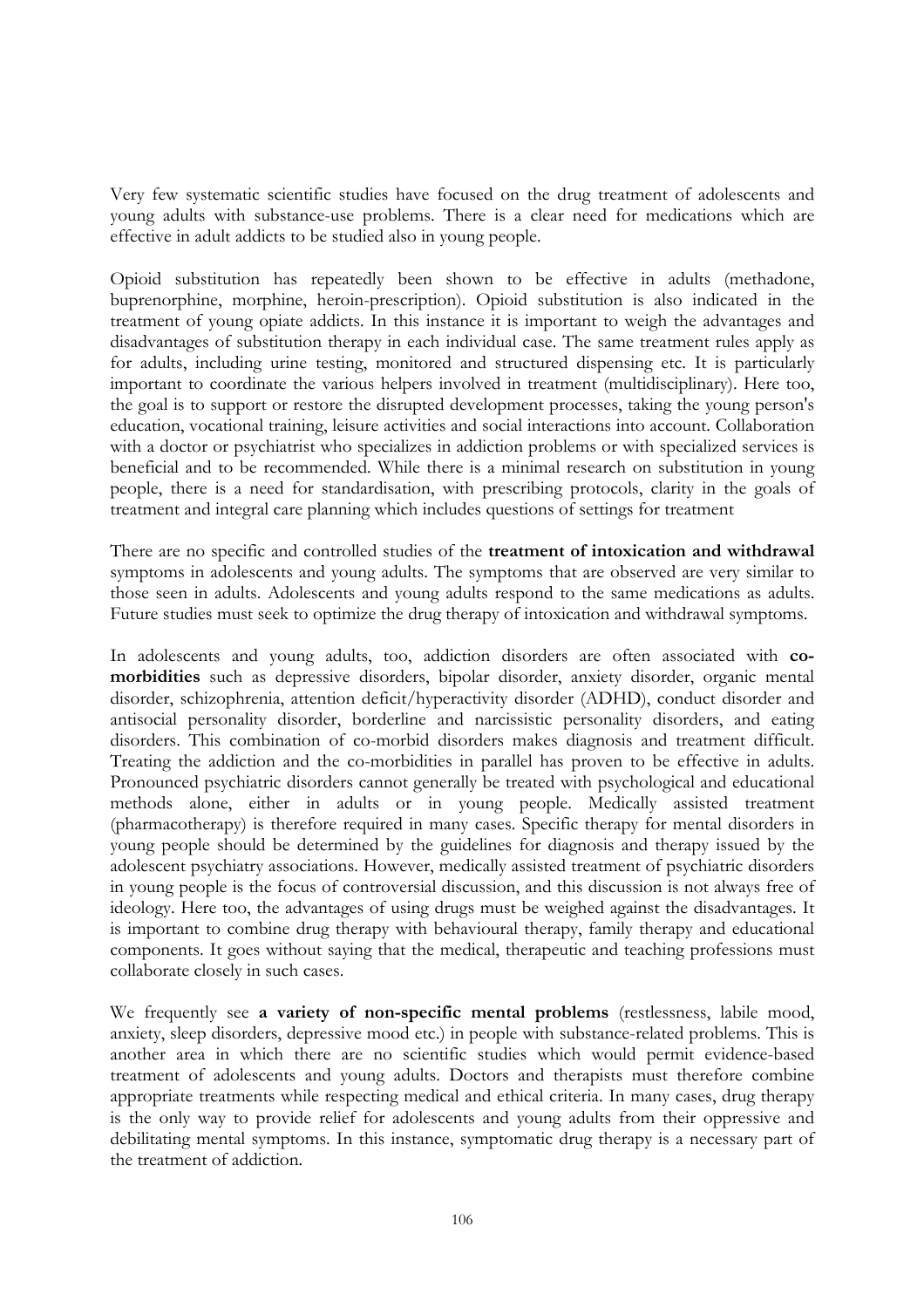## **5 Continuing care services**

The period following the completion of any given treatment programme is the period of high relapse risk. That is why all treatment programmes should consider continuity of care. Programme of post-treatment care may be conducted in out-patient settings (peer support groups, personal development groups, relapse prevention groups) and residential settings (hostels, half-way houses, independent living houses etc.). Within the post treatment programmes, it is recommended to conduct AA, NA groups, active involvement in community living, professional and personal development. One of the therapy forms for graduates of the essential programme are aftercare sessions (so-called "Booster sessions").

What follows is "Logic model for hypothetical youth service programme" by World Health Organization (WHO) published as a document containing collective views of an international group of experts – WHO, UNDCP and EMCDDA.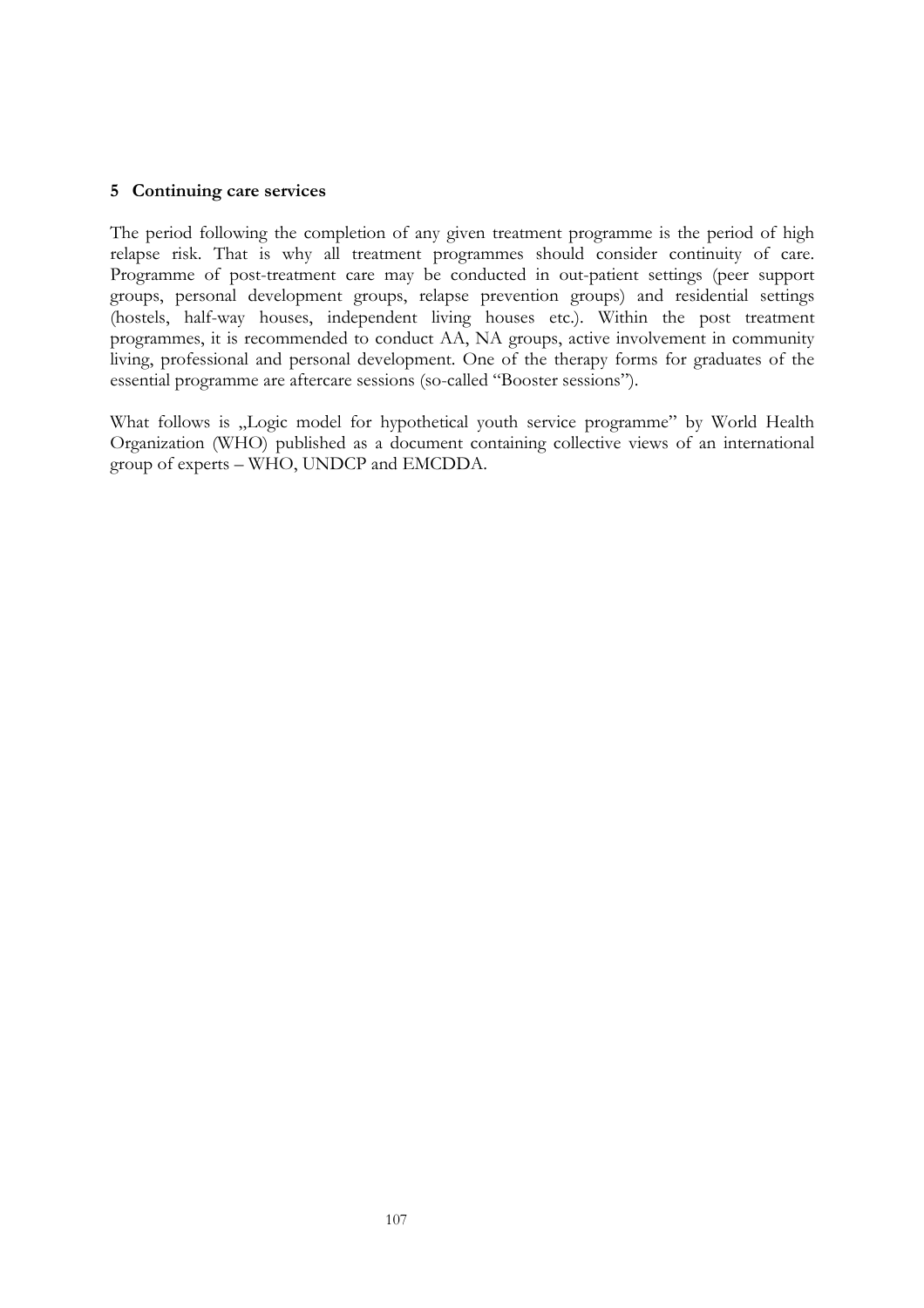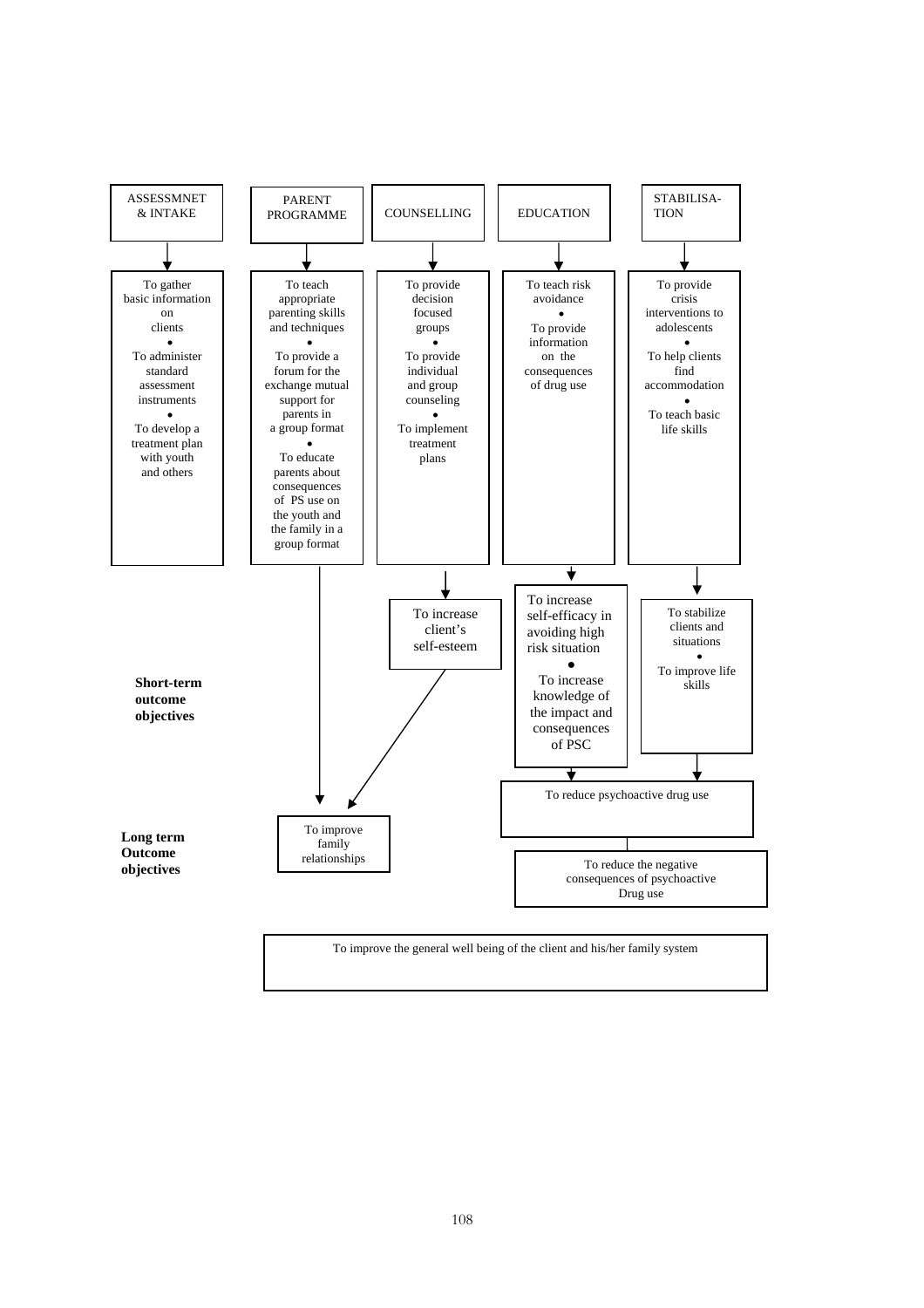# **6 Treatment methods (treatment interventions)**

All presented treatment programmes use different methods which reflect differences in theoretical background and approach. This part of the chapter will describe the effectiveness of treatment methods that have been evaluated in systematic reviews of good quality controlled studies. The majority of the relevant research has been conducted in USA. In Europe, not as much research has been conducted, and existing ones do not involve the evaluation of methods applied in the eastern part of Europe.

The following are methods which are most frequently applied in therapeutic work with young people, and which have been object of evaluation.

## **6.1 Behavioural therapy**

Behavioural therapy is based on the assumption that unwanted behaviours can be changed through clear demonstration of desired behaviour and consequentially rewarding any step towards the positive change. Therapeutic activities include fulfilling specific assignments, rehearsing desired behaviours, and recording and reviewing progress, with praise and privileges given for achieving assigned goals. The major foci in this particular intervention are stimulus control, urge control and social control. Therapy is delivered on a one-to-one basis by a therapist. Research studies have showed this therapy helps adolescents become drug free, improve their relationship with families, school attendance and emotional state (NIDA 1999).

## **6.2 Individual and group counselling**

Counselling is extremely varied. It encourages the expression of feelings, the initiation of comments, reactions to comments, self-described drug use, discussion of drug use experiences, praise, and abstinence desires (Azrin et al. 1994). It may be delivered on a one-to-one basis or in groups in sessions. The therapist usually assesses the client's situation, tries to establish therapeutic relationship based on trust and introduces different opportunities for solving existing problems (what can be done, how, what can be the consequences, etc.). Therapy process is mainly based on identifying the spheres of dysfunctional behaviour, the potential of the client and proposing certain therapy forms.

## **Cognitive Behavioural Therapy (CBT)**

CBT has been shown to be effective with many different substances, but has not been specifically evaluated in working with adolescents, (Carroll, 2005).

## **6.3 Brief motivational interviewing**

Motivational interviewing is a directive, client-centred counselling style for eliciting behaviour change by helping clients to explore and resolve ambivalence (Rollnick and Miller 1995). Compared with nondirective counselling, it is more focused and goal-directed. The examination and resolution of ambivalence is its central purpose, and the counsellor is intentionally directive in pursuing this goal. Brief motivational interviewing takes less time than conventional counselling session and is aimed at collecting important information (brief screening), setting a preliminary plan for further intervention and psycho-educational elements. This treatment form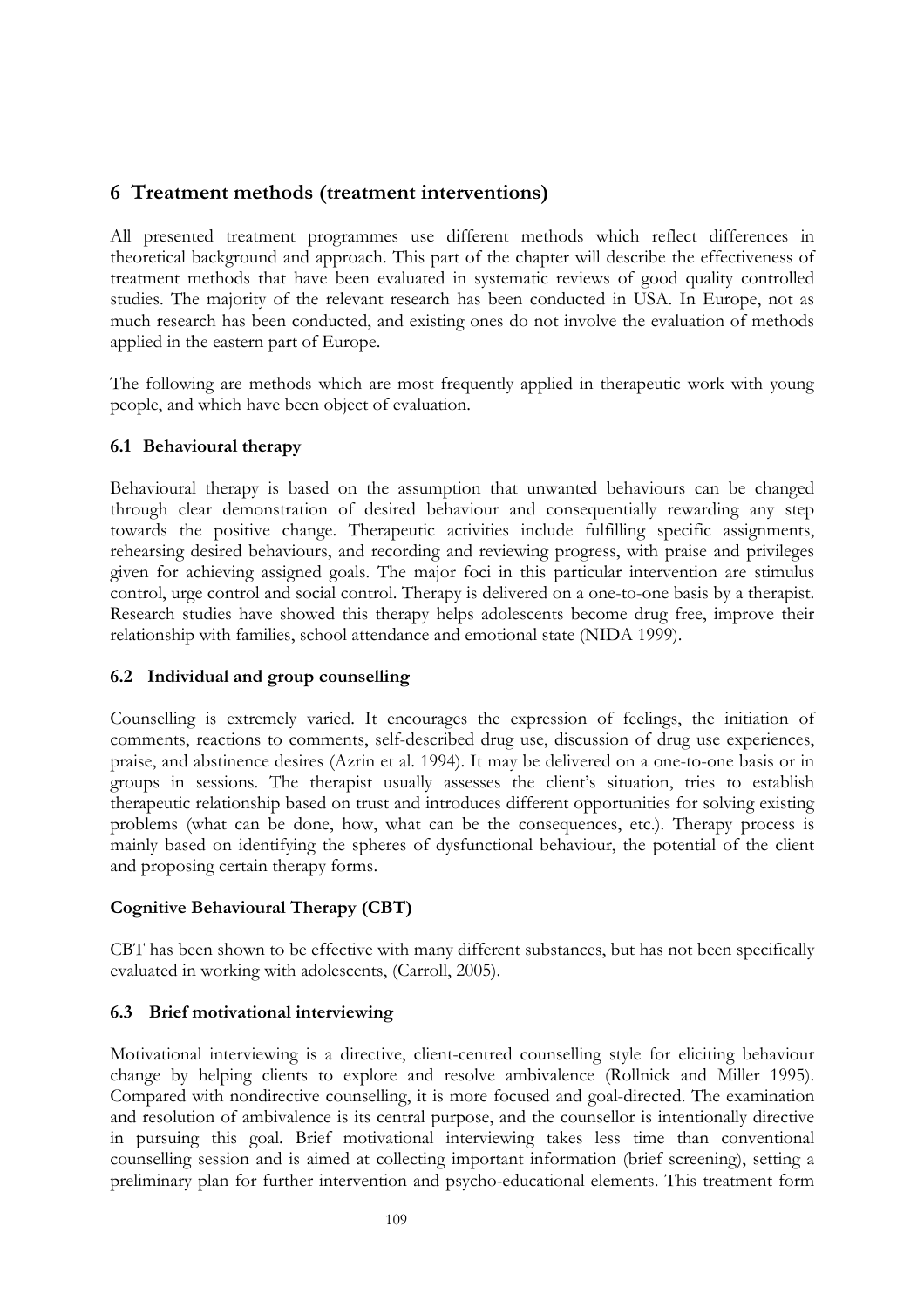derives from the motivational enhancement theory (Rollnick and Miller 1991, Miller 1996) and is a good instrument when working with adolescents who experiment with drugs (and are positioned in the low to middle range of the severity continuum). It allows adolescents to make independent decisions regarding further change and gives the feeling of responsibility and partnership in therapeutic relation. Educational elements introduced by means of short interactive workshops make this form of intervention more attractive. In many EU countries the method of brief intervention is used also in work with detained adolescents who have problems with drugs (for example, programme FreD in Germany).

## **6.4 Family therapy and other family interventions**

There are many treatment interventions targeting families of young people. Both classic approach to family therapy (e.g. Systemic Family Therapy) and different forms of family intervention are applied including behavioural. All activities targeting families seek to involve relevent family members. Normally, these are structured forms of therapy concentrating on improvement of relationship between family members, to come up with the strategy of mutual help and coping with problems related to drug use by a family member. In family therapy, different approaches and trends are used ranging from behavioural to integrated methods. Often, family intervention methods are used, such as psycho-education, counselling, parenting groups, etc.

## **6.5 Minnesota 12 step programmes**

Minnesota 12-step interventions are described by Williams and Chang (2000) as "a short 4-6 week hospital inpatient programmes typically offering a comprehensive range of treatment consisting of individual counselling, group therapy, medication for co-morbid conditions, family therapy, schooling and recreational programming. It often has an Alcoholic Anonymous/Narcotics Anonymous 12-step orientation and is followed-up with out-patient treatment" (Williams and Chang 2000). Chemical dependency is treated as a disease and abstinence is advocated (Winters et al. 2000). Treatment components include group therapy, individual counselling, family therapy, lectures, reading and writing assignments, schooling and occupational and recreational therapy. It focused on five elements of recovery 1) admitting the problem, 2) believing in hope for change, 3) learning from others, 4) taking stock of life, 5) discussing problems with peers. Families were encouraged to attend. A six-month programme was advocated with meetings 2/3 times per week, Twelve Step Facilities by treatment professionals has also been shown to be effective, (Carroll et al, 1998).

## **6.6 Therapeutic community and residential care**

This has been described as a specialist treatment facility consisting of between 6months to 2 years stay (Williams and Chang 2000). These interventions tend to be highly regimented residential settings with treatment facilitated by paraprofessionals and often run by residents (Freeborn et al. 1995). Older traditional therapeutic communities for young people are rare Some offer day programmes where recovering patients live at home with their parents (Weir 1998; Freeborn et al. 1995).The new approaches to TC for adolescents are based on assumption that a person can change. These programmes use the group dynamics in order to correct personal experience, introduce individual approach to client, cooperation with families, schooling and occupational and recreational therapy, problem solving, activities which foster personal development.( US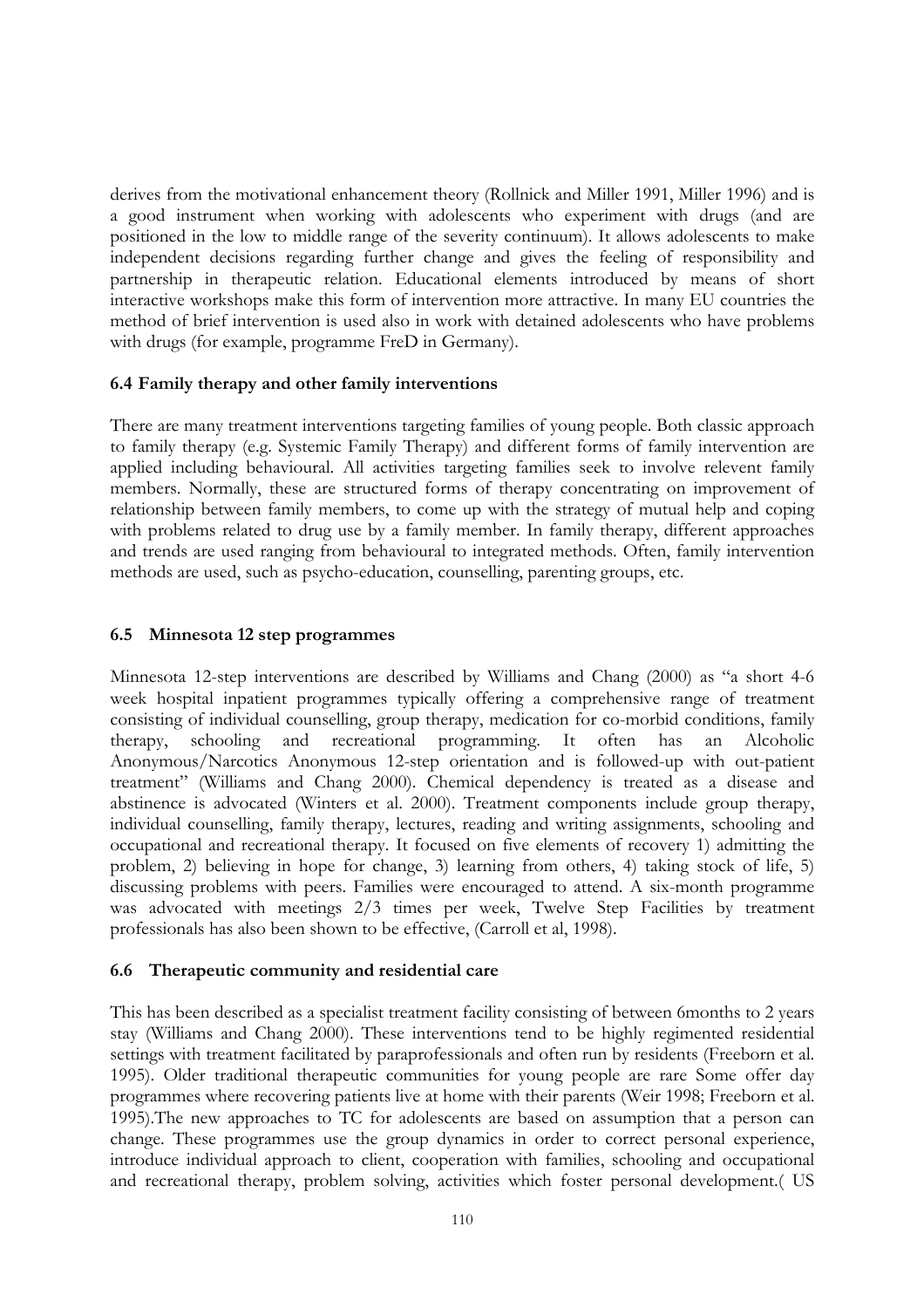National Bureau for Narcotics., 2003) Therapeutic communities can also offer assistance in enhancing coping skills, refusal skills, problem solving, personal responsibility and social network development, and many offer counselling (Weir 1998; White and Pitts 1997). Community based group-homes for offenders are also included in this category (Weir 1998).

## **6.7 General drug treatment facilities**

Some authors refer to general drug treatment facilities (Maisto et al. 2001) or out patient facilities (Williams and Chang 2000), but offer little else by way of description. Maisto et al. (2001) suggest that this form of treatment should improve coping skills, and decrease stress. In their study, participants were recruited from psychiatric hospitals, a free standing chemical dependence programme, and an outpatient substance abuse programme. Williams and Chang (2000) describe the outpatient programmes as consisting of counselling, and occasionally family therapy. Treatment tends to be longer in duration (1-2 sessions per week), but may vary from one session to 6 months.

## **6.9 Methadone substitution programmes**

Methadone substitution for opiate users is rare in young people under the age of 20, since in many countries this is the low age limit to enter a methadone programme. Hopfer et al. (2002) have presented some descriptive data for opiate adolescent users in methadone treatment, but their literature survey did not find any controlled studies on that treatment. According to their evidence, methadone maintenance has a poorer outcome compared to therapeutic communities, when abstinence is the goal, but has a very high retention rate, (Crome et al, 1998).

For the older range of this group of patients, e.g. up to 25 years old, then substitute therapy have been evaluated and found to be effective, (Ball & Ross, 1991; Farrell, M et al 1994).

## **7 The effectiveness of treatment and care services for drug using young people**

Not all treatment methods applied to young people are equally effective. Research on effectiveness of the methods shows their roles in the following fields:

- reducing drug use among drug users,
- reducing the physical harms associated with drug use,
- improving the psychological well being of young drug users,
- improving the family and social relations of young drug users,
- Encouraging the up-take of other health and social services.

## **7.1 Effectiveness of treatment methods in reducing drug use among young drug users**

There is fairly strong evidence that behaviour therapy, cognitive behaviour therapy, family therapy, motivational interviewing, 12-step Minnesota programmes and culturally sensitive counselling are highly effective and successful in reducing drug use (Azrin et al. 1994, Williams and Chang 2000, Stanton and Shadish 1997, Winters et al. 2000; Carroll, 2005). General drug treatment programmes, therapeutic community and residential care, methadone substitution for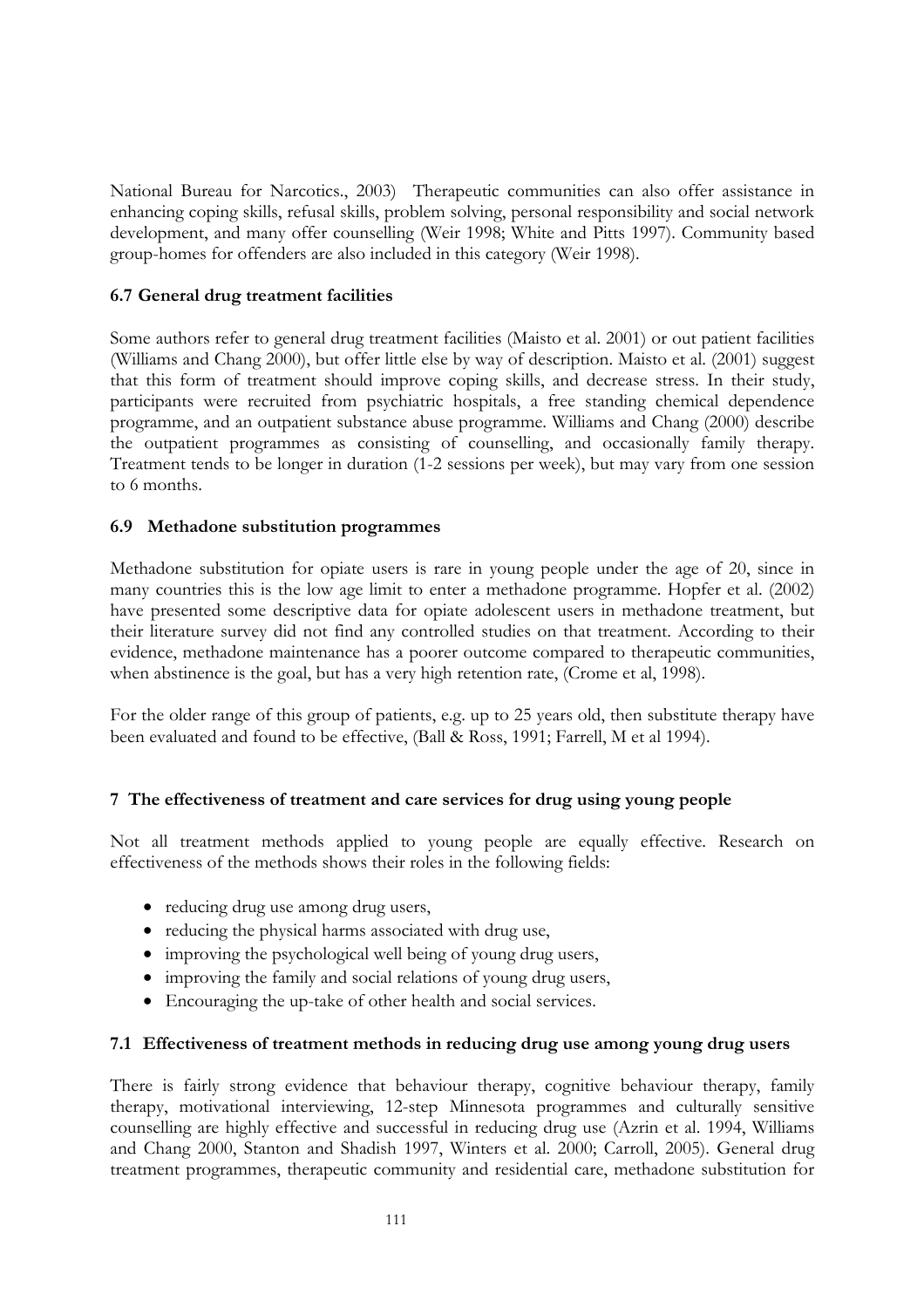opiate adolescent users and school based programmes that use life skills development and are targeted at high risk groups are also effective, (White and Pitts 1997, Maisto et al. 2001, Hopfer et al. 2002). Counselling seems to be less effective than the other mentioned interventions. A study reported by Williams and Chang (2000) demonstrates that 73% of those exposed to behaviour therapy achieve abstinence at discharge compared with 9% receiving counselling. The integration of interventions is a common practice but is not adequately investigated. The integrated family and cognitive-behavioural therapy is also more effective in reducing substance use compared with a psychoeducation curriculum (Latimer et al. 2003).

Purely education programmes are generally ineffective in reducing drug use. These include family education (Williams and Chang 2000), HIV/AIDS discussion groups (Magura et al. 1994), education based school programmes (Nicholas and Broadstock 1999) and general multifaceted school based programmes that include drama, class support and drug awareness classes for parents (Stead et al. 2001).

There are also interventions that may be harmful. Counter to the findings of other studies cited above there was an increase in drug use (cannabis) among those exposed to a life skills programme and a teacher based support programme in the USA, particularly among boys (Lister-Sharp et al. 1999; Nicholas and Broadstock 1999). This was thought to be related to the boys' experience of drug use or social support for drug use from friends or family.

## **7.2 Effectiveness of treatment methods in improving the psychological well being of young drug users.**

There is fairly strong evidence that family therapy is effective in reducing psychological problems of young drug users (Williams and Chang 2000). Other intervention such as behaviour therapy, general drug treatment services, and therapeutic community settings offering coping and skills development although successful have a weaker effect in reducing psychological problems of youth (Williams and Chang 2000, Maisto et al. 2001, Harrington et al. 1998, White and Pitts 1997). School-based interventions are also weakly effective in improving psychological wellbeing. These include joint school and community skill development programmes (Nicholas and Broadstock 1999); teen-leader compared with teacher led resistance interventions; and selfefficacy and life skills programmes. (Lister-Sharp et al. 1999; Botvin et al. 1997; White and Pitts 1997).

## **7.3 Effectiveness of treatment methods in improving the family and social relations of young drug users***.*

Family therapy is also effective in reducing family and social problems. Co-joint family therapy is equally effective as one-to-one family therapy in improving family functioning (Williams and Chang 2000). There is fairly strong evidence that residential care reduces school disturbance and anti-social behaviour compared with probation (Williams and Chang 2000). There is also evidence that non-hospital day programmes reduce arrests and violence compared with community integration interventions (Williams and Chang 2000).

There are a number of interventions that demonstrate a weaker effect on family and social relations. Behaviour therapy has a weak effect on improving schoolwork, school attendance, and family relations (Williams and Chang 2000; Azrin et al. 1994). Family therapy has a weak effect in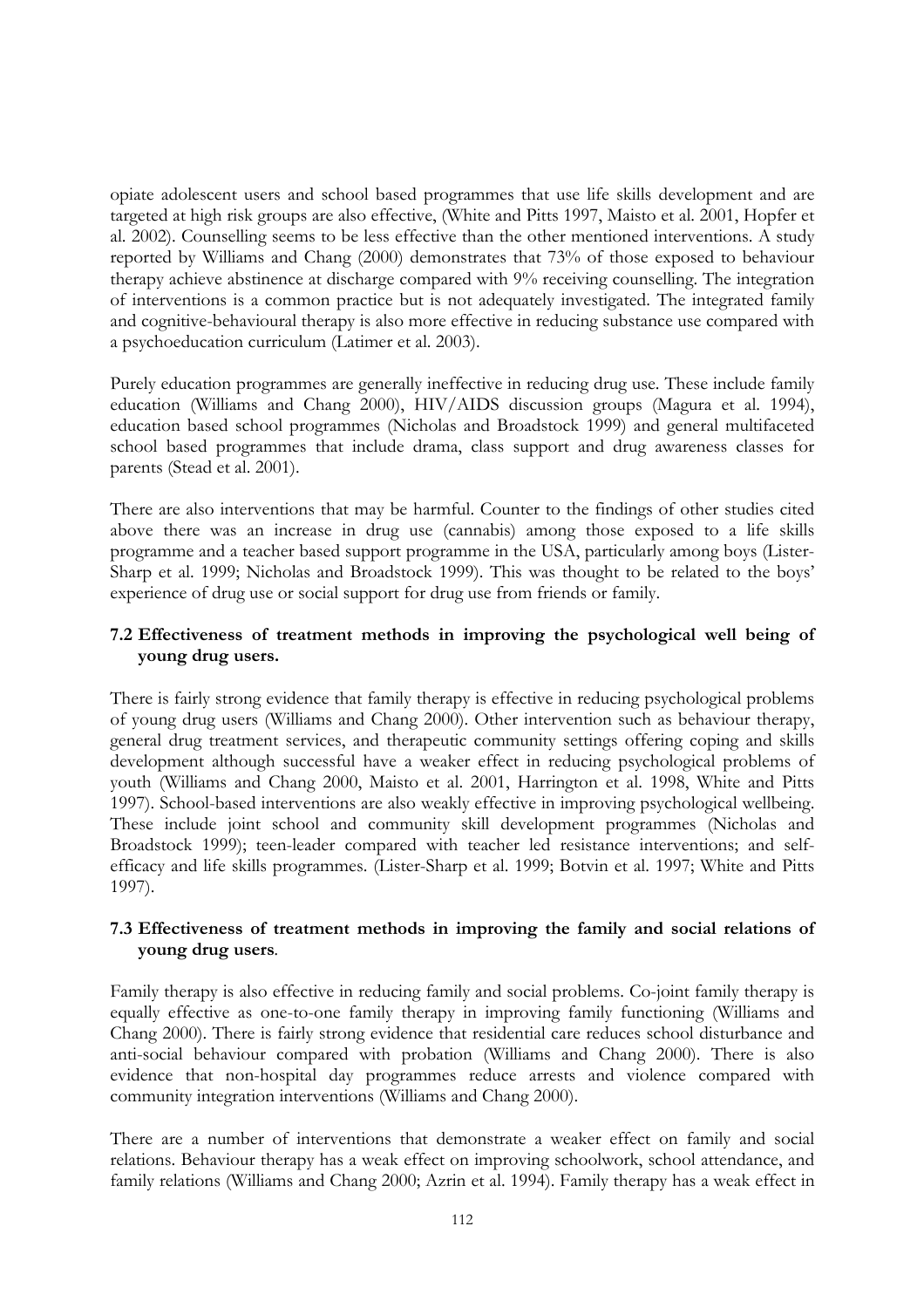reducing drug arrests and improving school grades (Stanton and Shadish 1997). There is weak evidence that community-based psycho-education improves school grades and decreases absenteeism (Weir 1998). There is also weak evidence that school interventions improve family and social relations. School based counselling, mentoring and academic support can increase school involvement (Nicholas and Broadstock 1999). Joint school and community skills intervention is successful in reducing delinquency among young people at risk of drug use (Nicholas and Broadstock 1999). Community based psycho-education improves school grades and decreases absenteeism (Weir 1998). School life skills interventions can improve interpersonal and communication skills (Lister-Sharp et al. 1999; White and Pitts 1997). School drug resistance skills improve general social skills (Lister-Sharp et al. 1999).

The most frequently used therapy methods conducted within outpatient treatment programmes for adolescents are the behavioural therapy, different form of group therapy ( and first of all early intervention group) and multidimensional family therapy (MDFT), which have been tested for efficacy through research supported by the National Institute on Drug Abuse (NIDA, 1999) Also the multisystemic therapy (MST) run in natural environment has proved to be a very useful treatment programme for adolescents. Therapeutic community programmes, 12 steps programmes, and family therapy are also commonly used.

## **8 Examples**

• Multidimensional Family Therapy (MDFT) – is an outpatient family- based drug abuse treatment for teenagers. Adolescent drug use is viewed as a network of influences ( that is individual, family, peer, community). MDFT suggests that reducing unwanted behaviour and increasing desirable behaviour occur in multiple ways in different settings. Treatment includes individual and family sessions run in the clinic, home, school, etc. "Individual therapy includes work on developing decision-making, negotiation, and problem solving skills. Adolescents acquire skills in communicating their thoughts and feelings to deal with life stressors, and vocational skills in a better way. Parallel sessions are held with family members. Parents examine their particular parenting style, learning to distinguish influence from control and to have a positive and developmentally appropriate influence on their child." ( NIDA, 1999, p.41)

• Multisystemic Therapy (MST) – " addresses the factors associated with serious antisocial behaviour in children and adolescent who abuse drugs. These factors include characteristics of the adolescent (for example, favourable attitudes toward drug use), the family ( poor discipline, family conflict, parental drug abuse), peers ( positive attitudes toward drug use), school ( dropout, poor performance) and neighborhood ( criminal subculture). By participating in intensive treatment in natural environments ( home, schools and neighborhood settings) most youth and families complete a full course of treatment. MST significantly reduces adolescent drug use during treatment and for at least 6 months after treatment. Reduced numbers of incarcerations and out-of-home placements of juveniles offset the cost of providing this intensive service." ( NIDA, 1999, p. 41-42)

• Group therapy is a form of work with adolescents with medium involvement in drug use, well motivated to change their attitudes and behaviour affected by drug use. Normally, it is a type of client who due to drug use found him or herself in crisis (expulsion from school, conflict with law, lost social status, lost family etc.), is characterized by a high level of consciousness of troublesome situation and whose social environment (including family)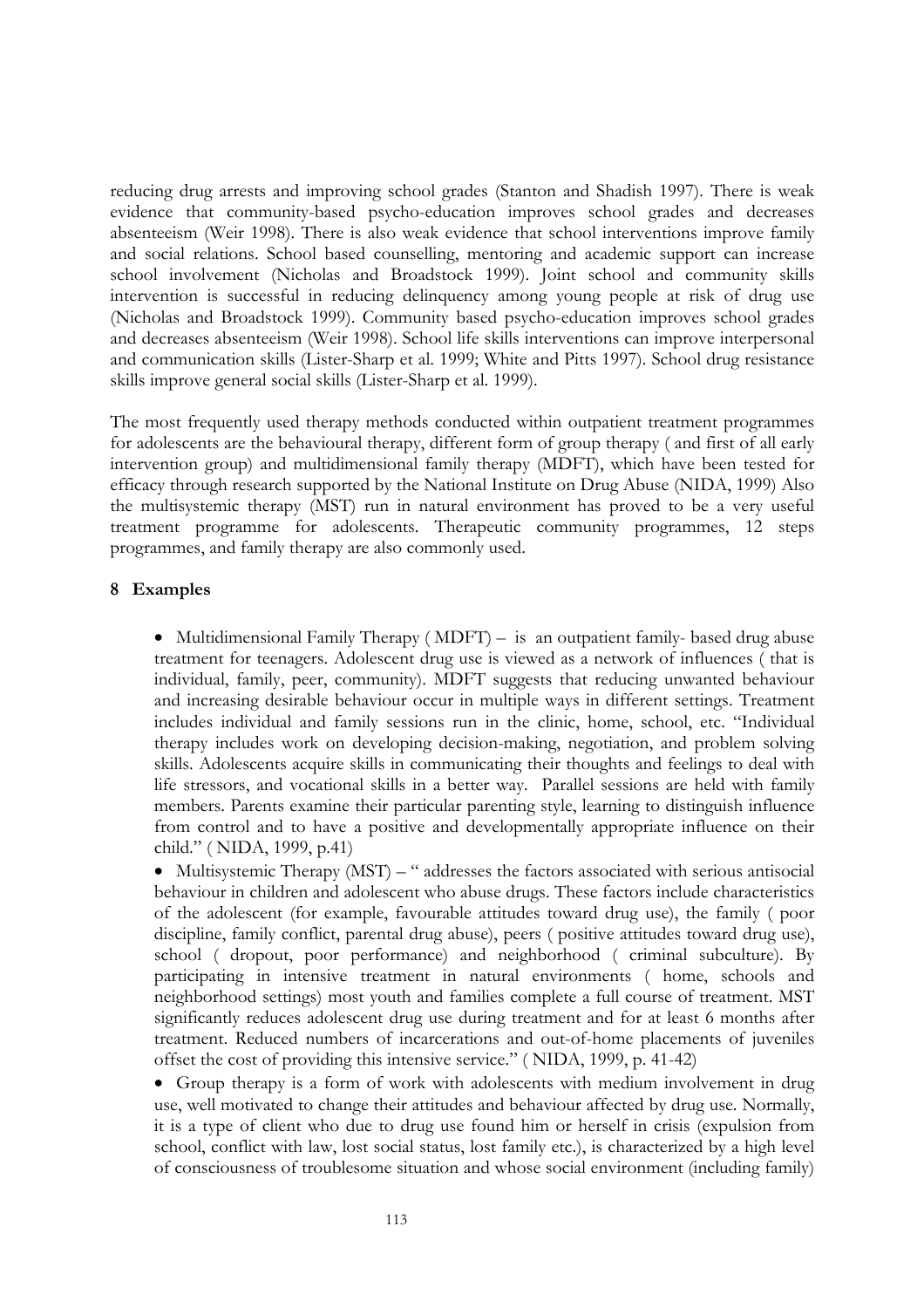is normal and supportive.. For example, the practice of dynamic and integrating therapeutic group for adolescent drug users (not addicted) is common in counselling and care centers for youth in Poland. As is the practice of such groups for those with accompanying disorders (ADHD, bulimia, prescription drug use and personality disorder borderline).

• 12 - Steps Based Programmes The programmes have been modified to fit adolescent specificity so that they are understood and implemented more easily at every stage. In the majority of programmes it is the first five steps that take the longest time to implement. Attached is the example how these first five steps are modified in order to meet the needs of adolescents in a better way.

- Step 1: "We admitted we were powerless over alcohol-that our lives had become unmanageable". With adolescents, the primary goal of this step is to assist them in reviewing their substance use history and to have them associate it with harmful consequences.
- $\checkmark$  Step 2: . We come to believe that a Power greater than ourselves could restore us to sanity". To convey this message, allow new clients to interact with those who have been successful in treatment and are leaving the programme. Providers must help adolescents to understand, that Step 2 refers to obtaining help to stop drug seeking and drug use behaviours.
- $\checkmark$  Step 3: "We made a decision to turn our will and our lives over to the care of God as we understood Him". This step can be simplified by saying "Try making decisions in a different way; take others' suggestions; permit others to help you. Using the phrase "helping Power" instead of "Higher Power" can benefit some.
- $\checkmark$  Step 4: "We made a searching and fearless moral inventory of ourselves"; Step 5, We admitted to God, to ourselves, and to another human being the exact nature of our wrongs". Step 4 and 5 provide an opportunity to be accepted by other people in spite of one's past behaviours and to take a "personal inventory" of those past behaviours

• Therapeutic community - is the method of work with drug dependent people who require residential care due to their situation and state of health. Because of its philosophy, structure and functions, therapeutic community can be regarded as one of the most appropriate methods of work with adolescents who use drugs (regardless of intensity of their drug use). TC is a form of structured therapy which has clearly set rules and regulations. Traditionally, all work related to housekeeping and often farming or gardening is done by programme clients themselves. Apart from that, clients are also the ones who manage the house and are responsible for everything what happens in the house. Through role playing they learn personal and social responsibility. The group which lives together is unceasing source of information for other community members. This specific social micro cosmos give a valuable opportunity for mutual learning, personal development, adoption of social norms and most of all – building personal identity and self-acceptance. TC philosophy is based on a belief that every person is capable of changing themselves and this forms settings which are favourable and attractive for minors. Modifications that are generally made in the TC model for treatment of adolescents can be summarized as follows:

 $\checkmark$  The duration of stay is shorter than for adults

 $\checkmark$  Treatment stages reflect progress along behavioural, emotional, and developmental dimensions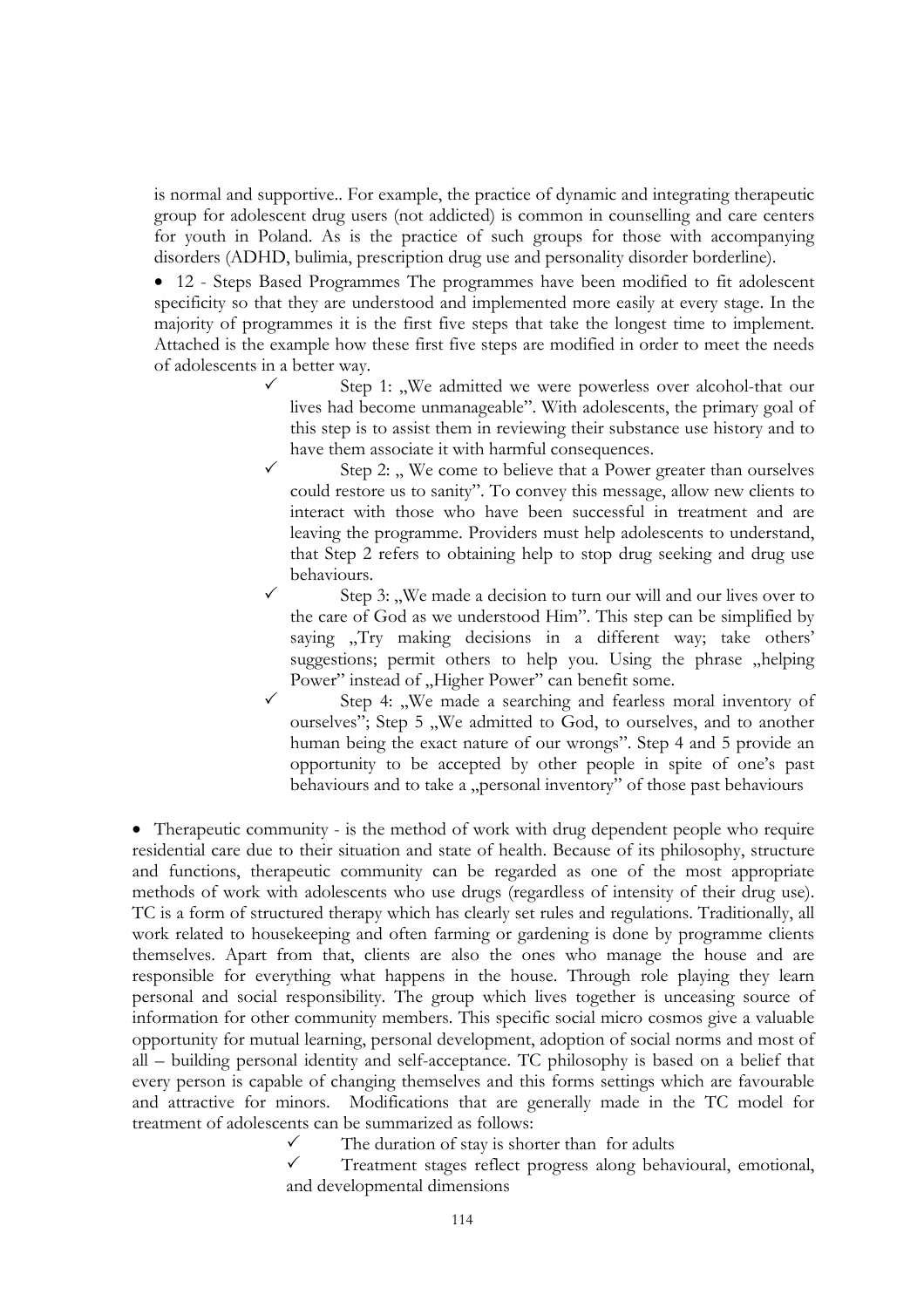$\checkmark$  Adolescent programmes are generally less confrontational than adult-oriented programme

 $\checkmark$  Adolescent have less say in the management of the programme  $\checkmark$  Staff members provide more supervision and evaluation that

Staff members provide more supervision and evaluation than they do in adult programmes

Learning disabilities and related disorders, such as attention deficit/hyperactivity disorders (AD/HD) must be assessed

There is less emphasis on work and more emphasis on education, including actual schoolwork, in the adolescent programme and ideally should be staged beginning with orientation and education, than moving to support groups, therapy groups and therapy with the adolescents.

In a publication "Promising Practices in Drug Treatment: Findings from Europe" published in 2003 by US Department of State, Bureau for International Narcotics and Law Enforcement Affairs there are presentations of externally assessed methods of work with the youth in therapeutic communities (Poland, Slovenia, Italy and Spain) which were deemed successful and worth implementing in other European countries. Among the factors contributing to the success of MONAR TC (Poland) for adolescent which were mentioned in the book are: individualized treatment planning, effective use of group dynamics, structured treatment, focus on adolescent developmental processes, democracy in TC operations and clinical decision-making, combined prevention and treatment components, integrating the family into the treatment process and hostel as a transition to the community.

Family therapy is commonly believed to be an obligatory element of treatment of drug using adolescents. Therapy of parents requires professional personnel. The goal of family therapy is to improve relationships within the family and communication between family members as well as conflict solving abilities. Family treatment allows parents to obtain skills needed in contact with their child, motivates to support their child who has a drug problem, and encourages them to spend more time with their child in an active way.

## **9 Effectiveness of treatment methods in encouraging the up-take of other health and social services**

There is weak evidence that those attending a specialist drug treatment service that offers counselling and residential care use more medical services during a 1.5 year follow-up compared with the comparison group (Freeborn, et al. 1995). Medical services contacted include those for chronic disease, microorganism disease, undiagnosed disease, pregnancy complications and trauma. The intervention group also made more use of services that focus on emotional problems and acute problems. There is also evidence that parents increased their contact with medical services. There were no differences between the intervention and comparison groups in the number of hospitalisations. The authors conclude that service use may be determined by familiarity with health services and past positive experience of health services.

There is weak evidence that multi-systematic therapy (MST) reduces the length of stay in prison or residential treatment, but only in 8% of sample. The costs of MST are offset by those associated with lower incarceration. There was no effect on the use of medical services, including mental health services, which were used by approximately 33% of the treatment and control groups (Schoenwald et al. 1996).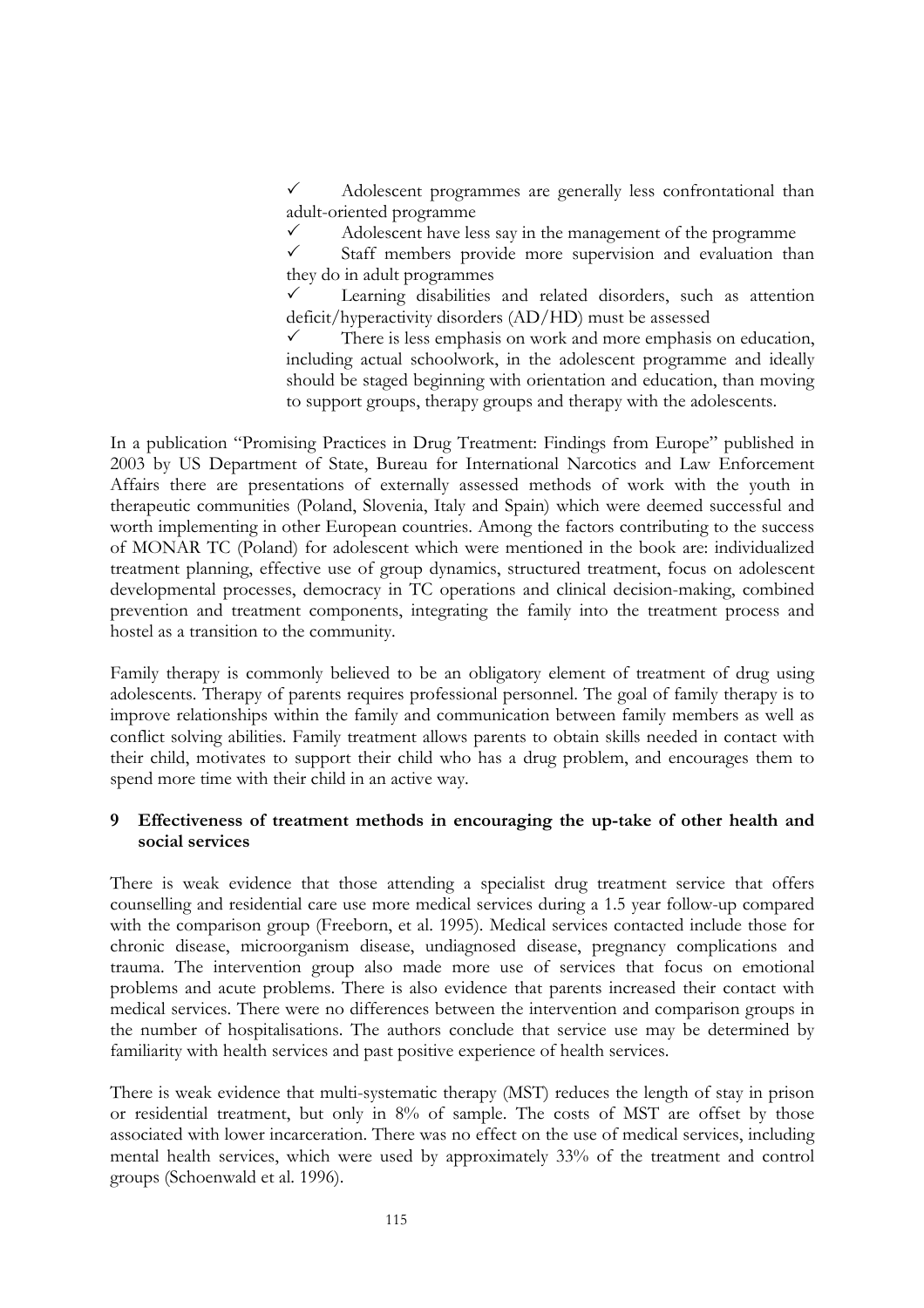## **10 Conclusions**

The majority of the research cited above has been conducted in USA. There are, however, many ideological, moral or even cultural differences and constrains between the American and the European view of addiction, which may have a different compact on treatment settings and practices. It is difficult, therefore, to transfer the American experience to European countries without concern.

Research also shows that there are no methods which are similarly effective in all above mentioned areas. The majority of collected data proves effectiveness of behavioural and behavioural-cognitive treatment, brief motivational interventions and family therapy. Almost all methods out of the listed areas turned out to be effective but more or less successful. Undoubtedly effective and successful are those activities towards families of drug users. Lower effectiveness, particularly in improving the psychological well being of young drug users, as research data demonstrates, is shown by residential programmes – therapeutic community and other forms of in-patient drug treatment.

Research results, however, are not complete – many methods, e.g. behavioural therapy, have been the subject of evaluation many times, whereas other methods have been evaluated considerably rarer. Also, there is no yet published data from European countries, especially new members of the European Union, which have long experience in treatment, in a variety of methods and settings.

Therefore, as the evidence concerning effectiveness of the specific methods seems to be incomplete, for many practitioners the clinical experience plays a crucial role in therapeutic activities and often supplements not solidly established and widely accepted evidence-based practices. From the point of view of adolescents a more "comprehensive" approach in planning, implementing and running treatment services and agencies, which takes into account the personal characteristics of young clients with problematic drug use, as well as the cultural, political, economical and community context in which the agency works.

In everyday practice, all over the world, there are indeed choices that are based on values or practical experience, which have not yet been described and acknowledged. Where these choices do not contradict well established evidence-based practice, there is a need of good quality research evaluating factors contributing to the success of specific interventions. Using experienced and well trained staff with low turn over (Morehouse and Tobler 2000, Weir 1998, Tobler 1992) and multi-agency working (Nicholas and Broadstock 1999) are indeed examples of factors that contribute to the success of interventions regardless the treatment method used. Comprehensive interventions i.e. not just concentrating on drug use but tackling wider cultural issues are also effective regardless the specific method used (Maisto et al. 2001, Williams and Chang 2000, Lister-Sharp et al. 1999, Nicholas and Broadstock 1999, White and Pitts 1997, Tobler 1992) as well as carefully planned interventions with clear aims, objectives and target audience (Nicholas and Broadstock 1999).

## **11 Treatment Programme Components**

Regardless of applied methods or conditions in which treatment takes place, all programmes addressing adolescents should include the following elements: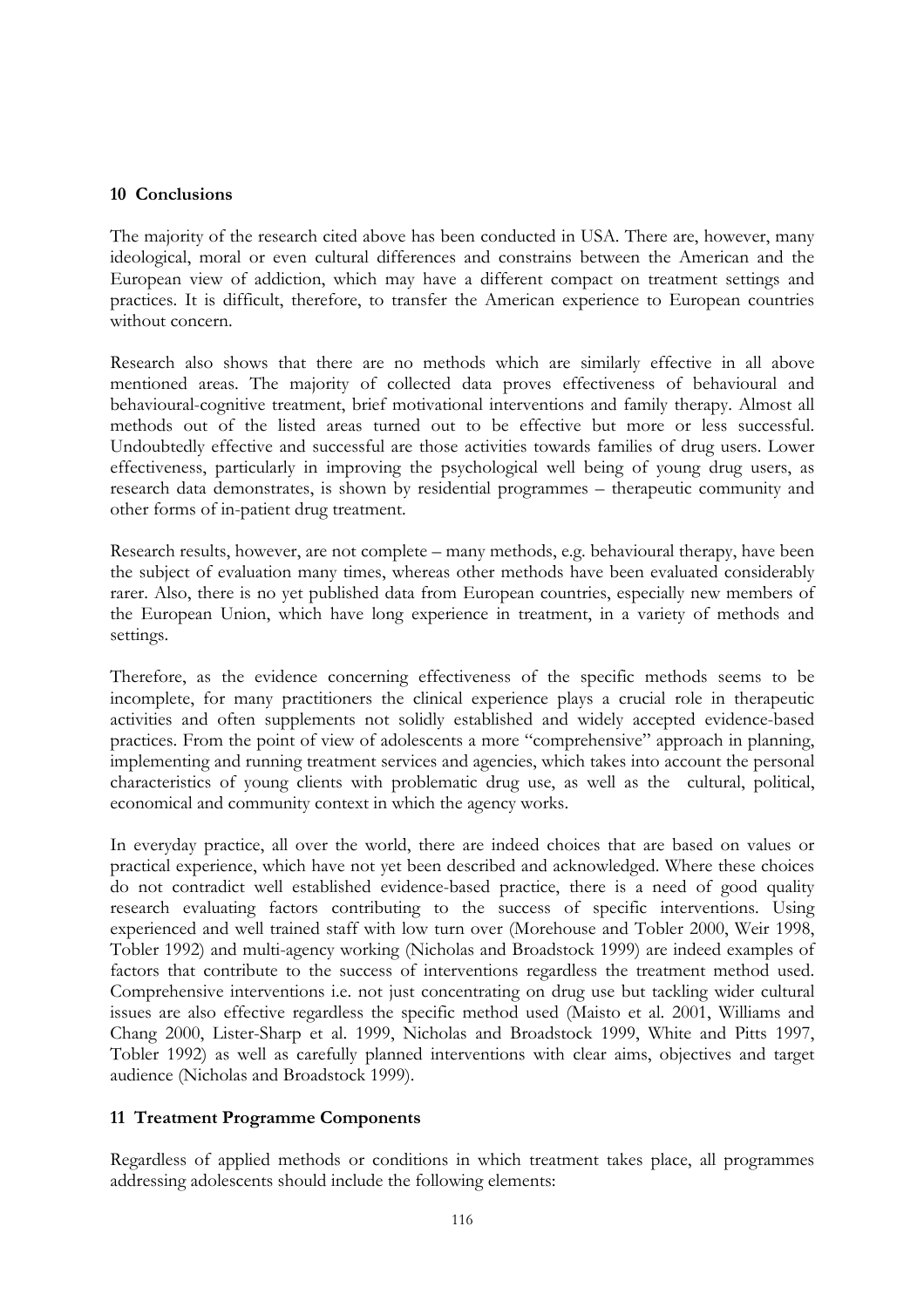1 Adequately prepared and competent personnel who are motivated to be involved in work with young people,

2 Clearly set procedures for programme admission: owing to the fact that the young drug users enrolled in the programme are normally not motivated enough, are full of protest and fear, the admission procedures should contain clear and easily comprehensible programme details, promise of professional confidentiality where possible, and involving parents where legally required. One of the key components of the admission procedure is to explain, in a way which is friendly, helpful and avoids confrontation, what is and what is not treatment.

3 Detailed day programme showing framework and tasks within which there are programme components. Day programme enables taking part in the programme in a disciplined way, teaches organizational efficiency and diverse forms of time management from work through science to recreation and relaxation.

4 Conflict solving procedures and negotiations.

5 There is a need to establish a clear contract with the client (agreement concerning participation in the given programme); the contract should be drawn up in cooperation with the client and signed both by the client and the therapist, prepared in two copies for each party.

6 School learning: every treatment programme should consider the need for school learning because one of the most important factors of rehabilitation is returning to school.

7 Vocational education may be required for the older clients.

8 Working with peer pressure and violence – group therapy can help the client build up strength needed to override peer pressure and harness the influence of peer group in a positive manner.

## **12 Planning**

A treatment plan should be developed by the primary therapists or treatment team in concert with the client, family, family collaterals, and, when possible, representatives of the referring agency. Engaging both the client and family in the treatment process can promote their willingness to participate in the actual intervention. The treatment plan should be comprehensive, specific, and objective so that progress can be measured. Naturally, the plan should address the environmental factors that may have contributed to the young person's substance use disorder and that could be a hindrance to recovery.

At the minimum, a treatment plan should identify the following:

- Target problems of the client and the family, including substance use and psychological, medical, and possible psychiatric disorders
- Goals that help clients recognise their involvement with substances and acknowledge responsibility for the problems resulting from substance use and that take into account what the adolescent wants to accomplish
- Objectives that are realistic and measurable steps for achieving each goal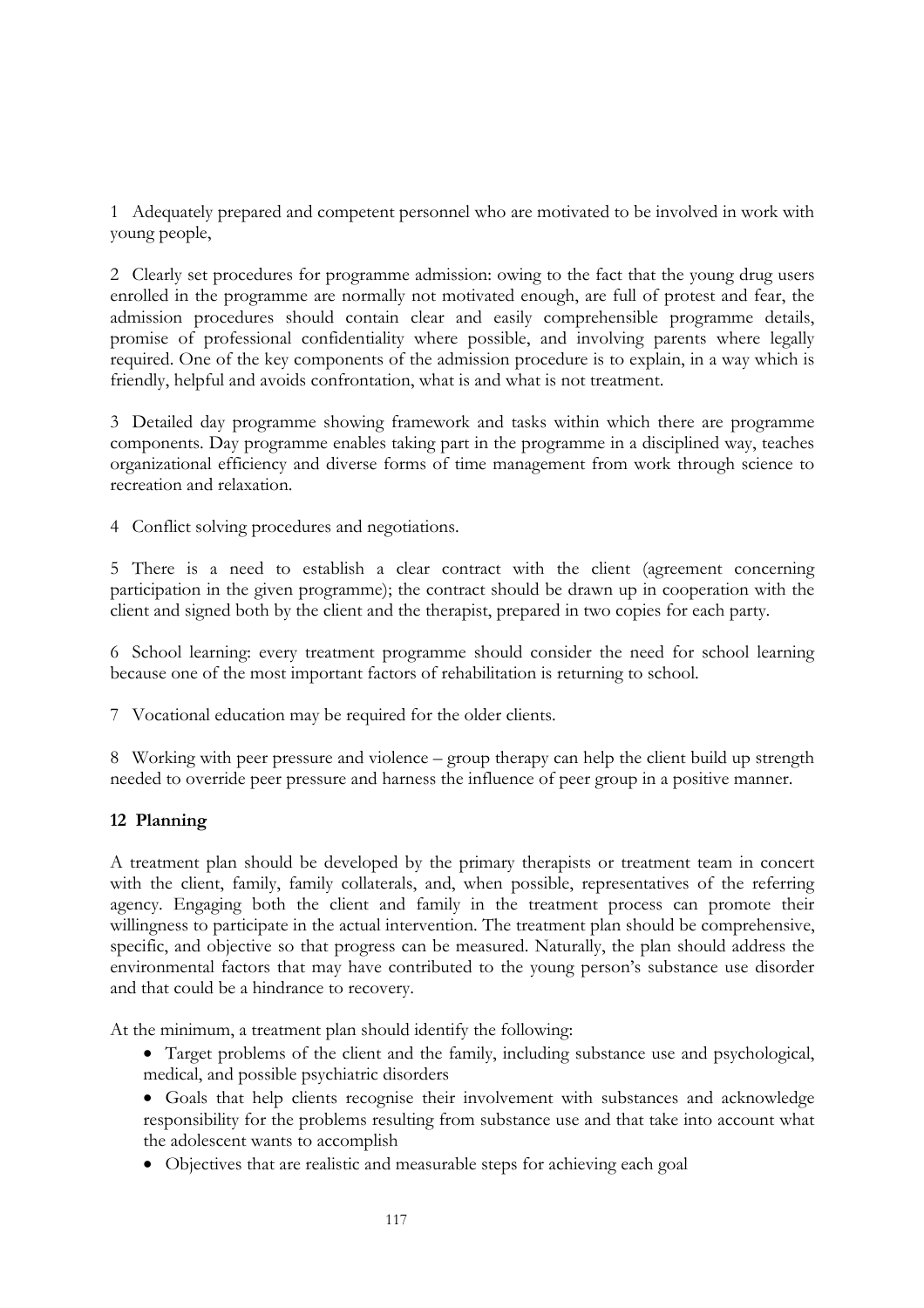- Time frames for the achievement of the stated objectives
- Appropriate interventions, that is, treatment strategies and services that are needed to achieve the objectives
- Assessment methods for measuring the extent to which goals, objectives and interventions are fulfilled
- Educational, legal and external support systems

The specified treatment strategies and services should include the identification of the people who will be providing treatment, an expected timetable for achieving the objectives, the date the treatment plan will be reviewed, and where treatment is to take place. The treatment plan should be subject to frequent reassessments to determine whether the adolescent is making therapeutic progress.

Treatment programmes must work closely with the other entities that are involved in the treatment of adolescents. Entities running programmes whose clients are often involved in multiple agencies (especially school system, child welfare, and juvenile justice agencies) should involve the other agencies and have the treatment plan on a written interagency agreement.

All specialists involved in treatment need to bear in mind some major aspects of dealing with adolescents.

They must be aware of:

1. The phases of adolescence and the things that adolescents need to do in order to become adults, the individual level of development which affects the type of relationship with other people, the degree of ability to reflect, and the ability to neutralize internal tensions.

2. The special interactions that come into play in the creation of relationships between adolescents and adults.

3. The function and the role of a treatment provider both as a professional helper and as an adult.

4. The function of parents and the role they play in the process of loosening the parent-child bond;

5. The function of peer group in the process of leaving the primary caretakers and in individuation and socialization.

Regardless of the applied methods and procedures, an essential element in therapy is the therapist - their convictions, values, lifestyles. That is why every professional who wants to work with youth should meet the following conditions:

- choose to work with young people,
- understand developmental features essential for growth of the individual,
- be flexible and understanding of the demands of adolescents,
- have a sense of humor.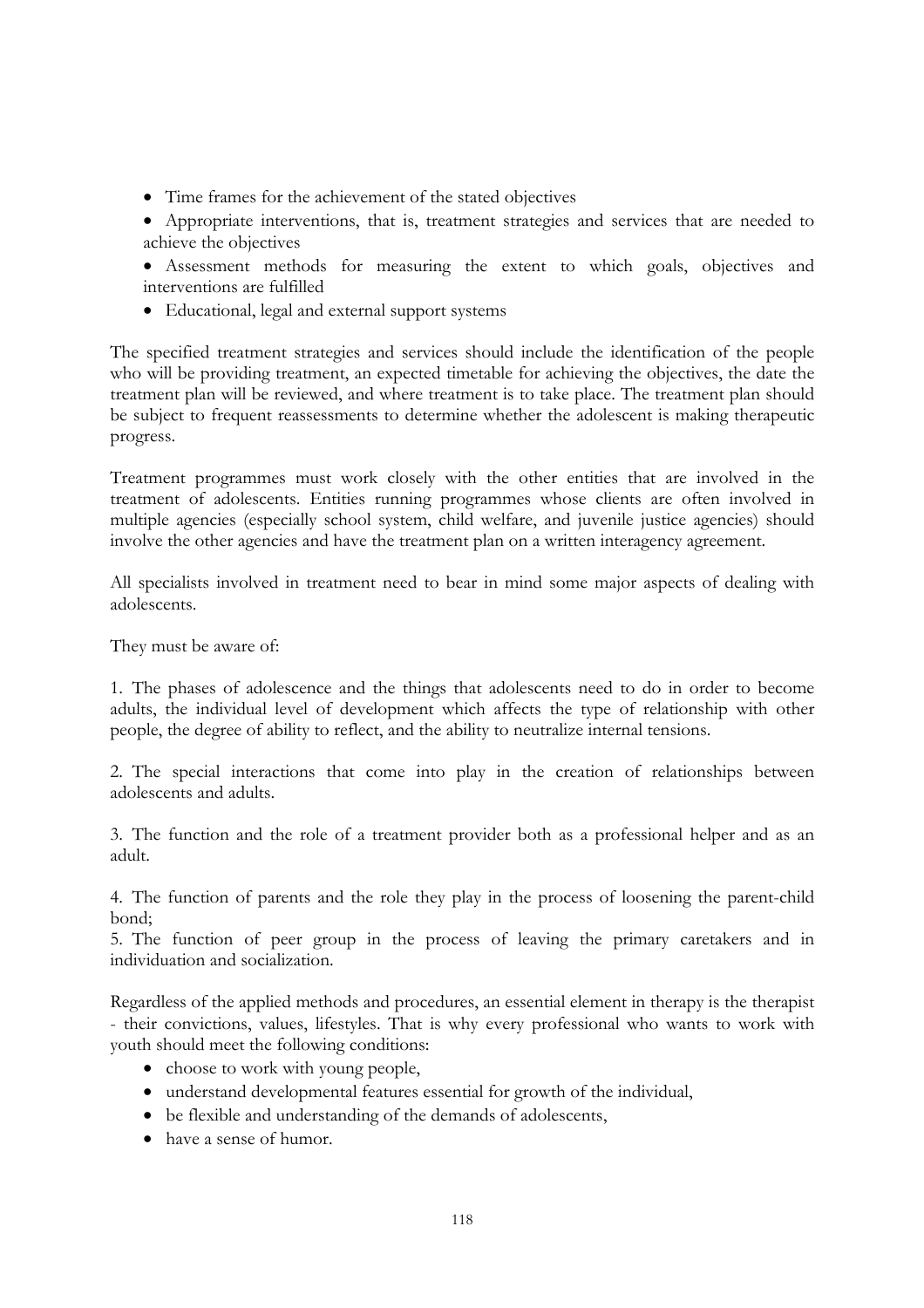Apart from that, those working with substance abusing young people should obviously receive specialized training and be ready to accompany adolescents on their path to health.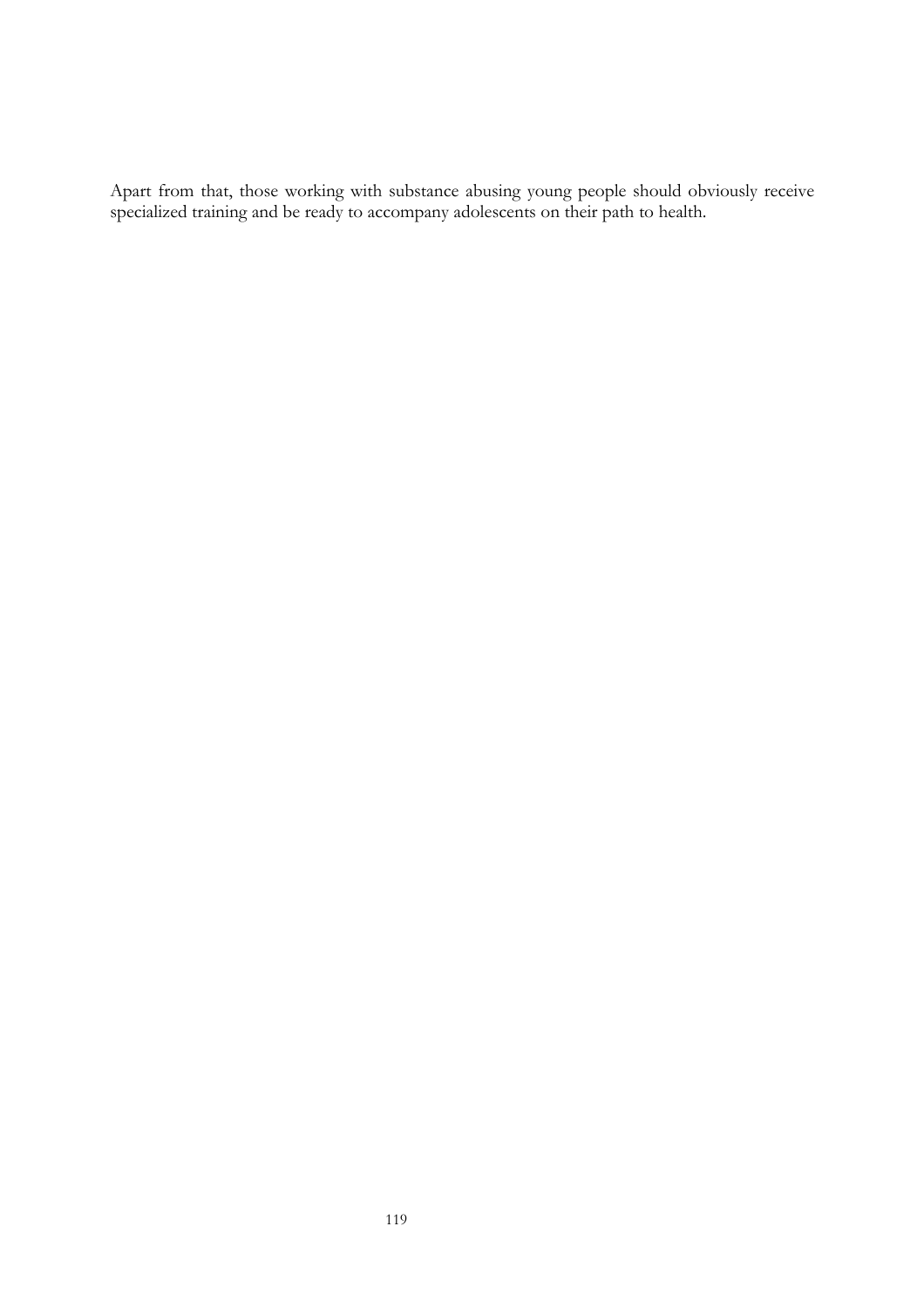## **About the authors:**

**Toni Berthel** 1953, psychiatrist, head of the adolescence and addiction department, integrierte Psychiatrie Winterthur ipw. Member Swiss society of addiction medicine SSAM Toni.berthel@ipwin.ch. In the last 25 years he planned, built up and managed different services for drug and alcohol treatment (centre for methadone and heroin prescription, centre for alcohol treatment, special treatments for cocaine and cannabis problems, treatment and assessment for adolescents, centre for harm reduction). He designed, taught and led different training programmes for GP's, and specialists in addiction treatment.

**Jolanta Łazuga-Koczurowska** - clinical psychologist, psychotherapist, certified addiction care specialist. Since 1972, she has been working with addicted people. The author and leader of numerous prevention and treatment programmes for children and adolescents with drug problem. Among them is the programme in Gdańsk (Poland), based on therapeutic community method, "Find Yourself" which has been evaluated as highly effective. For the last 30 years, she has been an academic lecturer at the University of Gdańsk. She is the author of many publications in the area of addictions and psychotherapy, Director of the Training Center for Professionals, responsible for the process of professional certification. Since 1995, she has been cooperating with the Pompidou Group of the Council of Europe. She is the President of the MONAR Association, and the Polish Federation of Therapeutic Communities, and is an expert of the National Bureau for Drug Prevention in Poland.

Piotr Jablonski graduated from Warsaw University on Pedagogy (M.A.) and Health Service Management (post-graduate studies). Certificated specialist on treatment and rehabilitation of drug dependant persons with almost 20-years experience in the field. Since 1999 Permanent Correspondent to the Pompidou Group – Council of Europe. Coordinator of the Pompidou Group "Treatment" Platform.

Director of the Polish National Bureau for Drug Prevention.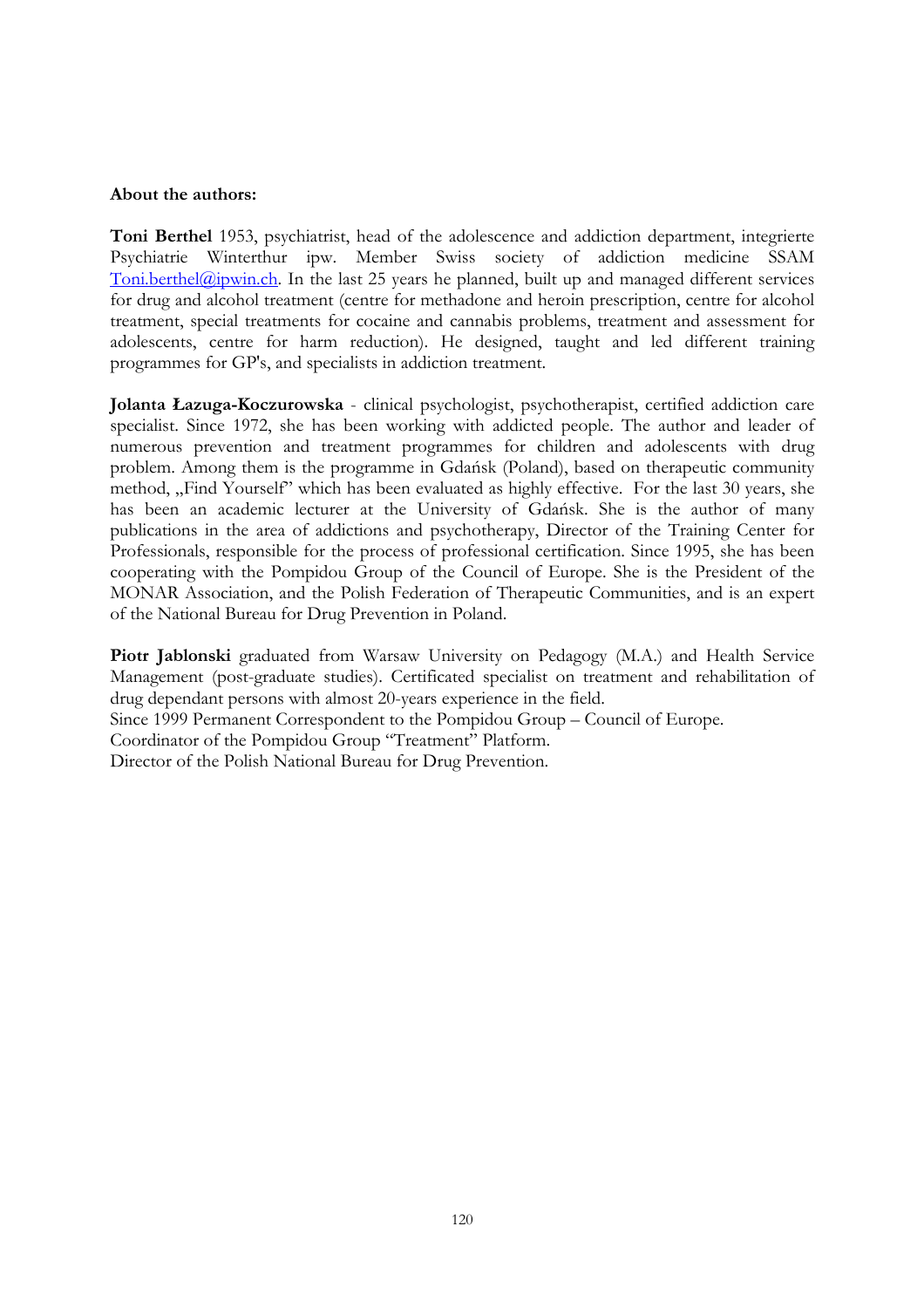#### **References**

Azrin, N. H., McMahon, P.T., Donohue, Besalel, V.A., Lapinski, K.J., Kogan, E.S., Acierno R.E., Galloway E. (1994) Behaviour therapy for drug abuse: a controlled treatment outcome study. Behaviour Research and Therapy. 32: 857-66.

Botvin, G., Epstein J., Baker E., Diaz T., Ifill-Williams, M. (1997) School-based drug abuse prevention with inner-city minority youth. Journal Child and Adolescent Substance Abuse. 6: 5- 20.

Carroll KM, Onken LS, (2005) Behavioural Therapies for Drug Abuse. American Journal of Psychiatry. 162:1452-1460.

Carroll KM, Connors GJ, Cooney NL, DiClemente CC, Donovan DM, Kadden RR, Longabaugh RL, Rounsaville BJ, Wirtz PW, Zweben A. (1998) Internal validity of Project MATCH treatments: discriminability and integrity. J Consult Clin Psychol. 1998 Apr;66(2): 290-303.

Crome IB, Christian J, Green C, (1998). Tip of the national iceberg? Profile of adolescent patients prescribed methadone in an innovative community drug service. Drugs: Education, Prevention and Policy, 5, 195-197

Egertson J.A., Fox D.M., and Leshner A.I. (eds) (1977) Treating Drug Abuse Effectively, Blackwell Publishers.

Farrell M, Ward J, Mattick R, Hall W, Stimson GV, des Jarlais D, Gossop M, Strang J, (1994) Methadone maintenance treatment in opiate dependence: a review. BMJ 1994 Oct 15;309(6960):997-1001.

Freeborn, D. K., Polen, M.R., Mullooly, P. (1995) Adolescent drug misuse treatment and use of medical care services. The International Journal of the Addictions. 30: 795-822.

Harrington, R., Kerfoot, M., Dyer E., McNiven, F., Gill, J., Harrington, V., Woodham, A., Byford S. (1998) Randomized trial of a home-based family intervention for children who have deliberately poisoned themselves. Journal of The American Academy of Child and Adolescent Psychiatry. 39: 512-18.

Hopfer C.J., Khuri E., Crowley T.J., Hooks S. (2002) Adolescent heroin use: a review of the descriptive and treatment literature. Journal of Substance Abuse and Treatment. 23: 231-237.

Jainchill, N., Bhattacharya, G, and Yagelka J. (1995) Therapeutic communities for adolescents: Adolescent Drug Use. In Rahdert W., and Czechowicz, E. (eds) Clinical Assessment and Therapeutic Intervention. NIDA Research, Monograph Series, Number 156.

Jessor R. (1991) Risk behaviour in adolescence. A psychosocial framework for understanding and action: Journal of Adolescent Health. 12:597 – 605

Latimer W.W., Winters K.C., D'Zurilla T., Nichols M. (2003) Integrated family and cognitivebehavioural therapy for adolescent substance abusers: a stage I efficacy study. Drug and Alcohol Dependence. 71: 303-317.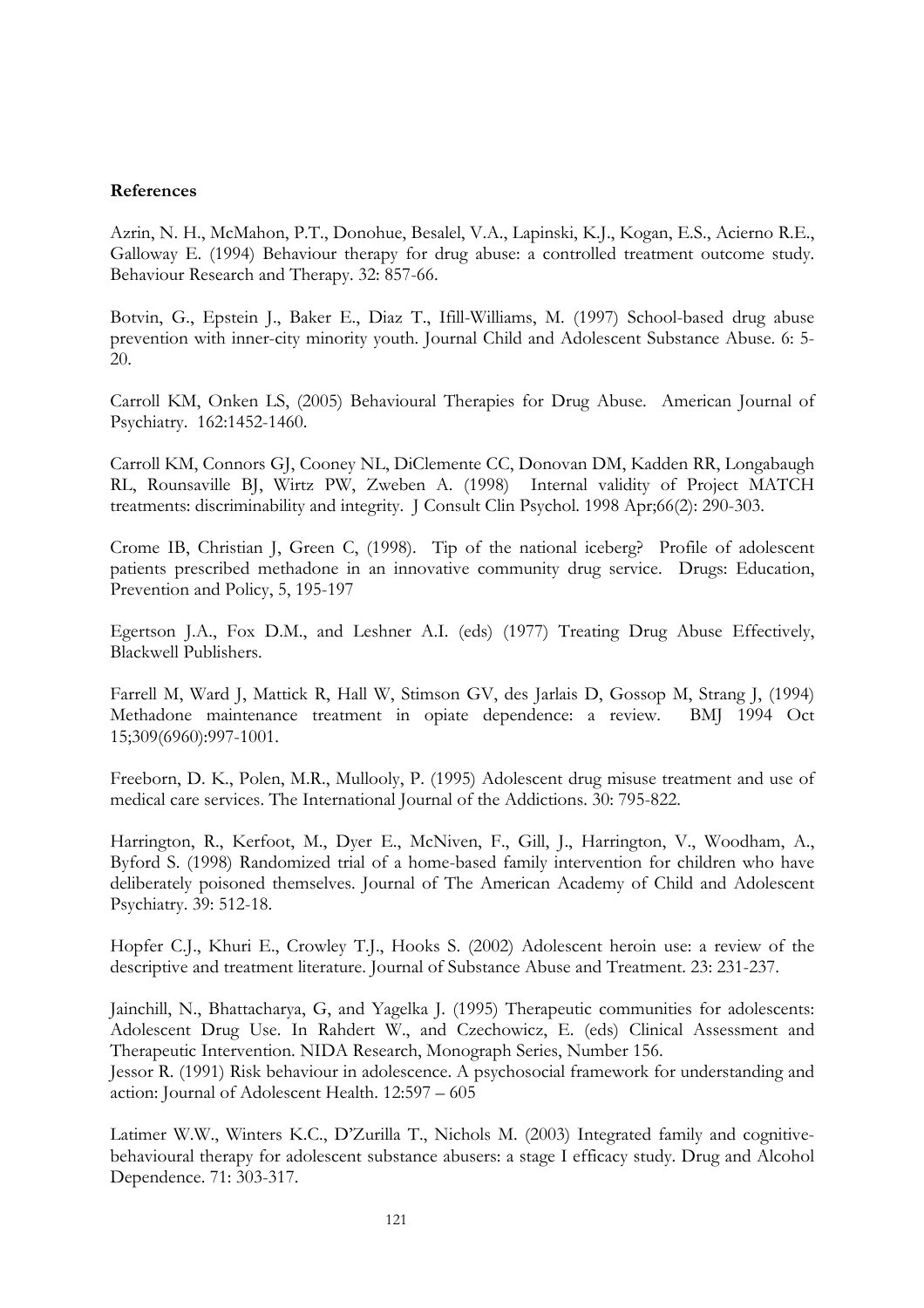Lister-Sharp, D., Chapman, S., Stewart-Brown, S., Sowden, A. (1999) Health promotion in schools: two systematic reviews. Health Technology Assessment UK.

Magura, S., Kang, S.Y., Shapiro J. (1994) Outcomes of intensive AIDS education for male adolescent drug users in jail. The Journal of Adolescent Health. 15: 457-63.

Maisto, S. A., Pollock, N.K., Martin, C., Ammerman, R. (2001) Course of functioning in adolescents 1 year after alcohol and other drug treatment. Psychology of Addictive Behaviours. 15: 68-76.

Miller W.R. (1996) Motivational interviewing: research, practice and puzzles. Addictive Behaviours. 61: 835-842.

Miller, W.R. and Rolnick, S. (1991) Motivational Interviewing. The Guilforf Press, 1991. Rollnick S. and Miller W.R. (1995) What is motivational interviewing? Behavioural and Cognitive Psychotherapy. 23: 325-334.

Morehouse, E. and Tobler, N (2000) Preventing and reducing substance use among institutionalized adolescents. Adolescence. 35: 1-28.

Nicholas, B. and Broadstock, M. (1999) Effectiveness of early interventions for preventing mental illness in young people: a critical appraisal of the literature. New Zealand Health Technology Assessment Report 2(3).

NIH (1999) Principles of Drug Addiction Treatment. NIH Publication No. 99-4180.

SAMHSA (1999) Treatment of Adolescents with Substance Use Disorders. TIP 32.

Schoenwald, S., Ward, D., Henggeler, S., Pickrel S., Patel, H. (1996) Multisystematic therapy treatment of substance abusing or dependent adolescent offenders: costs of reducing incarceration, inpatient, and residential placement. Journal of Child and Family Studies. 5: 431- 444.

Stanton, M. D. and Shadish, W. (1997) Outcome, attrition, and family-couples treatment for drug abuse: a meta-analysis and review of the controlled, comparative studies. Psychological Bulletin. 122: 170-91.

Stead, M., MacKintosh, A, Eadie, D., Hastings G. (2001) NE Choices: The results of a multicomponent drug prevention programme for adolescents. Home Office. Drugs Prevention Advisory Service.

Tobler, N. (1992) Drug prevention programmes can work: research findings. Journal of Addictive Diseases. 11: 1-28

US Department of State, Bureau for International Narcotics and Law Enforcement (2003) – Promising Practices in Drug Treatment: Findings from Europe.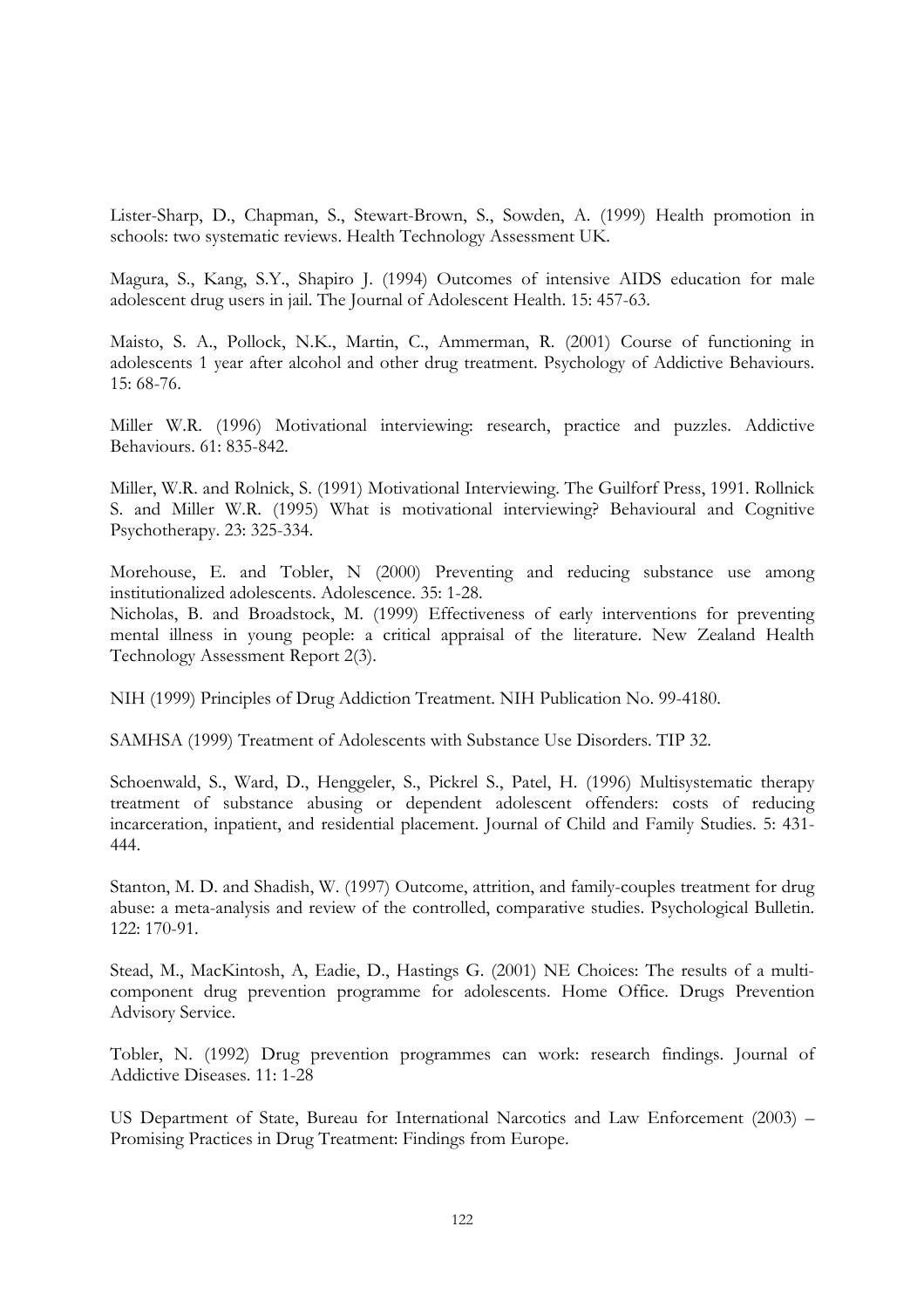Weinberg N., Rahdert E., Colliver J., Glantz M. (1998) Adolescent Substance Abuse: A Review of the Past 10 years. J. Am. Acad. Child Adolesc. Psychiatry. 37: 252-261.

Weir, R. (1998). Adolescent therapeutic day programmes and community-based programmes for serious mental illness and serious drug and alcohol problems: a critical appraisal of the literature. New Zealand Health Technology Assessment Report 5: 56.

White, D. and Pitts, M. (1997). Health Promotion with young people for the prevention of substance misuse. Health Education Authority London.

World Health Organization (2000) International guidelines for the evaluation of treatment services and systems for psychoactive substance use disorders.

Williams, R. and Chang, S.J. (2000) A comprehensive and comparative review of adolescent substance abuse treatment outcome. Clinical Psychology: Science and Practice Summary. 7: 138- 166.

Winters, K. C., Stinchfield, R.D., Opland, E., Weller, C., Latimer, W. (2000) The effectiveness of the Minnesota Model approach in the treatment of adolescent drug abusers. Addiction. 95: 601- 12.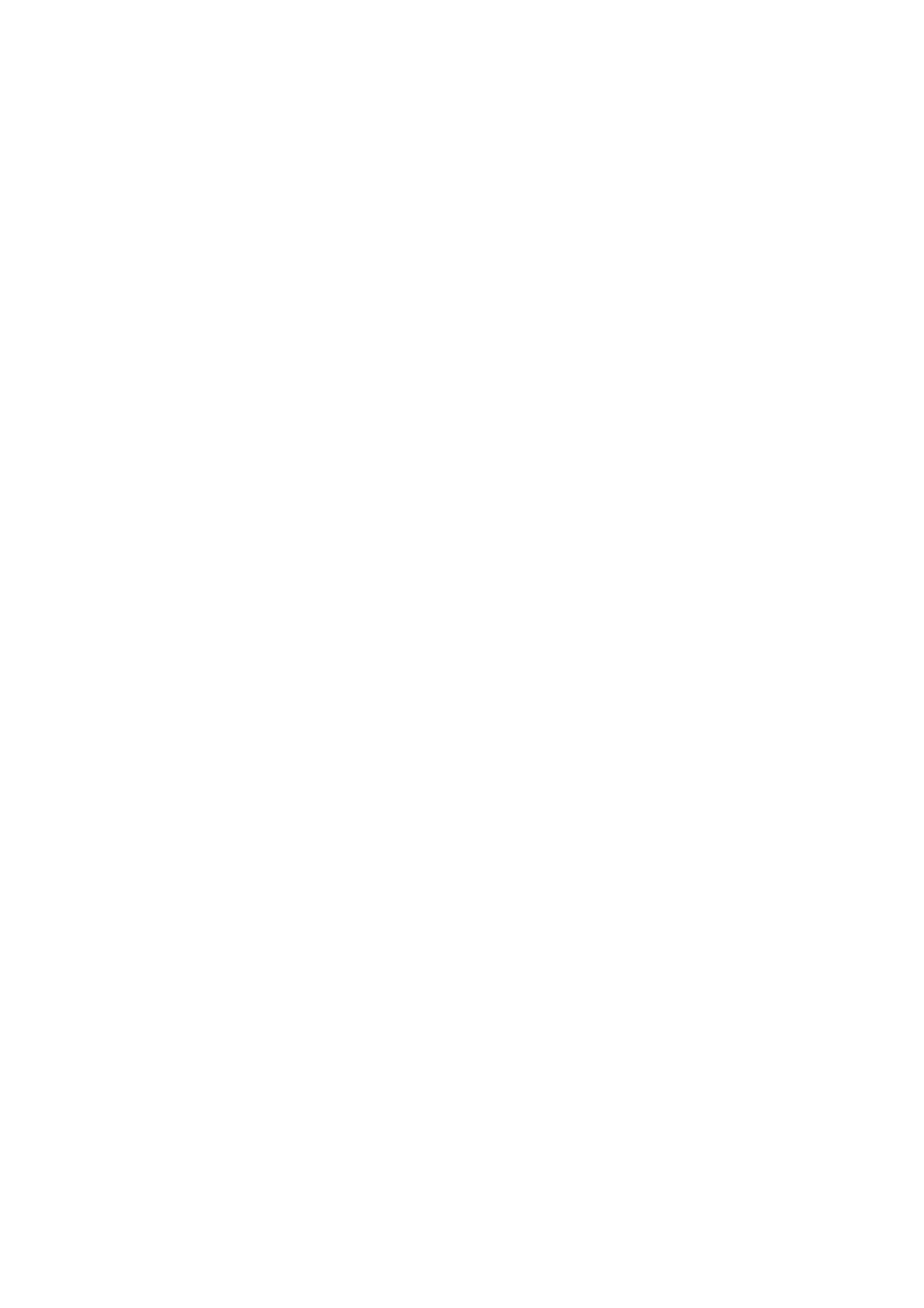# **Chapter 7 - Comorbidity of substance abuse: diagnosis and treatment implications in adolescents**

#### *Nesrin Dilbaz*

#### **Summary**

*Psychiatric comorbidities are common among both adolescents and adults with substance use disorders. The most frequent comorbidity patterns are mood disorders or disruptive behaviour disorders or both and anxiety disorders,*  eating disorders and schizophrenia. In addition to examining the diagnostic categories, screening and assessment *and prevalence of substance use disorders (SUD) in adolescents, it is important to know what other psychiatric disorders individuals with SUD are prone to develop. Knowledge of comorbidity and outcome is important in assessing effective treatment for adolescents.* 

*In general, treatment efforts addressing psychiatric and substance use disorders have developed in parallel. The adolescents with substance dependence and comorbid psychiatric disorders have poorer outcomes compared to single disorders. Comorbid mental health problems are associated with increased substance use severity, greater psycosocial impairment, treatment resistance and poorer long term prognosis.* 

*The integration of services and effective treatments from both fields is critical to the optimal treatment of individuals with co-occurring disorders. Pharmacotherapy of comorbid disorders is not likely to be effective in treating mental health problems in the absence of specific substance treatment interventions in adolescents.* 

Comorbidity of adolescent substance use disorders and other psychiatric disorders is common. In the Oregon Adolescent Project (Lewinsohn et al 1993) 66.2% of the adolescents with substance use disorder also had a psychiatric disorder while 31.3% of adolescents who had a psychiatric disorder did not have a substance use disorder. Adolescents with substance use disorders reported a lifetime prevalence of 25.4% for disruptive behaviour disorder, 49.4% for mood disorder and 16.2% for anxiety disorder.

The Methods of Epidemiology of Child and Adolescent Mental Disorders (MECA) study revealed higher rates of mood and disruptive disorders among adolescents with current substance use disorders than those without substance use disorders (c 76% of the adolescents with a substance use disorder had at least one comorbid psychiatric disorder, whereas only 27.8% without substance use disorder had a psychiatric disorder. Adolescents with a current substance use disorder were 1.5 times more likely to be diagnosed with any anxiety disorder, 3.7 times with any mood disorder and 20.3 times with a disruptive behaviour disorder than adolescents without current substance use disorder. Young adults with a history of an anxiety or depressive disorder are shown to be at twice the risk for later substance abuse. Individuals with an onset of substance use disorder during adolescence are 3 times more likely to be depressed, 4 times more likely to attempt suicide than later onset. In dually diagnosed adolescents, treatment completion is associated with affective and adjustment disorders. Treatment non-completion is associated with conduct disorder. These studies have been undertaken in adolescents in treatment and are not necessarily reflective of comorbidity in the broader adolescent population.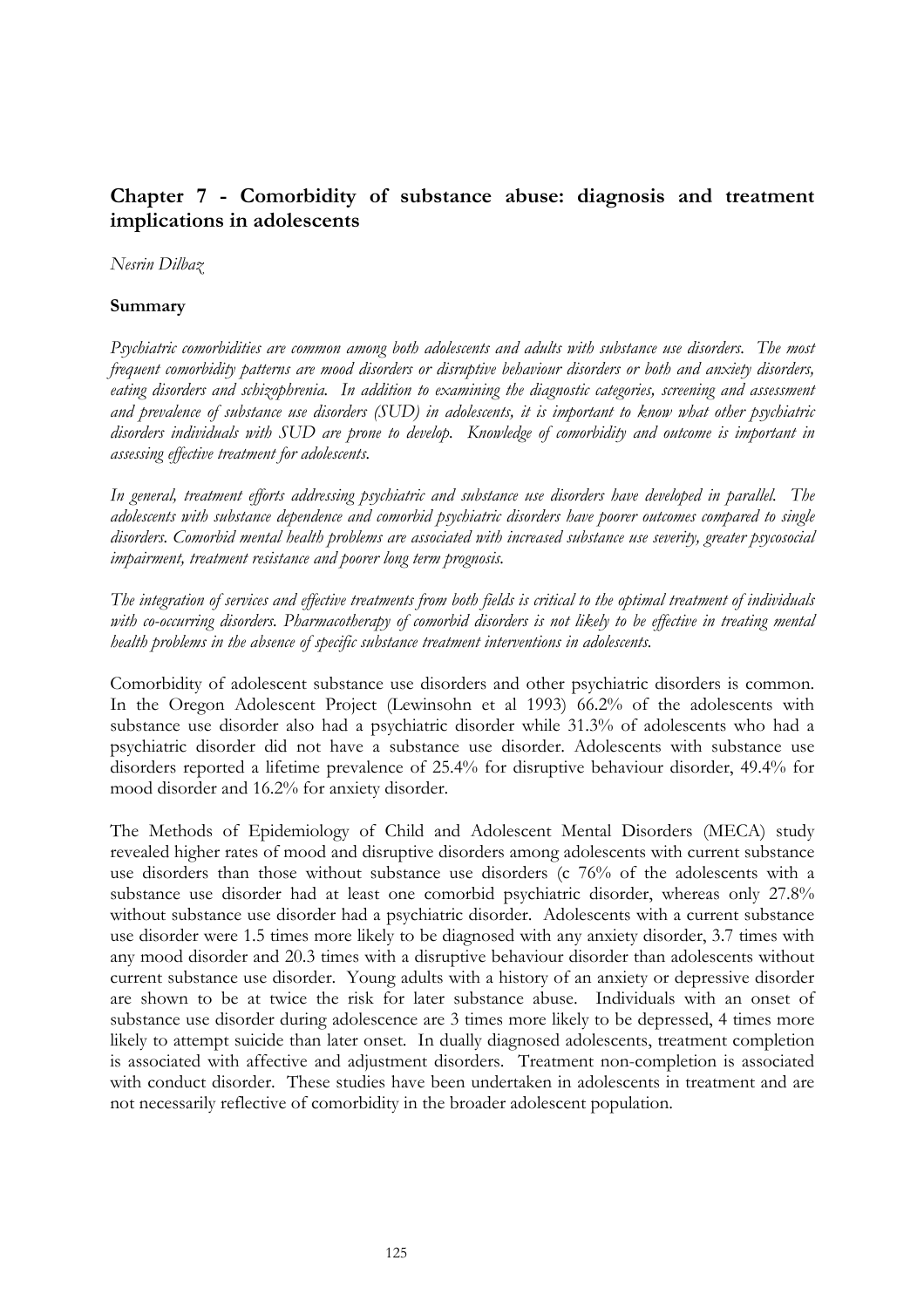## **Diagnostic issues**

One of the more difficult tasks in assessing patients with co-occurring mood and anxiety symptoms and substance use disorders is the accurate diagnosis and differentiation between substance-induced states and primary psychiatric diagnoses. There is a diagnostic dilemma about anxiety, affective and substance use disorders because:

- drug and alcohol withdrawal can lead to symptoms of affective/anxiety disorders;
- individuals with anxiety/affective disorders can use substances of abuse to self-medicate;
- individuals vulnerable to anxiety/affective disorders may unmask or "cause" the disorder to become clinically evident through substance use.

Meyer suggested possible specific relationships between substance abuse and psychiatric disorders. These are:

- psychiatric disorders are the consequences of substance use or abuse;
- psychiatric disorders can alter the course of substance abuse;
- substance use or abuse can alter the course of psychiatric disorder;
- psychopathology of the patients and their families can be the risk factor for substance abuse;
- substance abuse and psychopathology have the common etiologic pathway.

The diagnosis whose symptoms and signs started first is stated as primary and the later as secondary in comorbid disorders. The primary disorder mostly is the underlying problem among the substance abuse in adolescents. At times, the complex relationships between anxiety symptoms, affective symptoms, and substance-induced symptoms can lead to diagnostic uncertainty. A family history of the particular psychiatric disorder, the onset of psychiatric symptoms before the onset of substance abuse and dependence, and sustained psychiatric symptoms during lengthy periods of abstinence all suggest a primary psychiatric illness.

There is increasing pressure from both psychiatric and substance use treatment settings to assess patients quickly and efficiently. Screening for psychiatric disorders in substance abusers is an under investigated area and may be particularly problematic because of symptom overlap. The Symptom Checklist (SCL-90) and the Structured Clinical Interview for DSM-IV (SCID) are two widely used instruments for psychiatric screening and diagnoses.

## **Optimizing Treatment**

Optimizing treatment of psychiatric disorders is essential to improving the outcome of the substance use disorder. It has been long documented that high psychiatric severity predicts poor substance use treatment outcome. Several studies have shown that psychiatric disorders may worsen treatment outcome of substance use disorders. For example, depressed patients tend to do worse in treatment. Also, patients with depressive disorders are more likely to relapse to alcohol use earlier than those without major depression. Rapid relapse subsequent to substance use treatment has also been documented among adolescents with major depression. Patients suffering from posttraumatic stress disorder (PTSD) have poor treatment response. Similarly, substance abusers with ADHD do worse in treatment and are less successful in treatment goals.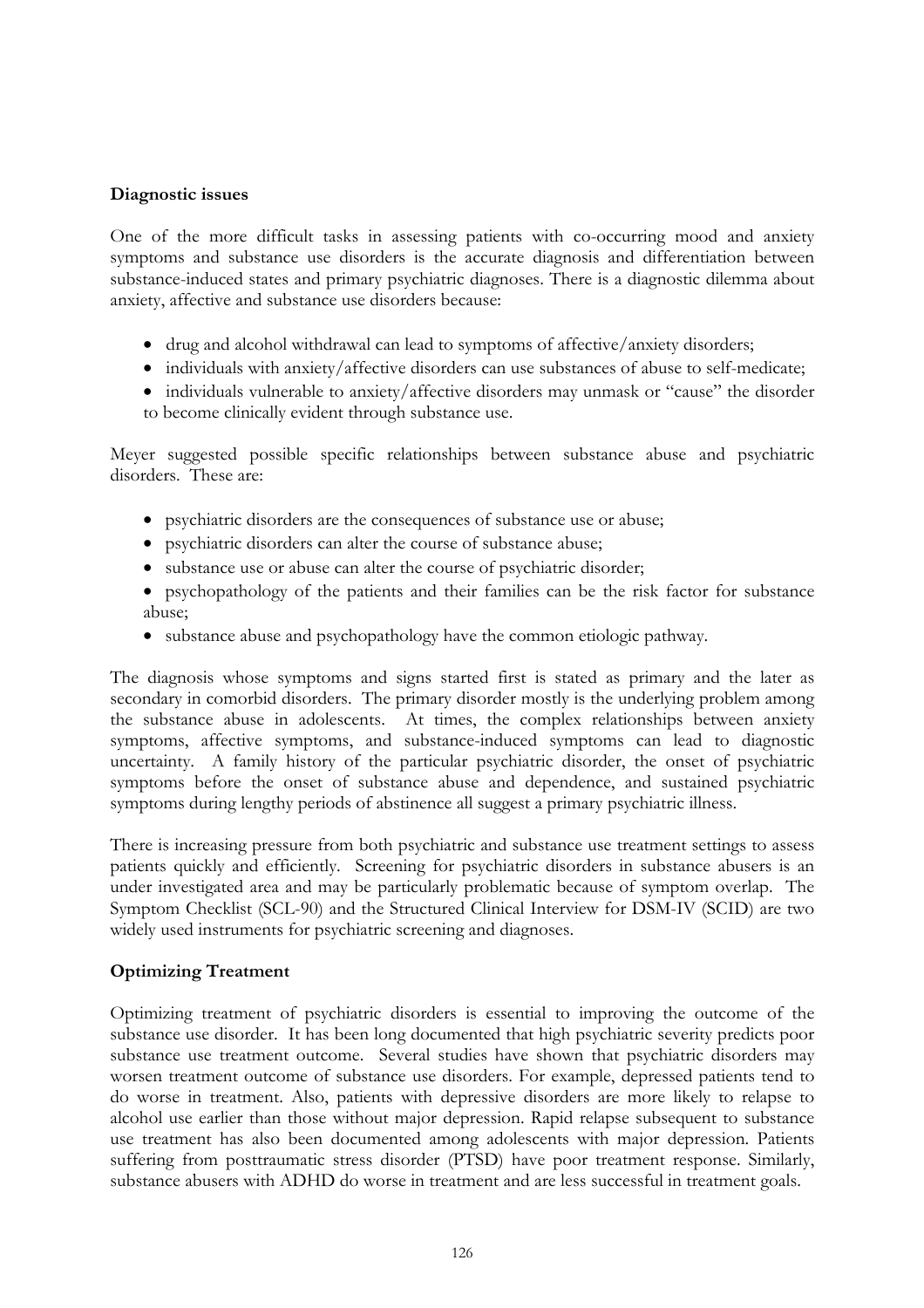Integrated, concurrent treatment of comorbid psychiatric disorders and substance abuse in adolescence are suggested by recent studies. The studies on the treatment of comorbid disorders such as ADHD, bipolar disorder and depression also supported this (Deas and Thomas 2001, Lohman at al 2002, Mikulich and Hall 2001,Geller et al 1998). Treatment of substance dependence does not treat comorbid psychiatric disorders such as ADHD, mood disorders in the absencence of the pharmacotherapy of comorbid psychiatric disorder

The ability to self-regulate subjective states through behavioural therapy can be extremely helpful to individuals in recovery. Also learning strategies to self-regulate anxiety and mood symptoms may help patients. Cognitive behavioural therapies are among the most effective psychosocial treatments for both anxiety and affective disorders (Barlow and Lehman 1996).

Cognitive behavioural therapies also have demonstrated efficacy in the treatment of substance use disorders (Anton et al 1999).] Behavioural therapies, such as relaxation, breathing and biofeedback techniques, are sometimes used in substance abuse treatment programmes. These modalities can also be effective in the treatment of anxiety disorders and the management of anxiety symptoms.

Most of the clinicians aim to treat substance treatment first then begin pharmacotherapy for comorbid psychiatric disorder because of the risk of interaction of medication with substances. When initiating pharmacotherapy the patient must be compliant with at least weekly therapy sessions. However, early treatment of a psychiatric disorder can be critically important in facilitating treatment engagement and retention during the initial months. The pharmacotherapy principles for comorbid disorders with substance dependence are listed:

- When medication is indicated consider medication with good safety profiles, low abuse liability and once per day dose if possible.
- If possible use single medication.
- Provide education of the family and the patients about the potential adverse effects of medication and substances of abuse.
- Provide close monitoring of medication about compliance ( initially weekly) , adverse effects, target symptom response and ongoing substance use.
- Monitor compliance with regular substance treatment ( generally individual or family counselling at least weekly) and regular urine drug screening.
- Monitor patient motivation and target symptom response as well as behaviour change and psychosocial functioning throughout treatment.

If substance abuse or target symptoms of the comorbid disorder do not significantly improve within the first 2 months after initiating treatment or if there is an evidence of escalation in drug abuse or clinical deterioration consider the following options:

- Evaluate medication efficacy and change the medication
- Reassess diagnose
- Increase treatment intensity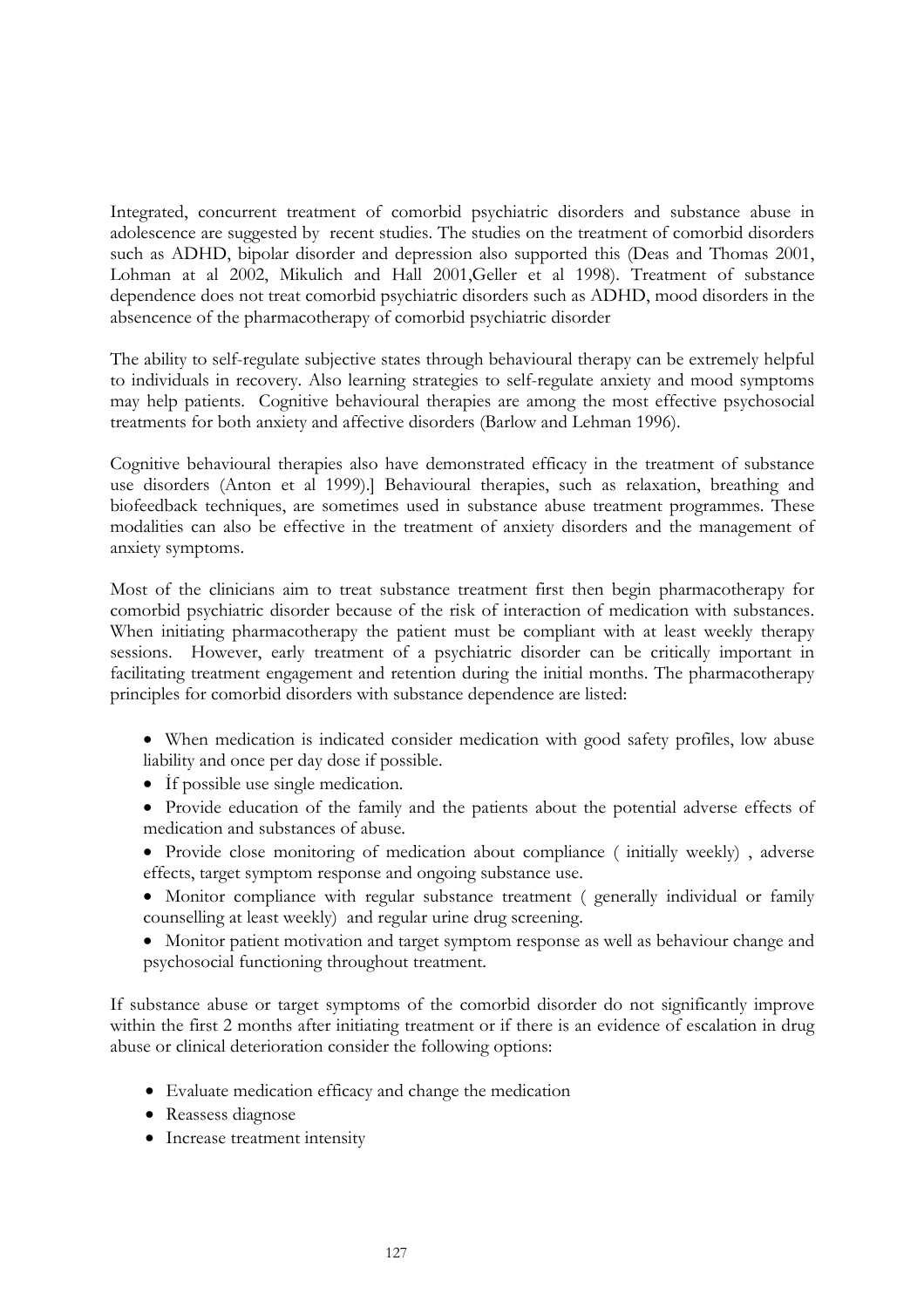In the recent years a lot of studies have demonstrated the efficacy and safety of some of the medications that are used in the treatment of mood disorder such as bipolar and depression and ADHD.

## **Outcome**

Mixed comorbidity (internalising and externalizing disorders) is associated with higher levels of substance related problems and poorer outcomes. Child psychopathology particularly conduct disorder is associated with early onset of substance use in later adolescence. 126 adolescents with comorbid substance use and Axis I psychiatric disorders vs 81 SUD adolescents without an Axis I disorder were studied (Tomlinson et al 2004). According to this study that comorbid adolescents received more treatment during outcome period and they were also more likely to use substances following treatment. Internalizing disordered adolescent are less likely to use substances post treatment whereas extenalizing disordered (e.g. conduct disorder), adolescents returned to substance use rapidly.

#### **Attention deficit hyperactivity disorder (ADHD)**

Attention-deficit hyperactivity disorder (ADHD) is a common disorder in children that frequently persists into adulthood. Studies have found that substance use disorders (SUD) are seen more commonly in those with ADHD than the general population (Schubiner H, 2005, Blouin et al 1978, Biederman et al 1997). Studies of clinical populations of adolescent substance abusers have found high rates of ADHD gets to the conclusion that ADHD, is a common comorbid disorder found in adolescents with substance use disorder (Horner and Schiebe 1997, Bukstein et al 1989, Wilens et al 1994)

Retrospective studies reported a high rates of childhood hyperactivity among adult substance abusers (Alterman et al 1985, Tarter et al 1977). ADHD appears to be a significant risk factor for adult substance use disorders (Biederaman et al 1995) Family studies have found high rates of alcoholism and antisocial personality disorder in the parents of ADHD children (Cantwell 1972).

Individuals with ADHD have an earlier age of onset of substance use disorders, and substance dependence is less likely to remit than in those without ADHD. Also, a number of clinical epidemiological studies have reported high prevalence of ADHD in clinical samples of treatmentseeking substance abuse populations, with rates ranging from 15% to 24%. (Levin 2005). ADHD appears to make a substantial contribution to substance use problems and delinquency in adolescents. The comorbidity of ADHD and conduct disorder together appears to be a more significant risk factor for later substance abuse than conduct disorder alone (Lahey et al 1988)

An adolescent's decision to use drugs or not is the product of many forces, including social acceptability, parental influence, use promotion, substance availability, and drug policies; but also the result of the need to "fit in," and stresses at home, school, and in personal relationships. SUD is a multifaceted problem linked to comorbid conduct disorder, poor family supervision, and delinquent peer groups. In ADHD adolescents impulsivity may produce poorer school functions in the areas of both behaviour and association with other deviant peers as well as poor problem solving. Adolescents with ADHD can use substance as a form of self medication. ADHD also may reflect a type of brain functioning with a high level of reinforcement from certain psychoactive drugs. The treatment with stimulants during childhood and adolescence may result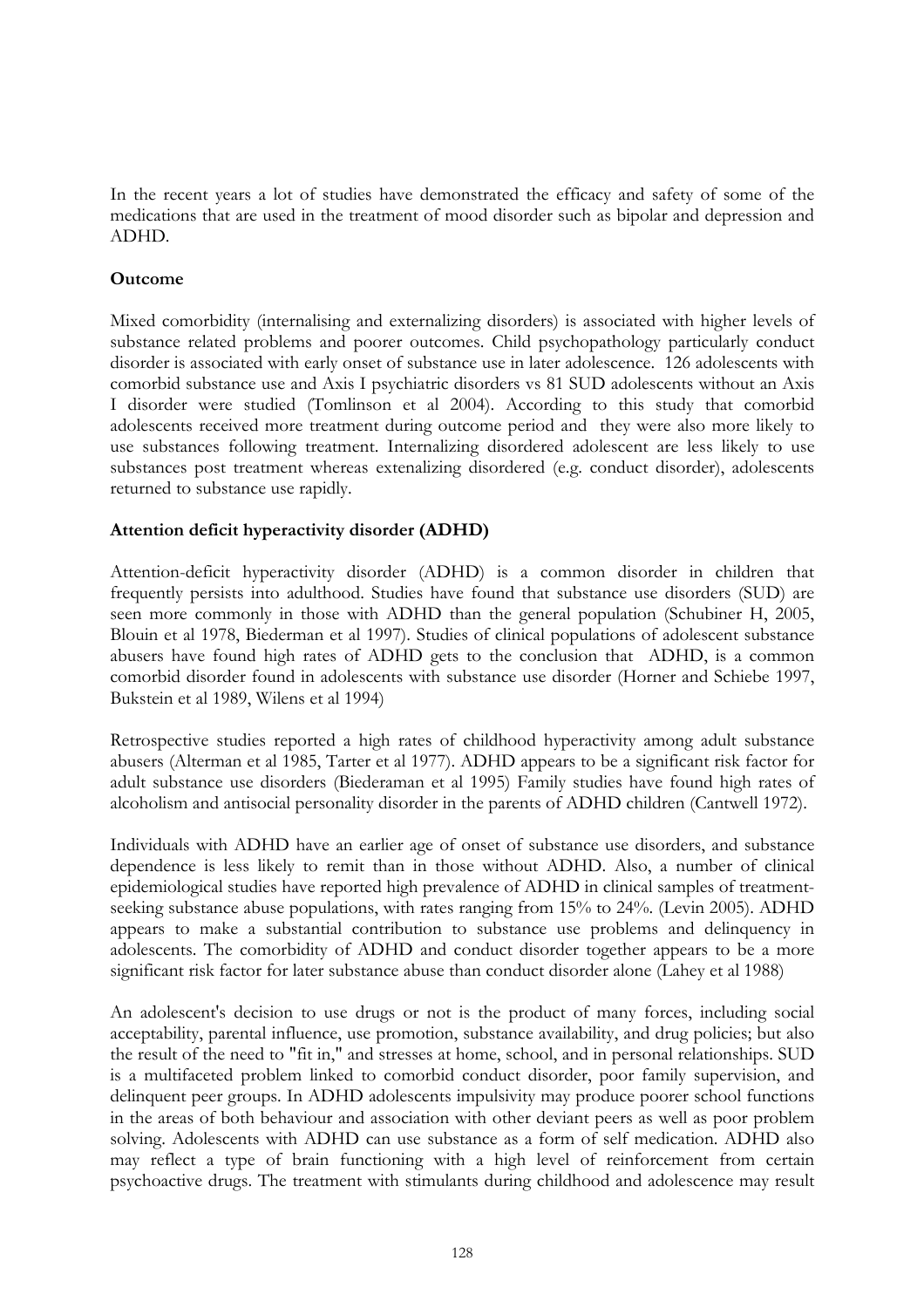in better academic, social, and emotional functioning, all of which may even contribute to a decreased risk of SUD.

Although treatment with stimulant medications has been shown to be effective for individuals with ADHD, concern about the use of these agents in this population persists. There has been some speculation that because stimulant drugs used in the treatment of ADHD, such as methylphenidate, have abuse potential, the link between ADHD in children and the development of substance use disorders in adolescents and adults may be causal. In other words, the use of stimulants in children may predispose them to the development of substance use disorders as adults (Schubiner 2005).

Dr. Wilens and colleagues recently published a thorough review of the literature in which they concluded that the majority of the literature supports the idea that medication treatment of ADHD in childhood actually has a protective effect with regard to the development of substance use disorders during adolescence or adulthood. (Wilens et al 2003). Recent meta-analysis shows that ADHD did not predict substance use, however unmedicated and under-treated adolescents were more likely to use substances of abuse. Regular monitoring is important in order to evaluate the efficacy of therapy, redefine treatment goals, and detect potential side effects of medications.

The use of stimulant medication represents the most robust medical treatment for ADHD. Approximately 75% to 95% of individuals will respond to the first choice of stimulant medication, regardless of the specific stimulant. About 10% to 20% of non-responders and individuals who have associated side effects to the medication can be effectively treated with a second stimulant. Amphetamines and methylphenidate constitute the first-line medications used to treat ADHD. Because multiple daily dosing is required with these medications and because they may result in "rebound" hyperactivity as their effects peak and wane, newer delivery options have been developed (Connors 2002).

The recent studies found no increased risk of subsequent stimulant or drug abuse in patients treated with stimulants as children. These findings are of high importance given general public concerns over possible abuse liability of stimulants; the negative findings of the study of Barley (2003) , along with the other 11 negative trials that examined this issue, should somewhat mitigate these concerns.

Individuals with ADHD and SUD can present difficult diagnostic and therapeutic challenges. It appears that the most effective treatment option is to create a programme that uses the most effective treatment modalities available, including both behavioural and medical therapies, along with close supervision and monitoring. Newer medical treatment options of long-acting stimulants and non-stimulants (e.g. atomoxetine) offer effective treatment with a lower risk of abuse potential.

## **Disruptive behaviour disorders**

Disruptive disorders such as conduct disorder, oppositional defiant disorder and ADHD are the most common comorbid psychiatric disorders found in adolescents with substance use disorders (Bukstein et al 1989) . Among the studies of adolescent comorbidity in clinical sample the lack of valid and reliable nosology and problems in assessment are the methodological problems that limit the generalization of these results. Adolescents with comorbid disorder apply for treatment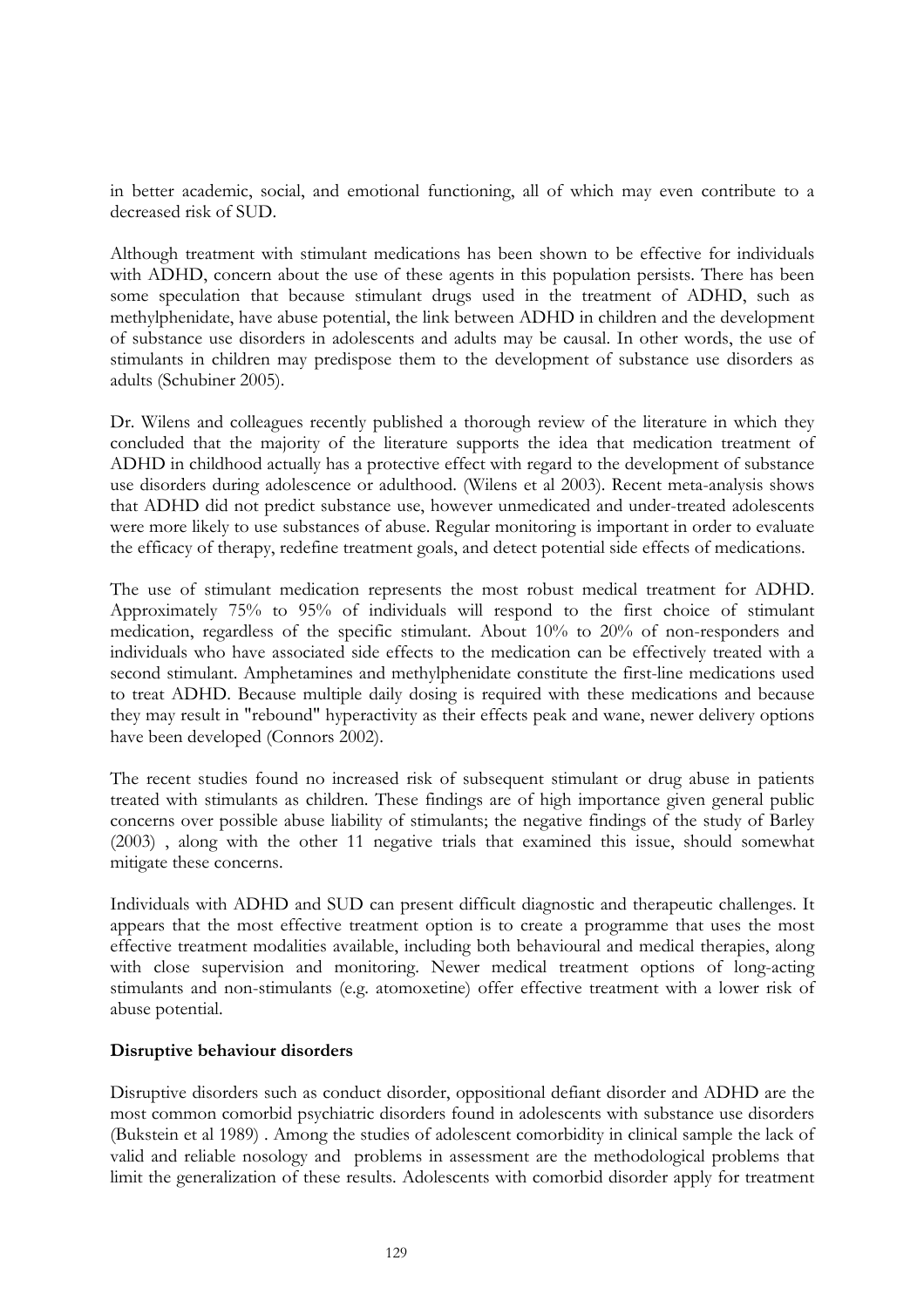because of the severity of the impairment. Therefore these findings can be used to represent the characteristics of the clinical sample instead of prevalence rates.

Robins and McEvoy (1990) found that conduct disorders in childhood is a predictor of drug use or abuse in adolecence and early adulthood. In New Zealand study Fergusson et al (2000) found that conduct problems at age of 8 predicted substance use at 16 years in both gender. In MECA study 68% of the adolescents with a substance use disorder had comorbid disruptive behaviour disorder. In studies of clinical sample adolescents with substance use disorder disruptive behaviour disorders are found up to 80%.

Childhood antisocial behaviour such as aggresiveness, early conduct problems and ADHD increase the risk of alcohol and drug problems (McCord and McCord 1960, Loeber 1988). Loeber (1988) proposed three different development pathways among adolescents with disruptive behaviour disorders:

- Aggressive versatile path: shows an early onset of substance use and abuse with a low remission rate, early onset of conduct problems, aggressive behaviour, high rate of ADHD, poor social relations and male predominancy.
- Nonaggressive antisocial path: is a predictive of later substance use, with a higher remission rate, late onset, few problems of attention, aggression, impulsivity and social relations.
- Exclusive substance abuse path: is the development of substance abuse in middle to late adolescence without antecedent deviant behaviour.

Aggression in adolescence is a better predictor of the stage of substance abuse and polysubstance use (Brook et al 1986) . Aggressive behaviours are present in a large number of adolescents who have conduct problems and who had substance abuse (Milan et al 1991). Conduct disorders or delinquency usually precedes substance use and substance use disorders (Clark et al 1997, Loeber 1990) The more serious the substance use is the higher the likelihood of more serious forms of delinquency (Loeber 1988, Bohman et al 1983). Early conduct disorder and/or juvenile delinquency strongly contributes to SUD in adolescence. Conduct disorder usually precedes the development of SUD. Juvenile offenders with SUD have a greater additional psychopathology than non-SUD juveniles. Females with conduct disorder progress more rapidly to SUD.

## **Mood disorders**

Symptoms of mood instability and depression are among the most common psychiatric symptoms seen in individuals with substance use disorders. In the ECA study, 32% of individuals with an affective disorder also had a comorbid substance use disorder (Reiger DA et al 1990) Of the individuals with major depression, 16.5% had an alcohol use disorder and 18% had a drug use disorder; and 56.1% of individuals with bipolar disorder had a substance use disorder. In both the ECA study and the NCS, bipolar disorder was the Axis I condition most likely to occur with a substance use disorder.

In MECA study 32% of the adolescents with a substance use disorder also reported a current mood disorder (Kandell et al 1999). The rate of depressed adolescents in clinical populations of adolescent substance abusers as high as 50%.. Major depressive disorder (MDD) is the most common mood disorder in adolescents with SUD whether in the community or in the clinical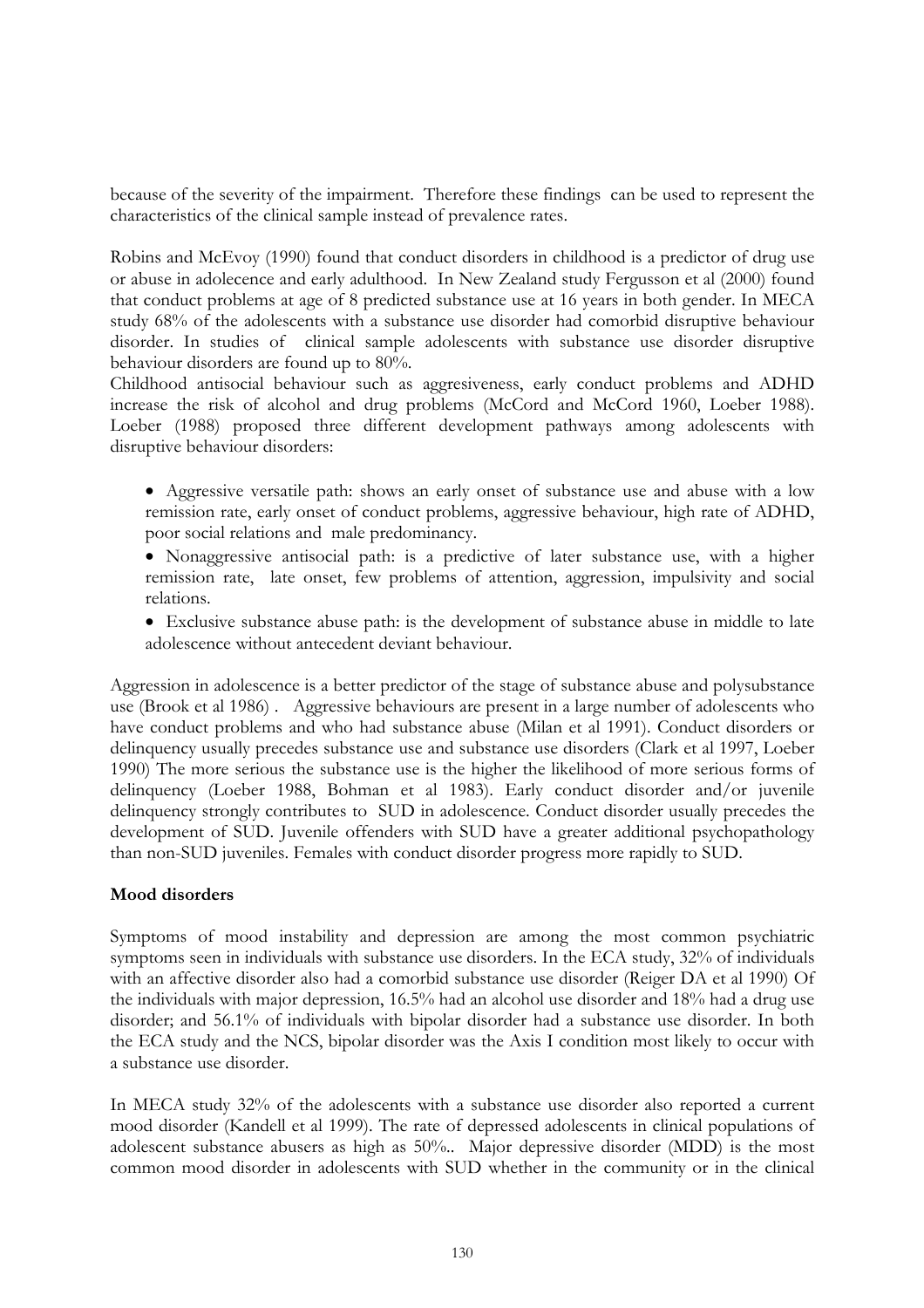population (Bukstein et al 1992, Lewinsohn et al 1993) . Although bipolar disorder has a modest prevalence in adolescents with SUDs there is evidence that adolescent onset of bipolar disorder is associated with a higher risk of SUD in adolescence or adulthood (Beiderman et al 1997, Wilens et al 1999).

#### **Treatment implications of mood disorders comorbid with substance use disorders**

For the pharmacotherapeutic treatment of comorbid alcohol dependence and major depression, data support the use of SSRI agents. If ADHD is also present bupropion may be the first-line choice. For cocaine- and opiate-dependent individuals with major depressive episode, there are limited data supporting the use of TCAs, but studies thus far testing the efficacy of SSRIs have been negative. TCA are relatively contraindicated in treatment of depression in ADHD. These agents have significant anticholinergic and cardiac side effects and a considerable danger of death. Trials of some of the newer antidepressants with mixed 5HT/NE activity (venlafaxine/duloxetine) in alcohol-, cocaine- and opiate-dependent individuals with major depressive episode would be of interest in this regard.

Although mood stabilizers such a lithium, valproic acid and carbamazepine is the first line treatment in bipolar adolescents there is only a few controlled trial about adolescents with bipolar and substance dependence. Lithium has been the standard treatment for bipolar disorder for several decades; however, substance abuse may be a predictor of poor response to lithium (Bowden 1995). A double-blind pilot study of 25 adolescents reported an advantage of lithium carbonate over placebo on the urine-positive screen (mostly marijuana) and also on mood symptoms (Geller et al 1998).] Adolescent-onset bipolar disorder may be a significant risk factor for the development of substance use disorder (Wilens et al 2004); thus, effective treatment of adolescent-onset bipolar disorder should be particularly beneficial in the prevention of substance use among these patients. Patients with mixed manic episodes or rapid-cycling disorder have a better response to anticonvulsant drugs compared with lithium. Patients with bipolar disorder and concomitant substance use disorders appear to have more mixed or rapid-cycling episodes and therefore may have a better treatment response with anticonvulsant mood-stabilizing medications. Weiss and colleagues (1998) reported better medication compliance with valproate, compared with lithium, in a group of substance-abusing patients with bipolar disorder. Brady and colleagues (2002) recently reported on results from a placebo-controlled, double-blind trial in which carbamazepine showed preferential efficacy in decreasing cocaine use in cocainedependent individuals with affective disorder as compared with those without affective disorders.

## **Suicide**

There is increasing evidence about the relationship of suicide and SUD in adolescents. As shown by the National Household Survey on Drug Abuse (NHSDA) report issued in 2002, youths involved in violent behaviour were more likely to have used illicit drugs or alcohol than were young people not involved in violent behaviour. Increased risk for depression and suicidal behaviour has also been associated with adolescent drug use. According to the Substance Abuse and Mental Health Services Administration (SAMHSA), young people who use illicit drugs other than marijuana are more likely to be at risk for suicide than are young people who do not use such drugs (29.4% vs 10.1%).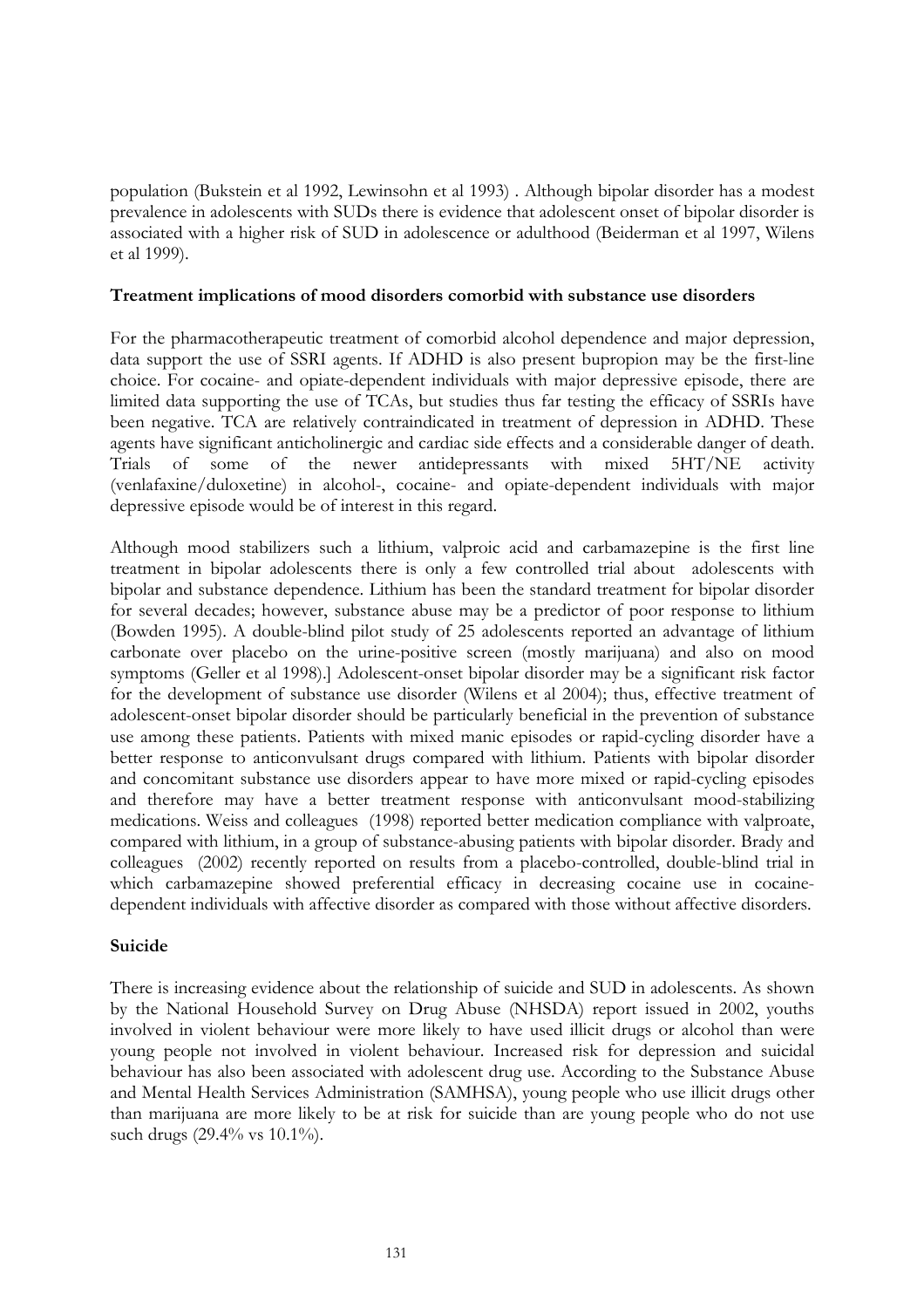Recent studies support substance abuse as a risk factor for suicidal behaviour, ideation and attempted and completed suicide. Comorbidity of mood disorders with substance abuse is one of several putative risk factors for completed suicide (Brent et al 1998, Bukstein OG 2001) Substance abuse contributes to increased rate of adolescent suicide, especially when it is present comorbidly with depression. Psychosocial stressors of recent interpersonal separation and history of family dysfunction are more common in adolescent suicides with alcohol abuse plus depression than depression alone (Deas 2005)

Aggression and impulsivity are common in conduct disorders and may be important factors in the risk for suicidal behaviour in substance abuse adolescents (Apter et al 1988)

## **Anxiety disorders**

The ECA study revealed a 1.5% lifetime prevalence of panic disorder among adults, with 36% having a co-occurring substance use disorder The risk of a comorbid substance use disorder in patients with panic disorder was 2.4 times higher than that in the general population. Posttraumatic stress disorder (PTSD) is one of the most common anxiety disorders in individuals with substance use disorders. In the NCS, the odds ratio for substance use disorders was 2-3 for men and 2.5-4.5 for women with PTSD. Cocaine/opiate users were most likely to report a PTSD-qualifying traumatic event (43%), and the overall rate of PTSD was 10 times higher among these individuals compared with individuals without a substance use disorder. Reports from treatment-seeking samples of substance abusers also indicate a high prevalence of PTSD. The ECA revealed a 1-2% lifetime prevalence of OCD in the general population.[1] Although OCD has been reported to coexist with many other psychiatric disorders, little has been reported about the comorbidity of OCD and substance use disorders.

In several studies of treatment-seeking alcoholics, 3-12% were reported to have OCD. Based on data from the ECA study, the risk of developing OCD was estimated to be 5.6 times higher for individuals using both cocaine and marijuana as compared with individuals using no illicit substances. The lifetime prevalence of social anxiety disorder in the NCS was found to be 13.3%, with 7.9% 12-month prevalence. Individuals with social phobia have high rates of comorbidity with other psychiatric disorders, particularly with substance use disorders. Studies examining the relationship between alcohol abuse and dependence with social phobia have found rates of comorbidity ranging from 8 to 56%.

In MECA study %20 of adolescents with SUD reported comorbid anxiety disorder (Kandell et al 1999) whereas in OADP project 16.2% of adolescents with substance use disorder has also anxiety disorders. Anxiety disorders were associated with problematic alcohol use and also adolescents with SUD have shown high rates of comorbid anxiety disorders. Clark et al ( 1994) reported that anxiety disorders were common in adolescent treatment population with early onset alcoholism. According to this study half of this sample had at least one life time anxiety disorder diagnosis with PTSD as the most common diagnosis (25% of the population).

Adolescents with comorbid substance abuse, conduct disorder and anxiety disorder had more depressive symptoms and suicidal behaviour than normal controls. The reason of the early onset of alcohol use is maybe anxiety in adolescents. 41% of high school seniors reported that they used drugs "to get relaxed and to relieve from tension". 64% of barbiturate users, 69% of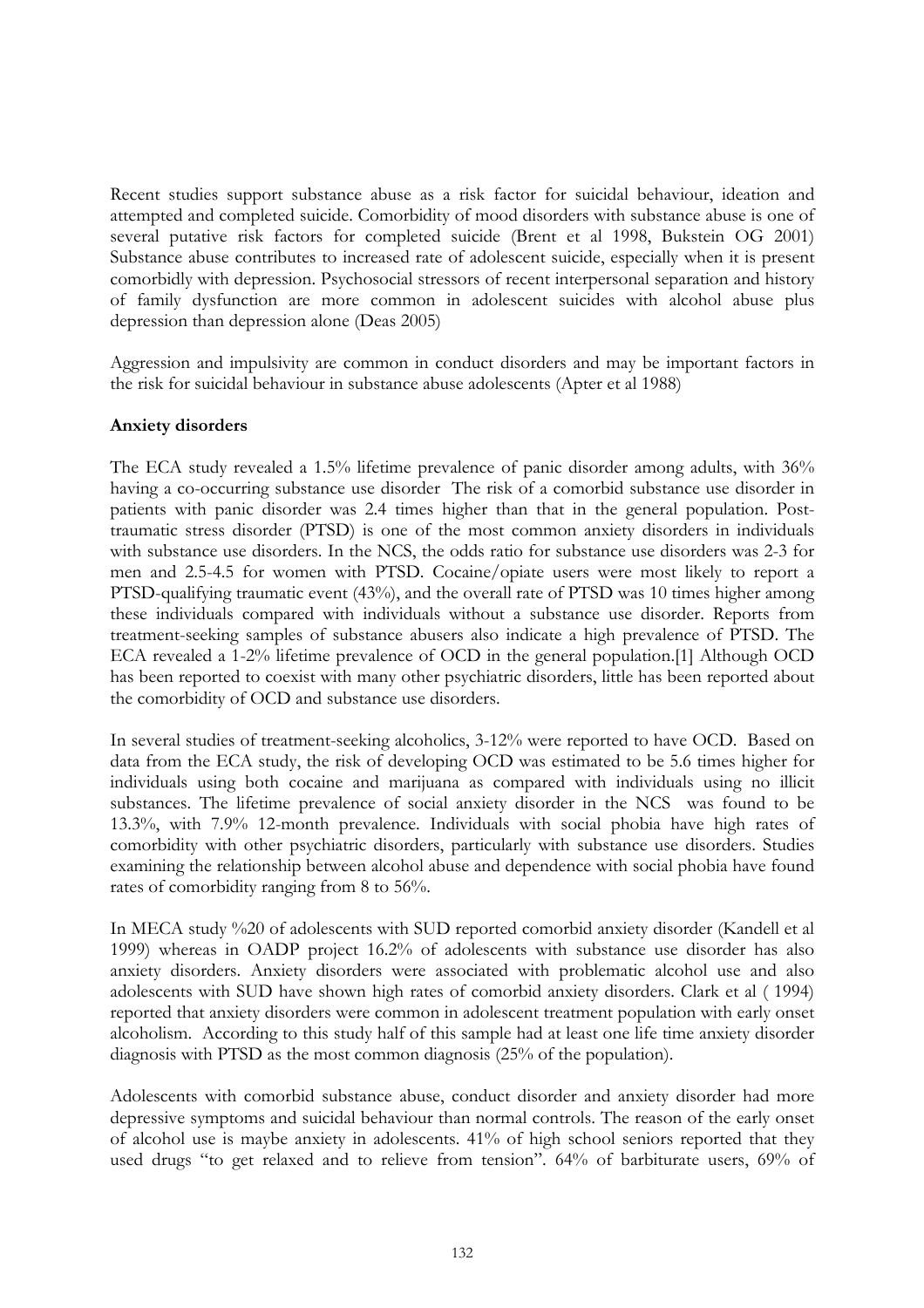tranquilizers users and 40% of alcohol and 41% marihuana users reported as tension reduction is the main reason for their drug use (Johnston and O'Malley 1986) .

#### **Treatment implications of anxiety disorders comorbid with substance use disorders**

CBT often used in combination with SSRI medications are standard treatment for anxiety disorders in adolescents without SUD. The high rates of comorbid depression with anxiety disorders suggest the clinicians may consider SSRI's in dual diagnosed adolescents with anxiety disorders. Benzodiazepines are contraindicated for anxiety disorders in patients with SUD because of the risk of their abuse.

## **Eating Disorders**

Researches investigating the comorbidity between eating disorders and substance-use disorders have reported positive but contrasting results. Lifetime prevalence of substance use disorders among anorexia nervosa (AN) ranges between 12% and 21% compared to 11% of women in general population. The lifetime prevalence of substance use disorders among bulimic patients is approximately 25% and patients with bulimia nervosa (BM) most frequently abuse alcohol, cocaine and marijuana. Patients that had dual diagnoses of SUD and BN commonly exhibit impulsivity including suicide attempts, self-injurious acts and stealing. Results show that subjects suffering from anorexia of the restrictive type show significantly less drug-consumption behaviours and alcohol abuse and/or dependence disorders than purging anorexic and bulimic subjects (Corcos et al 2001) . No difference was found in the total consumption of psychotropics among the four groups of eating disorders. However, more than half of eating-disorder subjects are regular consumers of psychotropics. Among these regular consumers, bulimics self-prescribe and increase their doses of psychotropics significantly more than anorexics.

## **Cannabis abuse and psychosis**

Cannabis abuse is a significant problem among individuals with psychotic disorders. Epidemiologic surveys have documented that 47% of patients with schizophrenia have substance use disorders. Alcohol, cannabis, cocaine, and nicotine are the primary substances of abuse in schizophrenia. The rate of cannabis use disorders among first-episode patients is substantial, with some studies reporting rates up to 50% (Green et al 2003.

Longitudinal studies have indicated that up to 63% of first-episode schizophrenia patients have used cannabis prior to psychosis and 53% have concurrent cannabis use with the development of psychosis.

Several hypotheses are advanced to explain the high association between substance use disorders and schizophrenia. This may include a potential causal link between cannabis use and the development of schizophrenia, and whether cannabis increases the vulnerability to schizophrenia. A recent study by Caspi et al (2005) has provided evidence that in a birth cohort followed to adulthood a functional polymorphism in the catechol-O-methyltransferase (COMT) gene (that determines the rate of catabolism of frontal dopamine) interacted with adolescent-onset cannabis use to predict the emergence of adult psychosis. Carriers of the COMT valine alelle were most likely to exhibit psychotic symptoms and schizophreniform disorder if they use cannabis in adolescence. (Broome MR et al 2004).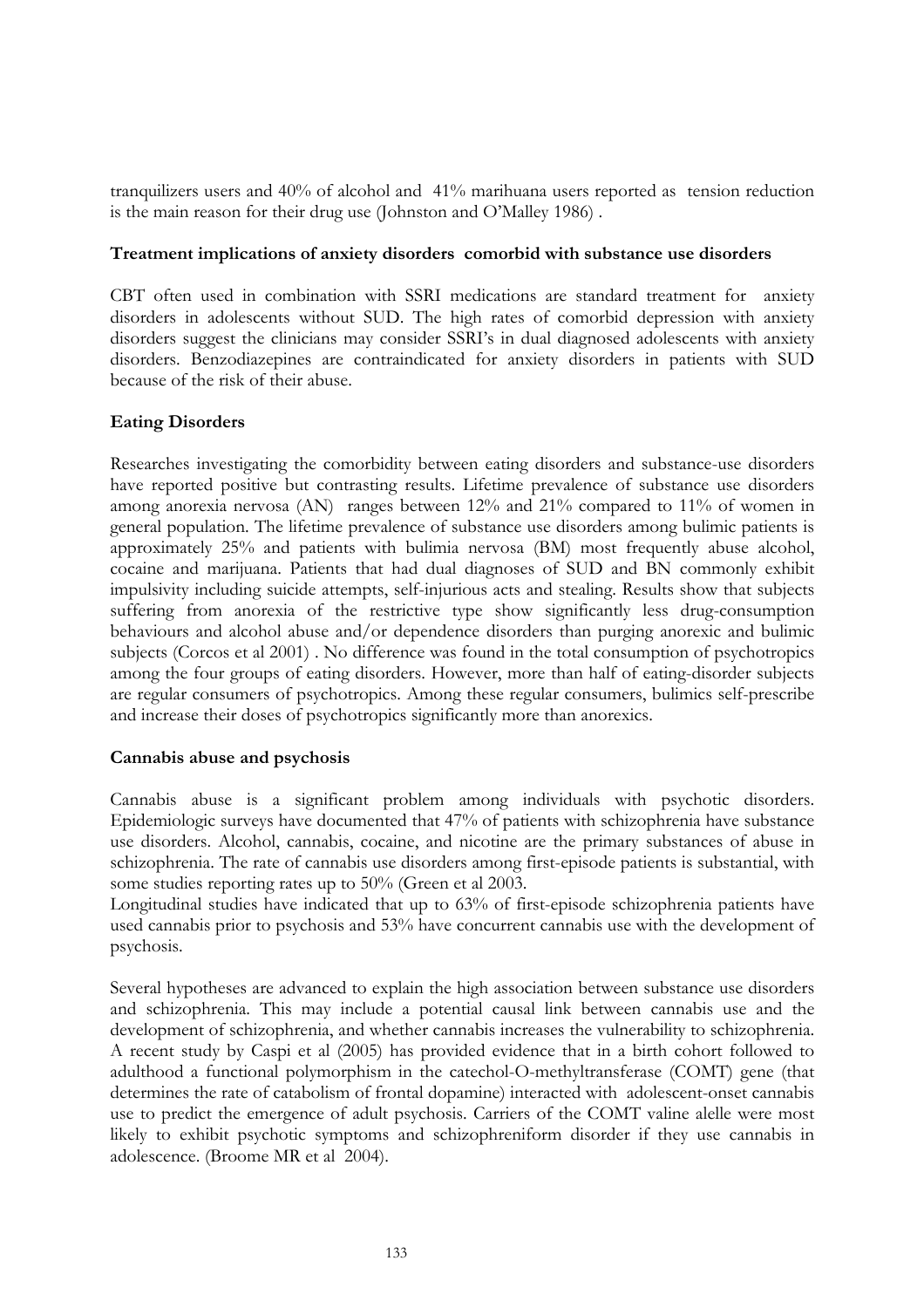The odd ratio was 2.1 at the meta analysis of the prospective studies to investigate the overall effect size and consistency of the association between cannabis and psychosis. That ratio could not be explained by confounding or reverse causality. Henquet et al (2005) stated that the evidence suggested that cannabis is a component cause in the development and prognosis of psychosis. This association mostly can be explained by the gene-environment interaction. The gene-environment interaction was not found in adult onset cannabis users. (Cannon M, Clarke MC 2005) Studies have shown an earlier age of onset of schizophrenia in cannabis users.

Also individuals with schizophrenia may be prone to use cannabis as a form of self-medication. Patients with schizophrenia may have mesocorticolimbic dopamine system dysfunction leading to reward deficit that could predispose them to cannabis and other substance abuse (Salloum IM 2005).

The association of cannabis with schizophrenia leads to many negative consequences, including earlier onset of schizophrenia, increased relapse, treatment non-compliance, poorer overall response to antipsychotic medication, more hospitalizations, increased risk for violence, and increased medical costs.

Treatment programmes that integrate attention to both disorders, including pharmacotherapy and substance abuse psychosocial services, may best address the need for these patients. Studies of pharmacotherapy for comorbid cannabis use in patients with schizophrenia have shown that typical antipsychotics are of limited value in controlling the substance abuse. Comorbid patients have shown poor response to these medications, with increased incidence of extrapyramidal side effects and minimal improvements in negative symptoms.

Among the atypical, or novel antipsychotic drugs, clozapine appears to be the most promising so far for schizophrenic patients with comorbid substance abuse.

## **Recommendatıons**

1. Knowledge of comorbidity and outcome is important in achieving the most effective treatment in adolescents.

2. Integrated, concurrent treatment of comorbid psychiatric disorders and substance abuse in adolescence is suggested. Treatment programmes should preferably have an integrated approach to both disorders, including pharmacotherapy and psychosocial interventions.

3. The most effective treatment option is to create a programme that uses the most effective treatment modalities available, including both behavioural and medical therapies, along with close supervision and monitoring.

4. Monitoring patient motivation and target symptom response as well as behaviour change and psychosocial functioning throughout treatment is recommended. Regular monitoring is important in order to evaluate the efficacy of therapy, redefine treatment goals, and detect potential side effects of medications.

5. Since substance abuse is a risk factor for suicidal behaviour the suicide risk should be assessed.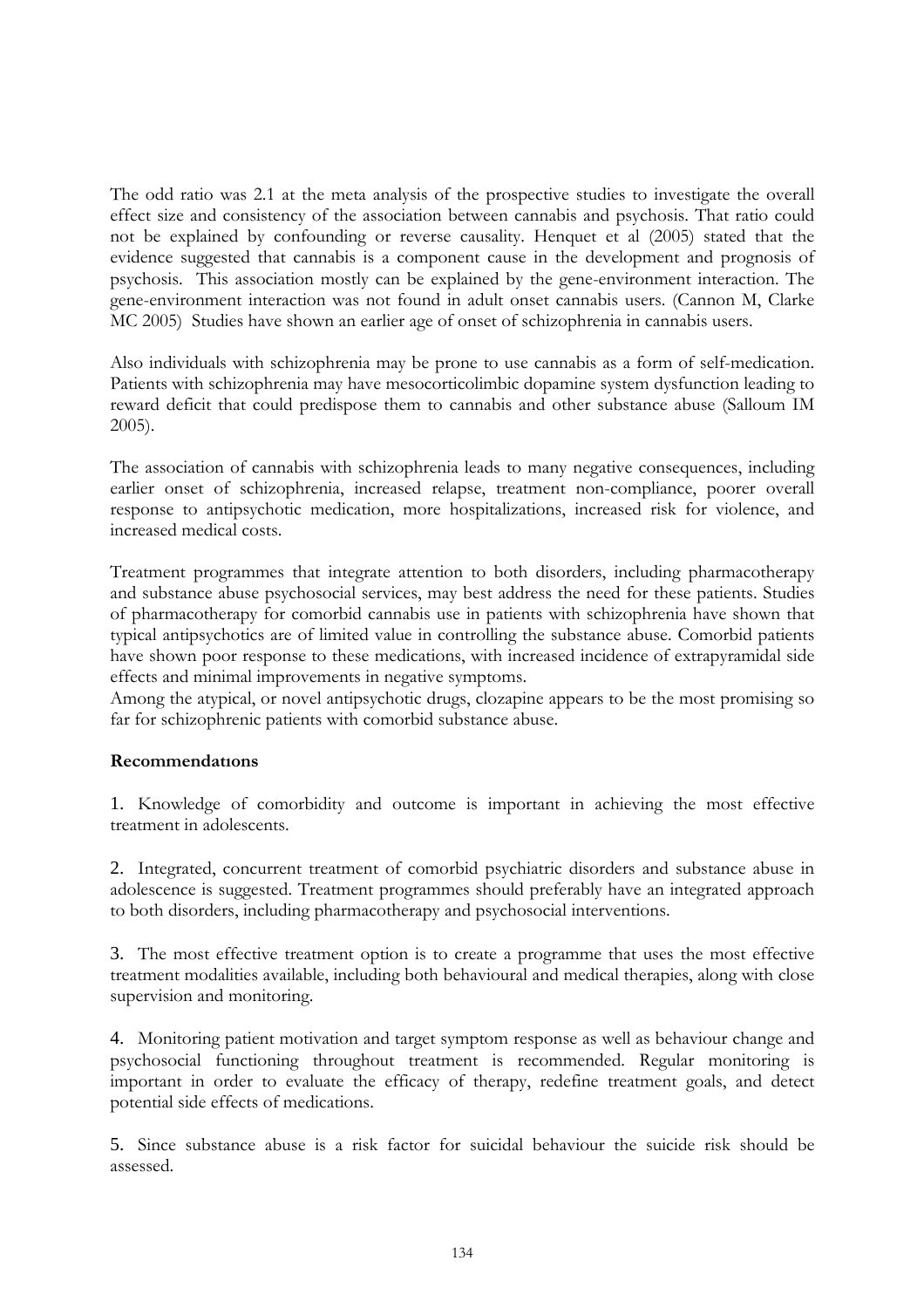6. Inpatient psychiatric care needs to be provided for those adolescents that experience severe co-morbid disorder.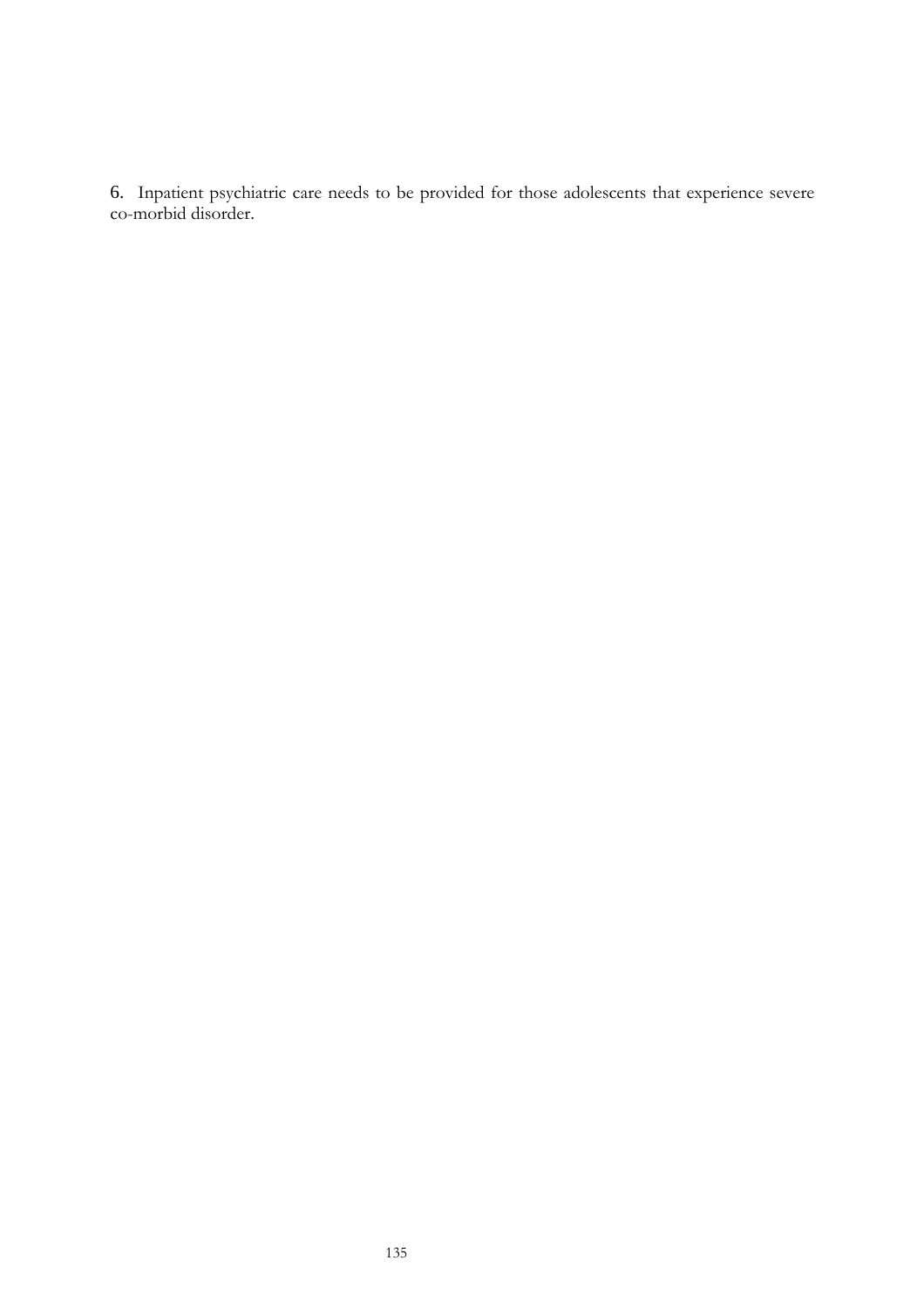## **About the author:**

**Nesrin Dilbaz** MD is an associate professor of psychiatry and the Director of Psychiatry Clinic at the Numune Research and State Hospital in Ankara. She also serves as the dirrector of the Treatment Research and Training Centre for Alcohol and Substance Addiction in Ankara. She received her Medical degree at the Medical University of Hacettepe University and Anatolia University. She performed her Psychiatry residency at Medical University of Anatolia University in Eskişehir.

Dr.Dilbaz has been widely published in a number of peer-reviewed journals. She is also on the editorial board for the journals. She serves as the principle investigetor for several ongoing trials. She is a member of numerous professional societies including American Psychiatric Association, International Biological Psychiatry Association, Psychiatric Association of Turkey, Addiction Association of Turkey, Turkish Medical Association, Turkish Neuropsychiatry Association, Addiction Society of Ankara, She is also the president of the Anxiety Disorders Congress that has been held every 3 years started from 1996.

She is also the member of the Scientific Comittee of Addiction of Minister of Health for 3 years. She is the member of the committee that build up the regulation of the Treatment Centers for Addiction in Turkey. She is also the coordinator of the National project "Healthy Adolescents healthy future" that had started at 2006 under the Parliement of Turkey. She is also the working on the prevention of alcohol and substance use among adolescents and among street living and working children.

Dr. Dilbaz's major research interests include Anxiety Disorders, Schizophrenia and substancerelated disorders. In 2005 she and her research assistant awarded in European Collegium of Neuropsychiatry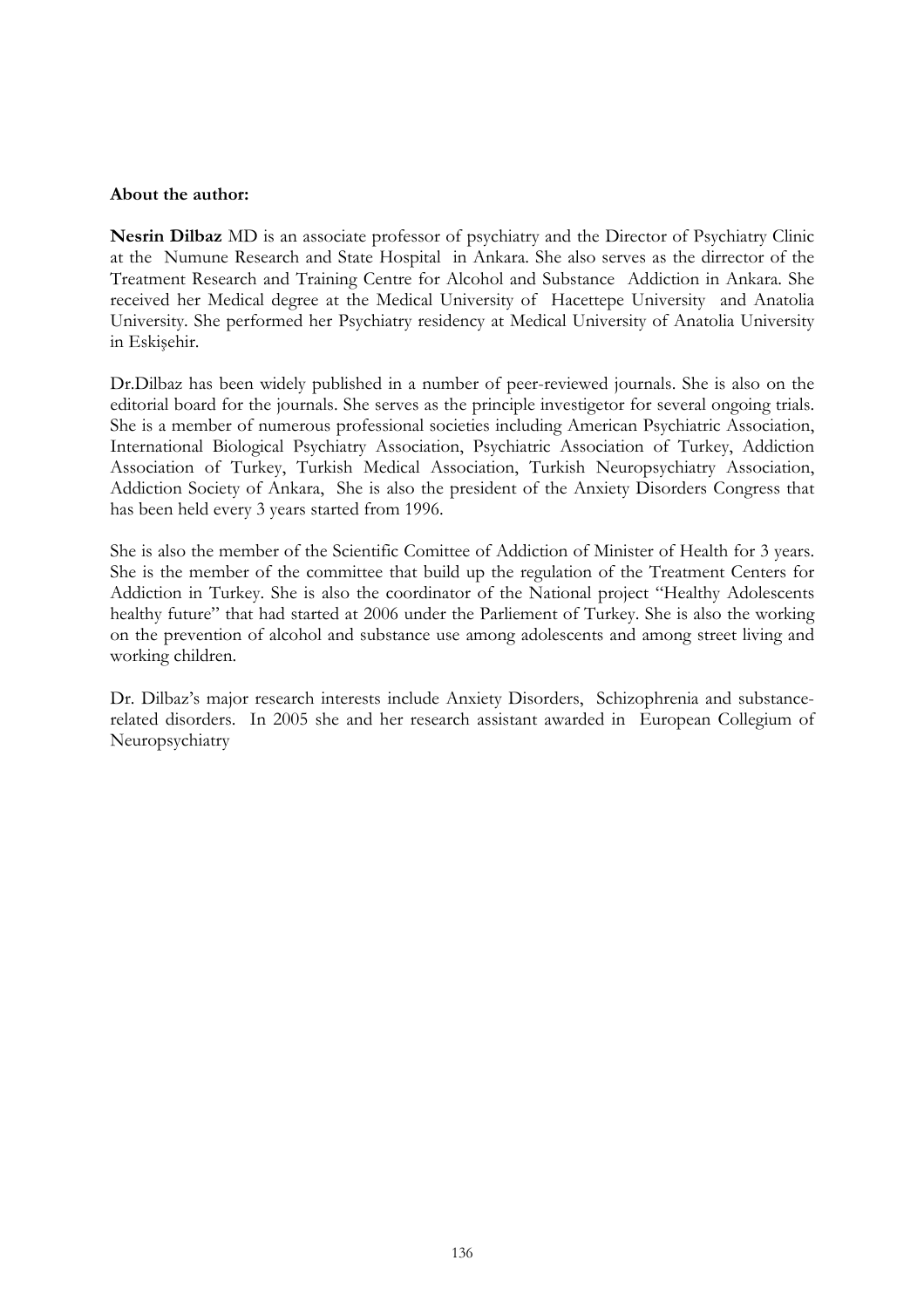#### **References**

Alteman et al (1985) Differentiation of alcoholics high and low in childhood hyperactivity. Drug Alcohol Depend May 15(1-2) :111-21

Anton RF, Moak DH, Waid LR, et al Naltrexone and cognitive behavioural therapy for the treatment of outpatient alcoholics: results of a placebo-controlled trial. Am J Psychiatry 1999; 156:1758-1764.

Apter et al 1988 Suicidal behaviour , depression and conduct disorder in hospitalized adolescents. J Am Acad Adolesc Psychiatry , 1988 Nov , 27 (6) :696-9

Barkley RA. Does the treatment of ADHD with stimulant medication contribute to illicit drug use and abuse in adulthood? Results from a fifteen-year prospective study. Programme and abstracts of the American Psychiatric Association 156th Annual Meeting; May 17-22, 2003; San Francisco, California. Syllabus, Symposium 54E

Barlow DH, Lehman CL. Advances in the psychosocial treatment of anxiety disorders: implications for national health care. Arch Gen Psychiatry 1996; 53:727-735.

Biederman et al 1997 ;Correspondence between DSM – III-R and DSM-IV attention- deficit/ hyperactivity disorder . J Am Acad Child Adolesc Psychiatry 1997 Dec ;36(12):1682 – 7

Biederman 1995 Impact of adversity on functioning and comorbidity in children with attention – deficit hyperactivity disorder. J Am Acad Child Adolesc Psychiatry 1995 Nov , 34 (11) 1495-503

Bowden CL. Predictors of response to divalproex and lithium. J Clin Psychiatry 1995; 56:25-30.

Brady KT, Myrick H, Henderson S, Coffey SF. The use of divalproex in alcohol relapse prevention: a pilot study. Drug Alcohol Depend 2002; 67:323-330.

Brent et al 1998 Predictors of treatment efficacy in a clinical trial of three psychosocial treatments for adolescent depression . J Am Acad Child Adolesc Psychiatry 1998 Sep ;37(9):906-14

Brook et al (1986) Onset of adolescent drinking: a longitudinal study of intrapersonal and interpersonal antecedents. Adv Alcohol Subst Abuse. Spring;5(3):91-110.

Broome MR et al 2004 . What causes the onset of psychosis ? Schizophrenia Research 79 (2005) 23-34

Bukstein OG 2001. Comorbidity and adolescent substance abuse. In Manual of Adolescent substance abuse treatment (ed Estroff TW pp 69-89. American Psychiatric Publishing, Washington

Bukstein 1992 ;Patterns of affective comorbidity in a clinical population of dually diagnosed adolescent substance abusers. J Am. Acad Child Adolesc Psychosocial characteristics of adolescents with a history of suicide attempt. J Am Avad Child Adolesc Psychiatry 1993 Jan 32  $(1)$ :60-8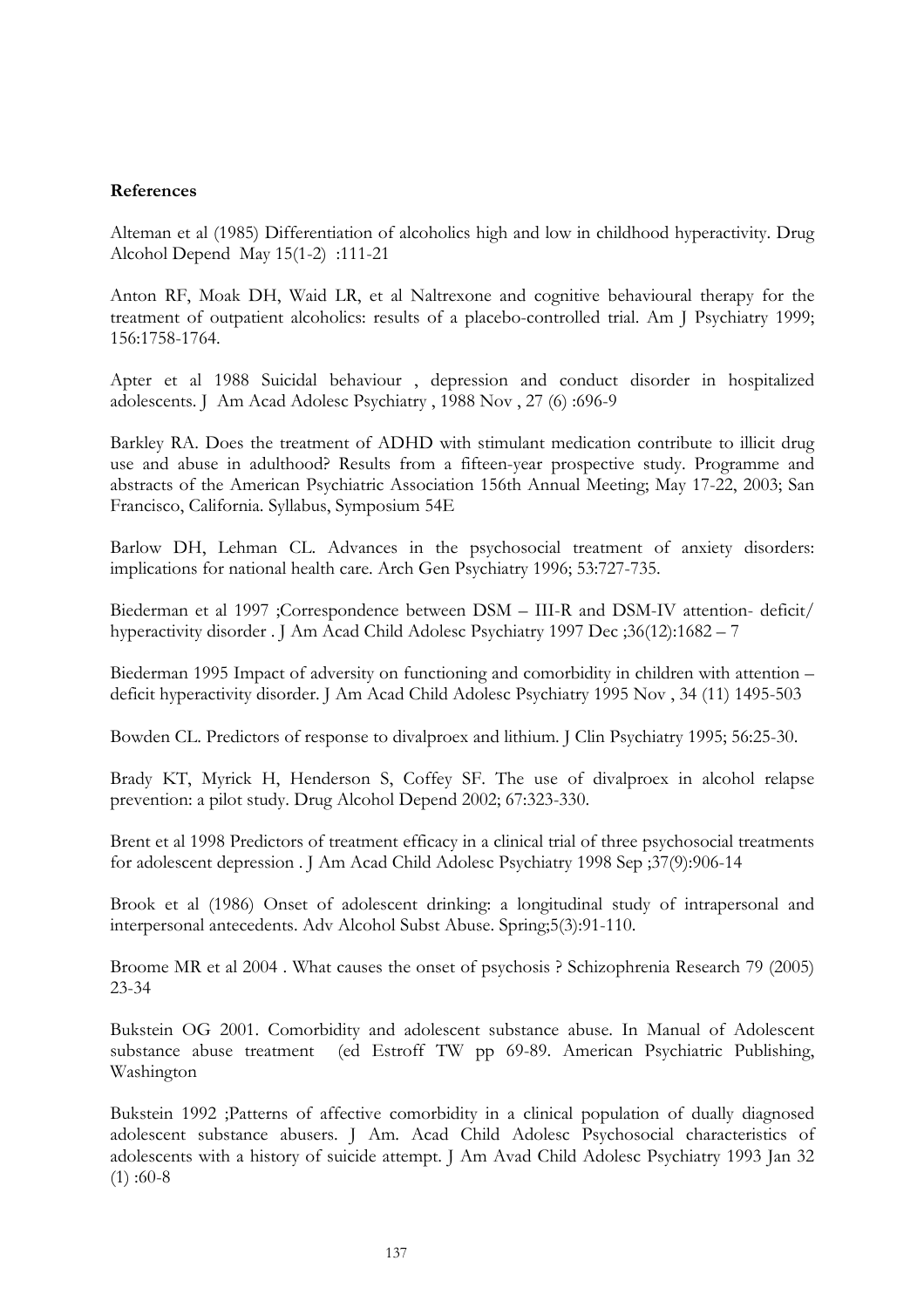Bukstein et al 1989 Comorbidity of substance abuse and other psychiatric disorders in adolescents. Am J Psychiatry 1989 Sep 146 (9) 1131-41

Mary Cannon , Mary Catherine Clarke . (2005) Risk for schizophrenia – broadening the concepts, pushing back the boundaries . Schizophrenia Research 79 (2005) 5- 13

Cantwell 1972 Psychiatric illness in the families of hyperactive children . Arch Gen Psychiatry 1972 Sep 27 (3) :414-7

Caspi A,Moffitt TE,Cannon M,et al. Moderation of the effect of adolescent-onset cannabis use on adult psychosis by a functional polymorphism in the catechol-O-methyltransferase gene: longitudinal evidence of a gene x environment interaction. Biol Psychiat 2005;57(10):1117-1127.

Clark , D.B. , Pollock , N. Bukstein , O. G. , Mezzich , A.C. , Bromberger , J.T. , & Donovan , J.E. (1997) . Gender and Comorbid psychopathology in adolescents with alcohol dependence . Journal of the American Academy of Child and Adolescent Psychiatry , 36 , 1195-1203 Clark et al 1994 Anxiety and conduct disorders in early onset alcoholism . Ann NY Acad Sci 1994 Feb, 28,708:181-6

Connors CK. ADHD Symposium: Optimizing outcomes in ADHD therapy. Presented at the National Alliance for the Advancement of ADHD Care; October 2002; Boston, Massachusetts Corcos M, Nezelof S, Speranza M et al . Psychoactive substance consumption in eating disorders. Eat Behav 2001: 2(1): 27-38

Cornelius JR. Fluoxetine for comorbid MDD/cannabis dependence teens. Programme and abstracts of the American Psychiatric Association 2005 Annual Meeting; May 21-26; Atlanta, Georgia. Issue Workshop 48. Cannabis Dependence Treatment: Where We Are, Where We Are Going.

Deas D, May MP , Randall C , Johnson N , Anton R Naltrexone treatment of adolescent alcoholics : an open – label pilot study . J Child Adolesc Psychopharmacol 2005 Oct ;15(5):723-8

Deas D , Thomas SE . An overview of controlled studies of adolescent substance abuse treatment. Am J Addict 2001 ; 10 :10 178-189

Drake RE, Xie H, McHugo GJ, Green AI. The effects of clozapine on alcohol and drug use disorders among patients with schizophrenia. Schizophr Bull. 2000;26:441-449. Fergusson 2000 Alcohol use and crime :a fixed effects regression analysis. Addiction 2000 Oct : 95 (10) :1525-36

Geller B, Cooper TB, Sun K, et al. Double-blind and placebo-controlled study of lithium for adolescent bipolar disorders with secondary substance dependency. J Am Acad Child Adolesc Psychiatry. 1998;37:171-178.

Green AI: Cannabis and psychosis. Programme and abstracts of the American Psychiatric Association 2005 Annual Meeting; May 21-26;Atlanta, Georgia. Issue Workshop 48. Cannabis Dependence Treatment: Where We Are, Where We Are Going.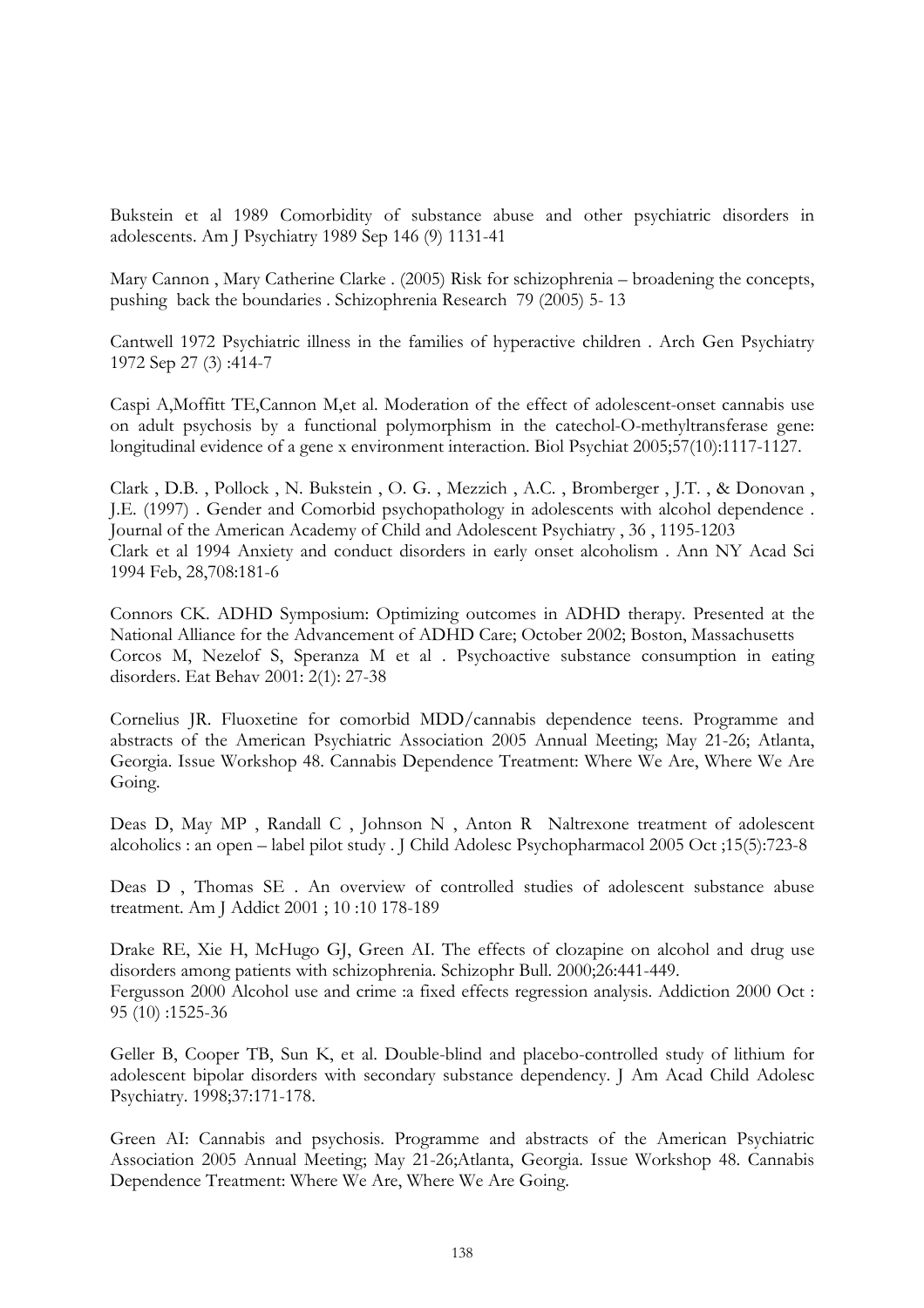Green AI, Tohen MF, Hamer RM, et al. First episode schizophrenia-related psychosis and substance use disorders: acute response to Olanzapine and haloperidol [see comment]. Schizophr Res. 2004;66:125-135.

Green AI, Burgess ES, Dawson R, Zimmet SV, Strous RD. Alcohol and cannabis use in schizophrenia: effects of clozapine vs. Risperidone. Schizophr Res. 2003;60:81-85.

Green AI, Canuso CM, Brenner MJ, Wojcik JD. Detection and management of comorbidity in patients with schizophrenia [Review]. Psychiatr Clin North Am. 2003;26:115-139.

Hallfors DD, Waller MW, Ford CA, Halpern CT, Bodish PH, Iritani B. Adolescent depression and suicide risk: association with sex and drug behaviour. Am J Prev Med. 2004;27:224-231.

Hechtman L. Substance abuse in adults with ADHD. Programme and abstracts of the American Psychiatric Association 156th Annual Meeting; May 17-22, 2003; San Francisco, California. Abstract NR414. Treating children with ADHD with stimulants does not increase the risk of substance use disorder (SUD) in adulthood

Henquet et al 2005 . The Environment and Schizophrenia : The Role of Cannabis Use . Schizophrenia Bulletin Advance Access published June 23 , 2005

Horner and Schiebe 1997 . J Am Acad child Adolesc Psychiatry 1997 Jan , 36 (1) 30-6

Kessler RC, McGonagle KA, Zhao S, et al Lifetime and 12-month prevalence of DSM-III-R psychiatric disorders in the United States: results from the National Comorbidity Survey. Arch Gen Psychiatry 1994; 51:8-19.

Kushner MG, Sher KJ, Beitman BD. The relation between alcohol problems and the anxiety disorders. Am J Psychiatry 1990; 147:685-695.

Lahey et al 1988 Psychopathology in the parents of children with conduct disorder and hyperactivity J Am Acad Child Adolesc Psychiatry . 1988 May , 27 (2) -163-70

Levin FR: Dual diagnosis: treatment of substance abusers with psychiatric comorbidity. Programme and abstracts of the American Psychiatric Association 2005 Annual Meeting; May 21-26;Atlanta, Georgia. Symposium 73: Choosing the Right Treatment for Substance Abuse.

Lewinsohn PM, Hops H., Roberts RE. , et al (1993) Adolescent psychopathology : I. Prevalence and incidence of depression and other DSM-III-R disorders in high school students. Journal of Abnormal Psychology , 102 , 133-144

Loeber 1990 :Subtypes of conduct disorder. J Am Acad Child Adolesc Psychiatry 1990 Sep: 29 (5) :837-8 Bohman M 1983 :Alcoholism and crime :studies of adaptees Subst Alcohol Actions Misuse. 1983 ;4(2-9:137-47

Marshall JR. The diagnosis and treatment of social phobia and alcohol abuse. Bull Menninger Clin 1994; 58:58-66.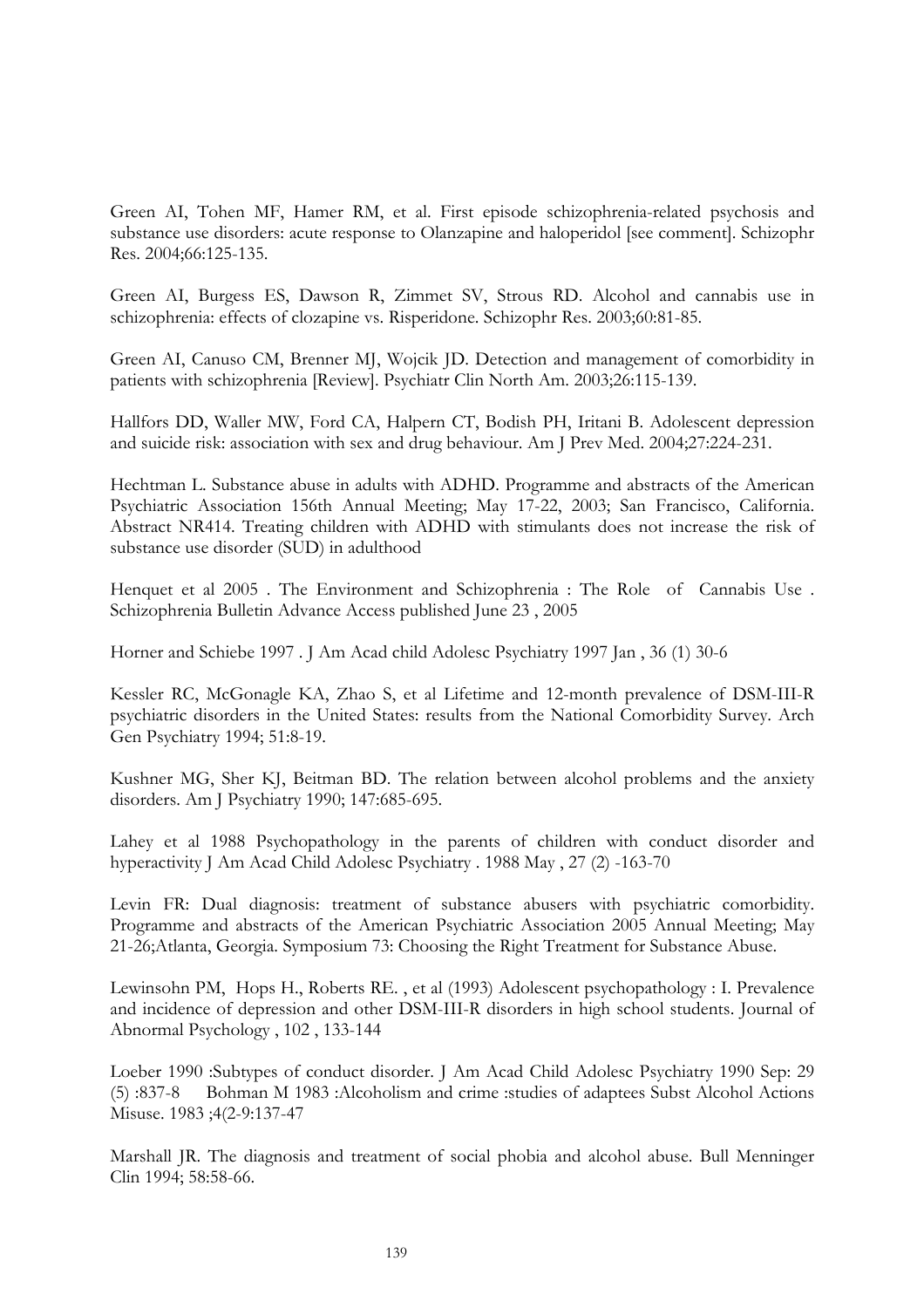Milby JB, Sims MK, Khuder S, et al Psychiatric comorbidity: prevalence in methadone maintenance treatment. Am J Drug Alcohol Abuse 1996; 22:95-107.

Myrick DH, Brady KT. Social phobia in cocaine-dependent individuals. Am J Addict 1996; 6:99- 104.

National Centre on Addiction and Substance Abuse at Columbia University. (2005). National survey of American attitudes on substance abuse X: teens and parents. Available at: http://www.casacolumbia.org/Absolutenm/articlefiles/Teen\_Survey\_Report\_2005.pdf Accessed August 31, 2005.

Office of Applied Studies. (2002). The NHSDA Report. Substance use and the risk of suicide among youths. Substance Abuse and Mental Health Services Administration. Available at: http://www.oas.samhsa.gov/2k2/suicide/suicide.htm Accessed August 30, 2005.

Office of Applied Studies. (2002). The NHSDA Report. Academic performance and youth substance use. Substance Abuse and Mental Health Services Administration. Available at: http://oas.samhsa.gov/2k2/academics/academics.htm Accessed August 29, 2005.

Office of Applied Studies. (2002). The NHSDA Report. Youth violence and substance use: 2001 update. Substance Abuse and Mental Health Services Administration. Available at: http://oas.samhsa.gov/2k2/YouthViolence/YouthViolence.htm Accessed August 29, 2005.

Reiger DA, Farmer ME, Rae DS, et al Comorbidity of mental disorders with alcohol and other drug abuse. JAMA 1990; 264:2511-2518.

Robins LN, McEvoy L (1990). Conduct problems as predictors of substance abuse. IN: In straight and devious pathways from childhood to adolescence ( eds Robins LN and Rutter M pp182-204. Cambridge University Press, Cambridge.

Salloum IM : Cannabis and psychosis. Programme and abstracts of the American Psychiatric Association 2005 Annual Meeting; May 21-26;Atlanta, Georgia. Issues in dual diagnosis Schubiner H, CNS Drugs. 2005;19(8):643-55

Tarter (1977) Differention of alcoholics. Childhood history of minimal brain dysfunction , family history , and drinking pattern . Arch Gen Psychiatry Jul 34(7) 761-8

Tomlinson et al 2004 Psychiatric comorbidity and substance use treatment outcomes of adolescents. Psychol Addict Behav 2004 Jun 18 (2) :160-9

Weiss RD, Greenfield SF, Najavits LM, et al Medication compliance among patients with bipolar disorder and substance use disorder. J Clin Psychiatry 1998; 59:172-174.

Wilens TE, Biederman J, Kwon A, et al. Risk of substance use disorders in adolescents with bipolar disorder. J Am Acad Child Adolesc Psychiatry. 2004;43:1380-1386.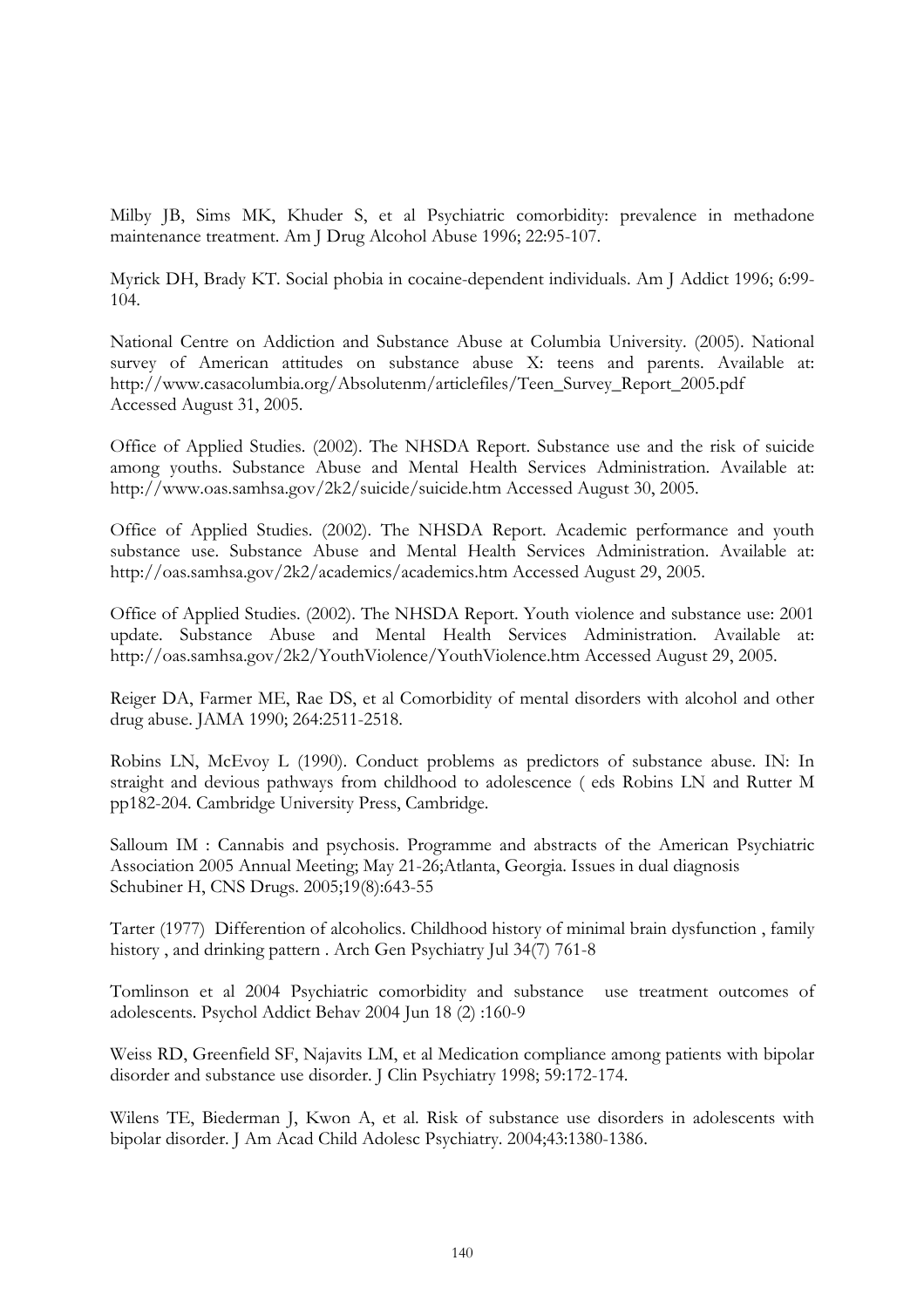Wilens TE, Faraone SV, Biederman J, Gunawardene S. Does stimulant therapy of attentiondeficit/hyperactivity disorder beget later substance abuse? A meta-analytic review of the literature. Pediatrics. 2003;111:179-185

Wilens et al 1999 Controlled trial of high doses of pemoline for adults with attention – deficit / hyperactivity disorder J Clin Psychopharmacol 1999 Jun ;19(3):257-64

Wilens et al 1994 Comorbidity of attention – deficit hyperactivity and psychoactive substance use disorders. Hosp Community Psychiatry 1994 May 45(5) 421-3 , 435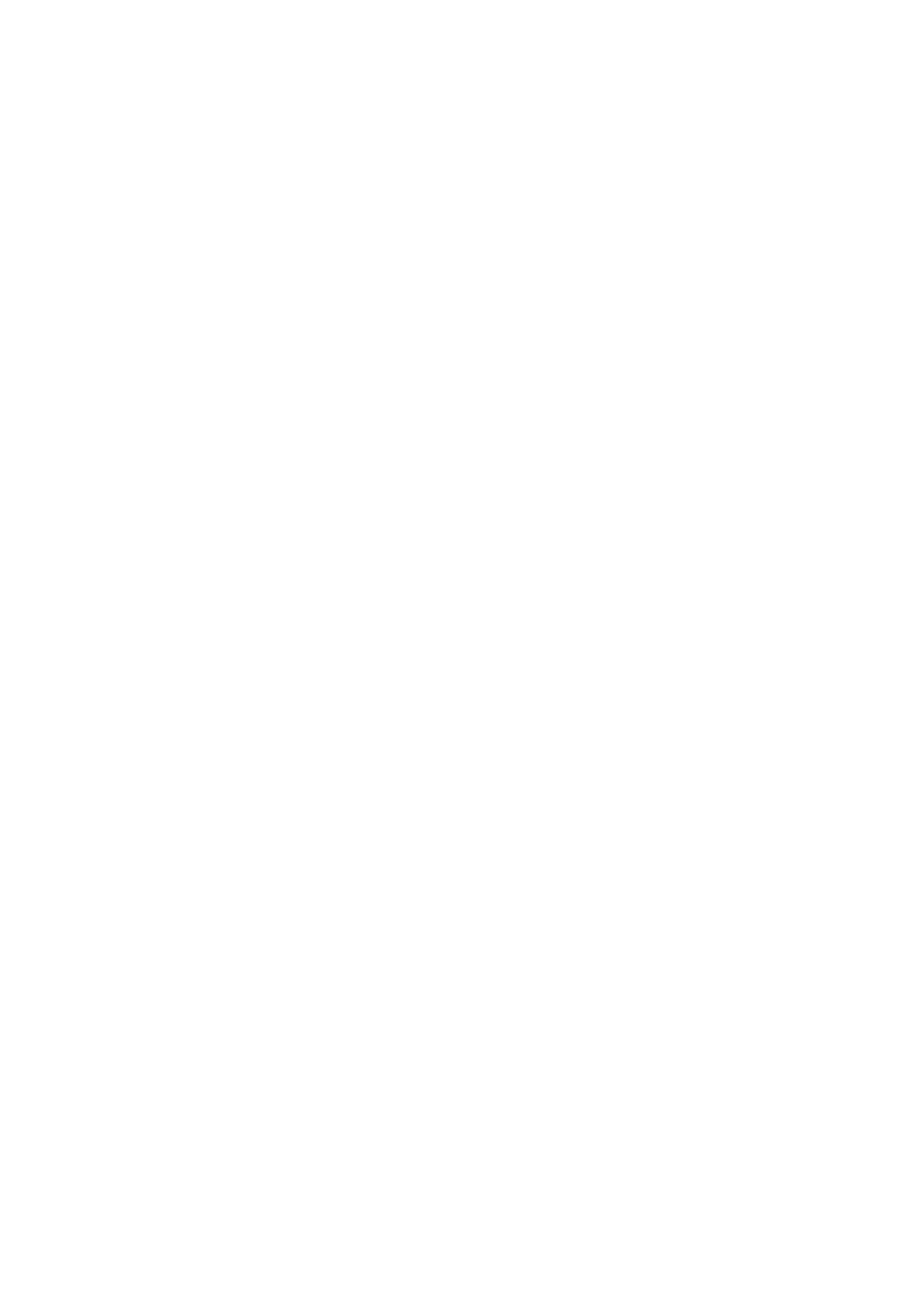# **Chapter 8 - Treatment considerations for pregnant drug users**

*Gerry McCarney, Brion Sweeney* 

#### **Summary**

This chapter looks at the profile of and the issues concerning drug using pregnant young women. Consideration is given to their particular needs and the difficulties that services will have in engaging them in treatment. We suggest principles upon which such specialist services could be based, in order to provide a comprehensive and client centred treatment plan. Practical suggestions for developing care plans are given.

Treating young pregnant women who use drugs is quite a specialist and multifaceted area of treatment, and this demands effective multi-agency involvement. The sharing of knowledge between professionals will enhance the effectiveness of such a service, and this chapter aims to given an overview of typical care pathways for such clients.

It looks in particular at the treatment and care of young mothers to be and the effects of particular drugs of abuse on the mother and foetus.

#### **Introduction**

Since the 1960's, there is widespread evidence of an increase in substance misuse in the developed world. In line with the changing structure of society since the mid-20th century, the emergence of a distinct "Adolescent Phase" in an individual's life cycle has given rise to the concept of a "Youth Culture". Given that people generally spend longer in education, and become consolidated as a cohabiting couple later in life (if at all), adolescence has assumed an increasingly important role as a developmental phase in the transition from childhood to adulthood. During adolescence important developmental changes occur across multiple domains including, biological, emotional, social, spiritual, psychological and intellectual.

It is the task of this phase of life to move from the dependent state of middle childhood through a process of increasing independence and individuation. This involves developing an increased capacity for decision making, and taking greater responsibility. There is also the emergence of gender role difference, alongside increasing peer influence and peer pressure. These challenges can lead to further growth and maturity, but an inability to acquire new skills can make this transition to adulthood difficult and stressful. The combination of these many changes with an adolescent's natural curiosity for new experiences, makes this a time when many may experiment with drugs. Some of these drugs are legal (alcohol, cigarettes), some are available via prescription, (benzodiazepines), and others are readily available despite their illegal status (heroin, cannabis, cocaine, etc.) (Fischer, 2000).

Drug use has many dangers, and some young people will already have had the unfortunate experience of suffering the results of parental or familial substance misuse as they were growing up. The effect of family conflict and low family bonding have been implicated in the development of adolescent drug use (Guo et al, 2002). Both the Attachment Theory of Bowlby, and the work on separation by Ainsworth, suggest that one's early life is a critical time in the emotional development between mother and child. In developing best practice models for the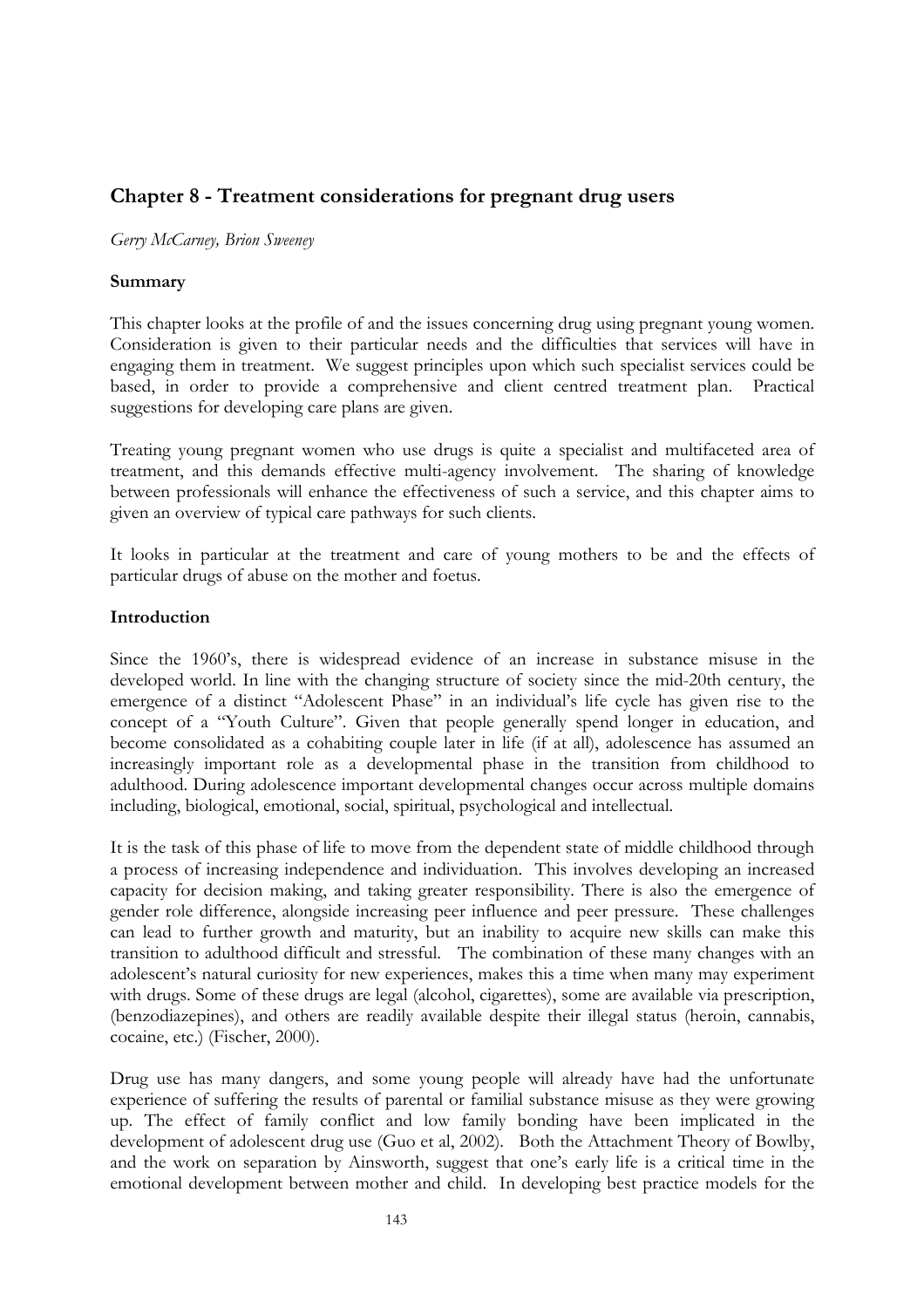treatment of pregnant substance misusers, there is an opportunity to prevent the transgenerational spread of morbidity. The proper management of pregnancy for a vulnerable young person has been shown to be cost effective when one considers the total cost of care in the longer term, (Svikis, et al. 1997).

Traditionally, services for women have reflected the fact that men are privileged in terms of power, influence and resources. Current studies examine how societal change can occur by accommodating sex differences ( Mansdotter, 2004), and such concerns about inequalities in health care have led to the consideration of gender sensitivity when planning services (Miers, 2002). This involves an understanding of the socio-political context of relationships, and an acceptance that social context affects health. Such thinking, allied to the current trend of service user involvement, will help with planning a user friendly, accessible and effective service.

## **Recent trends in drug use during pregnancy**

Drug use trends are constantly evolving. The most recent picture (EMCDDA Report 2005) indicates that cannabis use has increased overall, but remains stable both in some high-use and some low-use countries. It remains the most widely used illicit drug, and is also the most commonly used illicit substance during pregnancy. The recent increase in cannabis use is seen particularly in the newer EU countries. This trend is seen with other illicit drugs also. Opiates remain the drug group for which treatment is sought most often. Young people who are pregnant while abusing opioids remain among the most vulnerable group, and opiate use carries the highest risk of harm to mother and baby, (Finnegan, 1995). It is for this reason that this group in particular is considered in this chapter. Recent figures show that the overall rate of deaths from IVDA (intravenous drug abuse), across Europe has been falling since the mid-1990s. This makes possible a shift of focus to include the reduction of morbidity as well as mortality.

When looking a drug use in women who are pregnant, Illicit drug use in the month prior to assessment occurs in about 4%, while binge drinking of alcohol is at about the same or slightly lower rate. Cigarette use remains high at 18%. Overall, drug use was lower in pregnant women than in non-pregnant women, especially for older pregnant women. In the younger (15-17) age group of pregnant women, there are levels of opiate use which are almost as high as that for nonpregnant drug users. Binge drinking is more common and cannabis use is higher for these young people also. For older women the rate is about half that of non-pregnant users (NSDUH, Substance Use During Pregnancy, 2002 and 2003 Update / NHSDA Report 2002, Substance Use among pregnant women / NSDUH Report 2004, Pregnancy and Substance Use)

The overall rate of drug use during pregnancy is unknown, but various studies have tried to estimate the rate in small samples. In the UK, anonymous tests indicated that 8.5% of pregnant women screened positive for cannabis and 2% for opioids, (although figures for London are likely to be higher than UK as a whole, (London, 1990). Alcohol use was more than 50% in some cases (Centre for Substance Abuse Treatment, US, TIP 2).

Other studies looking at the 15-44 age group, have found that 90% have used alcohol, 44% cannabis, 14% cocaine (ACOG 1994). In the US 5% of births in 1992 had evidence of illicit drug use during pregnancy (Westat Inc, 1996). Substance use in pregnancy may range from 0.4% to 27% (Rayburn, 2004). More recent studies indicate even higher rates (Rosen, 2002). Given these figures there is clearly a need to consider the possibility of substance misuse in each pregnancy, as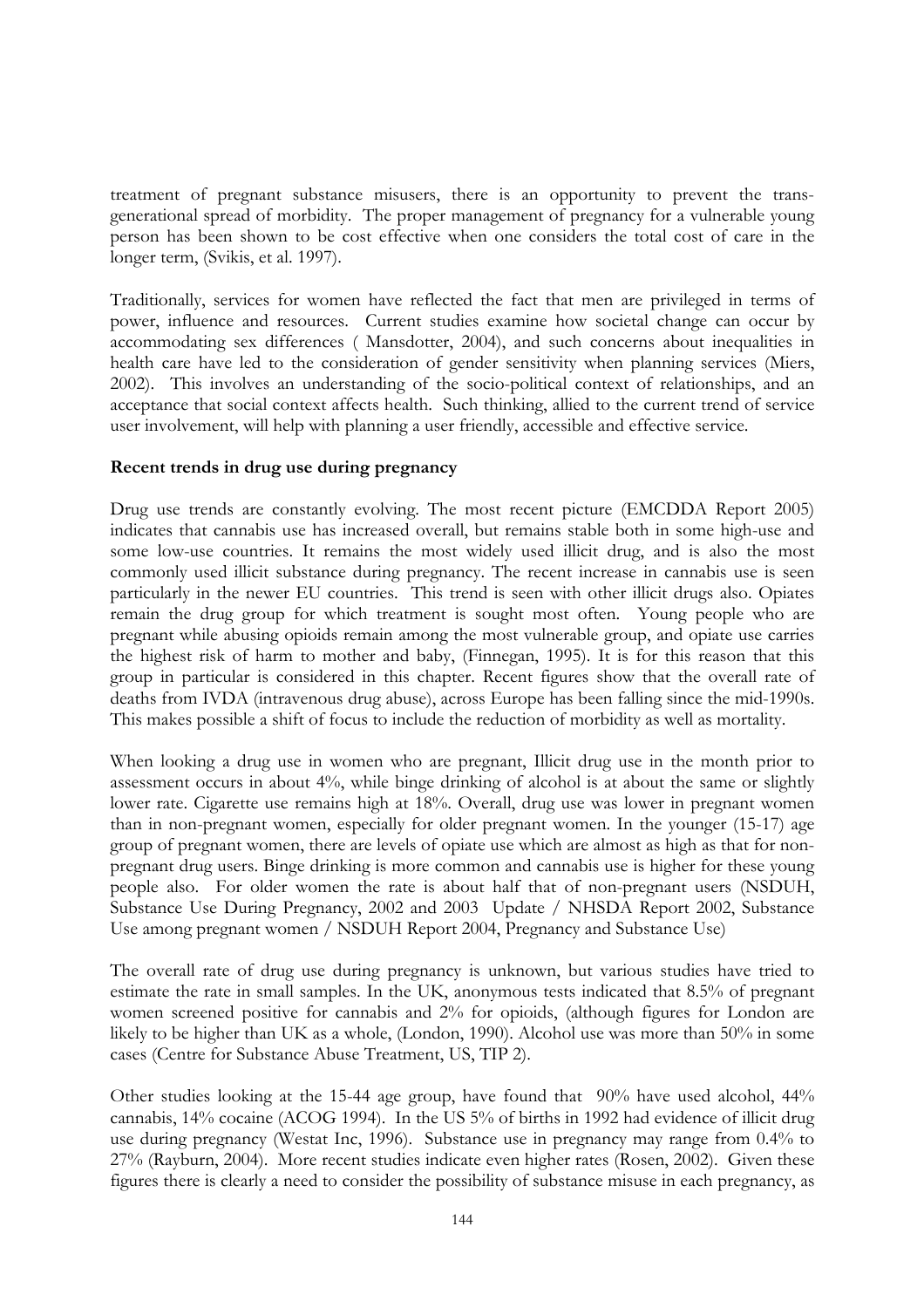the increase in illicit substance misuse has yielded an increase in the number of young pregnant women presenting with substance use problems.

## **Best Practice recommendation**

• There is a need for routine screening for licit and illicit drug use in all young pregnant women.

#### **Pre-conception counselling**

The full range of reproductive options permissible in the jurisdiction should be discussed with any female of child bearing age who attends a drug treatment clinic. A discussion regarding the role of contraception in her management of this is important. Birth control issues should be discussed in an ethnically and culturally sensitive way, bearing in mind what is safest and more effective. Intrauterine contraceptive devices, long acting depot contraception and barrier methods of contraception are particularly useful in this group. It is noted that ovulation can recommence in recovering previously amenorrheic women. The impact of drug and alcohol use on both the woman and her foetus, and the risks of prescribed drugs, e.g., disulfiram, anticonvulsants, antidepressants, can be explained also. All pregnant women should be encouraged to stop illicit drug use once they become pregnant.

#### **Profile of a young pregnant drug user**

While young pregnant substance misusing women may be in secure relationships, have secure jobs and have good housing, many substance abusing pregnant women are single parents, with no financial support from father(s), are unemployed and lack employment skills. Some are homeless, others live in unsafe home environments, they may suffer domestic violence or sexual abuse, and often they lack child care facilities. Other problems that such women may experience are poor education and training, poor parenting skills and parenting experience and a poor knowledge of child development. They may have special therapeutic needs, co-dependency, incest, victimisation, difficult interpersonal relationships, physical and mental illness. Frequently have little or no transportation, making appointments difficult to get to, (Finnegan, 1995).

When pregnant, there is added stigma attached when identified as a drug using woman (Bolnick, 2003). Young, poor and vulnerable girls with prior negative experiences of statutory services may be afraid to come forward for treatment. They may be afraid of legal or childcare repercussions if they admit to illicit drug use ( Deleon and Jainchill, 1991), or they may fear that their drug use will be detected by routine tests should they present for routine obstetric care. Unfortunately, this can often sometimes result in pregnant women presenting at a very late stage in their gestation which may effect treatment delivery or lead to a poor post natal outcome. They are more likely to engage if they perceive services as being useful to them. However it has been shown that where specific services are available, young pregnant drug users do attend regularly and at an early stage. Therefore barriers to treatment be they perceived or real, need to be proactively addressed.

Some women have amenorrhea due to their drug use (especially with opiate misuse), and so may not realise that they could be pregnant. Sexually Transmitted Diseases, poor nutrition, poor dental hygiene and high levels of anxiety are also commonly found in this vulnerable group of women. 50% will have a drug using partner, and this demands consideration of an offer of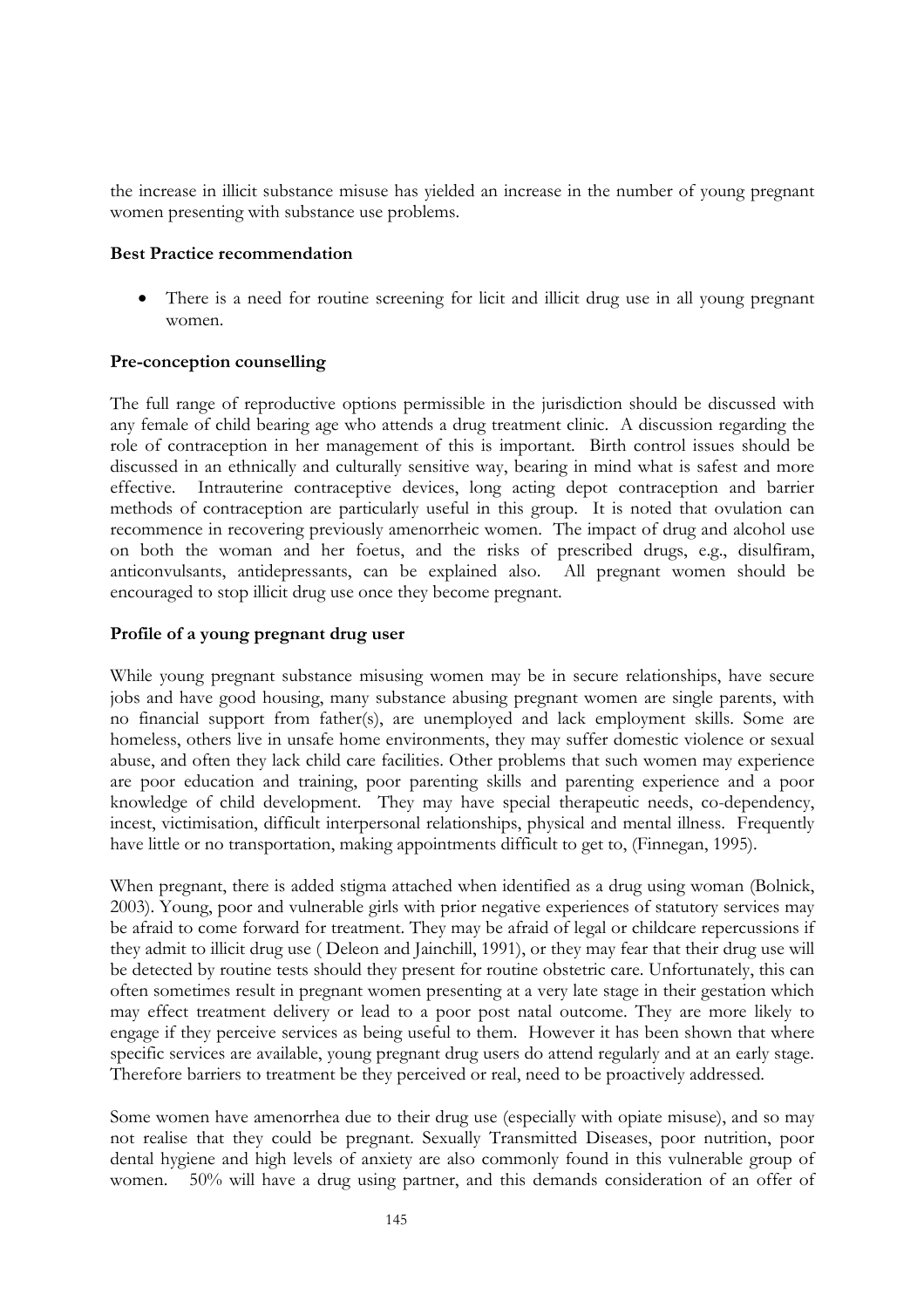treatment for her partner in order to improve her chances of stabilising. The options of adoption, foster care and termination of pregnancy can also be considered. For many substance misusing pregnant women, parenting may be an area they lack confidence in, and many welcome help and support in this area. Sometimes, this lack is due to their own impoverished experience of being parented when they were children.

## **Difficulties of engaging pregnant drug users**

Many may already have a distrust or dislike of 'authority systems'. Feelings of fear or guilt, negative past experiences or perceived prejudice can make it very difficult for pregnant drug users to come forward to share their story and their anxieties.

Antenatal clinics can be an excellent site for primary care and prevention. They can offer accessibility and availability, and less stigmatisation than 'drug services'. Pregnant drug misusing women have increased maternal and perinatal mortality and morbidity and so they need an obstetrically led multidisciplinary care embedded in maternity services. Multidisciplinary teams are well placed to help a young pregnant woman to aim for an environment free from illicit drug use. A broad skill base will enable an holistic approach to effect change in the young woman's life. Dedicated teams have shown positive results in a few studies, (Dawe, 1992; Day 2003; Fischer, 2000; Morrison, 1995; Ward, 1998), with a benefit which is considered to be in direct proportion to the time given to the pregnant women.

Abstinence is the ideal, but it may be unachievable treatment goal in the short term. Methadone Maintenance Therapy (MMT), can stabilise a pregnant woman's drug use. Buprenorphine has also resulted in stabilisation during pregnancy. The engagement of parturients in treatment is the first priority. Maintenance therapy is better than a failed abstinence, and as such stabilisation will be the first aim after engagement in treatment for many clients. Therapeutic communities have been tried as an alternative, but there is little data on their effectiveness. In this milieu, the treatment is administered through the interventions of psychologists and sociotherapies, (Fischer, 2000). A preventative role for addiction services would be to identify their specific needs as they struggle with their different roles of parent, partner, head of household, provider and recovering drug user, and help them address these differing roles.

#### **Best Practice Recommendation**

Barriers to early engagement in treatmetnof young pregnant substance misusers needs to be comprehensively tackled at a national strategic level by drug treatment and obstetric services. Service provision including advetising, staff and siting of services needs to maximise the accessibility and consumer friendly aspects of the programmes, so as to attract young pregnant women and their partners into treatment at an early stage of problematic substance misus. (See Chapter 4 – How to establish contact with young people who use drugs? Pelc et al.)

## **Specific information on different drugs which may be used during pregnancy**

## **Direct effects of drugs**

Illicit drugs find it easy to pass the placental barrier to the foetus (Bolnick 2003). Alcohol and nicotine are the most commonly abused substances, followed by cannabis. The direct toxic or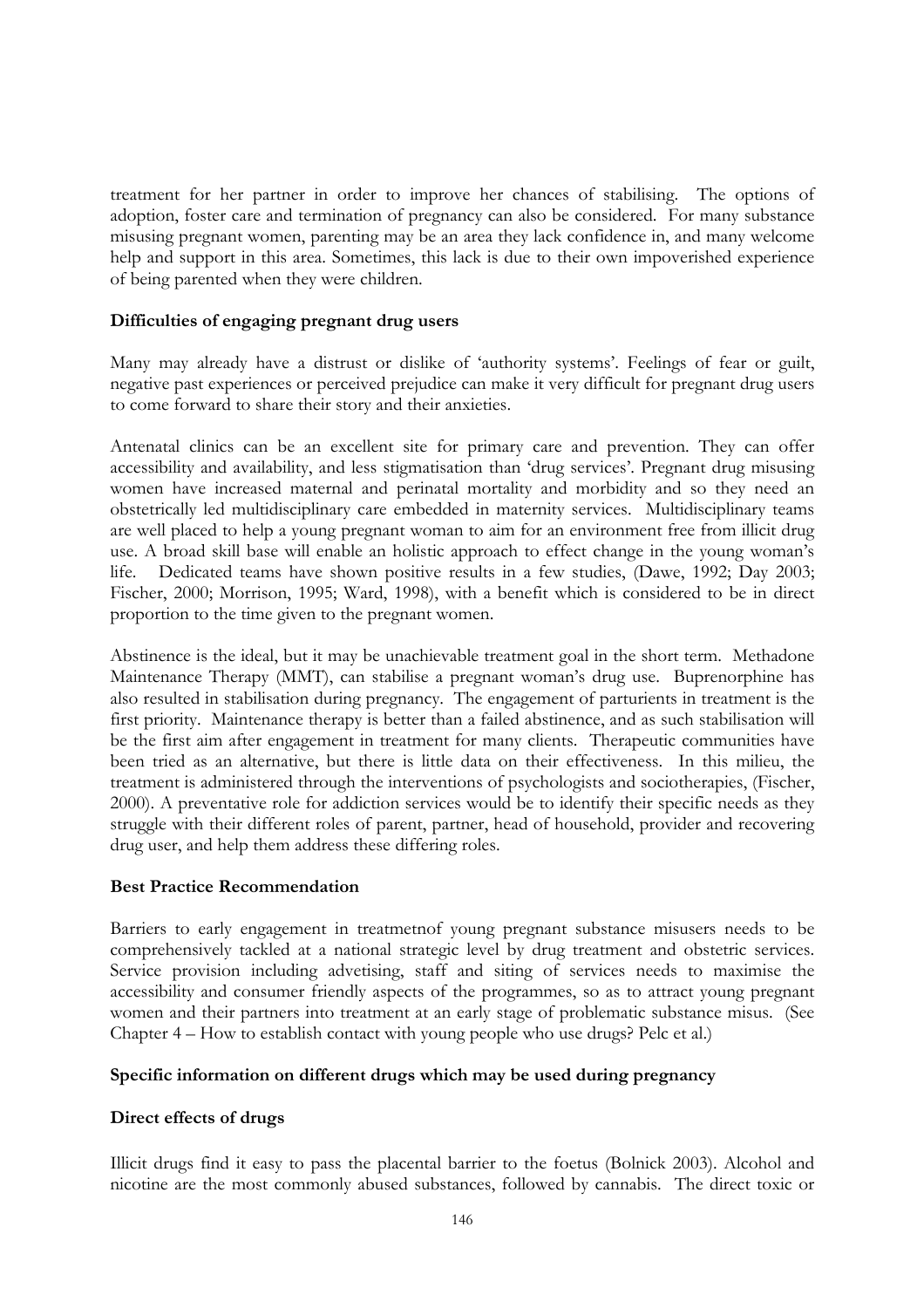teratogenic effects of illicit drugs can lead to foetal demise, dysmorphism, growth restriction, or to behavioural changes. Another danger associated with non-prescribed drugs is that the dosage is uncertain (unregulated) - this can lead to toxic levels, while there are also risks associated with impurities of the drugs consumed. The clarification of which substances cause which effects on the foetus, and at what dosage and to what degree they do so, is difficult due to many confounding variables. The abuse of multiple substances (poly drug use) is now the rule rather than the exception. Social, cultural, environmental, genetic and parenting influences are also involved, and it is impossible to study each variable in isolation.

## **1 Amphetamines**

The chronic use of amphetamines can lead to permanent neurological injury. It is associated with congenital malformations - cleft lip/palate, cardiac and Central Nervous System (CNS), abnormalities and low birth weight babies. Amphetamines can have a stimulatory effect on the baby, and have been associated with convulsions, agitation, and hypertension.

They can also be associated with behavioural difficulties and may be a self-limiting condition if the post-natal environment is a supported one. Intravenous use in particular can be dangerous, and the foetus is usually more vulnerable than the mother. Intrauterine growth retardation and preterm labour have been associated with amphetamine use.

It has also been noted that the effects of amphetamine on the personality of the woman can make engagement in treatment more difficult. A symptomatic withdrawal regime with small amounts of benzodiazepines may be considered useful, although the use of benzodiazepines should be short and weighted against possible teratogenic effects in the 1st trimester.

## **2 Alcohol**

Alcohol is one of the most commonly abused substances in pregnancy. However, because it is legal and it is socially acceptable to use alcohol, there is a misperception that it is less harmful than other drugs. Safe levels in pregnancy can not be precisely identified. Maternal complications of alcohol include nutritional deficiencies, pancreatitis, alcoholic ketoacidosis, alcoholic hepatitis, deficient milk ejection, cirrhosis and it may also precipitate early labour.

#### **2.1 Foetal Alcohol Syndrome (FAS)**

 Foetal alcohol syndrome was first described by Jones et al in 1973. The rate of FAS has been calculated at 2/1000 babies born. Ethanol readily crosses the placenta, where it can damage mitochondria and cell membranes. The foetal effects include, growth retardation, low set unparallel ears, short flattened philtrum, elongated mid-face, small head, short upturned nose. The baby can also have malformations of major organs and skeletal deformities. CNS disturbances leading to behavioural problems have also been noted. Deficits in intellectual functioning can occur in the absence of the above ( Mattson S, 1997). If more than five ounces per day of alcohol is taken, there is a 40% risk of foetal malformations. Greater than 2oz /day ( i.e. persistent heavy drinking) will increase the risk of spontaneous abortion or placental abruption. One study indicates that 'moderate' drinking (<14 units per week) during pregnancy does not lead to detrimental fatal effects (Bolumar 1994). Alcohol withdrawal for the neonate typically occurs 48 hours after delivery. If withdrawal requires treatment, then benzodiazepines or phenobarbitone can be used. Disulfiram is thought to be teratogenic, and should be avoided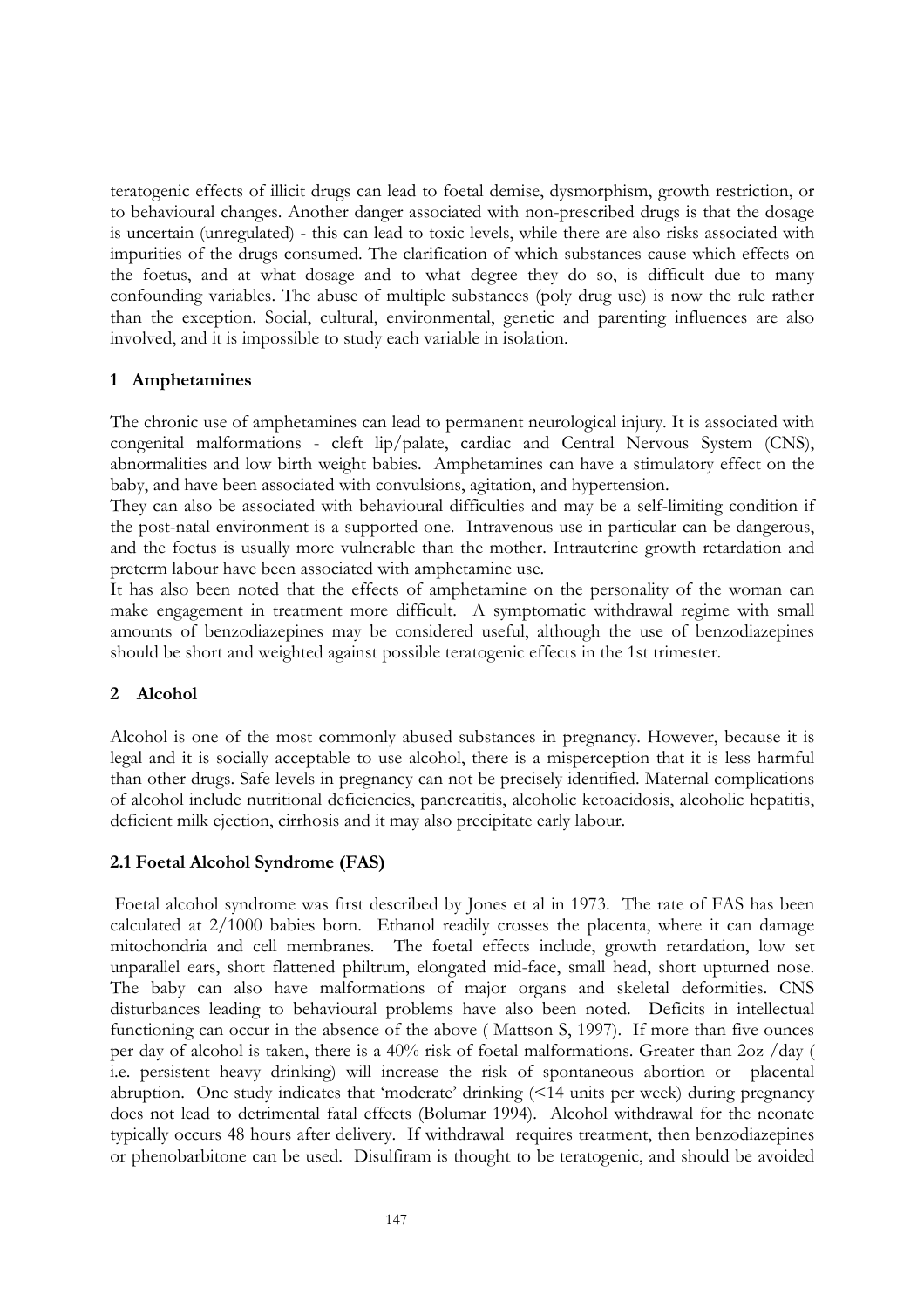during pregnancy. Pre-delivery, the anaesthetist should be made aware of any liver damage, as it may have implications for treatment.

## **2.2 Alcohol detoxification**

Alcohol detoxification is generally treated with benzodiazepines such as Chlordiazepoxide (short acting) or Diazepam (longer acting). However, benzodiazepines are potentially teratogenic, and so the risk – benefit ratio needs consideration. Disulfiram is contraindicated, as it has been associated with clubfoot, the VACTERL syndrome, and phocomelia of the lower extremities. Lofexidine is also not licensed for use in pregnancy. Thiamine, folic acid, prenatal iron and vitamins are of benefit to the pregnant woman. Obtaining laboratory tests at assessment are important. Consider checking a blood alcohol level as this will help to estimate when withdrawal is likely to begin. Note that the average elimination rate of 30mg alcohol/dl/hr may be increased in pregnancy. Non- pharmacological interventions are also of use, including the reduction of stimuli, adequate hydration, reality orientation and nutritional support. Frequent re-assurance, sleep and rest are also of benefit.

Detoxification from alcohol involves monitoring parental withdrawal status and foetal well being, and one may need to reduce medications if over-sedation occurs, (Centre for Substance Abuse Treatment , TIP 2). It is necessary to monitor for Alcohol Withdrawal Syndrome (AWS) in the mother, including the vital signs and temperature, observing for signs of delirium, Wernicke's encephalopathy, psychosis, irritability, increased autonomic reflexes. Meanwhile, foetal well being is closely monitored. Positive social support should be ongoing after delivery, and discharge should involve a case-managed care approach.

## **3 Benzodiazepines**

There are concerns regarding a slightly increased risk of cleft lip and palate if benzodiazepines are used in the 1st trimester, noted in data from case-control studies (Wright 2001). All pregnant women using benzodiazepines should be offered a detailed scan at 18-20 weeks. Other than that, there is little evidence that benzodiazepines have a direct negative effect on pregnancy, but an association has been noted with premature labour, low birth weight and premature birth. Their use has also been associated with social problems for the mother. There is also a risk of the newborn experiencing a benzodiazepine withdrawal syndrome, which can be especially severe and prolonged if maternal polydrug use is involved. Maternal use of benzodiazepines near term can lead to 'floppy baby syndrome' which consists of lethargy, irritability, reduced muscle tone and respiratory depression in the newborn, and a neonatal abstinence syndrome. (Sanchis 1991) **Benzodiazepine detoxification** 

With high benzodiazepine use, detoxification may be best carried out in an inpatient setting. One approach is to aim for a 15% reduction each week for 1st 3 weeks, then aim for a 10% reduction per week thereafter. Others favour a faster process, aiming for 5-10% reduction per day and tapering off benzodiazepines over a 3 week period. The titration of the dose reduction against the signs of withdrawal or any indications of early labour, for which there is a need to monitor both mother and child. Sudden withdrawal has a risk of seizure, status epilepticus and maternal respiratory distress and precipitation of early labour, and as such can be obstetric emergencies. The use of anticonvulsant cover is controversial as they are associated with congenital anomalies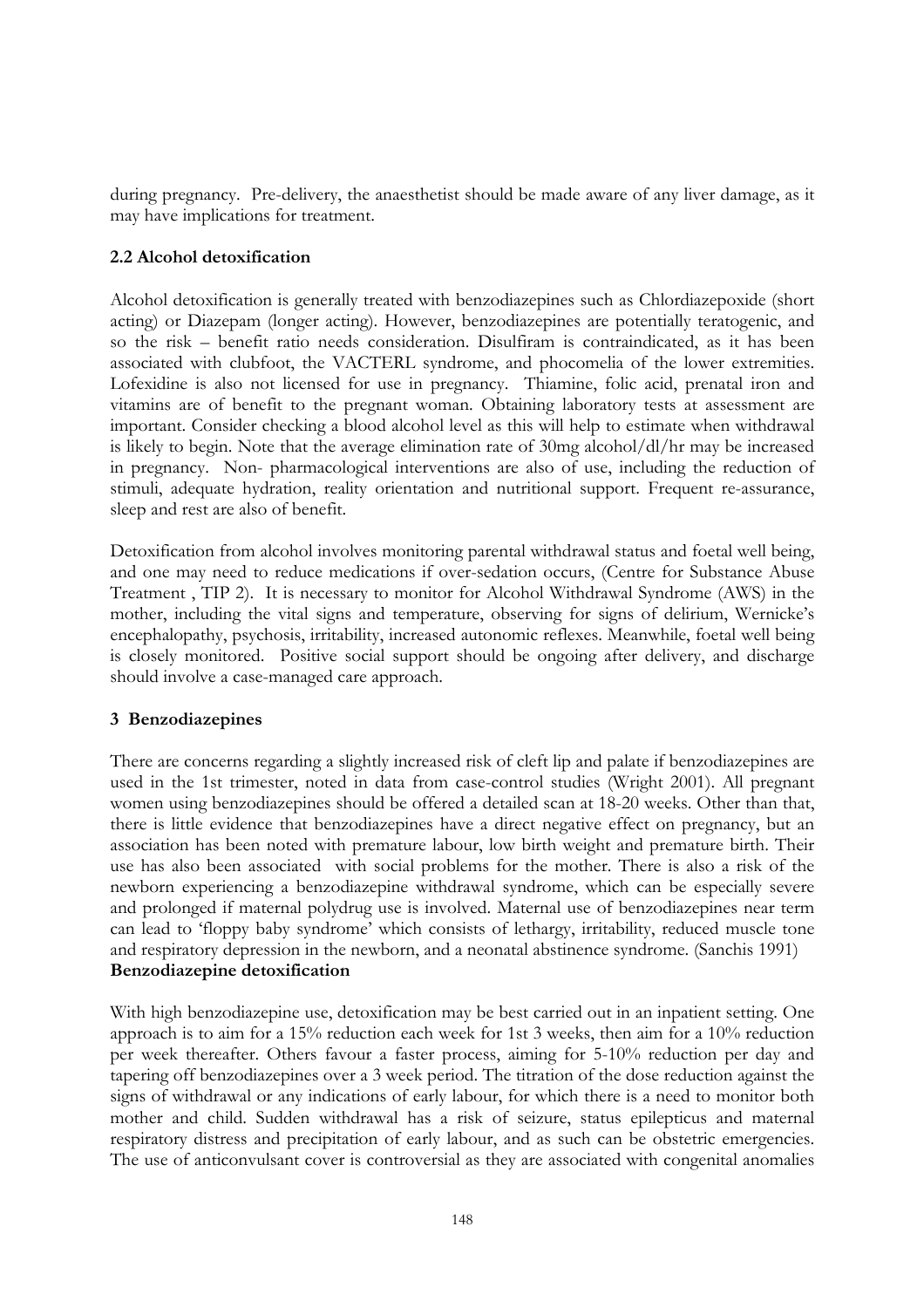and should only be used in the 1st trimester where the benefit clearly outweighs the considerable risks involved in their use, e.g., in women who have epilepsy.

## **4 Cannabis**

Cannabis may act as an anti-emetic in the 1st trimester (Westfall 2006), which can reinforce its use. Tetra Hydro Cannabinol, (THC), the active ingredient of cannabis, has been reported to inhibit DNA, RNA & protein synthesis. There is some evidence to support the process of transplacental transfer of THC in animals and humans (Blackard 1984). Animal studies suggest the danger of irreversible effects on behaviour and brain function (Lastres-Becker, 2002). The long term effects of cannabis use in pregnancy are uncertain, but the evidence is growing that prenatal exposure leads to neurobehavioural and cognitive deficits (Viveros, 2005; Fried 1987, 2001). There may be sleep problems, and neonates may have tremors, an increased startle response, and a reduced habituation to visual stimuli. Poor problem solving, memory, attention, and abstract and visual reasoning were noted in Canadian and American studies, (Fried 2002, Richardson & Day, 1993). Cannabis is frequently used together with tobacco, which can lead to reduced birth weight and an increased incidence of Sudden Infant Death Syndrome, (SIDS).

# **5 Cocaine**

Cocaine leads to adrenergic stimulation and vasoconstriction as well as the potential for cardiac arrhythmias. Pregnancy stimulates hepatic N-demethylation, which increases the toxicity of cocaine. Repeated use may increase this risk further, and even more so if used concurrently with alcohol. There is a risk of sudden death in the user of cocaine. Because cocaine is a vasoactive drug, causing powerful constriction of blood vessels, it can cause placental and fatal vasculature damage and hypoxic damage to the foetus. There is a dose–dependent inverse relationship between the maternal plasma cocaine levels and placental blood flow. If chronic cocaine use in pregnancy occurs, this can seriously restrict foetal growth. Babies born to cocaine using mothers have been reported to have more congenital anomalies and a small head circumference, (Singer 1994). The neonate can exhibit neurodysfunction including irritability, poor sleep, tremors, hypertonia, lability of mood, seizures and abnormalities of tone, posture and movement (Chiriboga 1999). There have been reports of EEG abnormality in 50% but most return to normal in the first few months of life. Retroplacental haemorrhage has been reported as a cause of foetal death (Hulse 1997), and chorionic villi haemorrhage and villus oedema have been noted, (Mooney 1998). Intraventricular haemorrhage and developmental delay are associated with cocaine use by the mother while she is pregnant (Singer 1994, Smit 1994) and also later behavioural problems (Chiriboga 1999, Singer 1994 ).

Statistically there is a slight increase in placental abruption and there may be low foetal birth weight. Teratogenesis is not particularly associated with cocaine. Breastfeeding for women who continue to abuse cocaine post partum is not recommended, as it can reinforce the neurotoxic syndrome. Despite reports to the contrary, there is no solid evidence that cocaine invariably causes a withdrawal syndrome in the neonate.

The use of crack cocaine is particularly associated with chaotic day-to-day existence. The potential for medical and social harm to both mother and child is high. The behavioural aspects which are seen with 'crack babies' may be due to the level of care the baby is receiving, and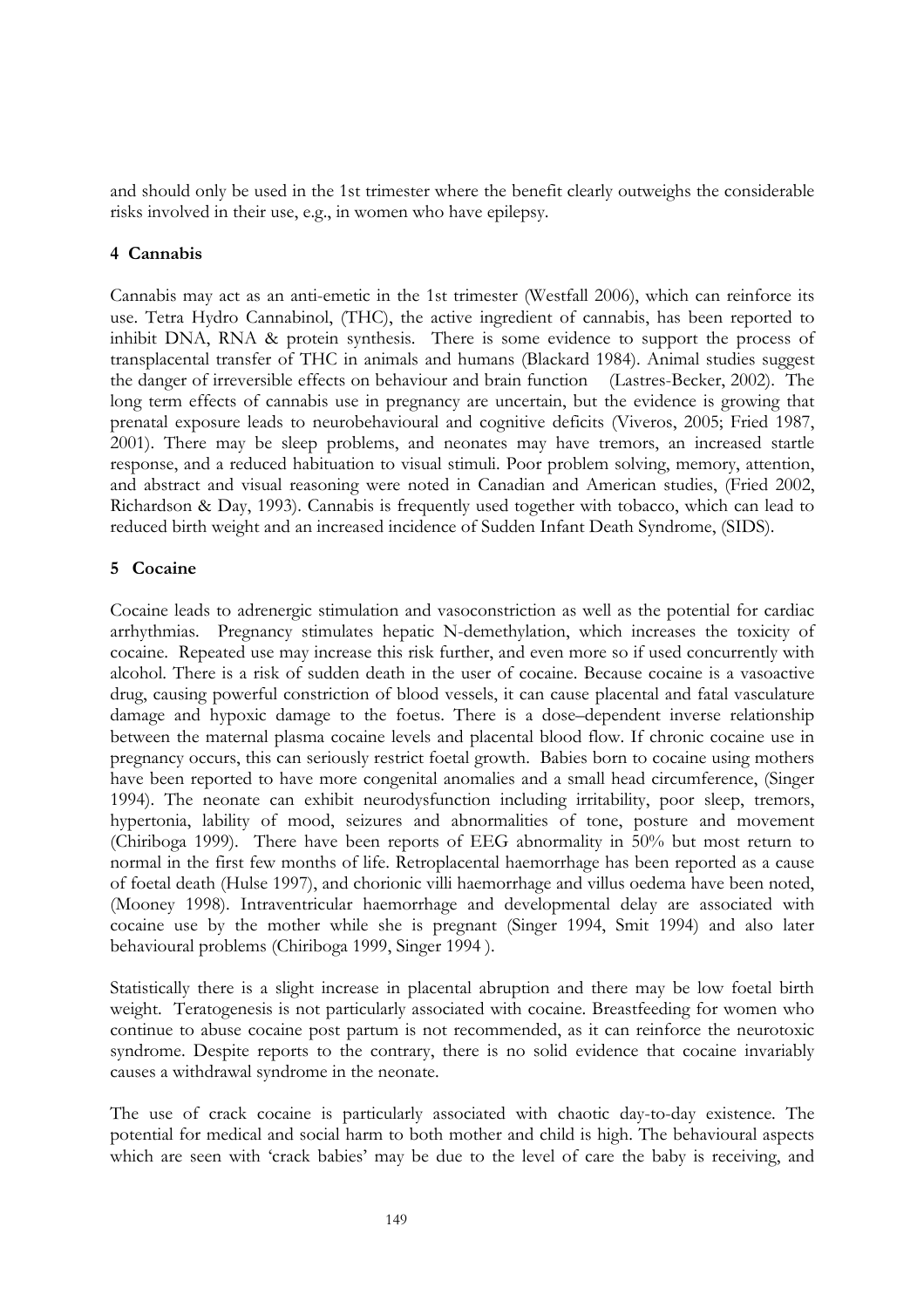within a supportive environment these symptoms are usually self-limiting. Sedation may be required in the short term for babies born to mothers who have used crack cocaine.

#### **Cocaine detoxification**

There is limited evidence for medical intervention in the withdrawal process for cocaine using mothers, although symptomatic treatment may be required including the judicious use of rapidly tapering intermediate benzodiazepines such as diazepam. But if detoxification is attempted during pregnancy then the effects on the foetus at that particular stage of pregnancy need to be taken into consideration. Inpatient treatment enables a comprehensive support package to help the woman. It is essential for treatment to continue, i.e., to refer to counselling and aftercare rehabilitation services, after the initial removal of the drug of abuse. Acupuncture has been tried for cocaine withdrawal with little evidence of success as studies designs have been poor. However studies suggest it helps with retention in treatment.

## **6 Ecstasy (MDMA)**

This is widely used as a drug of recreation. As a result of animal studies, in utero exposure to MDMA is thought to exert a neurotoxic effect on 5HT nerve terminals (Coada M, 1997, Bronson M 1994, St Omer, 1991). Some studies on humans have suggested an increased rate of congenital malformations, particularly cardiovascular and musculoskeletal, however these have not been confirmed. MDMA is not considered to cause a withdrawal syndrome.

#### **7 Nicotine**

Cigarette use in pregnancy is the most common form of substance use during this time. Complications associated with this include miscarriage, placental abruption, placental insufficiency, preterm labour, Sudden Infant Death Syndrome, (SIDS), and low birth weight babies (DiFranza 1995, Craig 2001). Babies are lighter , and have reduced head circumference and more abnormalities in neurological examination (Dejongley 1994).Tobacco use may lead to withdrawal in the neonate. It is noteworthy that concentrations of nicotine in the placenta, amniotic fluid and foetal serum are higher than in the maternal serum (Luck 1985). Nicotine impairs foetal growth, and the mechanism of action may be through a reduction in placental and uterine blood flow (Clark 1992)

## **8 Opiates**

#### **Heroin**

Heroin users accounts for many of the substance abusers who attend clinics when pregnant. Not all will inject, as many smoke heroin. Opiates readily cross the placenta to the foetus, with peak levels within 1 hr of injecting and it can be detected in amniotic fluid long after the cord levels reach zero, implying a more prolonged exposure of the foetus to the opiate. In Accident & Emergency departments, the effects most commonly seen in the mother are related to respiratory depression, complications of injecting and infectious sequelae. Difficult social circumstances tend to be common in this group. Heroin is short acting, and many adverse effects on the foetus are due to withdrawal. Withdrawal causes contraction of smooth muscle, which in turn can lead to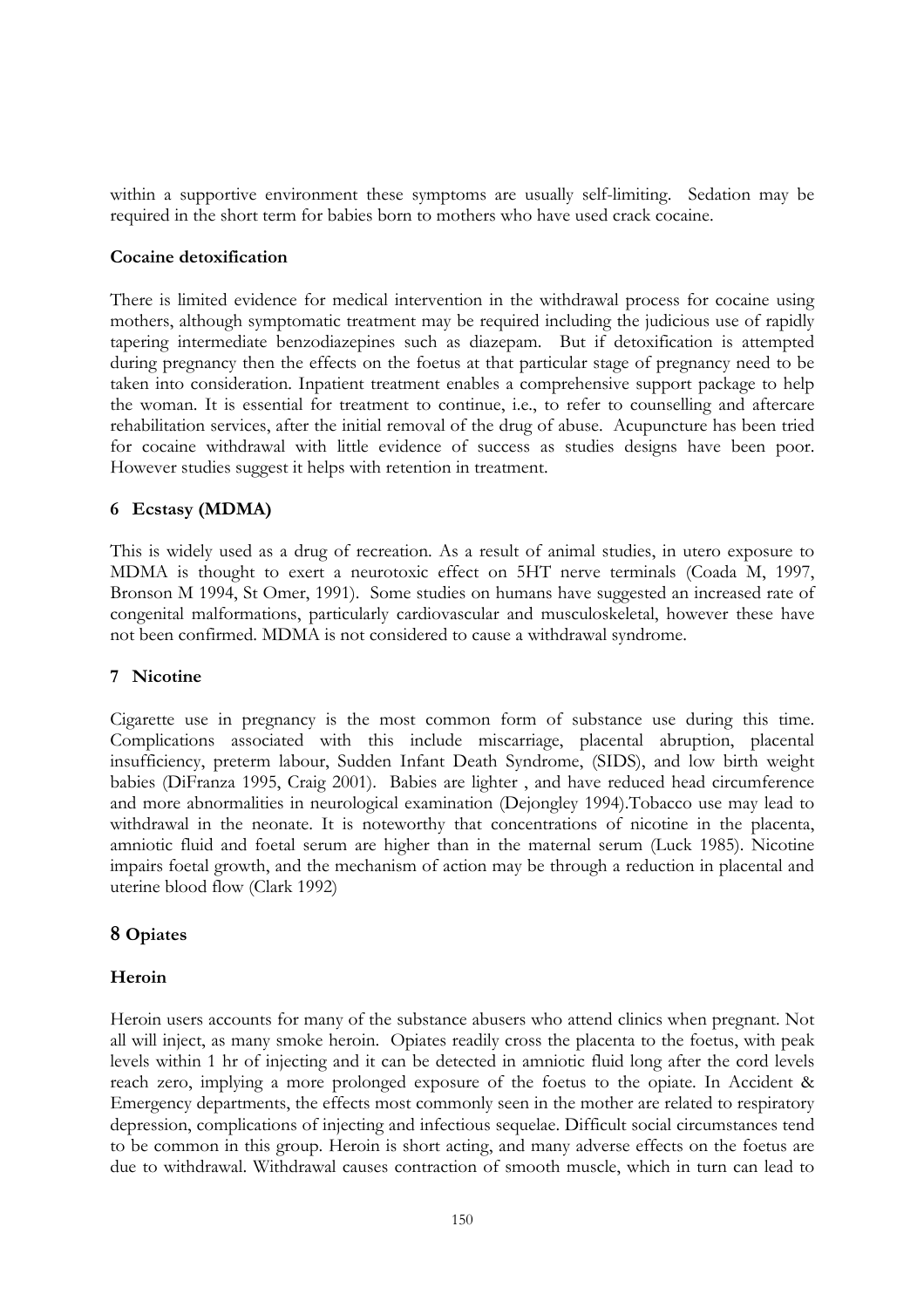spasm of placental vessels, with resultant lowered placental blood flow and reduced birth weight. Opiate use can lead to premature labour, premature rupture of membrane, chorioamnionitis, meconium staining, pre-eclampsia, placental abruption, foetal wastage or foetal death. Other damaging effects are intrauterine growth retardation and toxaemia. There is a statistical association with an increase in Sudden Infant Death Syndrome (SIDS). However, this may not be due to the drug itself, but to the lifestyle attached to heroin use. However we must consider that illicit drug use can be associated with poverty, and poverty itself is associated with the increase in intrauterine growth retardation and preterm delivery. It is fair to mention that heroin is not the most dangerous illicit drug to the foetus (Fabris C, 1998), and that there are no known teratogenic effects described due to heroin (Schneider C, 1996). However heroin use can effect the mothers' nutritional status and susceptibility to infectious (urinary tract infections and sexually transmitted infections such as gonorrhoea, Chlamydia, syphilis, herpes, HIV)and also medical complications associated with intravenous use including abscesses, ulcers, thrombophlebitis, bacterial endocarditis, septicaemia and hepatitis.

#### **Best Practice Recommendation**

Durugs of abuse readily cross the blood brain and placental barriers. They carry risks for the developing foetus. These risks may include teratogenic foetal effects, (e.g. alcohol syndrome), and growth and developmental retardation. Young pregnant women should be advised to cease the use of licit (e.g. alcohol and nicotine), and illicit substances, where possible, once she knows she is pregnant.

#### **Treatment of opiate dependence**

#### **Opiate Detoxification**

In some circumstances detoxification may be considered the best choice. This will normally be in a mother who is stable on substitute therapy for some months, is living in a stable environment and is well motivated to detoxify. Attempting opiate detoxification in the 1st trimester may lead to an increased risk of spontaneous abortion, while if detoxification is undertaken in the 3rd trimester there is a risk of precipitating early labour. There have been reported cases of premature labour and intrauterine or early neonatal deaths, as well as other complications for the neonate if labour is precipitated early in the 3rd trimester, therefore dose reduction in 3rd trimester is not generally recommended although patients themselves may insist on such continued withdrawal. Many recommend that detoxification should not occur during pregnancy, but if it must, then it is best in the 2nd trimester, either as an inpatient or as an outpatient. However inpatient detoxification gives an opportunity for closer monitoring of withdrawal signs in the mother. The first 25% of detoxification can occur before admission. The main reason for such close monitoring is to ensure that an early labour is not precipitated. Methadone reduction in any one week should not exceed safe limits, and monitoring for foetal distress and signs of early labour should be carried out regularly.

#### **Methadone maintenance treatment (MMT)**

Methadone maintenance has been recommended by Finnegan and Methadone Maintenance Therapy (MMT), is associated with a three-fold increase of retention in treatment compared to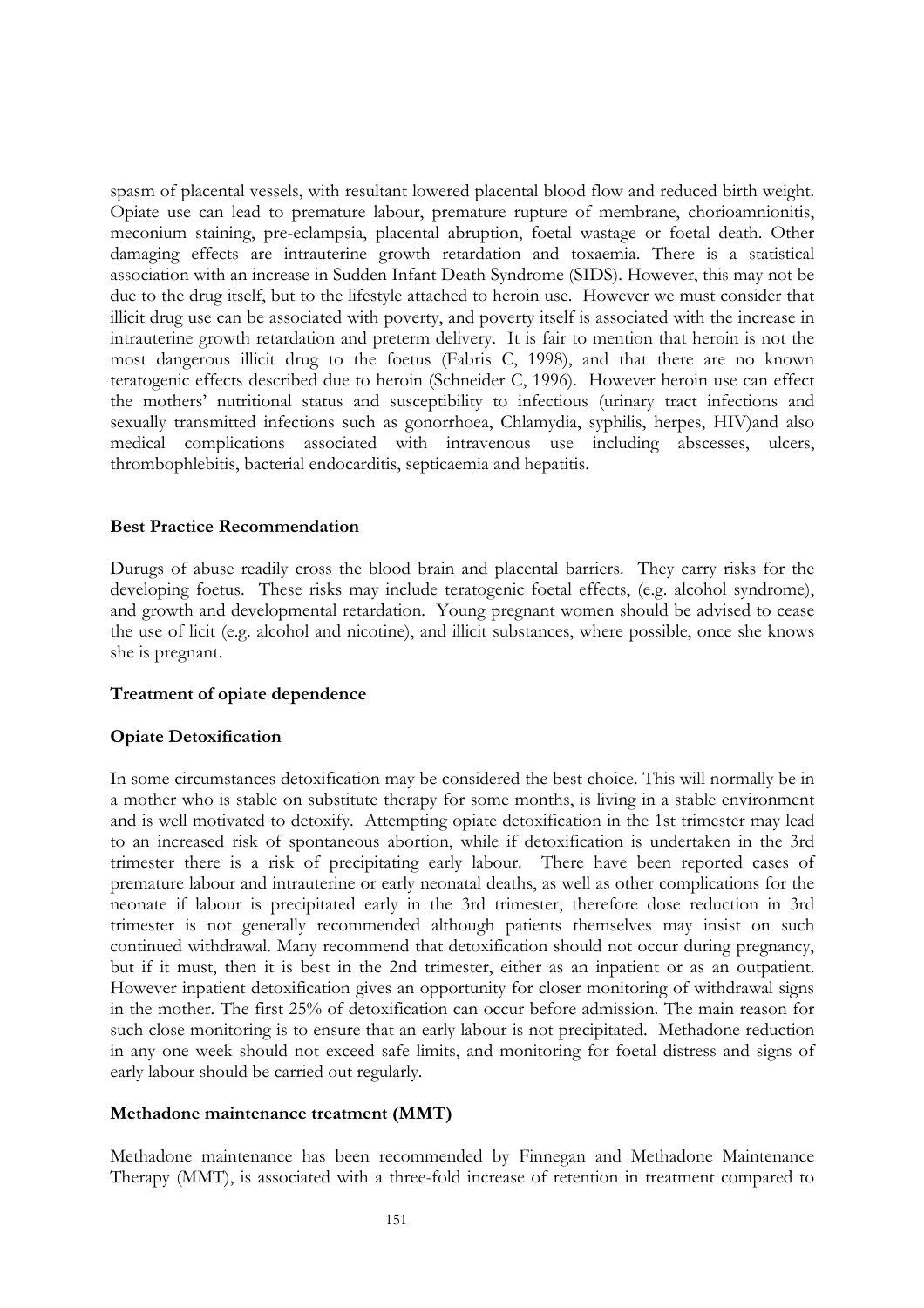non-pharmacological treatments (Mattick 2002, Maura 2001). MMT has been shown to be a safe treatment in pregnancy. While methadone is the most widely studied substitute (Weber JC 1998) and MMT is the preferred treatment option, (Kandall S, 1999), other substitute therapies are undergoing evaluation. For methadone, there is no evidence of congenital malformations associated with its use.

Methadone Maintenance Treatment with psychosocial counselling is the treatment of choice for most pregnant opiate dependent women. It has been associated with more prenatal care, increased foetal growth, reduced foetal mortality, decreased risk of HIV infection, decreased rates of pre-eclampsia and increased retention in treatment. (Kandell 1977, Finnegan 1998, 1991, Svikis 1997). It can reduce illegal opiate use and may take the mother out of a drug seeking arena. Studies indicate that larger (i.e. large enough) doses of methadone result in less use of other drugs. Methadone is an opiate agonist and as such may impact on the use of other substances. Pregnancy may limit the amount of methadone which can be prescribed (Jarvis and Scholl, 1995). Treatment dosage is individually determined, low dose MMT is defined as <60mg daily and has not been found to be as effective unless the mother is very stable and able to tolerate dose reduction without returning to illicit opiate use. High dose Methadone blockage is 60- 150mg per day. While methadone blood levels may be lower in the later stages of pregnancy, this is also true for hormones and prescribed drugs. As such, it does not necessarily follow than an increased dose of methadone will be required at this time, however it may be indicated if the woman is experiencing withdrawal.

**Buprenorphine** (a partial opiate agonist) appears to be well tolerated by the mother and her foetus, and is thought to result in a lower incidence of Neonatal Abstinence Syndrome (NAS) (Fischer 2000, Marquet 1997, British Dept. of Health 2001). This may be related to its high receptor affinity and low intrinsic activity. (Fischer G 2000). Buprenorphine induced NAS appears within 12-48 hours, peaks at 72-96 hours, and lasts for 120-168 hours as assessed in babies using the modified Finnegan scale, (1986). (Johnson R 2003)

The NAS seen with buprenorphine comprises mainly of tremors, hyperactive moro reflex and a shortened sleep after feeding. (Johnson R, 2001). The level of buprenorphine and norbuprenorphine in breast milk has been reported as so low as to have little or no effect on the infant (Marquet, 1997). Buprenorphine appears to be safe and effective in the mother, foetus and neonate. When buprenorphine and methadone are compared directly with respect to their effects on NAS, there is no statistical difference. There have been reports of some deaths associated with buprenorphine, but these are not associated in particular with pregnancy. The risk of death is thought to be lower than that of methadone, and it has occurred most often with intravenous injection and the concomitant use of alcohol and sedatives (EMCDDA 2005). In some European countries buprenorphine is the treatment of first choice, but its use is low in most of Europe.

**Naltrexone***-* A new treatment option is possibly Naltrexone implants. Preliminary data are encouraging and indicate that naltrexone may be without risk to mother or developing foetus (Birnbach, 2003, Journal of clinical anaesthesia). Naltrexone implants showed better postnatal adjustment scores (e.g. 1 minute APGAR scores) for neonates than those on MMT (Hulse, 2004). However, more studies are needed to evaluate this treatment option.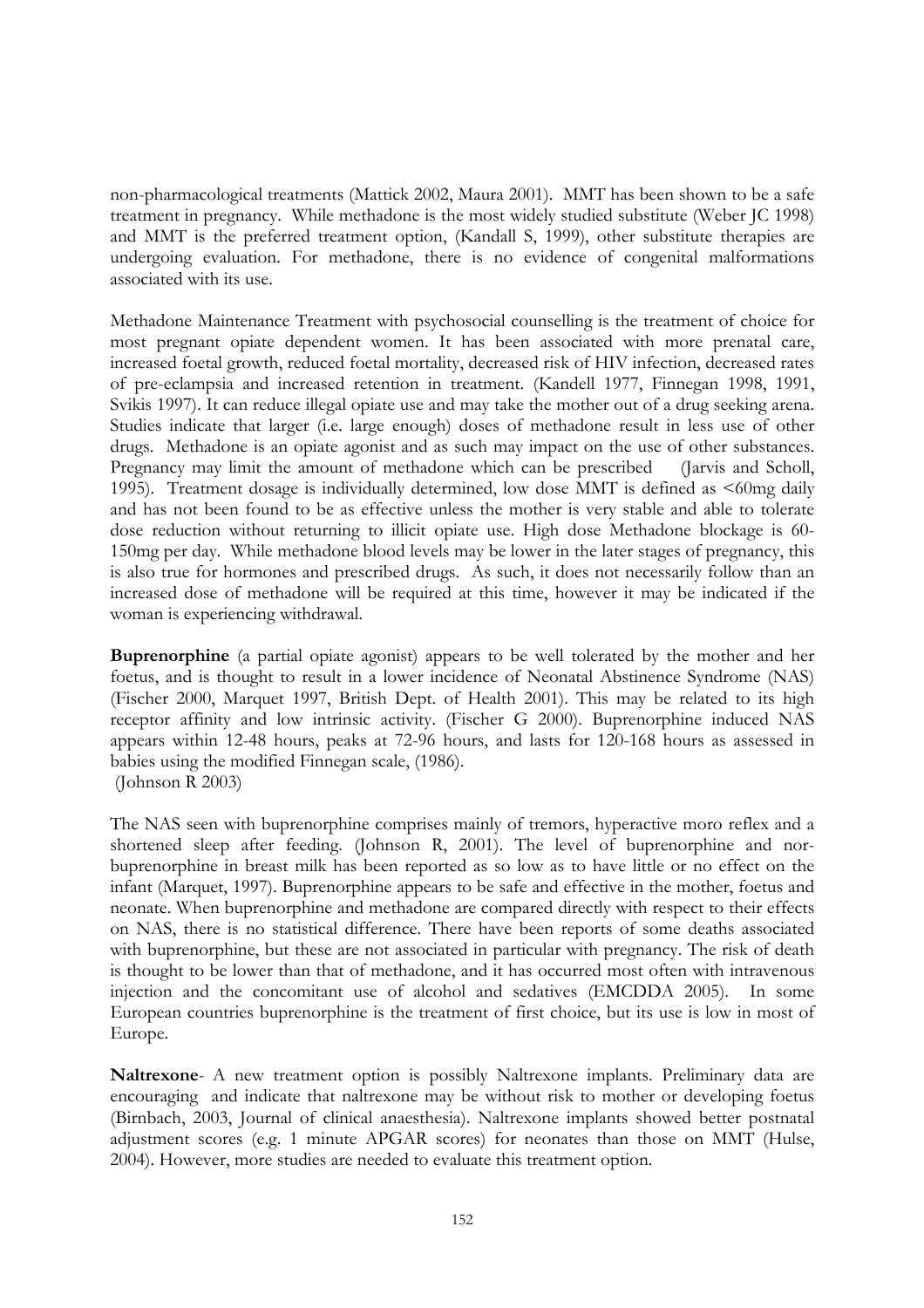## **Best Practice Recommendation**

• Pregnant opiate dependent women are often best managed by substitute prescribing which also includes opportunities to provide other essential psychosocial interventions and obstetric monitoring and treatment, as part of a comprehensive package of care, biopsychosocial care of the young mother and her baby to be.

## **Structure and services needed**

Young women's care providers are aware of the unique psychological and social needs of pregnancy. These women may be economically disadvantaged and engaged in the concurrent use of multiple substances. It has been noted previously that pregnant substance abusing women may not seek prenatal care early in pregnancy, and as a result would be more vulnerable to medical and obstetrical complications, (Ostrea and Chavez 1979, Finnegan 1991). However it has also been noted that when a service is provided they do attend, (Hepburn & Elliot, 1997). However they may not admit to their drug use at first presentation (Hampshire, 2000). Therefore all pregnant women should be routinely asked about all types of drug use including tobacco, alcohol, prescribed rugs, over the counter drugs and illicit drugs. All pregnant women are screened for HIV, HCV and HBV in Ireland with pre-test advice given to them. If a woman's partner is currently substance abusing, then this is considered to be a high risk situation as his continued abuse of substances may make his partner vulnerable to relapse to substance misuse. Therefore consideration shall be given to getting her partner into drug treatment at the same time. Sometimes a woman will disclose illicit drug use without a known history, and will accept drug testing during pregnancy.

## **Are drug screening procedures in place ?**

Urine toxicology screening needs to be available where it is required. Informed consent from the mother is necessary, and the testing should be for medical, not legal, reasons. Decisions regarding child custody should be based on an assessment of the mother's parenting ability and on overall drug stability. If screening is for forensic reasons, then consent can still be taken, but the mother must be made aware of the reason for the screening procedure before it takes place. Any testing of neonates also requires the informed consent of the mother.

On other occasions, it is only when the delivered neonate is showing signs of withdrawal that disclosure of opiate or benzodiazepine abuse may occur. If symptoms are consistent with withdrawal, it is advisable to carry out a toxicology screen as part of the investigative process. However, drug screening of the baby does not distinguish between prescribed or illicit drugs or analgesia in labour. Neither does it prevent morbidity in the baby.

Urine immunoassay is the easiest method of drug testing, should this be required and it is generally accepted by the client group. Such testing will detect for the presence of most drugs within the previous 72 hours. Hair analysis is also effective for cocaine and opiate exposure, but reporting of results is slow and it is expensive. It is also inaccurate in giving the exact time when substance misuse occurred.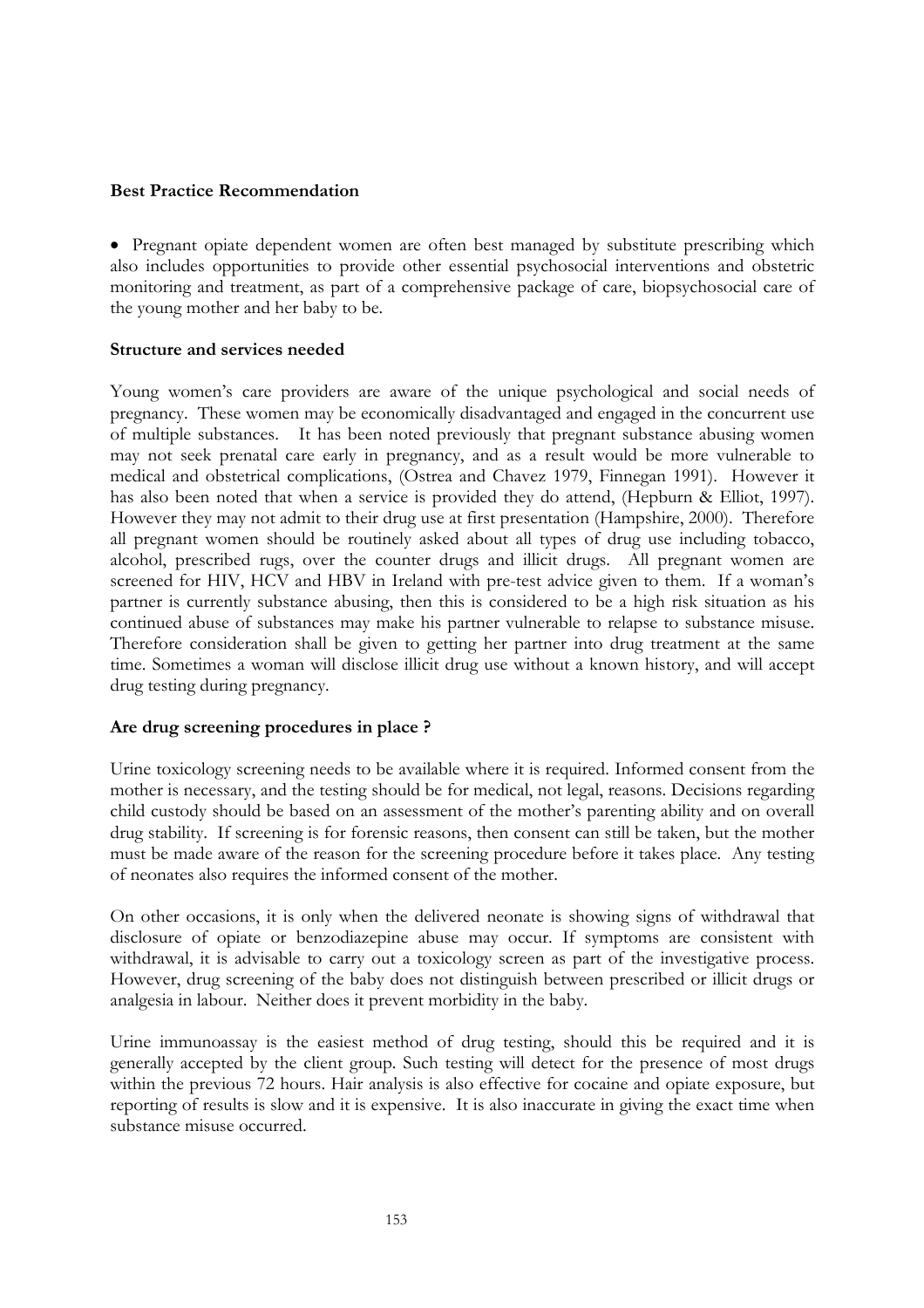#### **Service planning**

Some points to consider when service planning includes:

- Provide education regarding the relevance of seeking treatment.
- When developing a specific service for this population it is important to advertise the potential for benefits in the area of child care and Social Service provision.
- Peer promotion- e.g., videotapes of previous clients experiences of the service.
- Parenting skills training, etc., can be offered in a non-judgemental manner.

• Consider also the education of other relevant professionals regarding treatment resources and referral pathways, making cross referrals and the sharing of advice and information easier. Methadone alone is not usually adequate for improving maternal and infant outcomes (Finnegan and Wapner, 1988).

• Aim to provide incentives to pregnant women to seek treatment, by avoiding punitive approaches and by positive reinforcement of treatment attendance. One study reported that pregnant drug users responded well to an escalating voucher schedule as a reward for abstinence from illicit drugs (Jones H, 2001).

Early engagement by a young mother-to-be is dependent upon her knowing that she is pregnant. It is also dependent on her motivation and her access to treatment locally. Referrals to drug treatment services can come from many sources including from midwives, health visitors, GPs, obstetricians, social workers, drug workers, or indeed self-referrals (Myles J, 1998). Access to services may originate at one of many sites- e.g. an STD clinic,  $A/E$ , pregnancy testing sites, GP clinic, health centres or an addiction clinic. The development of a special service can increase the number of cases identified as being at risk. In some areas a specific multi-disciplinary team (MDT) manages the cases- comprising of a Consultant Psychiatrist, registrar and nurse in Substance Misuse, Registrar in Obstetrics, a liaison midwife, a health visitor, phlebotomist, psychologist, counsellor and a prescribing doctor ( may be a GP). If these clinics can be based at sites used by regular antenatal clinics this may reduce the stigmatisation attached to "drug services" (Wright A, 2001). The potential importance of a liaison midwife for co-ordinating services for drug-dependent women is now well established (Dawe, Gerada, Strang 1992). A drug liaison nurse identifies obstetric, addiction and childcare issues, and ensures that they are dealt with in a timely and co-ordinated manner by the multidisciplinary team, (Scully 2004).

It is recommended that a booking meeting with the Obstetric Services should be arranged as soon as pregnancy is confirmed, to ensure early identification of obstetric risk factors. In one study the premature delivery rate dropped fourfold when proper care was engaged with at an early stage and the rate of Neonatal Abstinence Syndrome in those children born to opiate dependent substance misusing mothers more than halved. A case manager should be identified that will assist in sharing information between agencies, discuss drug treatment options, consider child protection issues and any outstanding legal situations (The Methadone Briefing, 1996). The date of a second meeting should be decided then also, to ensure follow up is secure.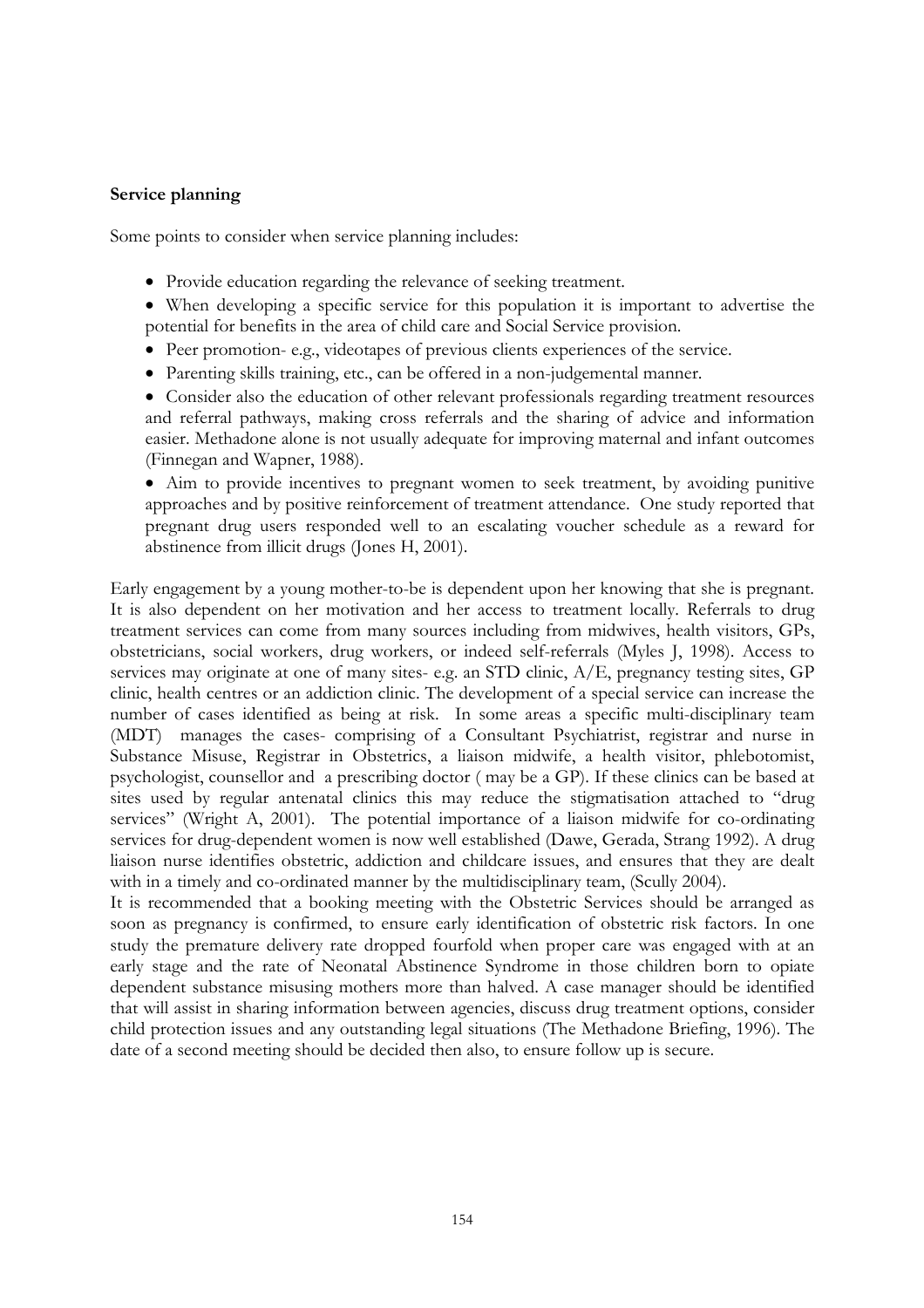# **Best Practice recommendation**

## TREATMENT AIMS - (Day 2003)

1. Practical and emotional support is offered for pregnancy and early motherhood.

2. Ante-natal and post-natal use of multiple services is encouraged- obstetric, social services, medical and addiction services.

3. Obstetric care will involve an early booking visit and co-working to make the service accessible and user friendly. These women have potentially high risk pregnancies, and an obstetric led multidisciplinary care approach is appropriate.

4. Early planning for promotion of child welfare is an important part of service provision.

5. Support is offered to those who desire to be drug free via detoxification and supportive aftercare. However many opiate dependent women may need substitution prescribing.

6. Maintenance of an outreach arm which encourages sustained engagement and can facilitate harm reduction at a local level will supplement treatment services.

7. The period of engagement is for the duration of pregnancy and beyond, as required. A follow up meeting six weeks and at six months after delivery is helpful to ensure that optimal care for both mother and child is continuing as far as is possible

## **Treatment process**

1. ASSESSMENT: Enquire regarding past medical, psychiatric and drug history (type, amount, duration, frequency, pattern and method of administration). The Maudsley Addiction Profile or similar instrument may assist in assessment, (Marsden et al, 1998). Relevant family history and knowledge of parenting may highlight potential parenting difficulties (history of domestic violence, foster care placement, police involvement). All women attending addiction services who are of child-bearing age should be asked regarding their sexual history, family plans and contraceptive use and be tested for pregnancy (with consent). They should also be encouraged to register with a local doctor.

2 INDIVIDUAL CARE PLAN: This will be developed with the case manager and will link with other members of the multidisciplinary care team and other agencies. If a woman does not already have a social worker, then she should be encouraged to give her consent for this to be arranged. If she does not, a care plan must include the consideration of whether significant harm is likely to be caused to the unborn child if social services are not involved and the mother to be lacks other social supports. If this is the case, then a multi-agency meeting is required so that the unborn child's risks are discussed. If there are still significant concerns, then it may be necessary to contact social services without her consent to ensure the safety of the child. The child can be registered as being at high risk and requiring extra familial support and child protection from birth, (See Appendix 3 for detailed check list for individual careplan).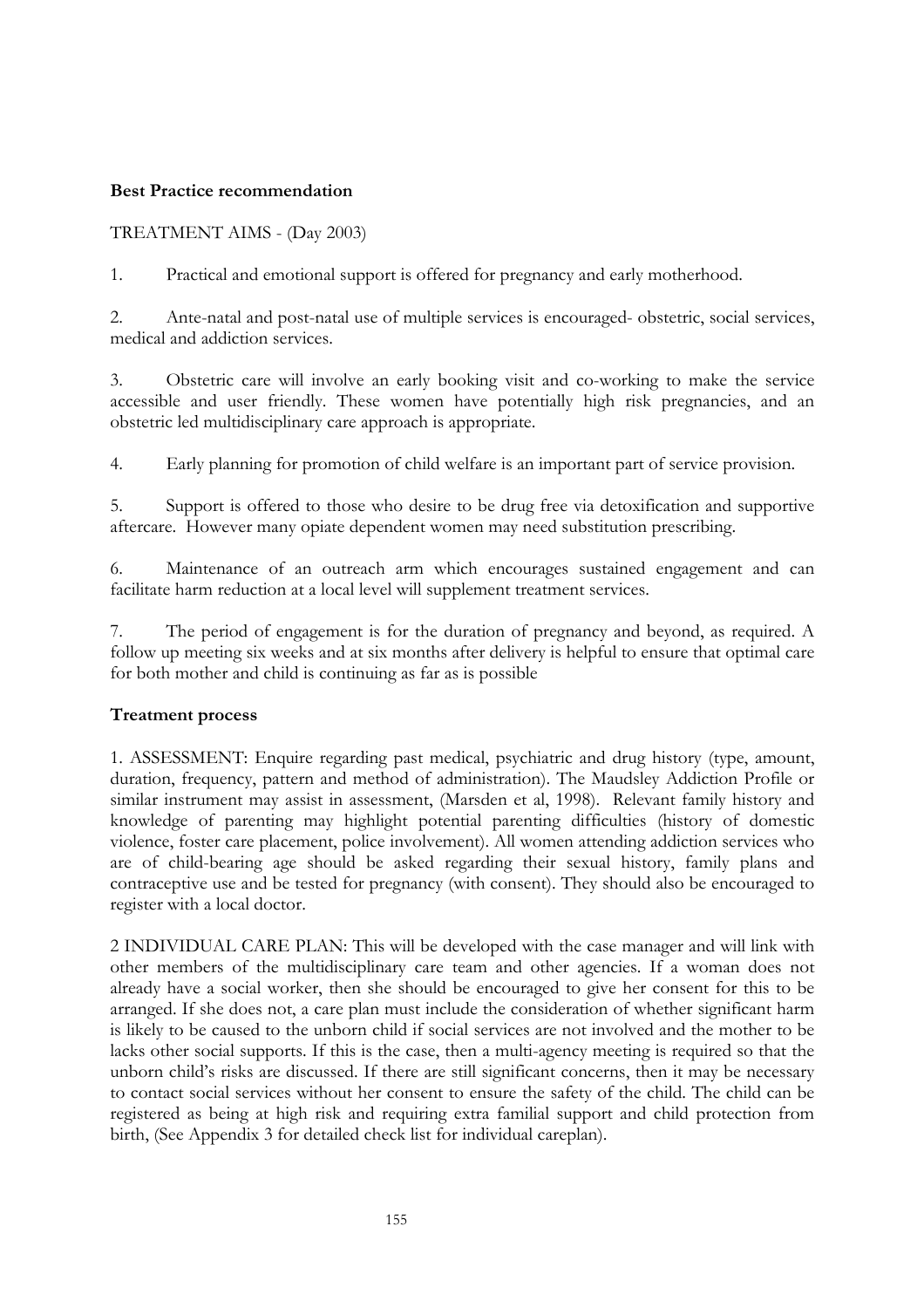3. DISCUSSION OF PLAN WITH CLIENT: ensure that the client is included in all careplanning and has an understanding of both the process and schedule of engagement with services .This should make clear that services are there to help the pregnant woman, but should also make clear what is expected of her.

4. MONITORING OF CLIENT PROGRESS: it is important to identify who is responsible for each aspect of care and to develop a protocol for deviations from the care plan. Multi-agency involvement should ensure that the entire woman's needs, emotional, psychological and medications are being met.

5. ONGOING CASE MANAGEMENT SUPPORT: this will involve regular multi-agency meetings to share information and agree responsibilities. The aim is to allow the client to achieve self-sufficiency and feel confident about her parenting skills, and perhaps to adjust to a new drugfree life. To enable effective breast feeding and the development of appropriate attachment, babies should be cared for by their parents wherever possible. The termination of treatment should be agreed with the mother, but she may need to remain involved with some of the agencies involved for some time.

6. REVIEW OF CARE PLAN: This ensures that all necessary steps have been taken, and also plays a part in an ongoing audit of service delivery, which aims to provide an evidence base for further treatment planning.

## **Continuum of treatment**

The Continuum of treatment runs from assessment, through ante-natal care and delivery, and continues in the post-natal period until the level of involvement can be reduced. The process of assessing needs, and the development of interagency and interdisciplinary strategies to meet these needs is part of this continuum. Such a service should aim to be non-judgemental , non-punitive , culturally and linguistically sensitive and nurturing ( TIP 2, Centre for Substance Abuse Treatment).

In addition to prenatal and postnatal care and the care of addiction and obstetric concerns, it also includes future family planning and ensuring that there is adequate care for other family members who may be very young or vulnerable. There should be access to inpatient and outpatient care as required, which can offer comprehensive medical services in a gender-sensitive way ( TIP 2, as above).

Genetic counselling, reproductive counselling, smoking cessation programmes and the testing of mental capacity are other services which may be required at times, in addition to those already mentioned elsewhere.

## **Antenatal care**

Initial screening includes physical examination (See Appendix 2) and history and appropriate blood tests. Encourage and facilitate continuous linkage with community addiction service throughout. MMT or Buprenorphine is a satisfactory treatment for opiate users. Progress should be known to both obstetrics and addiction services. This is generally understood from an early stage but may require written consent to share information between teams. Interagency meetings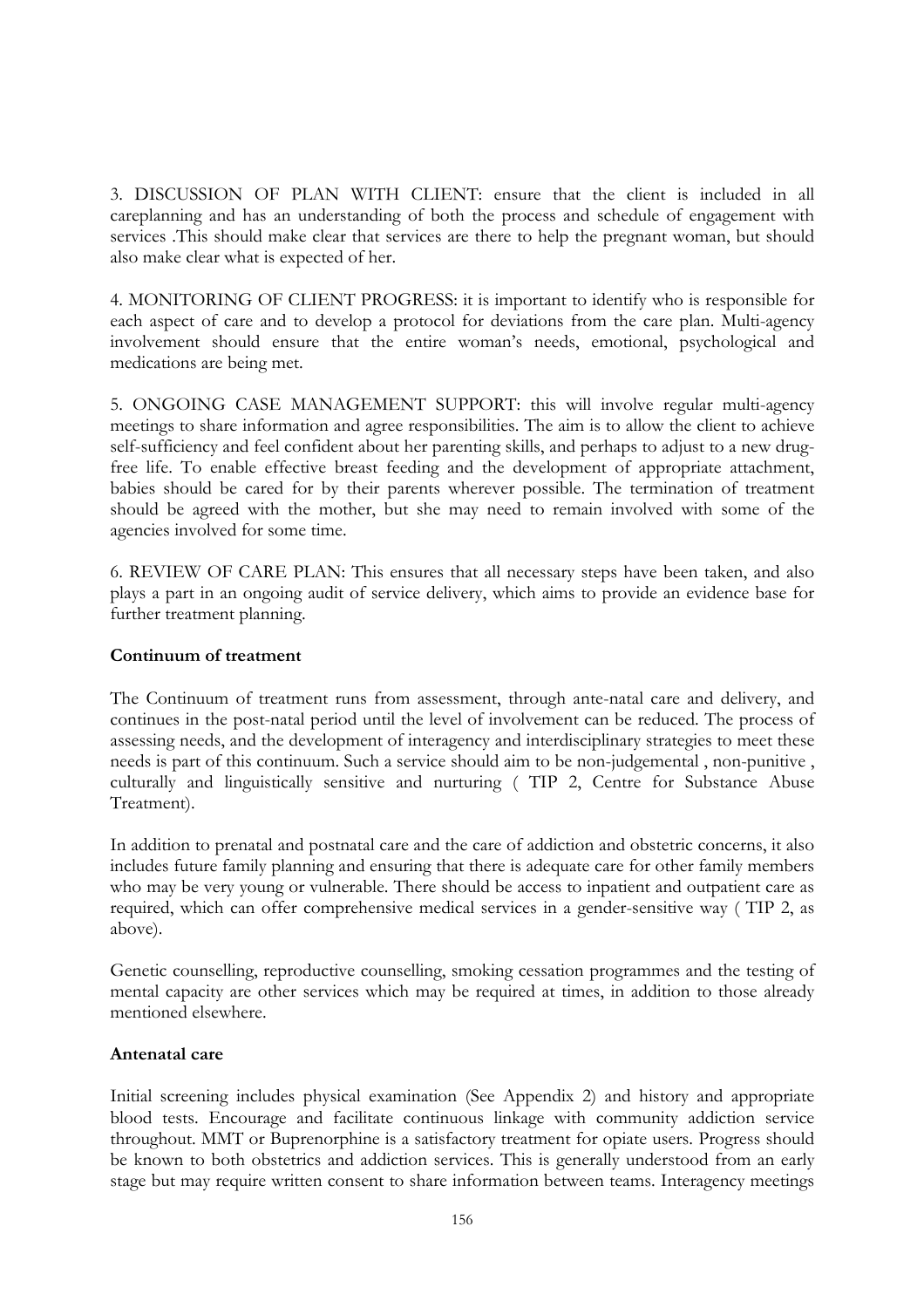are encouraged on a regular basis. In cases of co-dependence, proceed as above, and other drug withdrawals can be managed against the backdrop of Methadone Maintenance Therapy, and may be an inpatient procedure.

## **Mental health**

Ensure that contact is made with previous professionals involved in the care of the woman, get an accurate history and develop a care plan. Continue any regular and necessary medications. The risk/benefit ratio of all currently prescribed psychiatric medication needs to be assessed as some psychotropic agents may carry risks of teratogenesis, (e.g. mood stabilisers such as carbamazepine) and other adverse effects during pregnancy and after birth, e.g. SSRIs and TCAs. Try to use well validated assessment scales and provide adequate structure, staff, limits and support. Behavioural management techniques may still have a place in the treatment plan. Link in with an outreach worker or community psychiatric nurse and ensure that counselling has been arranged. It may be useful for outreach to try to visit her home to see living conditions.

## **Intrapartum care**

#### **Labour and delivery**

Substance abusing women may go into spontaneous labour and deliver uneventfully. However as there are higher rates of Perinatal morbidity and mortality in this group, and babies may need to be observed for NAS, there can be maternal morbidity also, and sometimes hospitalisation may be warranted on social grounds alone therefore it is wiser to deliver in hospital where there are facilities to deal with NAS if required. There have been concerns that clients may self-medicate with illicit drugs at the start of labour, confusing labour onset with withdrawal symptoms from illicit drug use. Any detailed history should include a recent drug and alcohol assessment, as the end of pregnancy is a high risk period for relapse and illicit drug use can precipitate early labour.

## **Pain management**

Being aware of recent drug use is also helpful in determining analgesia for the parturition itself. Regional analgesia may be most appropriate (epidural, spinal, pudendal, other local), but depends on venous access. Opiate analgesia may be required, but higher doses are not always necessary.

Methadone and other substitute prescribing, and opiate analgesia are not the same and each should be considered independently. It is best to avoid the use of narcotic antagonists or agonist/antagonist combinations, as they may precipitate an acute opiate withdrawal. A central line is sometimes necessary, more so because Intra Venous Drug Abusers have sclerotic veins from previous IV drug use. The delivery method should be based only on obstetrical complications and viral status at the time of delivery. Observing universal precautions when checking blood and body fluids is advised throughout.

## **Interventions needed post delivery**

Babies can go to a post-natal ward with their mothers unless the baby needs transfer to Neonatal Intensive Care Unit required for medical reasons. Breastfeeding should be encouraged unless the mother is HIV positive, or her drug use is chaotic. In which case there may be a risk of sero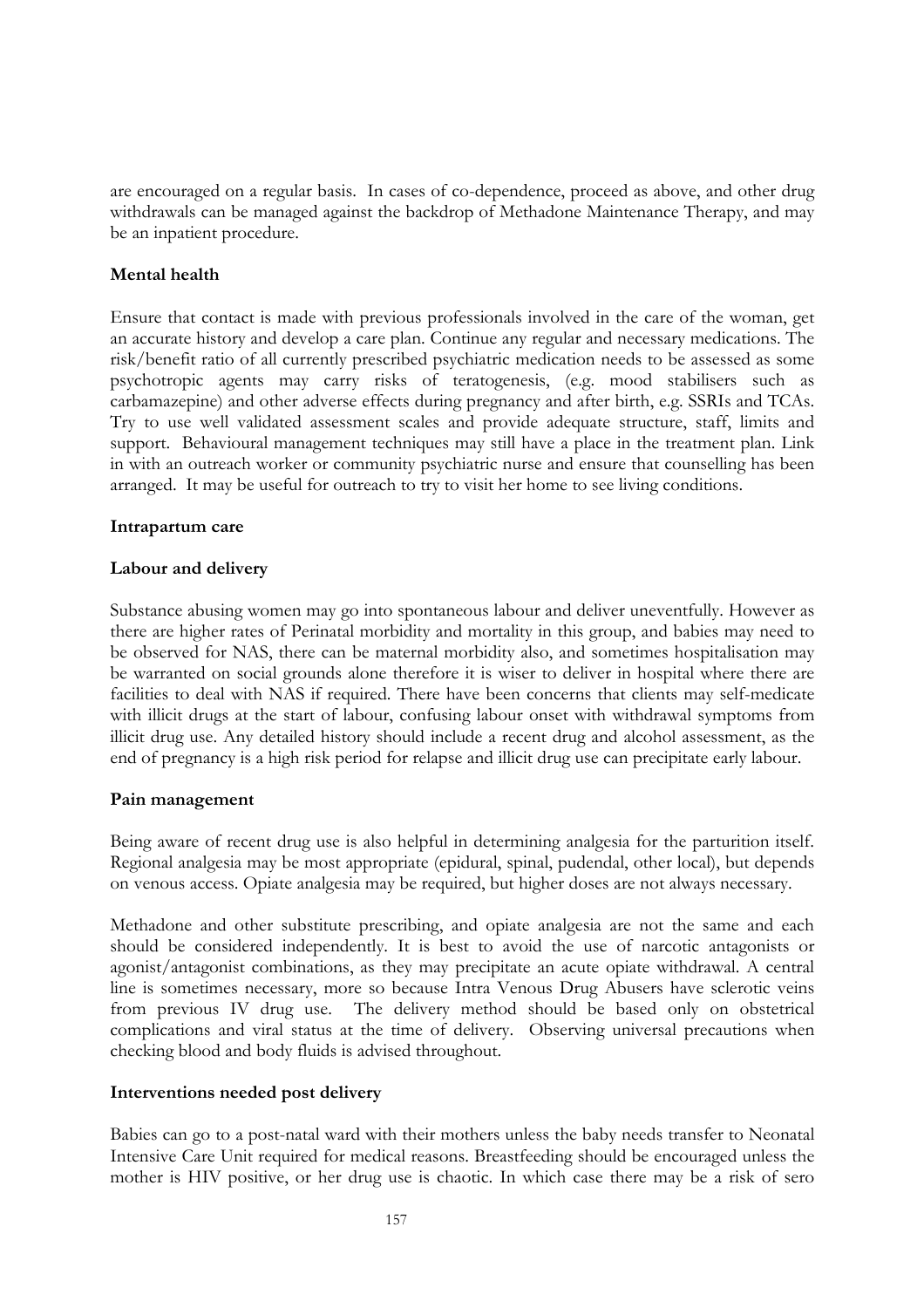conversion. Immunisation of the neonate will prevent vertical transmission of HBV. HCV is thought not to be transmitted in breast milk ( Hepburn 2004).

The young mother needs to be encouraged to enrol or continue in an addiction treatment programme. The provision of advice and support in the area of childcare is especially useful- e.g. planning and education regarding how to breastfeed and knowing the risks associated with this. Collaborative help with child rearing practices or a discussion regarding approaches to discipline, crisis management and attachment and bonding issues may be welcomed. Access to parental support groups, child care and development education or family therapy can be arranged if considered useful.

It is practical to discuss family planning options in a tactful manner when appropriate. It may be necessary to organise access to and finance of family planning methods. Discuss health maintenance with the new mother– immunisations, check ups, Pap smears, mammograms.

For the new born, paediatric care should be organised before discharge and access to child care considered. Formal follow up arrangements should be explained to the mother, and early intervention programmes to benefit the baby are to be encouraged.

Some of the most useful interventions are very practical measures , such as 'Survival Related' services- i.e. drug free support , affordable housing, financial aid, ensure access to transportation, home management training- e.g., nutrition, budgeting, time management, food preparation, and access to free legal services.

Others may focus more on psychological interventions- assertiveness training, anger management, interpersonal relationships, personal care, image enhancement, sexuality issues, assessment of mental health needs of the family. The mental health of the mother should be monitored at 6 weeks post delivery and regularly thereafter -especially if there is a psychiatric history.

## **Nonpharmacological interventions**

Contingency management involves clients receiving tangible incentives (money, privileges, goods or vouchers) contingent on providing evidence of treatment attendance and drug abstinence (giving drug free urine samples). This has shown good results both with and without substitution treatment as adjunctive treatment. (Stitzer and Higgins, 1995). It promotes drug abstinence in non-pregnant populations ( Higgins, 1991. Silverman, 1996, Chutuape 1999), and also in smaller studies in pregnant drug using samples (Elk 1999 and Seracini 1997). Supportive psychotherapy and relapse prevention methods have been effective in identifying relapse triggers and developing strategies to avoid relapse, such as- peer support, learning principles, behavioural treatment, relaxation training, contingency contracting. Skills training has been associated with improved self-esteem and higher rates of abstinence. Also useful are individual counselling, lifestyle change training, self -help groups ( Bolnick 2003).

#### **Drug liaison midwife**

Some countries have had very positive experiences from the development of drug liaison midwife services. These provide for highly trained obstetric nurses to provide treatment in an appropriate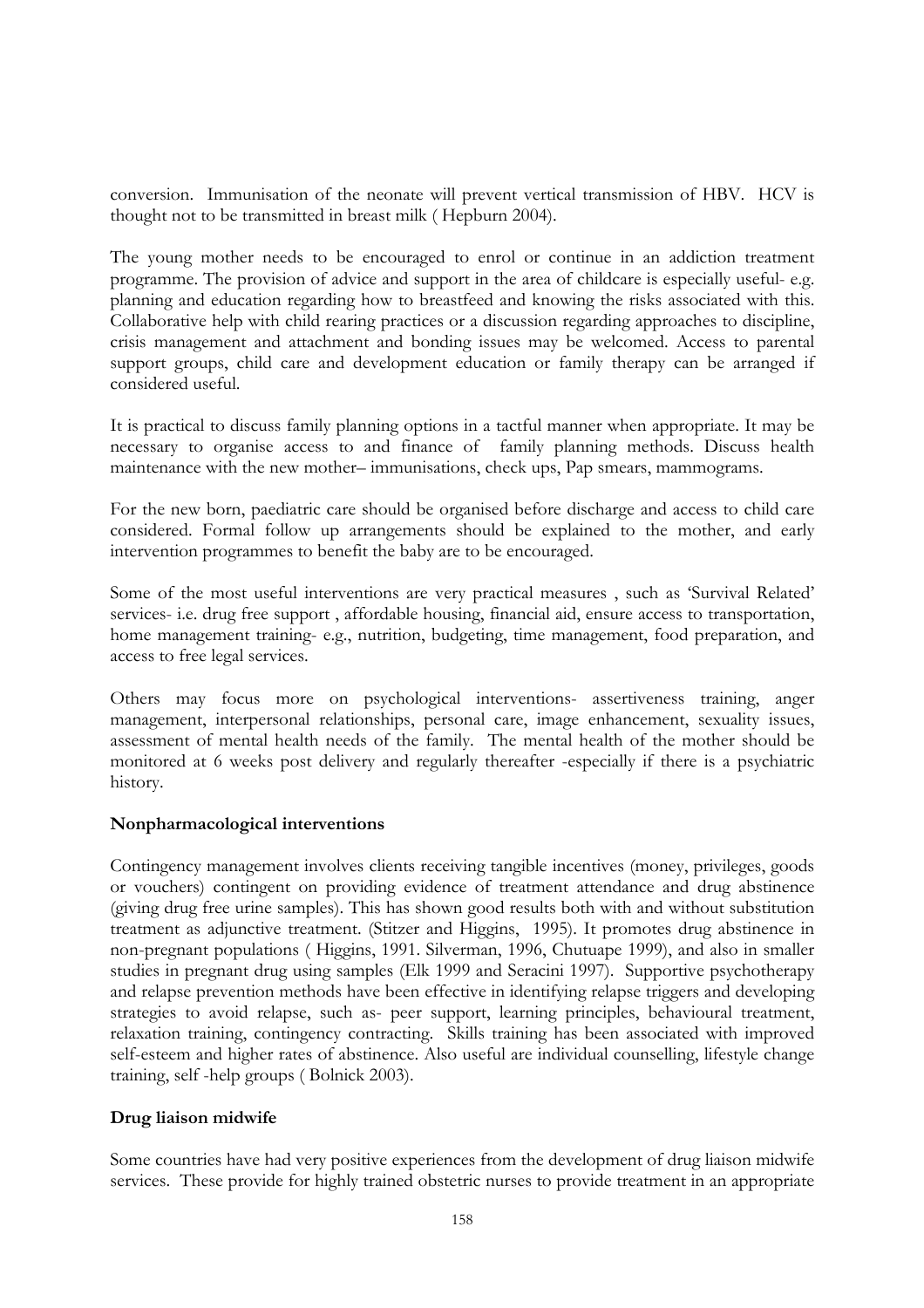setting for the monitoring of foetal growth and the mother's health. Antenatal and addiction care can be provided both within the drug treatment context and also at the local obstetric hospital. Such posts allow for the effective sharing of information between services so that both services can work together to ensure the safety of mother and baby, (Siney 1995)

## **Best Practice recommendation**

- Comprehensive care planning should include management of all risks, pre, peri and post natally for mother to be and the foetus, and should include drug treatment, obstetric care and management of viral illnesses in a proactive way.
- Such careplanning needs to include the young woman at all stages of the process

## **Drug exposed neonates**

#### **Neonatal abstinence syndrome**

Neonatal Abstinence Syndrome- this may or may not be related to a maternal dose of methadone, or to foetal gestational age or weight. Classic symptoms include restlessness, jitteriness, failure to feed, tremors, high-pitched cry, sneezing, sweating. These may not occur up to 5 days post partum for opiates and up to two weeks post partum for benzodiazepines.

#### *Symptoms*

1. CNS- irritability, hypertonia, hyperreflexia, abnormal suck, poor feeding, myoclonic jerks, tremulousness. 1-3% experience seizures.

- 2. GIT-diarrhoea and vomiting.
- 3. Respiratory system- tachypnoea, hyperpnoea, respiratory alkalosis.
- 4. Autonomic- sneezing, yawning, lacrimation, sweating, hyperpyrexia.
- 5. May get poor weight gain if hypermetabolic.
- 6. Skin mottling, diaphoresis, piloerection, volume depletion, aspiration.

7. Delayed effects- subacute withdrawal- restless, agitated, irritable, poor socialisation , for up to 6 months.

8. There is a reported increased incidence of increased risk of Sudden Infant Death Syndrome (SIDS) babies born to drug dependent mothers.

9. Behavioural and developmental problems can occur later on but have not been studied adequately when controlling properly for environmental and other factors, although the available evidence suggests that babies born to mothers on methadone maintenance have caught up on any developmental delay by their 1st birthday.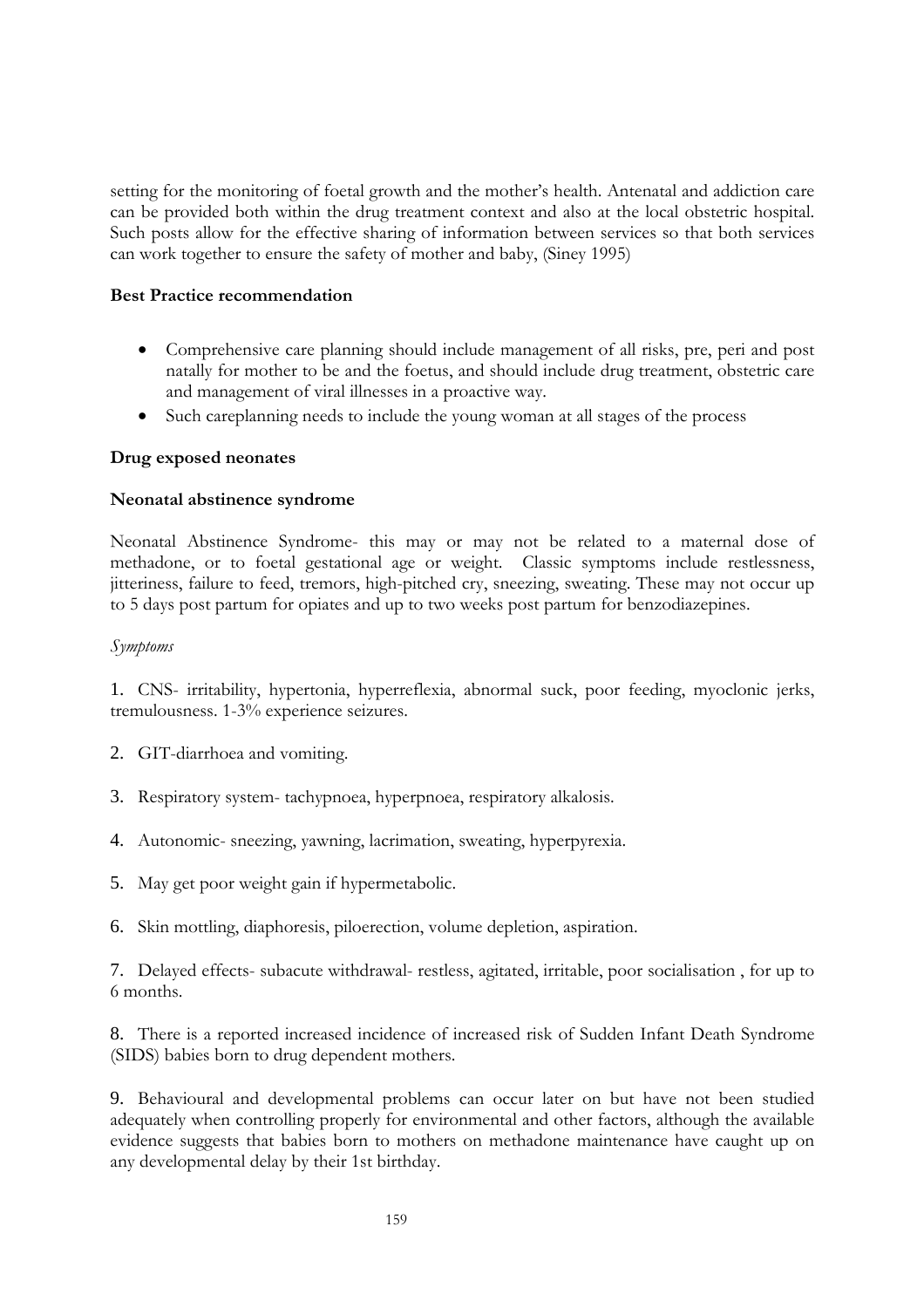10. Some infants will show minimal effects of opiate withdrawal.

The use of neonatal assessment charts can help to standardise the evaluation of the newborn's clinical status. (Wright A, 2001). It occurs in 60-80% of heroin exposed infants and onset is usually within  $72$  hours, though it can be delayed up to two weeks, especially where benzodiazepines are involved, and can be fatal if untreated. Premature babies are prone to having a less severe form, due to different levels of CNS maturity. Methadone dependent babies have more frequent and more severe symptoms, but methadone is still recommended as a treatment during pregnancy in risk/benefit analysis.

#### **Treatment of neonatal abstinence syndrome**

NAS may be considered a diagnosis of exclusion, so we must rule out other causes. A comprehensive history taken in a sensitive manner can give us a history of substance misuse. Sometimes a toxicology screen can yield useful information. (Rosen 2002)

Treatment of the neonate should be primarily supportive ( swaddling, small feeds, high calorie formula feeds, observation of sleep, weight, temperature and symptom change- (Coghlan 1999))as unjustified pharmacologic administration will prolong hospitalisation (AAP, 1983).

Most favour a morphine derivative as a treatment option for the neonate. (Theis J 1997, Johnson K 2003). A study in Glasgow showed morphine to be effective. Phenobarbitone has also been widely used, and may be most appropriate when dealing with polydrug abuse ( Finnegan 1990, Finnegan 1984). Opiate withdrawal symptoms require immediate pharmacotherapy.

In the case of methadone based abstinence syndrome Neonatal Abstinence Syndrome starts later and lasts longer than it tends to do for heroin. CNS (central nervous system) symptoms are prominent. Breastfeeding is safe if HIV status is negative and the mother is not abusing other drugs. Treatment for methadone abstinence syndrome is as for heroin abstinence syndrome.

Cocaine and amphetamine exposed babies usually have self-limiting symptoms, and rarely need medications. If they do need sedation and phenobarbitone may be considered. If cover for seizures is needed, then a benzodiazepine and phenobarbitone can be considered.

#### **Cocaine abstinence syndrome**

Cocaine abstinence is not always encountered in babies born to cocaine using women. However it can lead to irritability, poor sleep, tremors, hypertonia, lability of mood, seizures and abnormalities of tone, posture and movement, (Chiribaga, 1999). Most babies respond to supportive measures but phenobarbitone treatment for the neonate may be considered especially where benzodiazepines or polysubstance misuse is involved.

## **Assessment and treatment of infectious diseases during pregnancy, and a consideration of mother to child transmission (vertical transmission)**

Universal precautions to prevent the spread of viral illnesses should be followed for everyone. Additional precautions are only required when a woman or child presents with a communicable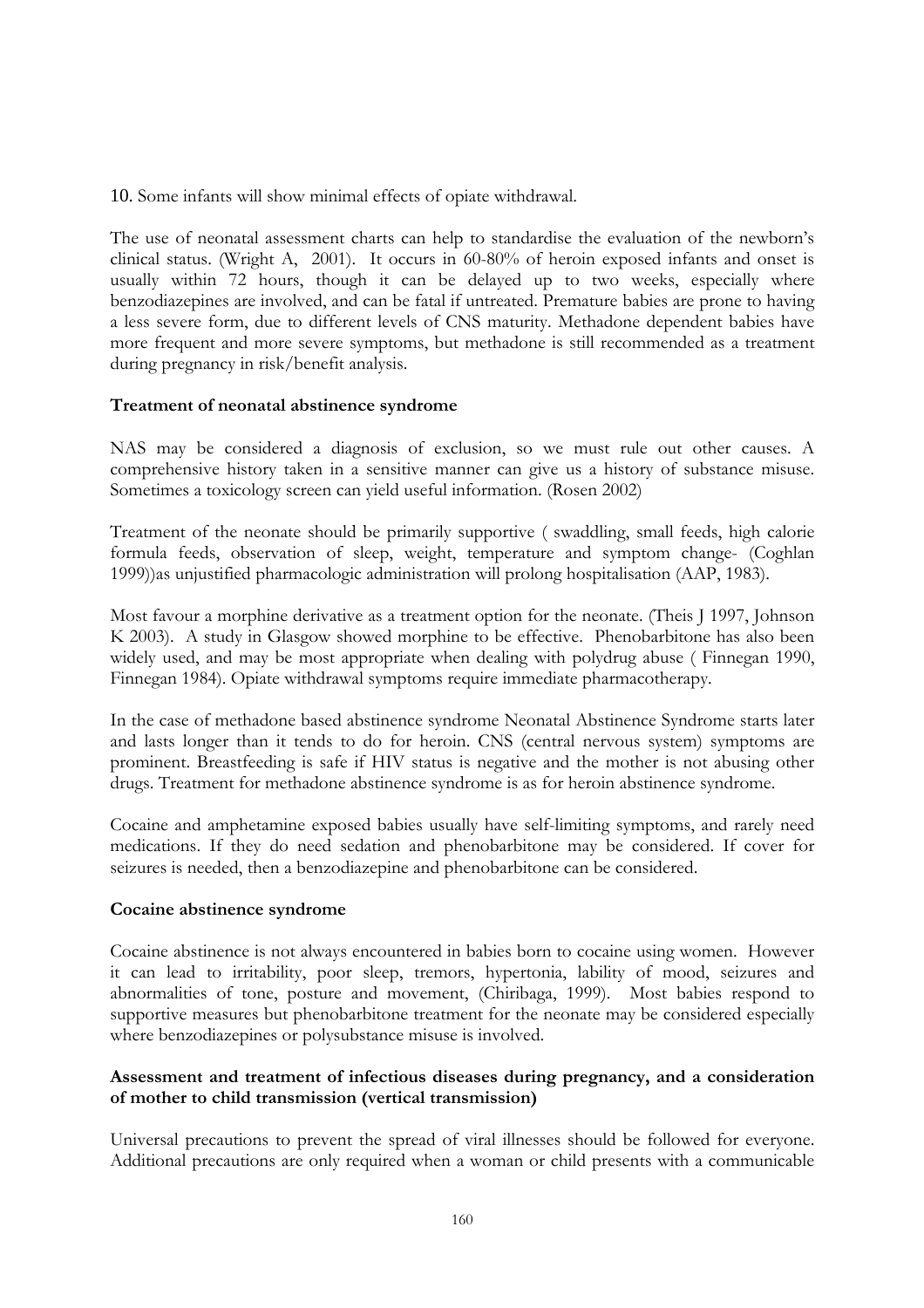disease, e.g. TB, measles or chickenpox. Healthcare workers at risk of contact with blood, body fluids or human tissue should be immunised against Hepatitis B.

At the initial work up, try to assess the degree of risk of viral illnesses. Ask re sexual practices, sex work, oral and anal sex, partner's drug use history, blood transfusions, TB, STDs. Get a complete review of symptoms- see Appendix 2.

If HIV testing comes back with a positive result, then other lab tests can be carried out - HIV culture and antigen assay. CBC, differential, platelets. CD- or T-cell counts.

Targeted or selective testing for HIV status during pregnancy has not proved to be effective, and so routine antenatal testing for pregnant women should be offered, with an opt out option for the woman. The uptake of this offer tends to be very high, and should help to keep the rate of vertical transmission of HIV at a low level. It is important to note that there remains a risk of contracting HIV even if the person does not inject or is not involved in the sex work industry and that is why testing is routinely offered to women. All discussions of her condition, management, test results and care of the infant must be undertaken in confidence. If an HIV positive result is received, then this information is passed to the woman and she should be referred to both adult and paediatric HIV services. If she refuses to attend these services, then this situation needs discussion with both services, and clinical evaluation and further investigations are carried out as per their advice, if we are allowed to do so by the woman. However, disclosure to and testing of those others at risk (i.e., those connected to the mother) must also be considered. If a woman decides not to disclose, then this should be discussed by the multidisciplinary team. Generally, disclosure can be achieved through supportive counselling. If not, then advice can be sought from local specialist HIV services, and guidance on the legal situation from the medical body in that jurisdiction. Breaking confidence should be a last resort.

If sero conversion occurs during pregnancy, there is a higher risk of vertical transmission due to high viral loads. For these women, who continue to inject during pregnancy then repeated tests as indicated should be offered. The overall risk of transmission in women not receiving antiretroviral therapy (ARV), varies from 20-40%, but is much lower at 1-8% for those who receive treatment .Up to 75% of this transmission occurs in the intrapartum phase, the rest in utero. The best way to reduce risk is to use antiretroviral treatment, antenatally and for the infant. In selected cases, elective Caesarean section delivery can be beneficial, and avoidance of breastfeeding is advised.

Specialist infectious diseases services need to be involved in the decision as to whether to commence ARV therapy, this will depend on staging of the HIV disease, CD4 count and viral load, (Clinical Manual for management of the HIV- infected adult, 2006 edition), and guidelines such as the British BHIVA guidelines.

PROVIDE MEDICAL TREATMENT- consult with specialists. If CD4 count <200mm3 , place on an antiviral agent or give appropriate prophylaxis. Consider AZT triple therapy. Evaluate and aggressively treat any other conditions. AZT triple therapy is usually combined with the selective use of caesarean section and the avoidance of breastfeeding. A decision to use potent antiretroviral agents in pregnancy must be balanced against the potential for toxicity, for the foetus and the mother. Caesarean section may be indicated in certain unstable patients with HIV disease were adequate ARV treatment has been achieved and in certain situation when managing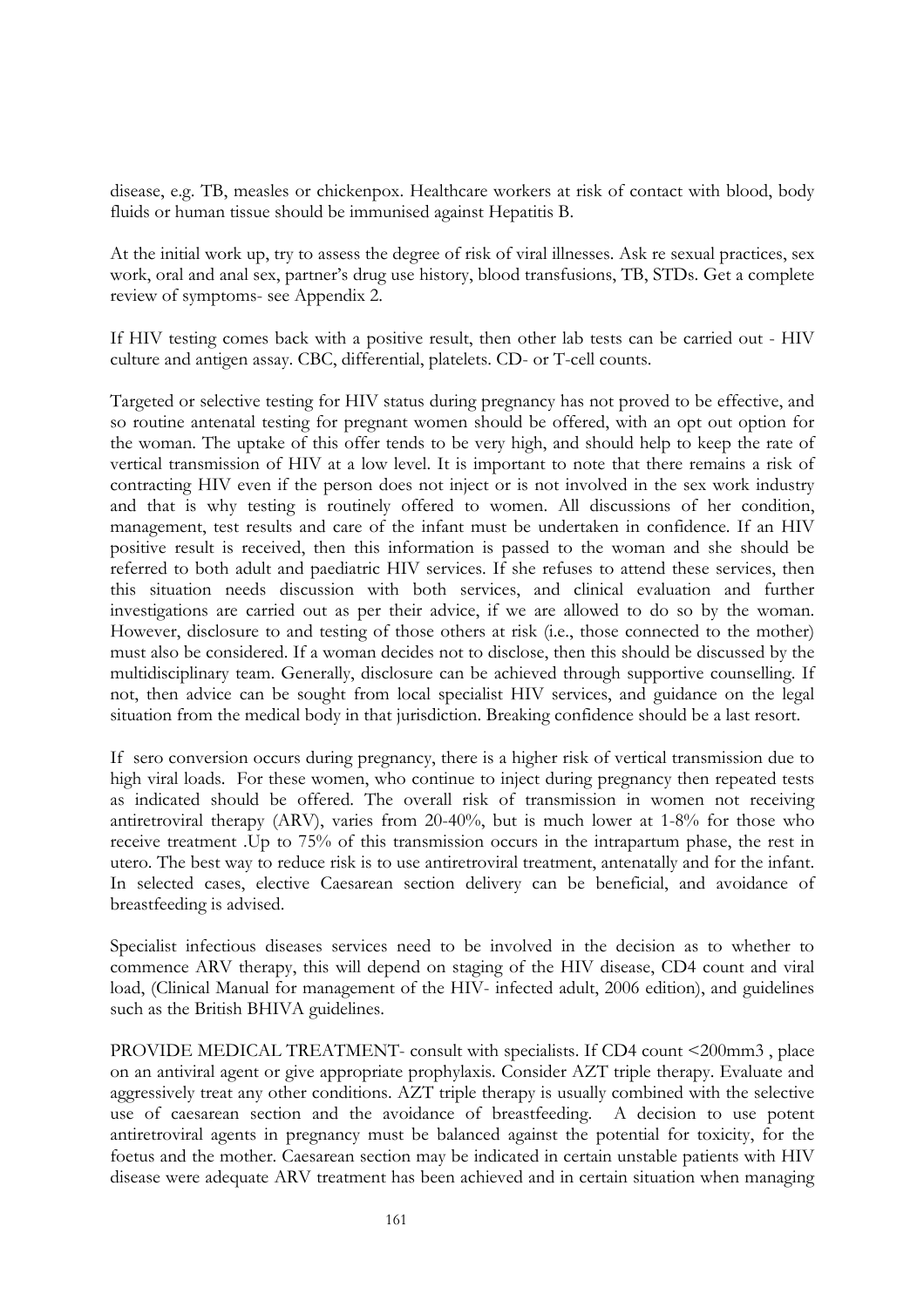women and their babies who are co-infected with HIV and HCV. The management of HIV and HCV positive women who use illicit drugs is decided in consultation with infectious diseases services, obstetric services and addiction services. Each can take a lead role in their area of expertise, and collaborate to ensure that all treatment approaches are compatible. There is no present guidance on HCV alone to prevent vertical transmission, but it is wise to reduce invasive procedures during pregnancy and to reduce time in the birth canal by active management of labour.

## **Best Practice recommendation**

Neonatal abstinence needs to be assessed using appropriate scales, (e.g., modified Finnegan Scale) and managed with supportive measures and medications as appropriate.

POST PARTUM CARE- Breastfeeding is not recommended where the mother is HIV positive, but teams should encourage other forms of mother-child bonding. Educating and support the mother regarding the special needs of the infant. Reinforce a safe sex approach and offer family planning advice. Organise a comprehensive follow up plan. Link the mother with an HIV/AIDS support group for advice. Try to ensure her involvement in an addiction service's programme.

NEONATAL CARE- This will be provided by the paediatric team. Post exposure prophylaxis for the infant will depend on the timing of maternal diagnosis of HIV, the level of maternal viraemia near delivery and the duration of the rupture of the membranes. Treatment commences when indicated immediately after delivery and continues for 4 weeks. Advice regarding the risk of breastfeeding is also important to give clear information to the mother. HIV exposed infants should receive all the normal childhood immunisations. All should receive the MMR and hepatitis B vaccinations. BCG vaccination should be deferred until after the 6 week HIV PCR is confirmed negative. (Much of the information above has been taken from the Rainbow Clinic Document, see reference at the end of this chapter)

For Hepatitis C, if diagnosed during the pregnancy, it is not treated. Ribaviron is teratogenic , and while Interferon is less dangerous, it is still contraindicated.

Co-infection with HIV and Hepatitis C increases the risk of Hepatitis C transmission from 5-7% to about 20%. It is reasonable to offer women who are HIV and HCV positive, with evidence of ongoing viral replication ( positive HCV PCR), an elective caesarean section.

For Hepatitis B, one has to weigh up the risk of acquiring Hepatitis B versus the risk of an adverse reaction to the vaccine. It is probably wise not to vaccinate during the 1st trimester due to possible teratogenic effects. Post delivery immunisation will protect the neonate.

For Syphilis. If a pregnant woman has early syphilis, then the baby has a 70-100% chance of being positive. While one third of these will be stillborn, for the survivors, congenital syphilis has many tragic stigmata. During pregnancy , the treatment for syphilis is Procaine Penicillin depending on local resistance patterns. If she has a penicillin allergy, then the antibiotic of choice is usually Erythromycin. Doxycycline is contraindicated in pregnancy, as it discolours the teeth.

Genital Herpes, during pregnancy, is categorised into first episodes or recurrent episodes. An accurate clinical classification is difficult.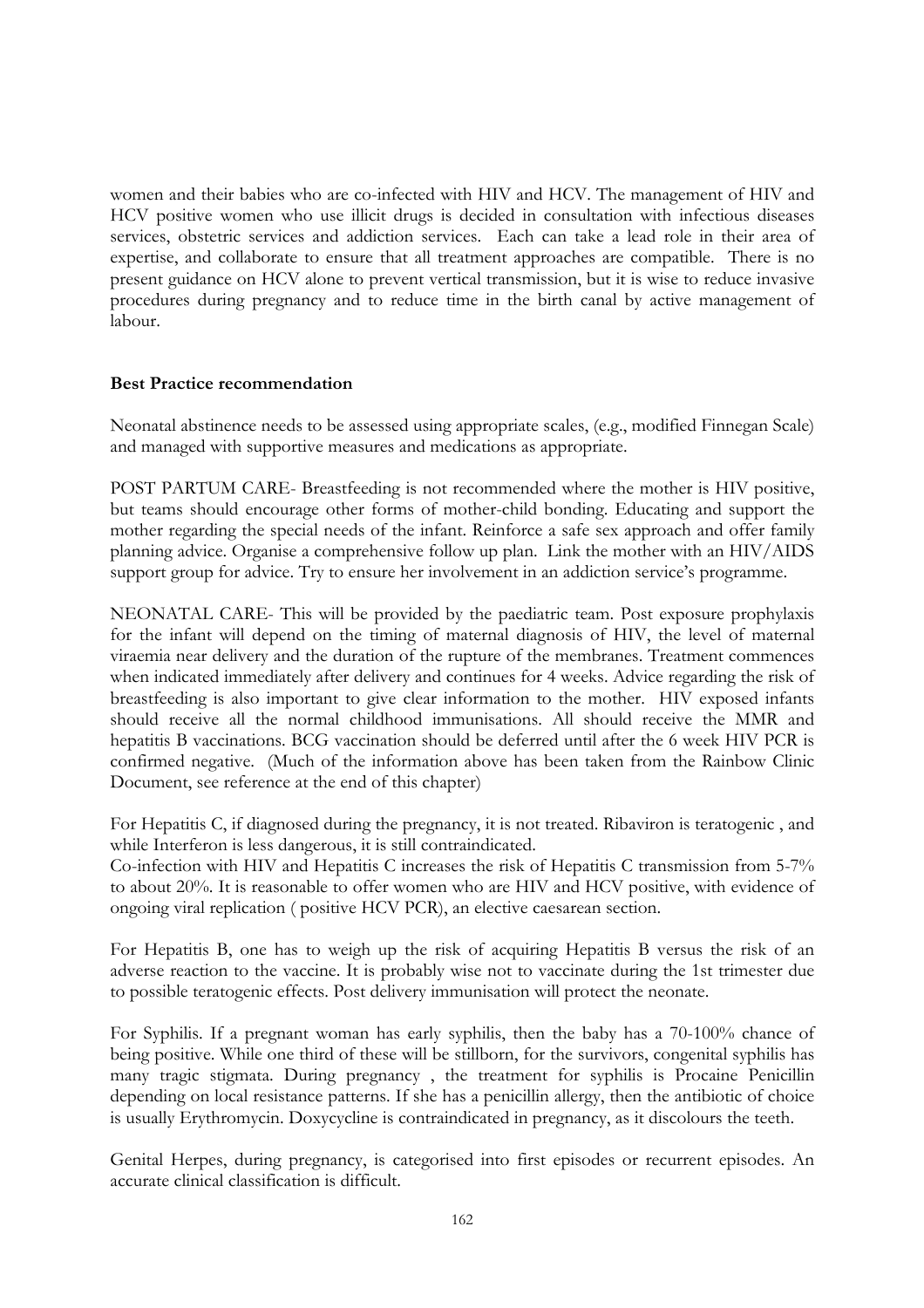1st episode- if 1st or 2nd trimester, aim to manage in line with the clinical condition, using Acyclovir . Vaginal delivery should be anticipated. Continuous Acyclovir in the last 4 weeks reduces the risk of recurrence at term.

1st episode, if during 3rd trimester- if diagnosis confirmed, consider caesarean section, especially if symptoms after 34 weeks gestation. If vaginal delivery necessary, use Acyclovir. Recurrent episodes - vaginal delivery is acceptable if there are no lesions present. Acyclovir

reduces viral shedding, but does not eliminate it. If uncertain regarding this, then do a caesarean section.

The rate of Chlamydia is increasing, and carries a risk of conjunctivitis for the neonate, and future infertility for the mother. In pregnancy, treat with Erythromycin, amoxicillin or Azithromycin. The latter is contraindicated in women who are breast feeding.

In non-European ethnic groups, we can see a higher rate of conditions like chancroid, tuberculosis and Lympho-Granuloma-Venereum.

# **Best Practice recommendation**

Viral and bacterial infections transmission to the neonate needs to include active management of infections for the mother and the foetus during the pregnancy, during labour (by Caesarean section) if need be and in the immediate post natal period.

## **Standardised training for professionals**

It is worthwhile to aim to offer training to all relevant healthcare staff ( Myles J). This will increase the ability to identify all substance misusing pregnant women at the first visit. Training for all service staff ensures a thorough understanding of the issues and the needs of this group of vulnerable young people (Centre for Substance Abuse Treatment, TIP 2). This can be achieved through interagency co-operation in addiction education programmes, maternal and child health services, child welfare, and those involved with the juvenile justice system. This should improve the knowledge base, and help to develop guidelines and protocols. Studies indicate that women will discuss their drug, alcohol and tobacco use with their physicians ( Fleming 2002, Fiore 1999). The role of the obstetrician, or GP, or other healthcare professional, as regards their drug use, need not be on the periphery and addiction services can play an important consultative role.

While drug abstinence may be the ideal, harm reduction is the more achievable interim goal for many, and it is important for all professionals to be aware of this. Brief 2-5 min interventions at the clinic have been shown to be effective (Fleming 2002, Fiore 1999). In the context of a busy clinic, this may be the most realistic first step when considering the aim of training. Knowing how to screen for drug use using standardised screening tools, e.g. AUDIT, CRAFFT, DUSI etc., (See chapter on Screening, this volume), is part of the first step in delivering quality healthcare to those who need it. Making service users aware of what services are available, and how to access these services, is a simple but effective method of improving the situation immediately. Information leaflets about toxicology services, local drug clinics, liaison nurses, outreach workers etc. can be invaluable. Short courses which aim to impart brief counselling skills to professional staff who work in non-specialist settings have been shown to make an impact.(Potter B et al, 2003 Obstst Gynae Clin N Am)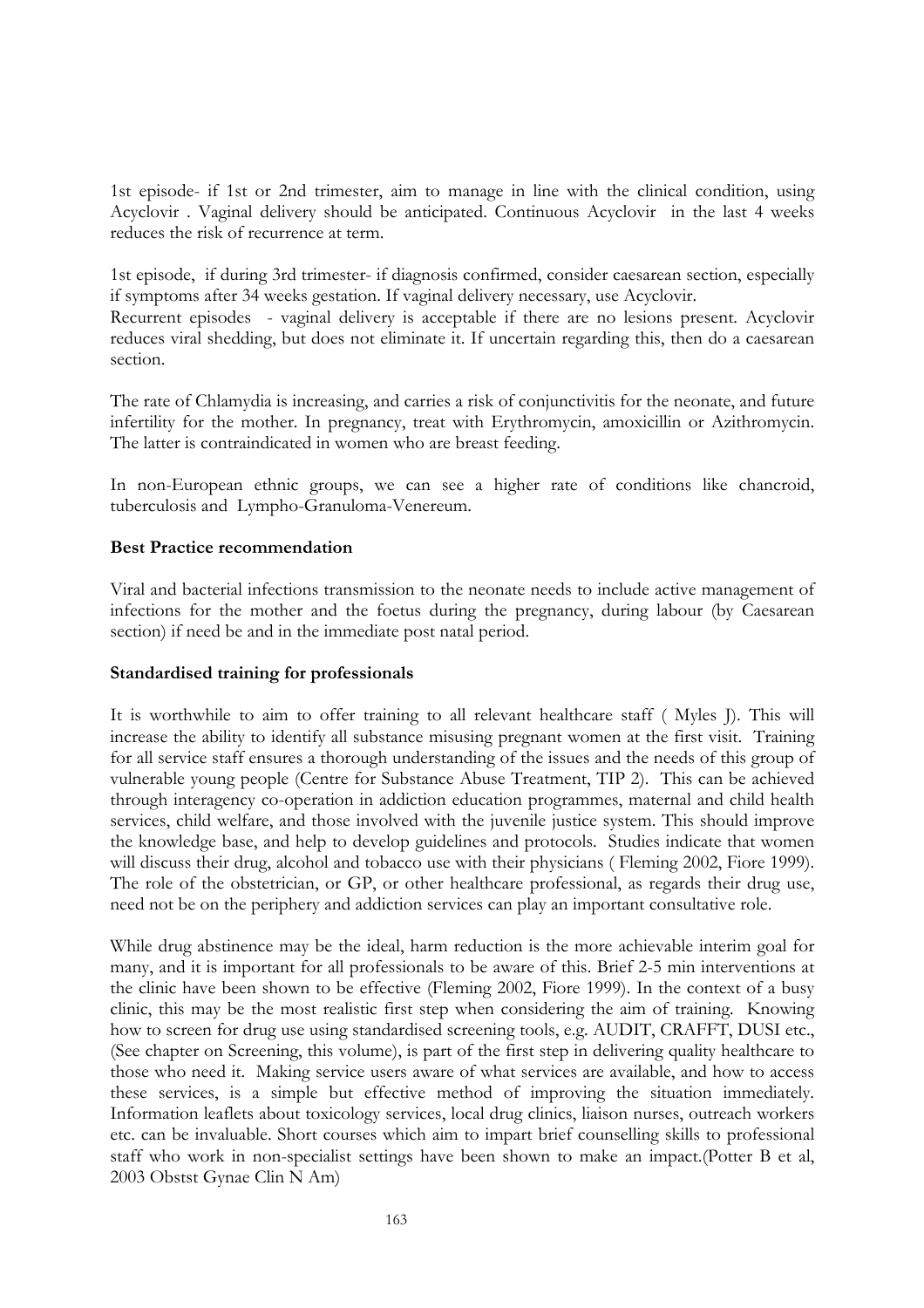#### **Best Practice recommendation**

• Training of primary care and specialist staff in management of drug misusers and the basic obstetric care needs to be undertaken for all disciplines that may have a role in managing pregnant substance abusing mothers and their babies.

# **APPENDIX 1-THE PHYSICAL EXAMINATION**

1. Physical examination- Height, Weight, Blood Pressure, nutritional status. Check skin for signs of IVDA (intravenous drug abuse), and liver for hepatomegaly.

- 2. Skin- infections, abscesses, herpes, pyodermas, icterus, bruising, thrombosis.
- 3. Dental- pyorrhoea, abscessed cavities, hygiene.
- 4. Otolaryngeal rhinitis , excoriation of nasal septum.
- 5. Respiratory- wheezes, rales.
- 6. Cardiovascular- blood pressure, cardiac arrhythmias, cardiomyopathy, endocarditis.
- 7. Gastrointestinal Tract- hepatomegaly, hernias.
- 8. Breast- Nipples, breast vein used for injection.
- 9. Musculoskeletal- pitting oedema, brawny oedema, distortion of muscular landmarks due to subcutaneous abscesses.
- 10. Lymphatic- lymphadenopathy, abscesses.

# **APPENDIX 2- PHYSICAL EXAMINATION IF HIV+ IS SUSPECTED.**

1. Rashes, bruising, bleeding. Fever, chills, night sweats. Fatigue, exercise intolerance, dyspnoea, cough. Anorexia, nausea, vomiting, odynophagia, diarrhoea.

2. Vaginal discharge, dysuria, abdominal pain. Headache, visual changes, memory loss, depression, pasaesthesia, weakness. Weight loss, poor weight gain.Then , carry out an examination to look for-

3. Skin- track marks, seborrheic dermatitis, folliculitis, purple lesions ( Kaposi's sarcoma- this really is very rare in women).

- 4. Head and Ear, Nose and Throat- retinitis (CMV), cotton wool spots, haemorrhages. Mouth- ulcers, hairy leukoplakia, thrush (Candida), purple lesions.
- 5. Nodes- lymphadenopathy.
- 6. Chest- dullness, rales, rubs, (PCP, TB, CMV). Murmurs, gallops.
- 7. Abdomen- hepatomegaly , splenomegaly.
- 8. Genital- ulcers, chancroid, condylomata, (HPV, syphilis)

9. Neurological- cognitive deficits, cranial nerve defects, sensory or motor changes, weakness ( HIV, toxoplasma , Cryptococcus).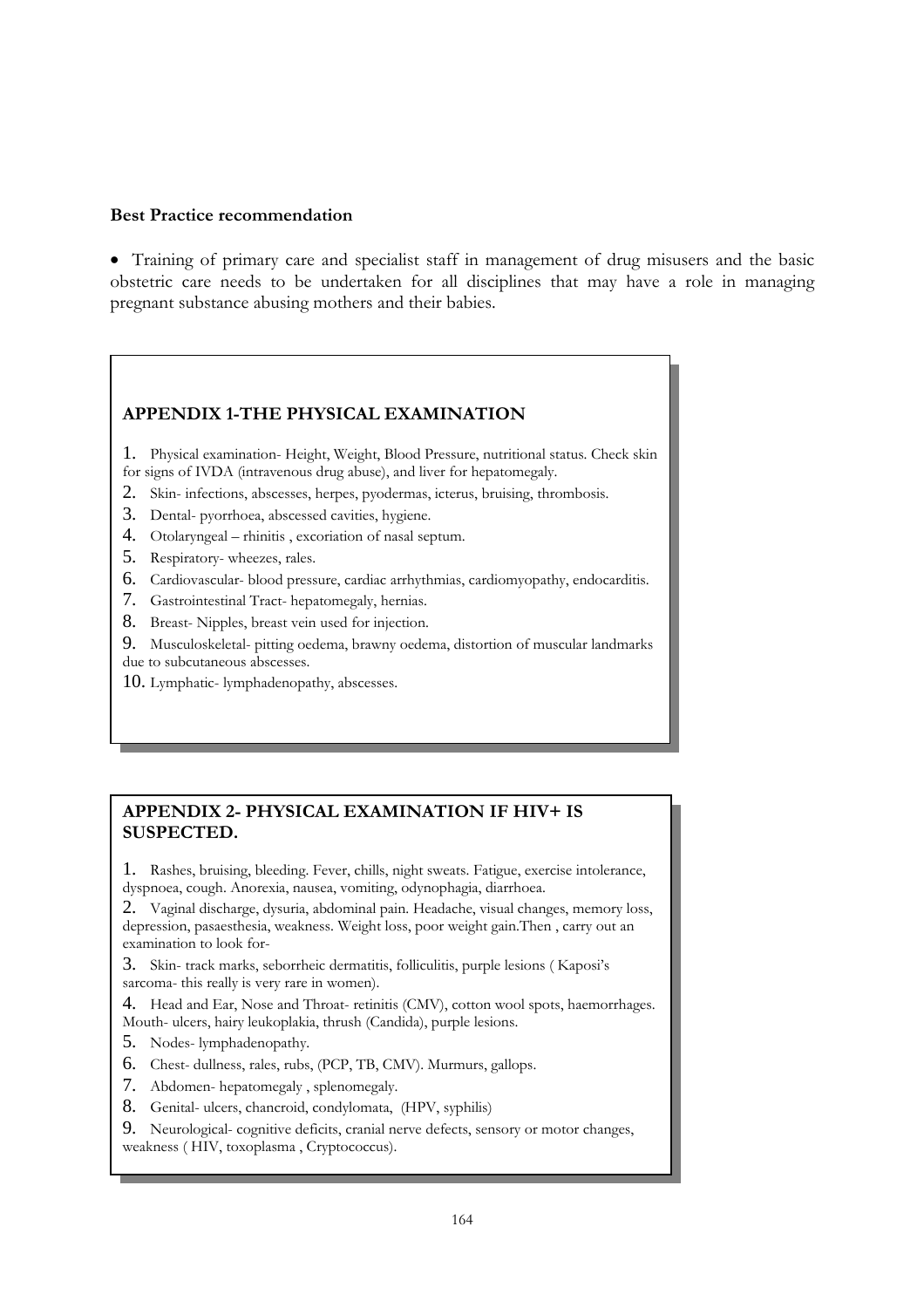# **APPENDIX 3 - INDIVIDUAL CARE PLAN:**

1. In drawing up a care plan, a Keyworker should be identified, and also which services need to be involved- e.g. maternity care, primary care, addiction services, family support.

2. Individualised timetables for antenatal checkups. One study suggests bimonthly visits up to 32/40, then case discussion followed by weekly visits (Bolnick, 2003), but visits should be organised as appropriate.

3. Ultrasound scans can monitor foetal growth and promote maternal bonding, but we already know that they have a risk of low birth weight and so ultrasound scanning gives little extra benefit.

4. Ensure proper dating of the pregnancy.

5. Make clear the contact details for on-call staff who are available to contact in an emergency 24/7.

6. Ensure viral / STD screening is discussed with the woman during the gestation. Testing for HIV, HCV and HBV needs to be undertaken at the earliest opportunity.

7. If her history indicates that she is in a high risk group, carry out a TB check at 1st visit.

8. Make accessible all information and education re- nutrition, childbirth, breastfeeding, analgesia. The offer of a visit to the maternity ward early on in the pregnancy, to reduce fear and anxiety, has also been found helpful by some pregnant women.

9. Try to ensure continuity of care staff. Aim for "one-stop shopping". 10.Aftercare involves promoting health of children. Encourage clients to remain drug free if they already are, and help link them in with appropriate support groups. Role model enhancement and advice re contraception are practical ways to continue supporting the mother.

11.Continuum of care- this will involve multi-agency co-operation, often with multi-disciplinary teams.

12.Follow up is important as some chemically dependent women lose interest in attending services when pregnancy is over. This has implications both for the parent and the child. Some services aim specifically to support the mother and child during this period of time, and these can be part of an obstetrically led multidisciplinary team, (VIP, Tackling drugs in Scotland).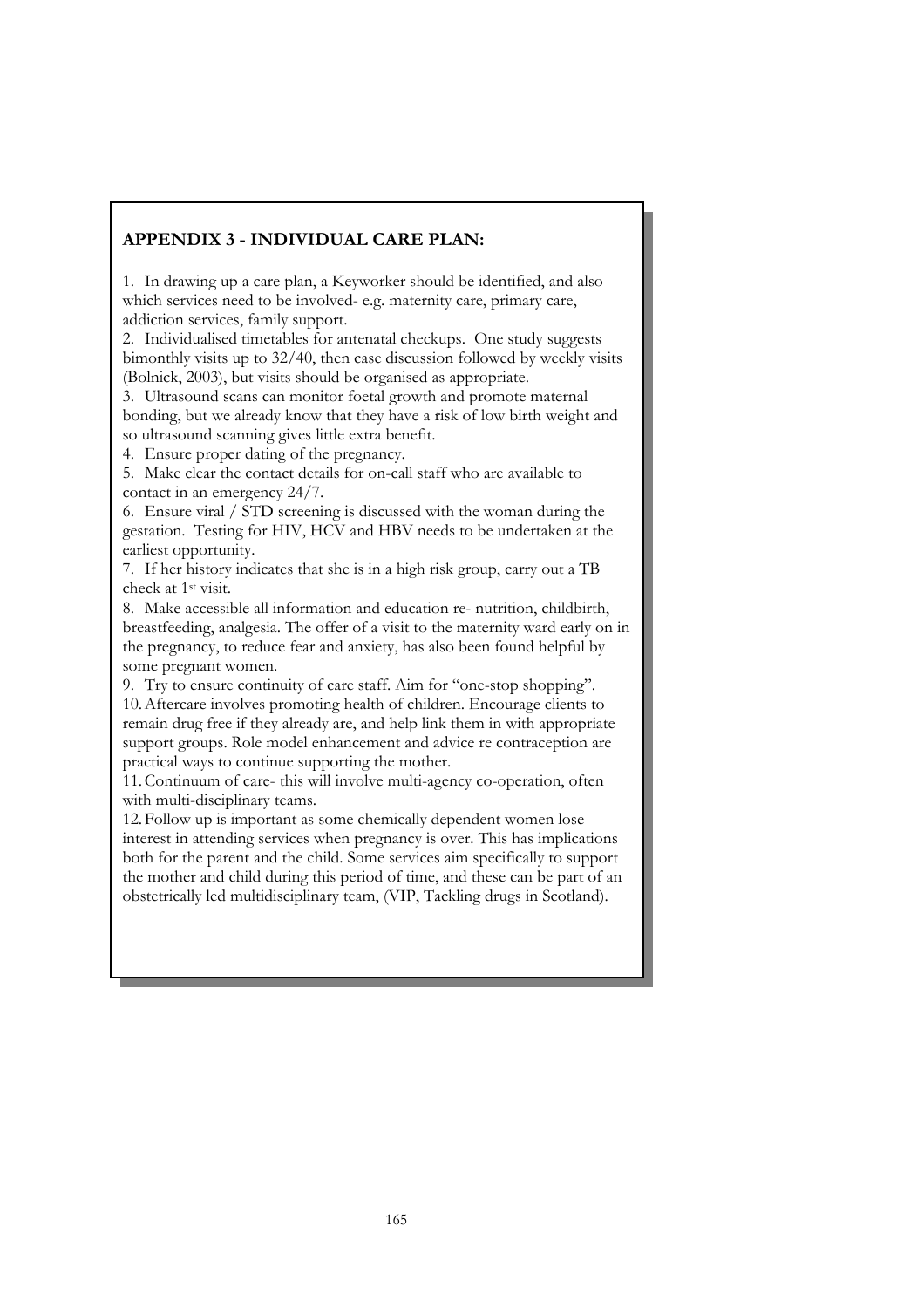#### **Acknowledgements**

I would like to thank the Pompidou Group for this opportunity to contribute to this publication. I also want to thank Dr. Jack Lambert Infectious Diseases Consultant, Professor Clarke, Paediatrician and Dr. Mary Hepburn Consultant in Obstetrics for valuable guidance. We would also like to thank Jennifer Lee, liaison midwife, for her input to the chapter.

#### **About the authors:**

**Gerry McCarney** is working as a Consultant Child and Adolescent Psychiatrist within the Addiction Treatment Services in Dublin, Ireland. Dr. McCarney is at present helping to develop a community based service for drug-users under the age of 18 in North Dublin and the surrounding area. He has sessional commitments to the National Drug Treatment Centre, the Mater Misericordiae Hospital and St. Patrick's Institution for Young Offenders. Dr. McCarney completed his undergraduate training at U.C.C. Cork, Ireland. He later trained in Belfast and Dublin, where he completed his general psychiatry training. He received his higher specialist training within the South London and Maudsley Trust in London, England. His areas of interest are adolescent addiction and forensic issues in young people.

**Brion Sweeney**, MB., B.C.L., B.A.O., D.C.H., M.M.Sci (Psychotherapy), M.R.C.Psych: Dr. Brion Sweeney is a Consultant Psychiatrist in Substance Misuse and is working full time as Clinical Director of the HSE Dublin North, with a population of approximately .5million.. Dr. Sweeney completed his general psychiatric training in Ireland, becoming a member of the Royal College of Psychiatrists in 1983. Thereafter he took the post of tutor in psychiatry in University College Dublin before spending time as Head of the Department of Psychiatry in Fort McMurray Regional Hospital, Alberta, Canada, (1989-92). He returned to Ireland in early 1992, moving later that year into the post of Consultant Psychiatrist in Substance Misuse for the Northern Area Health Board. Dr. Sweeney took up the position of Clinical Director HSE Northern Area Addiction Service in 2000. He is also Co-ordinating Tutor of the Mater Hospital/UCD Rotational Postgraduate Training Scheme in Psychiatry.

Dr. Sweeney is a member of a number of planning and advisory committees, including the Expert Sub Committee to the Irish Medicines Board and has been appointed to several advisory groups by the Department of Health & Children, including prison treatment, treatment of young people and most recently cocaine treatment. Dr Sweeney's special interests are psychotherapy and research. He is currently undertaking a large research study into the effectiveness of CBT for cocaine misusers.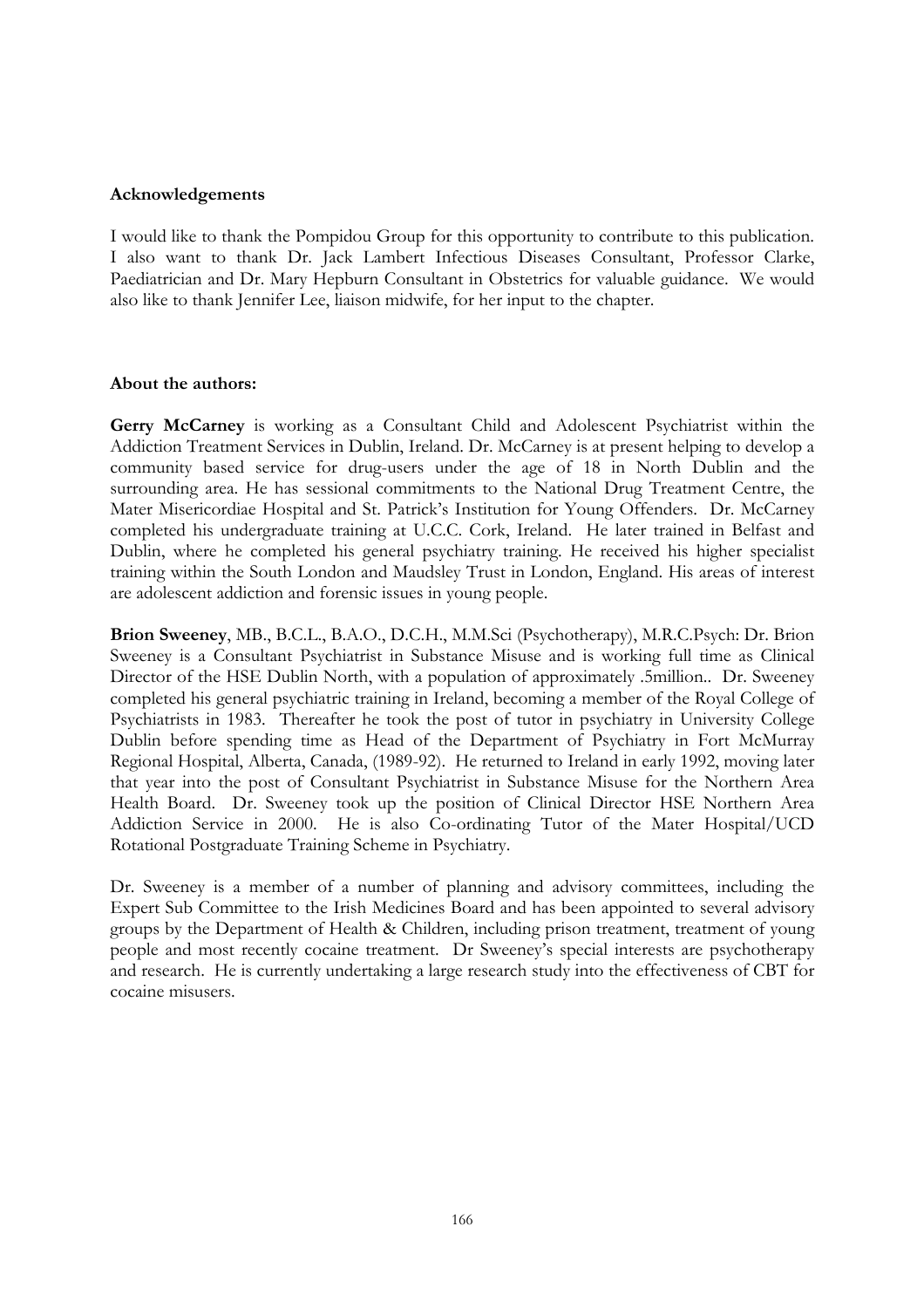# **References**

AAP 1983- American Academy of Paediatrics, Committee on drugs, Neonatal Drug Withdrawal. Paediatrics 1983;72:895-902.

ACOG 1994- American College of Obstetricians and Gynaecologists- Substance abuse in Pregnancy.

ACOG Tech. bulletin 1994:195:825-31.

Birnbach D.- Anaesthetic management of the Drug-Abusing parturient: Are you ready? Editorial, Journal of Clinical Anaesthesia, 15:325-327.

Blackard C. et al- Human placental transfer of cannabinoids. New England Journal of Medicine 1984; 311: 797. 1984.

Bolnick J. et al.- Substance Use disorders in women: special considerations during pregnancy. Obstetrics and Gynaecology Clinics of North America 30 (2003) 545-558.

Bolumar F. et al- The effect of a moderate intake of alcohol during pregnancy on the weight of the newborn. Medicina Clinica 1994: 102: 765-768.

Bronson M. et al- Effects of designer drugs on the chicken embryo and 1 day old chicken. Brain Research Bulletin 1994, 34:143-150.

Centre for Substance Abuse Treatment- Pregnant, Substance-Using Women. Treatment Improvement Protocol (TIP) Series 2. Mitchell J. et al- U.S. Dept. of Health and Human Services, 1993.

Chiriboga C. et al- Dose-response effect of foetal cocaine exposure on newborn neurologic function. Paediatrics 1999; 103: 79-85.

Chutuape M. et al- Use of methadone take-home contingencies with persistent opiate and cocaine abusers. Journal of Substance Abuse Treatment. Volume 16, Issue 1, pp.23-30.

Clark K. et al- Foetal haemodynamic response to maternal intravenous nicotine administration. American Journal of Obstetrics and Gynaecology. 1992; 167:1624-31.

Coado M. et al- A study of the neurotoxic effect of MDMA on 5HT neurones in the brains of mothers and neonates following administration of the drug during pregnancy. British Journal of Pharmacology, 1997;121: 827-833.

Coghlan D. et al- Neonatal Abstinence Syndrome. Irish Medical Journal, Jan/Feb 1999, Vol. 92, No. 1, pp.232-236.

Craig M.- Substance Misuse in Pregnancy. Current Obstetrics and Gynaecology; (2001), 11, 365- 371.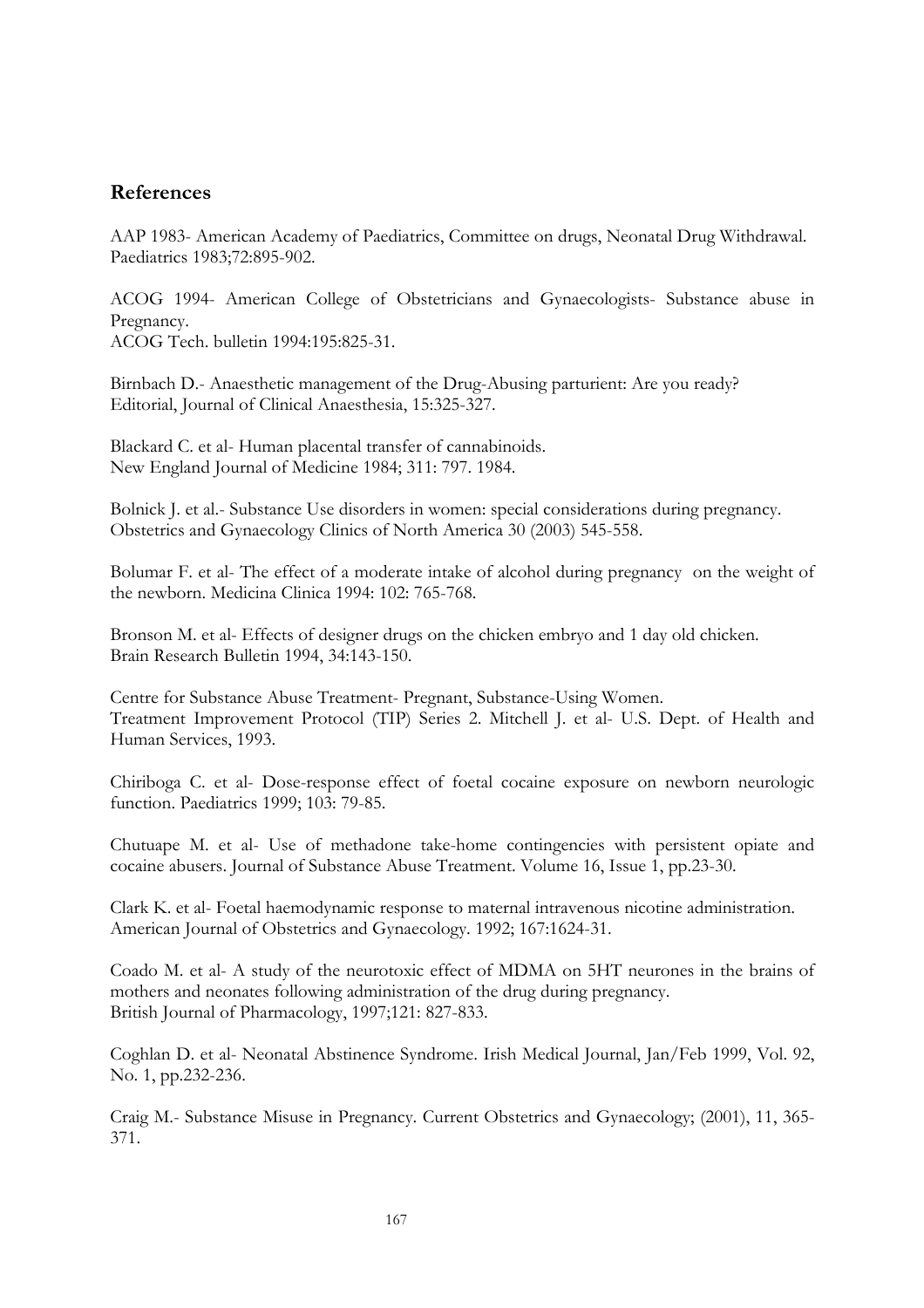Day E. et al- Drug Misuse in Pregnancy: the impact of a specialist treatment service. Psychiatric Bulletin, 27:99-101.

Dawe S., Gerada C. & Strang J.- Establishment of a liaison service for pregnant opiate-dependent women. British Journal of Addiction, 87, 867-871.1992

Dejongley E. et al- Effects of maternal smoking on neonatal morbidity. Journal of Perinatal Medicine. 1994; 22: 93-101.

DeLeon G. and Jainchill N.- Residential therapeutic communities for female substance abusers. Bulletin of New York Academy of Medicine 1991:67:277-290.

Department of Health. Instalment prescribing of buprenorphine for the treatment of drug addiction. (12 March, 2001, UK). 2001.

Di Franza J. et al- Effect of maternal cigarette smoking on pregnancy complications and sudden infant death syndrome. Journal of Family Practice 1995; 40: 385-394.

EMCDDA Report 2005- The European Monitoring Centre for Drugs and Drug Addiction, annual report- The state of the Drugs problem in Europe and Norway.

Elk R. – Pregnant women and tuberculosis-exposed drug abusers : reducing drug use and increasing treatment compliance. Motivating Behaviour change among illicit drug abusers: Research on contingency management interventions.1999, pp. 123-144.

Fabris C. et al- Neonatal Drug Addiction. Parnminerva Medica 1998;41: 239-243.

Finnegan L. et al-1984- An evaluation of neonatal abstinence treatment modalities. NIDA Research Monograph 1984; 49: 282-8.

Finnegan L. and Wapner R.- Narcotic addiction in pregnancy. Drug Use in Pregnancy, Niebyl JR. 2nd edition.1988,pp.203-222.

Finnegan L. et al- Treatment issues for opioid dependent women during the perinatal period. Journal of Psychoactive Drugs;23:191-201.

Finnegan L.- Addiction and Pregnancy- Maternal and Child Issues. Drug Addiction and Related Clinical Problems, Volume 95:pp. 137-147.1995

Finnegan L. et al- 1998. Opioid Dependence during pregnancy. Obstetrics and Gynaecology Clinics of North America. 25: 139-151.

Finnegan L. et al- 1990- Maternal drug abuse during pregnancy: evaluation and pharmacotherapy for neonatal abstinence. Modern methods in Pharmacology.1990; 6: 255-63.

Fiore M. et al- Tobacco and alcohol abuse: clinical opportunities for effective intervention. Proc. Association of American Physicians 1999;111: 131-40.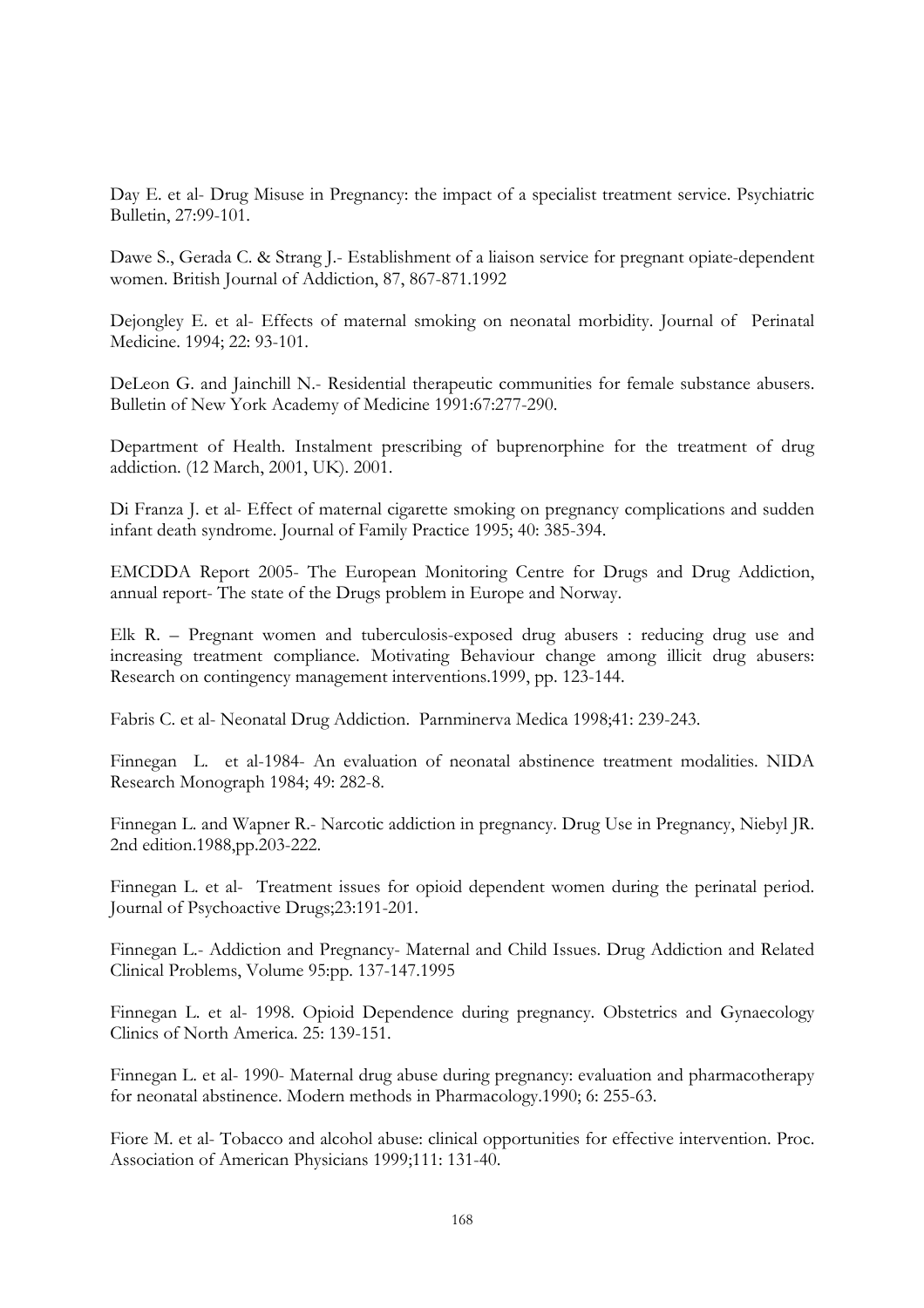Fischer G. – Treatment of opioid dependence in pregnant women. Addiction 95 (8) :1141-1144. 2000.

Fleming M. et al- Brief physician advice for problem drinkers : long-term efficacy and benefitcost analysis. Alcohol Clin. Exp. Res. 2002;26:36-42.

Fried P. et al- Neonatal behavioural correlates of prenatal exposure to marijuana, cigarettes and alcohol in a low risk population. Neurotoxicology and Teratology, 9 (1) :1-7, 1987.

Fried P. and Smith  $A - A$  literature review of the consequences of prenatal marijuana exposure: an emerging theme of a deficiency of executive function. Neurotoxicology and Teratology 23, (1): 1-11, 2001.

Fried P.- Current and former marijuana use : preliminary findings of a longitudinal study of effects on IQ in young adults CMAJ 2002; 164:1397. 2002

Guo J. et al.- A Developmental Analysis of Sociodemographic, Family, and Peer Effects on Adolescent Illicit Drug Initiation, Journal of the American Academy of Child & Adolescent Psychiatry. 41 (7):838-845, July 2002.

Hampshire M. – Motherhood and Methadone. Nursing Times. 2000.

Hepburn M.- Drug Use and Women's Reproductive Health. 2002. Working with Substance Misusers: a guide to Theory and Practice. London 2000.

Herzlinger R. et al- Neonatal seizures associated with narcotic withdrawal. Journal of Paediatrics;1977: 91: 638-41.

Higgins S. et al- Contingent reinforcement of abstinence with individuals abusing cocaine and marijuana. Journal of Applied Behavioural Analysis, 24 (4) :657-665, 1991.

Hulse G. et al- assessing the relationship between maternal cocaine use and abruption placenta. Addiction 1997;92:1547-1551.

Hulse G. et al- Methadone maintenance versus implantable Naltrexone treatment in the pregnant heroin user. International Journal of Obstetrics and Gynaecology 85 (2004) 170-171.

Jarvis M. and Scholl S., Methadone Use in Pregnancy. NIDA Research Monograph. 149;58-77.

Johnson K. et al- Treatment of Neonatal Abstinence Syndrome- A Review. Archives of Disease in Childhood : Foetal and Neonatal Edition. 2003;88: F2-F5.

Johnson R. et al-2001. Buprenorphine treatment of opioid dependent women: maternal and neonatal outcomes. Drug and Alcohol Dependence;63: (2001) 97-103.

Johnson R. et al- 2003. Use of buprenorphine in pregnancy: patient management and effects on the neonate. Drug and Alcohol Dependence; 70: (2003) S87- S101.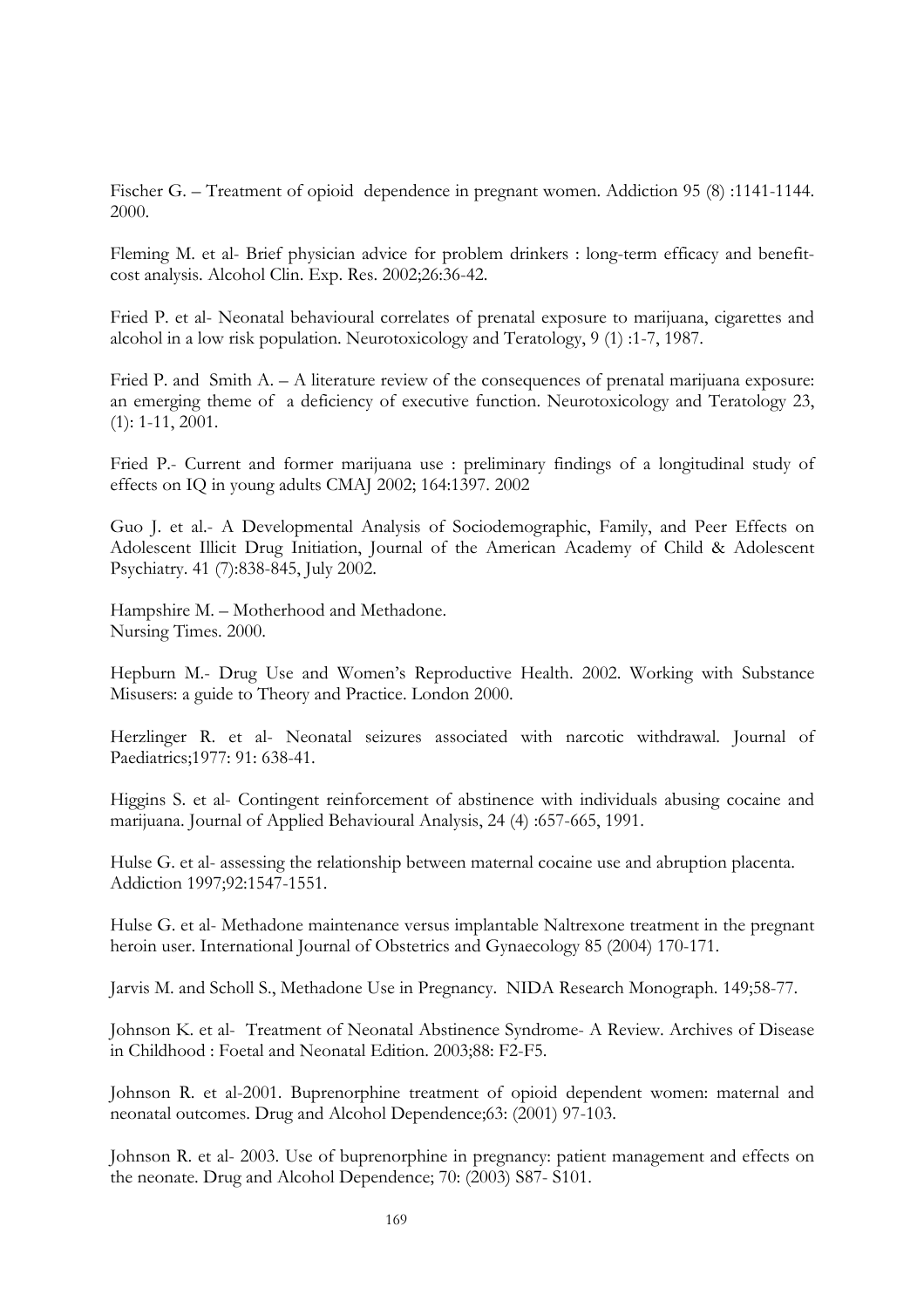Jones H. et al- the effectiveness of incentives in enhancing treatment attendance and drug abstinence in methadone-maintained pregnant women. Drug and Alcohol Dependence 61 (2001)297-306.

Jones K. and Smith D. Recognition of the foetal alcohol syndrome in early pregnancy. Lancet 1973;ii:989-992.1973.

Kandall S. et al- The methadone –maintained pregnancy. Clinics in Perinatology 1999; 26: 173- 183.

Kandell S. et al- 1997. The narcotic- dependent mother: foetal and neonatal consequences. Early Human Development. 1977; 1 (2): 159-69.

Lastres-Becker I. et al- Alleviation of motor hyperactivity and neurochemical deficits by endocannabinnoid uptake inhibition in a rat model of Huntingdon's disease. Synapse 2002; 44 (1) :23-35.

London. M. et al.-Services for Pregnant Drug Users. Psychiatric Bulletin, 14, 12-15. 1990.

Luck W. et al- Extent of nicotine and cotinine transfer to the human foetus, placenta and amniotic fluid of smoking mothers. Dev. Pharmacol. Ther. 1985;8: 384-95.

Marquet P. et al- Buprenorphine Withdrawal Syndrome in a newborn. Clinical Pharmacology and Therapeutics.1997;62:569-571.

Marsden, J., Gossop M., Stewart D., Best D., Farrell M. & Strang J., 1998 The Maudsley Addiction Profile A Brief Instrument for Treatment Outcome Research. Development and user Manual. UK.

Mattick R. et al- Buprenorphine maintenance versus placebo or methadone maintenance for opioid dependence. Cochrane Database, Systematic review 2002; (2): CD002207.

Mattson S. et al- Heavy prenatal alcohol exposure with or without physical features of foetal alcohol syndrome leads to IQ deficits. Journal of Paediatrics 1997; 131:718-721.

Mansdotter A. et al. – Women, men and public health- how the choice of normative theory affects resource allocation. Health Policy. 69 (3):351-64, September 2004.

Maura S. et al- Leaving methadone treatment: lessons learned, lessons forgotten, lessons ignored. Mt. Sinai Journal of Medicine 2001; 68: 62-74.

The Methadone Briefing 1996, pp. 142. Reference Guide, UK.

Miers M. et al.- Developing an understanding of gender sensitive care: exploring concepts and knowledge. Journal of Advanced Nursing. 40 (1):69-77, October 2002.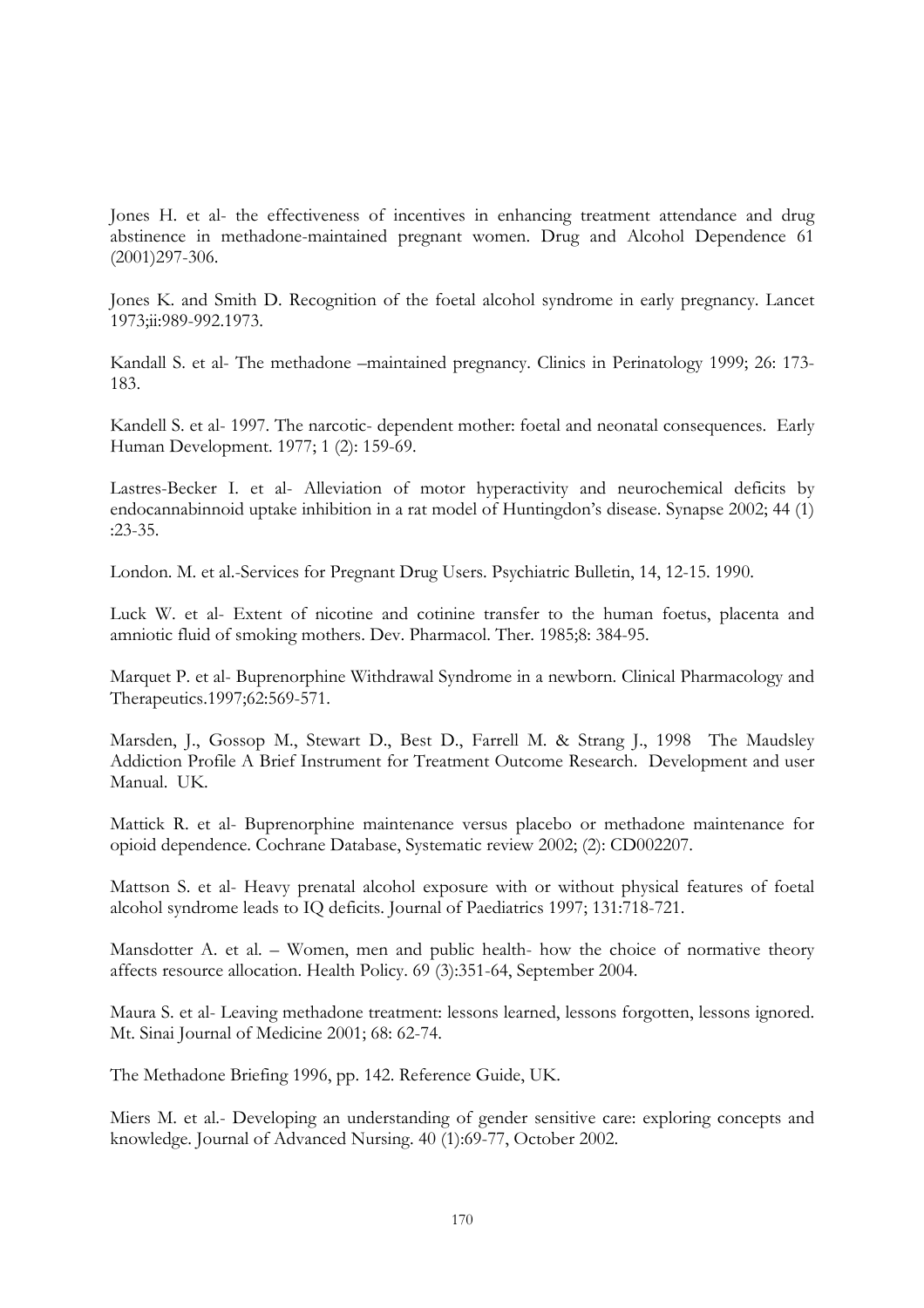Mooney E. et al- Placental pathology in patients using cocaine. Obstetrics and Gynaecology 1998; 91:925-929.

Morrison C. et al- Obstetric liaison in drug dependency. Addiction Research, 3, 93-101. 1995.

Myles J. – Unpublished lecture. Influence of illicit and licit substances for the pregnant user and the neonate. Bristol University/ Bristol Regional Drug Advisory Service.

NSDUH- National Survey on Drug Use and Health (formerly the NHSDA Report) published by SAMHSA (the Office of Applied Studies, Substance Abuse and Mental Health Services Administration), North Carolina, USA. Pregnancy and Substance Use-January 2, 2004 . Substance Use among Pregnant Women During 1999 and 2000- may 17, 2002. Substance Use during Pregnancy:2002 & 2003 Update- June 2, 2005.

Ostrea E. and Chavez C.- Perinatal problems in maternal drug addiction : a study of 830 cases. Journal of Paediatrics; 1979 Feb., 94 (2): 292-5.

Potter B. et al- Obstetrics and Gynaecology resident education in tobacco, alcohol, and drug use disorders. Obstetric and Gynaecology Clinics of North America; 30 (2003) 583-599.

Rainbow Clinic, The- Preventing Mother to Child Transmission of HIV Infection: Management of the HIV positive pregnant women and the neonate. The Rainbow Clinic, The Children's Hospitals at Crumlin and Temple Street, Dublin, Ireland; February 2006.

Rayburn F. and Bogenschutz M. –Pharmacotherapy for pregnant women with addictions. American Journal of Obstetrics and Gynaecology (2004) 191, 1885-97.

Richardson G et al- the impact of prenatal marijuana and cocaine use on the infant and child. Clinics in Obstetrics and Gynaecology 1993; 36:302-18.

Rivers R.- Infants of drug addicted mothers. Textbook of neonatology. Rennie J, Roberton R. Churchill Livingston, 1999: 443-51.

Rosen M. – Substance Abuse in Pregnancy Marx: Rosen's Emergency Medicine: Concepts and Clinical Practice, 5th edition. Mosby 2002.

St. Omer V. et al- Behavioural and neurochemical effects of prenatal MDMA exposure in rats. Neurotoxicology and Toxicology, 1991; 13: 13-20.

Sanchis A. et al- Adverse effects of maternal lorazepam on neonates. DICP, The Annals of Pharmacotherapy, 25 :1137-1138. 1991.

Schneider C. et al- Pregnancy and Drug Abuse. Wiener Klinische Wochenschrift 1996; 108: 611- 614.

Seracini A. et al- Achieving abstinence in perinatal cocaine dependent women: a contingency management approach. Problems of drug dependence 1996: proceedings of the 58th annual scientific meeting. NIDA, pp. 261. 1997.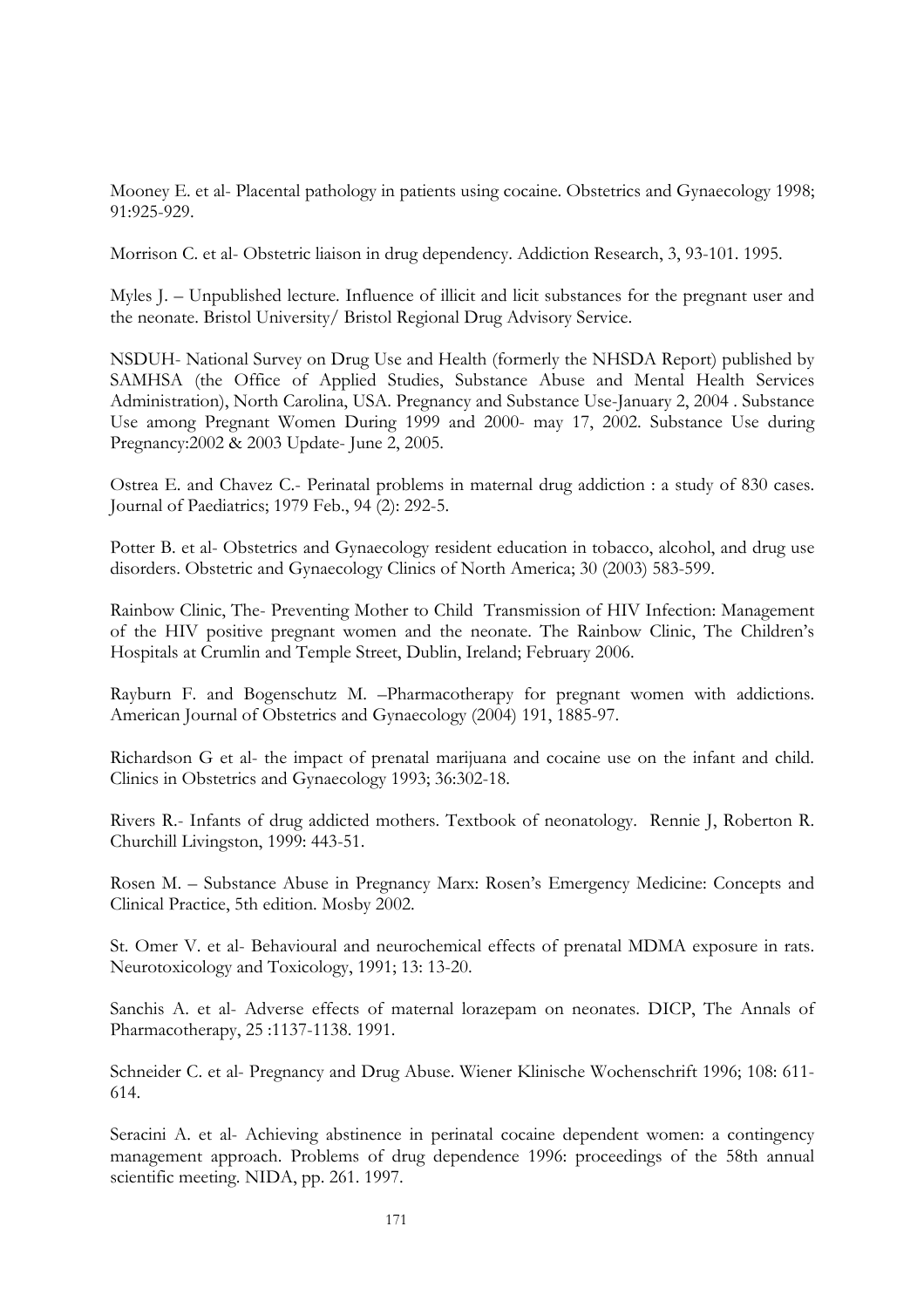Silverman K. et al- Sustained cocaine abstinence in methadone maintenance patients through voucher-based reinforcement therapy. Archives of General Psychiatry. 53; 409-415, 1996.

Siney C. et al- The pregnant drug addict. The Royal College of Midwives. Cromwell Press, 1995.

Singer L. et al- Increased incidence of intraventricular haemorrhage and developmental delay in cocaine exposed , very low birth weight infants. Journal of Paediatrics, 1994;124:765-771.

Scully M. et al- Specialized drug liaison midwife services for pregnant opioid dependent women in Dublin, Ireland. Journal of Substance Abuse Treatment 26; (2004): 329-335.

Smit B. et al- Cocaine use in pregnancy in Amsterdam. Acta Paediatrica, 1994; 83:32-35.

Stitzer M. and Higgins S.- Behavioural treatment of drug and alcohol abuse. Psychopharmacology: the Fourth generation of Progress. Bloom F. & Kupfer D., Raven Press NY, 1995; pp. 1807-1819.

Svikis D. et al.- Cost- effectiveness of treatment for drug-abusing pregnant women. Drug and Alcohol Dependence 45 (1997) 105-113.

Theis J. et al- Current management of the Neonatal Abstinence Syndrome: a critical analysis of the evidence. Biol Neonate 1997; 71: (6), 345-56.sx cd

VIP, Tackling drugs in Scotland- Getting our priorities right. Appendix 111- Substance Misuse in Pregnancy. Dr. M. Hepburn .

Viveros M et al- Behavioural and neuroendocrine effects of cannabinoids in critical developmental periods. Behavioural Pharmacology. 16 (5-6) 353-362, September 2005.

Ward J. et al.- Methadone maintenance during pregnancy, 1998. Methadone Maintenance Treatment and other Opioid replacement therapies. Harwood, Amsterdam 1998.

Weber J. et al- Substitution therapy of drug addicts. Presse Medicale 1998;27: 2088-2099.

Westat Inc.- 1996-National Pregnancy and Health Survey: Drug Use Among Women delivering Livebirths 1992. Rockville, MD. National Institute of Drug Abuse.

Westfall R. et al- Survey of medicinal cannabis use among childbearing women: Patterns of use in pregnancy and retroactive self-assessment of its efficacy against 'morning sickness'. Complementary Therapies in Clinical Practice (2006) 12, 27-33.

Wright A. and Walker J.- Drugs of abuse in pregnancy. Best Practice & Research, Clinical Obstetrics and Gynaecology. Vol.15 No.6, 987-998. 2001.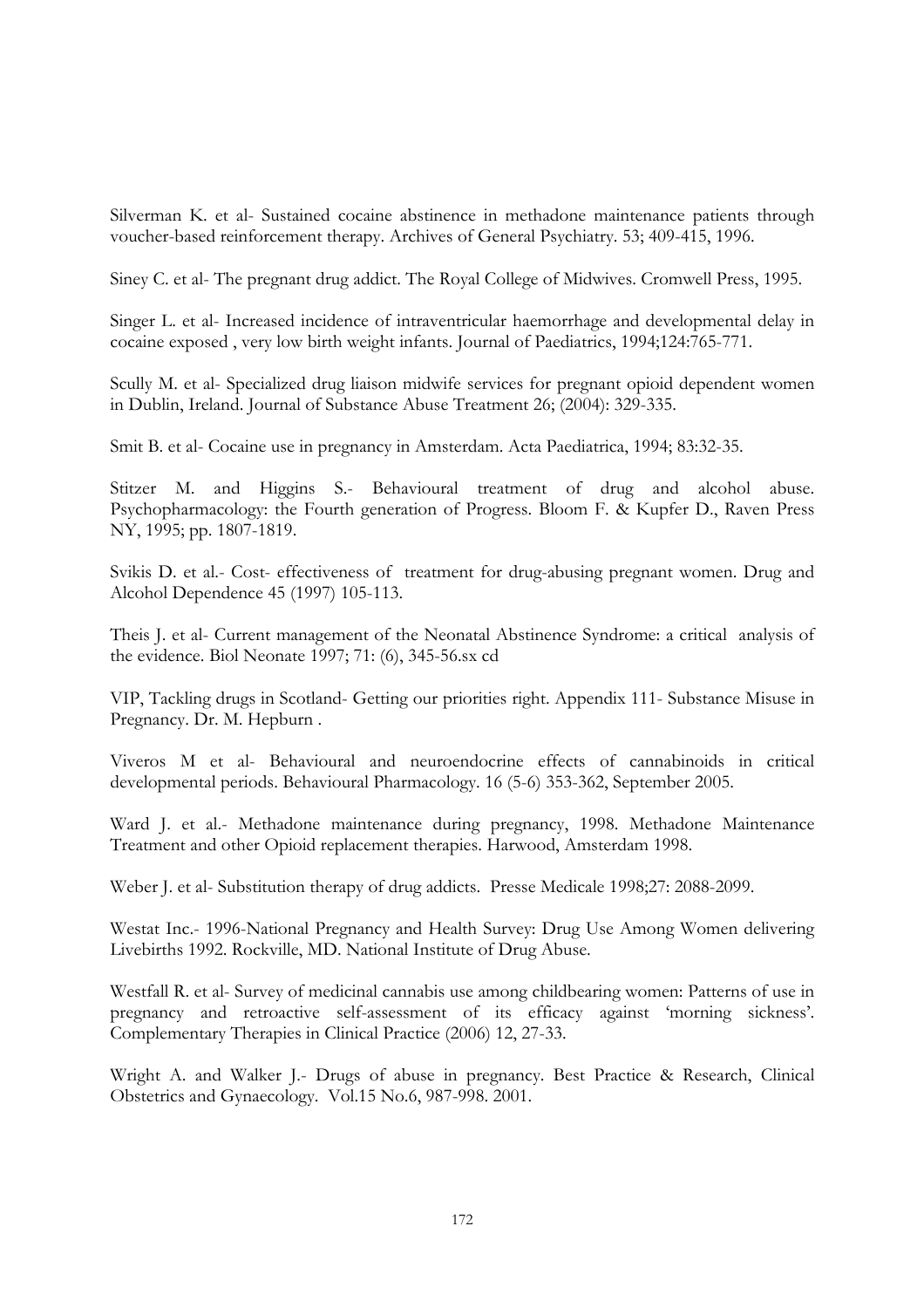# **Conclusions and Recommendations**

## *Evangelos Kafetzopoulos*

*The following conclusions and recommendations were drawn from the corresponding chapters of this book, written by the Treatment Working Group of Pompidou Group of Council of Europe. They are based on literature reviews and guidance, as well as on a consensus between all members of the Group. Some treatment principles and interventions covered by these reviews have been tested in clinical and community settings using the most rigorous research methods. Additional interventions have been studied with techniques that meet other recognised standards. The recommendations presented here are broadly supported by a growing body of research.* 

# **Definitions**

To avoid misunderstandings and confusions it is important to use a common set of terminology, e.g. key definitions provided in this book. Language used to describe drug problem sometimes is based on ideological rather than scientific approach, influenced by the social norms and values rather than scientific and professional approach. This could create misunderstandings and confusions. It is recommended to make efforts to agree and then use the common professional language as much as possible free of emotions, myths and ideology.

# **Epidemiological basis**

Drug taking among young people across Europe is evolving constantly and needs to be monitored closely. The monitoring systems should be created in harmonized way on various levels (local, regional, national, international). The common methodology of monitoring gives the opportunity of achieving comparable pictures of drug problems and responses, increasing the analytical usefulness of data collected. Conclusions and recommendations and planning based on such an approach are usually much more in-depth and much better justified.

Careful assessment at the local level is needed. It is particularly important to include in the local assessment the issue of potential client needs and expectations. The local level assessment is particularly important in terms of coordinating, planning and funding.

Drug problems should be seen in the context of other adolescent problems and requires a comprehensive response. Especially when drug treatment is concern, the context of other problems plays a crucial role. When the drug problem is involved in other problems like alcohol misuse, unemployment or antisocial behaviours, it is not enough to provide the drug treatment only. Without assistance of sorting out connected problems the drug treatment would be ineffective. Therefore it is important to have knowledge on the other adolescent problems and their interrelationships with their drug problem.

Decision makers should take into account the epidemiological background and plan the treatment response accordingly. It is important is to take into consideration the potential clients point of view, when planning to address their needs.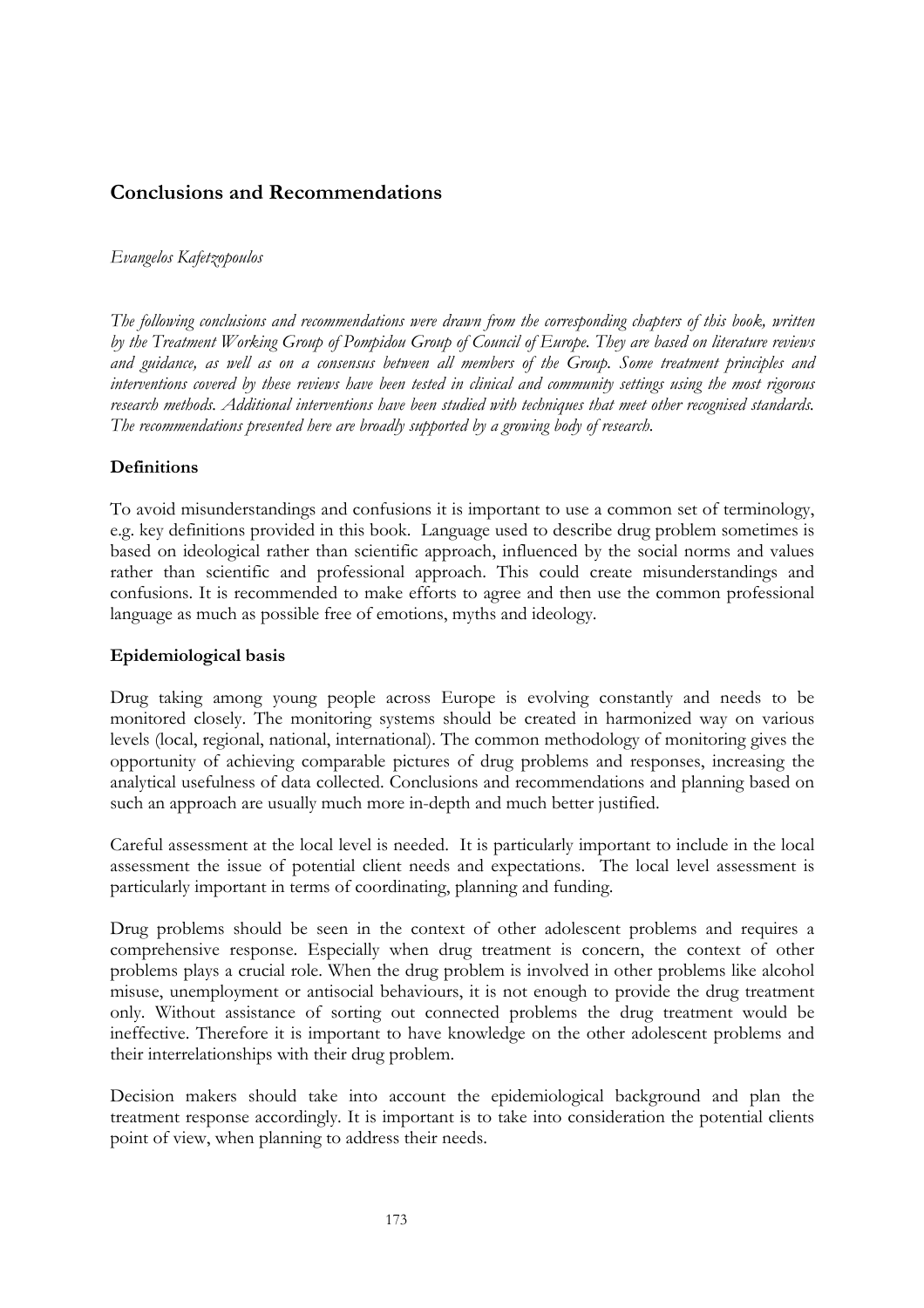International co-operation in the field of monitoring of trends in drug phenomena and response is recommended in order to track the changes in drug and adolescent policy on an international scale. International experiences sharing seems to be more affective if it is based on common picture of drug issue generated by international monitoring system.

## **Risk and protective factors**

In planning care and treatment services target groups should be defined according to broad demographic concepts. A target group can be defined by age, sex, race, geography (neighbourhood, town, or region), and institution (school or workplace).

Policy makers and care professionals should assess levels of risk, protection and substance abuse for those target groups. Risk factors increase the likelihood of substance abuse, and protective factors inhibit substance abuse in the presence of risk. Risk and protective factors can be grouped in domains for research purposes (genetic, biological, psychological and behavioural, social and environmental) and characterized as to their relevance to individuals, the family, peer, school, workplace, and community. Substance abuse can involve marijuana, cocaine, heroin, inhalants, ecstasy, amphetamine, alcohol, and tobacco, as well as sequences, substitutions, and combinations of those and other psychoactive substances.

Care programmes and policies should focus on all levels of risk, but special attention must be given to the most important risk factors, protective factors, psychoactive substances, individuals, and groups exposed to high risk and low protection in a defined population. Population assessment can help sharpen the focus of prevention and treatment.

## **How to establish contact with young people who use drugs**

Substance misuse services can use communication resources available to general public (mass media, festivals, etc.) and more especially telematics (internet, mobile communication, etc.), to provide relevant and accurate information on drugs.

Peers and families should have easy access to relevant information and receive adequate support.

Primary carers as well as educators are the first line of contact with young drug users. It is therefore important that they should receive training in mental health and drug related issues. Primary care as well as educators should be trained to use motivational interviewing as well as outreaching techniques to establish a working relation with the youngsters who use drugs.

## **Screening and assessment**

Screening efforts should be primarily targeted at groups of the adolescent population with an increased risk of developing problematic alcohol or drug use. These groups include school dropouts, adolescents with behavioural or psychiatric problems, homeless and runaway adolescents, adolescents in the juvenile system, young people with a family history of alcohol or drug abuse, young people at emergency settings, and young people who frequently visit bars, dancing, discotheques, and rave parties.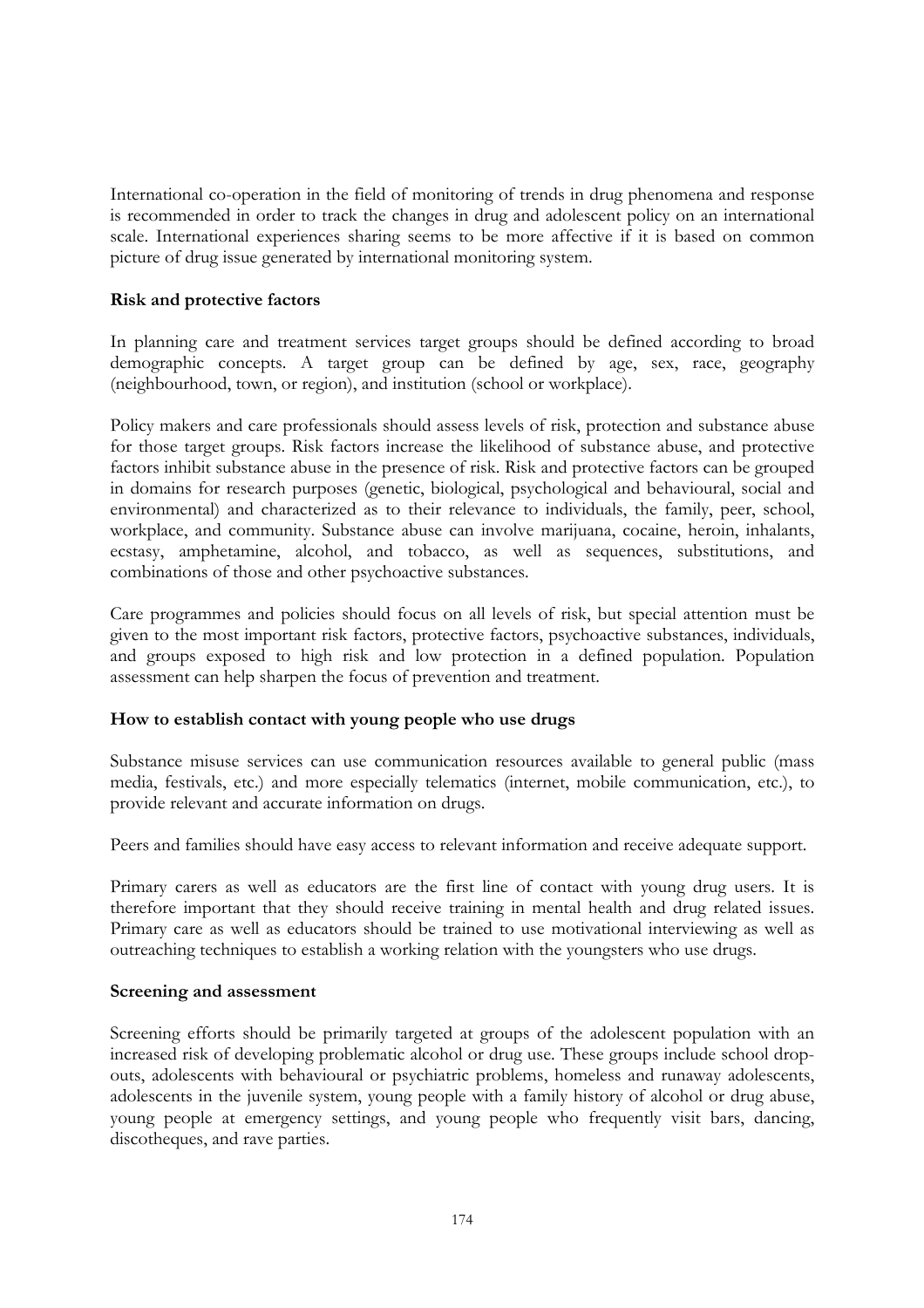Use brief (5-25 minutes), reliable and valid screening instruments (questionnaires, interviews) which are suitable to detect alcohol and drug use problems in adolescents. Screening instruments can be divided into level 1 and level 2 screeners: (1) tools involving very little time and effort (approx. 5 minutes): AUDIT, CRAFFT, and POSIT-Substance abuse scale, and (2) tools offering more in-depth screening (max. 25 minutes): POSIT, and DUSI-A, (See chapter 5 in this volume).

Laboratory tests (e.g., urine, blood, saliva, hair) have limited usefulness in screening and assessment.

Collateral information from parents, guardians, other family members, and friends or past records are a useful adjunct to corroborate and expand the information obtained through the adolescent himself.

If the result of screening for alcohol and drug use problems is positive or inconclusive, the adolescent should receive a more comprehensive assessment and evaluation. Recommended assessment instruments for intake and monitoring pre-post treatment patient changes include the Teen-ASI, ADAD, PEI, and GAIN. Recommended diagnostic interviews for use in adolescents include the DISC-IV and the ADI.

It is recommended that all adolescents entering mental health services or the juvenile justice system are screened for substance use disorders. Dependent on the type of setting and the available time and resources, level 1 or level 2 screeners should be used (see above).

It is recommended that all adolescents with a positive screen, who enter mental health services or the juvenile justice system, receive a comprehensive assessment to (1) assess the nature and severity of their alcohol and/or drug use problems, and the level of social and psychological functioning, (2) establish a diagnosis, and (3) develop a treatment plan.

## **Treatment and planning**

Drug dependence has biological, psychological and social causes, antecedents and consequences, and tends to have a chronic character. Therefore, good treatment practise should take each of these components into account, and should provide a sufficient continuum of care (i.e. monitoring following termination of treatment; aftercare).

The treatment process must consider cognitive, emotional, physical, social and moral development. Treatment for adolescents must also take into account gender, ethnicity, disability status, stage of readiness to change and cultural background as well degree of addiction (degree of psychoactive substances involvement).

There are several psychological interventions for addiction with proven effectiveness in the scientific literature. These include brief interventions, motivational interviewing, cognitive behaviour therapy, community reinforced approach, and certain types of intensive family therapy (e.g., multi-dimensional family therapy; MDFT). Addiction professionals should make more use of these interventions, and incorporate where necessary pharmacotherapy by a physician. There are several pharmacotherapies for addiction with proven effectiveness in the scientific literature. These include naltrexone, acamprosate, disulfiram, methadone, and buprenorphine. Addiction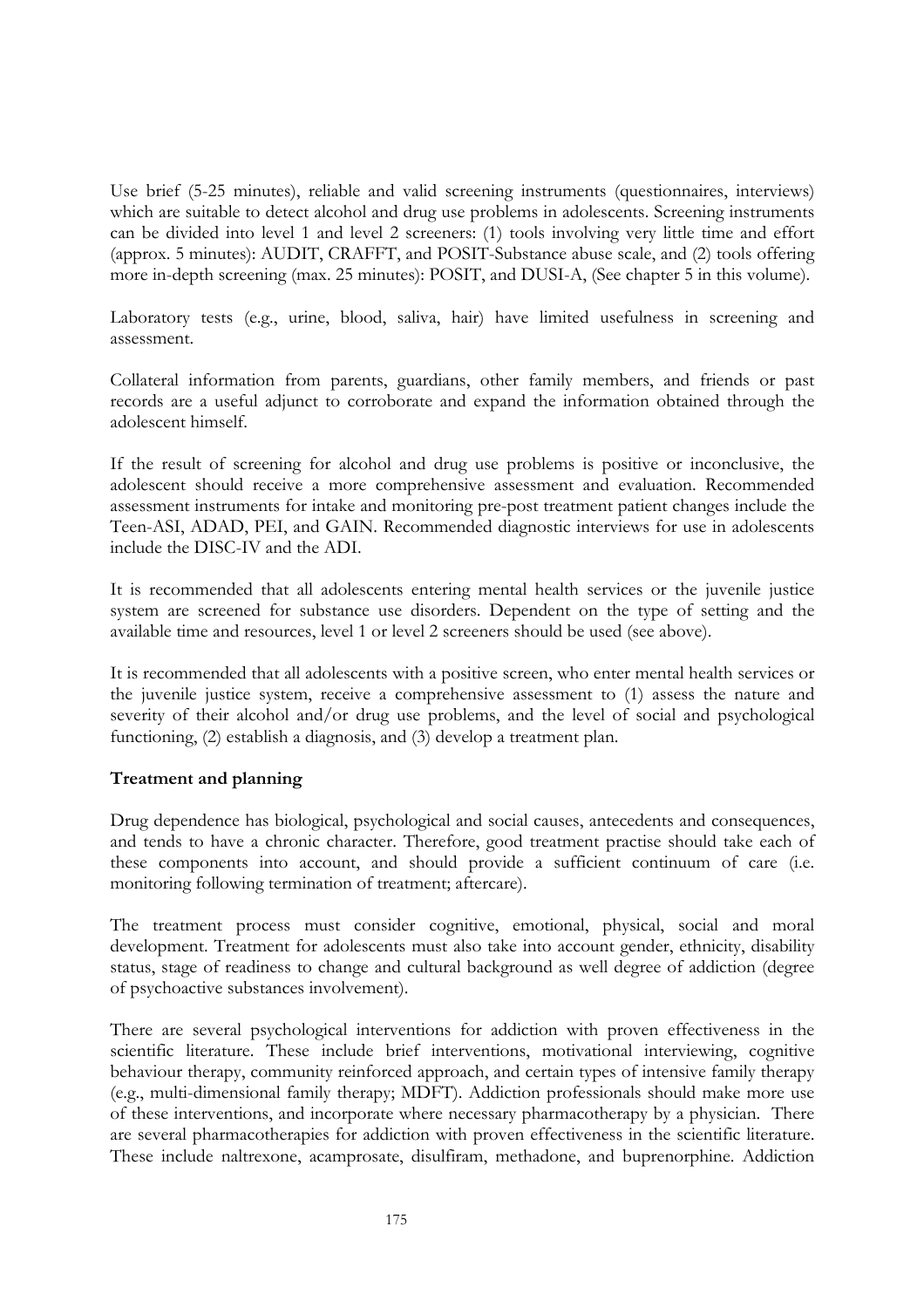physicians should make more use of these medications for the various target groups, preferably in combination with psychological interventions and social support.

Long-term (max. 3-6 months) inpatient treatment should only be provided to a drug dependent adolescent if he/she did not sufficiently benefit from intensive outpatient treatment. Highly confrontational interventions (e.g., certain types of encounter groups; "boot camps") are not effective and may even be harmful. They should, therefore, be avoided.

Continuity of care and monitoring after treatment is recommended. Regardless of the type of intervention or the setting in which treatment takes place, care can be seen as a continuum starting with contact, screening and assessment, through the stage of counselling and treatment to continuing monitoring care and support.

Families should be involved in the treatment process of adolescents where it is possible and treatment should be as intensive as it is necessary to help the young client. A therapist who practices a family-based approach should have formal, professional training in family therapy.

Policy advisors and policy makers should plan services with a view to ensuring easy accessibility of the treatment system for young people. A good treatment system is not only cost effective, but should also be sufficiently accessible for dependent patients who need treatment but are without treatment. This includes patients dependent on illicit drugs, but also those addicted to alcohol, tobacco, inhalants, and psychoactive medications.

## **Comorbidity of substance abuse: diagnosis and treatment implications in adolescents**

Professional assessment of comorbidity is important in achievıng the most effective treatment in adolescents. An integrated approach to treatment of comorbid psychiatric disorders and substance abuse in adolescence ıs critical to treatment success. Treatment programmes should preferably have an integrated approach to both disorders, including pharmacotherapy and psychosocial interventions using the most effective treatment modalities available, including both behavioural and medical therapies, along with close supervision and monitoring. Monitoring patient motivation and target symptom response as well as behaviour change and psychosocial functioning throughout treatment is recommended. Regular monitoring is important in order to evaluate the efficacy of therapy, redefine treatment goals, and detect potential side effects of medications.

Since substance abuse is a risk factor for suicidal behaviour the suicide risk should be assessed. Inpatient psychiatric care needs to be provided for those adolescents that experience severe comorbid disorder.

# **Pregnant Drug Users**

There is a need to prioritise pregnant drug users for easy assessment and inclusion into treatment programmes and care throughout the pregnancy and in the neonatal period to optimise treatment effects and to ensure the delivery of treatment goals. Such treatment should be provided by a comprehensive multidisciplinary treatment approach to include social services, psychological and medical care.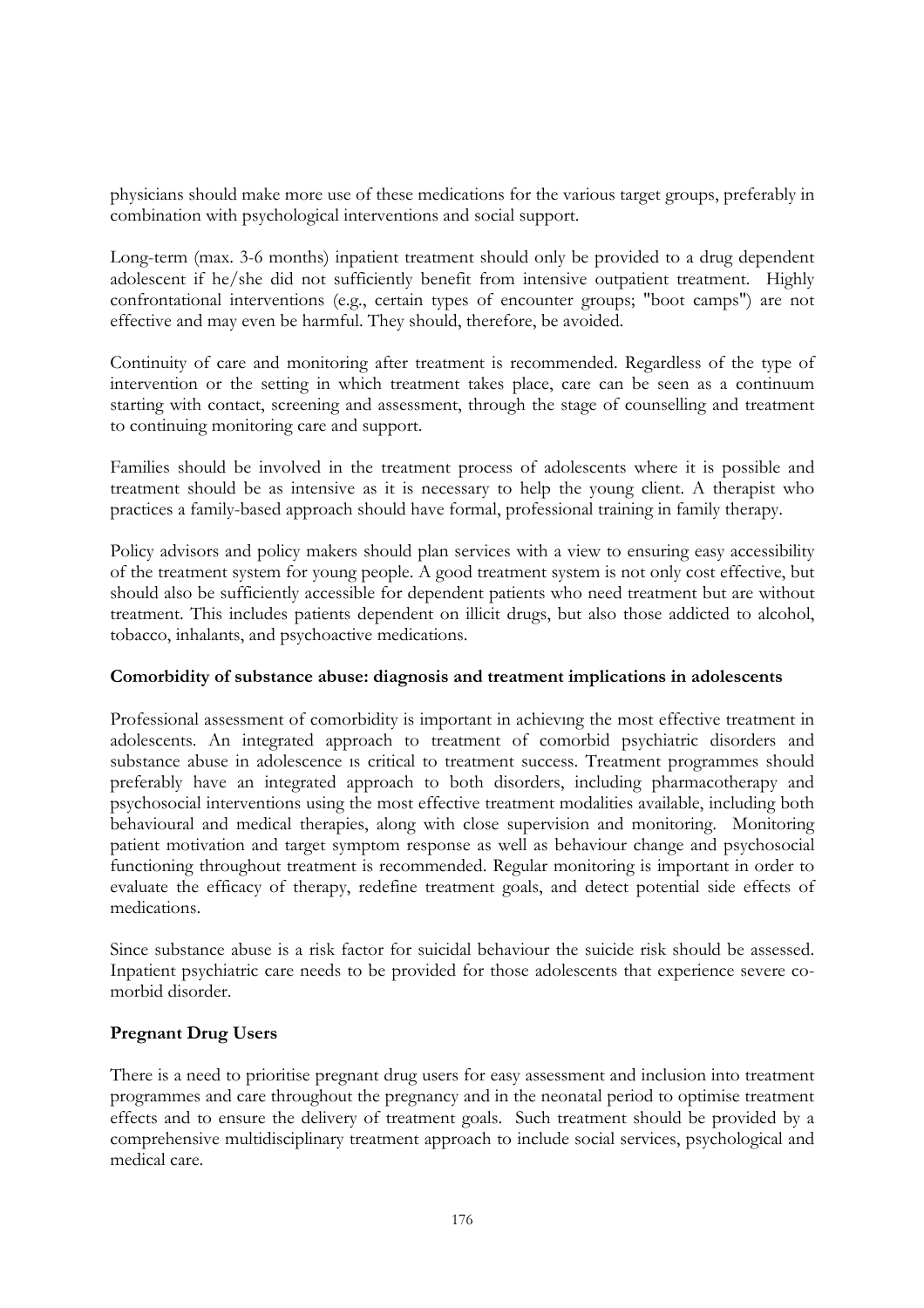It is recommended that significant others such as family and partners are included as appropriate throughout the care and treatment of the young pregnant drug users. Follow up of the newborn and neonatal is required to ensure that the child gets appropriate interventions and support.

Evaluation of the programmes should be included in the programme delivery.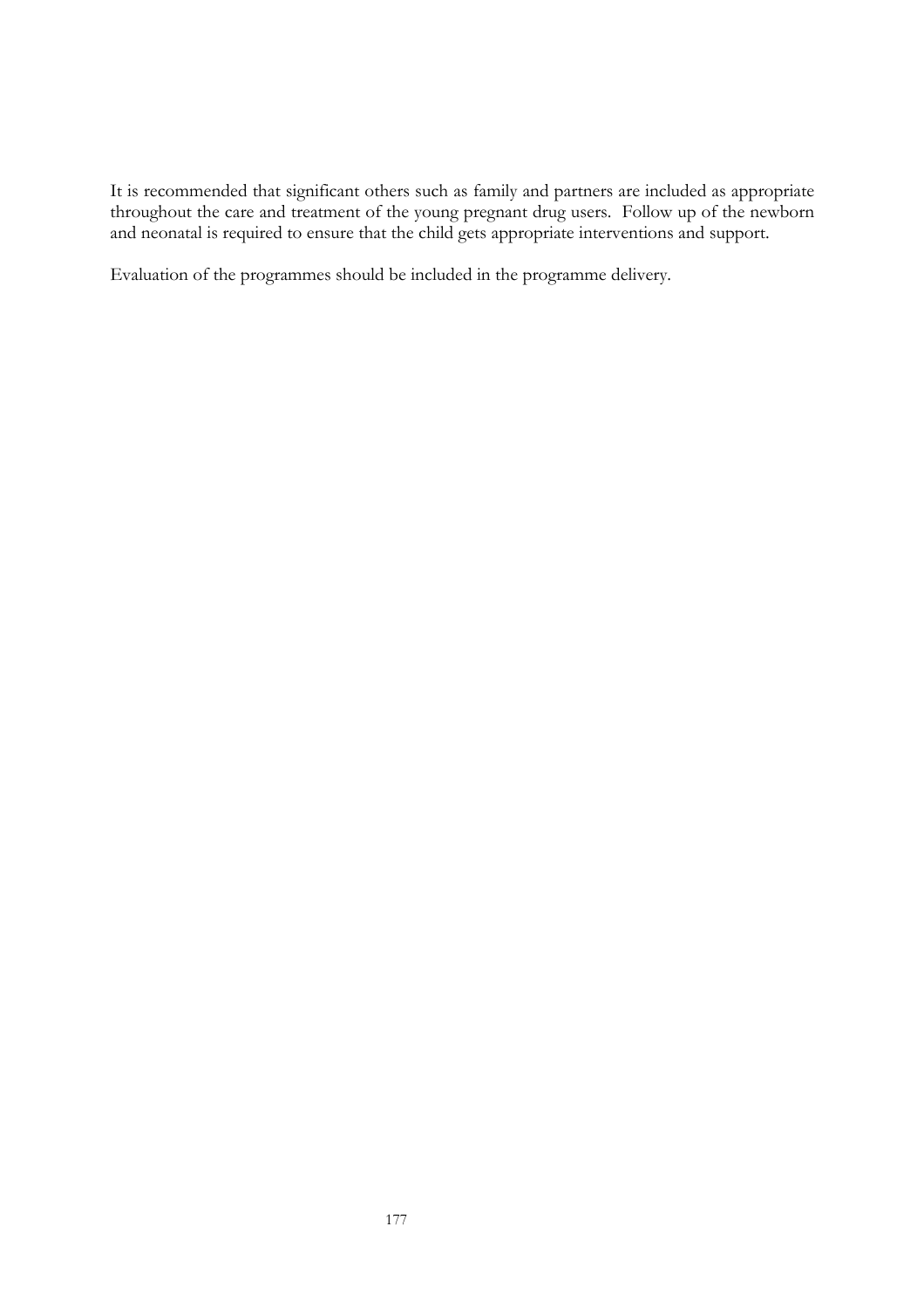# **Summary**

#### *Piotr Jablonski*

Since the beginning the leading principle of the Pompidou Group (PG) has been to combat abuse and illicit trafficking in drugs. PG supports and contributes to the international and national efforts in this field as well as focuses on quality of European drug policy. Through linking policy, practice and science PG promotes evidence-based approaches, effective law enforcement and judicial measures, innovative drug prevention and drug treatment models as well as ethical and human rights issues.

The bridging role of PG in the scope of European drug cooperation enables policymakers and experts of both the European Union and non-EU member states to participate in open, nonpolitical debate, exchange practical and scientific experience and promote standards of good practice. Free, open forum for debate serves to highlight new developments and identify new challenges and needs. In order to fulfil its mission PG has established six expert committees called 'Platforms'. One of the Platforms is dedicated to treatment problems.

There is a generally shared consensus among European countries that consumption of drugs poses a number of serious problems to society, particularly in relation to individual and public health.

There are thousands of drug users in Europe. Although data on the subject are widely available, they may vary significantly depending on various factors.

Opposite trends in local and regional regulations, political and cultural limitations and different patterns of consumption make it difficult to formulate general and the only true statement on the drug approach in Europe. However, there is a general consensus that drug consumption among teenagers not only poses a threat to the future generations but also requires immediate response to the current situation.

This publication prepared by a group of experts is addressed to a wide range of recipients both policymakers and persons directly involved in drug treatment.

The platform undertook to tackle the issue of care for minors due to the increasing scale of the phenomenon as well as the health and social consequences. It has been considered a common problem for all European countries.

In the early stages of works there was a problem of different understanding and use of vocabulary, definitions and terms used by participating platform experts in describing drug treatment phenomena and methodology. The problem was solved through including into this publication a chapter on key definitions.

Epidemiological data provide a basis for the estimation of the scale and range of the phenomenon. Following trends and patterns of consumption makes it possible to assess treatment needs and in consequence planning remedial actions at different management levels ranging from local through regional and national to international. Planning and implementing successful care for drug-endangered individuals requires identifying the drug problem among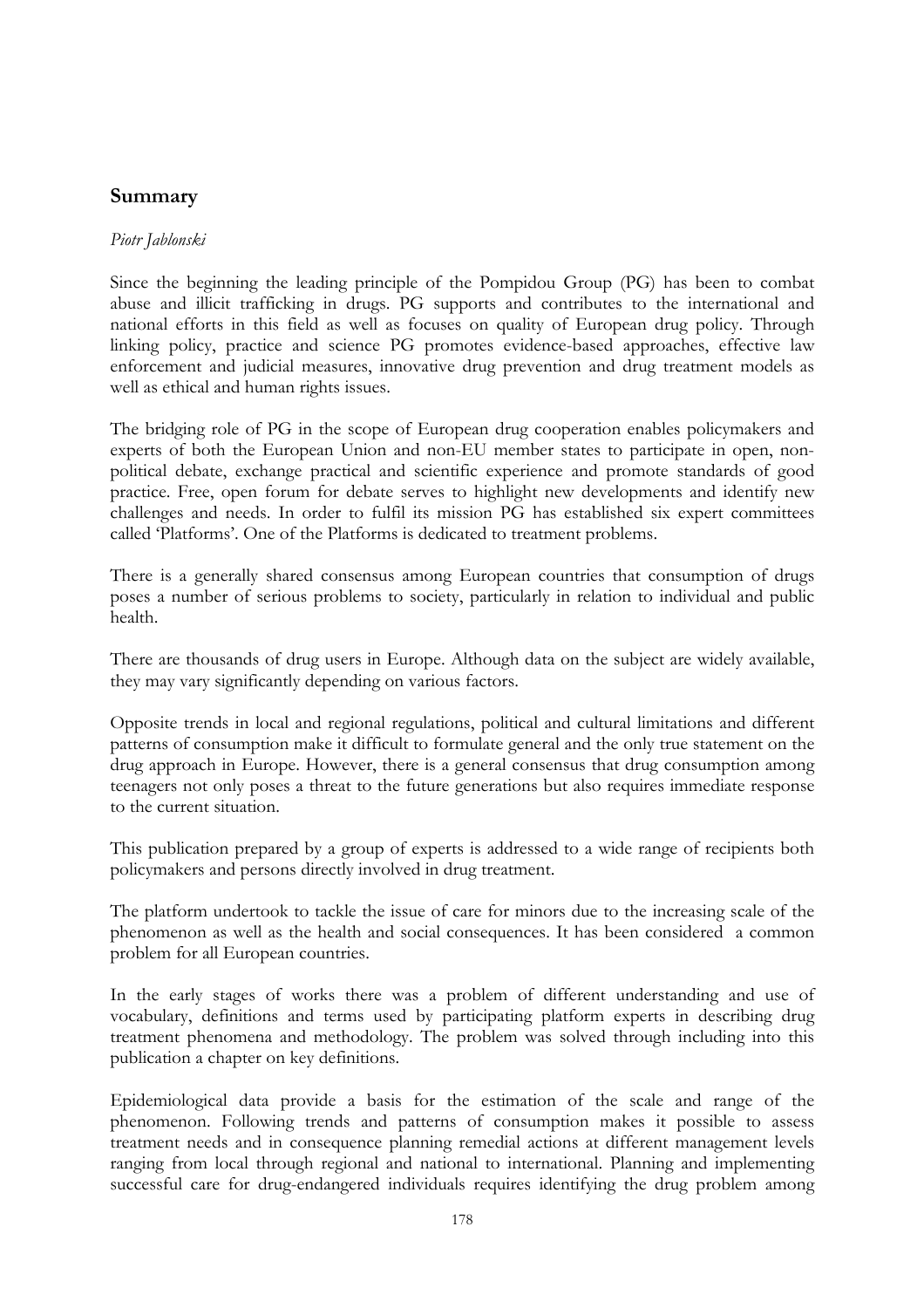other social problems and searching for remedial actions based on recognizing the broadly understood problem of use of psychoactive substances such as tobacco, alcohol and pharmaceutical drugs.

Another element of planning successful treatment actions is the evaluation of factors helping or preventing young people from using addictive substances. Referring, in treatment programmes, to both risk and protective factors related to biological, psychological and social and environmental aspects allows for a better diagnosis and planning therapy, which must always include individual conditions and capabilities of individuals benefiting from outreach services.

In order to reach a significant influence on the behaviour of drug users one must build contact with these persons. It is of vital importance to create access paths to individuals remaining outside the outreach system with a view to encouraging them to use available outreach services. Apart from conventional actions media of mass communication should be taken advantage of. **Information programmes, counseling** and outreach programmes should make use of the Internet and mobile communication. Using modern technologies of making contact, apart from outreach and motivational techniques, should also be the subject of training courses for outreach and therapy personnel.

Adopting advanced screening and assessment techniques allows for supporting the treatment process with a severity analysis of drug problem. It provides diagnoses adequate to the needs and facilitates planning therapeutic process based on collected information.

Screening techniques related to consumption of psychoactive substances should be used not only in the case of contact of young people with the drug outreach services but also in other life situations that may be linked to drug use such as entering psychiatric treatment system or contacts with juvenile justice system.

Treatment and planning require applying approaches including chronic and complex nature of addictions. Planning and implementing treatment should also include biophysical, cognitive, emotional, moral and social conditions and aspects of drug use.

Existent forms of therapy should be based on techniques and forms of scientifically proven effectiveness. Such instruments include brief intervention, motivational intervention, cognitive behavioural therapy, types of family therapy. In the case of severely addicted individuals long residential treatment proves successful. All forms of treatment should use pharmacotherapy as an action increasing chances of reaching permanent improvement of health.

It is recommended that drug therapy be continued and monitored both in progress and after completion. Therapeutic process goes from the contact moment through screening and assessment, counselling, treatment, result monitoring and providing support. Active participation of policymakers in planning and development of outreach services availability is necessary for all of these elements to be implemented. These actions should be accompanied by the process of training professional personnel dealing with drug therapy.

An integral part of treatment process should be detection of co-morbidity related to substance abuse. Early and correct diagnosis of psychiatric disorders coinciding with consumption of psychoactive substances as well as adequate implementation of remedial actions results in higher